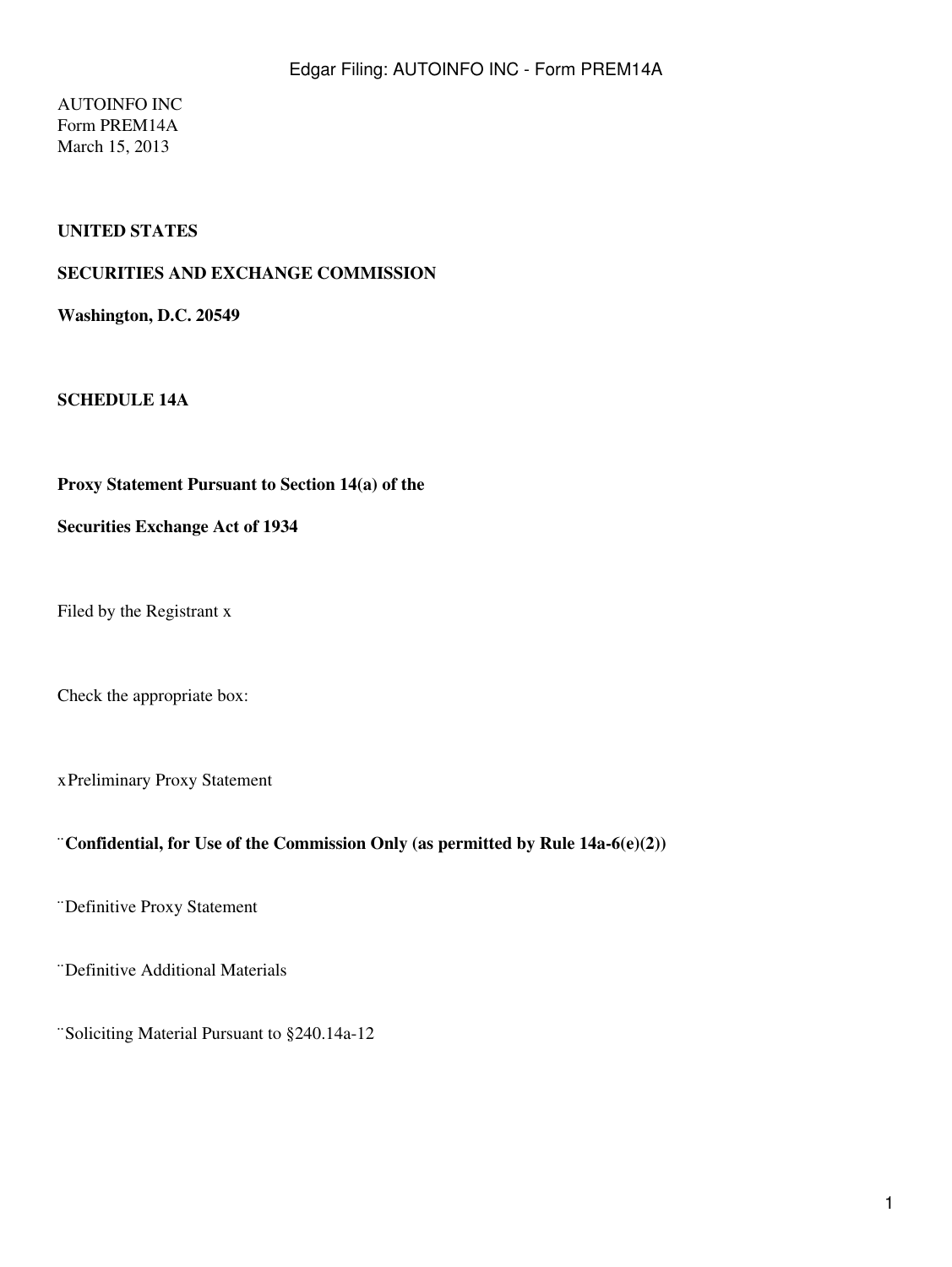#### **AUTOINFO, INC.**

**(Name of Registrant as Specified In Its Charter)**

#### **(Name of Person(s) Filing Proxy Statement, if other than the Registrant)**

Payment of Filing Fee (Check the appropriate box):

¨No fee required.

xFee computed on table below per Exchange Act Rules 14a-6(i)(1) and 0-11.

(1)Title of each class of securities to which transaction applies:

Common stock, par value \$0.001 per share, of AutoInfo, Inc. ( "AutoInfo Common Stock")

(2)Aggregate number of securities to which transaction applies:

As of March 14, 2013 an aggregate of 41,196,573 shares of AutoInfo Common Stock including the following: (i) 34,299,507 shares of AutoInfo Common Stock outstanding; and (ii) 6,597,066 shares of AutoInfo Common Stock issuable upon exercise of outstanding stock options.

(3) Per unit price or other underlying value of transaction computed pursuant to Exchange Act Rule 0-11 (set forth the amount on which the filing fee is calculated and state how it was determined):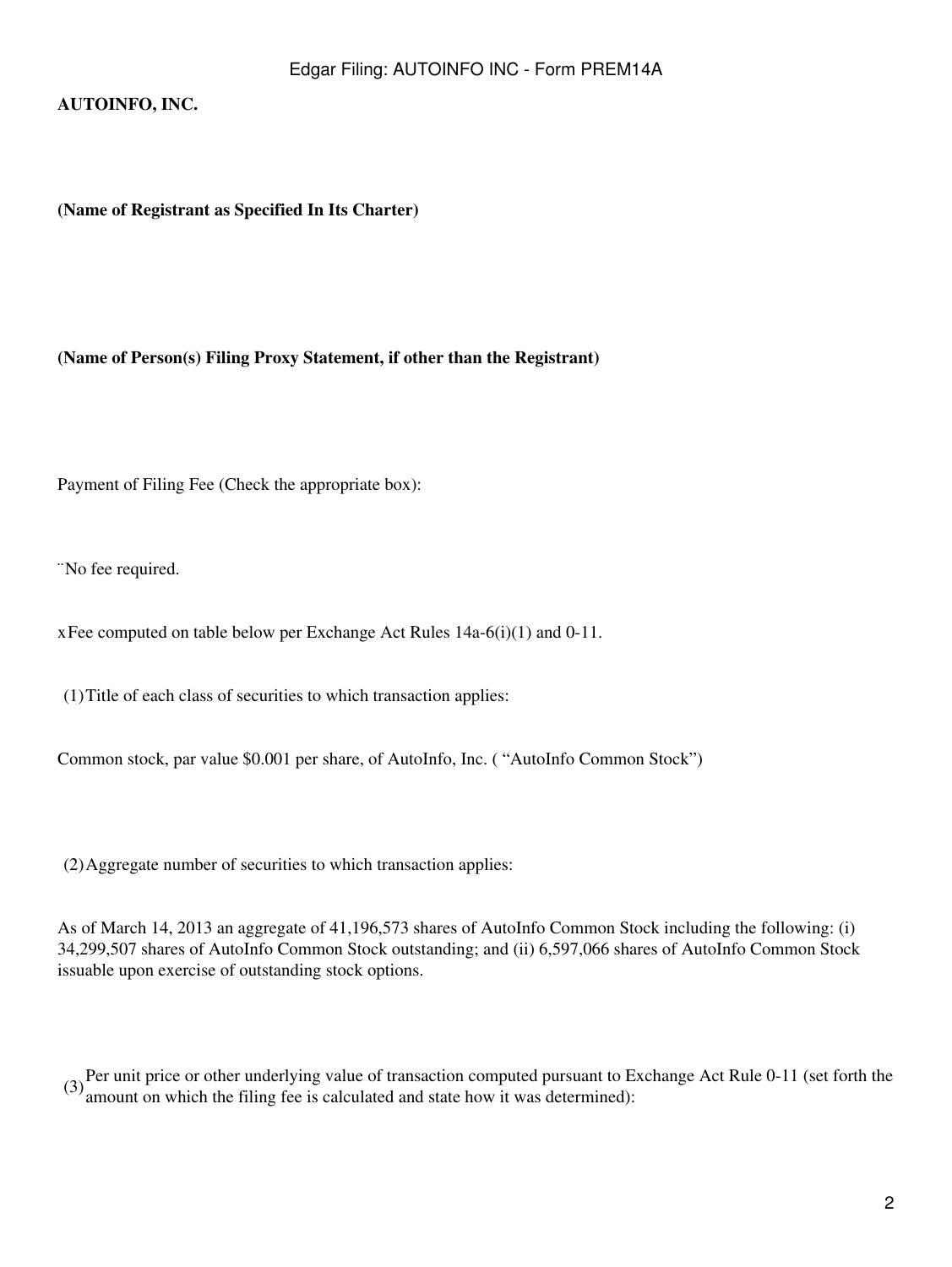The maximum aggregate value was determined as follows: (A) 34,299,507 shares of AutoInfo Common Stock outstanding multiplied by \$1.05 per share; and (B) 6,597,066 shares of AutoInfo Common Stock issuable upon exercise of outstanding options multiplied by \$0.44 (the difference between \$1.05 and the weighted average exercise price of \$0.61 per share).

(4)Proposed maximum aggregate value of transaction:

\$38,917,191

(5)Total fee paid:

\$5,308, calculated by multiplying the proposed maximum aggregate value of the transaction by 0.00013640.

¨ Fee paid previously with preliminary materials.

¨ which the offsetting fee was paid previously. Identify the previous filing by registration statement number, or the Check box if any part of the fee is offset as provided by Exchange Act Rule 0-11(a)(2) and identify the filing for Form or Schedule and the date of its filing.

Amount Previously Paid:

Form, Schedule or Registration Statement No.:

Filing Party:

Date Filed: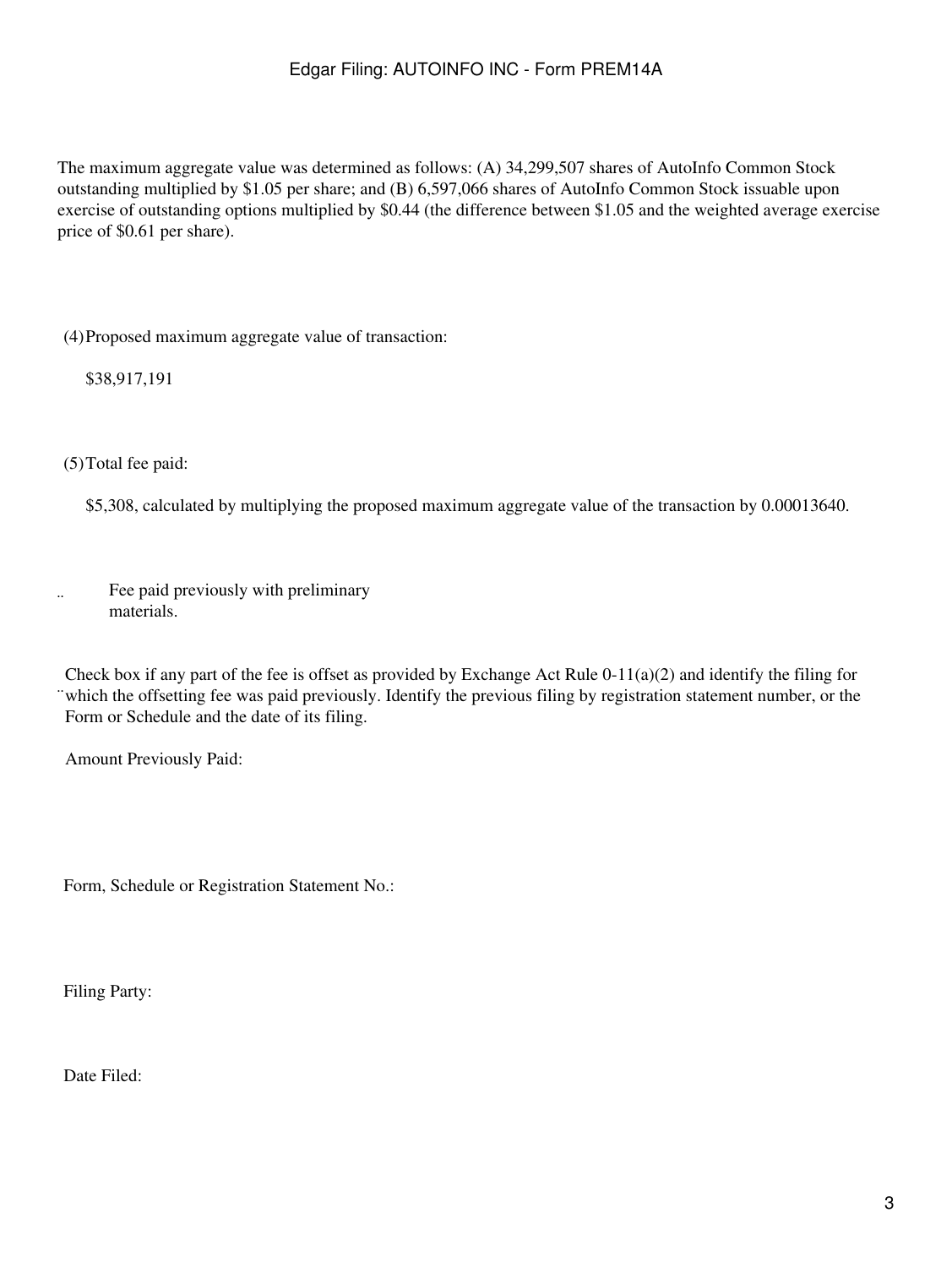# **PRELIMINARY PROXY STATEMENT, SUBJECT TO COMPLETION,** March \_\_, 2013

AutoInfo, Inc.

6413 Congress Avenue

Suite #260

Boca Raton, FL 33487

[\*\*], 2013

Dear Stockholder,

You are cordially invited to attend a Special Meeting of the stockholders of AutoInfo, Inc. (the "Special Meeting") to be held on [\*\*], 2013, starting at 9:00 A.M. Eastern Time, at The Embassy Suites Hotel, 661 Northwest 53<sup>rd</sup> Street, Boca Raton, Florida 33487.

At the Special Meeting, you will be asked to consider and vote upon a proposal to approve and adopt the Agreement and Plan of Merger, dated as of February 28, 2013, among AutoInfo, Inc. ("AutoInfo"), AutoInfo Holdings, LLC ("Parent") and AutoInfo Acquisition Corp. ("Merger Sub"), a wholly owned subsidiary of Parent (the "Merger Agreement") and the Merger contemplated thereby (the "Merger"). Pursuant to the terms of the Merger Agreement, Merger Sub will merge with and into AutoInfo and each outstanding share of AutoInfo Common Stock, other than shares held in treasury, shares held by Parent or Merger Sub and dissenting shares, will automatically be converted into the right to receive \$1.05 in cash, without interest and less any applicable withholding taxes, as more fully described in the enclosed proxy statement. You will also be asked to approve, solely on a non-binding, advisory basis, change of control payments that certain executive officers of AutoInfo will receive in connection with the Merger under their existing employment agreements with AutoInfo.

The attached proxy statement contains detailed information about the Special Meeting, the Merger Agreement and the Merger. A copy of the Merger Agreement is attached as Annex A to the proxy statement. We encourage you to read the proxy statement, including the Merger Agreement and all other attachments thereto, carefully and in their entirety. You may also obtain more information about AutoInfo from documents we have filed with the SEC.

**After careful consideration, the board of directors of AutoInfo (the "Board") (based upon a recommendation from a Special Committee of the Board that was established to review and evaluate potential strategic**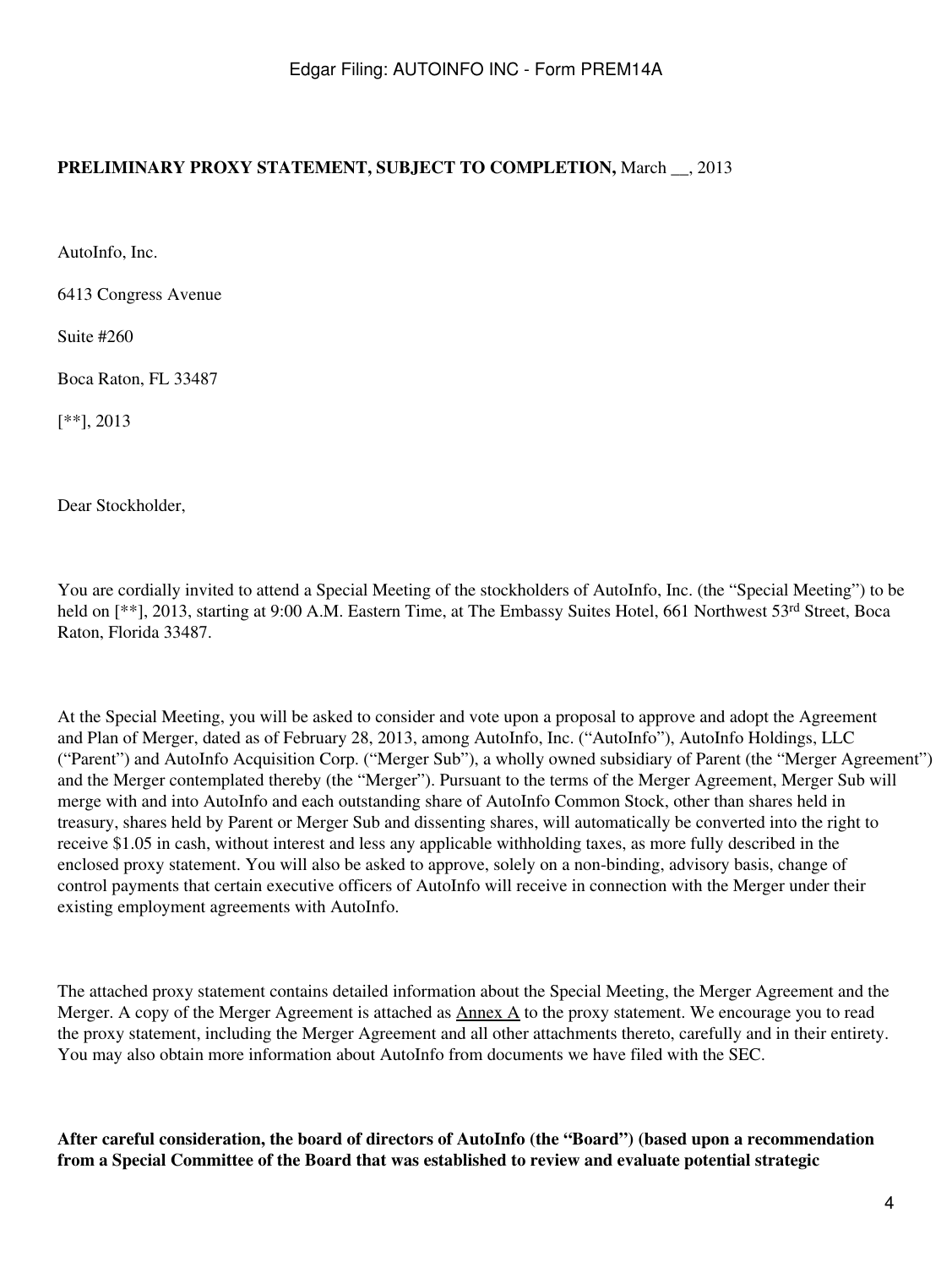**transactions), has unanimously approved, adopted and declared advisable the Merger Agreement and the transactions contemplated thereunder, including the Merger and the consideration per share to be received by stockholders of AutoInfo, and determined that the terms of the Merger and the other transactions contemplated by the Merger Agreement, including the Merger, are advisable and fair to and in the best interests of AutoInfo and its stockholders, and the Board unanimously recommends that you vote "FOR" the proposal to approve and adopt the Merger Agreement and the transactions contemplated thereunder, including the Merger, and "FOR" the proposal to adjourn the Special Meeting, if necessary or appropriate, to solicit additional proxies in favor of the proposal to approve and adopt the Merger Agreement and the transactions contemplated thereunder, including the Merger.**

The Dodd-Frank Wall Street Reform and Consumer Protection Act requires that we seek a non-binding advisory vote from our stockholders with respect to certain payments that will be made to AutoInfo's executive officers in connection with the Merger. Accordingly, at the Special Meeting, you will also be asked to consider and vote upon a proposal to approve, solely on a non-binding, advisory basis, change of control payments that certain executive officers of AutoInfo will receive in connection with the Merger under their existing employment agreements with AutoInfo. For purposes of this proposal, change of control payments are any type of compensation, whether present, deferred or contingent, that is based on or otherwise relates to the proposed Merger pursuant to the employment agreements entered into with AutoInfo in February 2011. **The Board unanimously recommends that you vote "FOR" the proposal to approve, solely on a non-binding, advisory basis, the change of control payments that will be received by certain executive officers of AutoInfo in connection with the Merger under their existing employment agreements with AutoInfo.**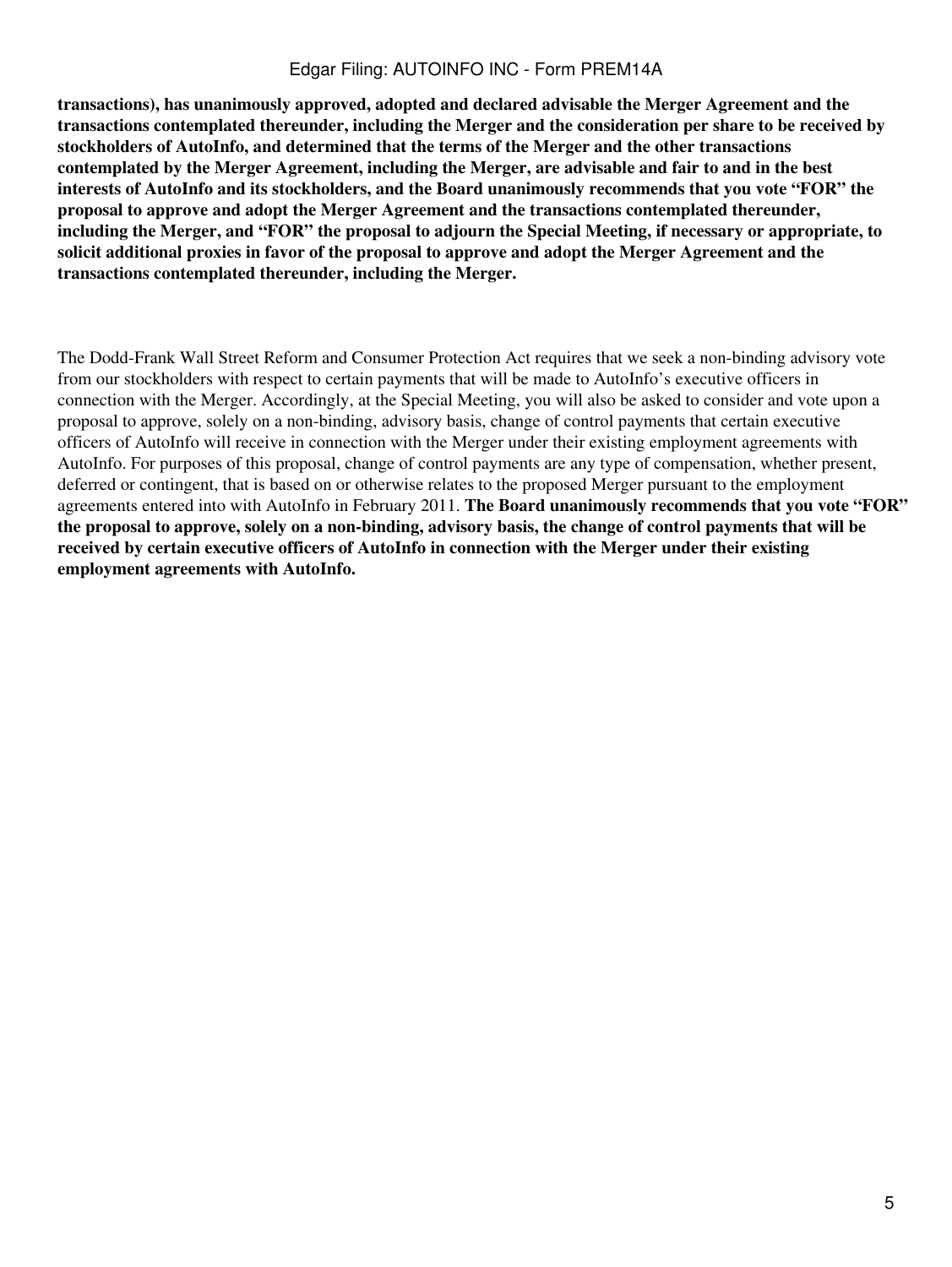Whether or not you plan to attend the Special Meeting, please complete, sign, date and return, as promptly as possible, the enclosed proxy card in the accompanying reply envelope or grant your proxy electronically over the Internet or by telephone. If you attend the Special Meeting and vote in person by ballot, your vote will revoke any proxy that you have previously submitted. If you hold your shares in "street name," you should instruct your broker how to vote in accordance with the voting instruction form you will receive from your bank, broker or other nominee.

**Your vote is very important, regardless of the number of shares of AutoInfo Common Stock you own. We cannot consummate the Merger unless the Merger Agreement is approved and adopted by the affirmative vote of the holders of a majority of the outstanding shares of AutoInfo Common Stock. Your failure to vote will have the same effect as a vote "AGAINST" the proposal to approve and adopt the Merger Agreement and the Merger. If you hold your shares in "street name," the failure to instruct your bank, broker or other nominee how to vote your shares will have the same effect as a vote "AGAINST" the proposal to approve and adopt the Merger Agreement and the Merger.**

If you have any questions or need assistance voting your shares of our Common Stock, please contact \_\_\_\_\_\_\_\_\_\_\_\_\_\_\_\_\_\_\_\_\_\_\_\_, our \_\_\_\_\_\_\_\_\_\_\_\_\_\_\_\_\_\_\_\_, by calling \_\_\_\_\_\_\_\_\_\_\_\_\_.

Thank you in advance for your continued support and your consideration of this matter.

Sincerely,

Harry Wachtel

*Chairman of the Board and Chief Executive Officer*

Boca Raton, Florida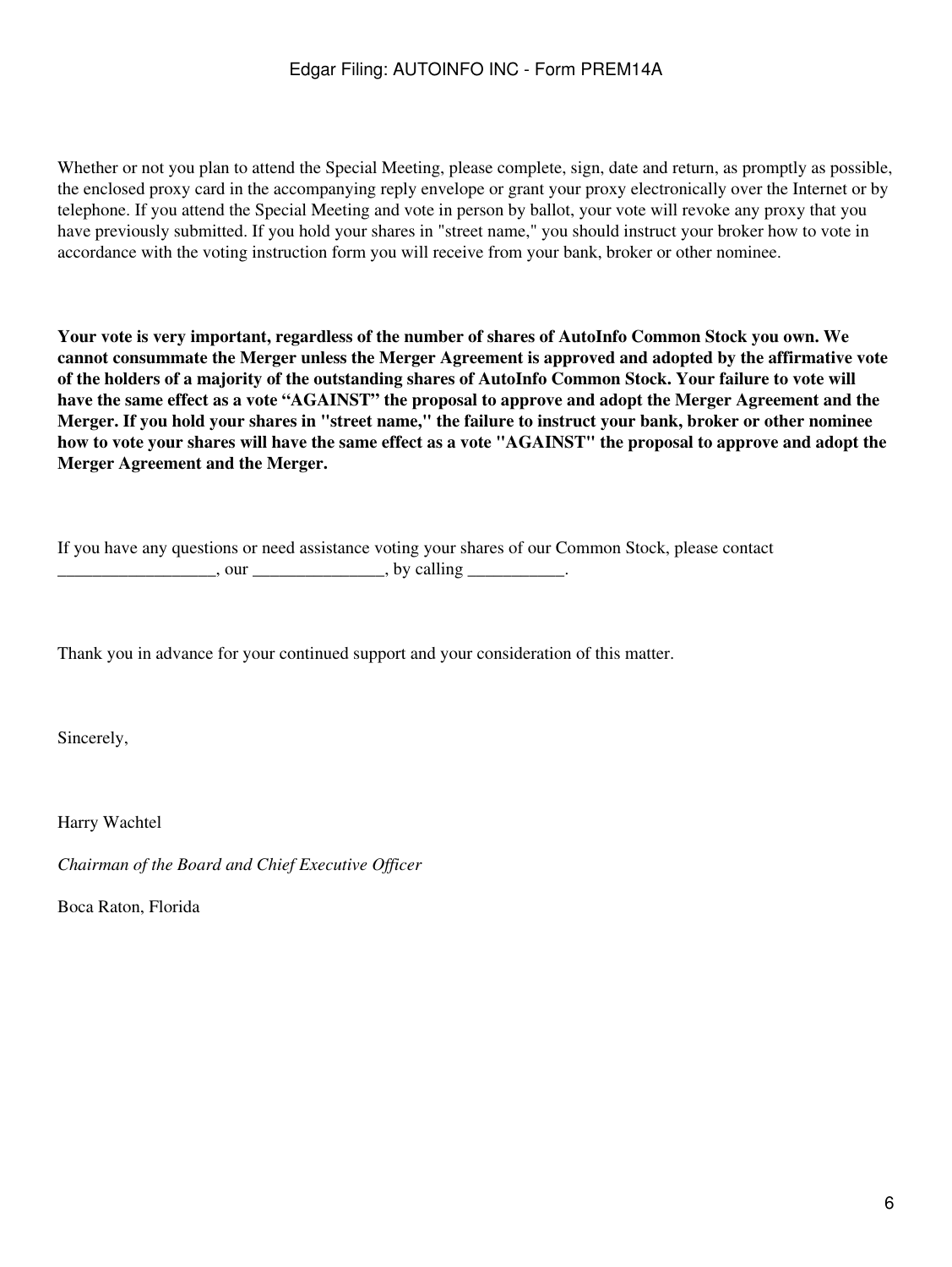AutoInfo, Inc.

6413 Congress Avenue

Suite #260

Boca Raton, FL 33487

# **Preliminary Proxy Statement—Subject to Completion**

#### **NOTICE OF SPECIAL MEETING OF STOCKHOLDERS**

TIME: 9:00 A.M., Eastern Time, on [\*\*], 2013

PLACE: The Embassy Suites Hotel, 661 Northwest 53rd Street, Boca Raton, Florida 33487

| <b>ITEMS OF</b><br><b>BUSINESS:</b> | Proposal #1: To consider and vote to approve and adopt the Agreement and Plan of Merger, dated as<br>of February 28, 2013, by and among AutoInfo, Inc. ("AutoInfo"), AutoInfo Holdings, LLC ("Parent")<br>and AutoInfo Acquisition Corp., a wholly owned subsidiary of Parent ("Merger Sub"), as it may be<br>amended from time to time (the "Merger Agreement"), and the Merger contemplated thereby (the<br>"Merger").                                            |
|-------------------------------------|---------------------------------------------------------------------------------------------------------------------------------------------------------------------------------------------------------------------------------------------------------------------------------------------------------------------------------------------------------------------------------------------------------------------------------------------------------------------|
|                                     | <u>Proposal <math>#2</math></u> : To consider and vote to approve, solely on a non-binding, advisory basis, change of<br>control payments that certain executive officers of AutoInfo will receive in connection with the<br>Merger under their existing employment agreements with AutoInfo.                                                                                                                                                                       |
|                                     | <u>Proposal <math>#3</math></u> : To consider and vote upon a proposal to adjourn the Special Meeting, if necessary or<br>appropriate, to solicit additional proxies in favor of the proposal to approve and adopt the Merger<br>Agreement and the transactions contemplated thereunder, including the Merger, if there are<br>insufficient votes to approve and adopt the Merger Agreement and the transactions contemplated<br>thereunder, including the Merger,. |
| <b>RECORD</b><br>DATE:              | Only stockholders of record at the close of business on [**], 2013 are entitled to notice of, and to vote at,<br>the Special Meeting. All stockholders of record are cordially invited to attend the Special Meeting in<br>person.                                                                                                                                                                                                                                  |
| <b>PROXY</b><br>VOTING:             | Your vote is very important, regardless of the number of shares of AutoInfo Common Stock you<br><b>own.</b> The Merger cannot be completed unless the Merger Agreement and the transactions contemplated<br>thereunder including the Merger, are edented by the effirmative yets of the holders of a majority of the                                                                                                                                                |

thereunder, including the Merger, are adopted by the affirmative vote of the holders of a majority of the outstanding shares of the AutoInfo Common Stock entitled to vote thereon. Even if you plan to attend the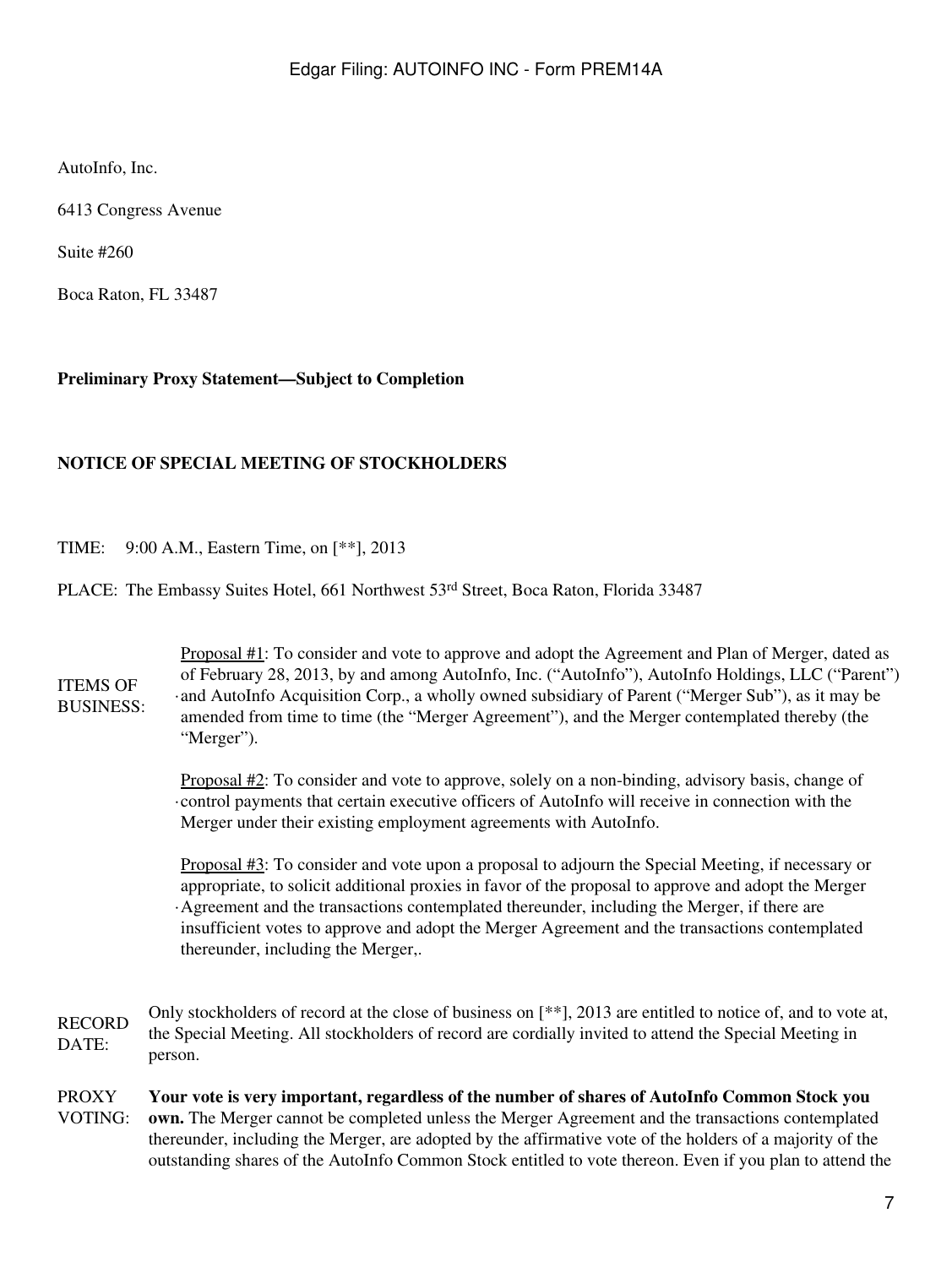Special Meeting in person, we request that you complete, sign, date and return, as promptly as possible, the enclosed proxy card in the accompanying pre-paid reply envelope or submit your proxy by telephone or the Internet prior to the Special Meeting to ensure that your shares of AutoInfo Common Stock will be represented at the Special Meeting if you are unable to attend. If you fail to return your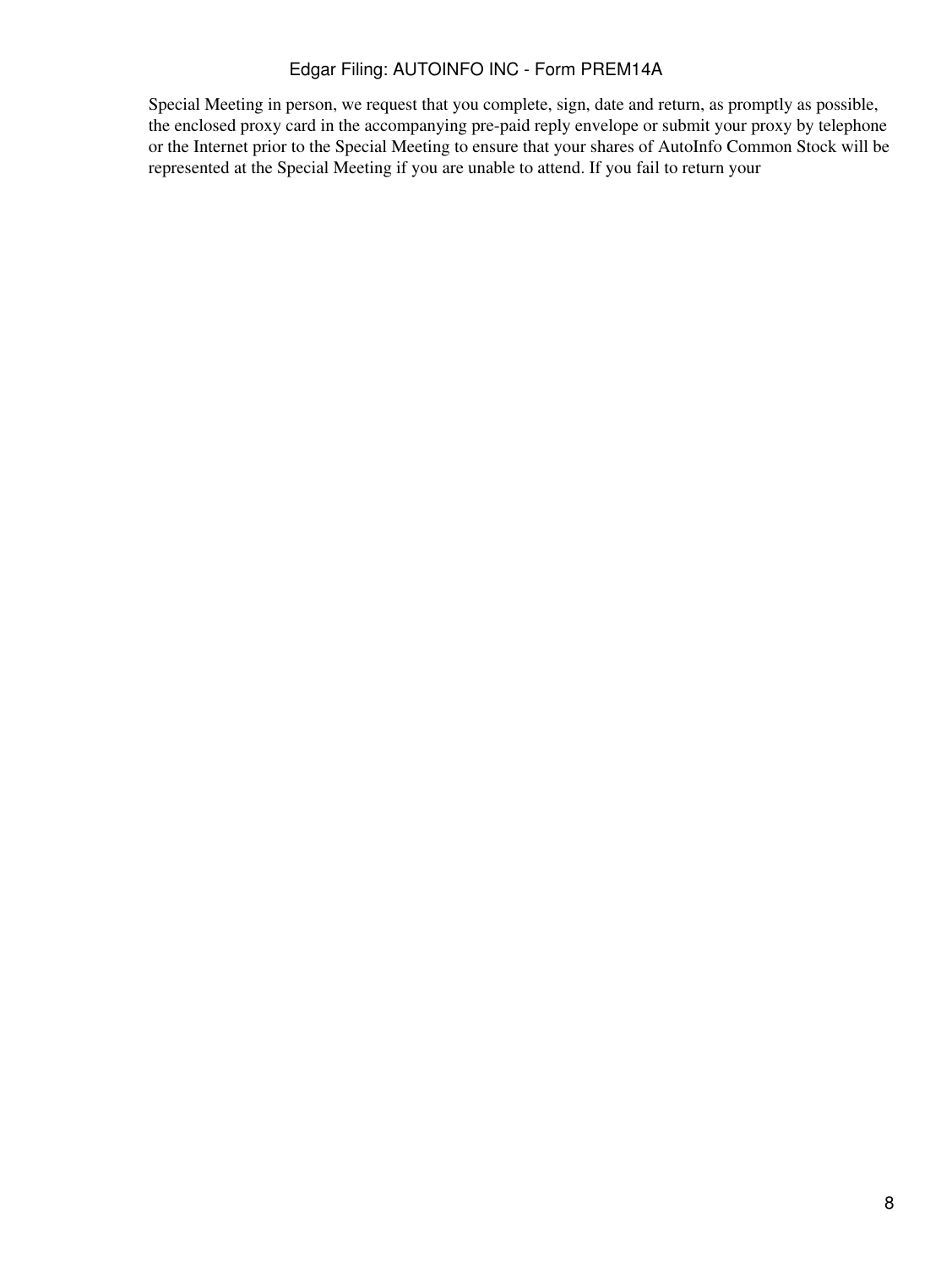proxy card and fail to submit your proxy by telephone or the Internet, your shares of AutoInfo Common Stock will not be counted for purposes of determining whether a quorum is present at the Special Meeting and will have the effect of a vote "**AGAINST**" the proposal to adopt the Merger Agreement and the transactions contemplated thereunder, including the Merger.

If you are a stockholder of record, voting by ballot at the Special Meeting will revoke any vote previously submitted whether by proxy, through the Internet of by telephone. If you hold your shares of AutoInfo Common Stock through a bank, broker, trustee or other nominee, you should follow the procedures provided by your bank, broker, trustee or other nominee in order to vote.

RECOMMENDATION: After careful consideration, the board of directors of AutoInfo (the "Board") (based upon a recommendation from a Special Committee of the Board that was established to review and evaluate potential strategic transactions**)** has unanimously approved, adopted and declared advisable the Merger Agreement and the transactions contemplated thereunder, including the Merger, including the consideration per share to be received by stockholders of AutoInfo, and determined that the terms of the Merger and the other transactions contemplated by the Merger Agreement are advisable and fair to and in the best interests of AutoInfo and its stockholders, and the Board unanimously recommends that you vote "FOR" the proposal to approve and adopt the Merger Agreement and the transactions contemplated thereunder, including the Merger and "FOR" the proposal to adjourn the Special Meeting, if necessary or appropriate, to solicit additional proxies in favor of the proposal to approve and adopt the Merger Agreement and the transactions contemplated thereunder, including the Merger. **The Board recommends that you vote "FOR" approval of each of the Proposal #1, #2 and #3 set forth in this Notice of Special Meeting of AutoInfo Stockholders.** ATTENDANCE: You are entitled to attend the Special Meeting only if you were a holder of AutoInfo Common Stock as of the close of business on [\*\*], 2013, which we refer to as the record date, or hold a valid proxy for the Special Meeting. Since seating is limited, admission to the Special Meeting will be on a first-come, first-served basis. You should be prepared to present photo identification for admittance. If you are not a stockholder of record but hold shares through a bank, broker, trustee or other nominee (i.e., in "street name"), you should provide proof of beneficial ownership as of the record date, such as your most recent account statement prior to the record date, a copy of the voting instruction card provided by your bank, broker, trustee or other nominee, or similar evidence of ownership. APPRAISAL RIGHTS: Stockholders of AutoInfo who do not vote in favor of or submit a proxy in favor of the proposal to adopt the Merger Agreement will have the right to seek appraisal of the fair value of their shares of AutoInfo Common Stock if they deliver a demand for appraisal before the vote is taken on the Merger Agreement and comply with all the requirements of Delaware law, which are summarized in the accompanying proxy statement and reproduced in their entirety in Annex D to the accompanying proxy statement, and the Merger is consummated.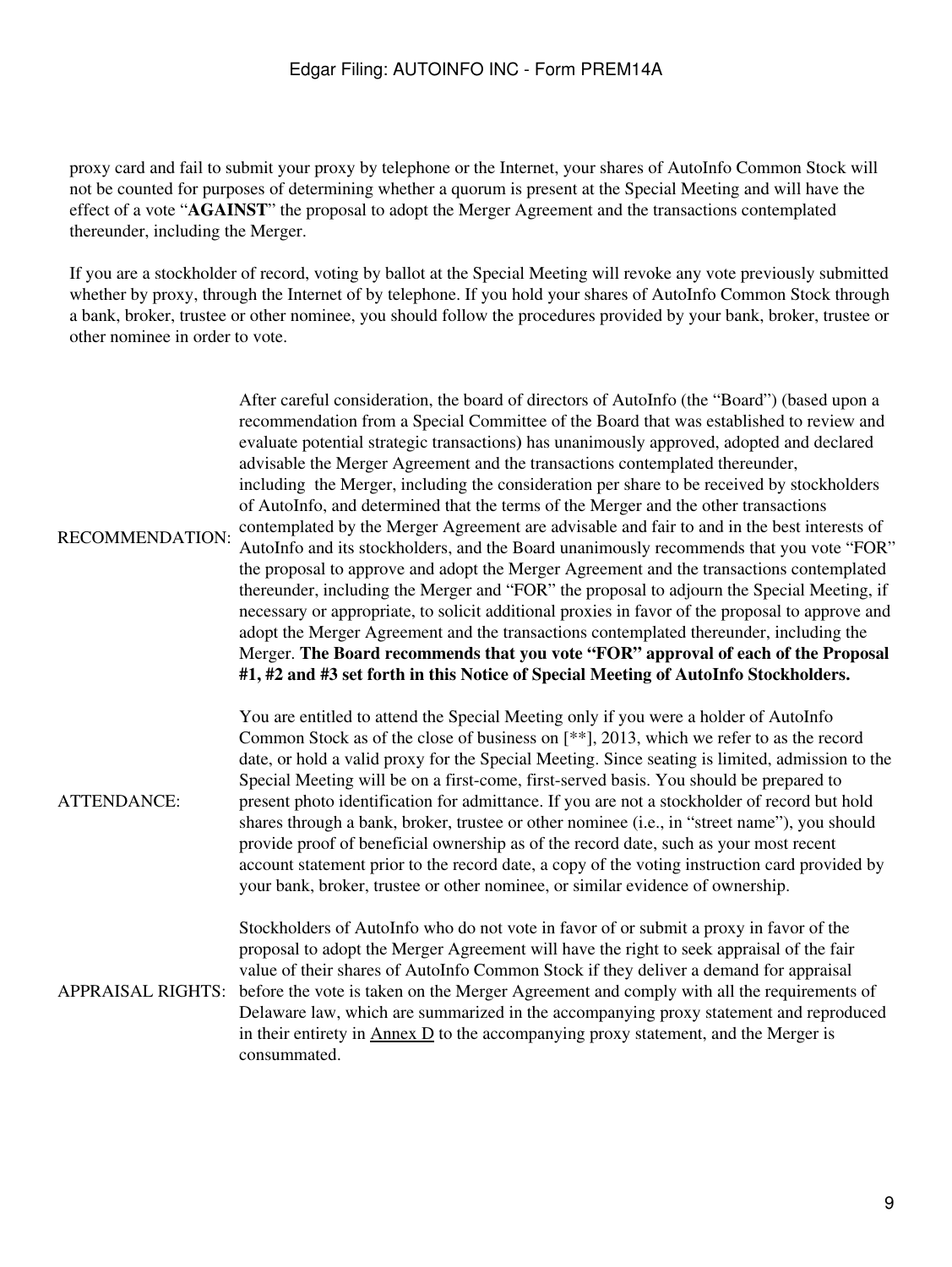\*\*\*\*\*\*\*

# **WHETHER OR NOT YOU PLAN TO ATTEND THE SPECIAL MEETING, PLEASE COMPLETE, DATE, SIGN AND RETURN, AS PROMPTLY AS POSSIBLE, THE ENCLOSED PROXY CARD IN THE ACCOMPANYING PRE-PAID REPLY ENVELOPE, OR SUBMIT YOUR PROXY BY TELEPHONE OR THE INTERNET.**

\*\*\*\*\*\*\*

By Order of the Board of Directors,

Harry Wachtel

*Chairman of the Board and Chief Executive Officer*

Boca Raton, Florida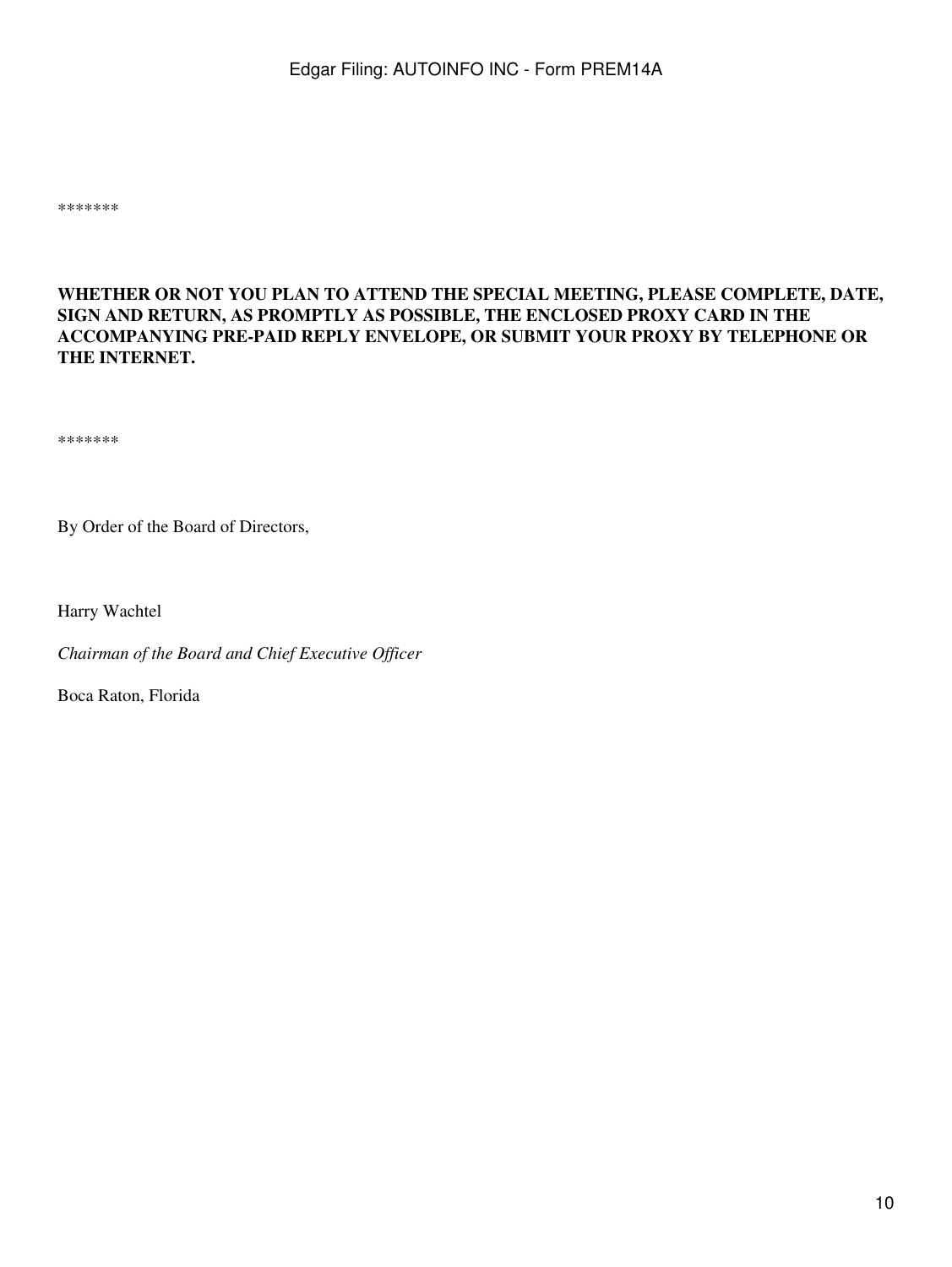# TABLE OF CONTENTS

| <b>SUMMARY</b>                                         | 1                       |
|--------------------------------------------------------|-------------------------|
| Parties to the Merger                                  | 1                       |
| The Special Meeting                                    | 1                       |
| Time, Place and Purpose                                | 1                       |
| Record Date and Quorum                                 | $\overline{c}$          |
| Vote Required                                          | $\overline{c}$          |
| Proxies and Revocation                                 | $\overline{c}$          |
| The Merger                                             | $\overline{\mathbf{3}}$ |
| <b>Merger Consideration</b>                            | $\overline{3}$          |
| Reasons for the Merger; Recommendation of the Board of |                         |
| Directors                                              | 3                       |
| Opinion of Stephens Inc., Financial Advisor            | 4                       |
| Financing of the Merger                                | 4                       |
| <b>Comvest Guaranty</b>                                | 4                       |
| Interests of the Certain Persons in the Merger         | 4                       |
| Material U.S. Federal Income Tax Consequences of the   |                         |
| Merger                                                 | 6                       |
| Litigation Relating to the Merger                      | 6                       |
| The Merger Agreement                                   | 6                       |
| Treatment of Common Stock and Options                  | 6                       |
| No Solicitation of Takeover Proposals                  | 7                       |
| Conditions to the Merger                               | $\boldsymbol{7}$        |
| Termination                                            | $\overline{7}$          |
| <b>Termination Fees</b>                                | 9                       |
| <b>Expense Reimbursement</b>                           | 9                       |
| Appraisal Rights (Page [***])                          | 9                       |
| Market Prices of AutoInfo Common Stock and Dividend    |                         |
| Information                                            | 9                       |
| Delisting and Deregistration of AutoInfo Common Stock  | 9                       |
| QUESTIONS AND ANSWERS ABOUT THE MERGER                 |                         |
| AND THE SPECIAL MEETING                                | 10                      |
| CAUTIONARY STATEMENT CONCERNING                        |                         |
| FORWARD-LOOKING INFORMATION                            | 17                      |
| PARTIES TO THE MERGER                                  | 18                      |
| THE SPECIAL MEETING                                    | 19                      |
| Time, Place and Purpose of the Special Meeting         | 19                      |
| Record Date and Quorum                                 | 19                      |
| Attendance                                             | 19                      |
| Vote Required                                          | 20                      |
| <b>Other Maters of Business</b>                        | 20                      |
| How to Vote                                            | 21                      |
| <b>Revocation of Proxies</b>                           | 22                      |
| <b>Adjournments and Postponements</b>                  | 22                      |
| Anticipated Date of Completion of the Merger           | 22                      |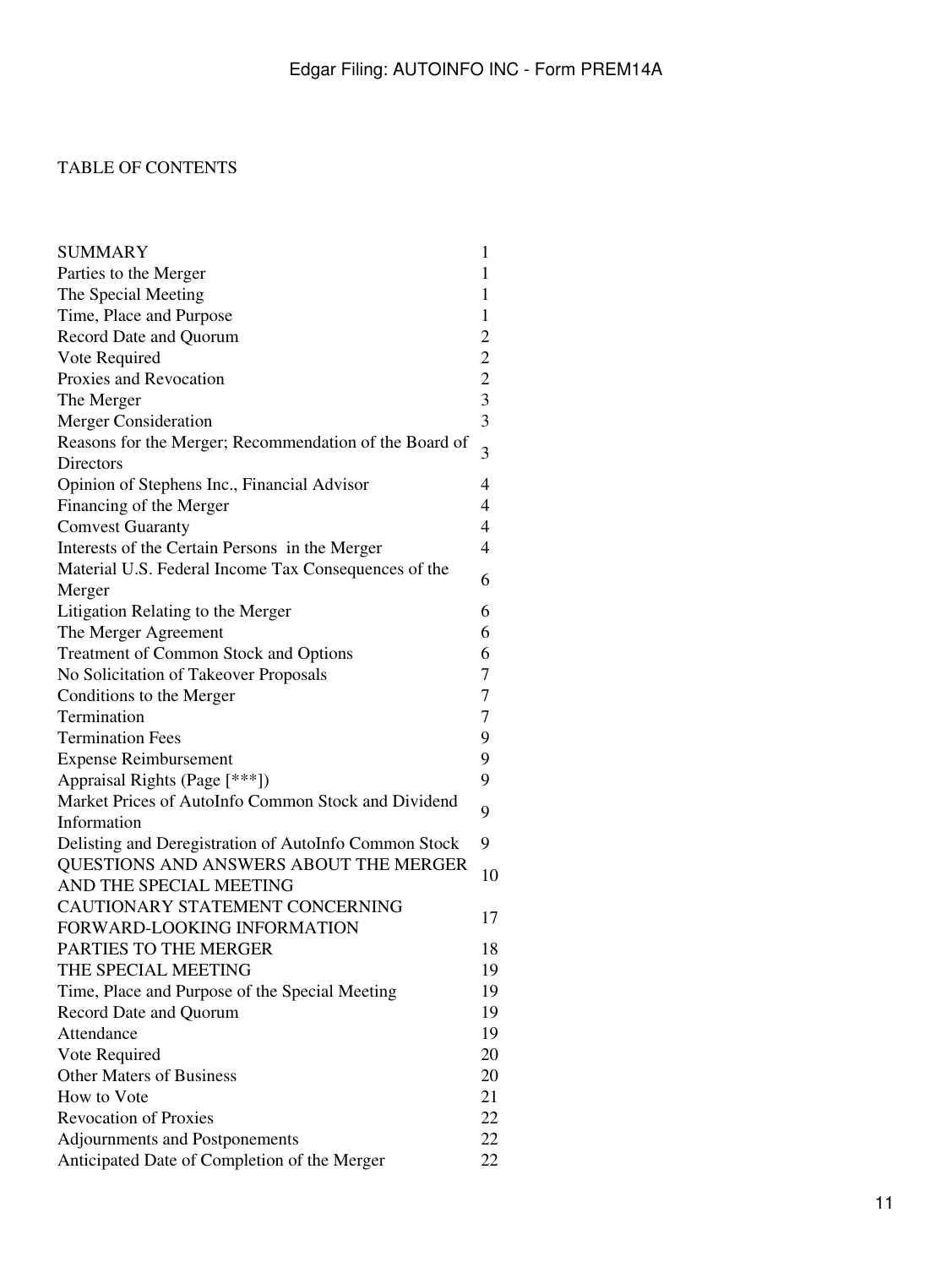12

| Rights of Stockholders Who Seek Appraisal                                        | 22 |
|----------------------------------------------------------------------------------|----|
| Questions and Additional Information                                             | 23 |
| THE MERGER (PROPOSAL #1)                                                         | 23 |
| <b>Merger Consideration</b>                                                      | 23 |
| Background of the Merger                                                         | 23 |
| Reasons for the Merger; Recommendation of the Special<br>Committee and the Board | 31 |
| <b>Special Committee</b>                                                         | 31 |

i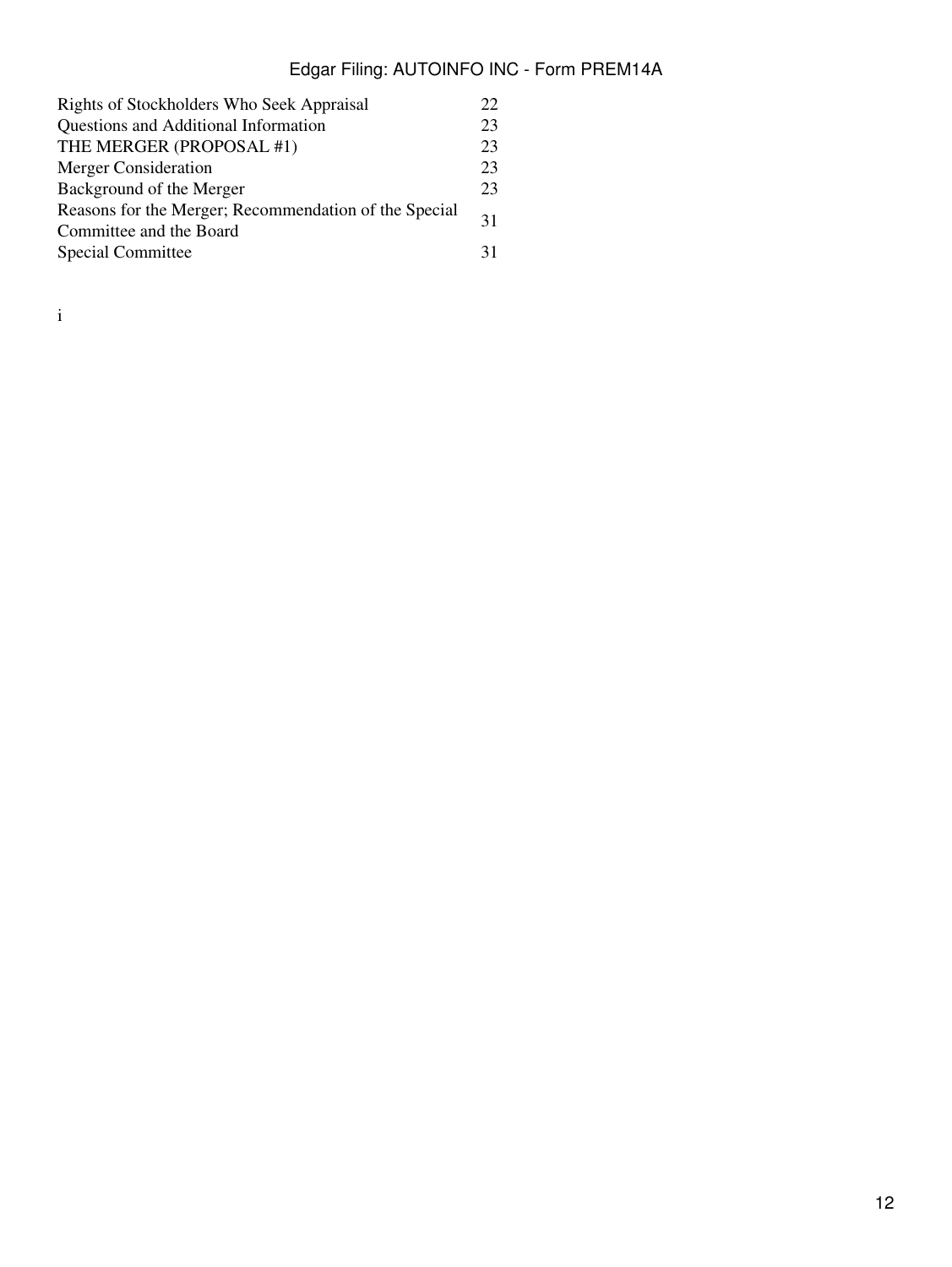| <b>Board of Directors</b>                                                             | 35 |
|---------------------------------------------------------------------------------------|----|
| Opinion of Stephens, Financial Advisor                                                | 35 |
| Fee Arrangements                                                                      | 42 |
| Voting Agreement                                                                      | 42 |
| Litigation Relating to the Merger                                                     | 42 |
| Financing of the Merger                                                               | 43 |
| Interests of Certain Persons in the Merger                                            | 43 |
| Equity Compensation and Incentive Awards                                              | 43 |
| <b>Change of Control Payments</b>                                                     | 44 |
| Employment Arrangements with the Surviving Corporation                                | 44 |
| Management Exchange and Rollover Agreement                                            | 45 |
| Indemnification and Insurance                                                         | 45 |
| <b>Special Committee Fees</b>                                                         | 46 |
| <b>Accounting Treatment</b>                                                           | 46 |
| Material U.S. Federal Income Tax Consequences of the Merger                           | 46 |
| Exchange of Shares of AutoInfo Common Stock for Cash Pursuant to the Merger Agreement | 47 |
| Backup Withholding and Information Reporting                                          | 47 |
| THE MERGER AGREEMENT                                                                  | 48 |
| The Merger                                                                            | 48 |
| Closing                                                                               | 48 |
| <b>Effective Time</b>                                                                 | 48 |
| Directors and Officers of Surviving Corporation                                       | 48 |
| Organizational Documents of Surviving Corporation                                     | 48 |
| Effect of the Merger on the Capital Stock of the Parties                              | 49 |
| <b>Exchange and Payment Procedures</b>                                                | 49 |
| <b>AutoInfo Stock Options</b>                                                         | 50 |
| Representations and Warranties                                                        | 50 |
| <b>Stockholders' Meeting</b>                                                          | 53 |
| Conduct of Our Business Pending the Merger                                            | 53 |
| No Solicitation of Takeover Proposals                                                 | 55 |
| Agreement to Use Reasonable Best Efforts                                              | 57 |
| Indebetedness and AutoInfo Transaction Expenses                                       | 58 |
| Other Covenants and Agreements                                                        | 59 |
| <b>Public Announcements</b>                                                           | 59 |
| Access to Information; Confidentiality                                                | 59 |
| Notification of Certain Matters                                                       | 59 |
| Indemnification; Directors' and Officers' Insurance                                   | 59 |
| Securityholder Litigation                                                             | 60 |
| Fees and Expenses                                                                     | 60 |
| Conditions to the Merger                                                              | 60 |
| Termination                                                                           | 62 |
| <b>Effect of Termiantion</b>                                                          | 63 |
| Termination Fees and Expense Reimbursement                                            | 63 |
| <b>AutoInfo Termination Fee</b>                                                       | 63 |
| <b>Parent Termination Fee</b>                                                         | 64 |
| <b>Expense Reimbursement</b>                                                          | 64 |
| No Survival; Wachtel Indemnification                                                  | 64 |
| <b>Amendment or Supplement</b>                                                        | 65 |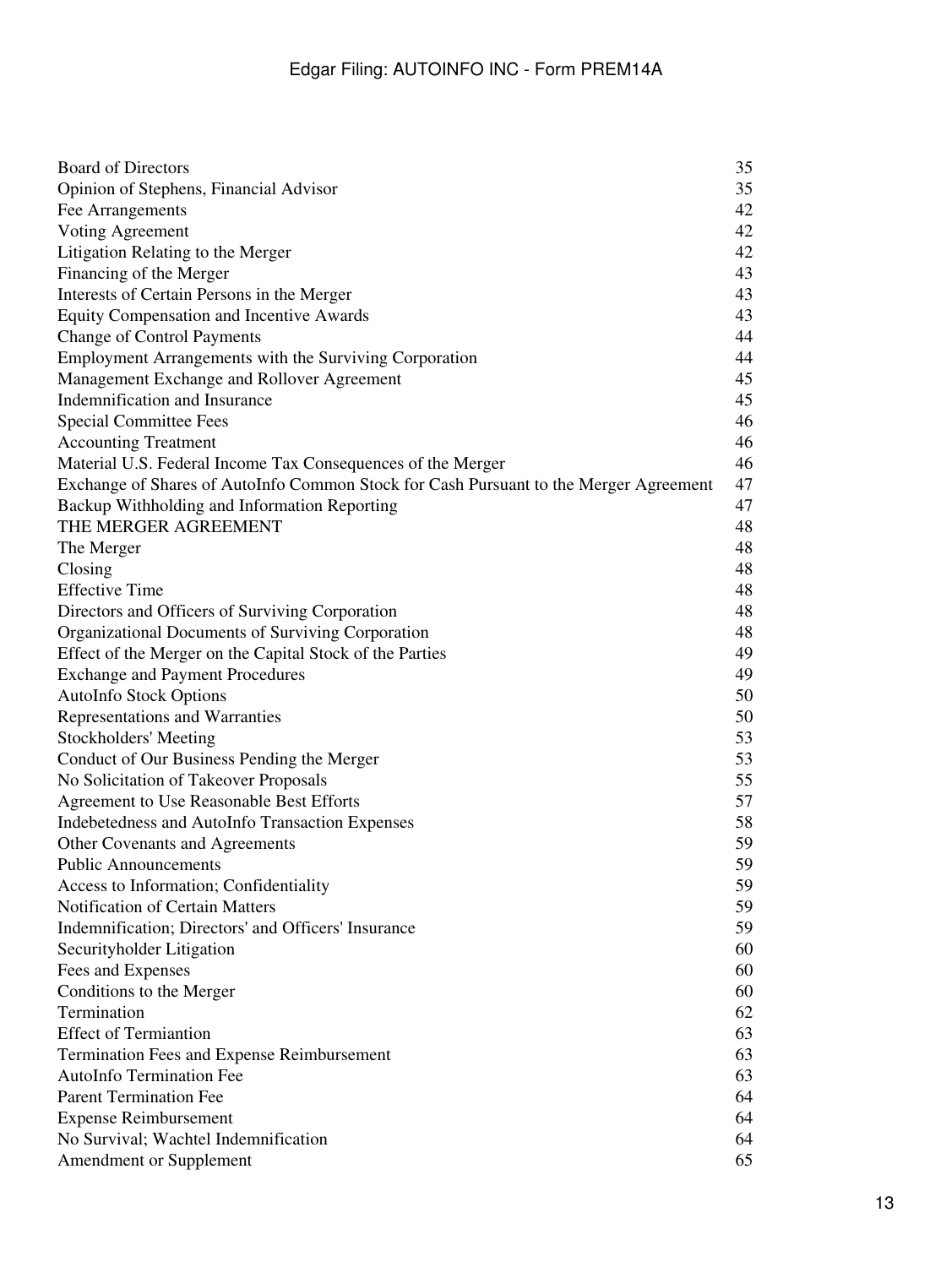# Specific Performance 65

ii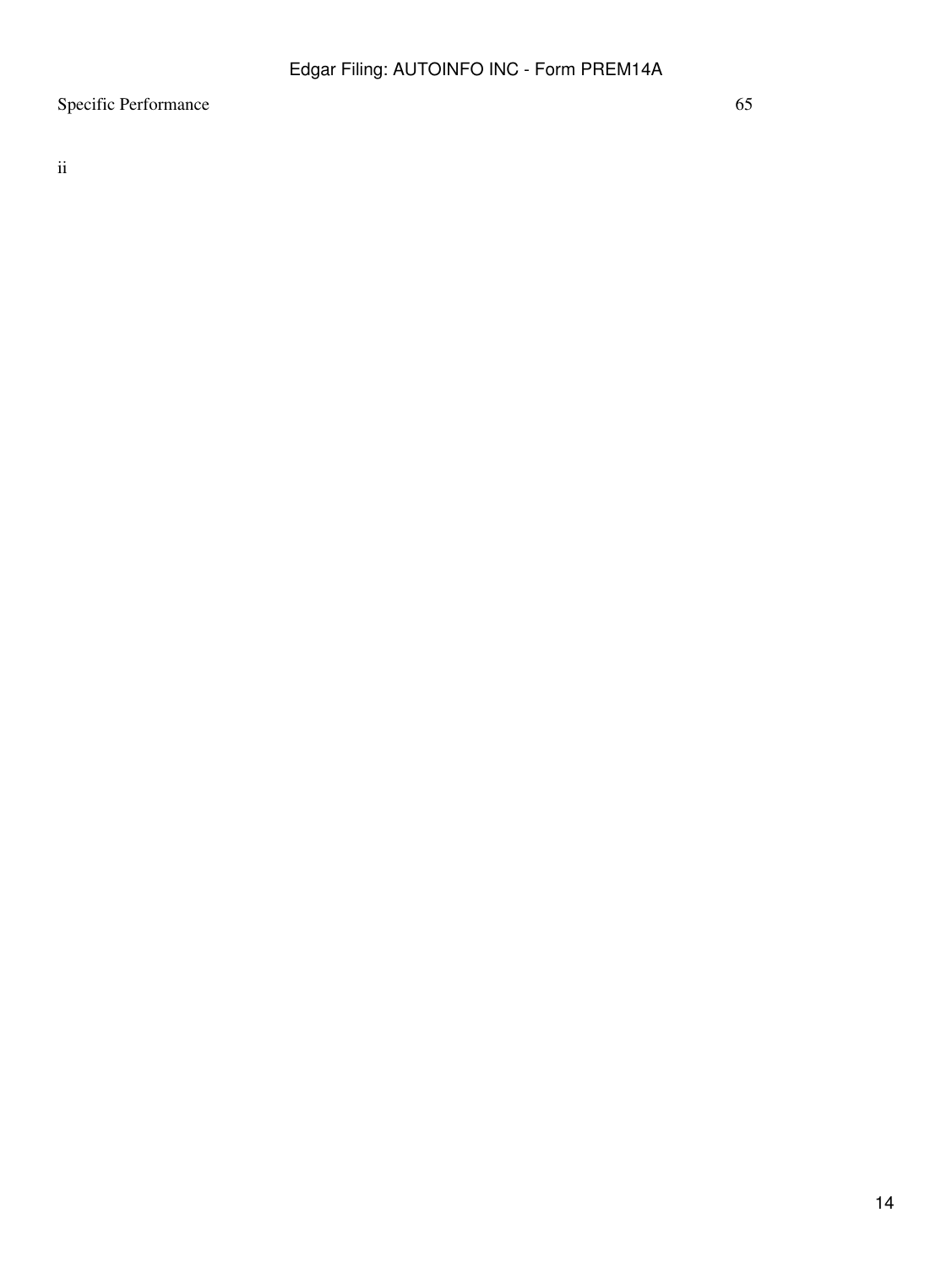| <b>COMVEST GUARANTY</b>                                           | 65 |
|-------------------------------------------------------------------|----|
| MANAGEMENT EXCHANGE AND ROLLOVER AGREEMENT                        | 65 |
| <b>VOTING AGREEMENT</b>                                           | 66 |
| Agreement to Vote and Irrevocable Proxy                           | 66 |
| <b>Transfer Restrictions</b>                                      | 66 |
| Termination                                                       | 66 |
| <b>APPRAISAL RIGHTS</b>                                           | 67 |
| MARKET PRICES OF AUTOINFO'S COMMON STOCK AND DIVIDEND INFORMATION | 71 |
| SECURITY OWNERSHIP OF CERTAIN BENEFICIAL OWNERS AND MANAGEMENT    | 72 |
| DELISTING AND DEREGISTRATION OF AUTOINFO'S COMMON STOCK           | 73 |
| PROPOSAL #2 - ADVISORY VOTE ON CHANGE OF CONTROL PAYMENTS         | 73 |
| PROPOSAL #3 - ADJUOURNMENT OF THE SPECIAL MEETING                 | 74 |
| <b>OTHER MATTERS</b>                                              | 74 |
| STOCKHOLDER PROPOSALS                                             | 74 |
| <b>HOUSEHOLDING OF PROXY MATERIAL</b>                             | 75 |
| WHERE YOU CAN FIND MORE INFORMATION                               | 75 |
|                                                                   |    |

ANNEX A: AGREEMENT AND PLAN OF MERGER

ANNEX B: VOTING AGREEMENT

ANNEX C: OPINION OF STEPHENS INC.

ANNEX D: SECTION 262 OF THE GENERAL CORPORATION LAW OF THE STATE OF DELAWARE

iii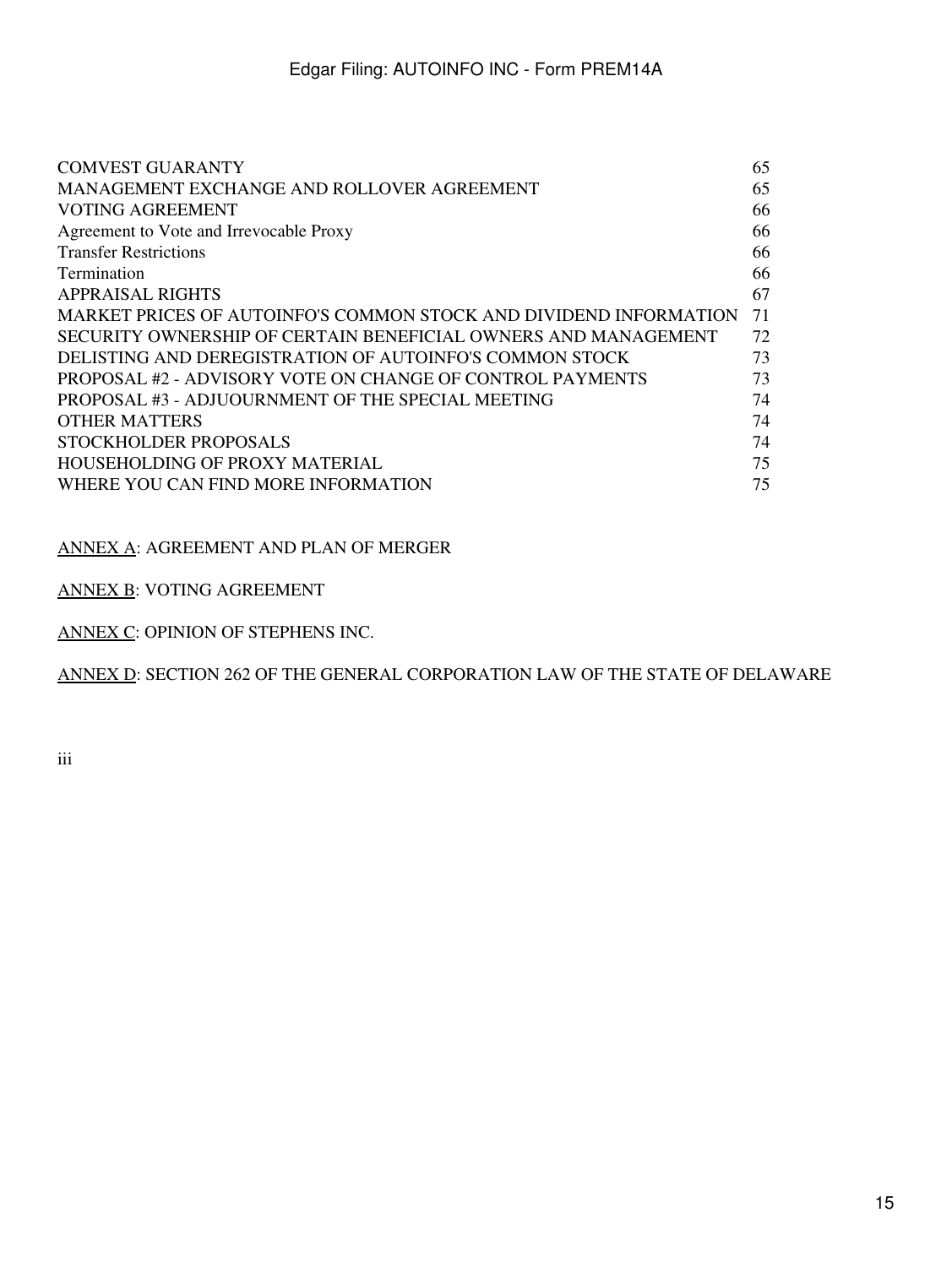#### **SUMMARY**

*The following summary highlights selected information in this proxy statement and may not contain all the information that may be important to you. Accordingly, we encourage you to read carefully this entire proxy statement, its Annexes and the documents referred to in or incorporated by reference into this proxy statement. Each item in this summary includes a page reference directing you to a more complete description of that topic. You may obtain the information incorporated by reference in this proxy statement without charge by following the instructions under "Where You Can Find More Information" beginning on page [\*\*] of this proxy statement.*

**Parties to the Merger (Page [\*\*\*])**

*AutoInfo, Inc.,* or AutoInfo, we, our or us, is a Delaware corporation headquartered in Boca Raton, Florida. We are a non-asset based transportation services company, providing transportation capacity and related transportation services to shippers throughout the United States and Canada. Unless the context otherwise requires, references to AutoInfo, we, our or us in this proxy statement include AutoInfo and its subsidiaries on a consolidated basis.

*AutoInfo Holdings, LLC*, or Parent, is a Delaware limited liability company and was organized solely for the purpose of entering into the Merger Agreement and consummating the transactions contemplated by the Merger Agreement. Parent is a majority-owned subsidiary of Comvest Investment Partners IV, LP, one of the investment funds managed by Comvest Partners, a private equity firm with over \$1.3 billion of assets under management. Comvest Partners' personnel include seasoned, senior level operating executives who partner with managers and owners of companies to operationally improve businesses and create long-term value. Since 2000, Comvest Partners has invested more than \$1.6 billion of capital in over 110 public and private companies. Under the terms of the Merger Agreement, upon consummation of the proposed Merger, AutoInfo will be a wholly-owned subsidiary of Parent.

*AutoInfo Ac*quisition *Corp.*, or Merger Sub, is a Delaware corporation that is a wholly-owned subsidiary of Parent and was organized solely for the purpose of entering into the Merger Agreement and consummating the transactions contemplated by the Merger Agreement. Under the terms of the Merger Agreement, Merger Sub will merge with and into AutoInfo, with AutoInfo continuing as the surviving corporation and the separate corporate existence of Merger Sub shall thereupon cease.

In this proxy statement, we refer to the Agreement and Plan of Merger, dated as of February 28, 2013, as it may be further amended from time to time, by and among AutoInfo, Parent and Merger Sub, as the "Merger Agreement", and the Merger of Merger Sub with and into AutoInfo as the "Merger".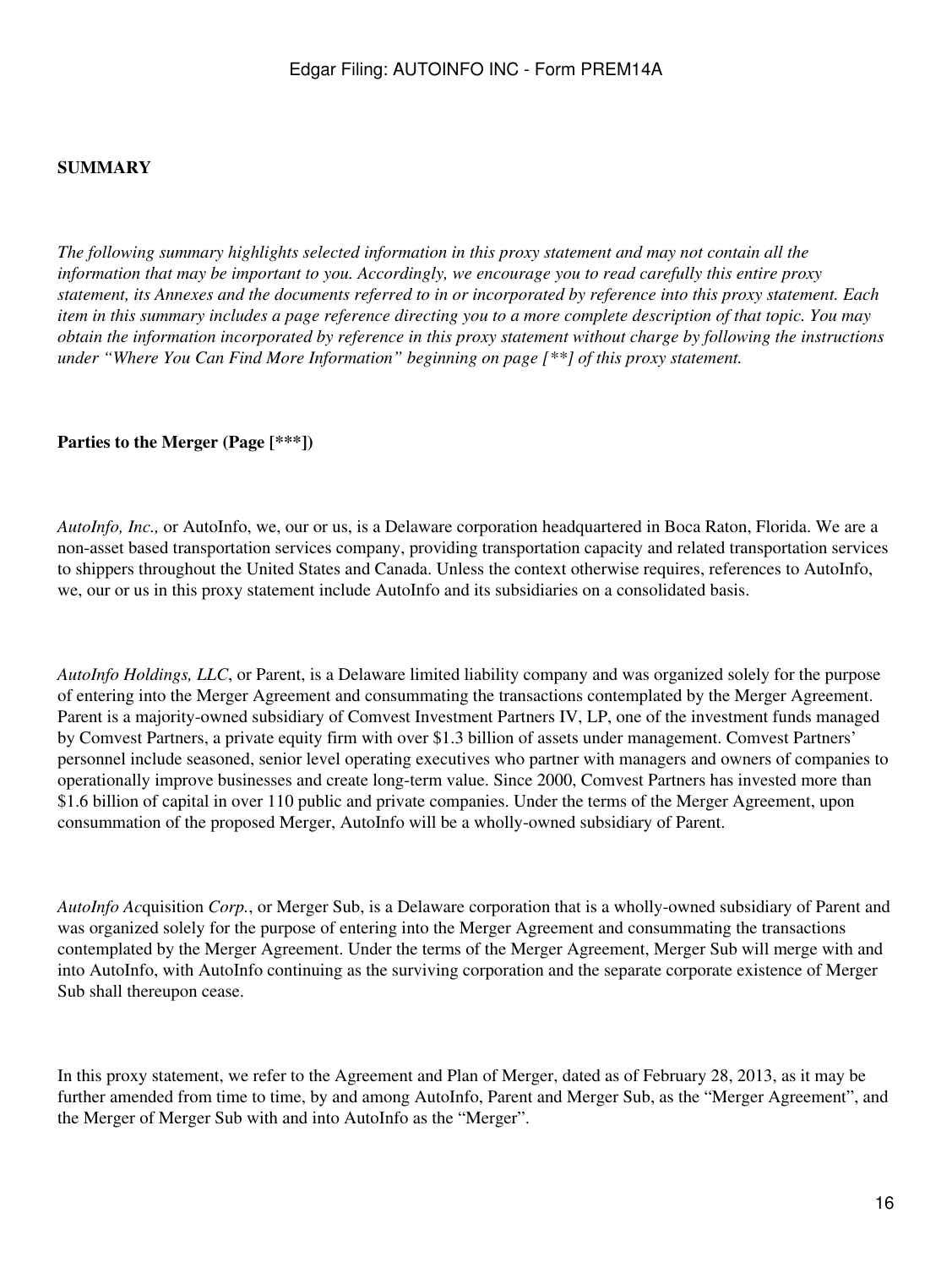**The Special Meeting (Page [\*\*\*])**

# *Time, Place and Purpose (Page [\*\*\*])*

The Special Meeting will be held on [\*\*], 2013, starting at 9:00 A.M. Eastern Time, at The Embassy Suites Hotel, 661 Northwest 53rd Street, Boca Raton, Florida 33487.

At the Special Meeting, holders of AutoInfo's common stock, par value \$0.001 per share ("AutoInfo Common Stock" or "Common Stock"), will be asked to approve and adopt the Merger Agreement and the Merger and approve the proposal to adjourn the Special Meeting, if necessary or appropriate, to solicit additional proxies in favor of the proposal to approve and adopt the Merger Agreement and the Merger. Further, stockholders will be asked to approve, solely on a non-binding, advisory basis, change of control payments that certain executive officers of AutoInfo will receive in connection with the Merger under their existing employment agreements with AutoInfo.

1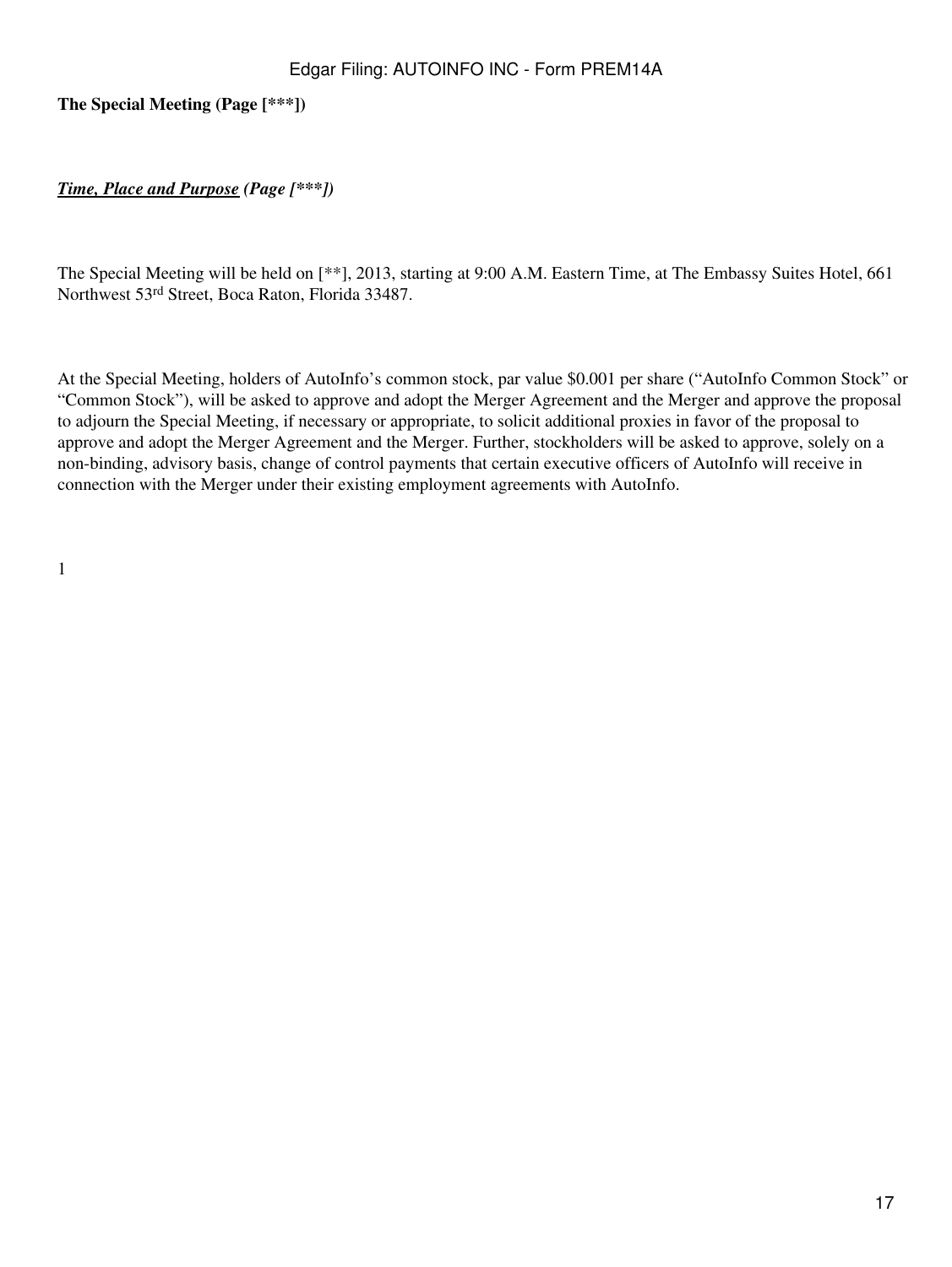# *Record Date and Quorum (Page [\*\*\*])*

You are entitled to receive notice of, and to vote at, the Special Meeting if you owned shares of AutoInfo Common Stock at the close of business on [\*\*], 2013, which AutoInfo has set as the record date for the Special Meeting and which we refer to as the record date. You will have one vote for each share of AutoInfo Common Stock that you owned on the record date. As of the record date, there were shares of AutoInfo Common Stock outstanding and entitled to vote at the Special Meeting. A majority of the shares of AutoInfo Common Stock outstanding at the close of business on the record date and entitled to vote at the meeting, present in person or represented by proxy at the Special Meeting constitutes a quorum for the purposes of the Special Meeting.

#### *Vote Required (Page [\*\*\*])*

Proposal #1: Approval and adoption of the Merger Agreement and the transactions contemplated thereunder, including the Merger, requires the affirmative vote, in person or by proxy, of the holders of a majority of the outstanding shares of AutoInfo Common Stock.

Proposal #2: Approval, on a non-binding, advisory basis, of change of control payments that certain executive officers of AutoInfo will receive in connection with the Merger under their existing employment agreements requires the affirmative vote, in person or by proxy, of the holders of a majority of the shares of AutoInfo Common Stock present, in person or by proxy, at the Special Meeting and entitled to vote thereon.

Proposal #3: Approval of the proposal to adjourn the Special Meeting, if necessary or appropriate, to solicit additional proxies in favor of the proposal to approve and adopt the Merger Agreement and the transactions contemplated thereunder, including the Merger, if there are insufficient votes to approve and adopt the Merger Agreement and the transactions contemplated thereunder, including the Merger, requires the affirmative vote, in person or by proxy, of the holders of a majority of the outstanding shares of AutoInfo Common Stock present, in person or by proxy, at the Special Meeting and entitled to vote thereon.

On February 28, 2013, AutoInfo's officers and directors, in their capacity as stockholders, entered into a Voting Agreement with Parent with respect to 22.3% of the outstanding shares of AutoInfo Common Stock (the "Voting Agreement"). Under the Voting Agreement, such stockholders have agreed to vote in favor of the approval of the Merger Agreement and the transactions contemplated thereunder, including the Merger, and against any proposal made in opposition to, or in connection with, the Merger and the transactions contemplated thereunder, including the Merger.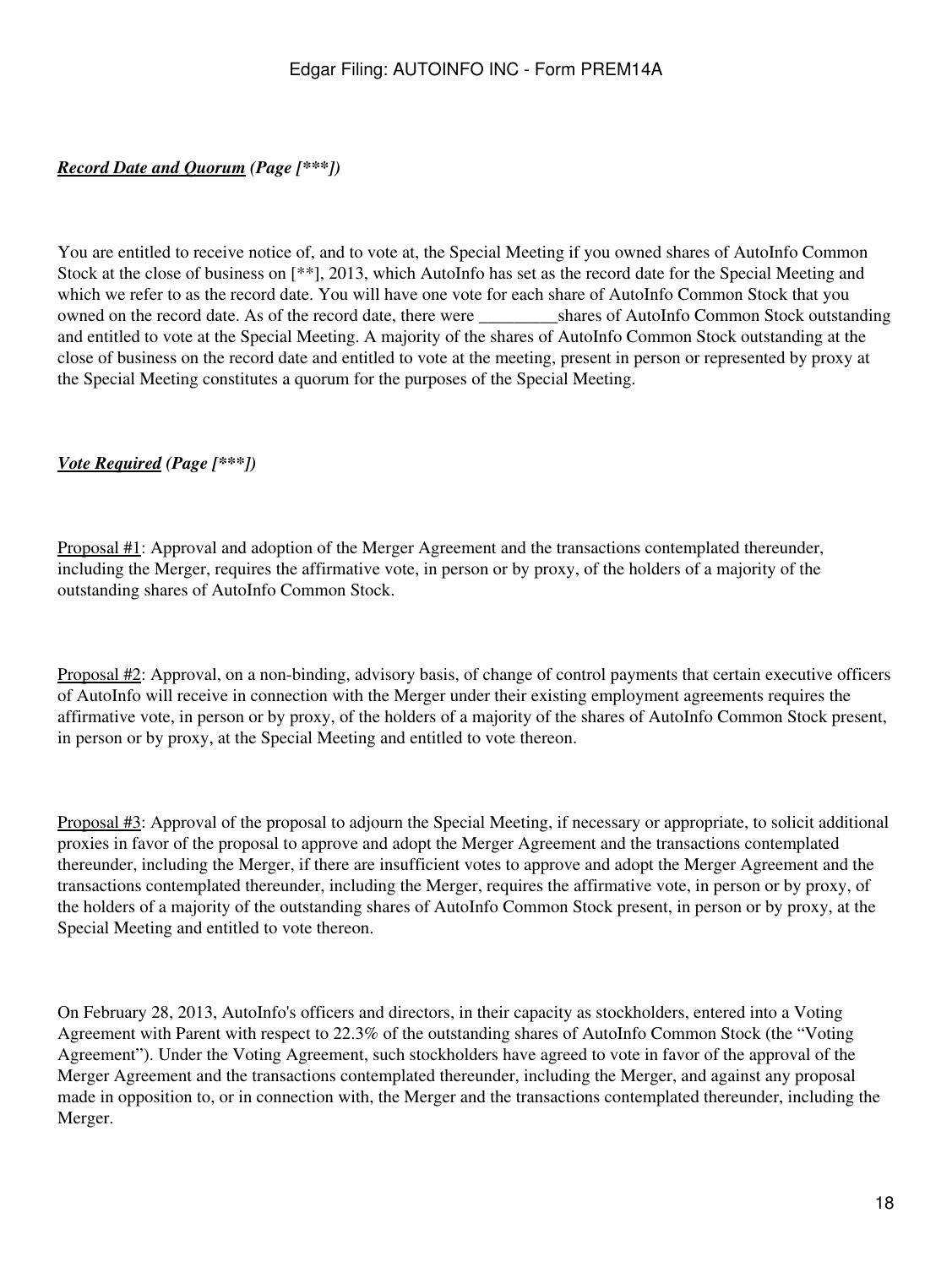# *Proxies and Revocation (Page [\*\*\*])*

Any stockholder of record entitled to vote at the Special Meeting may submit a proxy by telephone, over the Internet, or by returning the enclosed proxy card in the accompanying pre-paid reply envelope, or may vote in person at the Special Meeting. If your shares of AutoInfo Common Stock are held in "street name" by your bank, broker, trustee or other nominee you should instruct your bank, broker, trustee or other nominee on how to vote your shares of AutoInfo Common Stock using the instructions provided by your bank, broker, trustee or other nominee. If you fail to submit a proxy or vote in person at the Special Meeting, or abstain, or you do not provide your bank, broker, trustee or other nominee with instructions, as applicable, your shares of AutoInfo Common Stock will not be voted on the Merger proposal, which will have the same effect as a vote "**AGAINST**" approval of the proposal to approve and adopt the Merger Agreement and the Merger.

If you are a stockholder of record, you have the right to revoke a proxy, whether delivered over the Internet, by telephone or by mail, at any time before it is exercised, by voting at a later date through any of the methods available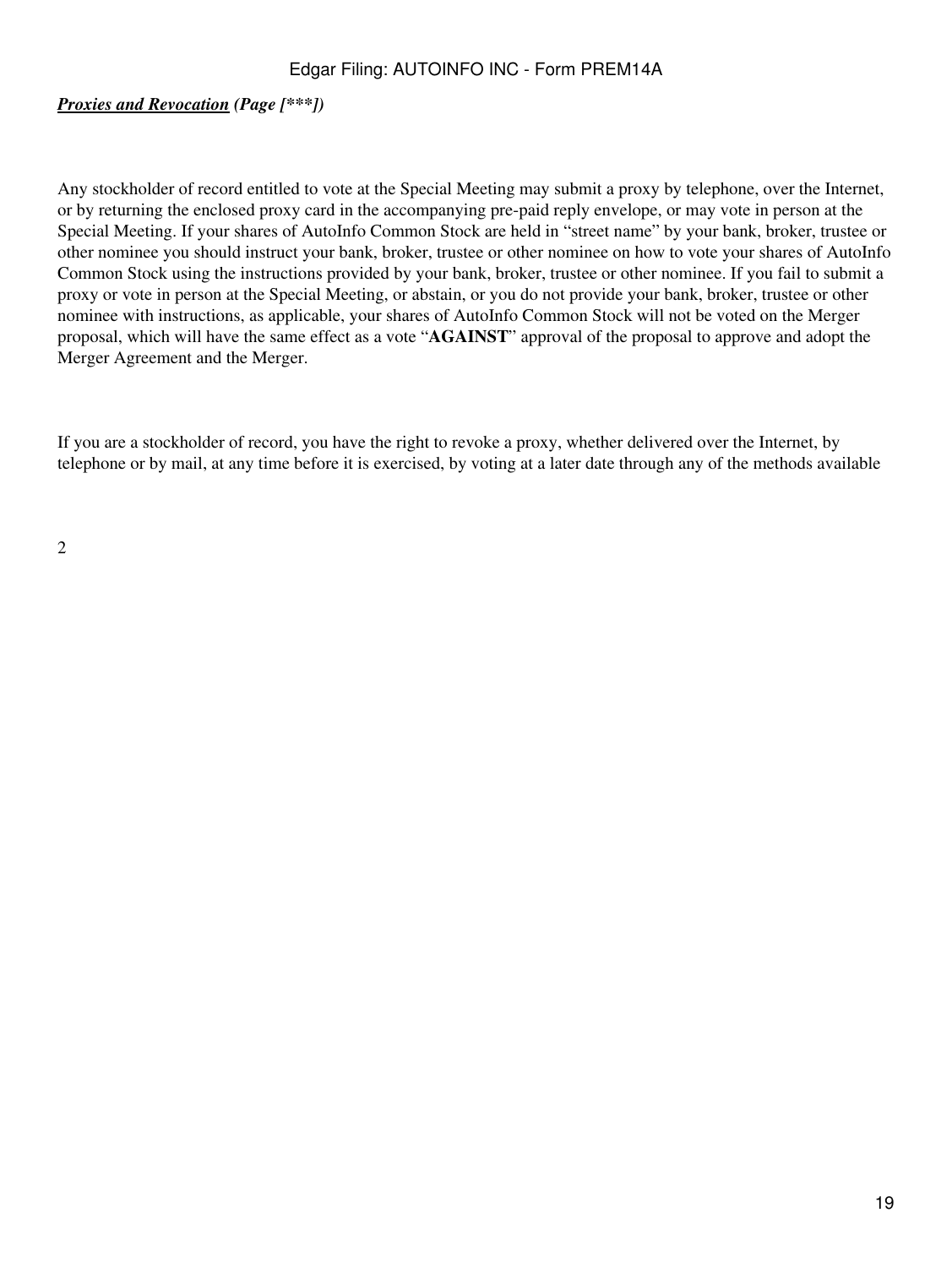to you, by giving written notice of revocation to our Corporate Secretary, which must be filed with the Corporate Secretary by the time the Special Meeting begins, or by voting by ballot at the Special Meeting. Attending the Special Meeting, by itself, is not enough to revoke a proxy. If you are a beneficial owner and wish to revoke your voting instructions you should follow the instructions provided by your bank, broker, trustee or other nominee.

#### **The Merger (Page [\*\*\*])**

The Merger Agreement provides that Merger Sub will merge with and into AutoInfo, with AutoInfo continuing as the surviving corporation and doing business following the Merger, and the separate corporate existence of Merger Sub shall thereupon cease. As a result of the Merger, AutoInfo will cease to be a publicly-traded company. If the Merger is completed, you will not own any shares of the capital stock of the surviving corporation. Assuming timely satisfaction of necessary closing conditions, we anticipate that the Merger will be completed in the second quarter of calendar 2013.

#### *Merger Consideration (Page [\*\*\*])*

In the Merger, each outstanding share of AutoInfo Common Stock (except for certain shares held by AutoInfo, Parent or Merger Sub and shares held by stockholders who have properly exercised appraisal rights) will be converted into the right to receive \$1.05 in cash, without interest, which amount we refer to as the per share Merger consideration, less any applicable withholding taxes. At the effective time of the Merger, each outstanding option will become fully vested and will be cancelled and terminated and converted into the right to receive cash equal to the excess of the per share Merger consideration of \$1.05 over the per share exercise price under such option, less any applicable tax withholding.

#### **Reasons for the Merger; Recommendation of the Board of Directors (Page [\*\*\*])**

After careful consideration of various factors described in the section entitled "The Merger — Reasons for the Merger; Recommendation of the Board of Directors," based upon a recommendation from a Special Committee of the Board that was established to review and evaluate potential strategic transactions (the "Special Committee"), the Board of Directors of AutoInfo (the "Board") has unanimously approved the terms of the Merger Agreement and the transactions contemplated by the Merger Agreement (including the Merger), including the consideration per share to be received by stockholders of AutoInfo, and determined that the Merger Agreement and the transactions contemplated by the Merger Agreement (including the Merger) are advisable and fair to and in the best interests of AutoInfo and its stockholders, and the Board approved, and adopted the Merger Agreement and the Merger and unanimously recommends that you vote "FOR" the proposal to approve and adopt the Merger Agreement and the transactions contemplated thereunder, including the Merger, and "FOR" the proposal to adjourn the Special Meeting, if necessary or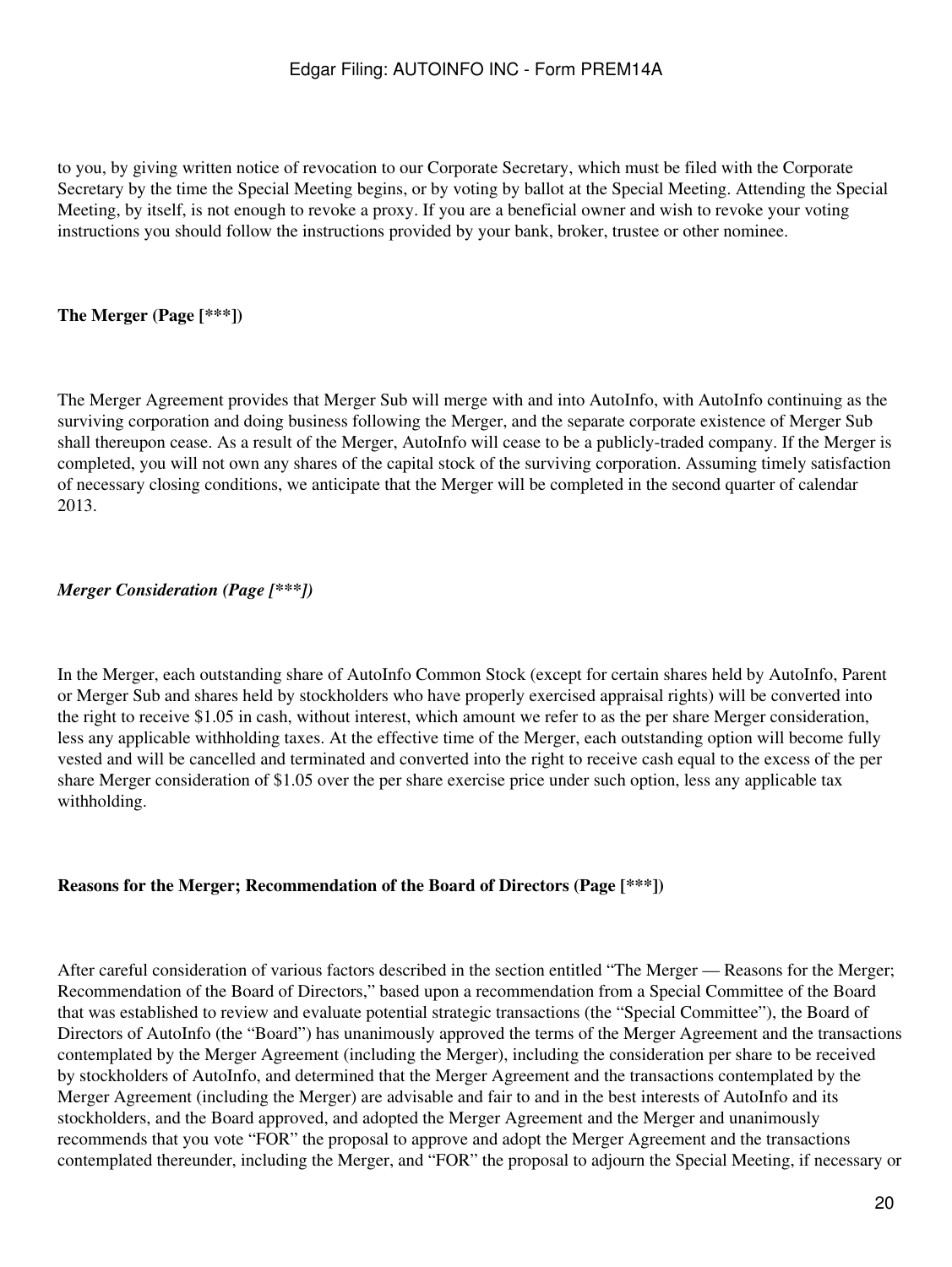appropriate, to solicit additional proxies in favor of the proposal to approve and adopt the Merger Agreement and the transactions contemplated by the Merger Agreement, including the Merger.

In considering the recommendation of the Board with respect to the proposal to approve and adopt the Merger Agreement and the transactions contemplated thereunder, including the Merger, you should be aware that certain of our directors and executive officers have interests in the Merger that are different from, or in addition to, your interests as a stockholder. The Board was aware of and considered these interests, among other matters, in evaluating and negotiating the Merger Agreement and the Merger, and in recommending that the Merger Agreement and the transactions contemplated thereunder, including the Merger, be approved and adopted by the stockholders of AutoInfo. See the section entitled "The Merger — Interests of Certain Persons in the Merger" beginning on page [\*\*] of this proxy statement.

The Board believes that the Merger is advisable and fair to and in the best interests of AutoInfo and its stockholders and recommends that the stockholders approve and adopt the Merger Agreement and the transactions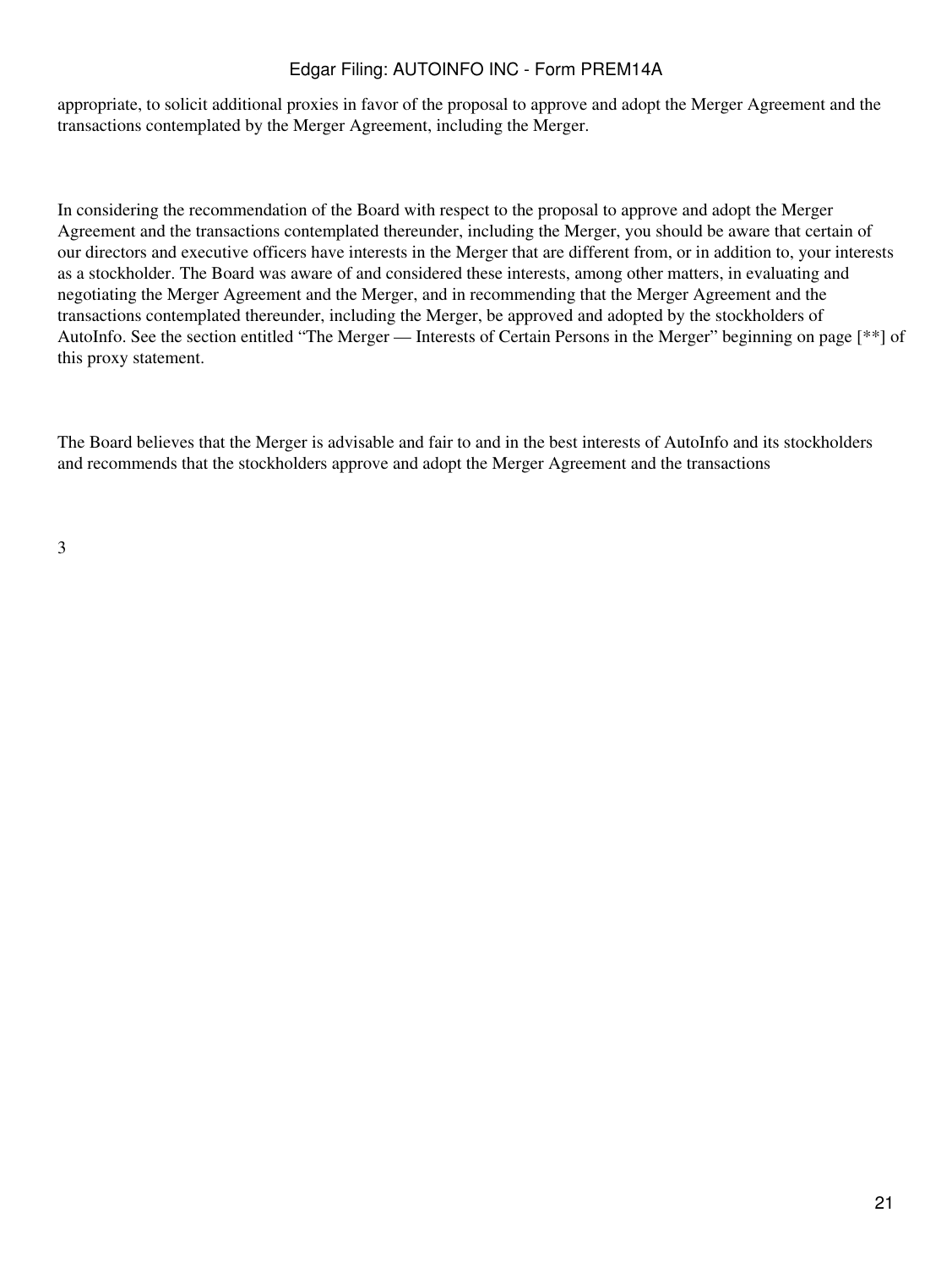contemplated thereunder, including the Merger. **The Board recommends that you vote "FOR" the approval and adoption of the Merger Agreement and the transactions contemplated thereunder, including the Merger.**

#### **Opinion of Stephens Inc., Financial Advisor (Page [\*\*\*])**

The Board received a written opinion, dated February 28, 2013, from AutoInfo's financial advisor, Stephens Inc. ("Stephens"), to the effect that, as of that date and based upon and subject to the assumptions, procedures, factors, limitations and qualifications stated in its written opinion, the \$1.05 per share cash consideration to be received by AutoInfo's stockholders was fair, from a financial point of view, to the stockholders. The full text of Stephens' written opinion, which sets forth assumptions made, procedures followed, matters considered and limitations on the review undertaken in connection with the opinion is attached as Annex C to this proxy statement.

Stephens provided the written opinion for the information and assistance of the Special Committee and the Board in connection with its consideration of the approval of the Merger Agreement and the transactions contemplated thereunder, including the Merger. Stephens did not recommend the amount or form of consideration payable pursuant to the Merger Agreement. Stephens' opinion does not address the merits of the underlying decision by AutoInfo to enter into the Merger Agreement, the merits of the Merger as compared to other alternatives potentially available to AutoInfo or the relative effects of any alternative transaction in which AutoInfo might engage, nor is it intended to be a recommendation to any person as to how to vote on the proposal to adopt the Merger Agreement.

#### **Financing of the Merger (Page [\*\*\*])**

We anticipate that the total amount of funds necessary to complete the Merger will be approximately \$60.2 million, in the aggregate, comprised of:

Merger Agreement; approximately \$38.9 million to pay our stockholders (and holders of options) the amounts due to them under the

 $A$ greement; and approximately \$14.2 million to retire debt in connections with the transactions contemplated by the Merger

 $\bullet$  (ii) \$2.4 million for other miscellaneous fees and expenses. approximately (i) \$4.7 million of AutoInfo transaction fees and expenses, including change of control payments, and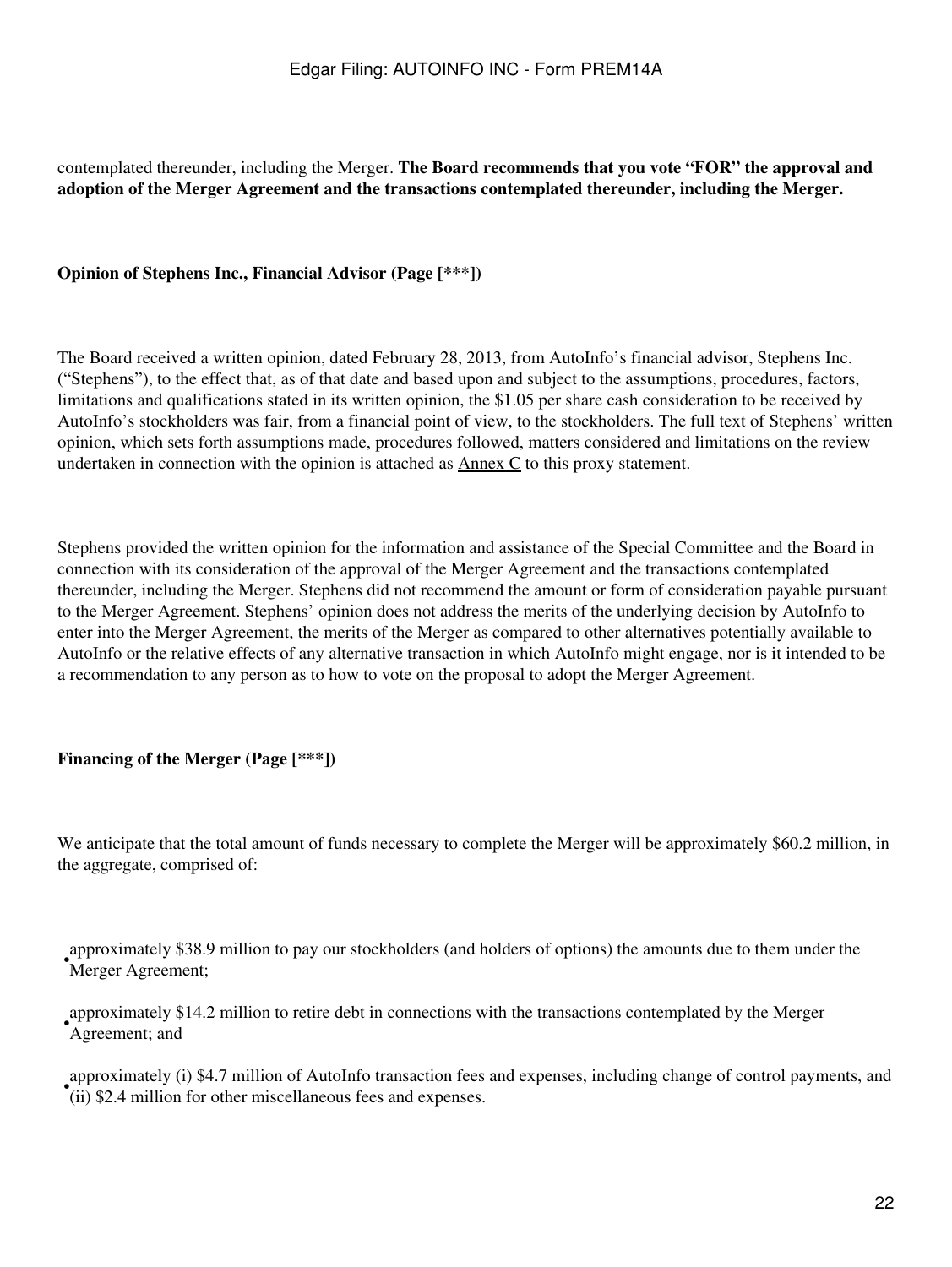These payments are expected to be funded by Parent from its cash on hand and committed availability under its credit facilities.

#### **Comvest Guaranty (Page [\*\*\*])**

As a condition to AutoInfo entering into the Merger Agreement, Comvest Investment Partners IV, L.P., a majority equity holder of Parent, entered into a limited guaranty pursuant to which it guaranteed any and all obligations owing by Parent and Merger Sub to AutoInfo under the Merger Agreement.

#### **Interests of the Certain Persons in the Merger (Page [\*\*\*])**

In considering the recommendation of the Special Committee, you should be aware that certain executive officers and directors of AutoInfo have interests in the transaction that are different from, or are in addition to, your interests as a stockholder. The Special Committee was aware of these actual and potential conflicts of interest and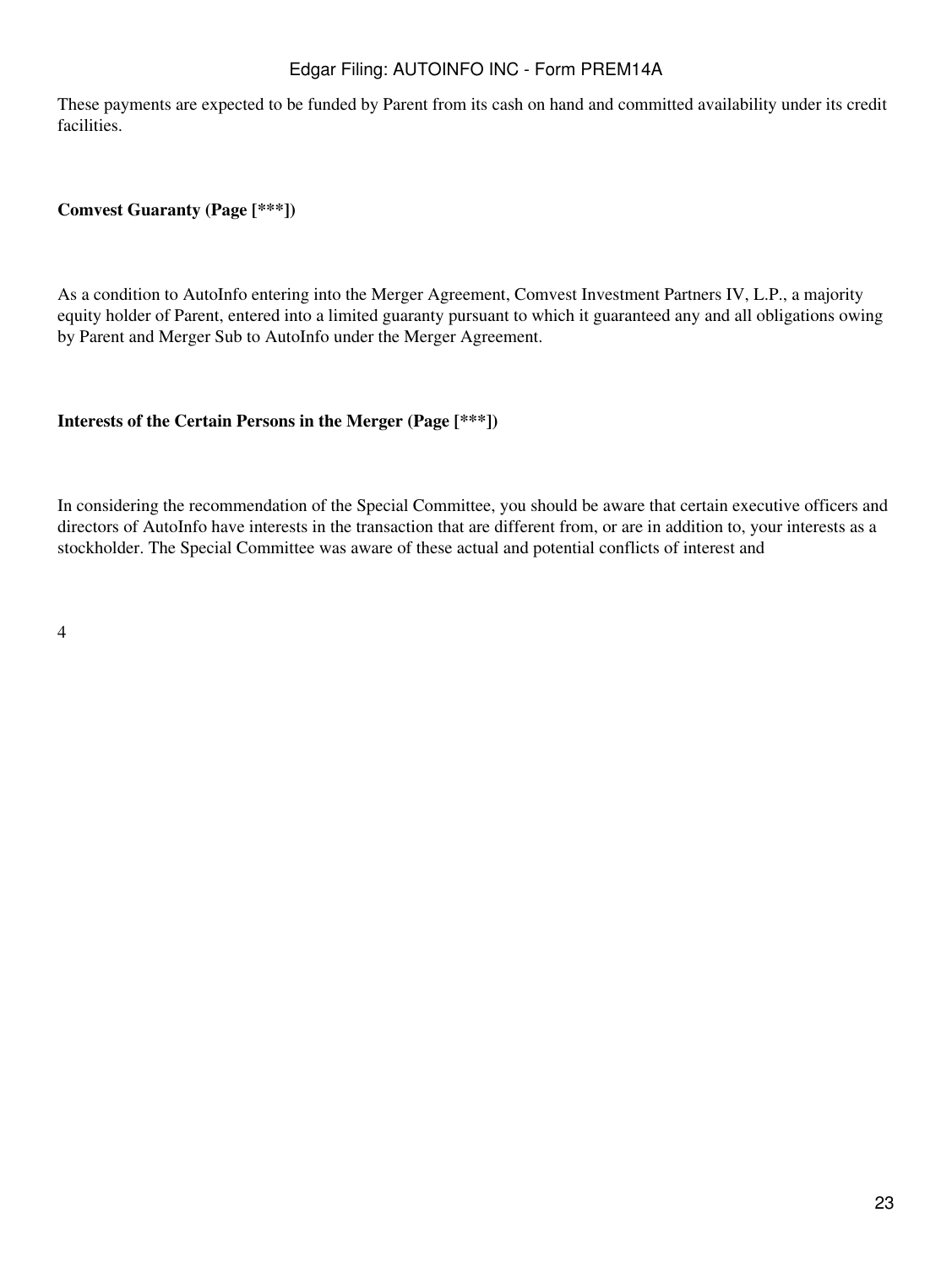considered them along with other matters when it determined to recommend the Merger. These interests are described in more detail under "Interests of Certain Persons in the Merger" beginning on page [\*\*] of this proxy statement. These differing interests include the following:

France to min in exeminge for profit interest aims of Farent. I also ant to the terms of the Ronover Agreement, the<br>Management Participants will acquire an indirect ownership interest in AutoInfo upon the closing of the Me As a condition to Parent entering into the Merger Agreement, on February 28, 2013, Harry Wachtel, AutoInfo's Chief Executive Officer and a director, Michael P. Williams, AutoInfo's President, and Mark Weiss, AutoInfo's Executive Vice President and a director, who we collectively refer to as the "Management Participants", entered into an Exchange and Rollover Agreement (the "Rollover Agreement") whereby: (i) Mr. Wachtel and Mr. Weiss will contribute shares of AutoInfo's common stock in exchange for equity interests of Parent; and (ii) Mr. Williams will forego and forfeit cash payable to him in connection with the Merger on account of options to purchase common stock that were previously granted to him in exchange for profit interest units of Parent. Pursuant to the terms of the Rollover Agreement, the as a result, the Management Participants will have a continuing interest in the profits and losses of AutoInfo after the Merger. The Management Participants will not, however, hold more than 5% of the outstanding limited liability company interests in Parent after the Merger. The equity interests of Parent to be issued to Mr. Wachtel and Mr. Weiss and the profits interests units of Parent to be issued to Mr. Williams, in each case pursuant to the Rollover Agreement, shall be subject to Parent's Limited Liability Company Agreement (the "LLC Agreement"), which includes standard and customary transfer restrictions and buy/sell provisions.

• reasons. Mr. William's employment agreement provides for his full-time services as the Chief Executive Officer of As a condition to Parent entering into the Merger Agreement, on February 28, 2013, Mr. Wachtel and Mr. Williams entered into amended and restated employment agreements with AutoInfo that will become effective upon the closing of the Merger. Mr. Wachtel's employment agreement provides for his part-time services as Chairman of the Board of AutoInfo for a two-year term of employment, as well as for severance benefits in the event he is terminated for certain AutoInfo, as well as for severance benefits in the event he is terminated for certain reasons. Under the amended and restated employment agreements, the responsibilities of the respective employees vary from their current responsibilities. Upon the closing of the Merger, the amended and restated employment agreements will replace and supersede the current employment agreement between AutoInfo and each of Mr. Wachtel and Mr. Williams.

• We have agreed to reimburse the Management Participants in the aggregate amount of \$30,000 for fees and expenses of legal counsel they incurred to represent them in connection with the negotiation of the Rollover Agreement and their new employment agreements.

• AutoInfo's existing employment agreements with each of Mr. Wachtel, Mr. Williams and William I. Wunderlich, our executive vice president and chief financial officer, provide that, in the event of a change of control, which the closing of the Merger will constitute, Messrs. Wachtel, Williams and Wunderlich shall each receive a lump-sum cash payment equal to one and one-half times his respective base salary plus one and one-half times his average annual bonus for the prior two years. Assuming that the Merger is consumated in the second quarter of 2013 as contemplated, Messrs. Wachtel, Williams and Wunderlich will be entitled to change of control payments in the amount of \$1,060,000, \$694,000 and \$947,000, respectively.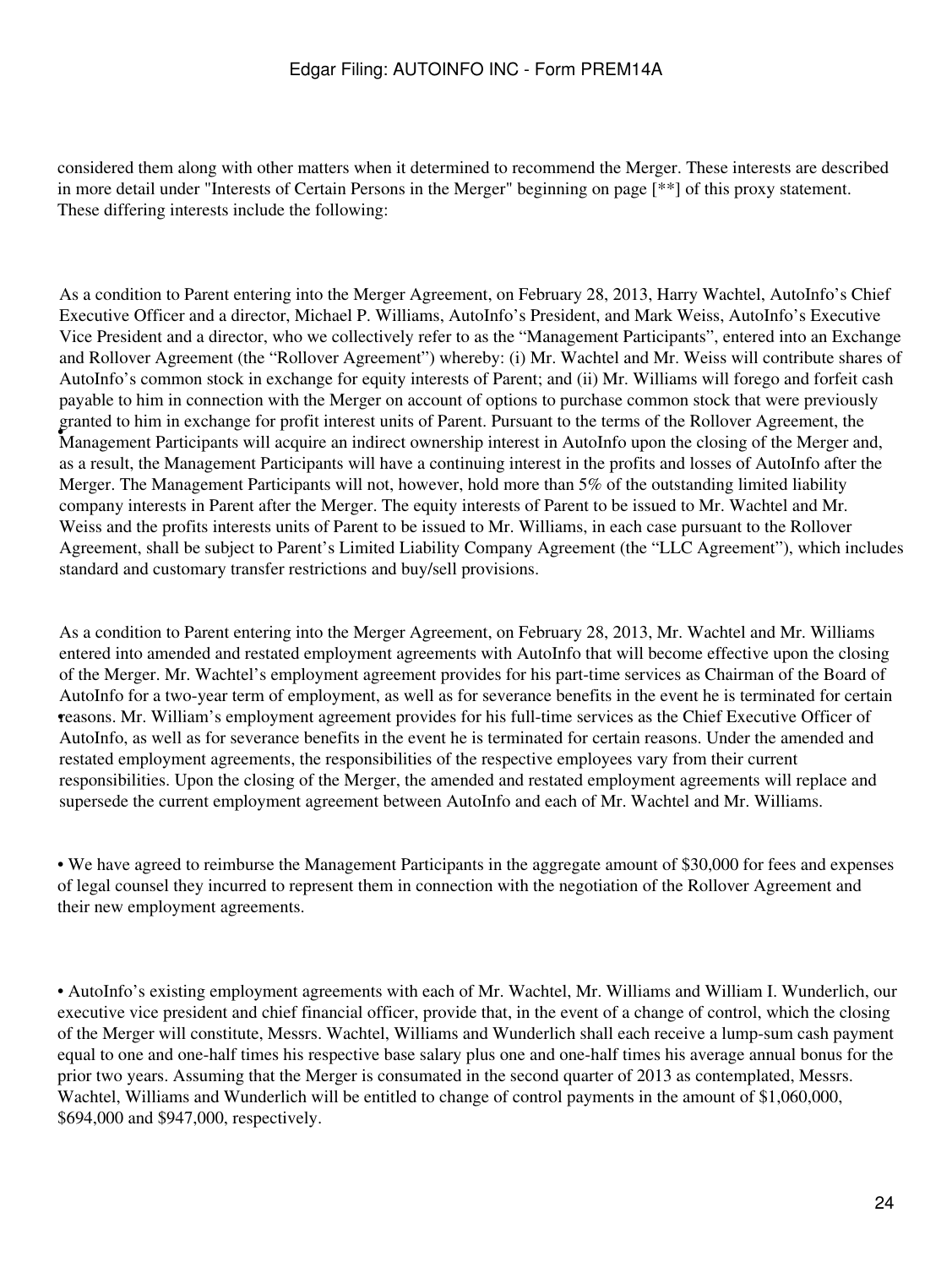• responsible for 50% of any damages incurred by Parent and Merger Sub arising from breaches of AutoInfo's Mr. Wachtel has agreed to enter into an indemnification agreement with Parent and Merger Sub for breaches of AutoInfo's representations and warranties under the Merger Agreement, whereby \$500,000 of Parent's equity interests to be issued to Mr. Wachtel pursuant to the Rollover Agreement would be held in escrow and Mr. Wachtel would be representations and warranties under the Merger Agreement, subject to a \$100,000 deductible and an indemnity cap of \$500,000, any of which claims can be satisfied (at the election of Mr. Wachtel) in cash or set off against such equity interests (the "Indemnification Agreement").

• Directors and officers own options to purchase shares of AutoInfo Common Stock. Pursuant to the Merger Agreement, at the effective time of the Merger, each outstanding option will become fully vested and will be cancelled and terminated and converted into the right to receive cash equal to the excess of the per share Merger consideration of \$1.05 over the per share exercise price under such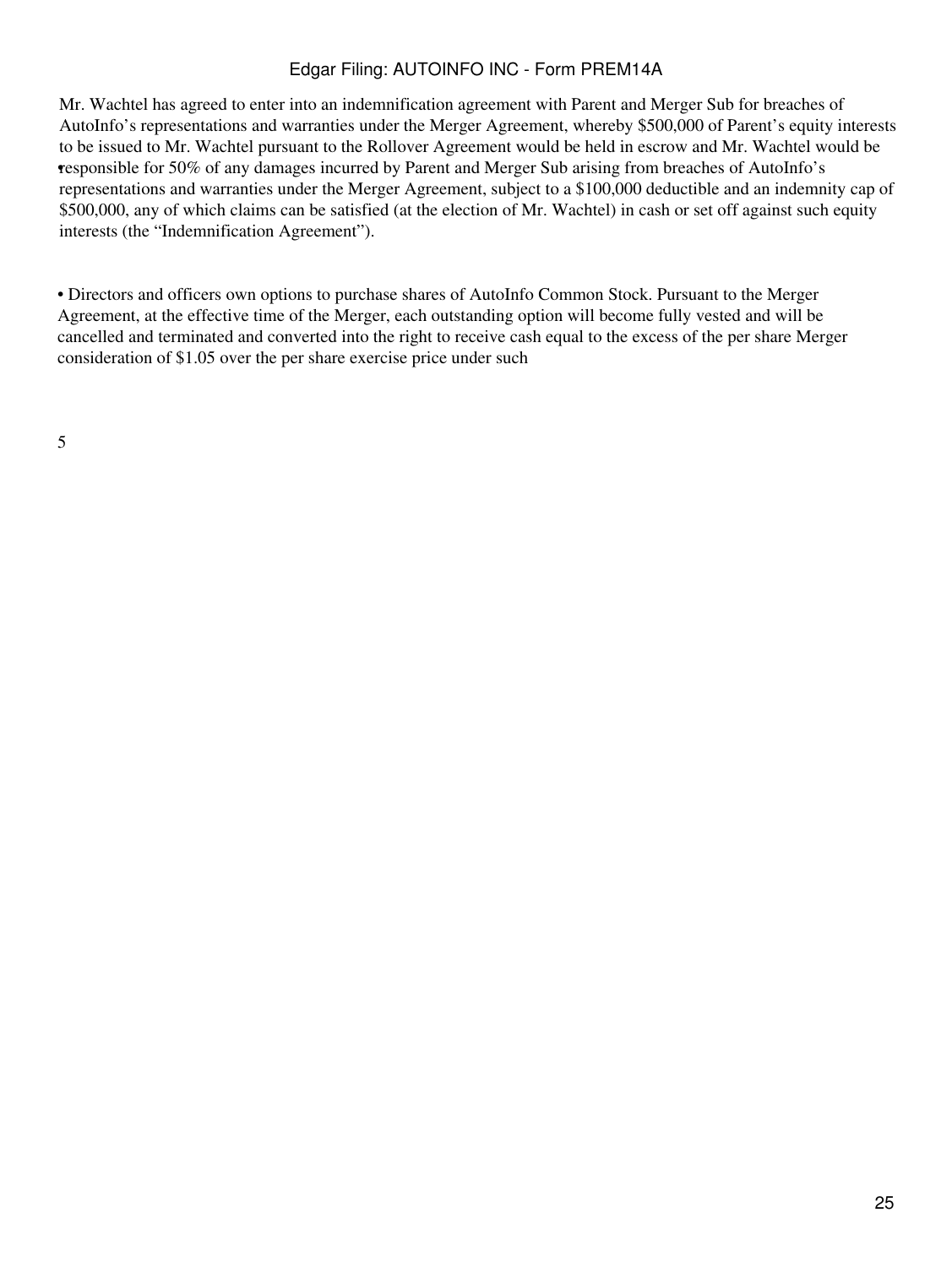option, multiplied by the number of shares subject to the option, less any applicable tax withholding. Upon the closing of the Merger, directors and officers will receive approximately \$450,000 with respect to the accelerated vesting of options.

• Each member of the Special Committee received a fee in the amount of \$8,000 for such member's services on the Special Committee. In addition, Mark K. Patterson received an incremental fee of \$12,000 for serving as chairperson of the Special Committee.

• The Merger Agreement provides that Parent will indemnify each present and former director, officer, employee or agent of AutoInfo to the fullest extent provided in AutoInfo's certificate of incorporation, bylaws, or any indemnification agreements in effect as of the date of the Merger Agreement and the Delaware General Corporation Law (the "DGCL"). In addition, Parent will maintain AutoInfo's directors' and officers' liability insurance policy (or a substantially similar policy) relating to acts or omissions occurring prior to the Merger for at least six years following the completion of the Merger.

#### **Material U.S. Federal Income Tax Consequences of the Merger (Page [\*\*\*])**

The exchange of shares of AutoInfo Common Stock for cash in the Merger will be a taxable transaction for U.S. federal income tax purposes. In general, a U.S. holder whose shares of AutoInfo Common Stock are converted into the right to receive cash in the Merger will recognize capital gain or loss for U.S. federal income tax purposes equal to the difference, if any, between the amount of cash received with respect to such shares (determined before the deduction of any applicable withholding taxes) and the U.S. holder's adjusted tax basis in such shares. Backup withholding of tax may apply to cash payments to which a non-corporate U.S. holder is entitled under the Merger Agreement, unless the U.S. holder or other payee provides a taxpayer Identification number, certifies that such number is correct, and otherwise complies with the backup withholding rules. You should read the section entitled "The Merger — Material U.S. Federal Income Tax Consequences of the Merger" beginning on page [\*\*] of this proxy statement for the definition of "U.S. holder" and a more detailed discussion of the U.S. federal income tax consequences of the Merger. Because individual circumstances may differ, you should also consult your tax advisor regarding the particular effects of the Merger on your federal, state, local and/or foreign taxes.

#### **Litigation Relating to the Merger (Page [\*\*\*])**

To AutoInfo's knowledge, there is no pending litigation involving the Merger.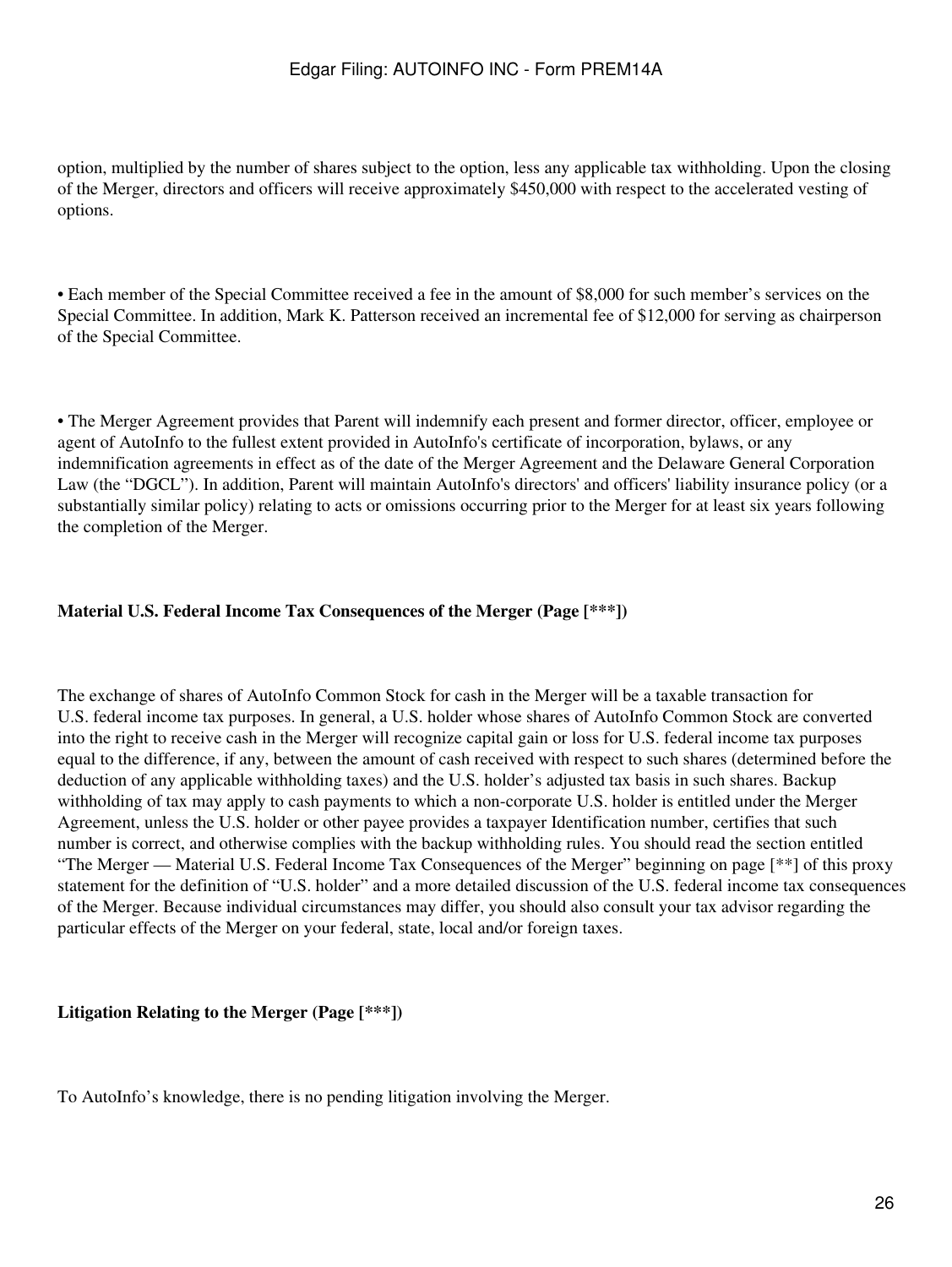# **The Merger Agreement (Page [\*\*\*])**

# *Treatment of Common Stock and Options [\*\*\*])*

• (except for shares of AutoInfo Common Stock held by AutoInfo, Parent or Merger Sub, and shares held by *Common Stock.* At the effective time of the Merger, each share of AutoInfo Common Stock issued and outstanding stockholders of AutoInfo who have properly exercised their respective appraisal rights) will convert into the right to receive the per share Merger consideration of \$1.05 in cash, without interest, less any applicable withholding taxes.

If the number of \$1.05 over the per share exercise price under such option, multiplied by the number of shares subject to such  $\frac{1}{2}$ *Options.* At the effective time of the Merger, each outstanding option will become fully vested and will be cancelled and terminated and converted into the right to receive cash equal to the excess of the per share Merger consideration option, less any applicable tax withholding.

6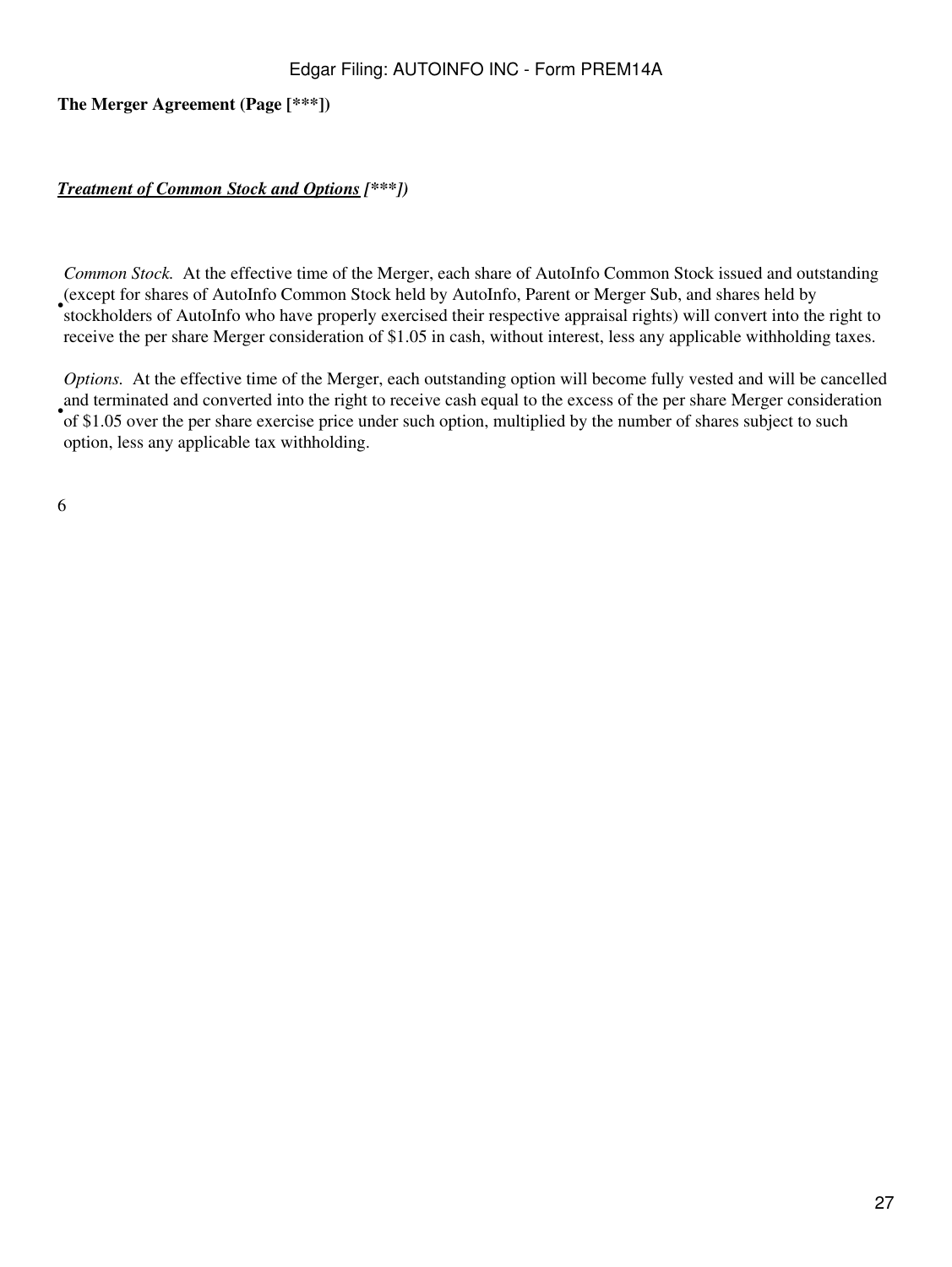#### *No Solicitation of Takeover Proposals (Page [\*\*\*])*

From and after February 28, 2013, we are not permitted to: (i) solicit, initiate, willfully or intentionally cause, willfully or intentionally facilitate or willfully or intentionally encourage (including by way of furnishing information) any inquiries, proposals, offers or other efforts or attempts that constitute, or may reasonably be expected to lead to, any takeover proposal; (ii) participate in any discussions or negotiations with respect to a takeover proposal; or (iii) enter into any agreement related to a takeover proposal . Notwithstanding these restrictions, under certain circumstances, we may, from and after February 28, 2013, and prior to the time our stockholders adopt the Merger Agreement and the transactions contemplated thereunder, including the Merger, if the Board receives an unsolicited, bona fide written takeover proposal and the Board (upon receipt of a recommendation by the Special Committee) reasonably determines in good faith that such takeover proposal constitutes or would reasonably be expected to lead to a superior proposal and with respect to which the Board determines in good faith, after consulting with and receiving the advice of outside counsel and its independent financial advisors, that the taking of such action is necessary in order for the Board to comply with its fiduciary duties to our stockholders under Delaware law, then we may, at any time prior to obtaining stockholder approval of the Merger Agreement and the transactions contemplated thereunder, including the Merger, and after providing Parent not less than twenty four hours written notice of its intention to take such actions, furnish information to the party making such takeover proposal pursuant to a confidentiality agreement (which confidentiality agreement must be no less favorable to us than the confidentiality agreement between Parent and us, and shall not include any provision for an exclusive right to negotiate with us, and must provide that any non-public information exchanged between such person and us with respect to any takeover proposal, be disclosed to Parent) and participate in discussions and negotiations with respect to such takeover proposal.

See "The Merger Agreement — No Solicitation of Takeover Proposals" beginning on page [\*\*] of this proxy statement and see "The Merger Agreement — Termination Fees" beginning on page [\*\*] of this proxy statement.

#### *Conditions to the Merger (Page [\*\*\*])*

The respective obligations of AutoInfo, Parent and Merger Sub to consummate the Merger are subject to the satisfaction or waiver of certain customary conditions, including: (i) the adoption of the Merger Agreement and the transactions contemplated thereunder, including the Merger, by our stockholders; (ii) there not being any temporary restraining order, preliminary or permanent injunction or other judgment or order issued by any governmental authority or other law, rule, legal restraint or prohibition in effect preventing, restraining or rendering illegal the consummation of the Merger (each a "Restraint"); (iii) the accuracy of the representations and warranties of the parties; (iv) compliance by the parties with their respective obligations under the Merger Agreement; (v) the receipt of required consents; (vi) there not having occurred a material adverse effect with respect to AutoInfo; (vii) the receipt of written resignation letters from each of the members of the Board; (viii) stockholders holding no more than 5% of the shares of AutoInfo Common Stock having exercised appraisal rights under the DGCL; (ix) the execution and delivery of a flow of funds agreement; and (x) the consummation of the transactions contemplated by the Rollover Agreement.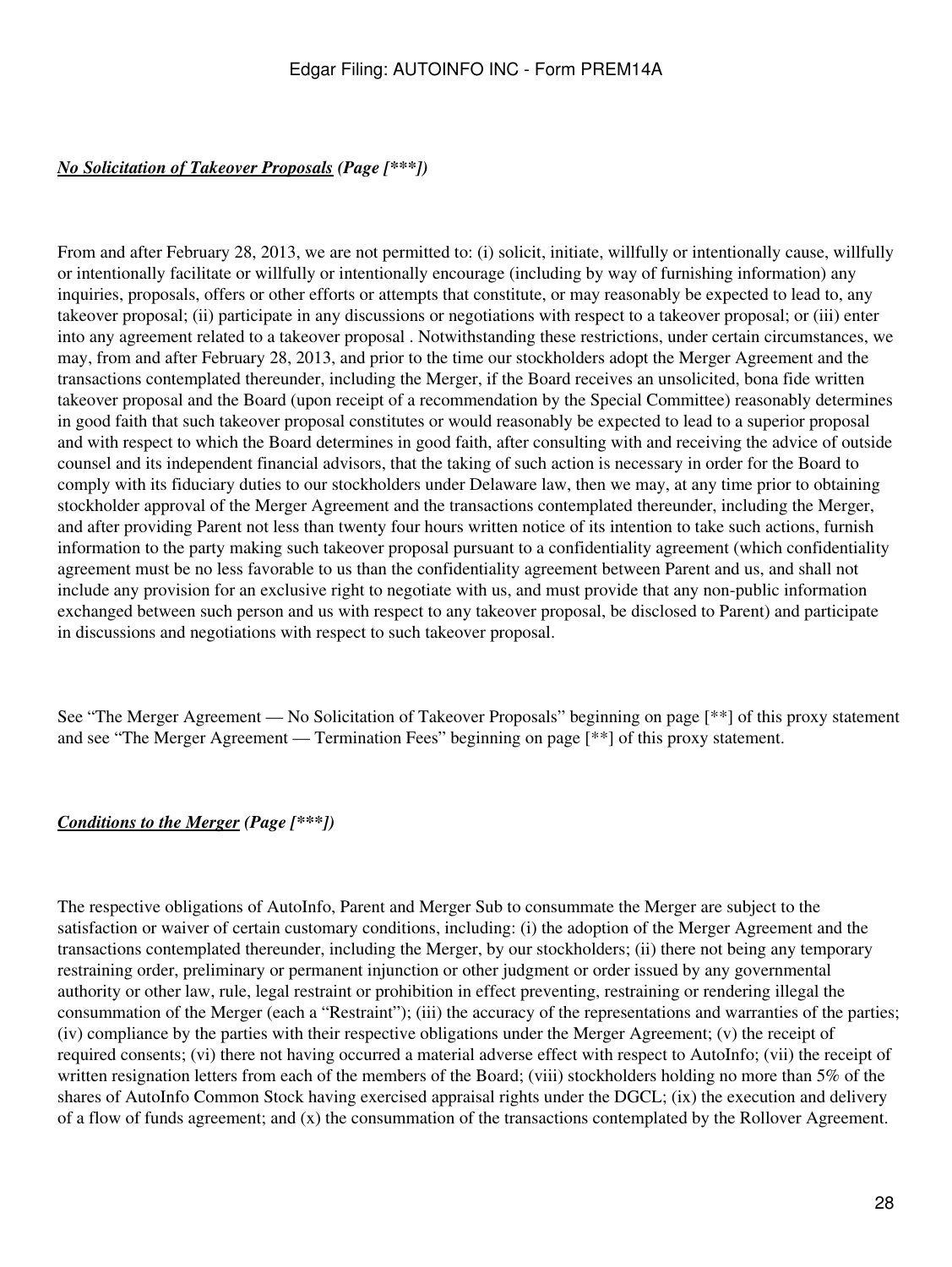*Termination (Page [\*\*\*])*

We and Parent may, by mutual written consent, terminate the Merger Agreement and abandon the Merger at any time prior to the effective time of the Merger.

The Merger Agreement may also be terminated and the Merger abandoned at any time prior to the effective time of the Merger as follows:

•by either AutoInfo or Parent, if:

•the Merger has not been consummated on or before August 27, 2013 (but this right to terminate will

7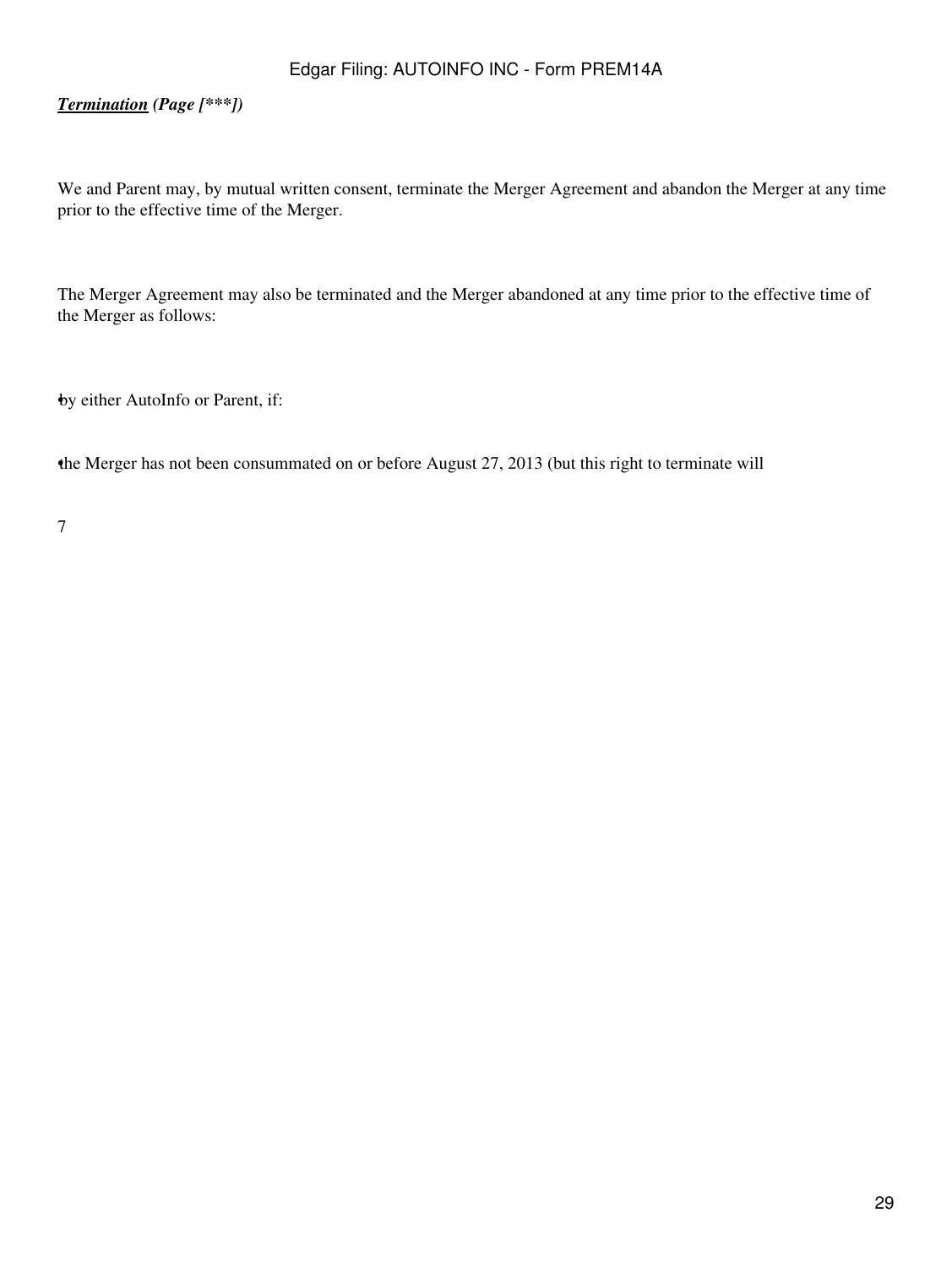not be available to a party if the failure to consummate the Merger on or before August 27, 2013 was primarily due to the failure of such party to perform in any material respects any of its obligations under the Merger Agreement);

• party if the issuance of a restraint was primarily due to the failure of a party to perform its obligations under the a Restraint is in effect and has become final and nonappealable (but this right to terminate will not be available to a Merger Agreement); or

• and the transactions contemplated thereunder, including the Merger, at such meeting or any adjournment or our stockholders' meeting has been held and completed and our stockholders have not adopted the Merger Agreement postponement of such meeting.

•by Parent, if:

• materially true, which breach or failure to perform (i) would give rise to a failure of the condition to Parent's and we shall have breached or failed to perform in any material respects any of our covenants or agreements set forth in the Merger Agreement or if any of our representations or warranties set forth in the Merger Agreement shall fail to be Merger Sub's obligation to close the Merger, and (ii) cannot be cured by AutoInfo within thirty days following receipt of written notice from Parent of such breach or failure;

• taken as a whole, and cannot be cured by AutoInfo within thirty days following receipt of written notice from Parent a material adverse effect shall have occurred with respect to the business, properties, assets, liabilities (contingent or otherwise), operation, condition (financial or otherwise), or results of operations of AutoInfo and its subsidiaries, of such material adverse effect; or

against any takeover proposal or ranea to rearring the Board's recommendation at least five days prior to the spe<br>Meeting after receipt of a written request from Parent if such request is made following a takeover proposal at any time prior to the adoption of the Merger Agreement by our stockholders, the Board has failed to recommend against any takeover proposal or failed to reaffirm the Board's recommendation at least five days prior to the Special respect to AutoInfo; or

as a whole, and (iii) are not resolved on or before the earlier of (a) sixty days of the commencement of such action, there are any actions, lawsuits, litigations, arbitrations, or claims against AutoInfo or any of its subsidiaries that (i) are not related to the Merger or our business operations, (ii) are materially adverse to AutoInfo and its subsidiaries, taken lawsuit, litigation, arbitration, or claim, or (b) August 27, 2013.

•by AutoInfo, if:

•Parent or Merger Sub shall have breached or failed to perform in any material respects any of its covenants or agreements set forth in the Merger Agreement or if any of its representations or warranties set forth in the Merger Agreement shall fail to be materially true, which breach or failure to perform (i) would give rise to a failure of a condition to AutoInfo's obligation to close the Merger, and (ii) cannot be cured by Parent within thirty days following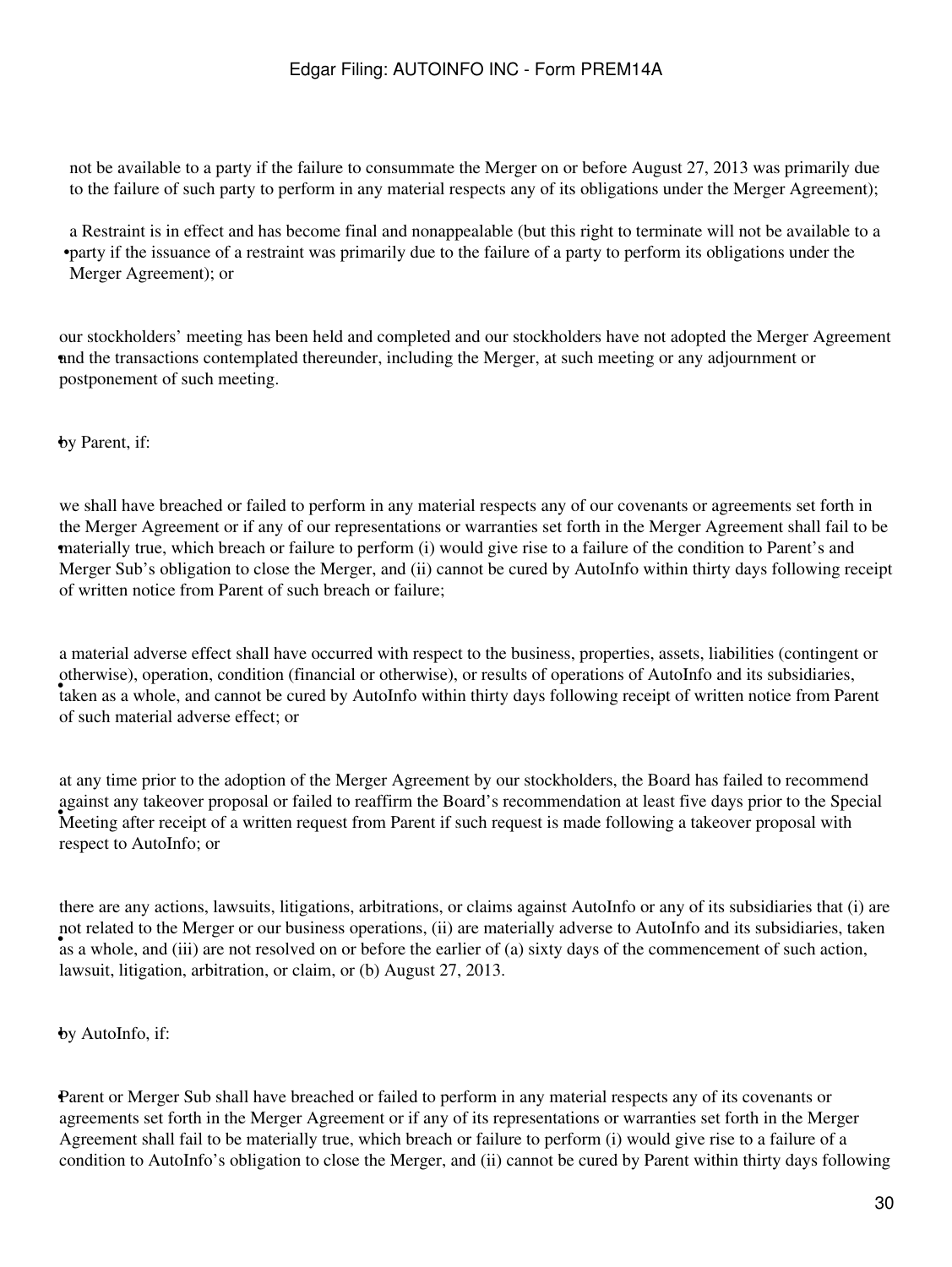receipt of written notice from Parent of such breach or failure; or

on page [\*\*] of this proxy statement and (ii) prior to or concurrently with such termination, we pay Parent the at any time prior to the adoption of the Merger Agreement by our stockholders, in order to concurrently enter into an agreement with respect to a superior proposal that constitutes a superior proposal, if (i) AutoInfo has complied with its obligations described in the section entitled "The Merger Agreement — No Solicitation of Takeover Proposals" beginning termination fee and expense reimbursement discussed in the section entitled "The Merger Agreement — Termination Fees" beginning on page [\*\*] of this proxy statement.

8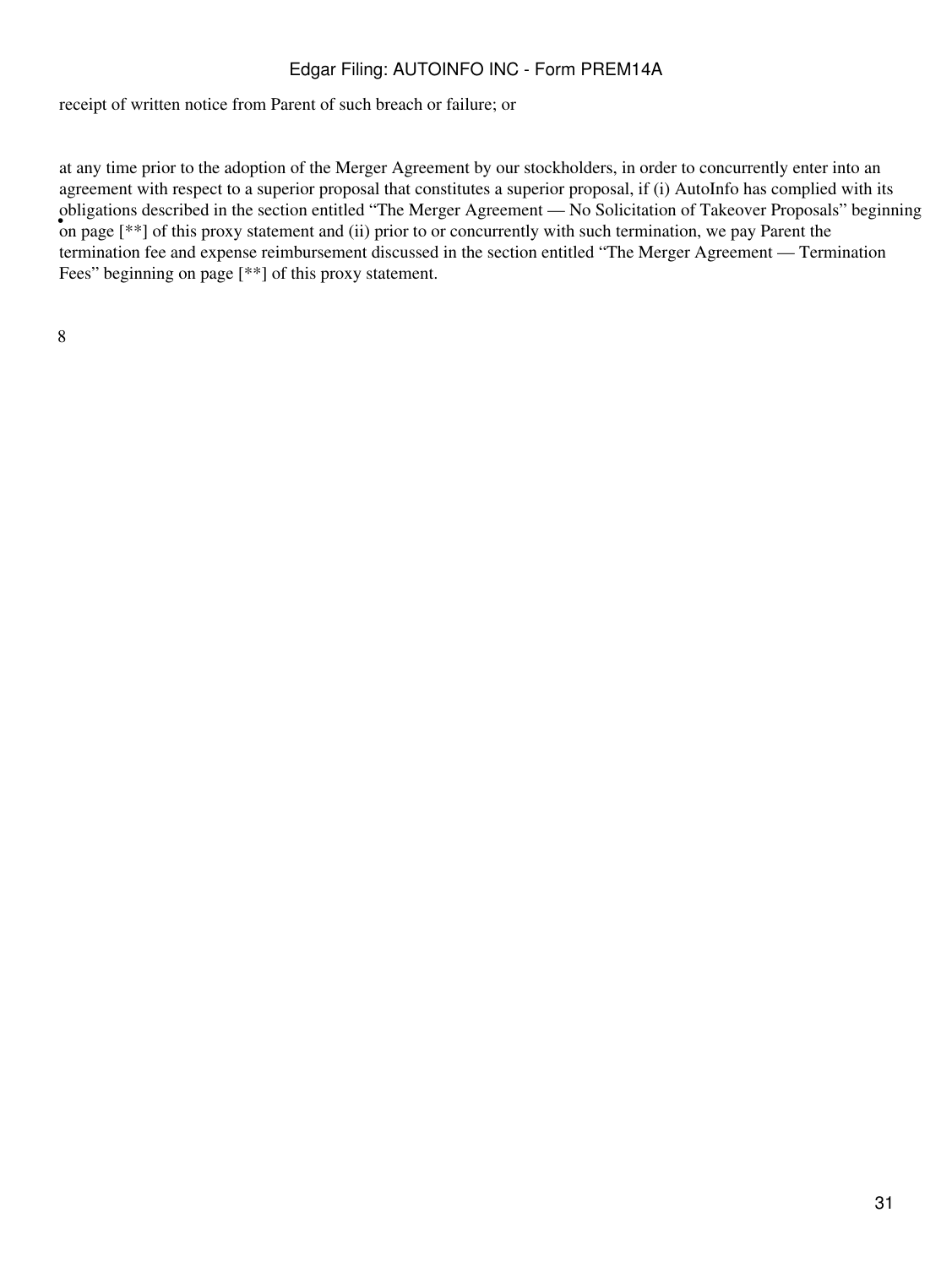# *Termination Fees (Page [\*\*\*])*

If the Merger Agreement is terminated in certain circumstances described under "The Merger Agreement — Termination" beginning on page [\*\*] of this proxy statement, AutoInfo will be obligated to pay to Parent a termination fee of \$1.5 million.

#### *Expense Reimbursement (Page [\*\*\*])*

If the Merger Agreement is terminated in certain circumstances described under "The Merger Agreement — Termination" beginning on page [\*\*] of this proxy statement, AutoInfo will be obligated to reimburse Parent for cost and expenses incurred in connection with the proposed transaction up to \$1.25 million.

#### **Appraisal Rights (Page [\*\*\*])**

You are entitled to appraisal rights under the DGCL in connection with the Merger, provided that you meet all of the conditions set forth in Section 262 of the DGCL. If you meet all conditions required to make a proper demand for appraisal rights, you are entitled to have the fair value of your shares of AutoInfo Common Stock determined by the Delaware Court of Chancery and to receive cash payment based on that valuation instead of receiving the per share Merger consideration provided under the Merger Agreement. The ultimate amount you receive in an appraisal proceeding may be less than, equal to, or more than the amount you would have received under the Merger Agreement.

To exercise your appraisal rights, you must, among other things, submit a written demand for appraisal to AutoInfo before the vote is taken on the Merger Agreement and you must not submit a proxy or otherwise vote in favor of the proposal to adopt the Merger Agreement. Your failure to follow exactly the procedures specified under the DGCL will result in the loss of your appraisal rights. See "Appraisal Rights" beginning on page [\*\*] of this proxy statement and the text of the Delaware appraisal rights statute reproduced in its entirety as Annex D to this proxy statement. If you hold your shares of AutoInfo Common Stock through a bank, broker, trustee or other nominee and you wish to exercise appraisal rights, you should consult with your bank, broker, trustee or other nominee to determine the appropriate procedures for the making of a demand for appraisal by the bank, broker, trustee or other nominee. In view of the complexity of the procedures specified under the DGCL, stockholders who may wish to pursue appraisal rights should consult their legal and financial advisors promptly.

**Market Prices of AutoInfo Common Stock and Dividend Information (Page [\*\*\*])**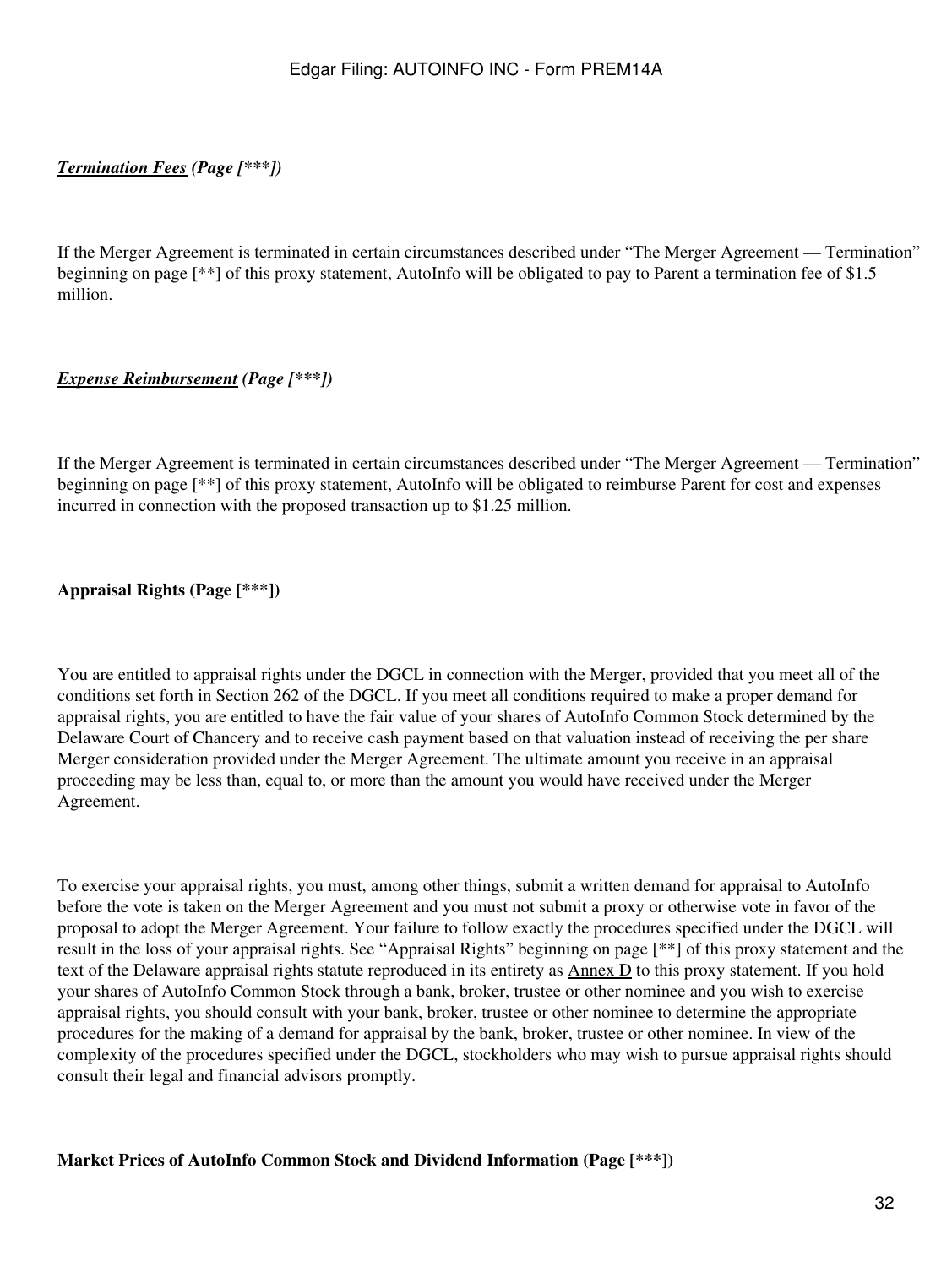The closing price of AutoInfo Common Stock on the Nasdaq Over-the-Counter Bulletin Board ("OTCBB") on February 28, 2013, the last trading day prior to the public announcement of the execution of the Merger Agreement, was \$0.98 per share. On [\*\*], 2013, the most recent practicable date before this proxy statement was mailed to our stockholders, the closing price for AutoInfo Common Stock on the OTCBB was \$\_\_\_\_ per share. You are encouraged to obtain current market quotations for Common Stock in connection with voting your shares of AutoInfo Common Stock. We have never declared or paid cash dividends on our Common Stock and the terms of the Merger Agreement provide that, from the date of the Merger Agreement until the effective time of the Merger, we may not declare, set aside or pay any dividends on shares of our Common Stock.

#### **Delisting and Deregistration of AutoInfo Common Stock (Page [\*\*\*])**

If the Merger is completed, you will no longer be a stockholder of AutoInfo, and AutoInfo Common Stock will no longer be quoted on the OTCBB and it will be deregistered under the Securities Exchange Act of 1934, as amended,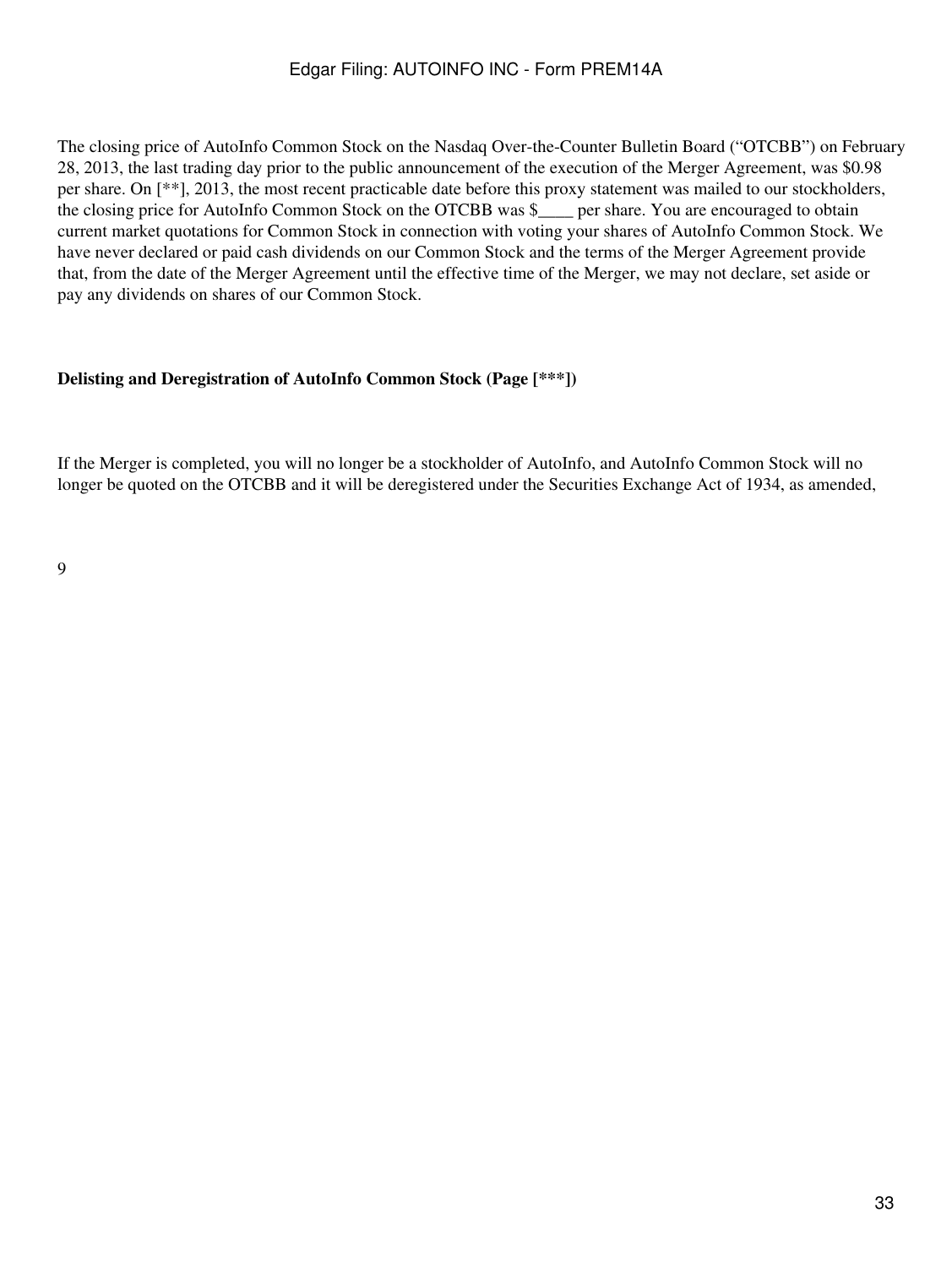(the "Exchange Act"). As such, we would no longer file periodic reports with the Securities and Exchange Commission (the "SEC") on account of AutoInfo Common Stock.

#### **QUESTIONS AND ANSWERS ABOUT THE MERGER AND THE SPECIAL MEETING**

*The following questions and answers are intended to address briefly some commonly asked questions regarding the Merger, the Merger Agreement and the Special Meeting. These questions and answers may not address all questions that may be important to you as an AutoInfo stockholder. Please refer to the "Summary" and the more detailed information contained elsewhere in this proxy statement, the Annexes to this proxy statement and the documents referred to in this proxy statement, which you should read carefully. You may obtain the information incorporated by reference in this proxy statement without charge by following the instructions under "Where You Can Find More Information" beginning on page [\*\*] of this proxy statement.*

#### *Q:What is the proposed transaction and what effects will it have on AutoInfo?*

A: the separate corporate existence of Merger Sub shall thereupon cease. As a result of the Merger, AutoInfo will The proposed transaction is the acquisition of AutoInfo by Parent pursuant to the Merger Agreement. If the proposal to adopt the Merger Agreement and the transactions contemplated thereunder, including the Merger, is approved by our stockholders and the other closing conditions under the Merger Agreement have been satisfied or waived, Merger Sub will merge with and into AutoInfo, with AutoInfo continuing as the surviving corporation, and become a subsidiary of Parent and will no longer be a publicly-traded corporation, AutoInfo Common Stock will be delisted from the OTCBB and deregistered under the Exchange Act, we will no longer file periodic reports with the SEC on account of AutoInfo Common Stock, and you will no longer have any interest in our future earnings or growth.

#### *Q:What will I receive if the Merger is completed?*

A: unless you have properly exercised and not withdrawn your appraisal rights under the DGCL with respect to such Upon completion of the Merger, you will be entitled to receive the per share Merger consideration of \$1.05 in cash, without interest, less any applicable withholding taxes, for each share of AutoInfo Common Stock that you own, shares. For example, if you own 100 shares of AutoInfo Common Stock, you will receive \$105.00 in cash in exchange for your shares of AutoInfo Common Stock, less any applicable withholding taxes.

#### *Q:Will I own any shares of AutoInfo Common Stock or Parent Common Stock after the Merger?*

A:No. You will be paid cash for your shares of AutoInfo Common Stock. Our stockholders will not have the option to receive equity interests of Parent in exchange for their shares instead of cash (other than Mr. Wachtel, Mr.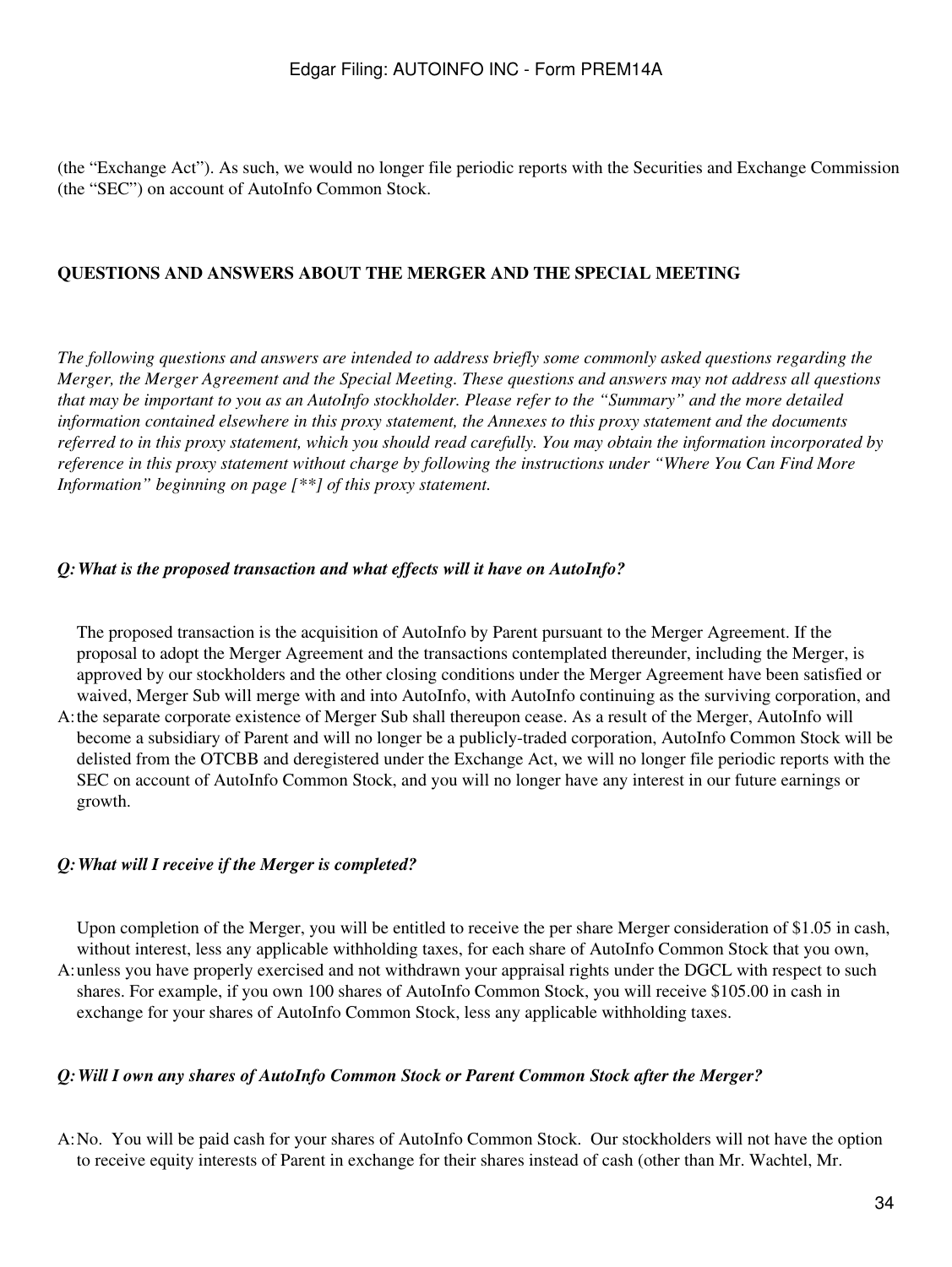Williams and Mr. Weiss pursuant to the Rollover Agreement).

# *Q:How does the per share Merger consideration compare to the market price of AutoInfo Common Stock prior to announcement of the Merger?*

A: Common Stock on February 28, 2013, the last trading day prior to the public announcement of the Merger The per share Merger consideration represents a premium of approximately 7% to the closing price of AutoInfo Agreement, and a premium of approximately 22% to the average price for the six month period preceding February 28, 2013.

#### *Q:How does the Board recommend that I vote in connection with Proposal #1?*

A:The Board unanimously recommends that you vote "**FOR**" approval of the proposal to approve and adopt the Merger Agreement and the transactions contemplated thereunder, including the Merger and "**FOR**" approval of

10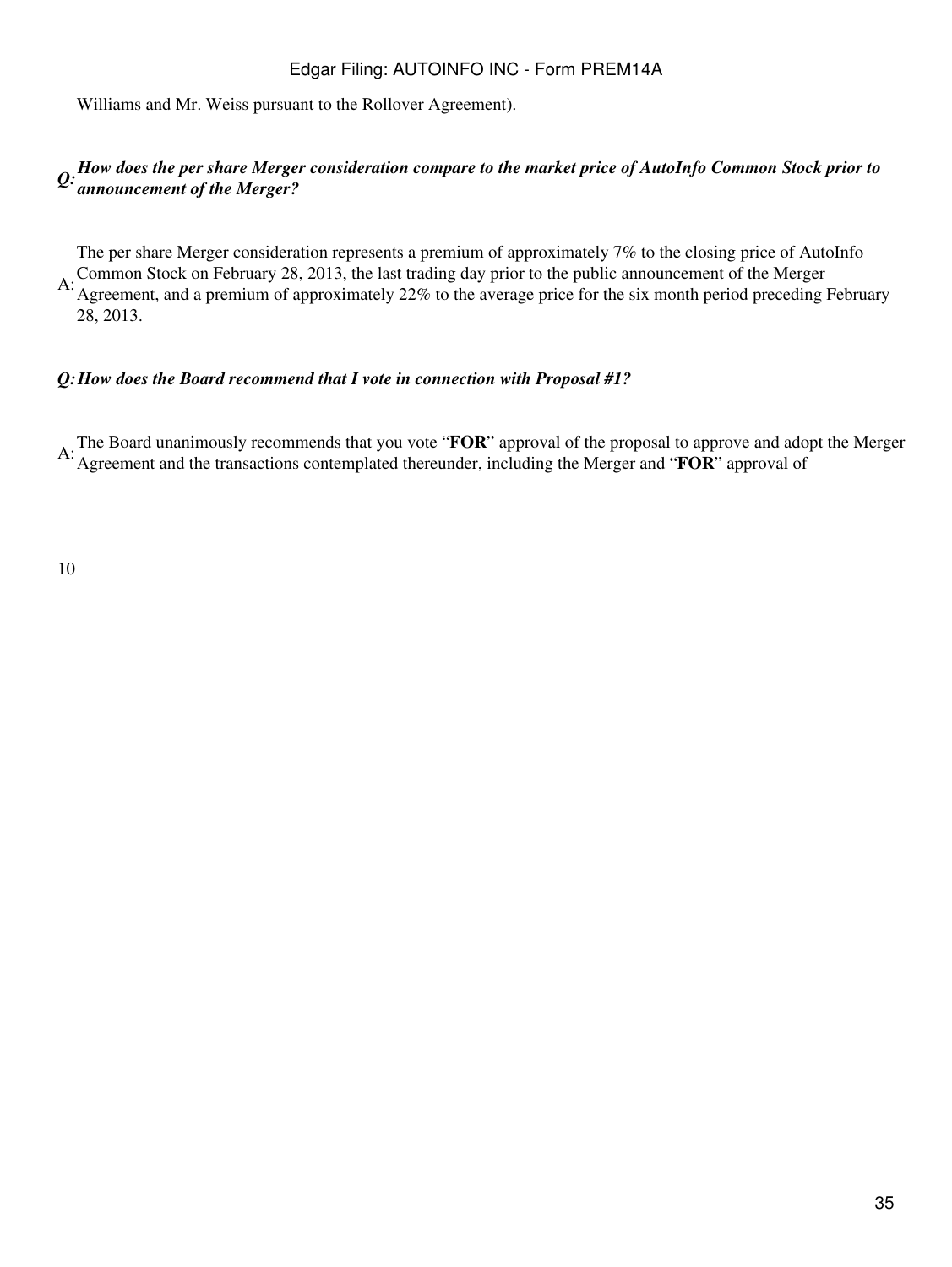the proposal to adjourn the Special Meeting, if necessary or appropriate, to solicit additional proxies if there are insufficient votes at the time of the Special Meeting to approve and adopt the Merger Agreement and the transactions contemplated thereunder, including the Merger.

#### *Q:What was the role of the Special Committee?*

A: through their or AutoInfo's advisors, in negotiations with potentially interested parties of the terms and conditions of A: a Margar and (iii) recommend to the Board whether a Margar should be enriqued and disconnected The Board determined that it was advisable and in the best interests of AutoInfo and its stockholders to form the Special Committee, consisting solely of non-employee, independent directors, for the purpose of directing a full review of strategic alternatives for AutoInfo. The Board appointed each of Mr. Patterson, Thomas C. Robertson and Peter C. Einselen as members of the Special Committee. Mr. Patterson served as chairperson of the Special Committee. The Special Committee was delegated full power and authority to: (i) review and evaluate the terms and conditions, and determine the advisability, of a potential Merger of AutoInfo; (ii) participate, directly or a Merger; and (iii) recommend to the Board whether a Merger should be approved or disapproved and any other action that should be taken by AutoInfo in respect to a Merger transaction. In connection with the approval of the Merger Agreement, the Board determined to preserve the Special Committee and maintain its previously delegated power and authority so that it could: (i) consider, evaluate and negotiate the terms and conditions of any alternative transaction; and (ii) recommend, if appropriate, any alternative transaction to the Board as being in the best interests of AutoInfo and its stockholders. See the section entitled "The Merger – Background of the Merger beginning on page [\*\*] of this proxy statement.

#### *Q:When do you expect the Merger to be completed?*

A: stockholders vote to approve the proposal to approve and adopt the Merger Agreement and the transactions A:<br>A: contemplated thereunder including the Merger, the Merger will become effective as groundly as provided We are working towards completing the Merger as soon as possible. Assuming timely satisfaction of closing conditions, we anticipate that the Merger will be completed in the second quarter of calendar 2013. If our contemplated thereunder, including the Merger, the Merger will become effective as promptly as practicable following the satisfaction or waiver of the other conditions to the Merger. See the sections entitled "The Merger Agreement — Closing" and "The Merger Agreement — Effective Time" beginning on page [\*\*] of this proxy statement.

#### *Q:What happens if the Merger is not completed?*

A: If the Merger Agreement is not adopted by the stockholders of AutoInfo or if the Merger is not completed for any other reason, the stockholders of AutoInfo will not receive any payment for their shares of AutoInfo Common Stock in connection with the Merger. Instead, AutoInfo will remain an independent public company and AutoInfo Common Stock will continue to be quoted on the OTCBB. Under specified circumstances, AutoInfo may be required to pay to or receive from Parent a fee with respect to the termination of the Merger Agreement, as described under "The Merger Agreement - Termination Fees" beginning on page [\*\*] of this proxy statement.

#### *Q:Is the Merger expected to be taxable to me?*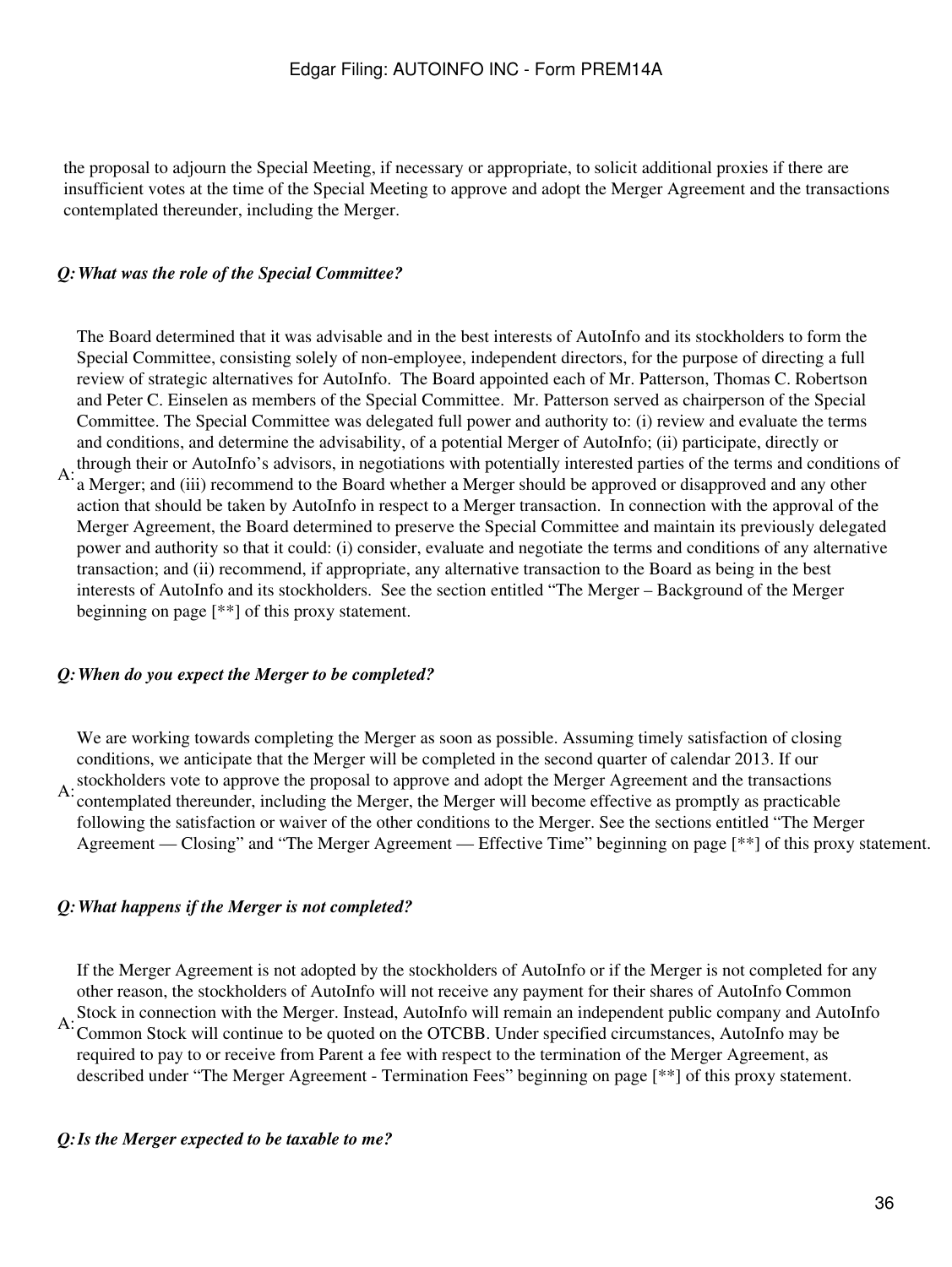Yes. The exchange of shares of AutoInfo Common Stock for cash pursuant to the Merger generally will be a taxable transaction to U.S. holders (as defined in "The Merger — Material U.S. Federal Income Tax Consequences of the Merger" beginning on page [\*\*] of this proxy statement) for U.S. federal income tax purposes. If you are a U.S. holder and you exchange your shares of AutoInfo Common Stock in the Merger, you will generally recognize gain or loss in an amount equal to the difference, if any, between the cash payments made pursuant to the Merger

A: and your adjusted tax basis in your shares of AutoInfo Common Stock. Backup withholding may also apply to the<br>A: seek novements made nursuant to the Margarunless the U.S. holder or other naves nevides a terms in dentifi cash payments made pursuant to the Merger unless the U.S. holder or other payee provides a taxpayer identification number, certifies that such number is correct and otherwise complies with the backup withholding rules. You should read "The Merger — Material U.S. Federal Income Tax Consequences of the Merger" beginning on page [\*\*] of this proxy statement for a more detailed discussion of the U.S. federal income tax consequences of the Merger. You should also consult your tax advisor for a complete analysis of the effect of the Merger on your federal, state and local and/or foreign taxes.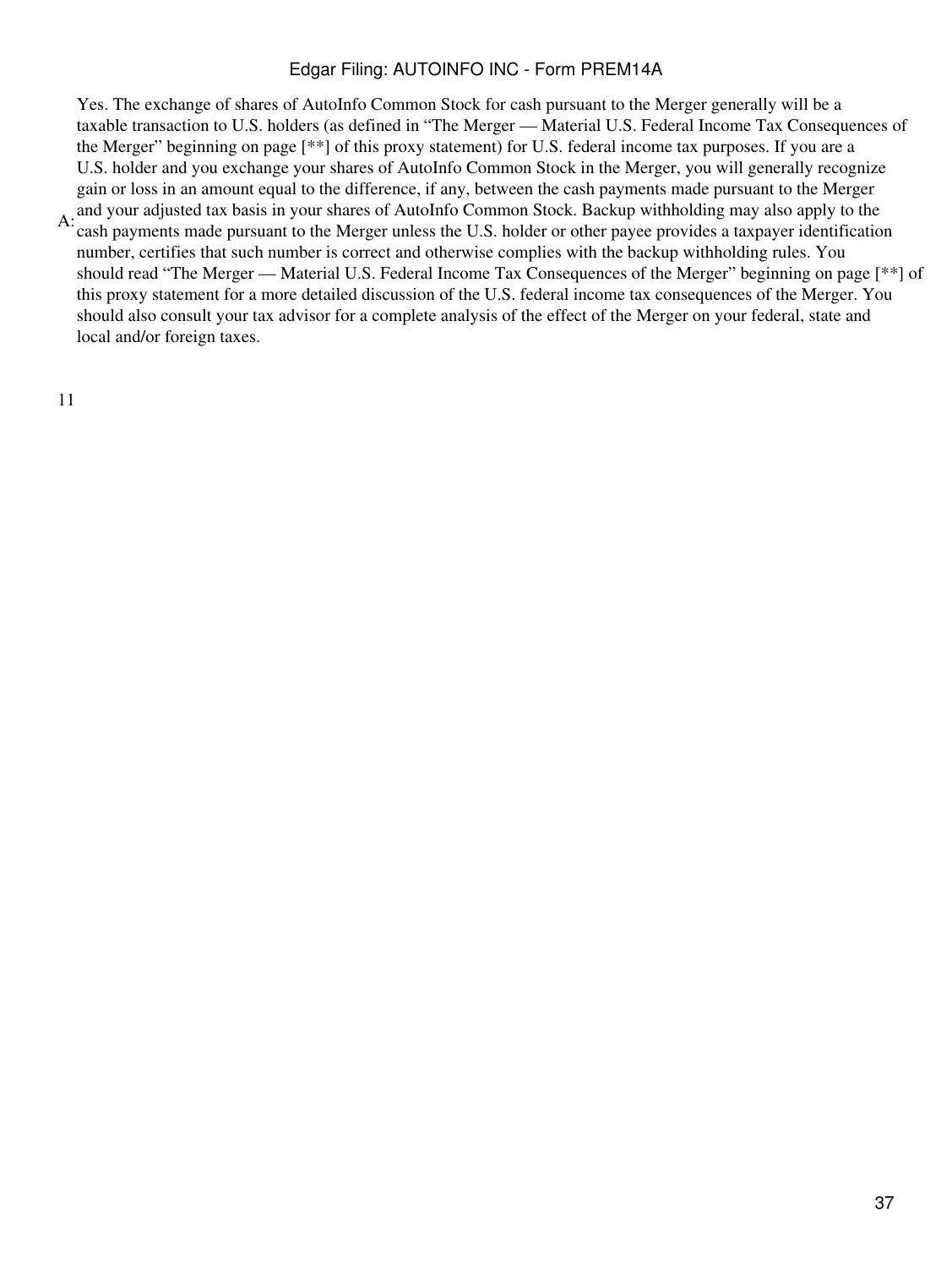# *Q:Do any of AutoInfo's directors or officers have interests in the Merger that may differ from or be in addition to my interests as a stockholder?*

A: were aware of and considered these interests, among other matters, in evaluating and negotiating the Merger Yes. In considering the recommendation of the Board with respect to the Merger Agreement and the Merger, you should be aware that certain of AutoInfo's directors and executive officers have interests in the Merger that are different from, or in addition to, the interests of our stockholders generally. The Special Committee and the Board Agreement and the Merger, and in recommending that the Merger Agreement and the transactions contemplated thereunder, including the Merger, be adopted by the stockholders of AutoInfo. See "The Merger — Interests of Certain Persons in the Merger" beginning on page [\*\*] of this proxy statement.

#### *Q:What happens to AutoInfo stock options in the Merger?*

Upon the consummation of the Merger, all outstanding options to acquire AutoInfo Common Stock will accelerate and vest in full and will then be cancelled. In consideration for the cancellation of the options, the holder of any such option will receive an amount equal to the number of shares of AutoInfo Common Stock underlying the option multiplied by the amount (if any) by which \$1.05 exceeds the exercise price for each share of AutoInfo Common Stock underlying the options, without interest and less any applicable withholding taxes. If the exercise price of the option is equal to or exceeds \$1.05, the holder of such option will not be entitled to any payment in connection with the cancellation thereof.

#### *Q:Why am I receiving this proxy statement and proxy card or voting instruction form?*

A: AutoInfo Common Stock as of [\*\*], 2013, the record date for the Special Meeting. This proxy statement describes<br>A: metters on which we was you to yote and is intended to sociative in desiding how to yote your shares of You are receiving this proxy statement and proxy card or voting instruction form because you own shares of matters on which we urge you to vote and is intended to assist you in deciding how to vote your shares of AutoInfo Common Stock with respect to such matters.

#### *Q:When and where is the Special Meeting?*

A:

A: The Special Meeting of stockholders of AutoInfo will be held on [\*\*], 2013 at 9:00 A.M. Eastern Time, at The Embassy Suites Hotel, 661 Northwest 53<sup>rd</sup> Street, Boca Raton, Florida 33487.

#### *Q:What am I being asked to vote on at the Special Meeting?*

A:You are being asked to consider and vote on the following proposals: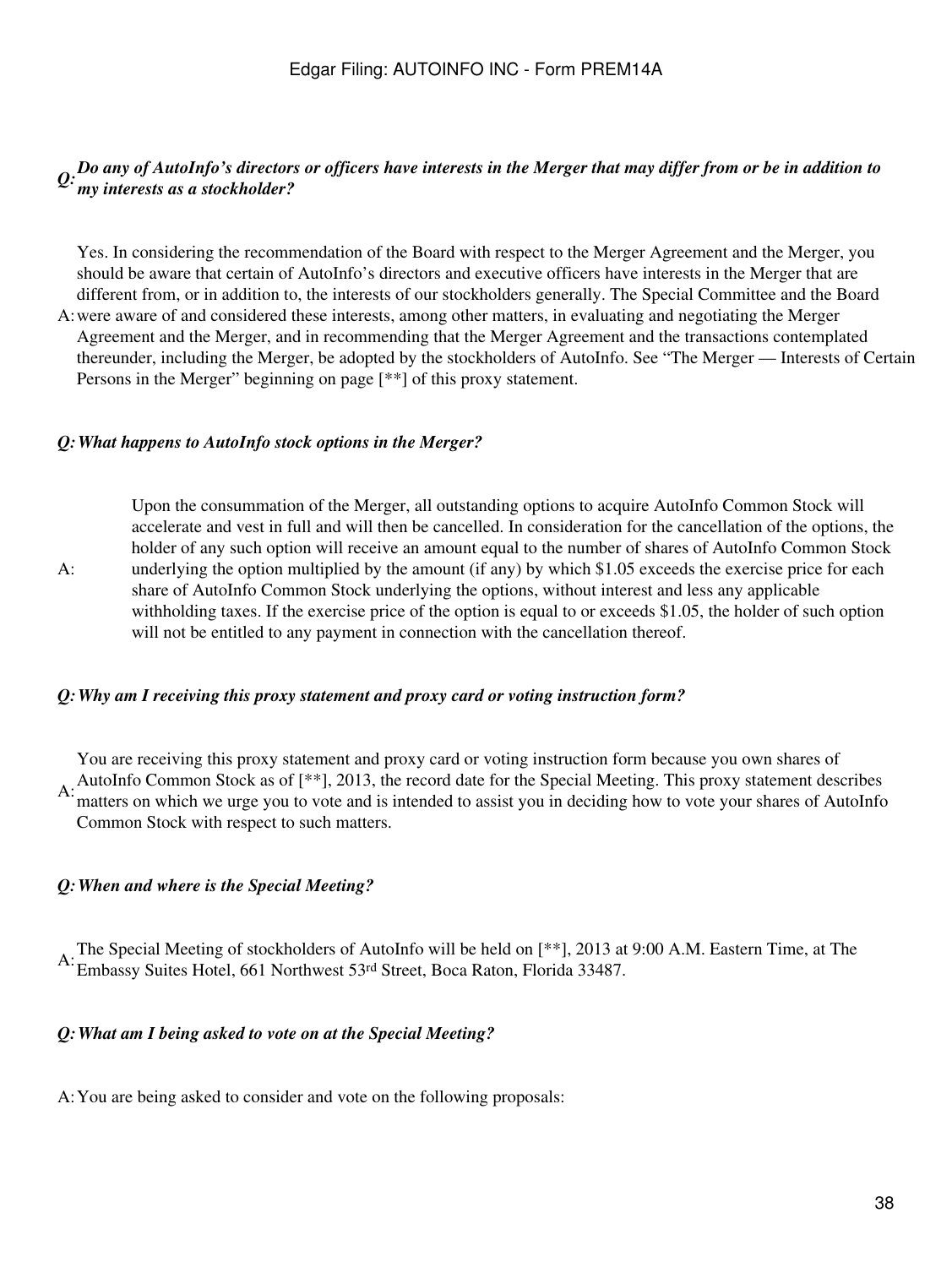Proposal 1: Approval and adoption of the Merger Agreement and the transactions contemplated thereunder, including the Merger.

Proposal 2: Approval, on a non-binding, advisory basis, of change of control payments that certain executive officers of AutoInfo will receive in connection with the Merger under their existing employment agreements with AutoInfo.

Proposal 3: Approval of the proposal to adjourn the Special Meeting, if necessary or appropriate, to solicit additional proxies in favor of the proposal to approve and adopt the Merger Agreement and the transactions contemplated thereunder, including the Merger if there are insufficient votes to approve and adopt the Merger Agreement and the transactions contemplated thereunder, including the Merger.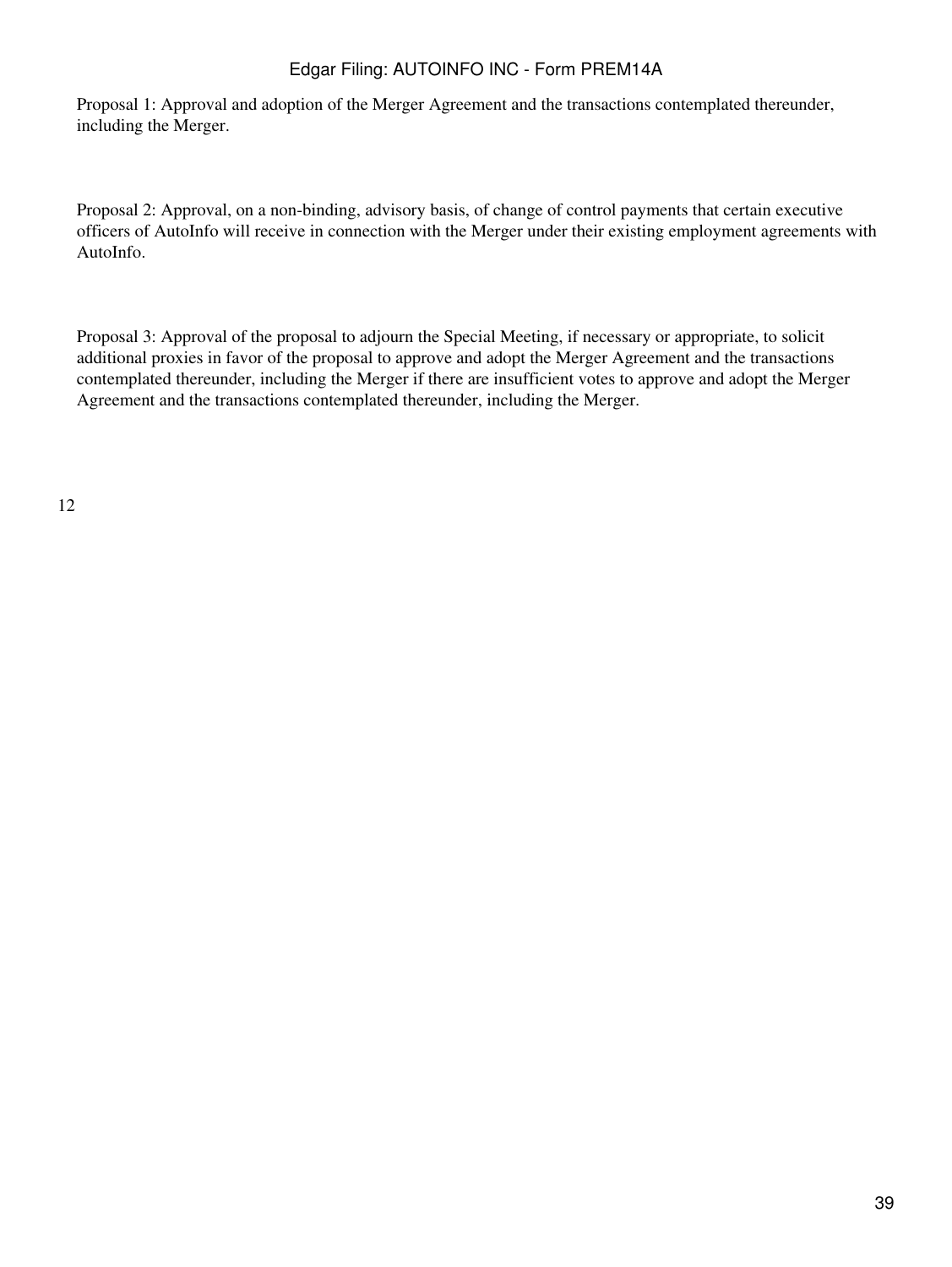# $\varrho$ . Why is AutoInfo asking that its stockholders approve, on an advisory non-binding basis, change of control<br>Pipayments that certain executive officers of AutoInfo will receive in connection with the Merger?

A: receive upon the consummation of the Merger. The approval of these change of control payments is not a condition Rules adopted by the SEC require that AutoInfo provides its stockholders with the opportunity to vote to approve, on an advisory non-binding basis, change of control payments that certain executive officers of Autoinfo will to completion of the Merger and the vote with respect to this proposal is advisory only. Accordingly, the vote will not be binding on AutoInfo or the Board.

#### *Q:* **What vote is required to approve each proposal?**

A: including the Merger, requires the affirmative vote, in person or by proxy, of the holders of a majority of the Proposal #1: Approval and adoption of the Merger Agreement and the transactions contemplated thereunder, outstanding shares of AutoInfo Common Stock.

Proposal #2: Approval, on a non-binding, advisory basis, of change of control payments that certain executive officers of AutoInfo will receive in connection with the Merger under their existing employment agreements with AutoInfo requires the affirmative vote, in person or by proxy, of the holders of a majority of the shares of AutoInfo Common Stock present, in person or by proxy, at the Special Meeting and entitled to vote thereon.

Proposal #3: Approval of the proposal to adjourn the Special Meeting, if necessary or appropriate, to solicit additional proxies in favor of the proposal to approve and adopt the Merger Agreement and the transactions contemplated thereunder, including the Merger if there are insufficient votes to approve, adopt and ratify the Merger Agreement and the transactions contemplated thereunder, including the Merger, requires the affirmative vote, in person or by proxy, of the holders of a majority of the outstanding shares of AutoInfo Common Stock present, in person or by proxy, at the Special Meeting and entitled to vote thereon.

#### *Q:Who can vote at the Special Meeting?*

A: for the Special Meeting, are entitled to receive notice of, and to vote at, the Special Meeting. Each holder of A: AutoInfo Common Steels is entitled to east ane yets an each metter meansly heaven't before the Special M All of our holders of AutoInfo Common Stock of record as of the close of business on [\*\*], 2013, the record date AutoInfo Common Stock is entitled to cast one vote on each matter properly brought before the Special Meeting for each share of AutoInfo Common Stock that such holder owned as of the record date.

#### *Q:What is a quorum?*

A: entitled to vote at the meeting, present in person or represented by proxy, at the Special Meeting constitutes a<br>A: enormy for the numerous of the Special Meeting. An electrotion, but not a hydrog non-vote, will be coun A majority of the shares of AutoInfo Common Stock outstanding at the close of business on the record date and quorum for the purposes of the Special Meeting. An abstention, but not a broker non-vote, will be counted for purposes of determining a quorum. A quorum is necessary to transact business at the Special Meeting.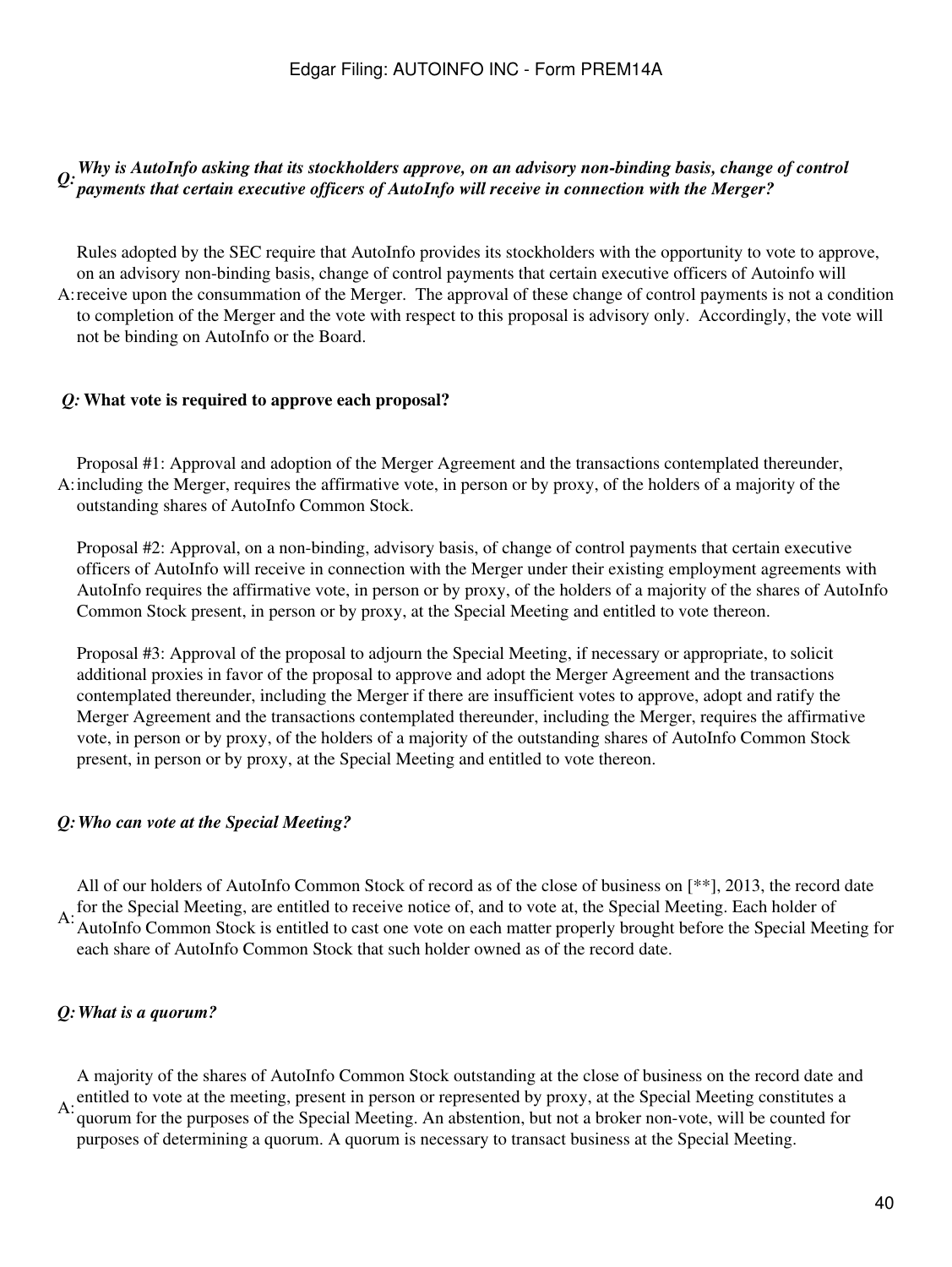#### *Q:How do I vote?*

A: If you are a stockholder of record as of the record date, you may have your shares of AutoInfo Common Stock voted on matters presented at the Special Meeting in any of the following ways:

•in person — you may attend the Special Meeting and cast your vote there;

by proxy — stockholders of record can choose to vote by proxy by signing and dating the proxy card you receive and<br>entry in the accompanying are neid really envolved. returning it in the accompanying pre-paid reply envelope;

•over the Internet — the website for Internet voting is identified on your proxy card; or

13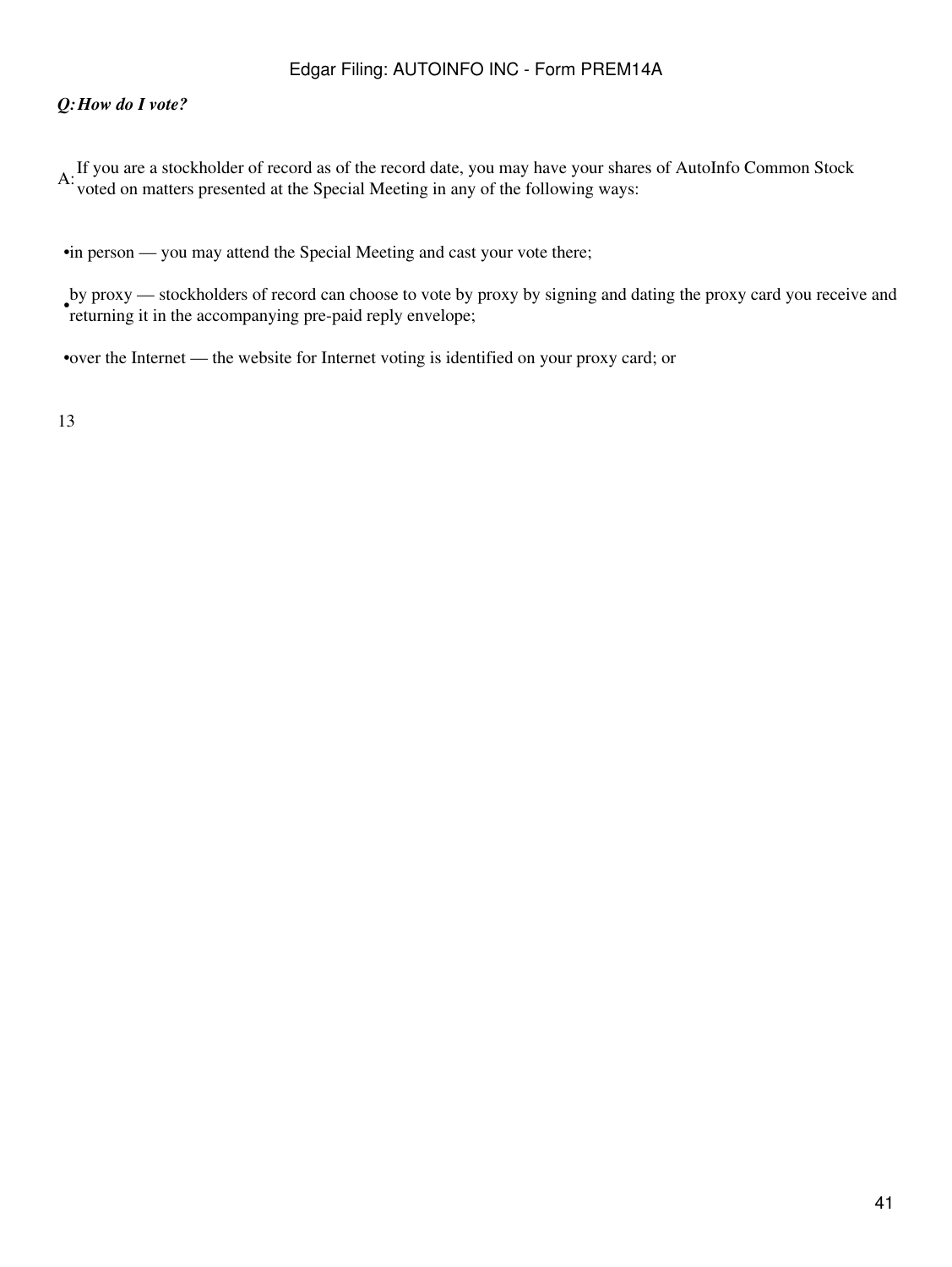•by using a toll-free telephone number noted on your proxy card.

If you are a beneficial owner, please refer to the instructions provided by your bank, broker, trustee or other nominee to see which of the above choices are available to you. Please note that if you are a beneficial owner and wish to vote in person at the Special Meeting, you must provide a legal proxy from your bank, broker, trustee or other nominee.

A control number, located on your proxy card, is designed to verify your identity and allow you to vote your shares of AutoInfo Common Stock, and to confirm that your voting instructions have been properly recorded, when voting over the Internet or by telephone. Please be aware that if you vote over the Internet, you may incur costs such as telephone and Internet access charges for which you will be responsible.

Even if you plan to attend the Special Meeting, we request that you complete, sign, date and return, as promptly as possible, the enclosed proxy card in the accompanying pre-paid reply envelope or submit your proxy by telephone or the Internet prior to the Special Meeting to ensure that your shares of AutoInfo Common Stock will be represented at the Special Meeting if you are unable to attend.

#### *Q:What is the difference between holding shares as a stockholder of record and as a beneficial owner?*

If your shares of AutoInfo Common Stock are registered directly in your name with our transfer agent, American Stock Transfer, you are considered, with respect to those shares of AutoInfo Common Stock, the "stockholder of record." This proxy statement and your proxy card have been sent directly to you by AutoInfo.

A: If your shares of AutoInfo Common Stock are held through a bank, broker, trustee or other nominee, you are considered the "beneficial owner" of shares of AutoInfo Common Stock held in "street name." In that case, this proxy statement has been forwarded to you by your bank, broker, trustee or other nominee who is considered, with respect to those shares of AutoInfo Common Stock, the stockholder of record. As the beneficial owner, you have the right to direct your bank, broker, trustee or other nominee how to vote your shares of AutoInfo Common Stock by following their instructions for voting.

# Q: If my shares of AutoInfo Common Stock are held in "street name" by my bank, broker, trustee or other<br>P: nominee, will my bank, broker, trustee or other nominee vote my shares of AutoInfo Common Stock for me?

Your bank, broker, trustee or other nominee will only be permitted to vote your shares of AutoInfo Common Stock if you instruct your bank, broker, trustee or other nominee how to vote. You should follow the procedures provided by your bank, broker, trustee or other nominee regarding the voting of your shares of AutoInfo Common Stock. If

A: you do not instruct your bank, broker, trustee or other nominee to vote your shares of AutoInfo Common Stock,<br>A: your shares of AutoInfo Common Stock will not be yoted and the effect will be the same as a yote "ACAINST" your shares of AutoInfo Common Stock will not be voted and the effect will be the same as a vote "**AGAINST**" approval of the proposal to adopt the Merger Agreement, and your shares of AutoInfo Common Stock will not have an effect on the proposal to adjourn the Special Meeting or the advisory non-binding proposal relating to the change of control payments, regardless of whether or not a quorum is present.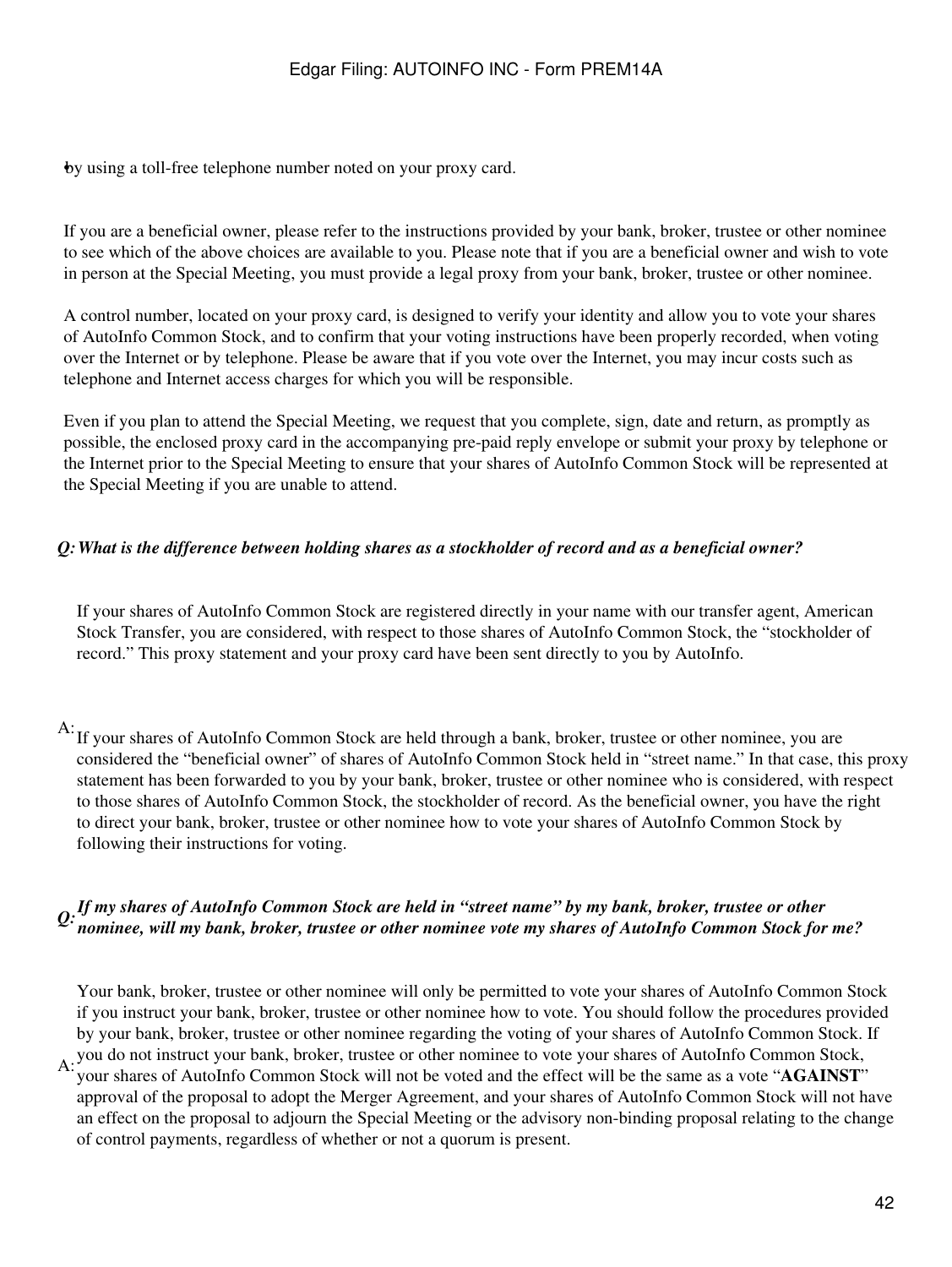#### *Q:How can I change or revoke my vote?*

If you are a stockholder of record, you have the right to revoke a proxy, whether delivered over the Internet, by telephone or by mail, at any time before it is exercised, by voting again at a later date through any of the methods available to you, by giving written notice of revocation to our Corporate Secretary, which must be filed with the

A: Corporate Secretary by the time the Special Meeting begins, or by voting by ballot at the Special Meeting. Attending the Special Meeting, by itself, is not enough to revoke a proxy. If you are a beneficial owner and wish to revoke your voting instructions, you should follow the instructions provided by your bank, broker, trustee or other nominee.

14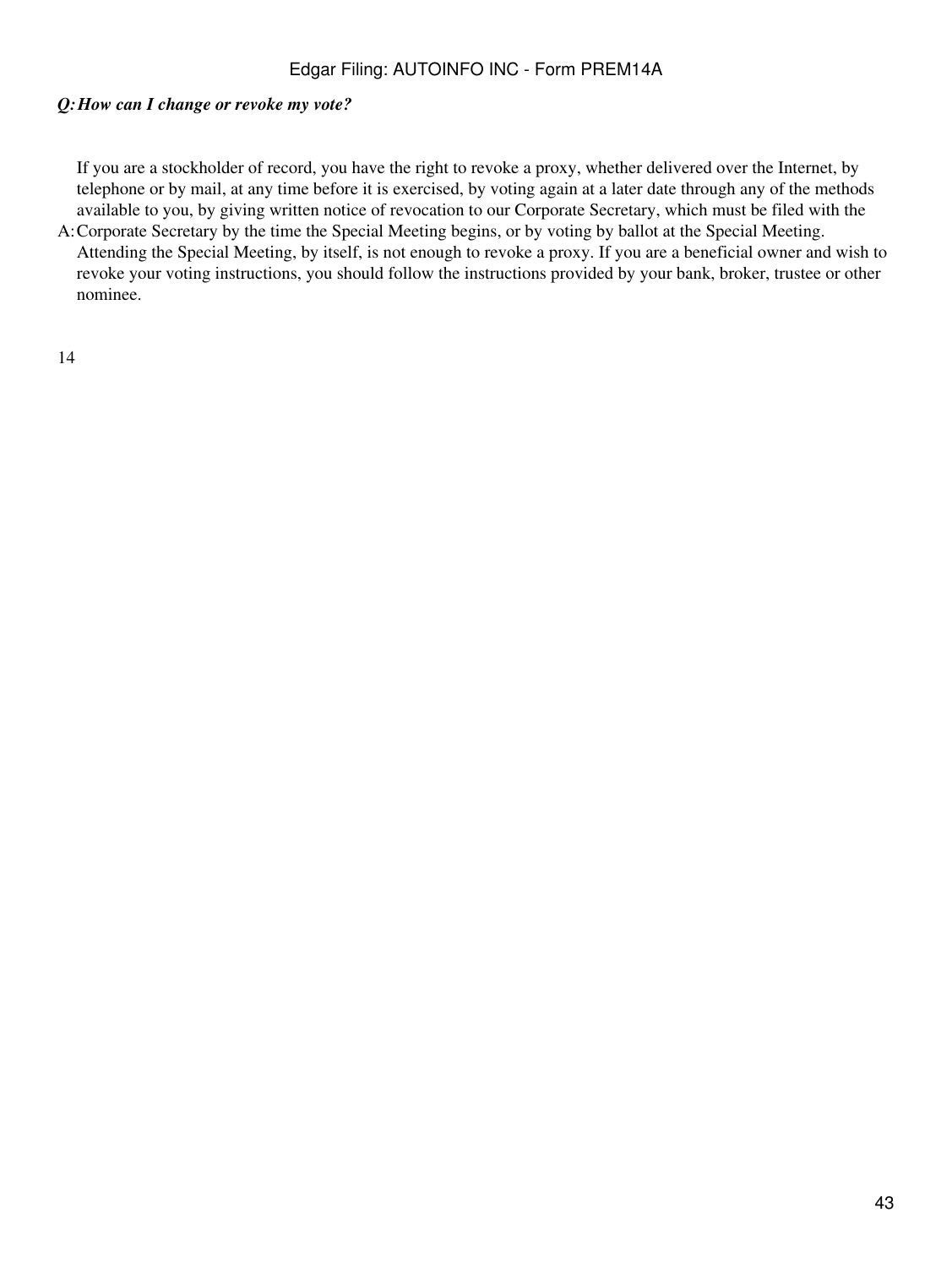# *Q:What is a proxy?*

A: The document used to designate a proxy to vote your shares of stock is called a "proxy card." The Board has A proxy is your legal designation of another person, referred to as a "proxy," to vote your shares of stock. The written document describing the matters to be considered and voted on at the Special Meeting is called a "proxy statement."

designated Mr. Wachtel and Mr. Wunderlich, and each of them, with full power of substitution, as proxies for the Special Meeting.

#### *Q:If a stockholder gives a proxy, how are the shares of AutoInfo Common Stock voted?*

Regardless of the method you choose to vote, the individuals named on the enclosed proxy card, or your proxies, will vote your shares of AutoInfo Common Stock in the way that you indicate. When completing the Internet or telephone processes or the proxy card, you may specify that your shares of AutoInfo Common Stock be voted for or against, or abstain from voting on, all, some or none of the specific items of business to come before the Special Meeting.

A:

If you properly sign your proxy card but do not mark the boxes showing how your shares should be voted on a matter, the shares represented by your properly signed proxy will be voted "**FOR**" approval of the proposal to adopt the Merger Agreement and the transactions contemplated thereunder, including the Merger, and "**FOR**" approval of the proposal to adjourn the Special Meeting, if necessary or appropriate, to solicit additional proxies if there are insufficient votes at the time of the Special Meeting to approve the proposal to adopt the Merger Agreement.

#### *Q:What happens if I fail to vote or I abstain from voting?*

A:<sup>If</sup> you do not vote, it will be more difficult for us to obtain the vote necessary to adopt the Merger Agreement and approve the transactions contemplated by the Merger Agreement.

You may vote "FOR," "AGAINST" or "ABSTAIN" on each of the proposals. An abstention, but not a broker non-vote, will be counted for purposes of determining a quorum. However, if you are the stockholder of record, and you fail to vote by proxy or by ballot at the Special Meeting, your shares will not be counted for purposes of determining a quorum. Abstentions, failures to submit a proxy card or vote in person and broker non-votes will be treated in the following manner with respect to determining the votes received for each of the proposals:

· "AGAINST" Proposal #1; an abstention, failure to submit a proxy card or vote in person or a broker non-vote will be treated as a vote

will have no effect on Proposal #2; and an abstention will be treated as a vote "AGAINST" Proposal #2 and a failure to submit a proxy card or vote in person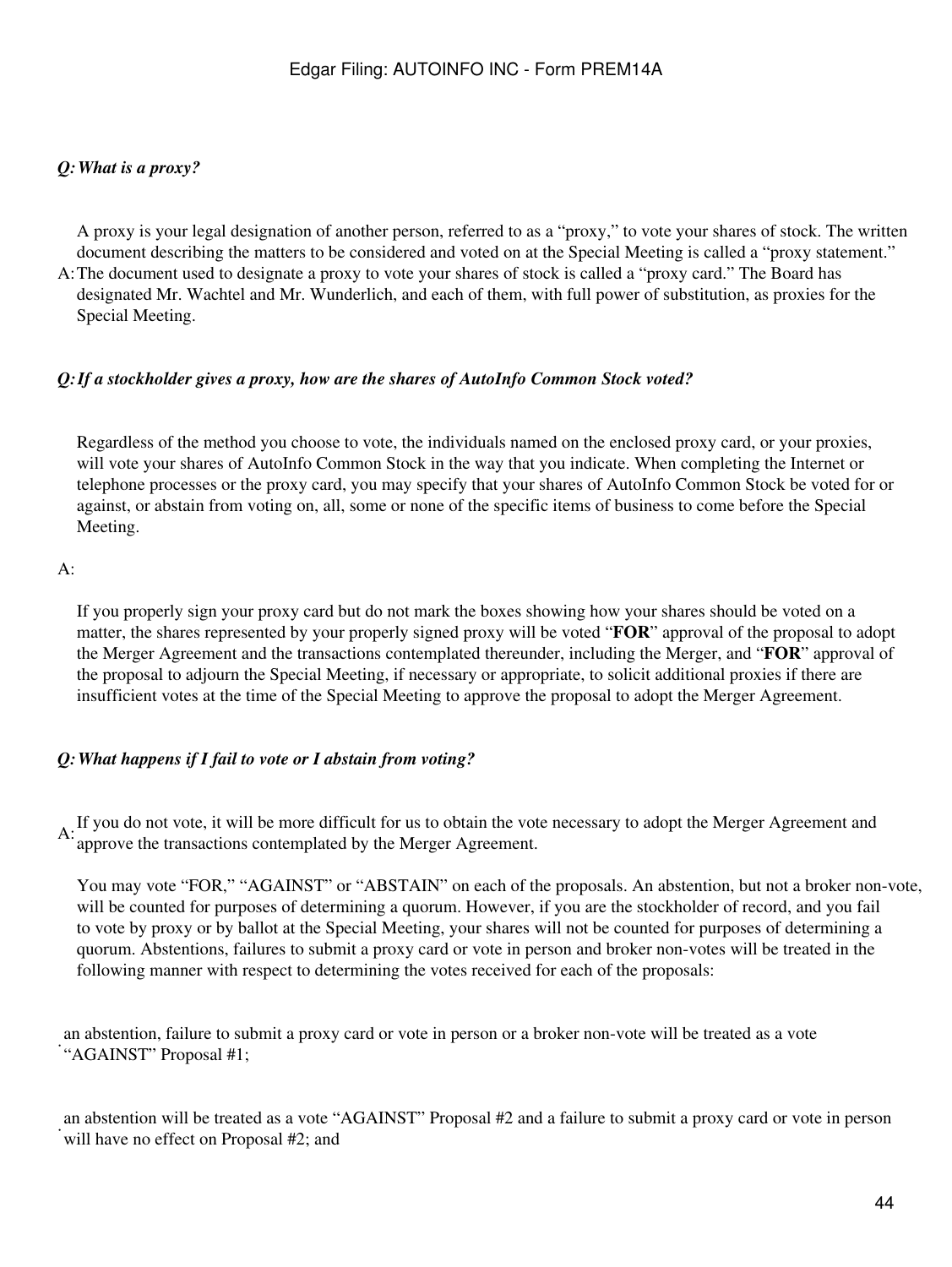will have no effect on Proposal #3. an abstention will be treated as a vote "AGAINST" Proposal #3 and a failure to submit a proxy card or vote in person

# *Q:Who will count the votes?*

A:A representative of our transfer agent, American Stock Transfer, will count the votes and act as an inspector of election.

#### *Q:What do I do if I receive more than one proxy or set of voting instructions?*

A: also directly as a record holder or otherwise, you may receive more than one proxy and/or set of voting instructions If you hold shares of AutoInfo Common Stock in "street name" through a bank, broker, trustee or other nominee and relating to the Special Meeting.

15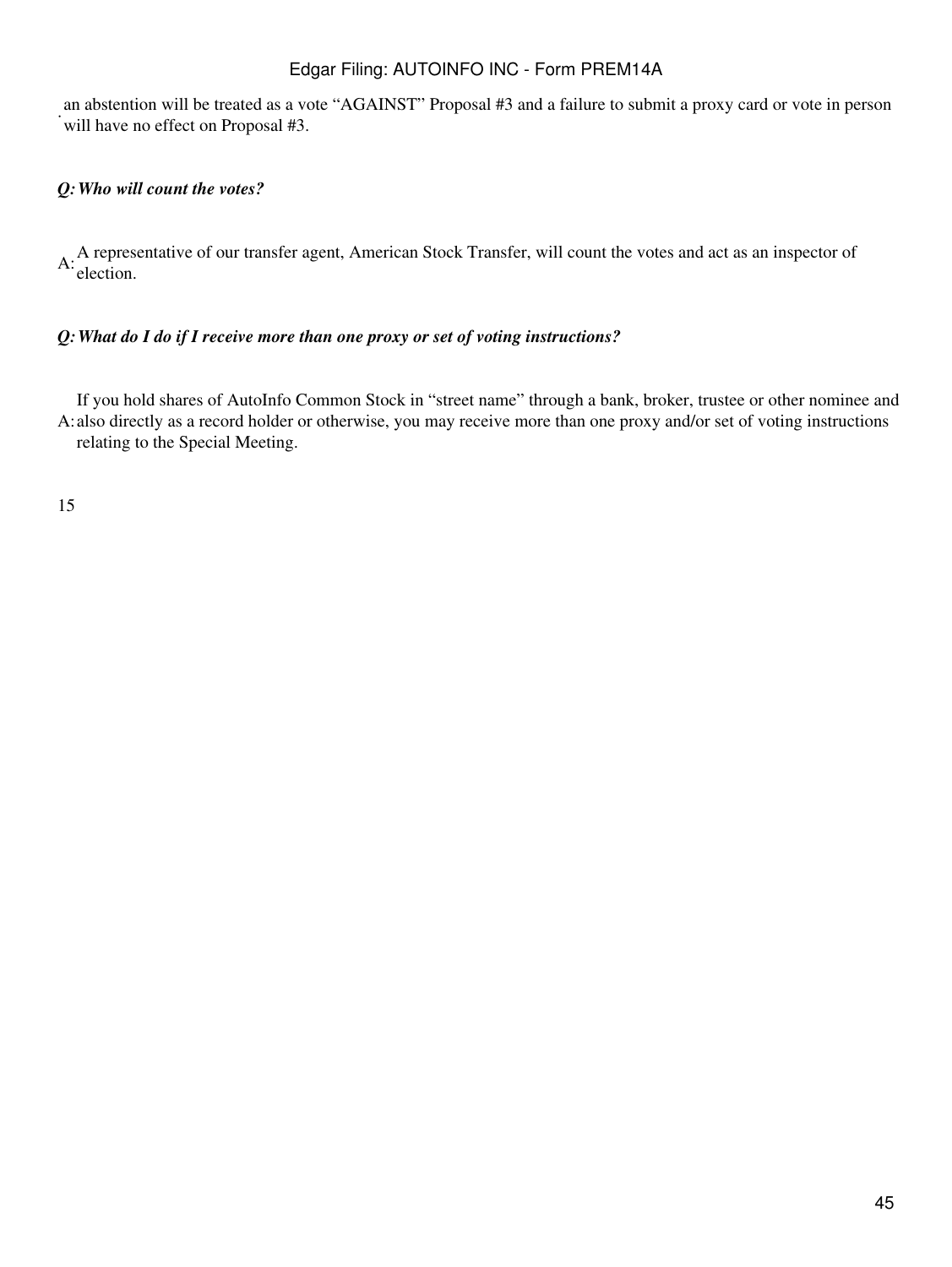These should each be voted and/or returned separately in accordance with the instructions provided in this proxy statement in order to ensure that all of your shares of AutoInfo Common Stock are voted.

#### *Q:What happens if I sell my shares of AutoInfo Common Stock before the Special Meeting?*

A: record date but before the Special Meeting, you will, unless special arrangements are made, retain your right to vote The record date for stockholders entitled to vote at the Special Meeting is earlier than the date of the Special Meeting and the consummation of the Merger. If you transfer your shares of AutoInfo Common Stock after the at the Special Meeting but will transfer the right to receive the Merger consideration to the person to whom you transfer your shares.

#### *Q: What happens if I have lost my stock certificate(s)?*

A: must follow if you cannot locate your stock certificate(s). This will include an affidavit that you will need to sign<br>A: ettering to the less of your equilisate. You may also be required to provide a bond in order to so You will be sent a letter of transmittal promptly after completion of the Merger describing the procedures that you attesting to the loss of your certificate. You may also be required to provide a bond in order to cover any potential loss.

#### *Q:Who will solicit and pay the cost of soliciting proxies?*

A: trustees, nominees and other fiduciaries representing beneficial owners of shares of AutoInfo Common Stock for Our directors, officers and employees may solicit proxies by telephone, by facsimile, by mail, on the Internet or in person. They will not be paid any additional amounts for soliciting proxies. We will reimburse banks, brokers, their expenses in forwarding soliciting materials to beneficial owners of AutoInfo Common Stock and in obtaining voting instructions from those owners.

#### *Q:What do I need to do now?*

Even if you plan to attend the Special Meeting, after carefully reading and considering the information contained in this proxy statement, including the attached Annexes, please vote promptly to ensure that your shares are represented at the Special Meeting. If you hold your shares of AutoInfo Common Stock in your own name as the stockholder of record, please vote your shares of AutoInfo Common Stock by completing, signing, dating and

A: returning the enclosed proxy card in the accompanying pre-paid reply envelope, using the telephone number printed on your proxy card, or using the Internet voting instructions printed on your proxy card. If you decide to attend the Special Meeting and vote in person, your vote by ballot will revoke any proxy previously submitted. If you are a beneficial owner, please refer to the instructions provided by your bank, broker, trustee or other nominee to see which of the above choices are available to you.

#### *Q:Should I send in my stock certificates now?*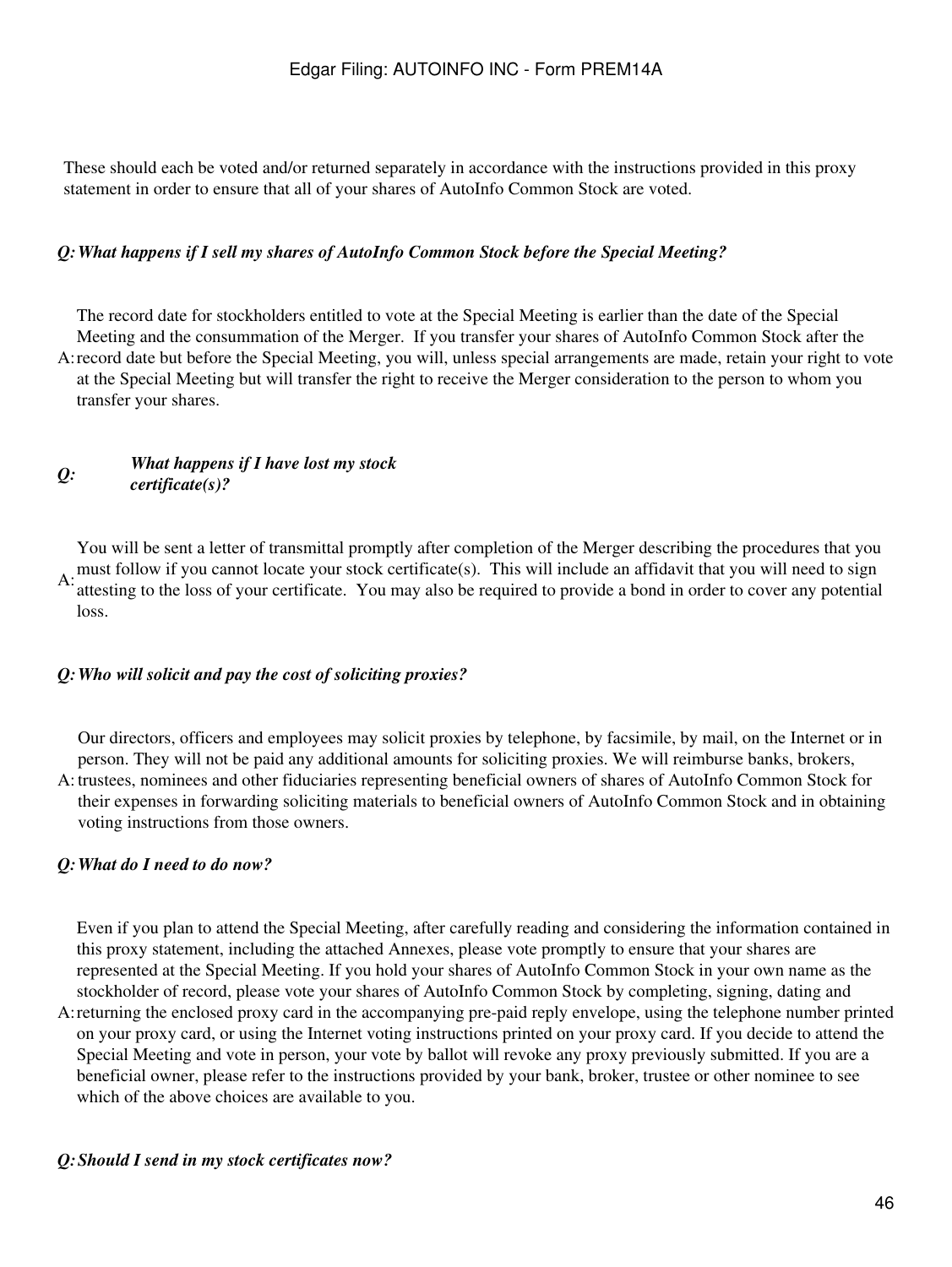No. You will be sent a letter of transmittal promptly after the completion of the Merger describing how you may exchange your shares of AutoInfo Common Stock for the per share Merger consideration. If your shares of

A: AutoInfo Common Stock are held in "street name" by your bank, broker, trustee or other nominee, you will receive instructions from your bank, broker, trustee or other nominee as to how to effect the surrender of your "street name" shares of AutoInfo Common Stock in exchange for the per share Merger consideration. **Please do NOT return your stock certificate(s) with your proxy.**

# *Q:* Am I entitled to exercise appraisal rights under the DGCL instead of receiving the per share Merger *consideration for my shares of AutoInfo Common Stock?*

A: Common Stock, you are entitled to appraisal rights under the DGCL in connection with the Merger if you take Yes, provided that you comply with all applicable requirements and procedures. As a holder of shares of AutoInfo certain actions and meet certain conditions. See the section entitled "Appraisal Rights" beginning on page [\*\*] of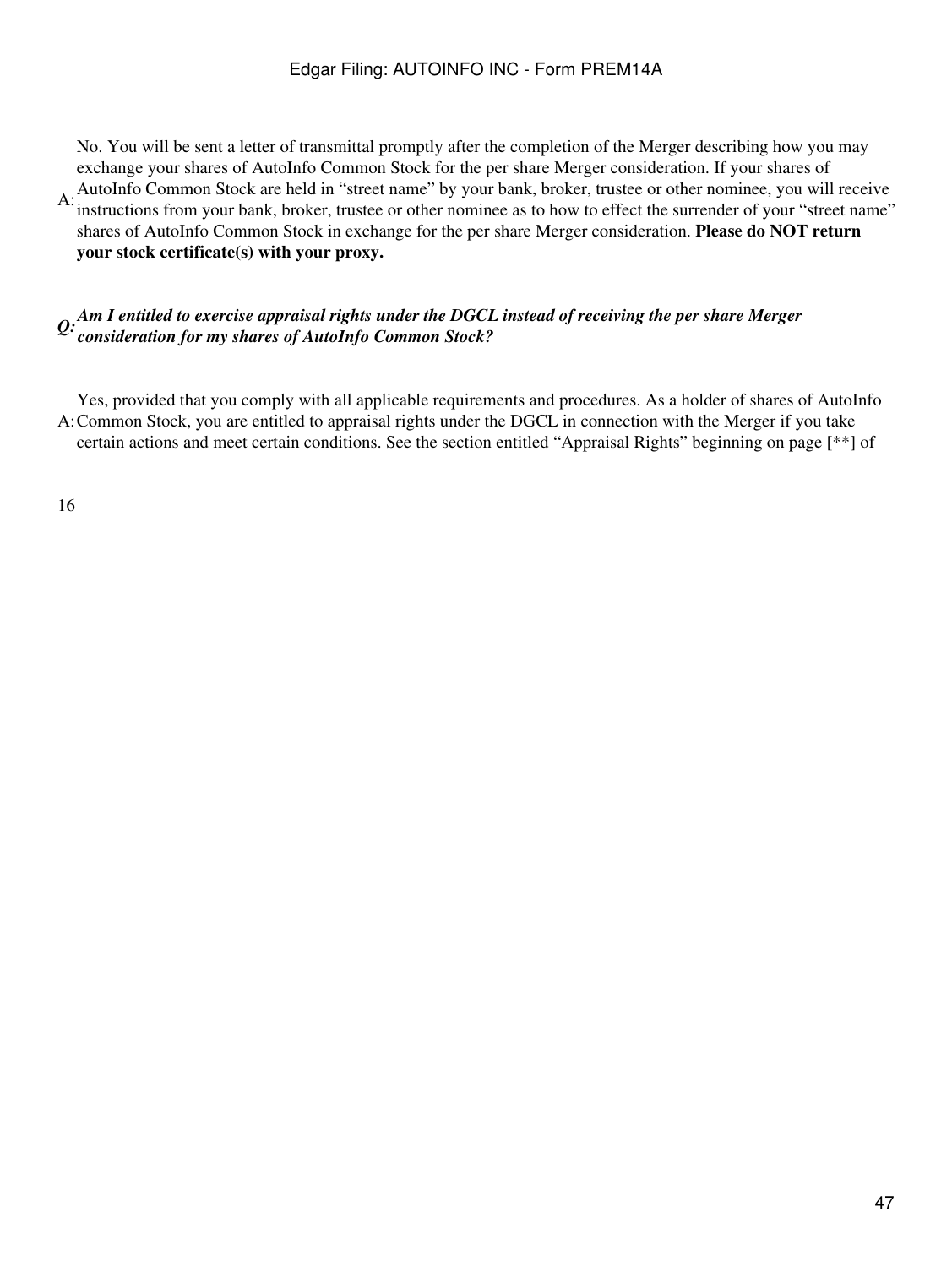this proxy statement and the text of the Delaware appraisal rights statute reproduced in its entirety as Annex D to this proxy statement.

#### *Q:Who can help answer my other questions?*

A: of AutoInfo Common Stock, or need additional copies of the proxy statement or the enclosed proxy card, please If you have additional questions about the Merger, need assistance in submitting your proxy or voting your shares contact \_\_\_\_\_\_\_\_\_\_\_\_\_\_\_\_\_, by telephone toll-free at \_\_\_\_\_\_\_\_\_\_\_\_\_\_ or by email at \_\_\_\_\_\_\_\_\_\_\_\_\_\_\_\_\_\_.

#### **CAUTIONARY STATEMENT CONCERNING FORWARD-LOOKING INFORMATION**

This proxy statement, and the documents to which we refer you in this proxy statement, contain forward-looking statements that involve numerous risks and uncertainties. The statements contained in this proxy statement that are not purely historical are forward-looking statements within the meaning of Section 21E of the Exchange Act, including, without limitation, statements regarding the expected benefits and closing of the proposed transaction and AutoInfo's expectations, beliefs and intentions. All forward looking statements included in this proxy statement are based on information available to AutoInfo on the date hereof. There are forward-looking statements throughout this proxy statement, including, without limitation, under the headings "Summary," "Questions and Answers about the Special Meeting and the Merger," "Proposal #1 — The Merger," "Opinion of Stephens, Financial Advisor," "Financing of the Merger, "Regulatory Approvals," and "Litigation Related to the Merger." In some cases, you can identify forward-looking statements by terminology such as "may," "can," "will," "could," "expects," "intends," "anticipates," "believes," "estimates," " "projects," or variations of such words, similar expressions, or the negative of these terms or other comparable terminology. No assurance can be given that any of the events anticipated by the forward-looking statements will transpire or occur, or if any of them do so, what impact they will have on our results of operations or financial condition. Accordingly, actual results may differ materially and adversely from those expressed in any forward-looking statements. There are various important factors that could cause actual results to differ materially from those in any such forward-looking statements, many of which are beyond our control. In addition to other factors and matters contained or incorporated in this document, these statements are subject to risks, uncertainties, and other factors, including among others:

Agreement; the occurrence of any event, change or other circumstance that could give rise to the termination of the Merger

**EXECUTE THE CONDUCT CONSUMER CONSUMER** FOR CONDITIONS TO CONSUMING THE CONSUMINUES. the inability to complete the Merger due to the failure to obtain stockholder approval or the failure to satisfy other

failure or delay in consummation of the transaction for other reasons;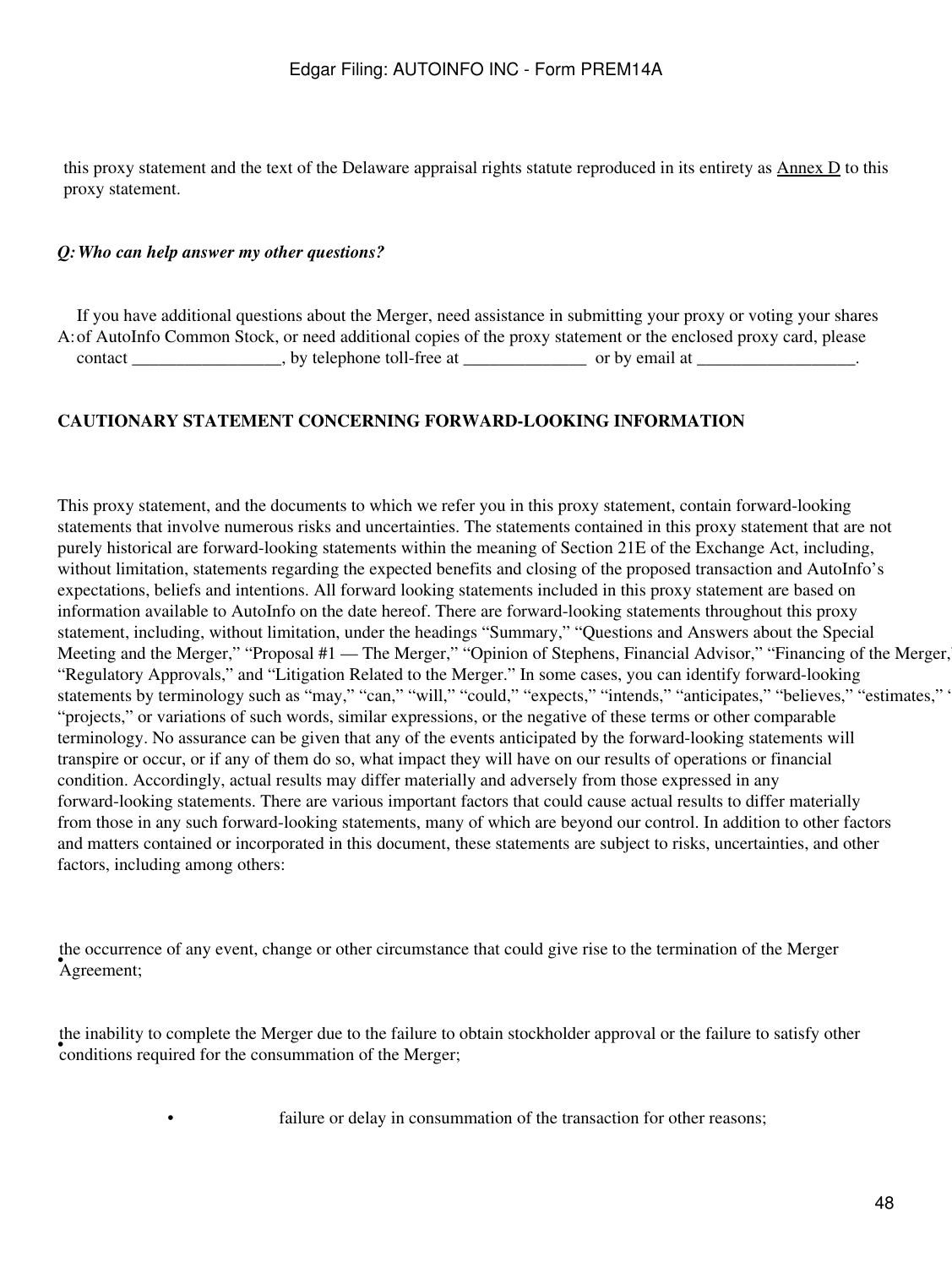• **retention as a result of the Merger;** that the proposed transaction disrupts current plans and operations and the potential difficulties in employee and agent

•the effect of the announcement of the Merger on our customer relationships, operating results and business generally;

• the diversion of our management's attention from our ongoing business concerns;

Agreement; the outcome of any legal proceedings that may be instituted against AutoInfo and/or others relating to the Merger

- limitations placed on our ability to operate the business by the Merger Agreement;
	- the amounts of the costs, fees, expenses and charges related to the Merger;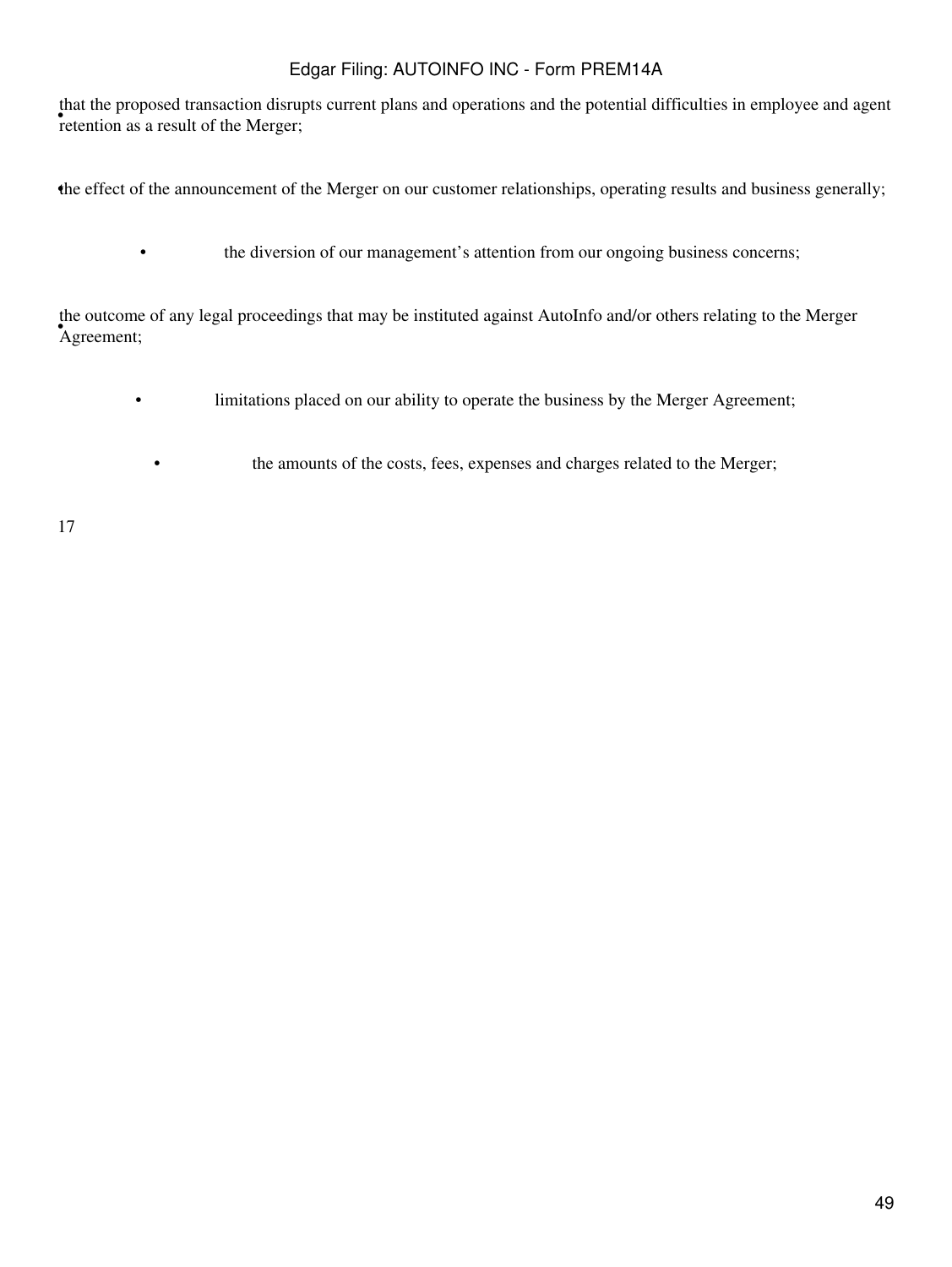• changes in laws or regulations;

• changes in the financial or credit markets or economic conditions generally;

and other risks as are mentioned in reports filed by AutoInfo with the SEC from time to time, including our most recent filing on Form 10-K. See "Where You Can Find More Information" beginning on page [\*\*] of this proxy statement. We do not undertake any obligation to publicly release any revision to any forward-looking statements contained in this proxy statement to reflect events, changes and circumstances occurring after the date of this proxy statement or to reflect the occurrence of unanticipated events. Caution should be taken that these factors could cause the actual results to differ from those stated or implied in this proxy statement.

#### **PARTIES TO THE MERGER**

**AutoInfo, Inc.**

**6413 Congress Avenue**

**Suite #260**

**Boca Raton, Florida 33487**

**Tel:**

AutoInfo, Inc., which we refer to herein as AutoInfo, a Delaware corporation, is headquartered in Boca Raton, Florida and is a non-asset based transportation services company, providing transportation capacity and related transportation services to shippers throughout the United States and Canada. Shares of AutoInfo Common Stock are currently quoted on the OTCBB under the symbol "AUTO".

**AutoInfo Holdings, LLC**

**525 Okeechobee Boulevard, Suite 1050 West Palm Beach, FL 33401 Tel: (561) 727-2000**

AutoInfo Holdings, LLC, which we refer to herein as Parent, is a Delaware limited liability company and was organized solely for the purpose of entering into the Merger Agreement and consummating the transactions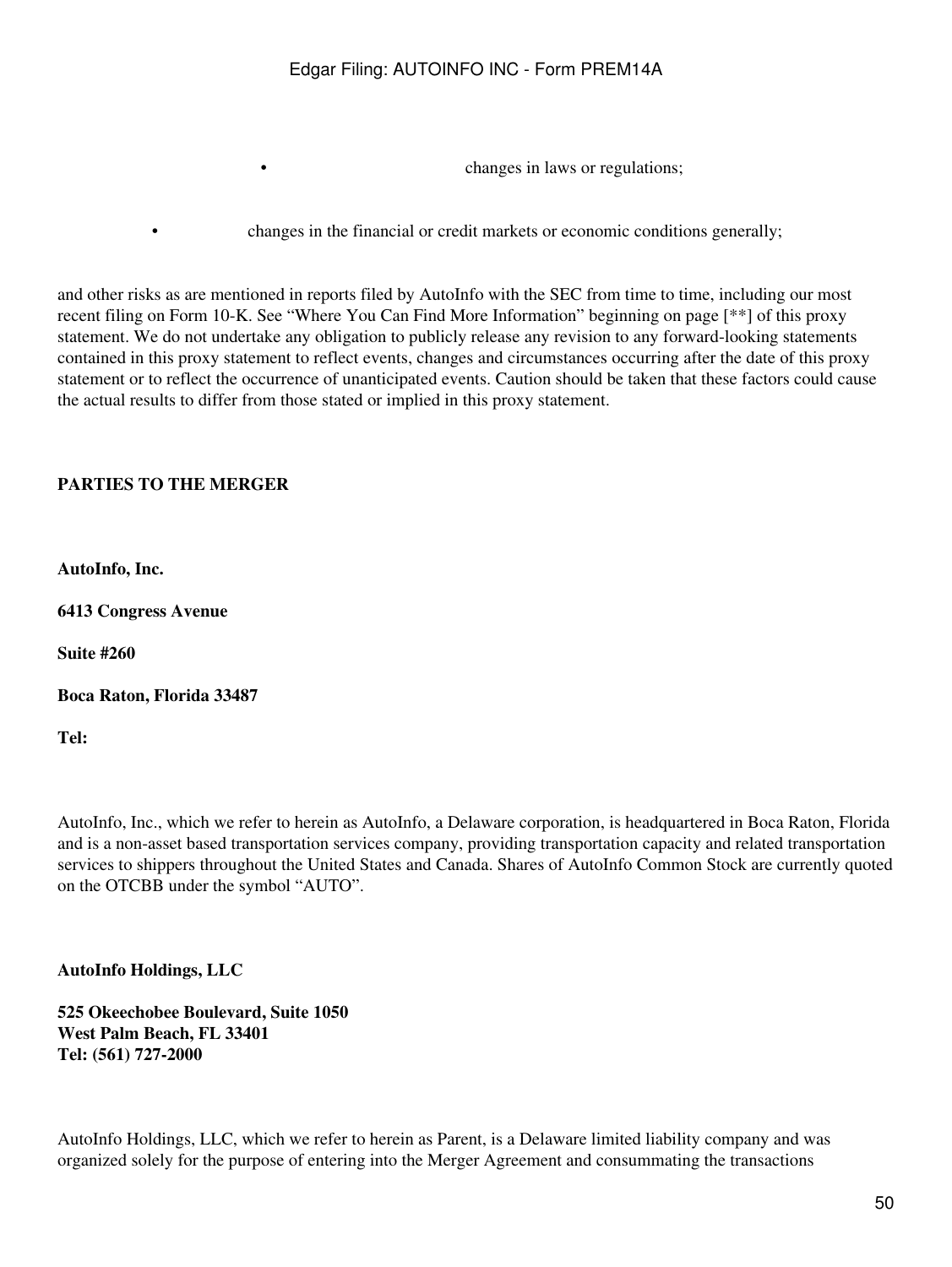contemplated by the Merger Agreement. Parent has not carried on any activities to date, except for activities incidental to its formation and activities undertaken in connection with the transactions contemplated by the Merger Agreement. Parent is a majority-owned subsidiary of Comvest Investment Partners IV, LP, one of the investment funds managed by Comvest Partners, a private equity firm with over \$1.3 billion of assets under management. Comvest Partners' personnel include seasoned, senior level operating executives who partner with managers and owners of companies to operationally improve businesses and create long-term value. Since 2000, Comvest Partners has invested more than \$1.6 billion of capital in over 110 public and private companies. Under the terms of the Merger Agreement, upon consummation of the proposed Merger, AutoInfo will be a wholly-owned subsidiary of Parent.

**AutoInfo Acquisition Corp.**

**525 Okeechobee Boulevard, Suite 1050 West Palm Beach, FL 33401 Tel: (561) 727-2000**

AutoInfo Acquisition Corp., which we refer to herein as the Merger Sub, a Delaware corporation and a wholly-owned subsidiary of Parent, was organized solely for the purpose of entering into the Merger Agreement and consummating the transactions contemplated by the Merger Agreement. Merger Sub has not carried on any activities to date, except for activities incidental to its formation and activities undertaken in connection with the transactions contemplated by the Merger Agreement. Under the terms of the Merger Agreement, Merger Sub will merge with and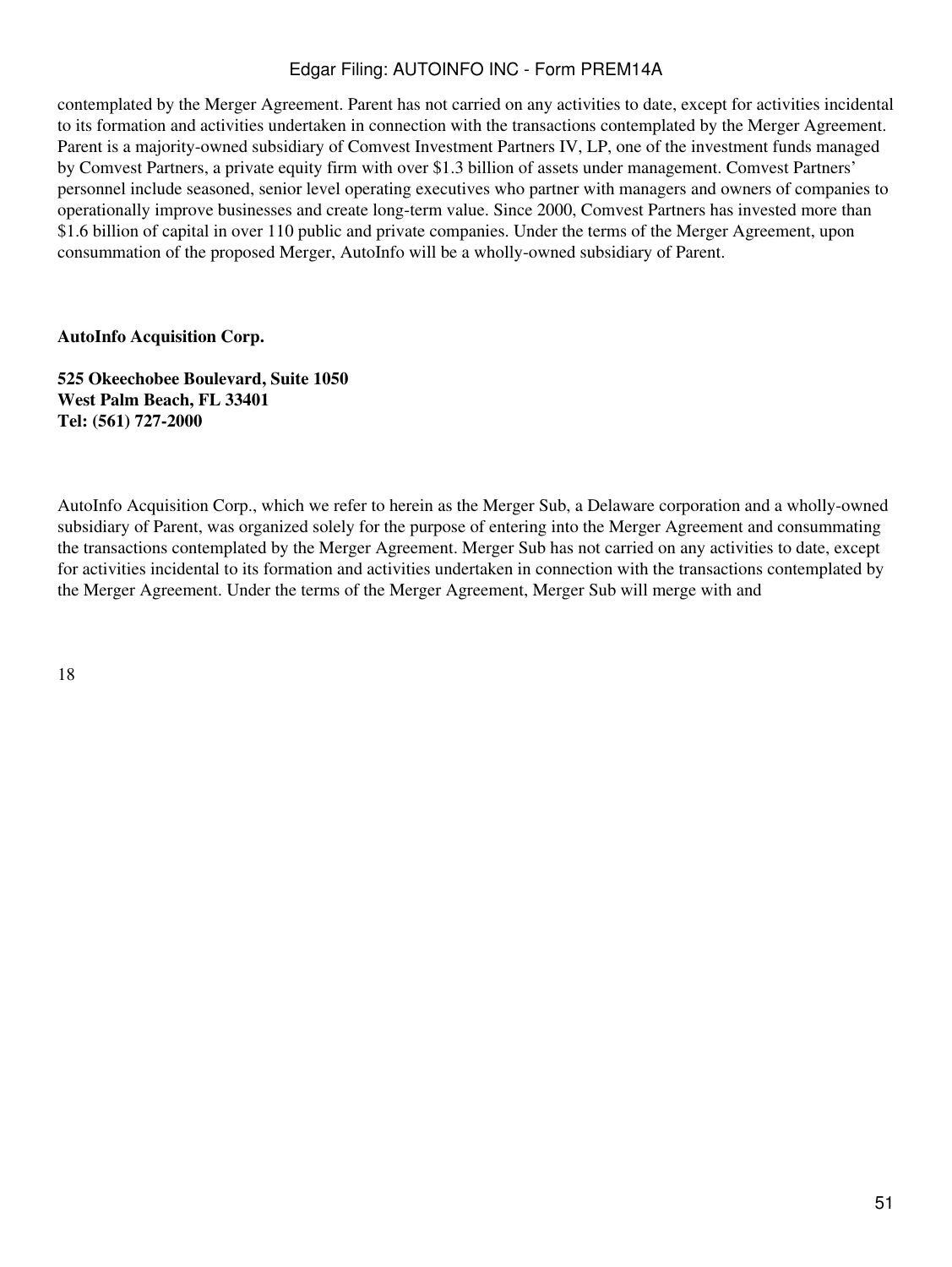into AutoInfo, with AutoInfo continuing as the surviving corporation, and the separate corporate existence of Merger Sub shall thereupon cease.

#### **THE SPECIAL MEETING**

#### **Time, Place and Purpose of the Special Meeting**

This proxy statement is being furnished to our stockholders as part of the solicitation of proxies by the Board for use at the Special Meeting to be held on [\*\*], 2013 at 9:00 A.M. Eastern Time, at The Embassy Suites Hotel, 661 Northwest 53rd Street, Boca Raton, Florida 33487, or at any adjournment or postponement thereof. At the Special Meeting, holders of AutoInfo Common Stock will be asked to approve and adopt the Merger Agreement and the transactions contemplated thereunder, including the Merger, and to approve the proposal to adjourn the Special Meeting, if necessary or appropriate, for the purpose of soliciting additional proxies if there are insufficient votes at the time of the Special Meeting to approve the proposal to approve adopt the Merger Agreement and the transactions contemplated thereunder, including the Merger. Our stockholders will also be asked to consider and vote to approve, solely on a non-binding, advisory basis, change of control payments that certain executive officers of AutoInfo will receive in connection with the Merger under their existing employment agreements with AutoInfo.

Our stockholders must approve the proposal to approve and adopt the Merger Agreement and the transactions contemplated thereunder, including the Merger, for the Merger to occur. If our stockholders fail to approve and adopt the Merger Agreement and the transactions contemplated thereunder, including the Merger, the Merger will not occur. A copy of the Merger Agreement is attached as Annex A to this proxy statement, which we encourage you to read carefully in its entirety.

#### **Record Date and Quorum**

We have fixed the close of business on [\*\*], 2013 as the record date for the Special Meeting, and only holders of record of AutoInfo Common Stock on the record date are entitled to vote at the Special Meeting. You are entitled to receive notice of, and to vote at, the Special Meeting if you owned shares of AutoInfo Common Stock at the close of business on the record date. On the record date, there were shares of AutoInfo Common Stock outstanding and entitled to vote. Each share of AutoInfo Common Stock entitles its holder to one vote on all matters properly coming before the Special Meeting.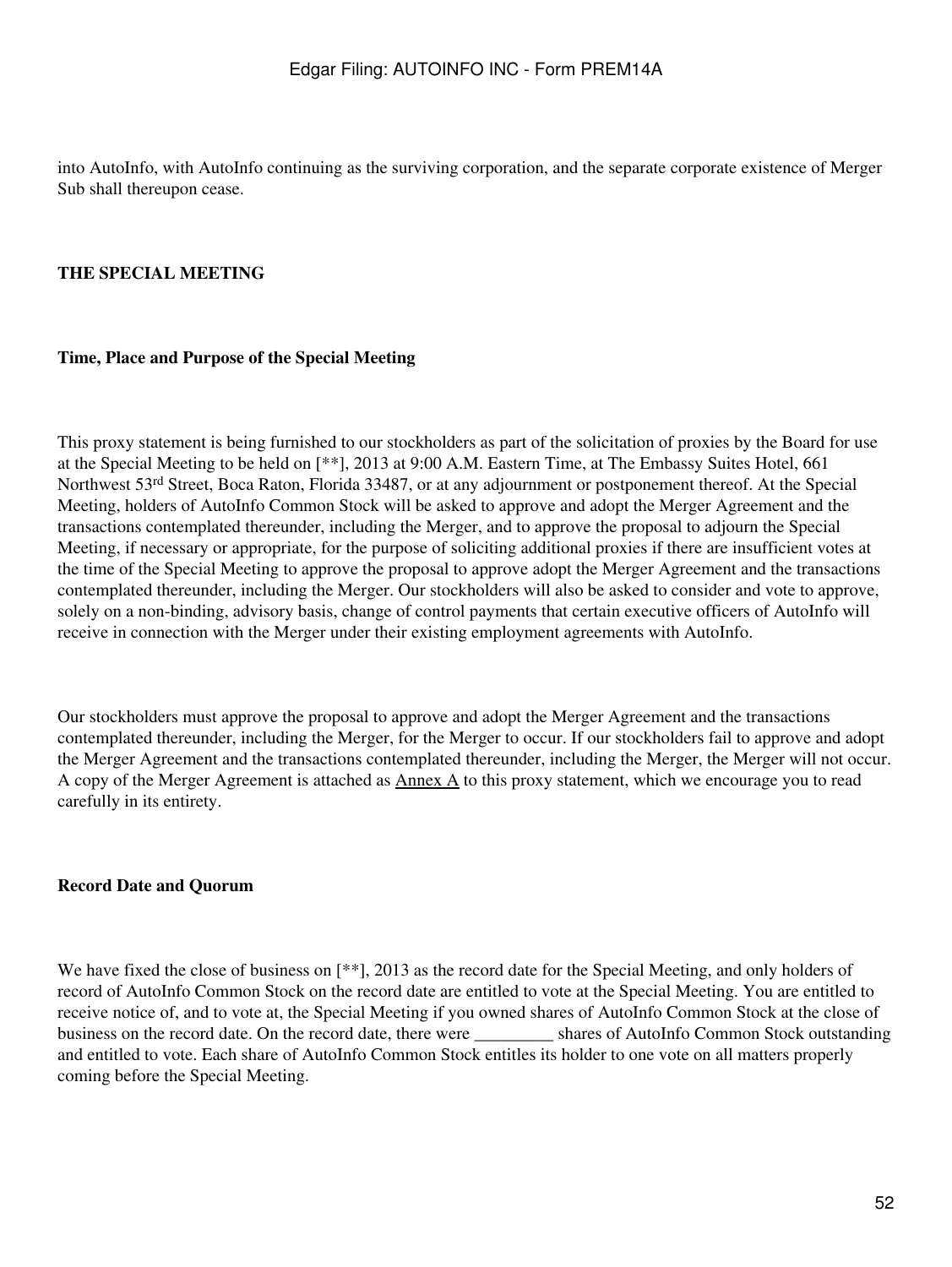A majority of the shares of AutoInfo Common Stock outstanding at the close of business on the record date and entitled to vote at the meeting, present in person or represented by proxy, at the Special Meeting constitutes a quorum for the purposes of the Special Meeting. An abstention, but not a broker non-vote, will be counted for purposes of determining a quorum. Shares of AutoInfo Common Stock represented at the Special Meeting but not voted, including shares of AutoInfo Common Stock for which a stockholder directs an "abstention" from voting, will be counted for purposes of establishing a quorum. A quorum is necessary to transact business at the Special Meeting. Once a share of AutoInfo Common Stock is represented at the Special Meeting, it will be counted for the purpose of determining a quorum at the Special Meeting and any adjournment of the Special Meeting. However, if a new record date is set for the adjourned Special Meeting, then a new quorum will have to be established. In the event that a quorum is not present at the Special Meeting, it is expected that the Special Meeting will be adjourned or postponed to solicit additional proxies.

#### **Attendance**

You are entitled to attend the Special Meeting only if you were a holder of AutoInfo Common Stock as of the close of business on [\*\*], 2013, which we refer to as the record date, or hold a valid proxy for the Special Meeting. Since seating is limited, admission to the Special Meeting will be on a first-come, first-served basis. You should be prepared to present photo identification for admittance. If you are not a stockholder of record but hold shares through a bank, broker, trustee or other nominee (i.e., in "street name"), you should provide proof of beneficial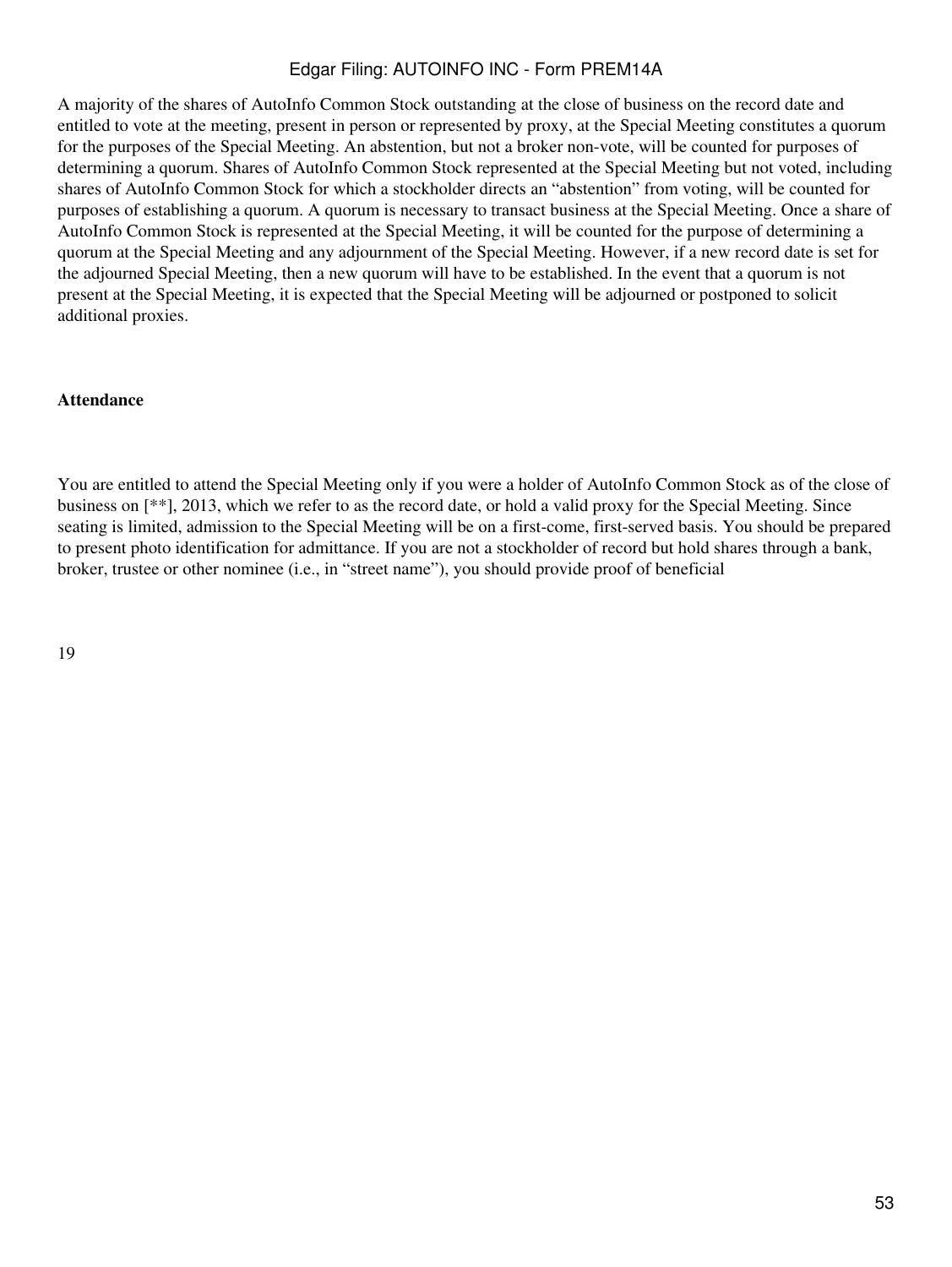ownership as of the record date, such as your most recent account statement prior to the record date, a copy of the voting instruction card provided by your bank, broker, trustee or other nominee, or similar evidence of ownership.

#### **Vote Required**

The votes required for each proposal are as follows:

Proposal #1. The affirmative vote, in person or by proxy, of the holders of a majority of the outstanding shares of AutoInfo Common Stock is required to approve and adopt the Merger Agreement and the transactions contemplated thereunder, including the Merger. The required vote on Proposal #1 is based on the number of outstanding shares—not the number of shares actually voted. The failure of any AutoInfo stockholder to causes its shares to be voted (i.e., not submitting a proxy and not voting in person) and any abstention from voting by an AutoInfo stockholder will have the same effect as a vote against Proposal #1. Likewise, broker non-votes will have the same effect as voting against Proposal #1. Broker non-votes occur when a beneficial owner holding shares in "street name" does not instruct the broker, bank, trustee or other nominee that is the record owner of such stockholder's shares on how to vote those shares on a particular proposal, and the broker, bank, trustee or other nominee does not have discretionary voting power with respect to such proposal. Consequently, the failure of a beneficial owner to provide voting instructions to its broker, bank, trustee or other nominee will have the same effect as a vote against Proposal 1. Pursuant to the Voting Agreement, approximately 22.3% of the shares of AutoInfo Common Stock outstanding as of the record date for the Special Meeting are committed to be voted in favor of Proposal #1. The approval of Proposal #1 will therefore require that approximately an additional 27.8% of the shares of AutoInfo Common Stock outstanding as for the record date for the Special Meeting are voted in favor of Proposal #1.

Proposal #2. The affirmative vote, in person or by proxy, of the holders of a majority of the shares of AutoInfo Common Stock present, in person or by proxy, at the Special Meeting and entitled to vote on the matter is required to approve, on a non-binding, advisory basis, change of control payments that certain executive officers of AutoInfo will receive in connection with the Merger under their existing employment agreements with AutoInfo. The required vote on Proposal #2 is based on the number of shares present and entitled to vote on the matter—not the number of outstanding shares. However, while the Board intends to consider the vote resulting from this proposal, the vote is advisory only and therefore not binding on AutoInfo, and, if the Merger Agreement is approved by AutoInfo stockholders and the Merger is consummated, the compensation will be payable even if Proposal #2 is not approved. Brokers, banks, trustees and other nominees do not have discretionary authority with respect to Proposal #2; however, broker non-votes or the failure to otherwise submit a proxy will not affect the outcome of Proposal #2. Abstentions from voting on Proposal #2 will have the same effect as a vote against Proposal #2.

Proposal #3. The affirmative vote, in person or by proxy, of the holders of a majority of the shares of AutoInfo Common Stock present, in person or by proxy, at the Special Meeting and entitled to vote on the matter is required to approve any adjournment of the Special Meeting, if necessary or appropriate, to solicit additional proxies in favor of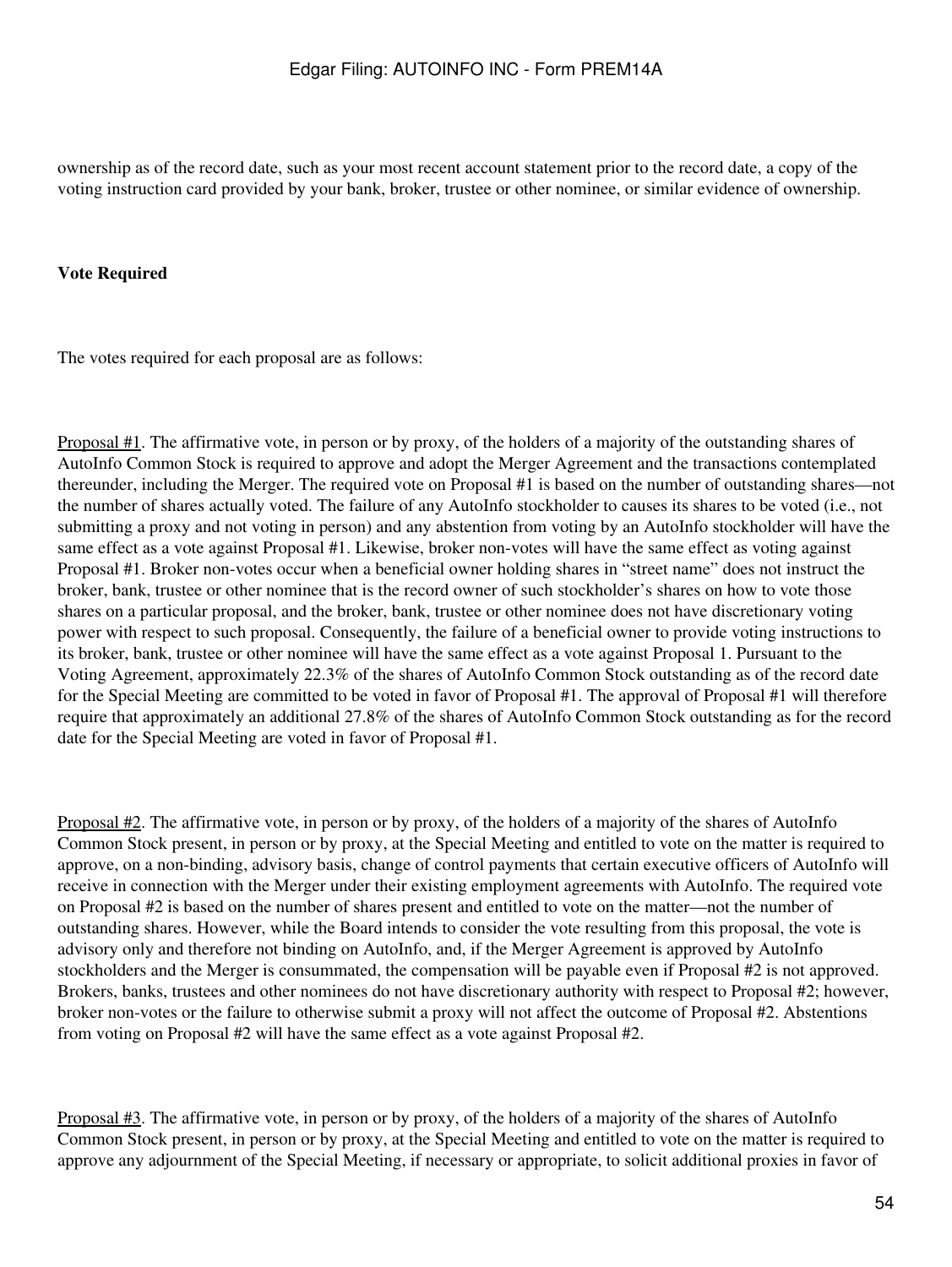the proposal to approve and adopt the Merger Agreement and the transactions contemplated thereunder, including the Merger, if there are insufficient votes to approve, adopt and ratify the Merger Agreement and the transactions contemplated thereunder, including the Merger. The required vote on Proposal #3 is based on the number of shares present and entitled to vote on the matter—not the number of outstanding shares. Abstentions from voting will therefore have the same effect as a vote against Proposal #3. Brokers, banks, trustees and other nominees do not have discretionary authority to vote on Proposal #3 and therefore will not be able to vote on Proposal #3 absent instructions from the beneficial owner. Accordingly, broker non-votes or the failure to otherwise submit a proxy will have no effect on the outcome of Proposal #3.

#### **Other Matters of Business**

At this time, AutoInfo is not aware of any other matters that will be presented for a vote at the Special Meeting. If any other matters properly come before the Special Meeting, the proxies will have the discretion to vote upon such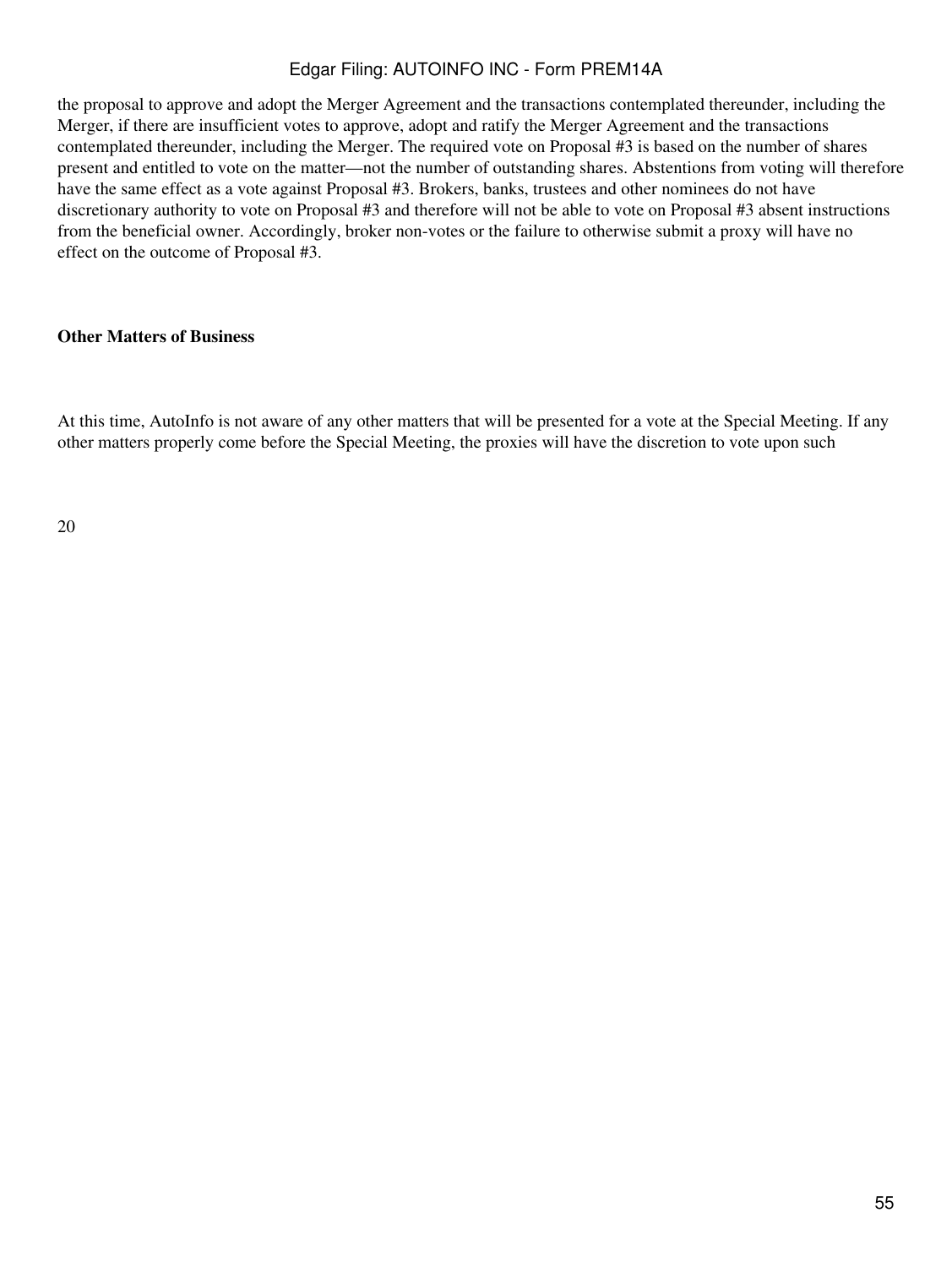matters in accordance with their best judgment. To the extent we receive proper notice of a stockholder's intent to bring a matter before the Special Meeting, we will in advance of the Special Meeting advise stockholders as to how the proxies intend to vote on such matter.

#### **How to Vote**

If your shares of AutoInfo Common Stock are registered directly in your name with our transfer agent, American Stock Transfer, you are considered, with respect to those shares of AutoInfo Common Stock, the "stockholder of record." This proxy statement and proxy card have been sent directly to you by AutoInfo.

AutoInfo stockholders of record may submit a proxy in one of three ways or in person at the Special Meeting:

**Internet**: AutoInfo stockholders may submit their proxy over the Internet by going to www.voteproxy.com and following the on-screen instructions. Internet proxy submission is available 24 hours a day and will be accessible until 11:59 p.m., Eastern time, on \_\_\_\_\_\_\_\_ \_\_, 2013. Stockholders will be given an opportunity to confirm that their voting instructions have been properly recorded. AutoInfo stockholders who submit a proxy this way should NOT send in their proxy card.

**Telephone**: AutoInfo stockholders may submit their proxy by calling \_\_\_\_\_\_\_\_\_\_\_\_. Telephone proxy submission is available 24 hours a day and will be accessible until 11:59 p.m., Eastern time, on \_\_\_\_\_\_\_\_ \_\_, 2013. Easy-to-follow voice prompts will guide stockholders and allow them to confirm that their instructions have been properly recorded. AutoInfo stockholders who submit a proxy this way should NOT send in their proxy card.

**Mail**: AutoInfo stockholders may submit their proxy by properly completing, signing, dating and mailing their proxy card in the postage-paid envelope (if mailed in the United States) included with this joint proxy statement/prospectus. AutoInfo stockholders who submit a proxy this way should mail the proxy card early enough so that it is received before the date of the Special Meeting

**In Person**: AutoInfo stockholders may vote in person at the Special Meeting or by sending a representative with an acceptable proxy that has been signed and dated. AutoInfo will provide a ballot for voting at the Special Meeting. Attendance at the Special Meeting will not, in and of itself, constitute a vote or a revocation of a prior proxy, however.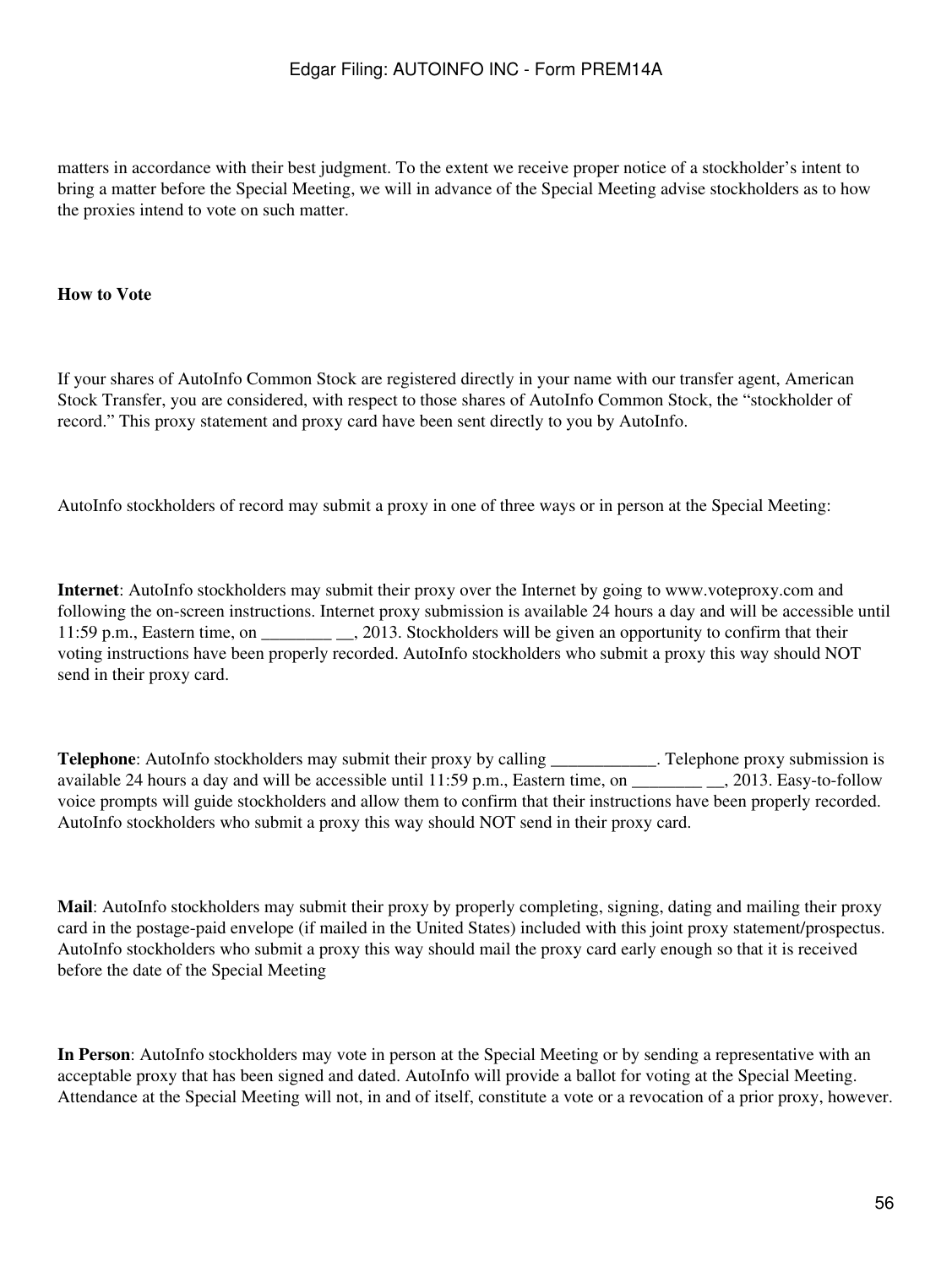AutoInfo stockholders are encouraged to submit a proxy promptly. Each valid proxy received in time will be voted at the Special Meeting according to the choice specified, if any. Executed but uninstructed proxies (i.e., proxies that are properly signed, dated and returned but are not marked to tell the proxies how to vote) will be voted in accordance with the recommendations of the Board.

AutoInfo stockholders who hold their shares beneficially in "street name" and wish to submit a proxy must provide instructions to the broker, bank, trustee or other nominee that holds their shares of record as to how to vote their shares with respect to Proposals #1, #2 and #3. AutoInfo stockholders who hold their shares beneficially and wish to vote in person at the Special Meeting must obtain proxies issued in their own names (known as a "legal proxy").

|              | If you have any questions or need assistance voting your shares, please contact | by telephone |
|--------------|---------------------------------------------------------------------------------|--------------|
| toll-free at | or by email at                                                                  |              |

21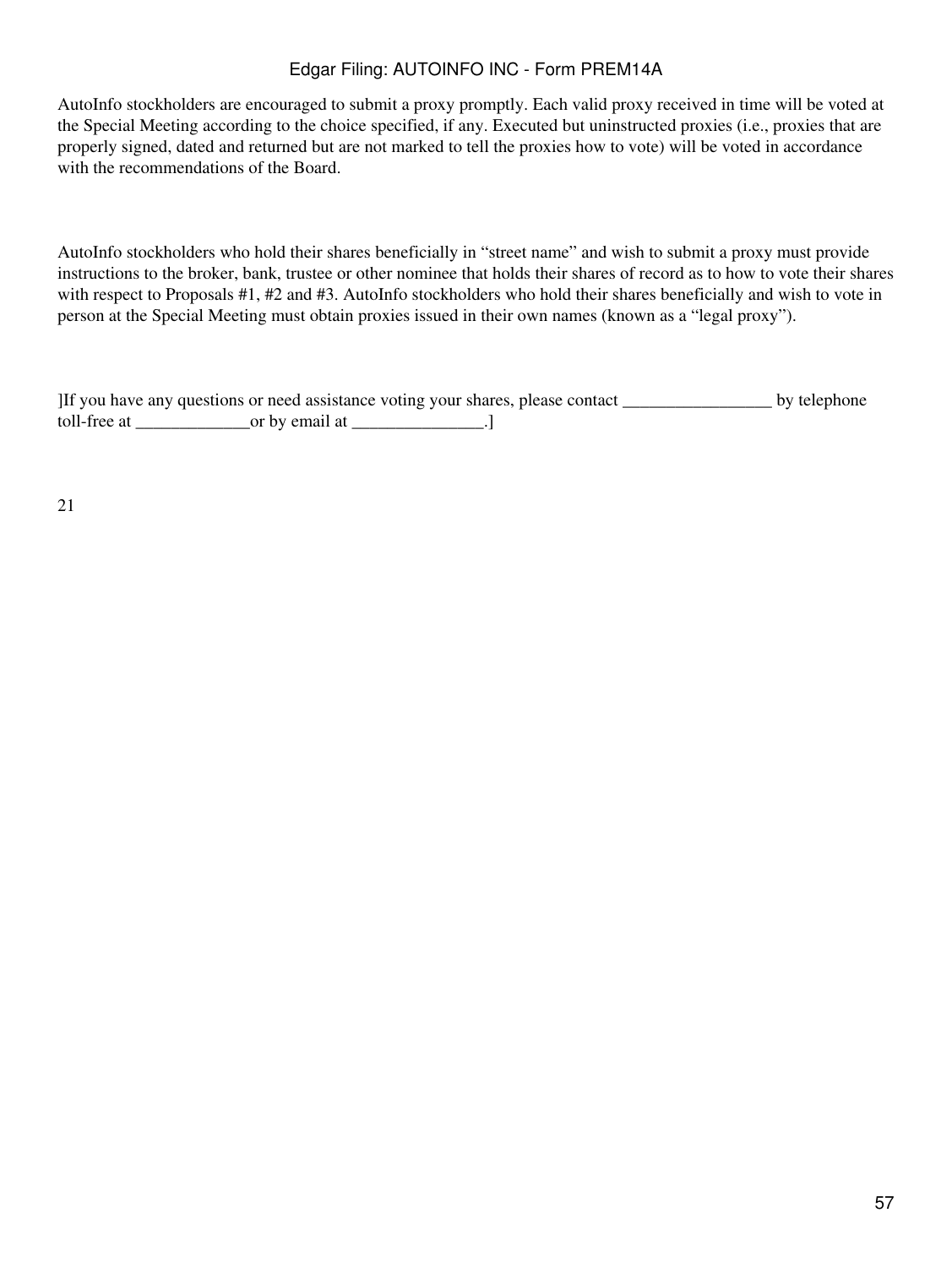#### **Revocation of Proxies**

AutoInfo stockholders of record may change their proxy at any time before their shares are voted at the AutoInfo Special Meeting in any of the following ways:

· Boca Raton, Florida 33487, Attention: William I. Wunderlich, Corporate Secretary, which must be received before sending a written notice of revocation to AutoInfo' principal executive offices at 6413 Congress Avenue, Suite #260, their shares are voted at the Special Meeting;

properly submitting a new proxy card, which must be received before their shares are voted at the Special Meeting<br>in which associate the later submitted neary is counted and the esplice neary is revolted): (in which case only the later-submitted proxy is counted and the earlier proxy is revoked);

· counted and the earlier proxy is revoked); or submitting a proxy via Internet or by telephone at a later date (in which case only the later-submitted proxy is

itself, constitute a vote or revocation of a prior proxy, however. attending the Special Meeting and voting by ballot in person. Attendance at the Special Meeting will not, in and of

AutoInfo's beneficial owners may change their voting instruction only by submitting new voting instructions to the brokers, banks or other nominees that hold their shares of record.

#### **Adjournments and Postponements**

Although it is not currently expected, the Special Meeting may be adjourned or postponed for the purpose of soliciting additional proxies if there are insufficient votes at the time of the Special Meeting to approve the proposal to adopt the Merger Agreement and the transactions contemplated thereunder, including the Merger. Other than an announcement to be made at the Special Meeting of the time, date and place of an adjourned meeting, any adjournment may be made without notice (if the adjournment is not for more than 30 days and a new record date has not been fixed). Any adjournment or postponement of the Special Meeting for the purpose of soliciting additional proxies will allow AutoInfo's stockholders who have already sent in their proxies to revoke them at any time prior to their use at the Special Meeting as adjourned or postponed.

#### **Anticipated Date of Completion of the Merger**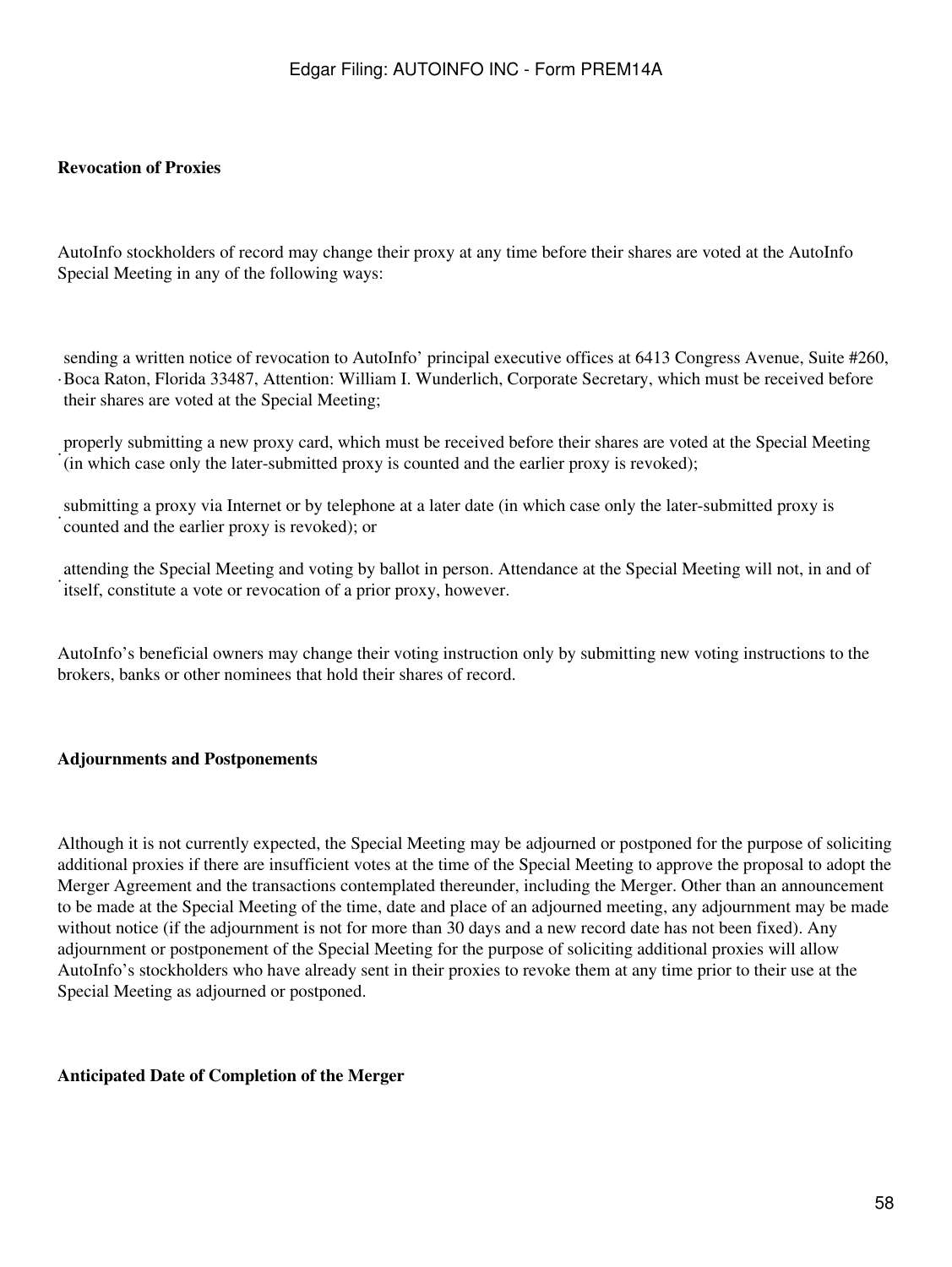We are working towards completing the Merger as soon as possible. Assuming timely satisfaction or waiver of conditions to the Merger Agreement, we anticipate that the Merger will be completed in the second quarter of calendar 2013. If our stockholders vote to approve the proposal to adopt the Merger Agreement and the transactions contemplated thereunder, including the Merger, the Merger will become effective as promptly as practicable following the satisfaction or waiver of the other conditions to the Merger Agreement. See the sections entitled "The Merger Agreement — Closing" and "The Merger Agreement — Effective Time" beginning on page [\*\*] of this proxy statement.

#### **Rights of Stockholders Who Seek Appraisal**

Stockholders are entitled to appraisal rights under the DGCL in connection with the Merger. This means that you are entitled to have the fair value of your shares of AutoInfo Common Stock determined by the Delaware Court of Chancery and to receive cash payment based on that valuation instead of receiving the per share Merger consideration. The ultimate amount you receive in an appraisal proceeding may be less than, equal to or more than the amount you would have received under the Merger Agreement.

To exercise your appraisal rights, you must submit a written demand for appraisal to AutoInfo before the vote is taken on the proposal to approve and adopt the Merger Agreement and the transactions contemplated thereunder, including the Merger, and you must not vote in favor of the proposal to adopt the Merger Agreement, and the transactions contemplated thereunder, including the Merger. Your failure to follow exactly the procedures specified under the DGCL may result in the loss of your appraisal rights. See the section entitled "Appraisal Rights" beginning on

22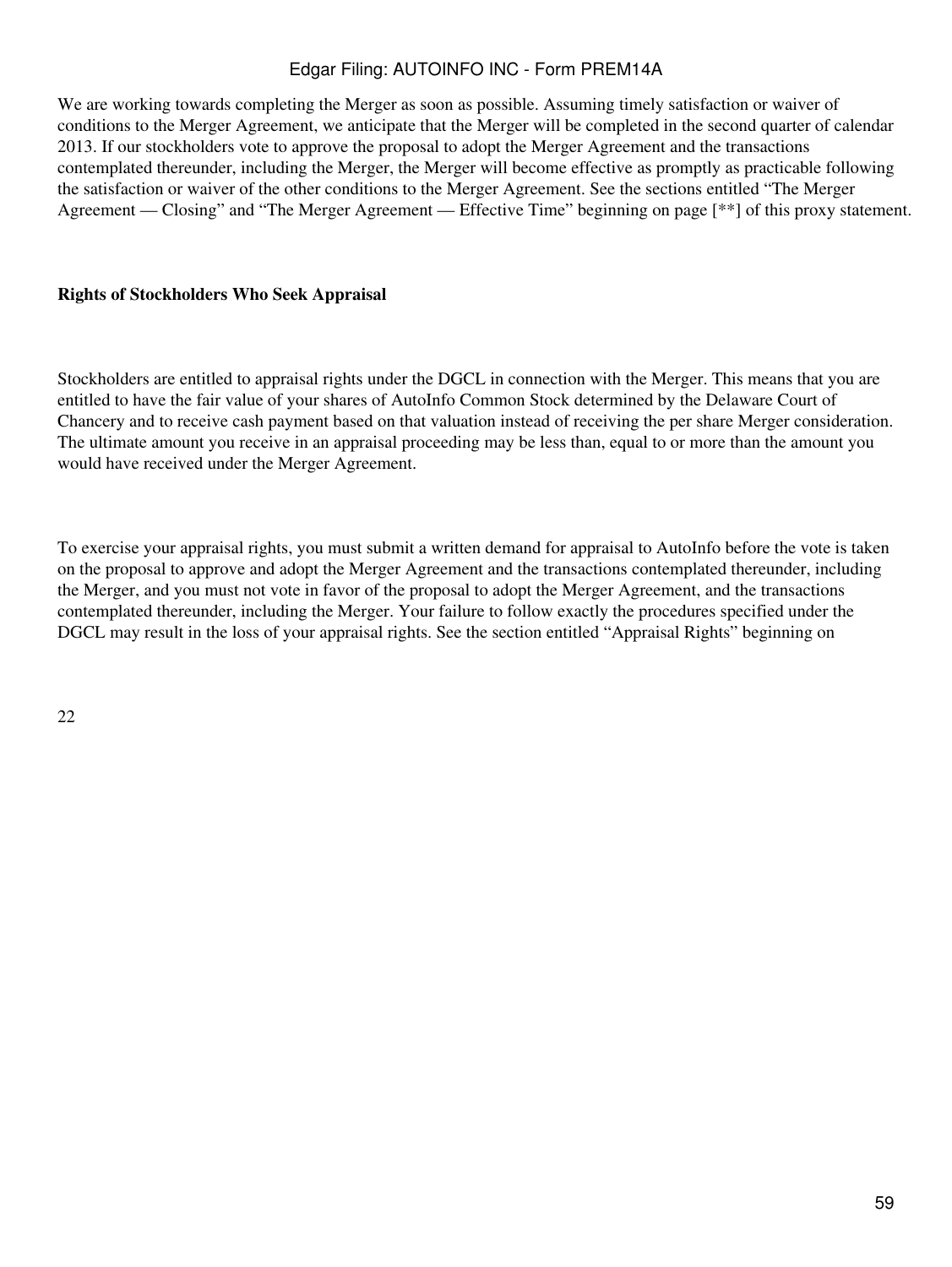page [\*\*]of this proxy statement and the text of the Delaware appraisal rights statute reproduced in its entirety as Annex D to this proxy statement. If you hold your shares of AutoInfo Common Stock through a bank, broker, trustee or other nominee and you wish to exercise appraisal rights, you should consult with your bank, broker, trustee or other nominee to determine the appropriate procedures for the making of a demand for appraisal by the nominee. In view of the complexity of the procedures specified under the DGCL, stockholders who may wish to pursue appraisal rights should consult their legal and financial advisors.

#### **Questions and Additional Information**

If you have more questions about the Merger or how to submit your proxy, or if you need additional copies of this proxy statement or the enclosed proxy card or voting instructions, please contact \_\_\_\_\_\_\_\_\_\_\_\_\_\_\_\_\_ by telephone toll-free at  $\qquad \qquad$  or by email at  $\qquad \qquad$ .

#### **THE MERGER (PROPOSAL #1)**

*This discussion of the Merger is qualified in its entirety by reference to the Merger Agreement, which is attached to this proxy statement as Annex A. You should read the entire Merger Agreement carefully as it is the legal document that governs the Merger.*

The Merger Agreement provides that Merger Sub will merge with and into AutoInfo, with AutoInfo continuing as the surviving corporation, and the separate corporate existence of Merger Sub shall thereupon cease. As a result of the Merger, AutoInfo will cease to be a publicly-traded company. You will not own any shares of the capital stock of the surviving corporation (other than Mr. Wachtel, Mr. Williams and Mr. Weiss pursuant to the Rollover Agreement).

#### **Merger Consideration**

In the Merger, each outstanding share of AutoInfo Common Stock (except for certain shares held by AutoInfo, Parent or Merger Sub and shares held by stockholders who have properly exercised appraisal rights) will be converted into the right to receive the per share Merger consideration of \$1.05 in cash, without interest, less any applicable withholding taxes.

**Background of the Merger**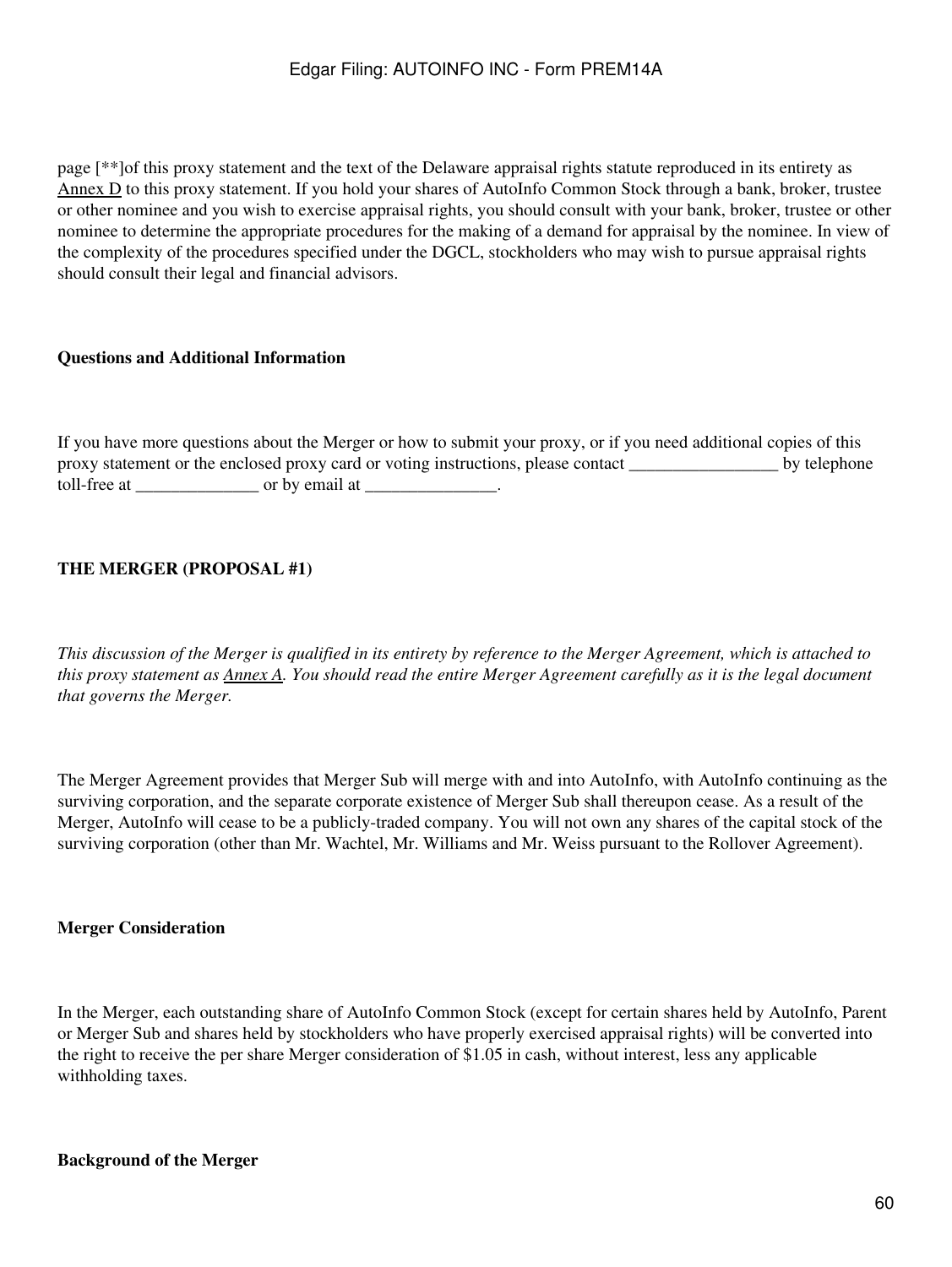The Board and senior management periodically review AutoInfo's long-term strategic plan with the goal of maximizing stockholder value. As part of this ongoing process, the Board and senior management periodically review strategic alternatives that may be available to AutoInfo.

During a regularly scheduled Board meeting in the first quarter of 2011, the Board engaged in a general discussion regarding AutoInfo's financial results, budget, business, and financial prospects for the balance of the 2011 fiscal year. The Board discussed AutoInfo's market value relative to the market value of comparable companies within the agent based, non-asset or asset-light industry. The Board concluded AutoInfo's market valuation, which had changed little over the preceding several years, did not accurately reflect AutoInfo's financial and operational results. The Board further concluded industry research analysts were not focusing on AutoInfo and AutoInfo was not well positioned to attract the interest of institutional investors, due to its relative size, stock price, and lack of listing on a national exchange. The Board expressed concern over the general lack of liquidity for holders of AutoInfo Common Stock, the disparity between the inherent value of AutoInfo versus the market value of AutoInfo, and the general lack of interest in AutoInfo from the investment community. The Board determined it to be in the interest of AutoInfo's stockholders to commence an organized exploration of strategic options in an effort to enhance stockholder value, including a potential sale of AutoInfo.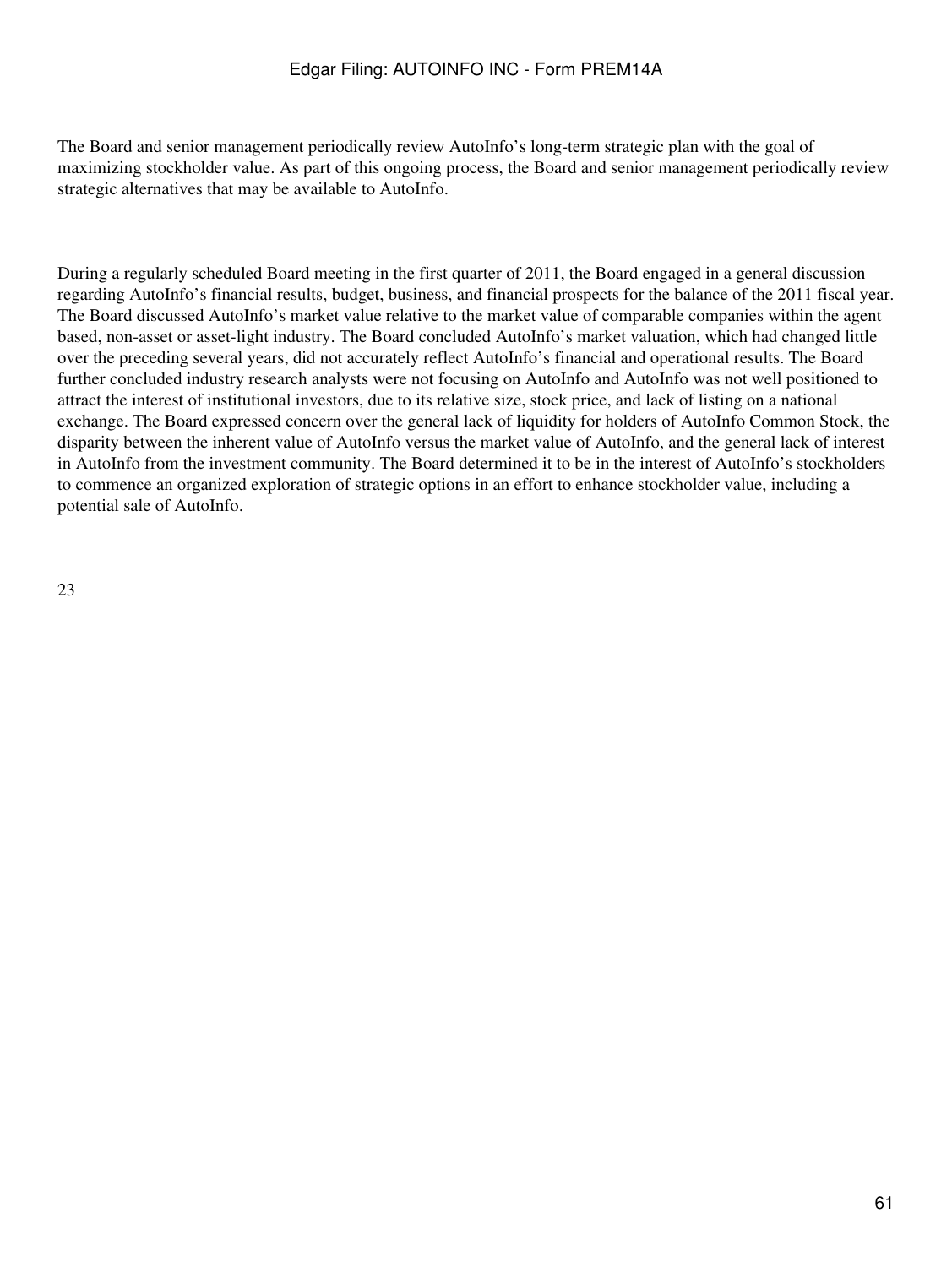On March 31, 2011, the price per share of AutoInfo Common Stock closed at \$0.70.

During July 2011, the Board requested that Stephens, an investment bank with substantial expertise in the transportation industry, deliver to AutoInfo a summary market analysis of AutoInfo. On July 29, 2011, Stephens delivered a report (the "Stephens Report"), which indicated that the performance of AutoInfo Common Stock lagged behind many of its peers within the transportation sector and comparable companies in such sector with higher revenues and net income received market valuations at a higher multiple than their smaller peers, including AutoInfo. The Stephens Report generally set forth a number of strategic options for AutoInfo, including organic growth opportunities, acquisitions, a change of control transaction and stockholder distributions. The Board reviewed and discussed the market analysis and each strategic option set forth in the Stephens Report.

In August 2011, Mr. Patterson, an independent Director and Chairman of the Board's Audit Committee, met with AutoInfo's senior management team (namely, Mr. Wachtel, Mr. Wunderlich and Mr. Williams) to discuss in detail the analysis received from Stephens and the strategic alternatives set forth in the Stephens Report. The parties discussed the possibility of a sale of AutoInfo to a financial or strategic buyer, and the related potential structure, effect on AutoInfo's operations, and value to AutoInfo's stockholders. Messrs. Wachtel, Wunderlich and Williams expressed unequivocal support of the Board's effort to pursue additional value for AutoInfo's stockholders through a strategic transaction.

Moreover in August 2011, the Board met telephonically and discussed further the Stephens Report and the meetings between Mr. Patterson and AutoInfo's senior management team. The Board resolved to explore, on a confidential basis, the possibility of the sale of AutoInfo. The Board identified three companies that were actively engaged in acquisitions within AutoInfo's industry, and directed Mr. Patterson and Mr. Wachtel to initiate contact with such identified acquirors.

In August 2011, Mr. Patterson initiated contact with an industry competitor, to which we refer as "Party A", though an acquaintance on Party A's Board of Directors. The contact later advised Mr. Patterson that the Chairman of Party A's Board of Directors was interested in speaking with Mr. Patterson regarding a strategic partnership between the two companies. Mr. Patterson and Party A's Chairman of the Board of Directors held a series of telephonic meetings in October 2011 and November 2011. During these discussions Party A's Chairman of the Board of Directors advised Mr. Patterson that AutoInfo's market valuation was fairly accurate, Party A was involved in a series of internal business initiatives which would prevent immediate consideration of a strategic partnership with AutoInfo, and Party A might be willing to consider a future acquisition of AutoInfo at a price per share in the range of AutoInfo's then current market price (subject to diligence). Mr. Patterson and Party A's Chairman of the Board of Directors agreed to cease further discussions at that time.

During September 2011, Mr. Patterson and Mr. Wachtel held discussions with representatives of a potential strategic buyer, to which we refer as "Party B". Thereafter, representatives of Party B held additional discussions with members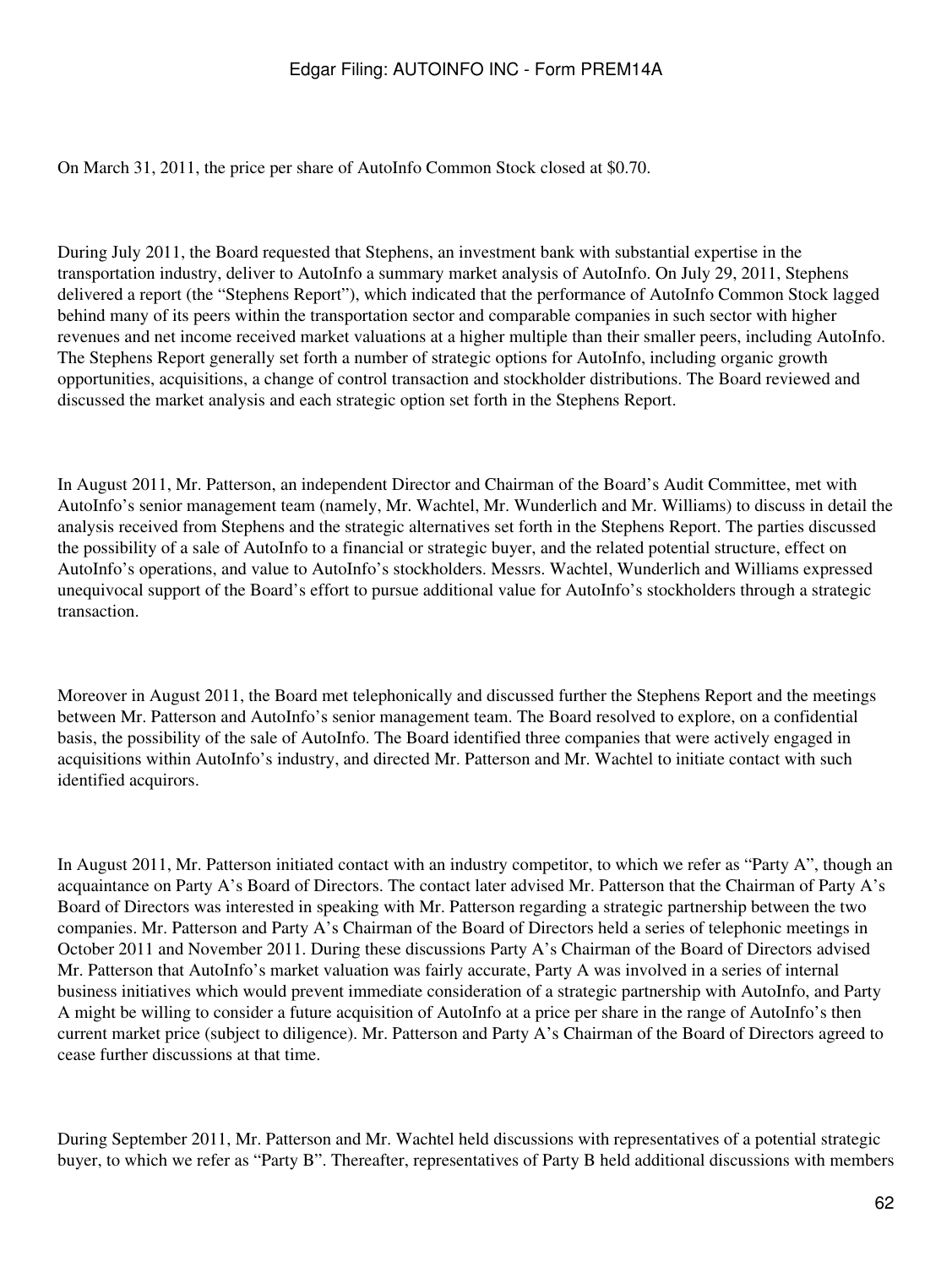of AutoInfo's senior management team. Party B expressed an interest in merging with AutoInfo in a stated effort to capitalize on the synergies between the two companies and to take advantage of the higher market multiples generally realized by larger companies in the segment. Party B ultimately presented the Board with a nonbinding indication of interest outlining a proposed acquisition of all of AutoInfo's equity in exchange for a combination of cash and common stock of Party B. After a thorough consideration of Party B's indication of interest, the Board concluded that Party B was not an ideal merger candidate for AutoInfo for a number of reasons, including, but not limited to, the dilution of AutoInfo's stockholders, the lack of a developed market for Party B's common stock and related liquidity concerns, and the difference in Party B's growth potential versus AutoInfo's growth potential.

During October 2011, an affiliate of an institutional investor of AutoInfo facilitated a meeting between Mr. Patterson and a representative of a potential financial buyer, to which we refer as "Party C". Following the introductory conversation, Mr. Patterson introduced the Party C representative to Mr. Wachtel, who explained in detail AutoInfo's operations and business philosophy. Shortly thereafter, additional meetings were held between Mr. Wachtel and the Party C representative, to discuss the specific terms of a possible investment in, or acquisition of,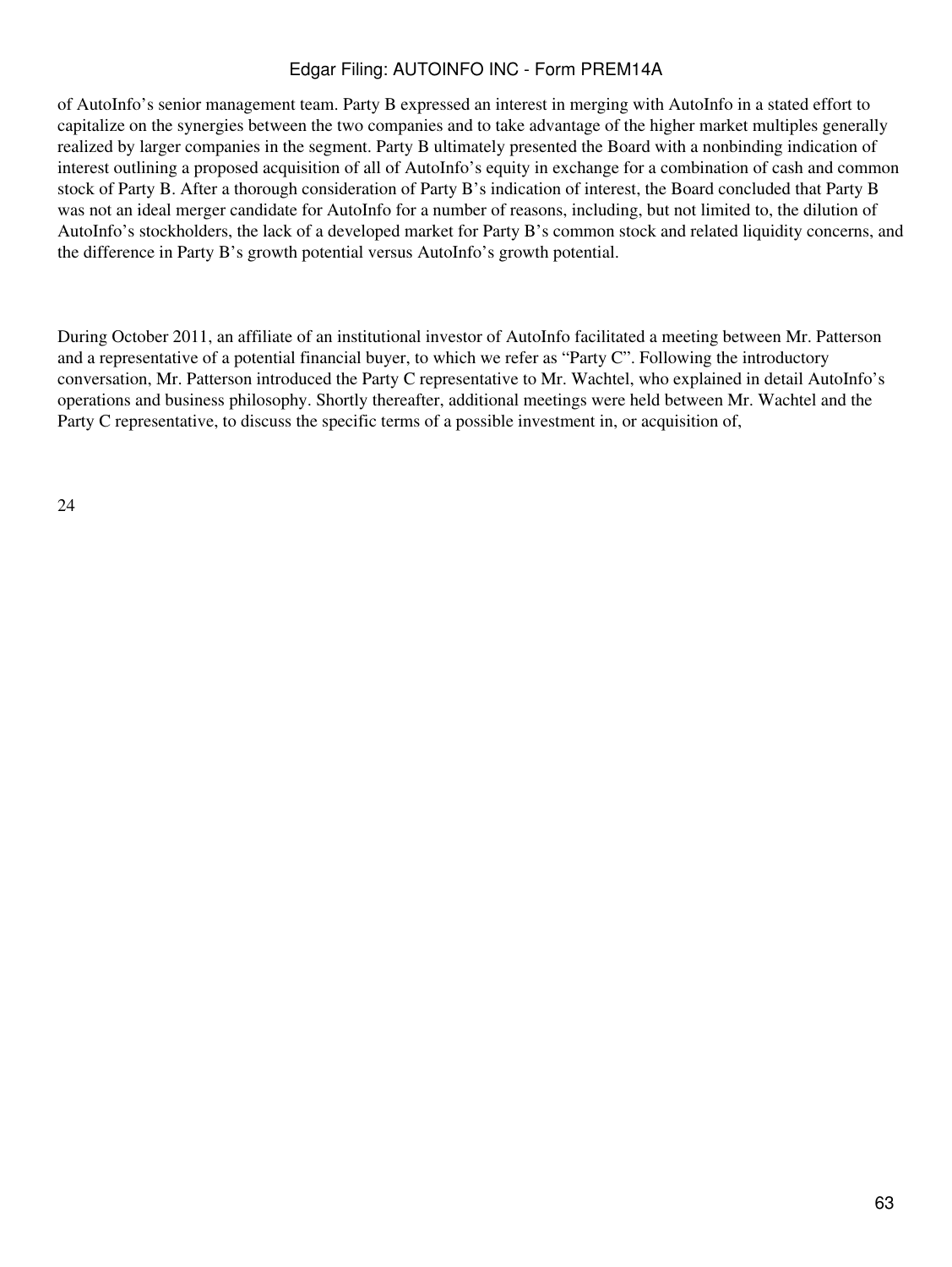AutoInfo by Party C. In December 2011, the Party C representative contacted Mr. Patterson to advise that Party C's investment committee had determined to terminate discussions with AutoInfo and to focus on other target companies within the transportation industry.

Between September 1, 2011 and November 30, 2011, the price per share of AutoInfo Common Stock ranged between \$0.50 and \$0.70.

At a regularly scheduled Board meeting on December 14, 2011, Mr. Patterson and Mr. Wachtel informed the Board of the results of their discussions with Party A, Party B and Party C. The Board discussed AutoInfo's financial performance, business initiatives, financial metrics, projections, and market valuation, as well as the trading market for, and liquidity of, AutoInfo Common Stock. The Board resolved to have preliminary discussions with investment banking firms to determine if strategic alternatives were available to AutoInfo that would provide more value to AutoInfo's stockholders. The Board formed a Strategic Initiatives Committee (the "SIC") to interview investment banks and make a recommendation to the Board. Mr. Patterson and Mr. Wachtel were appointed members of the SIC, with Mr. Patterson serving as its Chairman.

Immediately after the December 14, 2011 Board meeting adjourned, the SIC held an initial meeting to discuss the strategy and approach of the SIC to achieve its mandate.

Over the next 30 days, the SIC interviewed and held discussions with representatives of four investment banking firms, including Stephens, each of which had extensive experience and expertise in the transportation and logistics industry. Each investment bank sought to act as a financial advisor to the Board and AutoInfo and presented their respective analysis of AutoInfo's business and market outlook, industry positioning, and potential strategic planning and alternatives. Each investment bank discussed AutoInfo's financial and operational performance, and valuation and stock price challenges despite AutoInfo's track record of revenue and profit growth, as well as their respective knowledge of AutoInfo's business sector. Each investment bank presented a variety of strategic alternatives to the SIC, including the sale of AutoInfo, an equity and/or debt financing, and strategic acquisitions. The investment banks discussed possible outcomes and responded to questions and concerns of the SIC.

On January 21, 2012, the SIC held a telephonic meeting, and after considering the presentations made by each investment bank, including their respective qualifications, reputation, experience, and expertise, the SIC resolved to recommend to the Board that Stephens be engaged by AutoInfo to advise AutoInfo on strategic alternatives. On January 23, 2012, the Board executed an advisory agreement with Stephens.

Over the next two weeks, the Board and the SIC communicated several times to discuss the potential risks and benefits involved in the execution of AutoInfo's business plan as an independent company, the strategic alternatives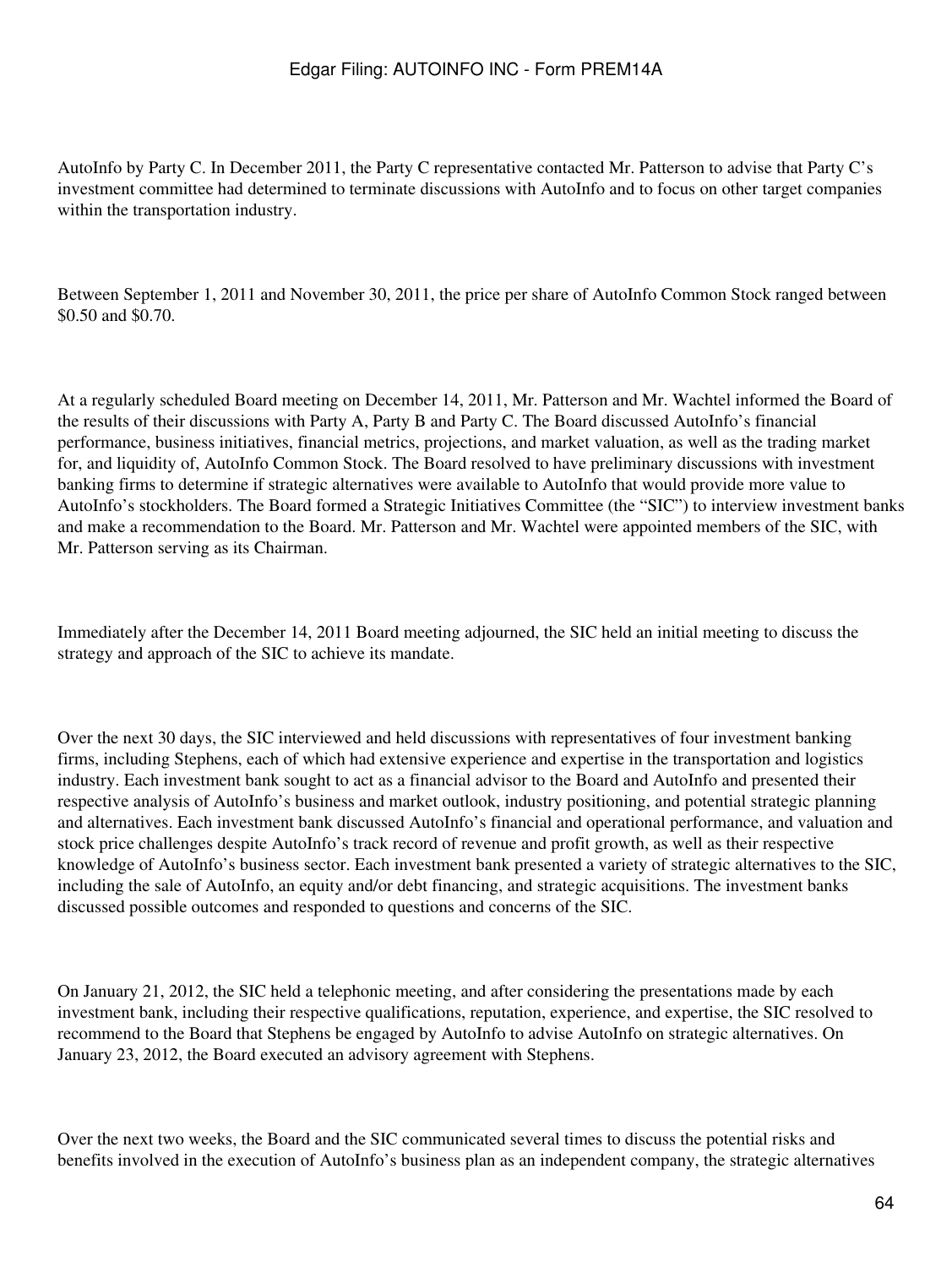available to AutoInfo, and the process of identifying parties interested in engaging in a strategic transaction with AutoInfo. As a result, it was determined that the Board, through Stephens, would conduct a controlled process with the goal of effecting a sale of AutoInfo.

During February 2012, Stephens conducted due diligence on AutoInfo, conducted multiple interviews with AutoInfo's senior management team, established an electronic data site populated with AutoInfo due diligence materials, and prepared and finalized AutoInfo's Confidential Information Memorandum (the "CIM") and a list of potential buyers.

In March 2012, the Board, AutoInfo's senior management, and Stephens held a meeting to review and approve the CIM, to discuss the potential list of buyers, as well as to discuss due diligence related matters, deal process and strategy, and the potential timing of a transaction.

On March 31, 2012, the price per share of AutoInfo Common Stock closed at \$0.77.

25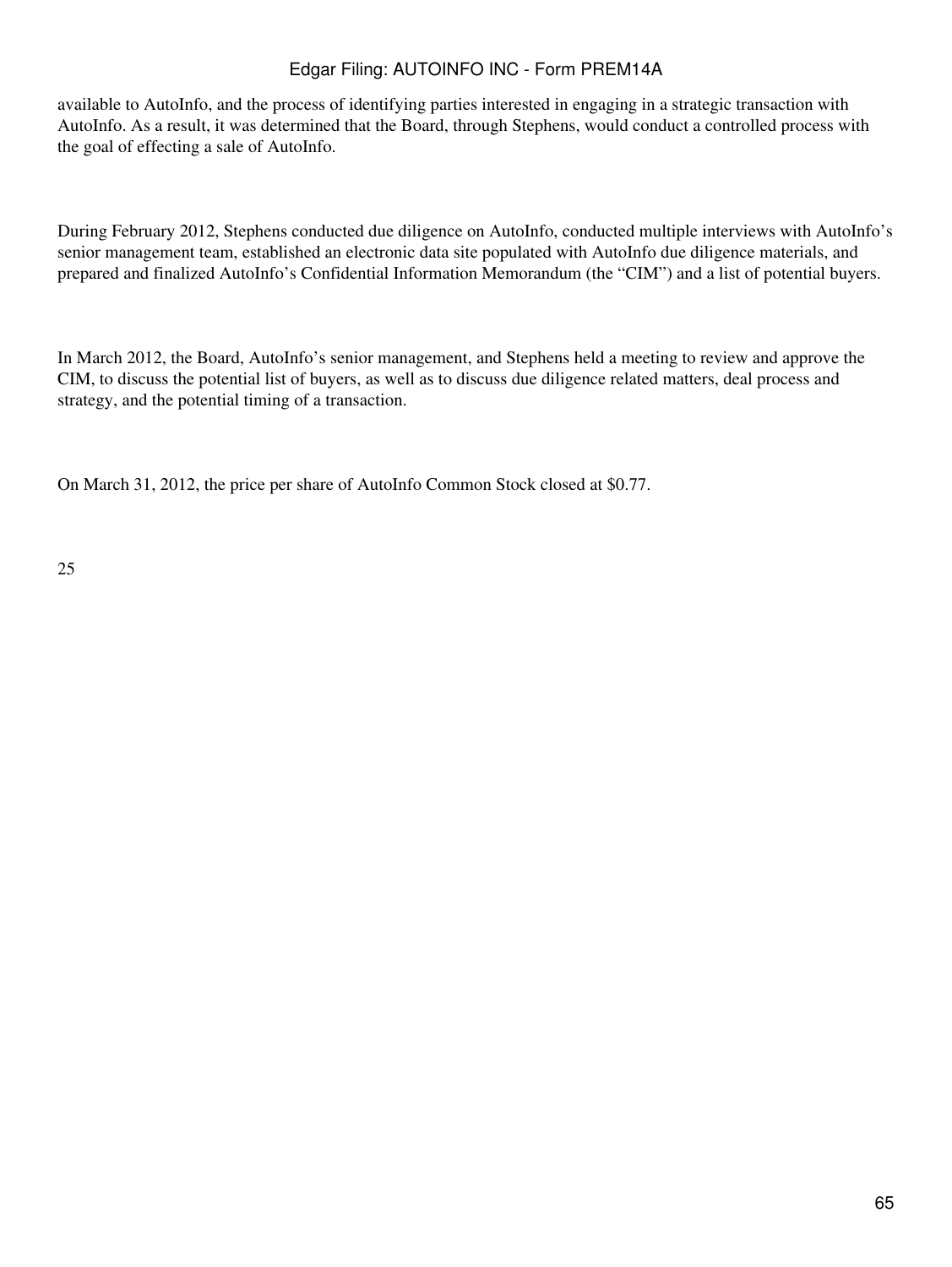Over the ensuing couple of months, Stephens contacted 164 potential acquirors of AutoInfo, including 115 financial buyers and 49 strategic buyers. The Board and Stephens negotiated and entered into nondisclosure agreements with 71 potential acquirors, which agreements contained customary restrictions on the disclosure and use of confidential information, and standstill provisions restricting the prospective acquirors' ability to purchase AutoInfo's securities or engage in other takeover activities without AutoInfo's consent. Upon execution of the nondisclosure agreement, the prospective acquirors were given the CIM and information on the sale process.

By mid-June 2012, Stephens had received 10 indications of interest ("IOI's") from potential acquirors of AutoInfo, with prices ranging from \$0.90 to \$1.36 per share of AutoInfo Common Stock. Each IOI was subject to certain stated assumptions and to further due diligence of AutoInfo and its business and operations.

AutoInfo's senior management and Stephens conducted management presentations with nine of the ten potential acquirors that submitted IOI's. The potential acquirors were granted access to AutoInfo's electronic data site.

On June 28, 2012, at a meeting of the Board, the directors discussed the status of the process being conducted by Stephens on AutoInfo's behalf and reviewed and discussed the related IOI's. It was determined that it would be beneficial for the Board to form the Special Committee for the purposes of overseeing the process and handling the logistics of exploring potential strategic alternatives. The Board established the Special Committee and appointed Mr. Patterson (who was elected Chairman of the Special Committee), Mr. Einselen, and Mr. Robertson, each of whom was an independent non-employee director of AutoInfo. The Special Committee was charged with reviewing and evaluating potential strategic transactions, including remaining an independent company, and authorized to negotiate on behalf of the Board and AutoInfo, and, if appropriate, to make a recommendation to the Board with respect to the sale of AutoInfo. The Special Committee was also authorized to engage outside advisors, including investment bankers, attorneys, auditors, and consultants, as it deemed necessary to perform its obligations and responsibilities.

Immediately after the June 28, 2012 Board meeting adjourned, the Special Committee held an initial meeting to discuss the formation of the Special Committee and its objective. Thereafter, the Special Committee interviewed Roetzel & Andress LPA ("R&A") to serve as outside independent legal counsel to the Special Committee. The Special Committee assessed R&A's experience and expertise and engaged R&A in connection with the potential sale of AutoInfo.

On June 29, 2012, the price per share of AutoInfo Common Stock closed at \$0.85.

By July 1, 2012, AutoInfo, through its advisor, Stephens, had received from two potential strategic and three potential financial acquirors that had previously submitted IOI's, three written letters of intent ("LOI's") and two verbal indications expressing interest in acquiring AutoInfo. The prices submitted in the LOI's ranged from \$0.85 to \$1.30 per share of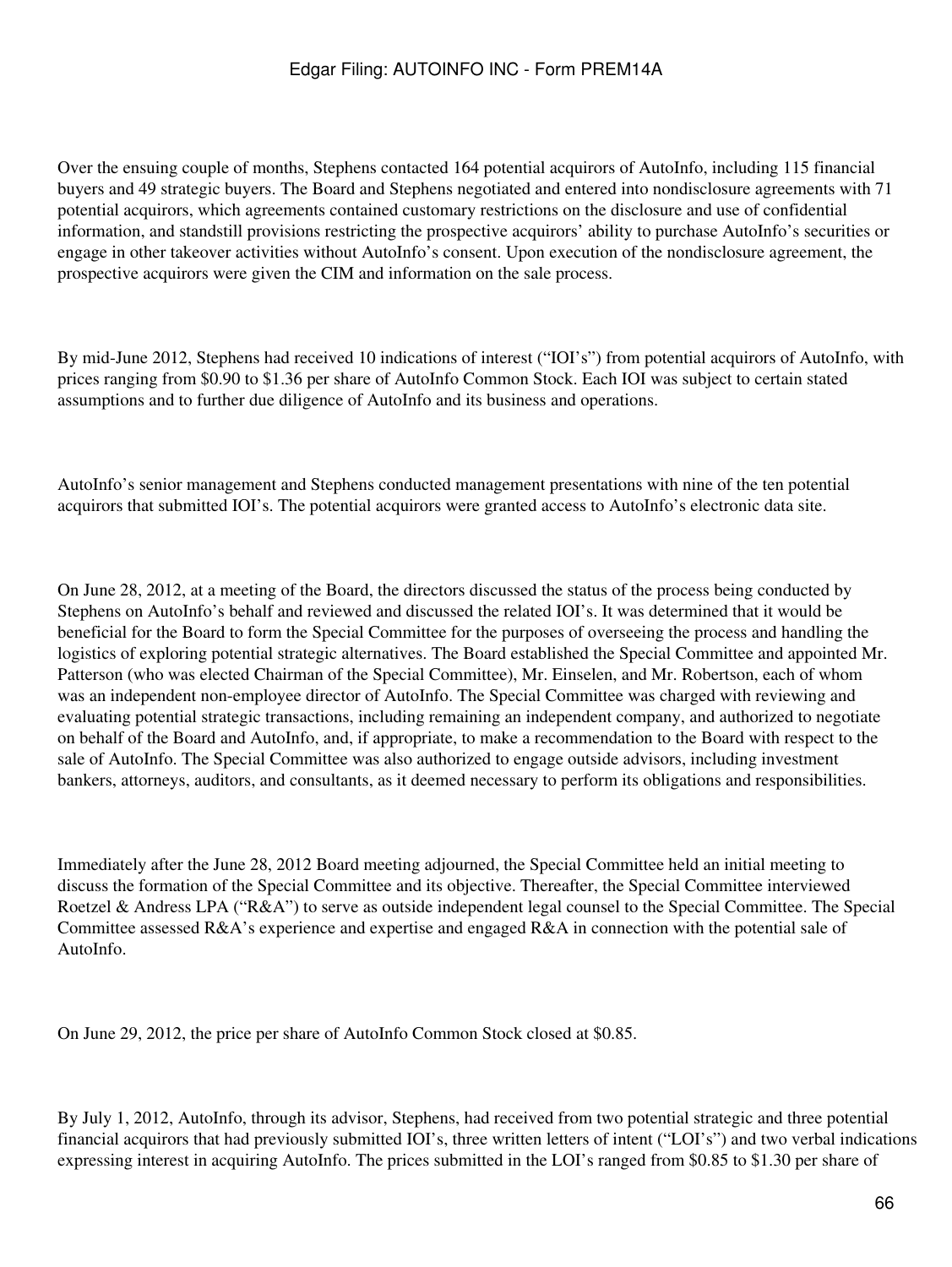AutoInfo Common Stock.

On July 2, 2012, at a meeting of the Special Committee attended by Stephens and R&A, Stephens updated the Special Committee on the status of the process being conducted by Stephens and presented a summary of the three LOI's and the two verbal indications, including an analysis of total consideration payable to AutoInfo's stockholders, transaction multiples and premiums, key valuation and financing terms, key process terms, key legal terms, and sources and uses of the transaction consideration. A discussion ensued regarding the process timeline and feedback received regarding the management presentations and ongoing due diligence regarding AutoInfo and its business and operations. R&A counseled and advised the Special Committee regarding its fiduciary duties. The Special Committee members evaluated the LOI's and AutoInfo's option to continue as an independent publicly-traded company, and the Special Committee members asked questions of, and received answers from, R&A and Stephens. The Special Committee determined that it was appropriate to continue the strategic process and directed Stephens to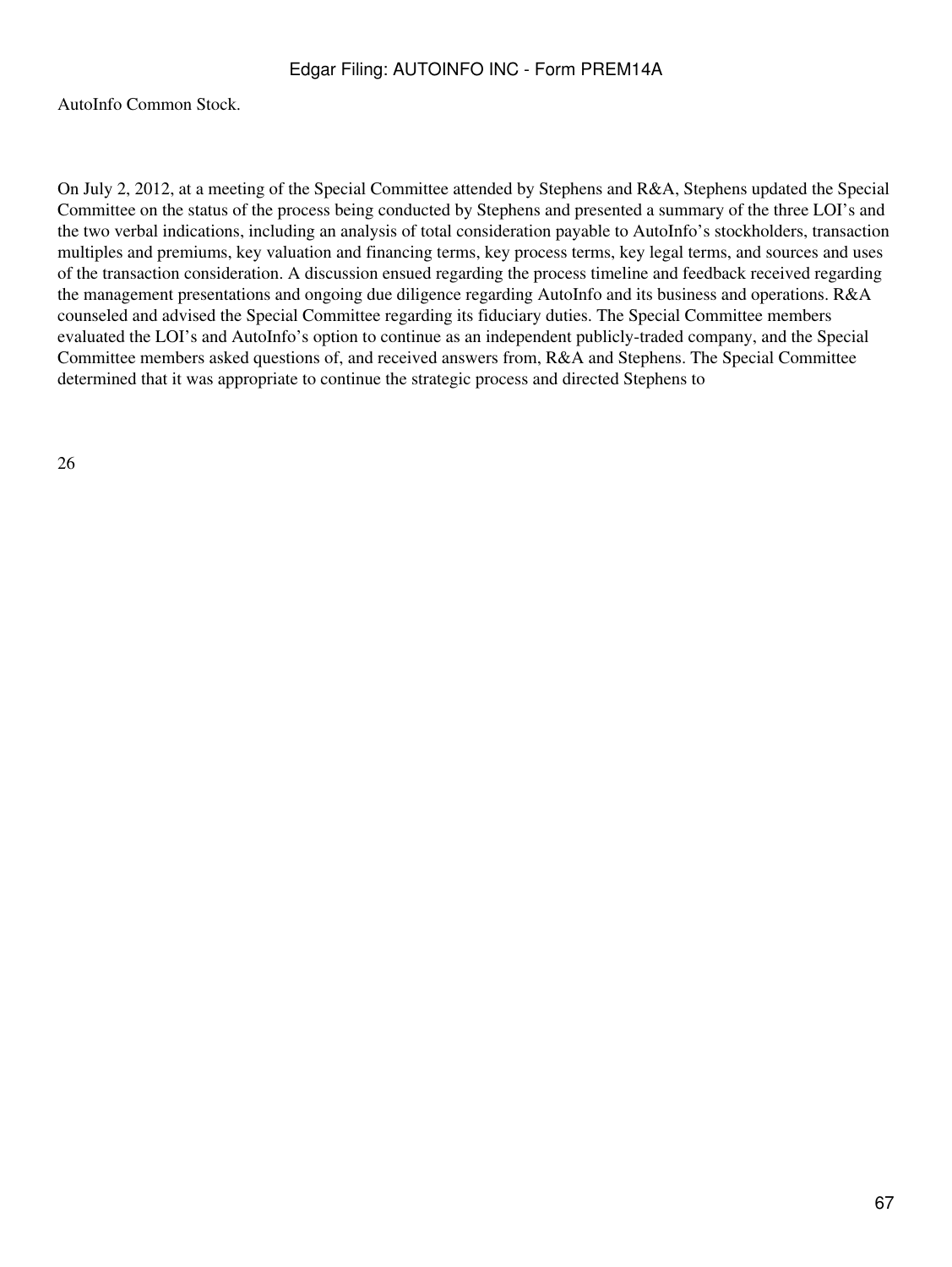engage in negotiations with the potential acquirors that submitted LOI's in an effort to persuade each acquiror to increase their respective stated price per share of AutoInfo Common Stock.

During the following weeks, the potential acquirors conducted due diligence on AutoInfo and its business and operations, and Stephens held negotiations with each acquiror in an effort to persuade such acquirer to increase the price per share of AutoInfo Common Stock proposed in their respective LOI's.

On July 5, 2012, at a meeting of the Special Committee attended by Stephens and R&A, Stephens updated the Special Committee on its negotiations with each of the three potential acquirors and the final terms of their LOI's. After discussion, the Special Committee concluded the offer of one of the potential acquirors, to which we refer as "Party D", represented the highest and best offer. The Special Committee presented its recommendation to the Board and, by unanimous vote, the Board agreed to pursue a transaction with Party D.

On August 14, 2012, AutoInfo entered into an LOI with Party D. The LOI provided for Party D's purchase of all outstanding shares of AutoInfo Common Stock for a price of\$1.30 per share and a forty-five day exclusivity period, during which period, Party D would continue its due diligence investigation of AutoInfo and its business and operations, and AutoInfo and Party D would negotiate definitive transaction documents.

Over the next 30 days Party D conducted due diligence on AutoInfo and its business and operations.

On September 14, 2012, Stephens notified the Special Committee that Party D had elected not to proceed with the transactions set forth in its LOI, and, as a result, AutoInfo and Party D entered into a letter agreement terminating the LOI, the exclusivity period set forth therein, and all negotiations with respect to such transactions.

The Special Committee directed Stephens to contact the other parties that submitted LOI's and to solicit LOI's from other potential acquirors that had expressed interest in AutoInfo subsequent to AutoInfo entering into the exclusivity period with Party D.

Over the next several weeks Stephens approached those potential acquirors that during the last several months had expressed interest in pursuing an acquisition of AutoInfo. Subsequent to reaching out to the remaining parties, Stephens received two written LOI's and two verbal IOI's with prices ranging from \$1.00 to \$1.26 per share of AutoInfo Common Stock.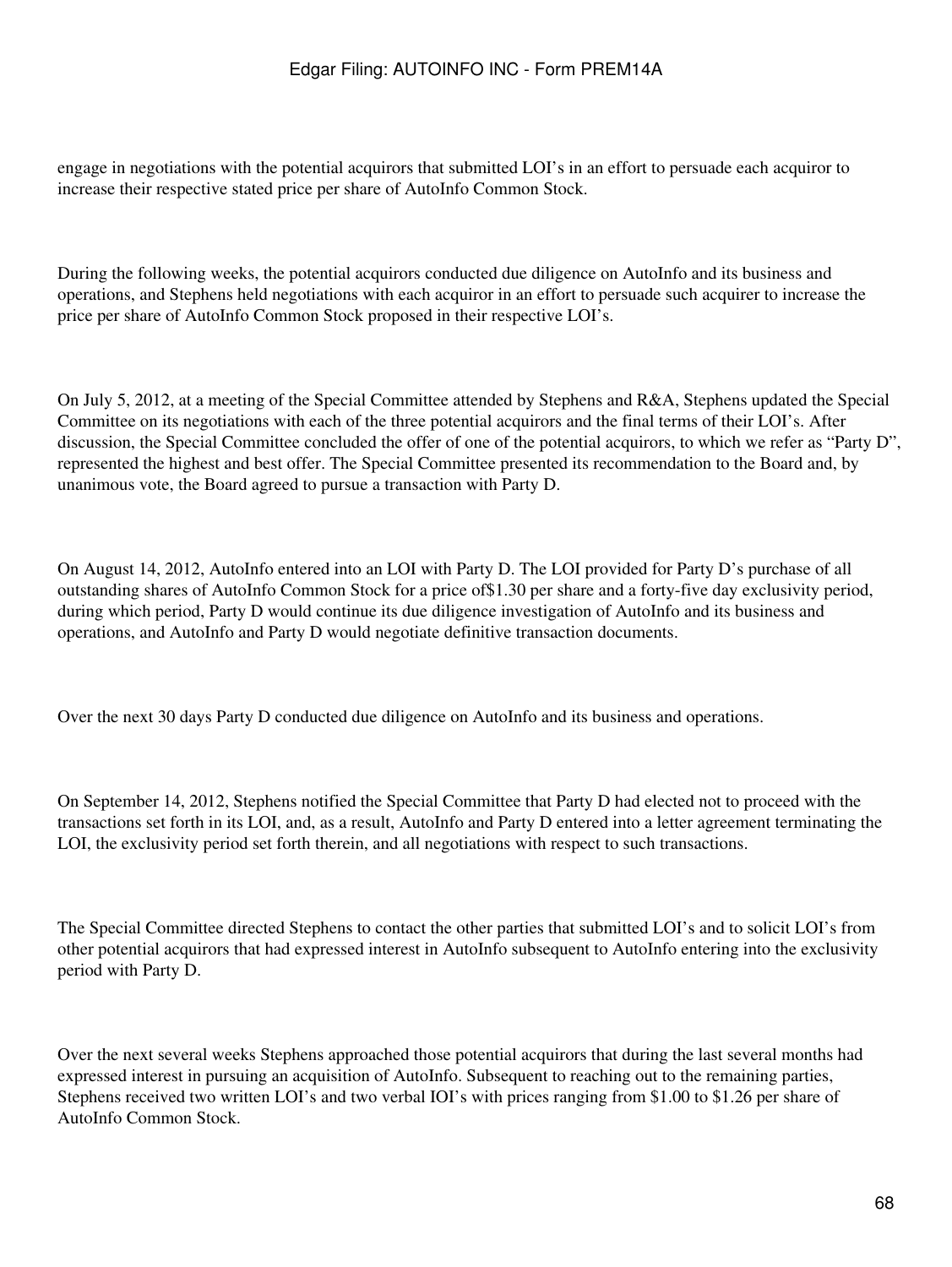On November 12, 2012, at a meeting of the Special Committee attended by Stephens and R&A, Stephens updated the Special Committee on its negotiations with the four potential acquirors and the terms of their LOI's. After discussion, the Special Committee concluded the offer submitted by Comvest Investment Partners Holdings, LLC ("Comvest"), represented the highest and best offer. The Special Committee presented its recommendation to the Board and, by unanimous vote, the Board resolved to pursue a transaction with Comvest, and entered into an LOI with Comvest. The Comvest LOI provided for the purchase of all of the outstanding shares of AutoInfo Common Stock at a price of \$1.26 per share, and a 30 day exclusivity period, with an automatic extension of 15 days provided Comvest had completed its business due diligence and was in good faith working towards signing definitive documentation related to closing the proposed transactions.

On November 12, 2012, the price per share of AutoInfo Common Stock closed at \$0.79.

On November 14, 2012, the Special Committee, AutoInfo's senior management, R&A, and Stephens participated in a conference call to discuss the transaction process and timeline related to the Comvest LOI.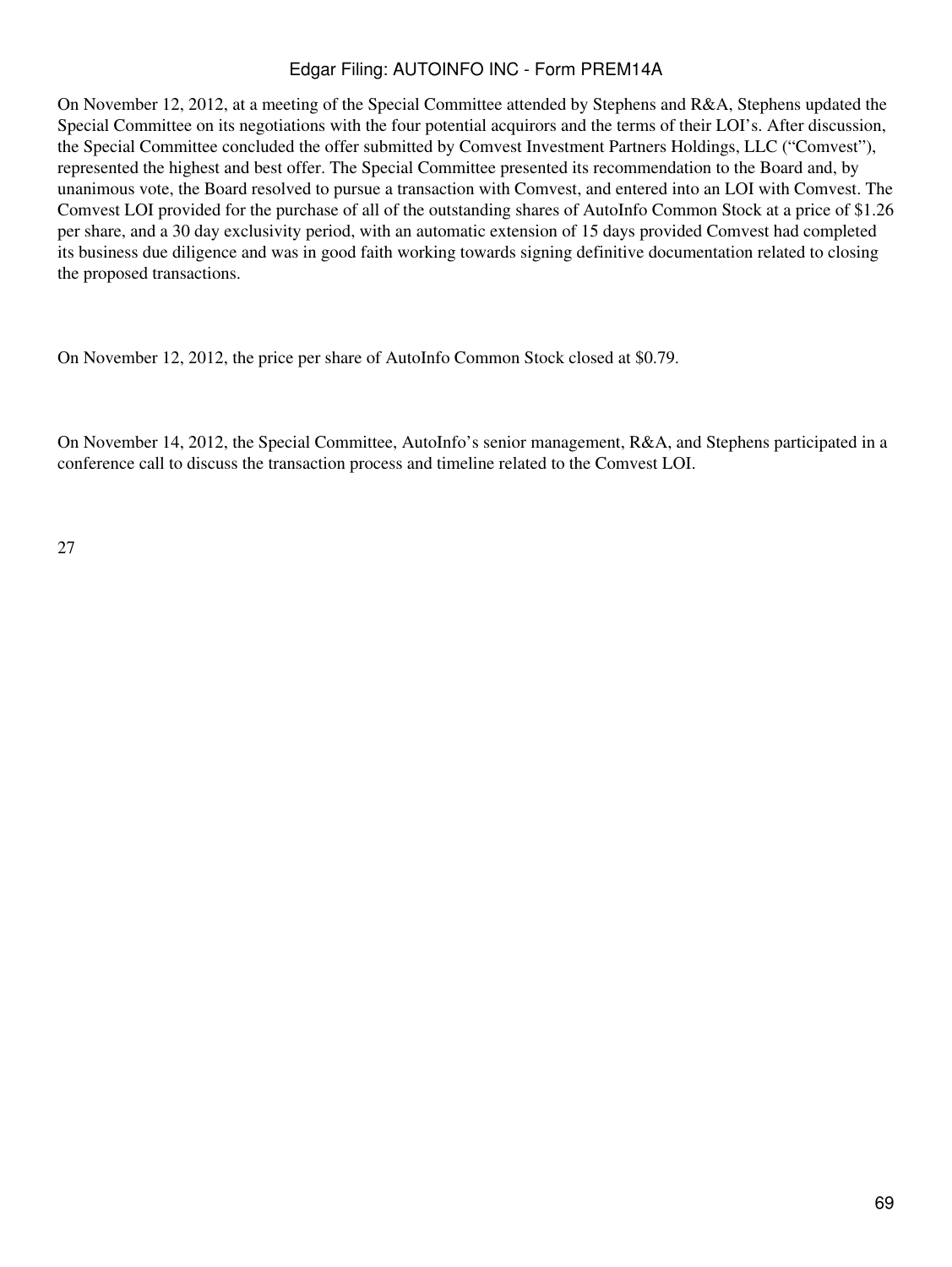On November 19, 2012: (i) R&A held an introductory conference call with McDermott Will & Emory, LLP ("MWE"), counsel for Comvest, and R&A and MWE determined that MWE would prepare and circulate an initial draft of the Merger Agreement; and (ii) Comvest representatives traveled to Jacksonville, Florida to meet with Mr. Williams.

On November 28, 2012, MWE presented: (i) R&A with the initial draft the Merger Agreement; and (ii) Mr. Wachtel and Mr. Williams with initial drafts of their respective amended and restated employment agreement. The Special Committee instructed each employee to review the proposed amended and restated employment agreement with their own legal counsel and to discuss questions and comments directly with Comvest.

On November 30, 2012, the price per share of AutoInfo Common Stock closed at \$0.82.

On December 2, 2012, Mr. Patterson, acting as the Chairman, and on behalf, of the Special Committee, R&A, and Stephens discussed the terms and conditions of the draft Merger Agreement and agreed upon proposed revisions to the Merger Agreement. R&A prepared a revised draft of the Merger Agreement incorporating R&A's, Mr. Patterson's and Stephens' collective comments, and on December 3, 2012 distributed the revised draft of the Merger Agreement to the Board and Morse, Zelnick, Rose & Lander, LLP, AutoInfo's corporate and securities counsel ("MZRL").

On December 5, 2012, the Board met telephonically to discuss the revised draft of the Merger Agreement, and R&A presented the terms and conditions of the revised draft of the Merger Agreement, focusing on the conditions to closing, termination events, breakup fees, expense reimbursement, and no-shop provisions. R&A and MZRL responded to questions from the Board regarding the revised draft of the Merger Agreement and the process to effectuate a closing of the Merger.

On December 12, 2012: (i) R&A presented the Special Committee's initial comments on the revised draft of the Merger Agreement to MWE, and MWE updated R&A on the status of its legal due diligence investigation of AutoInfo; and (ii) Comvest presented the Special Committee with a written update on the status of its due diligence investigation related to AutoInfo and its business and operations. In connection with Comvest's due diligence investigation of AutoInfo and its business and operations, Comvest had engaged outside consultants to conduct diligence on AutoInfo's information technology systems, insurance, benefits plans, and accounting and tax matters. Also, Comvest requested that AutoInfo schedule a series of calls with AutoInfo's agents and customers, and identified a number of commercial banks to negotiate a post-closing loan facility for AutoInfo.

On December 26, 2012, MWE presented R&A with a revised draft of the Merger Agreement, and notified R&A that based on the diligence conducted to date, Comvest would be contacting Stephens to discuss the purchase price for AutoInfo.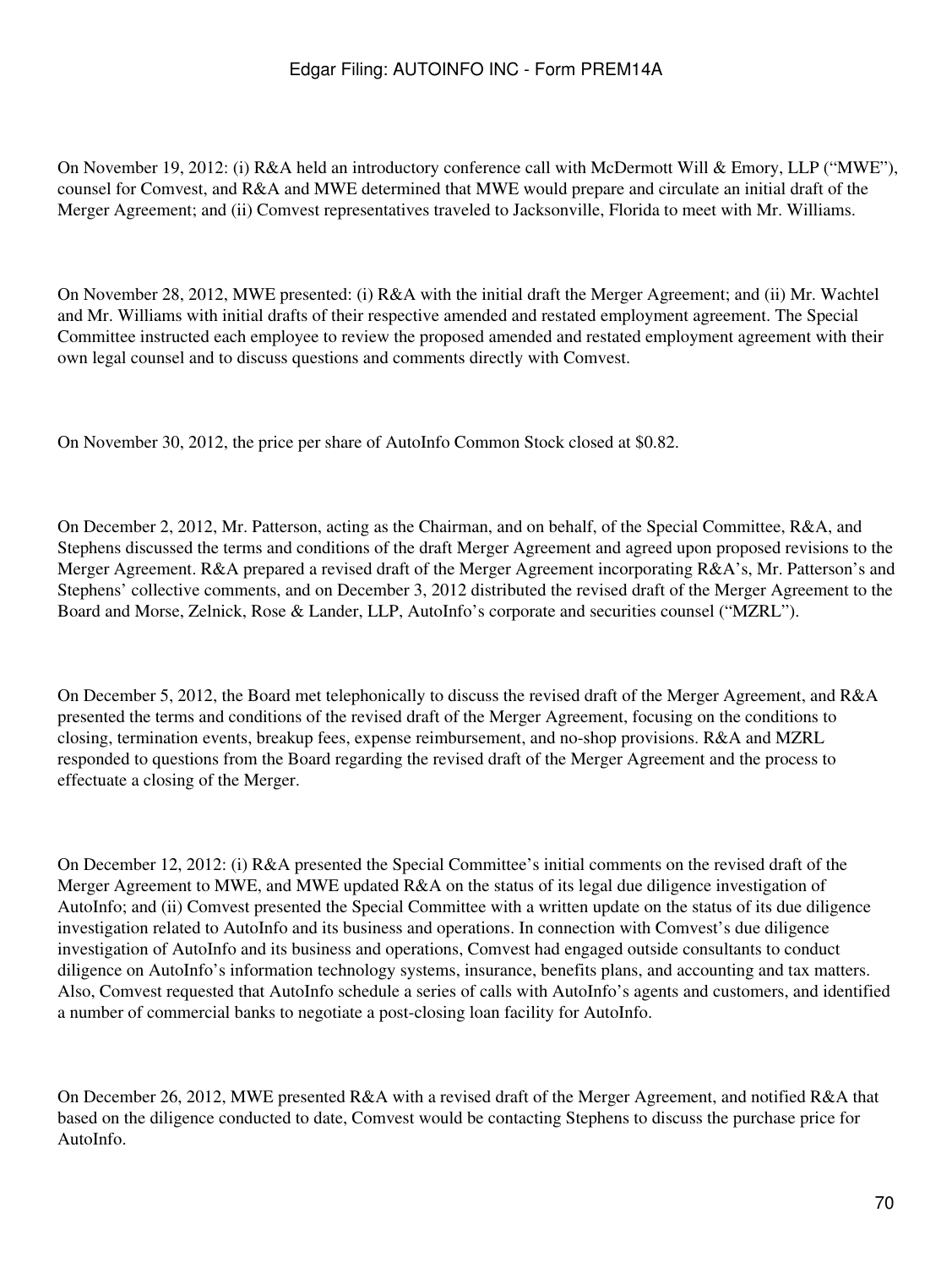On December 27, 2012, Mr. Patterson, acting as the Chairman, and on behalf, of the Special Committee, R&A, and Stephens met telephonically and reviewed the revised draft of the Merger Agreement, and R&A explained the proposed revisions that had been accepted by Comvest and the remaining outstanding issues. It was agreed at this meeting that additional revisions would not be sent to MWE until Comvest had disclosed to Stephens its position on AutoInfo's price per share for AutoInfo Common Stock.

On December 28, 2012, Comvest notified Stephens that, based upon Comvest's due diligence investigation of AutoInfo and its business and operations, Comvest expected to adjust AutoInfo's price per share for AutoInfo Common Stock. The parties discussed the results of Comvest's due diligence and established a timeline for AutoInfo to respond to such findings.

On December 31, 2012, the price per share of AutoInfo Common Stock closed at \$0.94.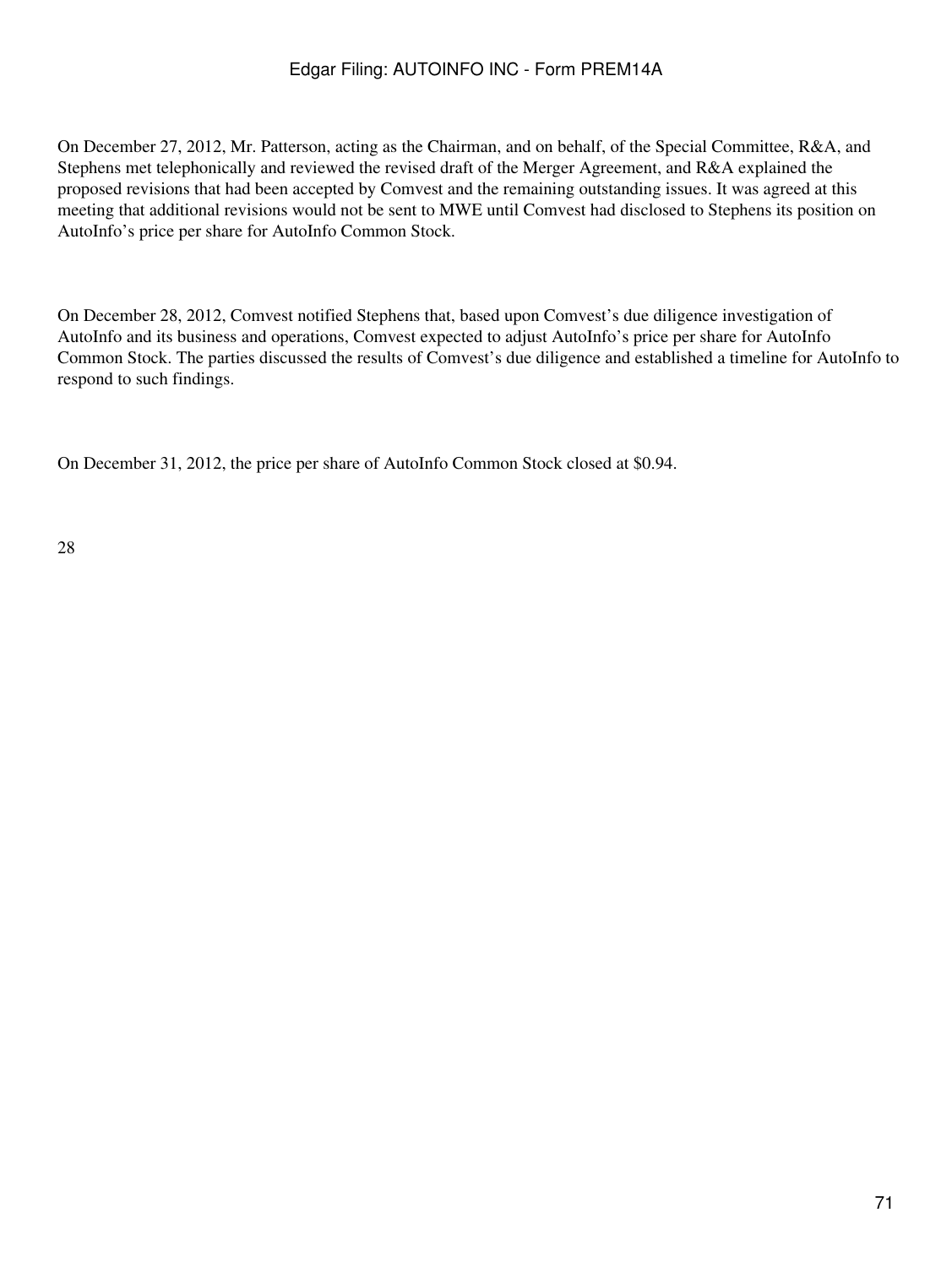On January 3, 2013, Messrs. Wachtel, Wunderlich, and Williams, and Stephens, met with Comvest to discuss the status of Comvest's due diligence and to respond to the results of Comvest's due diligence investigation.

On January 9, 2013, Comvest advised Stephens that it was seeking to reduce the price per share of AutoInfo Common Stock to \$0.96.

On January 10, 2013 and January 11, 2013, the Special Committee discussed Comvest's proposal with AutoInfo's senior management, Stephens and R&A. As a result of the foregoing discussions, the Special Committee resolved to counter with a price per share of AutoInfo Common Stock of \$1.15, which Stephens communicated to Comvest.

On January 16, 2013, Comvest informed AutoInfo that it intended to purchase representations and warranties insurance with respect to breaches of AutoInfo's representations and warranties set forth in the Merger Agreement.

On January 17, 2013, Mr. Wachtel offered to establish a \$500,000 indemnity escrow pursuant to the Indemnification Agreement.

On January 18, 2013, subject to negotiation of the definitive Merger Agreement, Comvest and the Special Committee agreed to a price per share of AutoInfo Common Stock of \$1.06.

On January 27, 2013, Comvest notified Stephens that based upon an increase in the amount of AutoInfo indebtedness in the fourth quarter of 2012, AutoInfo's equity value had decreased and the price per share of AutoInfo Common Stock would need to be adjusted accordingly. The Special Committee, Stephens and AutoInfo's senior management prepared and delivered to Comvest, an analysis demonstrating that the increase in indebtedness during the fourth quarter of 2012 was related primarily to growth in AutoInfo's business and related operations.

On January 31, 2013, the price per share of AutoInfo Common Stock closed at \$0.92.

Over the next several weeks: (i) Comvest continued its due diligence investigation of AutoInfo and its business and operations; (ii) AutoInfo's senior management and R&A prepared AutoInfo's disclosure schedules to the Merger Agreement; and (iii) the Special Committee and R&A, on the one hand, and Comvest and MWE, on the other hand, continued to negotiate the terms and conditions of the Merger Agreement.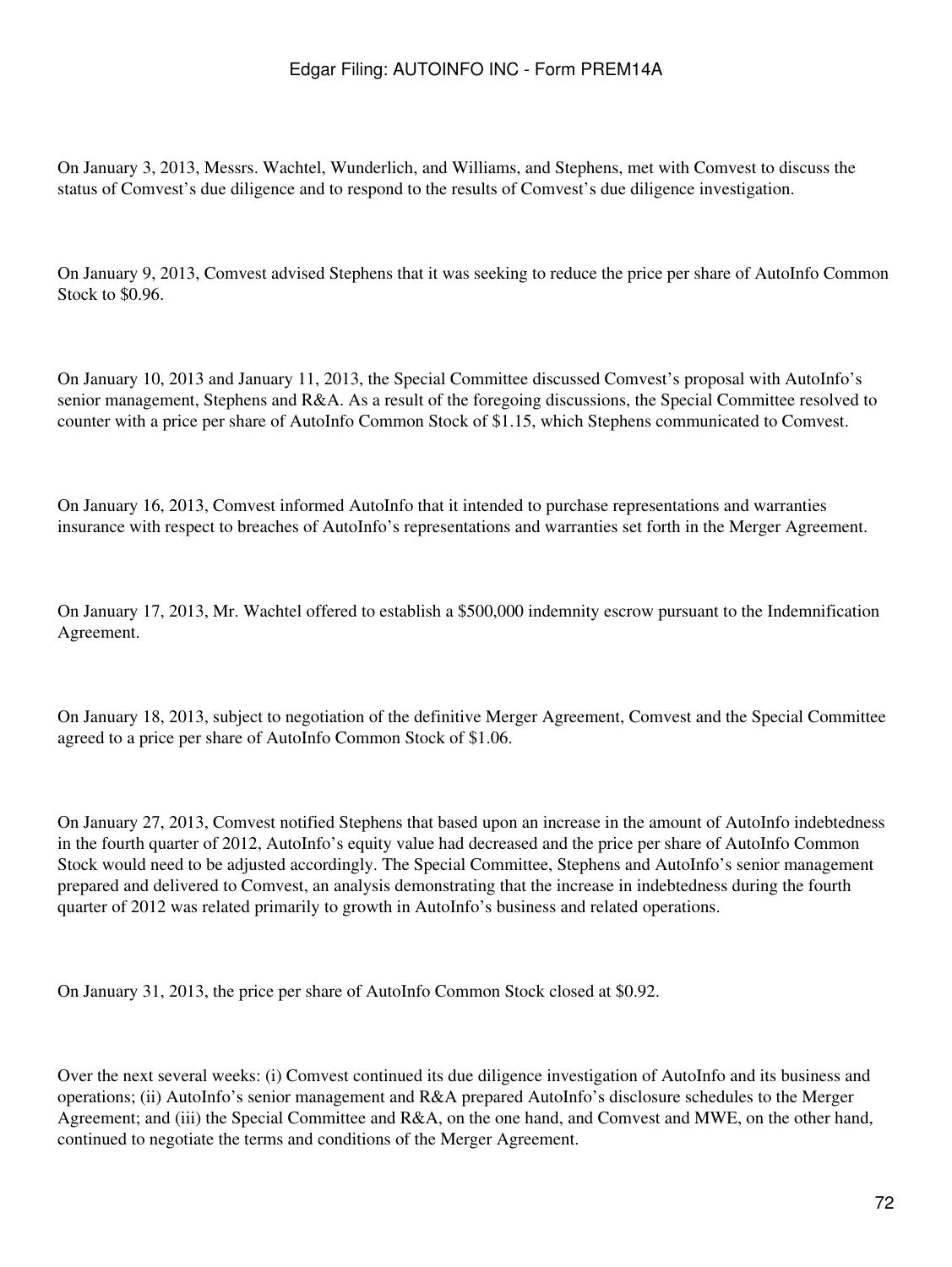On February 19, 2013, Comvest notified Stephens that Comvest had concluded its due diligence investigation of AutoInfo and its business and operations, and based upon new due diligence findings, Comvest was prepared to submit an offer of \$1.00 per share of AutoInfo Common Stock.

Over the next several days, R&A and Mr. Patterson, acting as the Chairman, and on behalf, of the Special Committee, negotiated the following terms and conditions of the Merger Agreement with MWE and Comvest: (i) AutoInfo agreed to add a limited termination right for Comvest in the event of certain legal proceedings; (ii) Comvest agreed to modify the closing conditions to provide that AutoInfo's representations and warranties would be subject a material adverse effect "bring down" standard, with certain exceptions; (iii) certain closing conditions were eliminated; (iv) the break-up fee was capped at \$1.5 million and the expenses reimbursement was capped at \$1.25 million; and (v) additional exceptions were added to the definition of material adverse effect.

On February 24, 2013, Mr. Patterson, acting as the Chairman, and on behalf, of the Special Committee and Stephens held a telephonic meeting with Comvest representatives. During the call, in an effort to resolve all open issues between AutoInfo and Comvest, Mr. Patterson proposed (i) a final price of \$1.05 per share of AutoInfo Common Stock, (ii) a cap on AutoInfo's indebtedness of \$22 million, AutoInfo's funded indebtedness of \$15 million and AutoInfo's transaction expenses of \$5 million (iii) AutoInfo would support Mr. Wachtel's decision to enter into the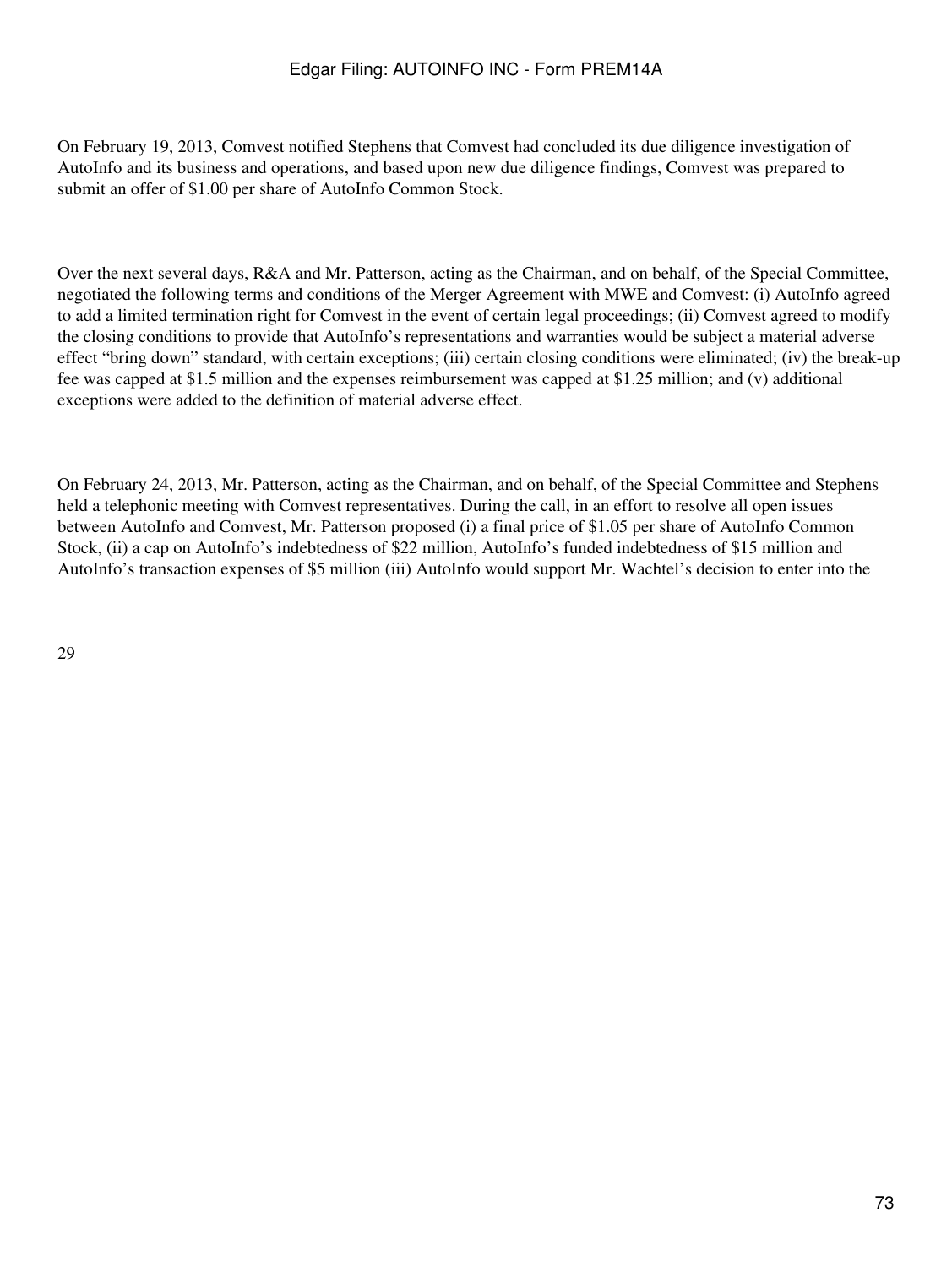Indemnification Agreement with Comvest for breaches of AutoInfo's representations and warranties under the Merger Agreement, whereby \$500,000 of Parent's equity interests to be issued to Mr. Wachtel pursuant to the Rollover Agreement would be held in escrow and Mr. Wachtel would be responsible for 50% of any damages incurred by Comvest arising from breaches of AutoInfo's representations and warranties, subject to a \$100,000 deductible and an indemnity cap of \$500,000, any of which claims can be satisfied (at the election of Mr. Wachtel) in cash or set off against such equity interests.

On February 25, 2013, Comvest advised Mr. Patterson that Comvest was willing to proceed with its proposed transaction based on the terms and conditions presented during the February 24, 2013 telephone call.

On February 25, 2013, the price per share of AutoInfo Common Stock closed at \$0.90.

Between February 25, 2013 and February 28, 2013: (i) the Special Committee and R&A, on the one hand, and Comvest and MWE, on the other hand, finalized the Merger Agreement; (ii) AutoInfo's senior management team, Stephens, R&A and MZRL finalized AutoInfo's disclosure schedules to the Merger Agreement; and (iii) all ancillary agreements to be executed contemporaneously with the Merger Agreement were finalized.

On February 28, 2013, at a telephonic meeting of the Special Committee (with all committee members in attendance) at which Stephens and R&A were present, R&A explained the fiduciary duties of the members of the Special Committee and the principal terms and conditions of the Merger Agreement and the transactions contemplated thereunder, including the Merger, the Voting Agreement, the amended and restated employment agreements with Mr. Wachtel and Mr. Williams, the Rollover Agreement and the Indemnification Agreement. The Special Committee discussed the advantages and disadvantages of the proposed transaction, including those set forth in the "Reasons for the Merger; Recommendation of the Board" section on page [\*\*] of this proxy statement. Stephens then reviewed its financial analysis relating to the price of \$1.05 per share of AutoInfo Common Stock. At the request of the Special Committee, Stephens delivered its written opinion and explained that, as of the date of such written opinion and based upon and subject to various assumptions and limitations set forth in its written opinion, the price of \$1.05 per share of AutoInfo Common Stock to be received by holders of the shares of AutoInfo Common Stock (other than Comvest and its directors, officers and affiliates and the directors, officers, managers and affiliates of AutoInfo) was fair, from a financial point of view, to such holders. The Special Committee asked Stephens questions, and received answers, concerning Stephens' analysis and written opinion. The Special Committee further considered the terms and conditions of the proposed Merger, including the Merger Agreement and the transactions contemplated thereunder. After extensive discussion and deliberation, the Special Committee unanimously approved a recommendation to the Board that the Board vote for the approval and adoption of the Merger Agreement and the transactions contemplated thereunder, including the Merger.

Immediately after the approval by the Special Committee, a telephonic meeting of the Board was convened (with all Board members in attendance), at which Stephens, R&A, MZRL, Mr. Wunderlich and Mr. Williams were present.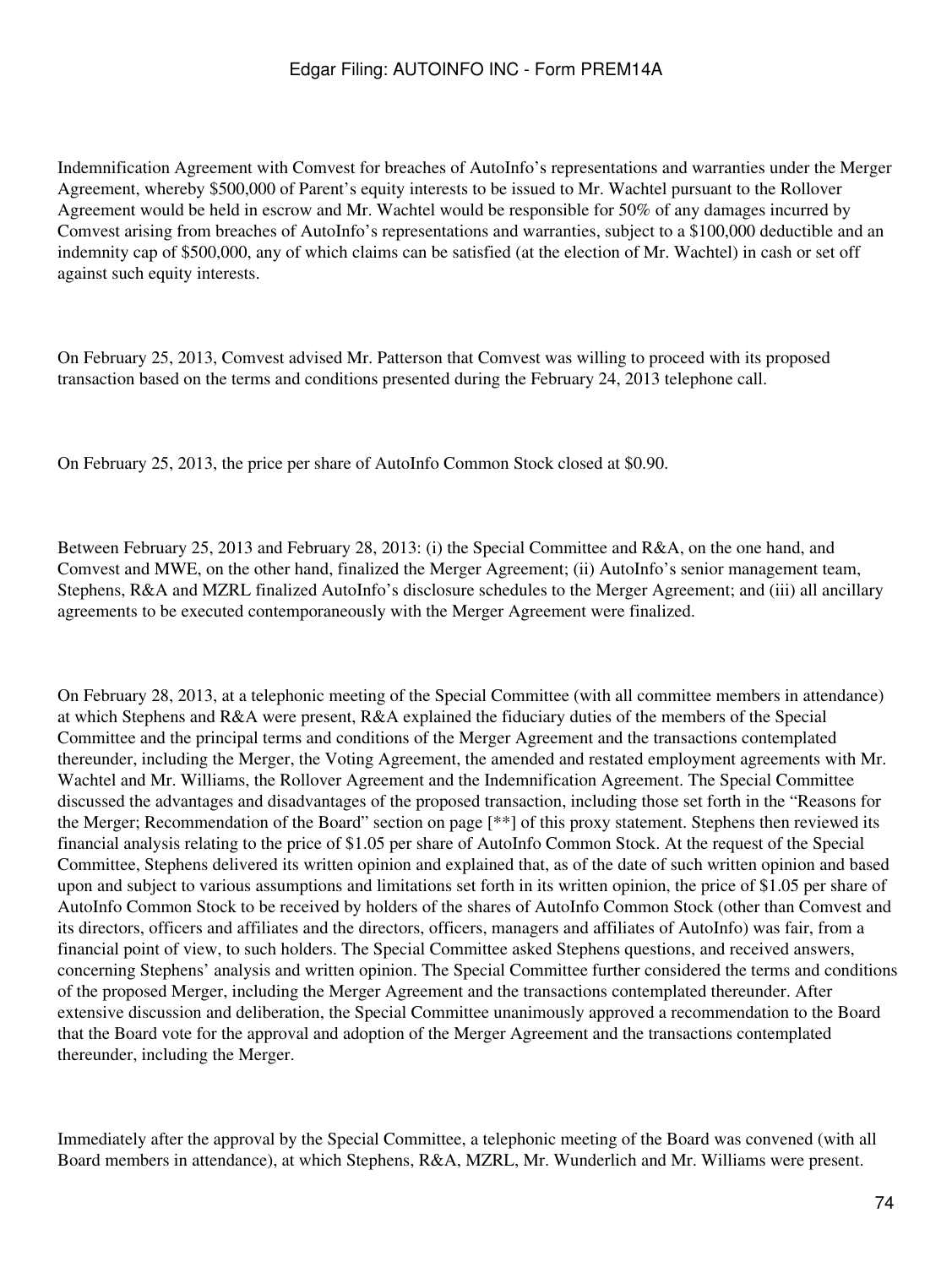R&A explained the fiduciary duties of the members of the Board and the principal terms and conditions of the Merger Agreement and the transactions contemplated thereunder, including the Merger, the Voting Agreement, the amended and restated employment agreements with Mr. Wachtel and Mr. Williams, the Rollover Agreement and the Indemnification Agreement. The Board discussed the advantages and disadvantages of the proposed transaction, including those set forth in the "Reasons for the Merger; Recommendation of the Board" section on page [\*\*] of this proxy statement. Stephens then reviewed its financial analysis relating to the price of \$1.05 per share of AutoInfo Common Stock and provided it written opinion and explained that, as of the date of such written opinion and based upon and subject to various assumptions and limitations set forth in its written opinion the price of \$1.05 per share of AutoInfo Common Stock to be received by holders of the shares of AutoInfo Common Stock (other than Comvest and its directors, officers and affiliates and the directors, officers, managers and affiliates of AutoInfo) was fair, from a financial point of view, to such holders. The Board asked questions, and received answers, concerning Stephens' analysis and written opinion. The Board then further considered the terms and conditions of the Merger Agreement and the transactions contemplated thereunder, including the Merger. After further evaluation and discussion of the considerations set forth above, and of Stephens written opinion, it was determined that the Merger Agreement and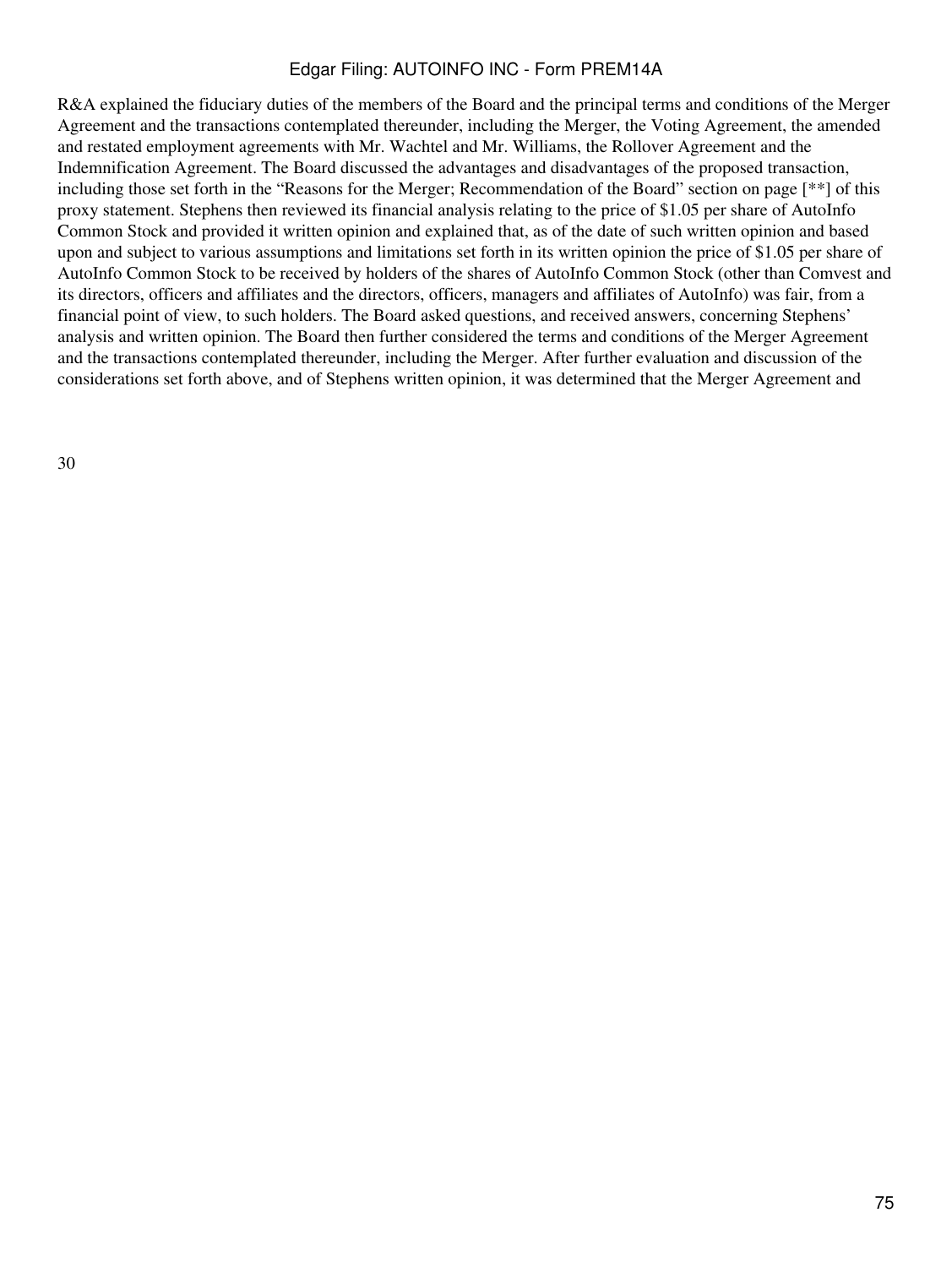the transactions contemplated thereunder, including the Merger and the price of \$1.05 per share of AutoInfo Common Stock, was fair to, and in the best interests of, AutoInfo's stockholders. The Board then unanimously approved the Merger Agreement and the transactions contemplated thereunder, including the Merger, and voted to recommend to AutoInfo's stockholders that they vote to approve the Merger Agreement and the transactions contemplated thereunder, including the Merger.

On February 28, 2013, after the Board meeting adjourned, AutoInfo and Comvest executed the Merger Agreement.

On February 28, 2013, the price per share of AutoInfo Common Stock closed at \$0.98.

AutoInfo issued a press release announcing the Merger Agreement on March 1, 2013.

#### **Reasons for the Merger; Recommendation of the Special Committee and the Board**

#### *Special Committee*

The Special Committee, consisting solely of non-employee independent directors and acting with the advice and assistance of the legal and financial advisors retained by the Special Committee, evaluated and negotiated the acquisition proposal by Parent, including the terms and conditions of the Merger Agreement. The Special Committee: (i) determined that the Merger consideration, the Merger Agreement and the Merger are advisable and fair to and in the best interests of AutoInfo and its stockholders (except for shares held by Parent and its directors, officers and affiliates and the directors, officers, managers and affiliates of AutoInfo); and (ii) recommended to the Board that the Board vote for the approval and adoption of the Merger Agreement and the transactions contemplated thereunder, including the Merger.

In the course of reaching its determination, the Special Committee considered the following factors and potential benefits of the Merger, each of which the members of the Special Committee believed supported its decision:

• Guiding Common Stock represented a premium or approximately 7% to the crosing price of Automo Common Stock on February 28, 2013, the last trading day prior to the public announcement of the Merger Agreement and a the current and historical market prices of AutoInfo Common Stock and the fact that the price of \$1.05 per share of AutoInfo Common Stock represented a premium of approximately 7% to the closing price of AutoInfo Common premium of approximately 22% to the average price for the six month prior to February 28, 2013;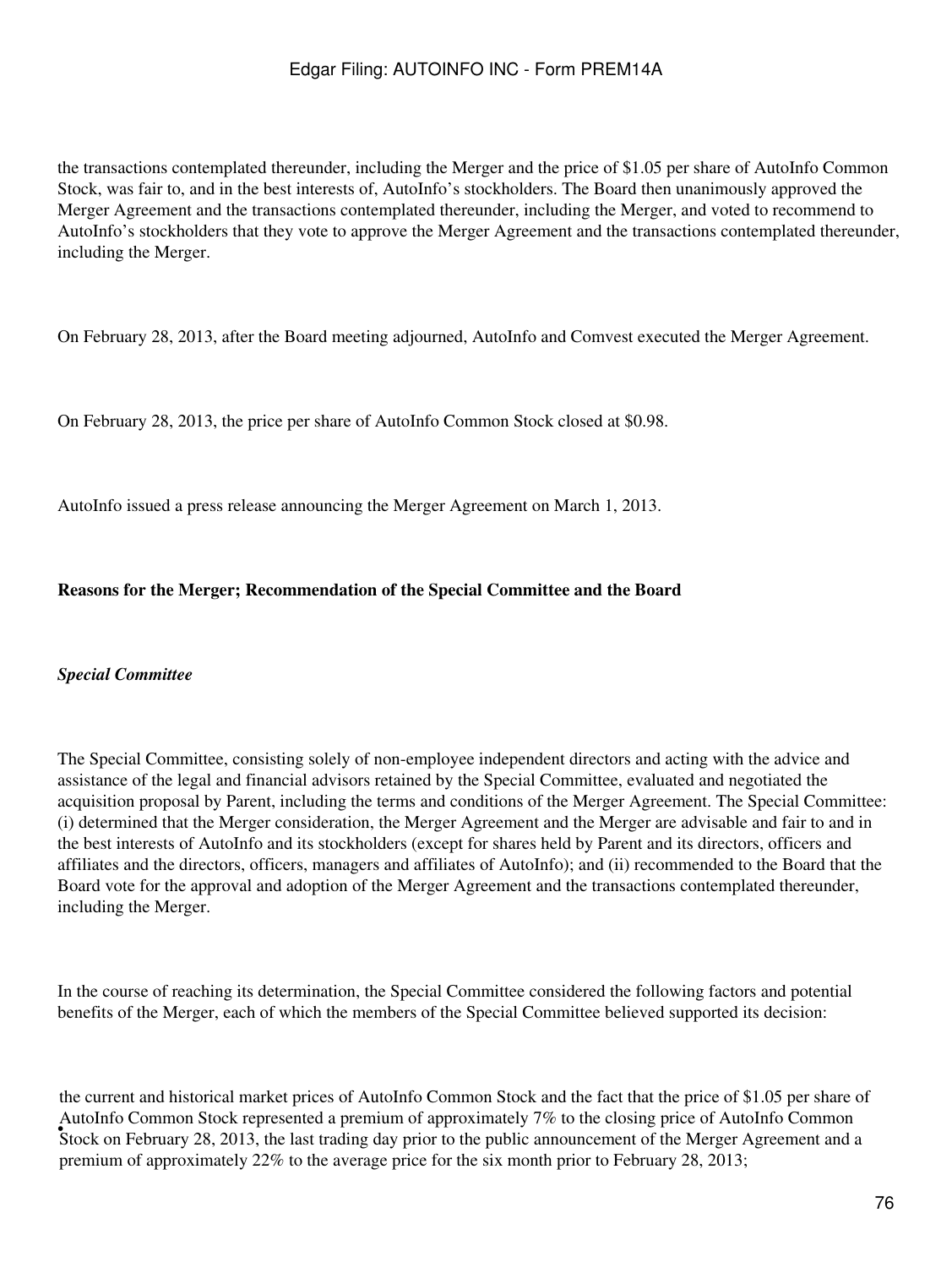which is the three of AutoInfo Common Stock been equal to or greater than \$1.00 per share; at no time in the twenty-four months prior to the execution and announcement of the Merger Agreement has the

The prospect that the following the prospect that the following factors negatively affecting the our stock price would continue to negatively affect the

· limited market liquidity;

· AutoInfo Common Stock not being listed on a national exchange;

· the concentration of holdings of AutoInfo Common Stock;

· no industry analyst coverage;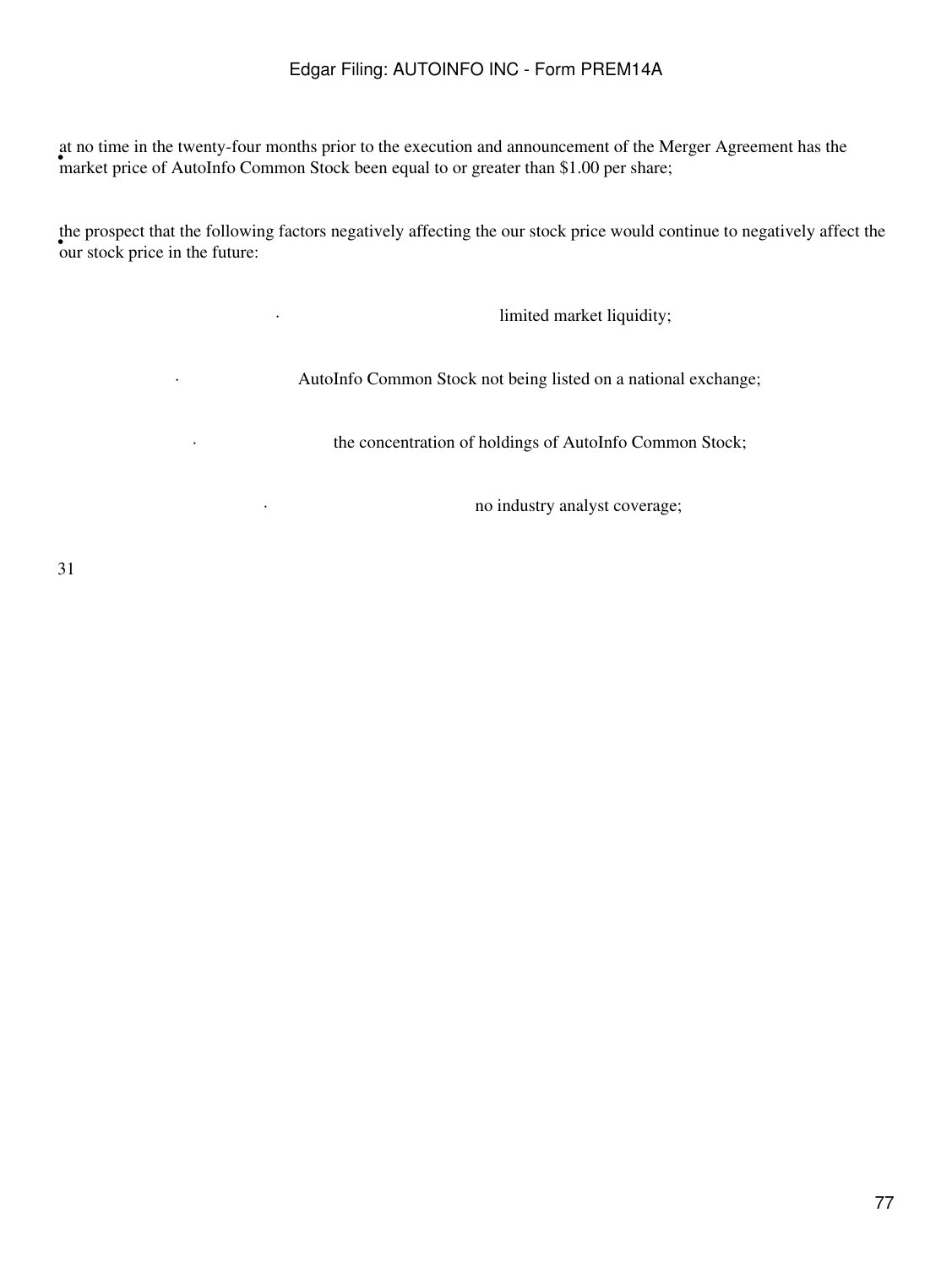a low market capitalization relative to its publicly-traded peer group; and

- given our size, the costs of being a public company outweighing the benefits of being a public company;
- the Special Committee's understanding of the business, operations, financial condition, earnings and prospects of AutoInfo, including our prospects on a stand-alone basis including:
- the execution of an organic growth strategy based on increasing the size of our agent network;
- · the possible execution of an acquisition strategy with its related execution and operational risks; and

·unusual or non-recurring changes to historic operations that may not occur in future operations;

the significant risks and directionness associated with such ditermitives, including the risks associated with our achieve revenue growth and maintain margins and profitability at acceptable levels, compared to the certain the possible alternatives to the sale of AutoInfo, including continuing to operate AutoInfo on a stand-alone basis, and the significant risks and uncertainties associated with such alternatives, including the risks associated with our ability realizing in cash a fair value for the our stockholders through the Merger;

• the terms of the Merger Agreement and the related agreements, including:

· the limited number and nature of the conditions to Parent's obligation to consummate the Merger;

· negotiations with the person making such proposals if the Board, prior to taking any such actions, determines in good our ability, under certain circumstances specified in the Merger Agreement, at any time prior to the time our stockholders adopt the Merger Agreement and the transactions contemplated thereunder, including the Merger, to consider and respond to written takeover proposals or provide non-public information to or engage in discussions or faith after consultation with financial advisors and legal counsel that (i) failure to take action would violate the directors' fiduciary duties to AutoInfo's stockholders, and (ii) the takeover proposal either constitutes a superior proposal or could reasonably be expected to result in a superior proposal;

· order to accept a superior proposal, subject to paying Parent a termination fee of \$1.5 million (and reimbursement of our ability, under certain circumstances specified in the Merger Agreement, to terminate the Merger Agreement in Parent's expenses up to \$1.25 million);

·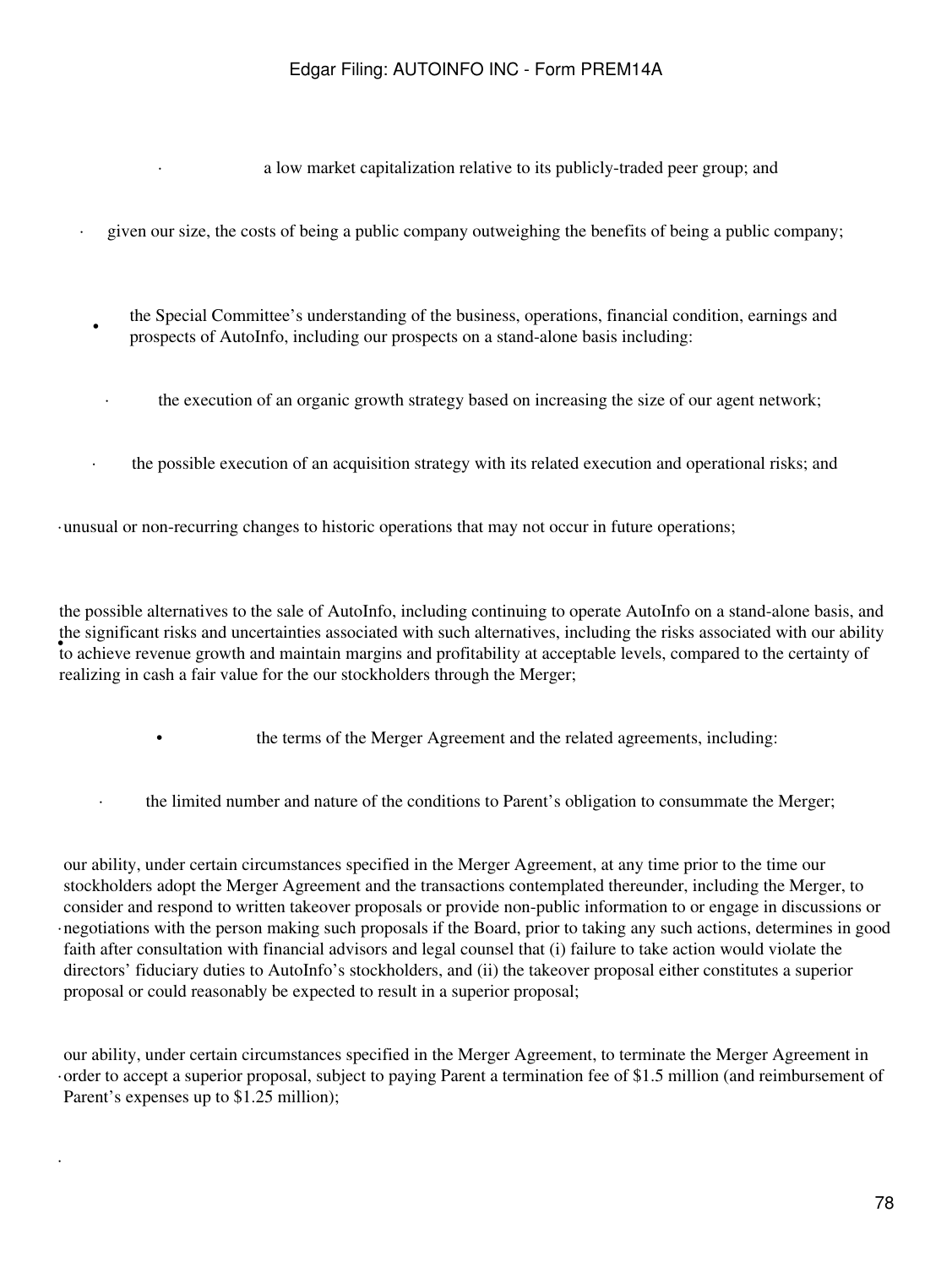the Board's ability, under certain circumstances specified in the Merger Agreement, to withhold, withdraw, qualify or modify its recommendation that our stockholders vote to adopt the Merger Agreement, subject to Parent's subsequent right to terminate the Merger Agreement and our subsequent obligation to pay a termination fee of \$1.5 million (and reimbursement of Parent's expenses up to \$1.25 million);

> the fact that the consummation of the Merger is not conditioned on Parent's ability to secure debt financing or equity financing in order to pay the Merger consideration; and

32

·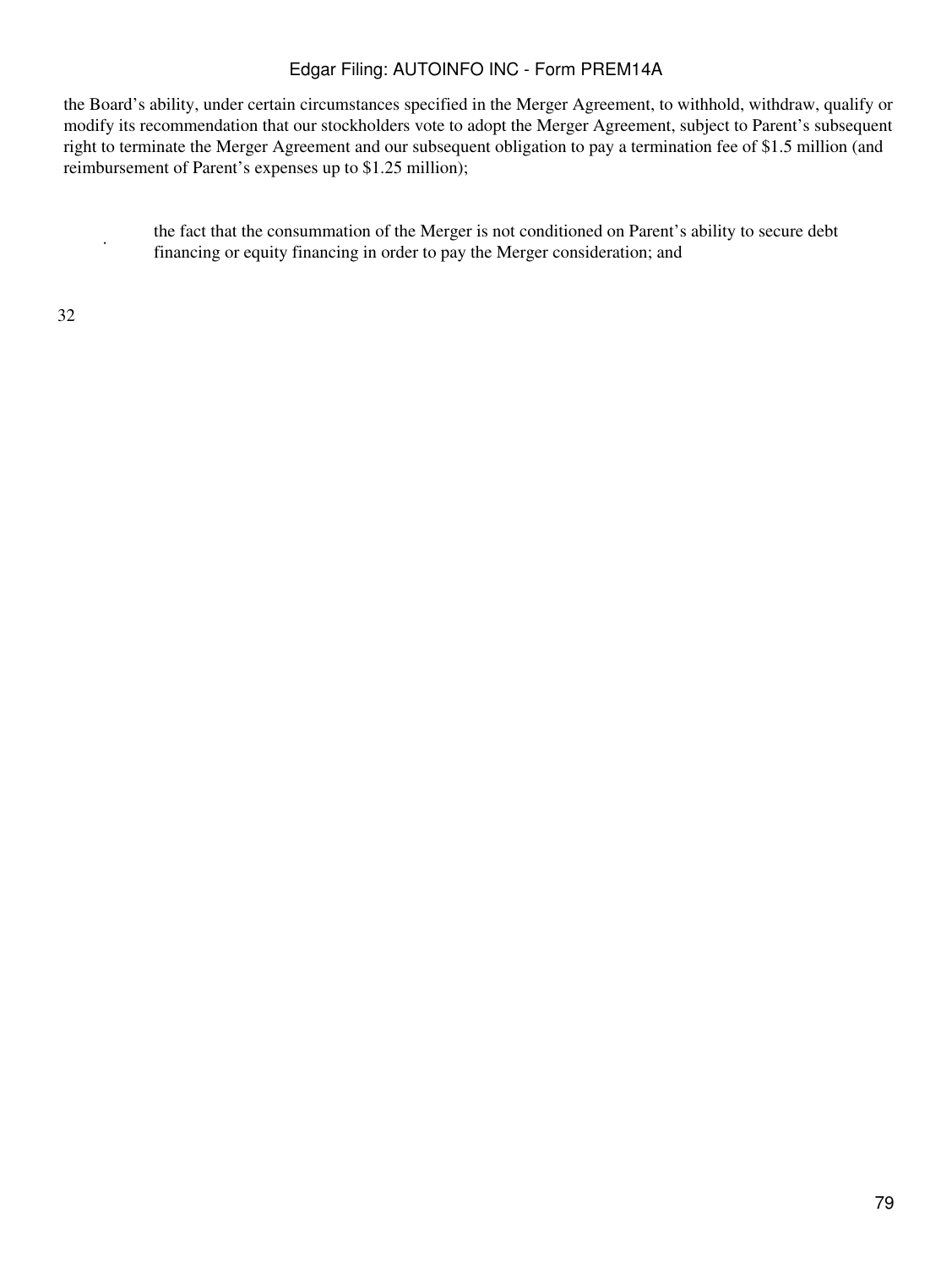· complete the Merger; the fact that the termination date of August 27, 2013 under the Merger Agreement allows for sufficient time to

• their investment, while also providing the stockholders certainty of value for their shares of AutoInfo Common Stock, the fact that the Merger consideration is all cash, allowing our stockholders to immediately realize a fair value for while avoiding long-term business risk;

written opinion, the \$1.05 per share in cash to be received by the holders of outstanding shares of AutoInfo Common the financial presentation of Stephens, including its written opinion to the Special Committee dated February 28, 2013, to the effect that, as of that date and based upon and subject to the factors and assumptions set forth in such Stock pursuant to the Merger Agreement was fair from a financial point of view to our public stockholders (see the section entitled "Opinion of Stephens, Financial Advisor," beginning on page [\*\*] of this proxy statement);

• their shares as determined by the Delaware Court of Chancery and to receive cash payment based on that valuation the availability of appraisal rights to holders of AutoInfo Common Stock who comply with all of the required procedures under the DGCL, which allows holders of AutoInfo Common Stock to seek appraisal of the fair value of instead of receiving the per share Merger consideration provided under the Merger Agreement (which fair value may be less than, greater than, or equal to the per share Merger consideration provided under the Merger Agreement;

• in acquiring AutoInfo to solicit their interest in acquiring AutoInfo, and of the 164 parties, none submitted either a the fact that, under the supervision of the Special Committee, Stephens contacted 164 parties that might be interested non-binding or a binding proposal that the Special Committee deemed superior to the proposed Merger terms;

**EXECUTE THE CONDUCTED STATE OF THE CONDUCTED** Conducted under the oversight of the Special Committee, which: the fact that the negotiations of the transaction with Parent, including the Merger Agreement and the Merger, were

is comprised solely of independent directors who are not employees of AutoInfo and who have no material financial<br>interest in the Marson that is different from that of our stockholders: interest in the Merger that is different from that of our stockholders;

· in evaluating, negotiating and recommending the terms of the Merger Agreement; and retained and received advice and assistance from the financial and legal advisors retained by the Special Committee

·

was delegated the power and authority to review and evaluate, participate in the negotiations of, and make recommendations to the Board with respect to a transaction or any alternative thereto.

• the fact that the Merger is subject to the approval of our stockholders.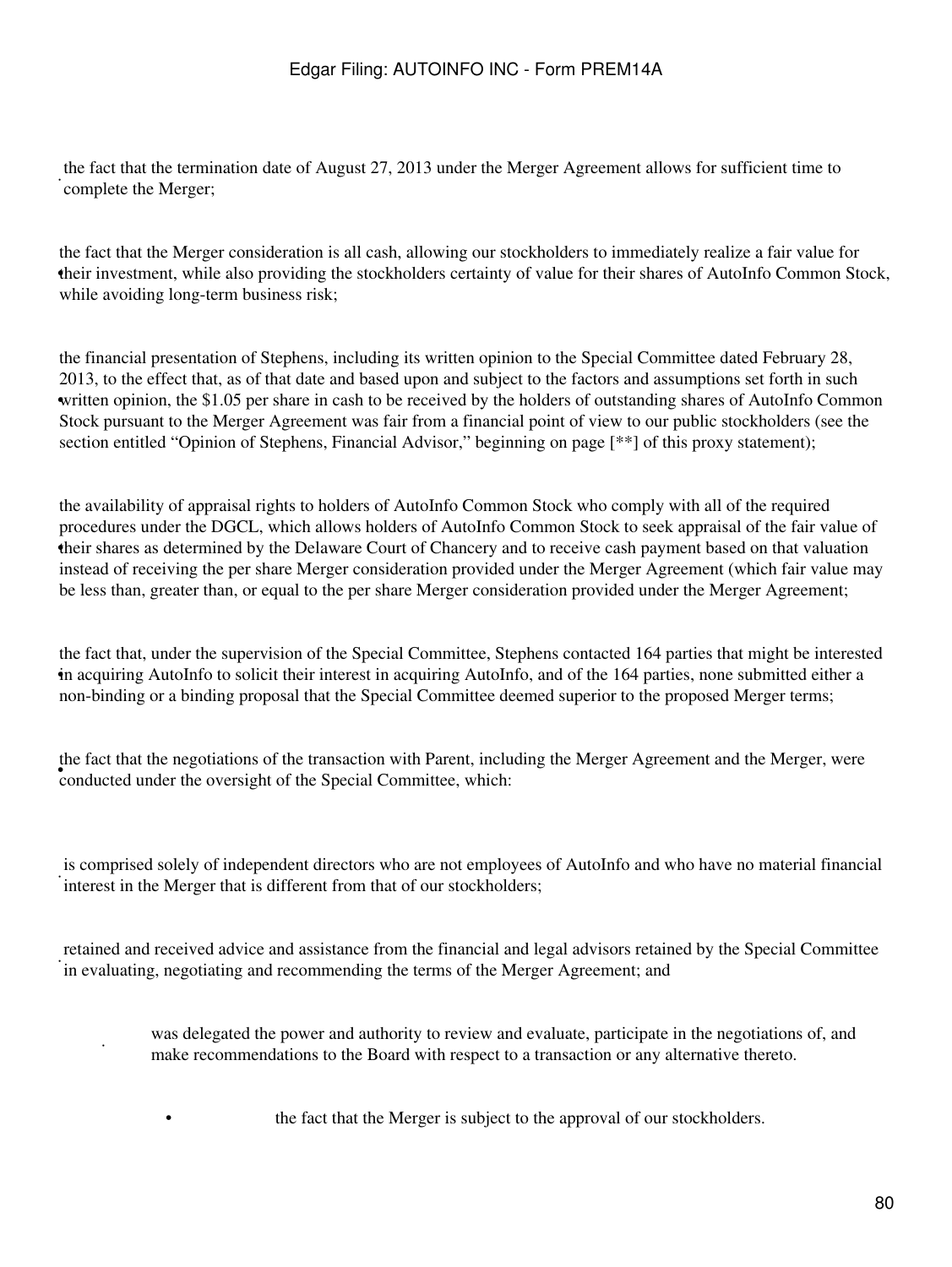The Special Committee also considered the following variety of risks and other potentially negative factors (among others) concerning the Merger Agreement and the transactions contemplated thereunder, including the Merger:

both the near-term and the long-term; the current uncertain state of the economy and general uncertainty surrounding forecasted economic conditions in

• the risks and costs to AutoInfo if the Merger does not close, including the diversion of management

33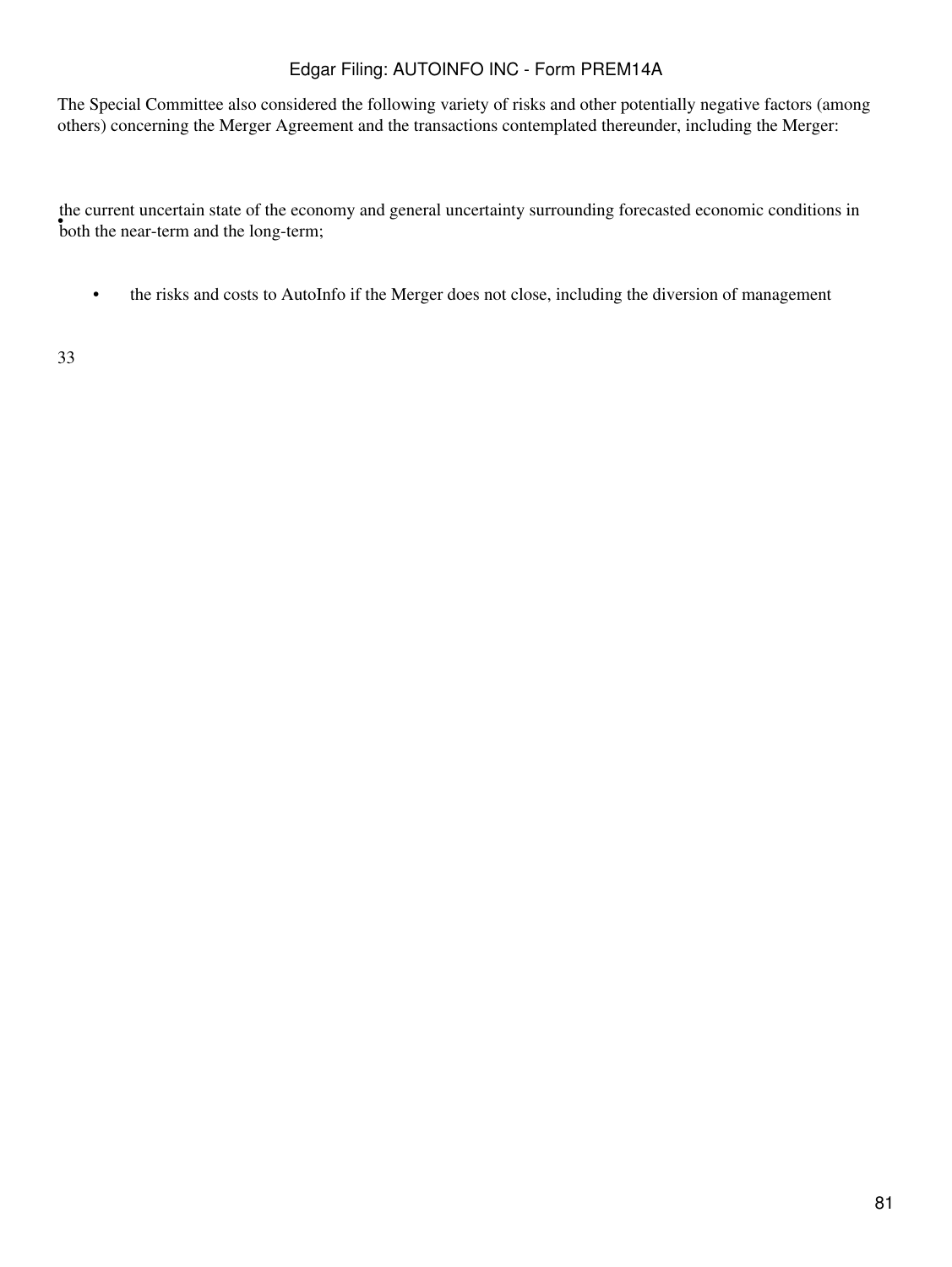and employee/agent attention, potential employee/agent attrition and the potential effect on our business and our relationships with agents and customers;

Merger does not close; the risk of a material decline in our share price or damage to our relationships with our agents and customers if the

From any appreciation in varie of Automio, including any appreciation in varie that could be realized as a result of acquisitions or improvements to AutoInfo's operations (other than Mr. Wachtel, Mr. Williams and Mr. Weiss the fact that our stockholders will not participate in any future earnings or growth of AutoInfo and will not benefit from any appreciation in value of AutoInfo, including any appreciation in value that could be realized as a result of to the Rollover Agreement);

• \$1.25 million) if we enter into a definitive agreement as the result of a superior proposal, which may discourage other the requirement that we pay Parent a termination fee of \$1.5 million (and reimbursement of Parent's expenses up to potential bidders from making a competing bid to acquire us;

• business only in the ordinary course, subject to specific limitations, which may delay or prevent us from undertaking the restrictions on the conduct of our business prior to the completion of the Merger, requiring us to conduct our business opportunities that may arise pending completion of the Merger;

from, or in addition to, those of our stockholders generally (see the section entitled "The Merger — Interests of Certain the fact that certain of our directors and executive officers have financial interests in the Merger that are different Persons in the Merger" beginning on page [\*\*] of this proxy statement);

of the outstanding shares of AutoInfo Common Stock; the fact that the closing of the Merger is conditioned upon there being demands for appraisal from not more than 5%

the fact that, even if the inverger is not completed we will be required to<br>the investment banking fees to Stephens, and other miscellaneous fees; the fact that, even if the Merger is not completed we will be required to pay our legal and accounting fees, a portion of

U.S. holders; and the fact that, for U.S. federal income tax purposes, the transaction would be taxable to our stockholders that are

• the parties' obligations to complete the Merger Agreement will be satisfied, and, as a result, the Merger may not be the fact that, while we expect that the Merger will be consummated, there can be no assurance that all conditions to consummated.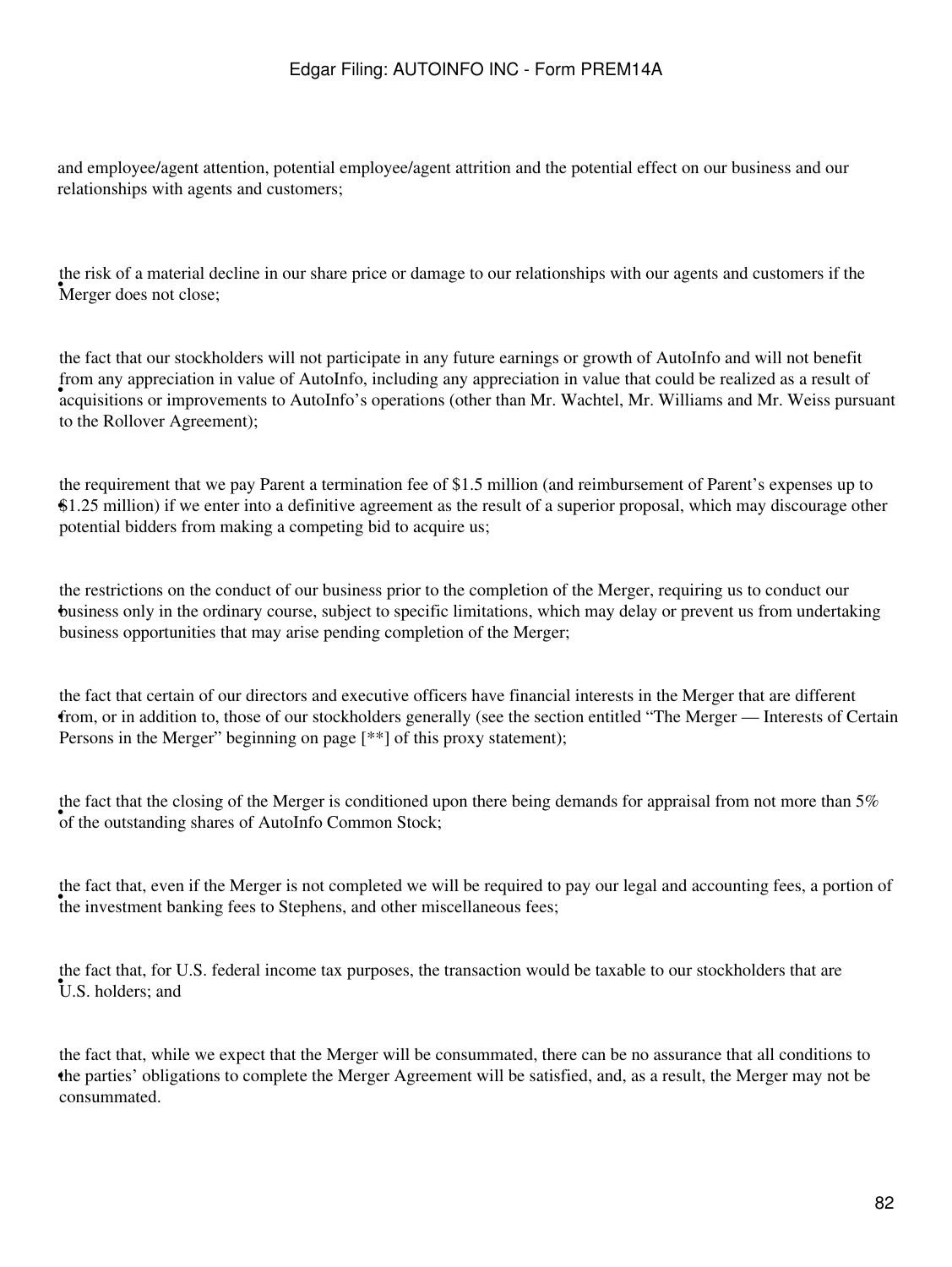This discussion summarizes the material factors considered by the Special Committee in its consideration of the Merger but is not meant to be an exhaustive list of the factors considered by the Special Committee. After considering these factors, the Special Committee concluded that the positive factors relating to the Merger Agreement and the Merger significantly outweighed the potential negative factors. In view of the wide variety of factors considered by the Special Committee, and the complexity of these matters, the Special Committee did not find it practicable to quantify or otherwise assign relative weights to the foregoing factors. In addition, individual members of the Special Committee may have assigned different weights to various factors. As a result, the Special Committee unanimously determined that the Merger consideration, the Merger Agreement and the transactions contemplated thereunder, including the Merger, are advisable and fair to, and in the best interests of, AutoInfo and its stockholders and recommended to the Board that the Board vote for the approval and adoption of the Merger Agreement and the transactions contemplated thereunder, including the Merger.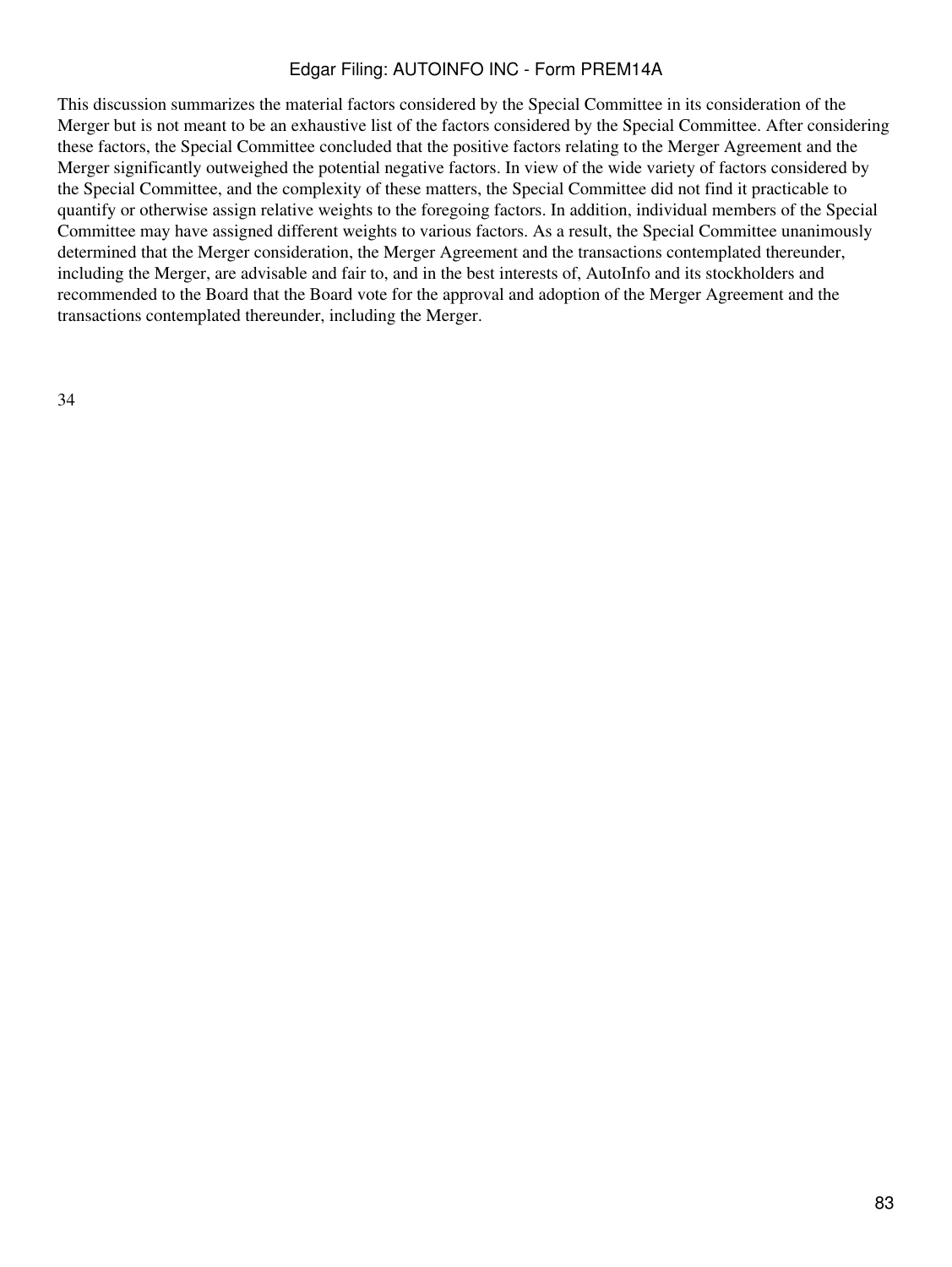#### *Board of Directors*

The Board has concluded, based on, among other things: (i) the unanimous recommendation of the Special Committee; (ii) the historical and projected financial condition, results of operations and cash flows of AutoInfo and AutoInfo's current and projected liquidity position; (iii) the current and future prospects for AutoInfo's businesses; (iv) the written presentations by Stephens to the Special Committee and the Board of its fairness opinion as to the fairness of the Merger consideration to be received pursuant to the Merger Agreement by the holders of AutoInfo Common Stock (except for shares held by Parent and its directors, officers and affiliates and the directors, officers, managers and affiliates of AutoInfo) from a financial point of view; (v) the efforts of Stephens and management to investigate other alternatives to the Merger Agreement and the Merger; (f) the recent trading prices of, and volume of trading in, AutoInfo Common Stock; and (g) the terms of the Merger Agreement (including, without limitation, the provisions thereof that permit the Board to consider unsolicited bona fide, written takeover proposals and to accept a superior proposal and the termination fee and expense reimbursement payable by AutoInfo relating thereto, the payment by AutoInfo of the termination fees and expense reimbursement to Parent in the event AutoInfo commits a breach of the Merger Agreement that results in the termination of the Merger Agreement by Parent, and the likely timing of the Merger), that the transactions contemplated by the Merger Agreement (including the Merger) are advisable and fair to, and in the best interests of, AutoInfo and its stockholders and represent the best alternative for AutoInfo's stockholders.

The foregoing discussion summarizes the material factors considered by the Board in its consideration of the Merger. In view of the wide variety of factors considered by the Board, and the complexity of these matters, the Board did not find it practicable to quantify or otherwise assign relative weights to the foregoing factors. In addition, individual members of the Board may have assigned different weights to various factors. The Board, based upon a recommendation from the Special Committee, unanimously approved and adopted the Merger Agreement and the transactions contemplated thereunder, including the Merger.

The Board recommended that the Merger Agreement be submitted to the stockholders of AutoInfo for approval and adoption at the Special Meeting and recommended that the stockholders of AutoInfo vote for the approval and adoption of the Merger Agreement and the transactions contemplated thereunder, including the Merger. **The Board recommends that you vote "FOR" the approval and adoption of the Merger Agreement and the transactions contemplated thereunder, including the Merger.**

#### **Opinion of Stephens, Financial Advisor**

Stephens was retained as a financial advisor in January 2012 to assist the Special Committee and the Board in analyzing potential strategic alternatives, including such alternatives that could lead to a possible sale of AutoInfo. As part of its engagement, at the request of the Special Committee, Stephens provided its written opinion as to the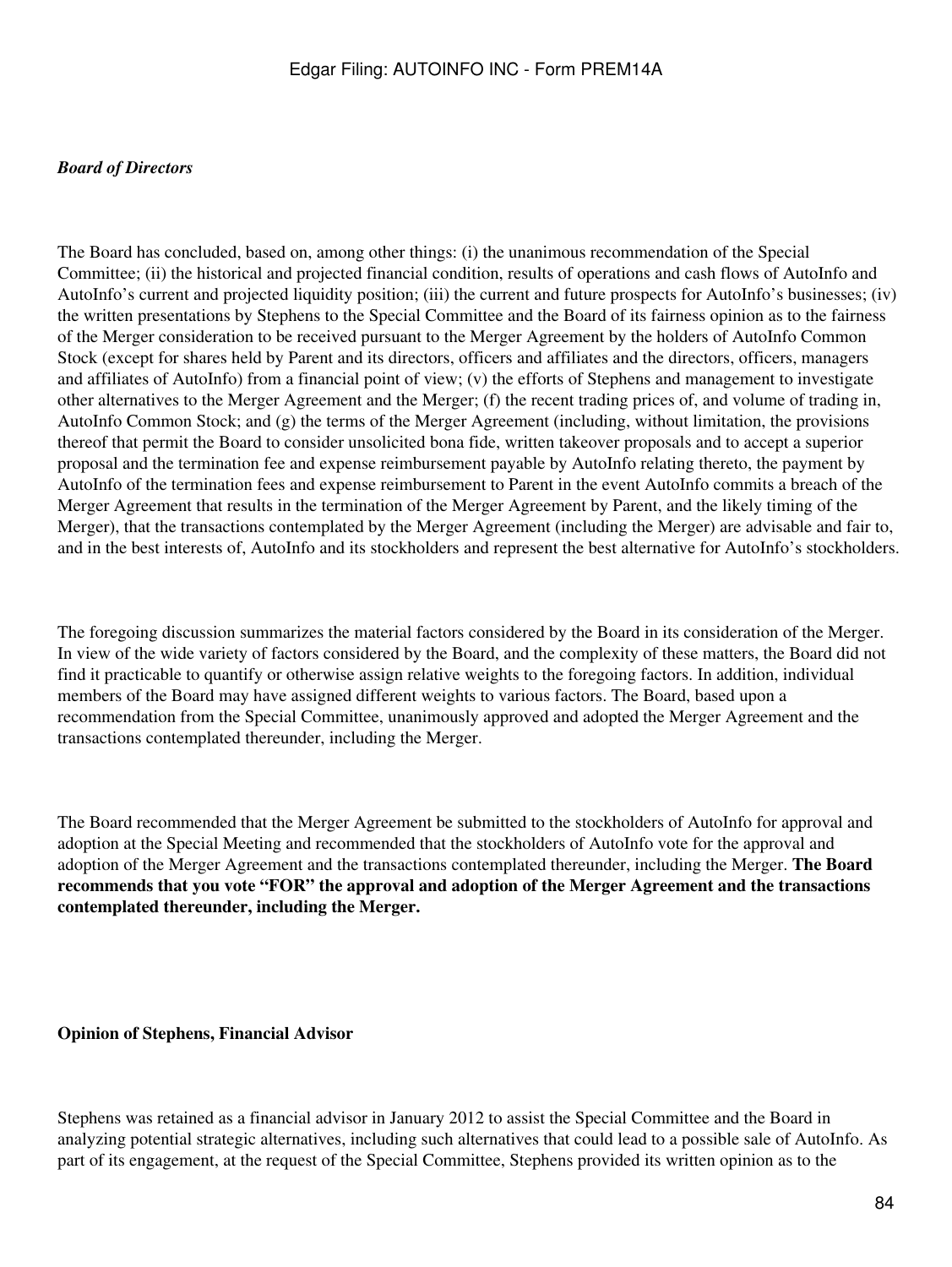fairness, from a financial point of view, to AutoInfo's public stockholders of the \$1.05 per share cash consideration to be received by AutoInfo's public stockholders in the Merger pursuant to the Merger Agreement. For the purposes of Stephens' opinion, the "public stockholders" of AutoInfo means the holders of outstanding shares of AutoInfo Common Stock, (except for shares held by Parent and its directors, officers and affiliates and the directors, officers, managers and affiliates of AutoInfo). On February 28, 2013, Stephens delivered its opinion and explained to the Special Committee and the Board and subsequently confirmed in a written opinion, dated February 28, 2013, that, as of that date and based upon and subject to the assumptions, procedures, factors, limitations and qualifications stated in its written opinion, the \$1.05 per share cash consideration to be received by AutoInfo's public stockholders was fair, from a financial point of view, to the public stockholders.

Stephens provided the opinion described above for the information and assistance of the Special Committee and the Board in connection with its consideration of the approval of the Merger Agreement. The terms of the Merger Agreement, including the amount and form of the consideration payable pursuant to the Merger Agreement to AutoInfo's public stockholders, were determined through negotiations between AutoInfo and Parent, and were approved by the Board. Stephens did not recommend the amount or form of consideration payable pursuant to the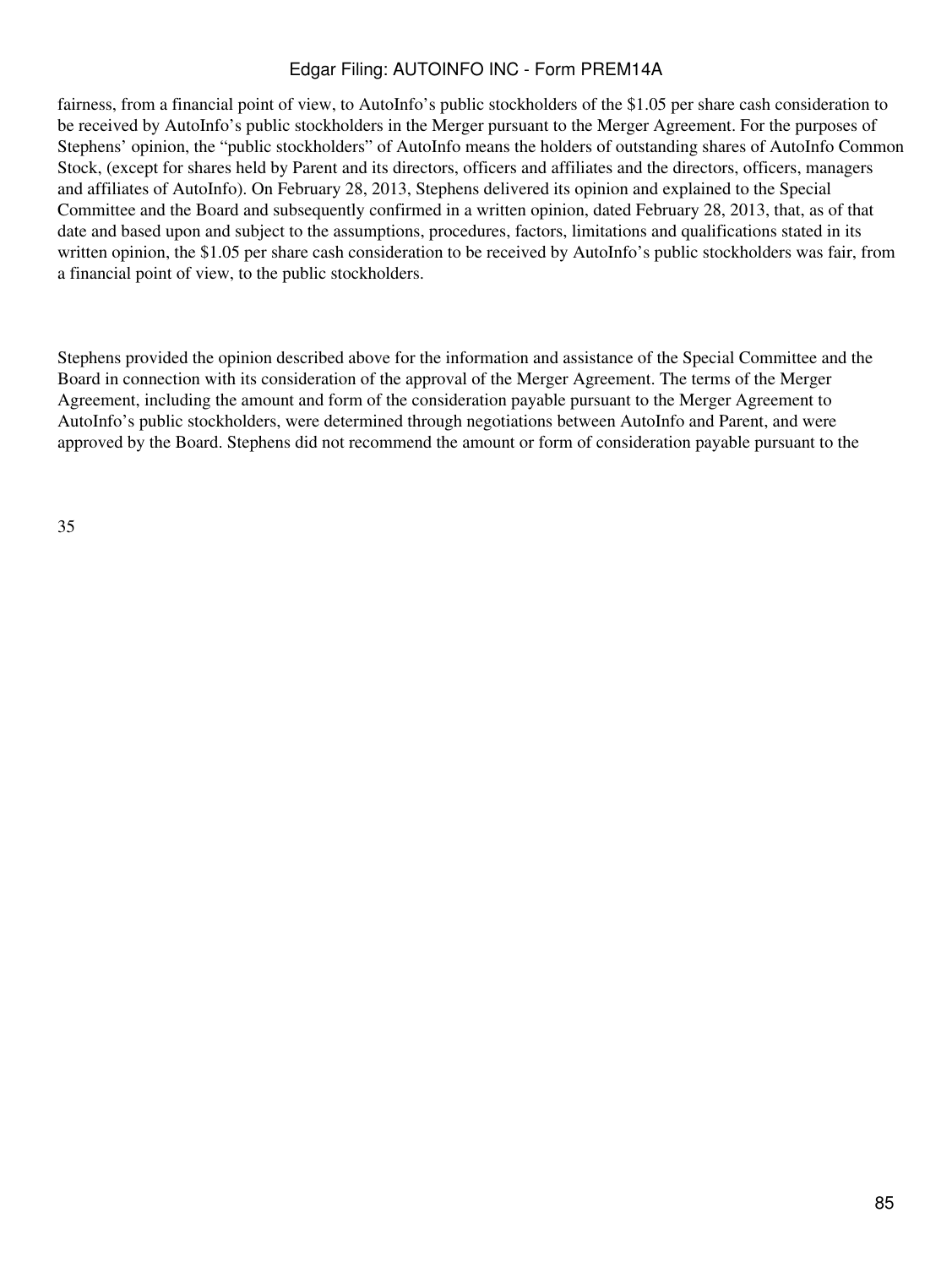Merger Agreement. Stephens has consented to the inclusion within the proxy statement of its opinion and the description of its opinion appearing under this subheading "Opinion of Stephens, Financial Advisor." The full text of the written opinion of Stephens, dated February 28, 2013, which sets forth assumptions made, procedures followed, matters considered and limitations on the review undertaken in connection with the opinion, is attached as Annex C to this proxy statement.

Stephens' opinion does not address the merits of the underlying decision by AutoInfo to enter into the Merger Agreement, the merits of the Merger as compared to other alternatives potentially available to AutoInfo or the relative effects of any alternative transaction in which AutoInfo might engage, nor is the opinion intended to be a recommendation to any person as to how to vote on the proposal to adopt the Merger Agreement. In addition, except as explicitly set forth in Stephens' opinion, Stephens was not asked to address, and Stephens' opinion does not address, the fairness to, or any other consideration of, the holders of any class of securities, creditors or other constituencies of AutoInfo other than the public stockholders. Stephens was not asked to express any opinion, and does not express any opinion, as to the fairness of the amount or nature of the compensation to any of AutoInfo's officers, directors or employees, or to any group of such officers, directors or employees, relative to the compensation to other stockholders of AutoInfo. Stephens' fairness opinion committee approved and authorized the issuance of Stephens' opinion.

In connection with its opinion, Stephens has:

•

reviewed and analyzed certain publicly available financial statements and reports regarding AutoInfo;

• forecasts for fiscal years 2012-2016) concerning AutoInfo prepared by the management of AutoInfo; reviewed and analyzed certain internal financial statements and other financial and operating data (including financial

- reviewed the reported prices and trading activity for the Common Stock of AutoInfo;
- compared the financial performance of AutoInfo and the prices and trading activity of the Common Stock with that of certain other publicly-traded companies that we deemed relevant and their securities;

•reviewed the financial terms, to the extent publicly available, of certain other transactions that we deemed relevant;

• reviewed the forecasted potential future cash flows of AutoInfo;

reviewed the Merger Agreement and related documents;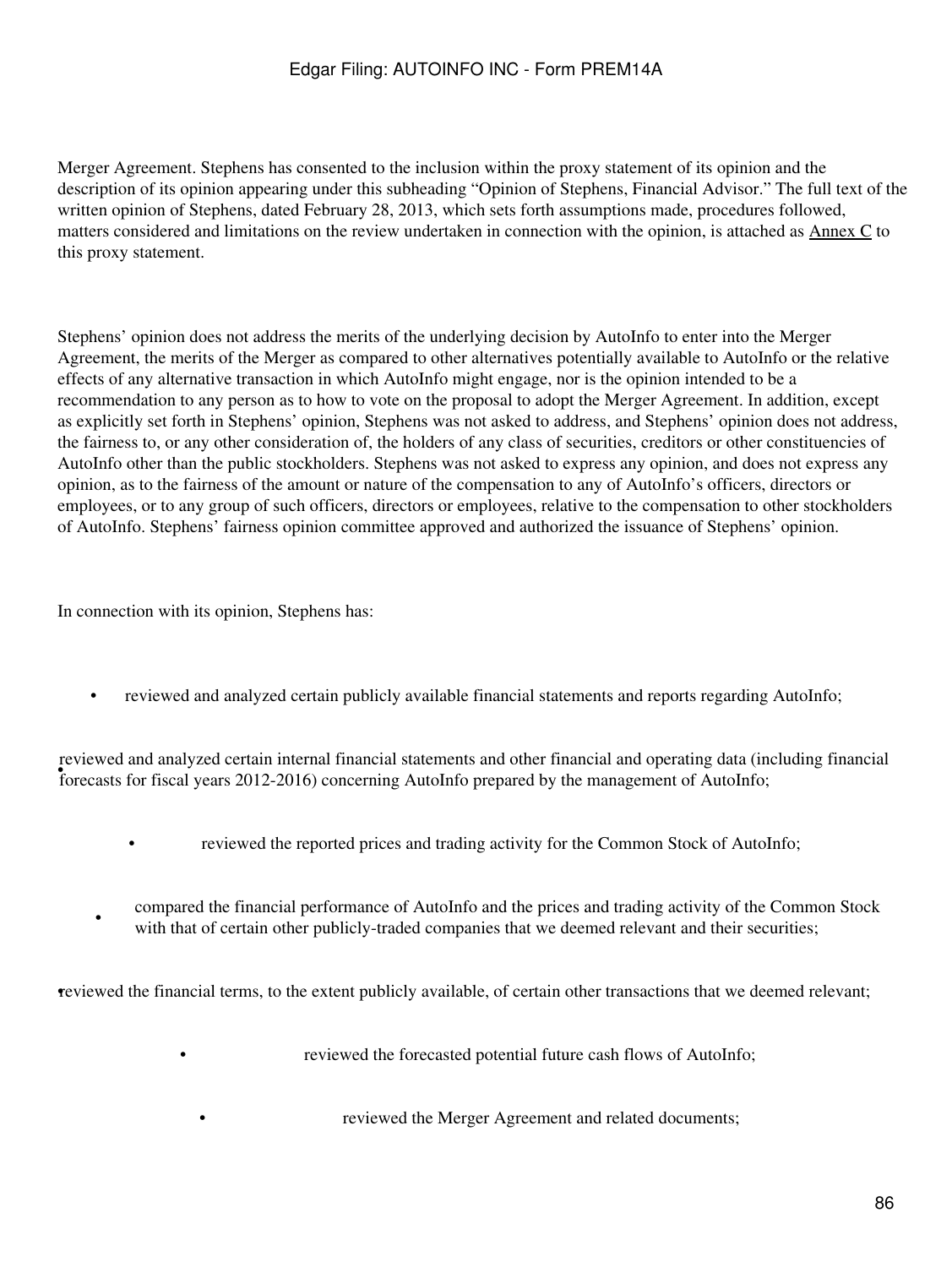• discussed with management of AutoInfo the operations of and future business prospects for AutoInfo;

the Parent; and assisted the Special Committee with its deliberations regarding the material terms of the Merger and negotiations with

• performed such other analyses and provided such other services as Stephens deemed appropriate.

In rendering its opinion, Stephens relied on the accuracy and completeness of the information and financial data provided to it by AutoInfo and of the other information reviewed by it in connection with the preparation of its written opinion, and Stephens' opinion is based upon such information. Stephens has not assumed any responsibility for independent verification of the accuracy or completeness of any of such information or financial data. The management of AutoInfo has assured Stephens that they are not aware of any relevant information that has been omitted or remains undisclosed to Stephens. Stephens has not assumed any responsibility for making or undertaking an independent evaluation or appraisal of any of the assets or liabilities of AutoInfo or Parent, and it has not been furnished with any such evaluations or appraisals; nor has it evaluated the solvency or fair value of AutoInfo or Parent under any laws relating to bankruptcy, insolvency or similar matters. Stephens has not assumed any obligation to conduct any physical inspection of the properties or facilities of AutoInfo. With respect to the financial forecasts for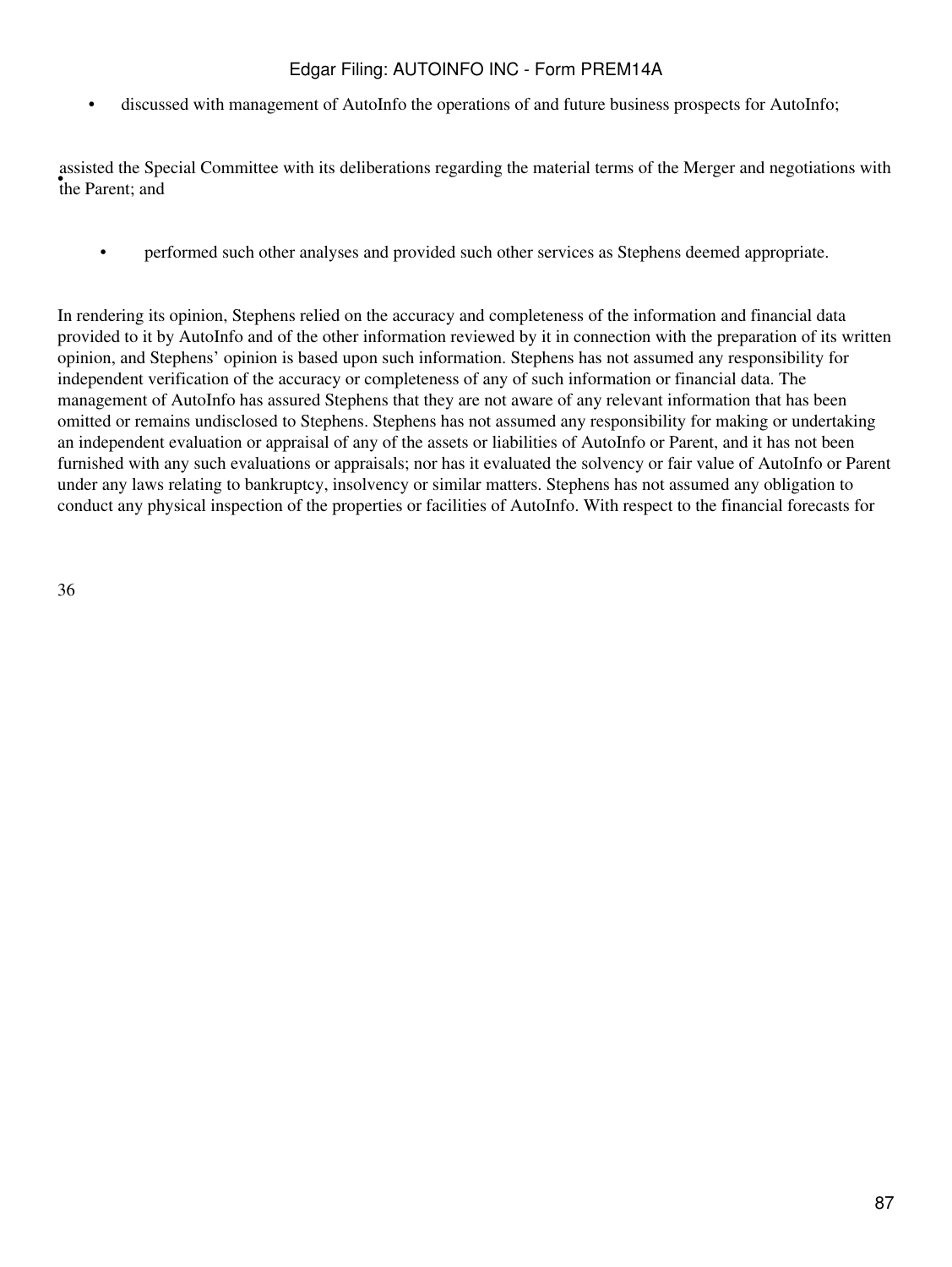fiscal 2012-2016 prepared by the management of AutoInfo, Stephens has assumed they have been reasonably prepared and reflected the best currently available estimates and judgments of the management of AutoInfo as to the future financial performance of AutoInfo. Stephens' written opinion is necessarily based upon market, economic, and other conditions as they existed and could be evaluated, and on the information made available to Stephens, as of the date of its opinion. Stephens has also assumed that the representations and warranties contained in the Merger Agreement and all related documents are true, correct and complete in all material respects.

The following is a summary of the material financial analyses performed and material factors considered by Stephens in connection with its opinion. Stephens performed certain procedures, including each of the financial analyses described below, and reviewed with the Special Committee the assumptions upon which the analyses were based, as well as other factors. Although the summary does not purport to describe all of the analyses performed or factors considered by Stephens in this regard, it does set forth those considered by Stephens to be material in arriving at its written opinion. The order of the summaries of analyses described does not represent the relative importance or weight given to those analyses by Stephens. It should be noted that in arriving at its opinion, Stephens did not attribute any particular weight to any analysis or factor considered by it, but rather made qualitative judgments as to the significance and relevance of each analysis and factor. Accordingly, Stephens believes that its analysis must be considered as a whole and that considering any portion of such analyses and factors, without considering all analyses and factors as a whole, could create a misleading or incomplete view of the process underlying its opinion.

*Premium Analysis.* Stephens analyzed the consideration to be received by holders of the Common Stock pursuant to the Merger Agreement in relation to the closing price of the Common Stock on February 28, 2013, the closing prices of the Common Stock one-day, one week and one month prior and the volume-weighted average closing prices of the Common Stock for the 30-day, 90-day and 180-day periods ended February 28, 2013. This analysis

indicated that the price per share to be paid to the holders of shares of the Common Stock pursuant to the Merger Agreement represented a premium of:

• 7.1% based on the closing stock price on February 28, 2013 of \$0.98 per share

•20.7% based on the day-prior closing price of \$0.87 per share

•16.7% based on the week-prior closing price of \$0.90 per share

•14.1% based on the month-prior closing price of \$0.92 per share

•16.4% based on the 30-day volume-weighted average closing price of \$0.90 per share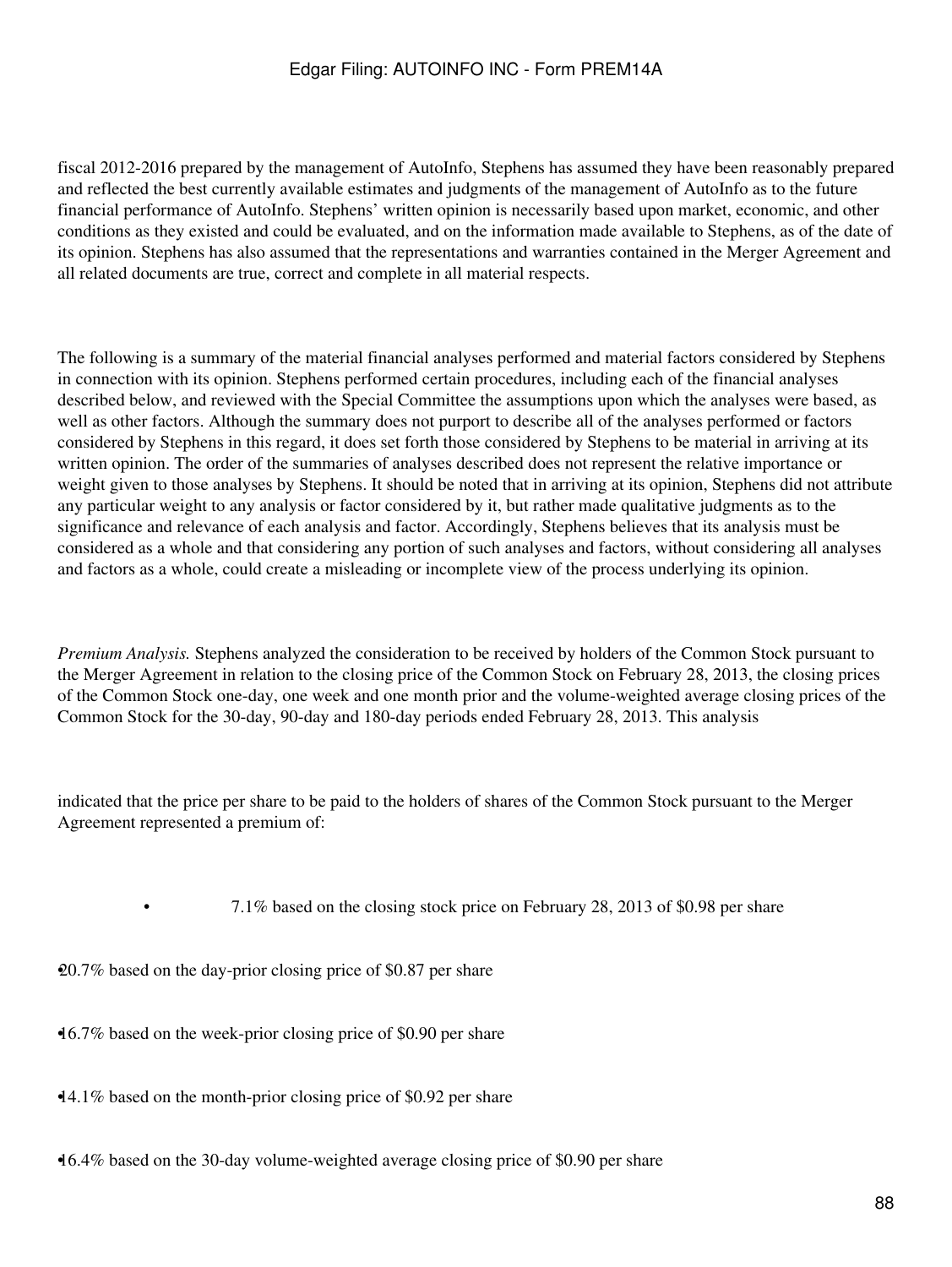- 15.2% based on the 60-day volume-weighted average closing price of \$0.91 per share
- 15.7% based on the 90-day volume-weighted average closing price of \$0.91 per share
- 21.0% based on the 180-day volume-weighted average closing price of \$0.87 per share

• 6.1% based on the 52-week high closing price of \$0.99 per share (1/2/13)

• 52.2% based on the 52-week low closing price of \$0.69 per share (5/25/12)

*Implied Transaction Multiples.* Stephens calculated select implied transaction multiples for AutoInfo based upon the Merger and financial information provided by AutoInfo's management. Stephens calculated an implied equity value by multiplying \$1.05 by the aggregate number of shares of the Common Stock on a fully diluted basis (including stock options on a net exercise basis). Stephens then calculated an implied enterprise value based on the implied equity value plus indebtedness, which we refer to as Enterprise Value. As used within the description of Stephens' financial analyses, "EBITDA" means earnings before interest, taxes, depreciation and amortization, "EPS" means earnings per share and "LTM" means last twelve months.

37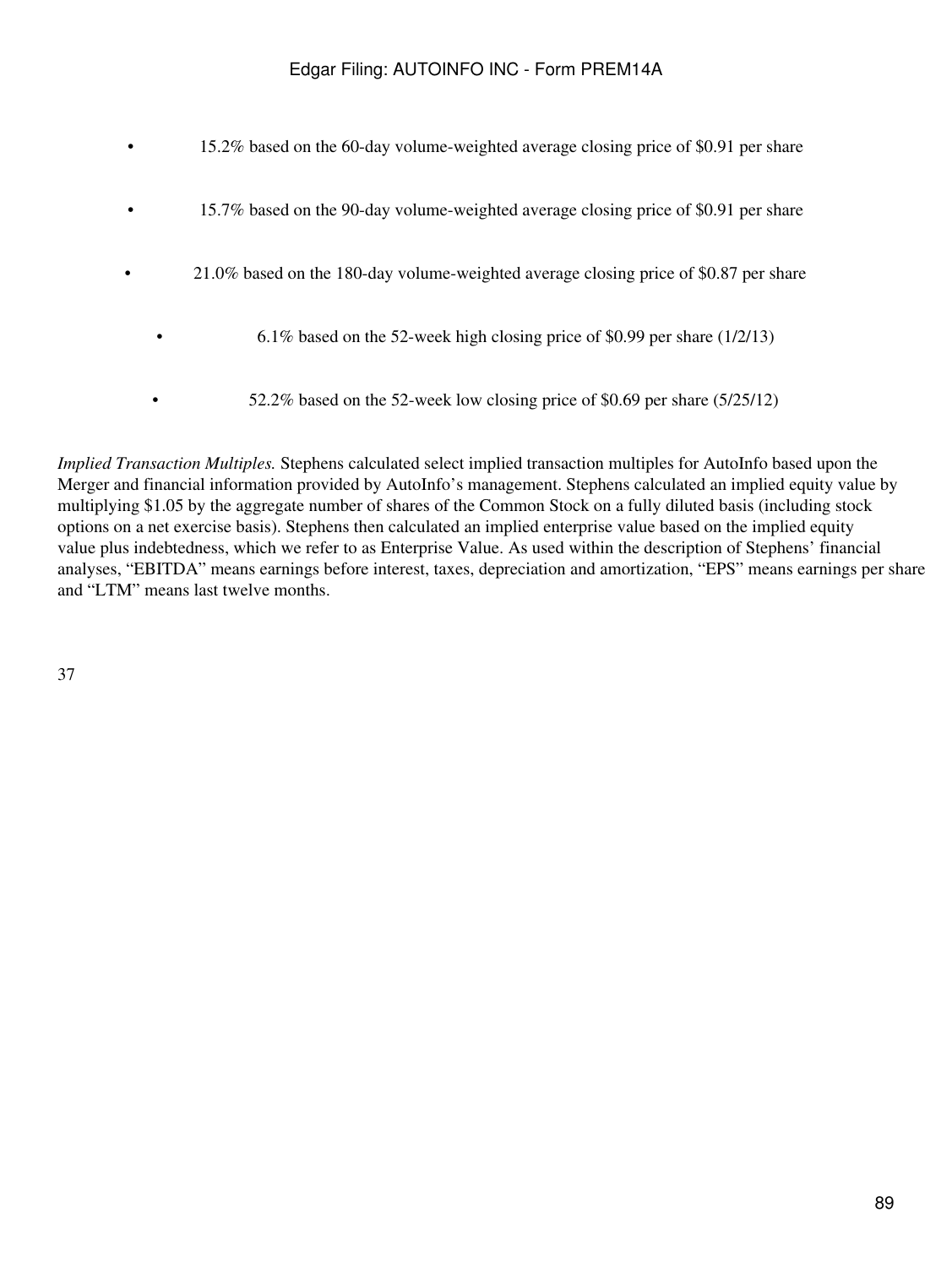Enterprise Value to:

The results of these analyses are summarized in the table below:

# Company Multiple (Based on \$1.05 Offer Price)

| Enterprise Value to:  |    |  |
|-----------------------|----|--|
| 2012E EBITDA Estimate | 64 |  |
| 2013E EBITDA Estimate | 47 |  |

*Comparable Companies Analysis.* Stephens analyzed the public market statistics of certain other transportation companies deemed relevant by Stephens and examined various trading statistics and information relating to those companies. Stephens selected the companies below because their businesses and operating profiles are reasonably similar to AutoInfo. No selected company identified below is identical to AutoInfo. A complete analysis involves complex considerations and qualitative judgments concerning differences in financial and operating characteristics of the selected companies and other factors that could affect the public trading values of those selected companies. Mathematical analysis (such as determining the mean or the median) is not in itself a meaningful method of using selected company data. In choosing relevant companies to analyze, Stephens selected the following companies:

• C. H. Robinson Worldwide, Inc.

• **Echo Global Logistics, Inc.** 

• Expeditors International of Washington, Inc.

• Forward Air Corp.

• Hub Group Inc.

J.B. Hunt Transport Services Inc.

Landstar System Inc.

• Roadrunner Transportation Systems Inc.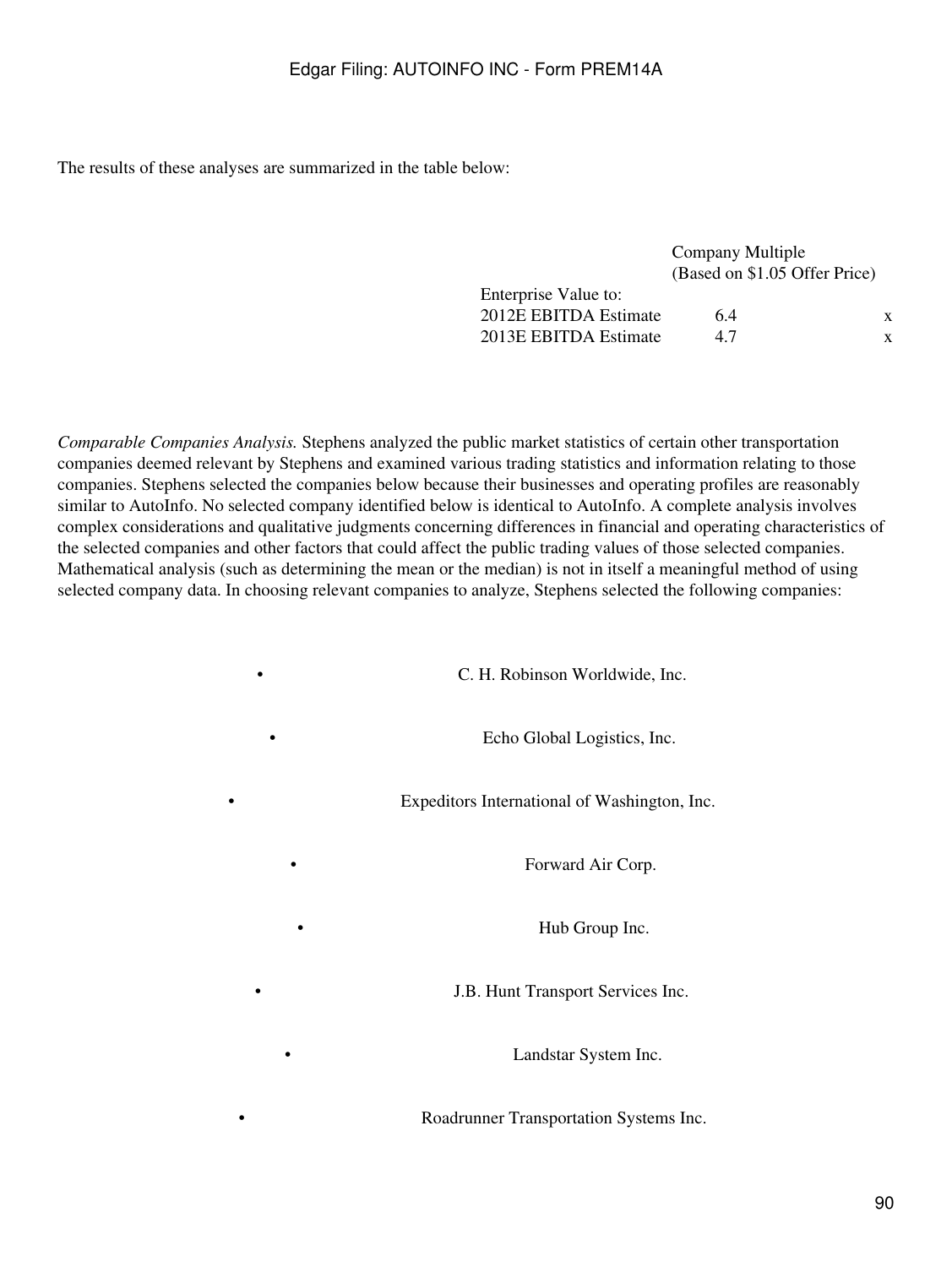• Universal Truckload Services Inc.

• UTi Worldwide Inc.

Stephens examined the historical market trading multiples of the selected companies compared to those of AutoInfo, including the average market trading multiples of Enterprise Value to LTM EBITDA and of price to LTM EPS for the 2-year and 5-year periods ending February 28, 2013. Stephens noted the historical disparity between the market trading multiples of the selected companies and AutoInfo.

The results of these analyses are summarized in the table below:

|                                       |                           |              |         |              | Percent Discount of<br>Company to |       |
|---------------------------------------|---------------------------|--------------|---------|--------------|-----------------------------------|-------|
|                                       | <b>Selected Companies</b> |              |         |              | Selected                          |       |
|                                       | Mean                      |              | Company |              | Companies Mean                    |       |
| Enterprise Value to:                  |                           |              |         |              |                                   |       |
| LTM EBITDA Multiple - 2 Year Average  | 11.2                      | $\mathbf{x}$ | 6.1     | X            | (45.1)                            | $)\%$ |
| LTM EBITDA Multiple $-5$ Year Average | 11.0                      | $\mathbf{x}$ | 7.3     | $\mathbf{X}$ | (33.4)                            | $)\%$ |
| Price to:                             |                           |              |         |              |                                   |       |
| $LTM$ EPS $-2$ Year Average           | 20.8                      | $\mathbf{x}$ | 7.2     | X            | (65.6)                            | $)\%$ |
| $LTM$ EPS $-5$ Year Average           | 24.9                      | X            | 8.2     | X            | (66.9)                            | $)\%$ |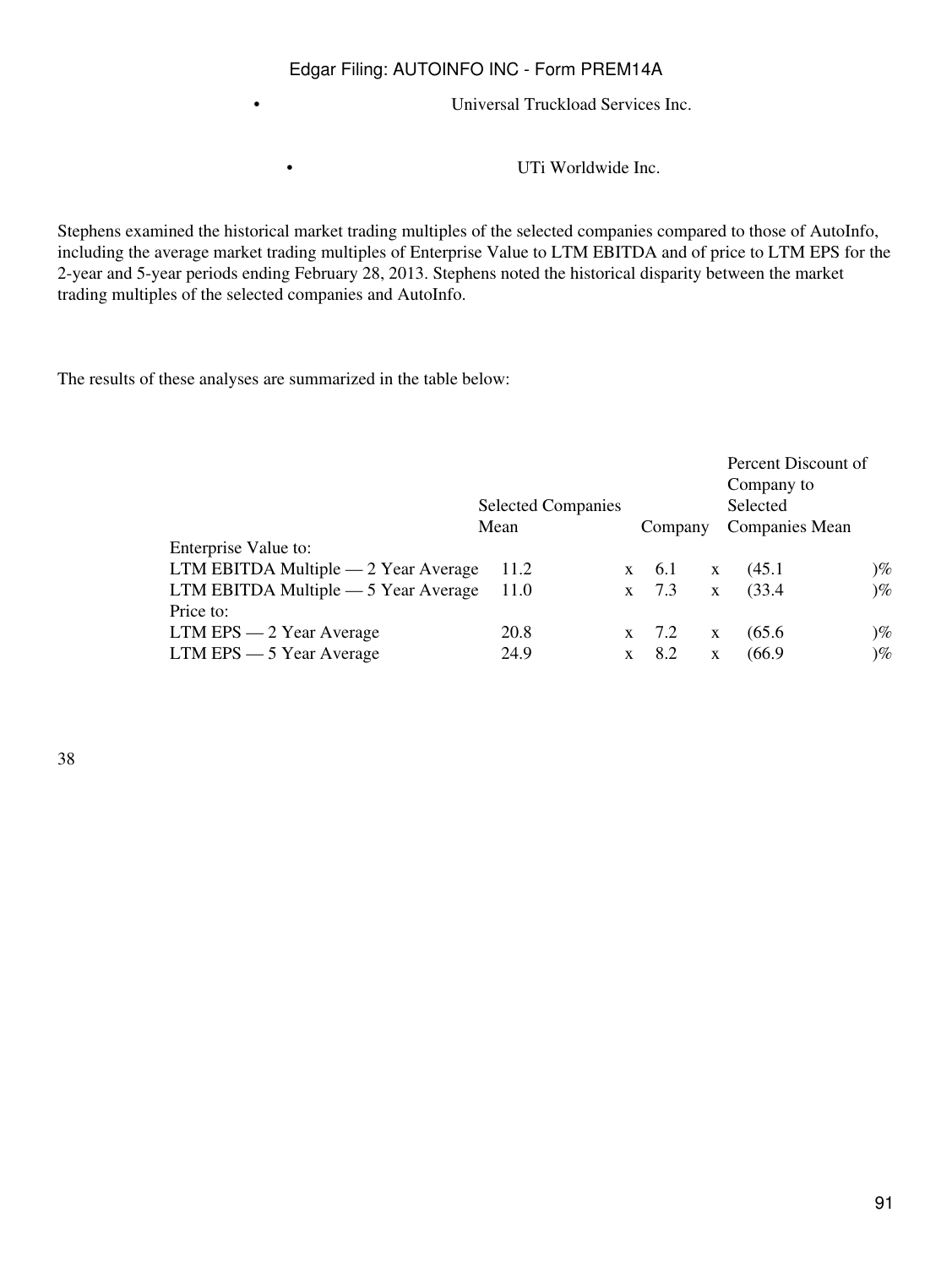In addition, Stephens examined the market trading multiples for each company based on the February 28, 2013 closing price and information publicly available at that time, including the multiple of Enterprise Value to LTM EBITDA and of price to LTM EPS. Stephens noted the disparity between the market trading multiples of the selected companies and AutoInfo.

The results of these analyses are summarized in the table below:

|                      |           |              | Based on 2/28/13 Closing Price |              |                  |             |
|----------------------|-----------|--------------|--------------------------------|--------------|------------------|-------------|
|                      |           |              |                                |              | Percent Discount |             |
|                      | Selected  |              |                                |              | of Company to    |             |
|                      | Companies |              |                                |              | Selected         |             |
|                      | Mean      |              | Company                        |              | Companies Mean   |             |
| Enterprise Value to: |           |              |                                |              |                  |             |
| 2012E EBITDA         | 10.8      | $\mathbf x$  | 6.0                            | $\mathbf{x}$ | (44.4)           | $)\%$       |
| 2013E EBITDA         | 9.6       | $\mathbf x$  | 4.4                            | $\mathbf{x}$ | (54.2)           | $)\%$       |
| Price to:            |           |              |                                |              |                  |             |
| <b>2012E EPS</b>     | 21.9      | $\mathbf{x}$ | 7.5                            | $\mathbf{x}$ | (65.7)           | $)\%$       |
| 2013E EPS            | 18.9      | $\mathbf{x}$ | 5.4                            | $\mathbf x$  | (71.4            | $5^{\circ}$ |

Based on this data and its understanding of the relative operating, financial and trading characteristics of the selected companies and of AutoInfo, Stephens derived a range for the implied value per share of the Common Stock of \$0.69–\$1.46. Stephens noted that the Merger consideration of \$1.05 per share for the Common Stock was within this range.

*Comparable* Transactions *Analysis.* Stephens reviewed the financial terms of selected logistics services acquisition transactions deemed relevant by Stephens announced since January 1, 2002 with Enterprise Values below \$75 million. The following transactions were reviewed by Stephens (in each case, the first named company was the acquiror and the second named company was the acquired company and the transaction date is noted parenthetically):

• XPO Logistics / Turbo Logistics, Inc. (10/25/12)

• Radiant Logistics / Isla International (12/1/11)

• Eos Partners, L.P. / BeavEx Incorporated (11/21/11)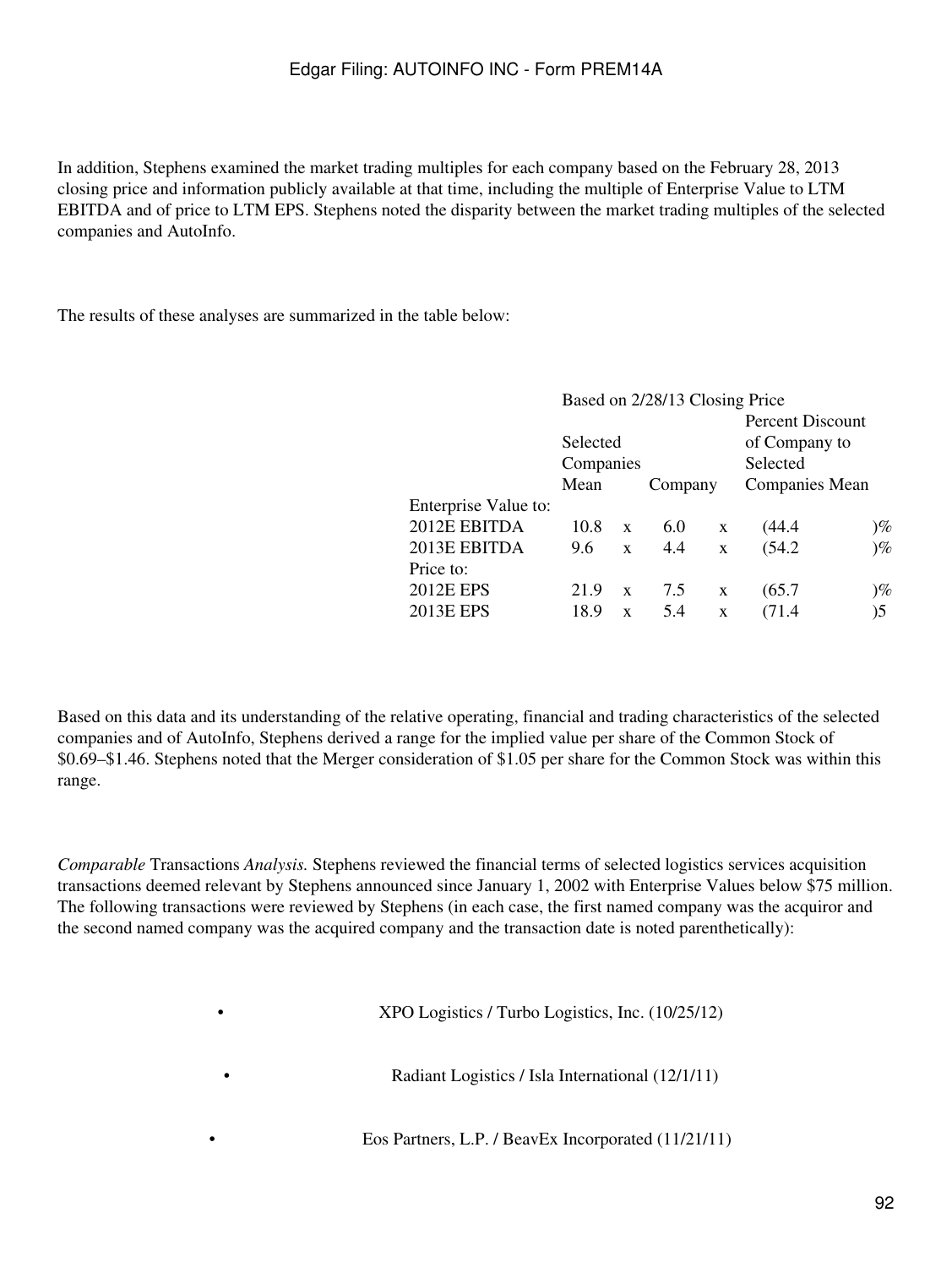•Roadrunner Transportation Systems, Inc. / M. Bruenger Trucking Co., Inc. (5/31/11)

•Radiant Logistics / DBA Distribution Services, Inc. (4/6/11)

• Trucking Investment Co. Inc. / US 1 Industries (2/18/11)

• Roadrunner Transportation Systems, Inc. / Morgan Southern, Inc. (2/3/11)

• Toll Global Forwarding / Summit Logistics (2/1/10)

• Mainfreight Ltd. / Target Logistics, Inc. (10/31/07)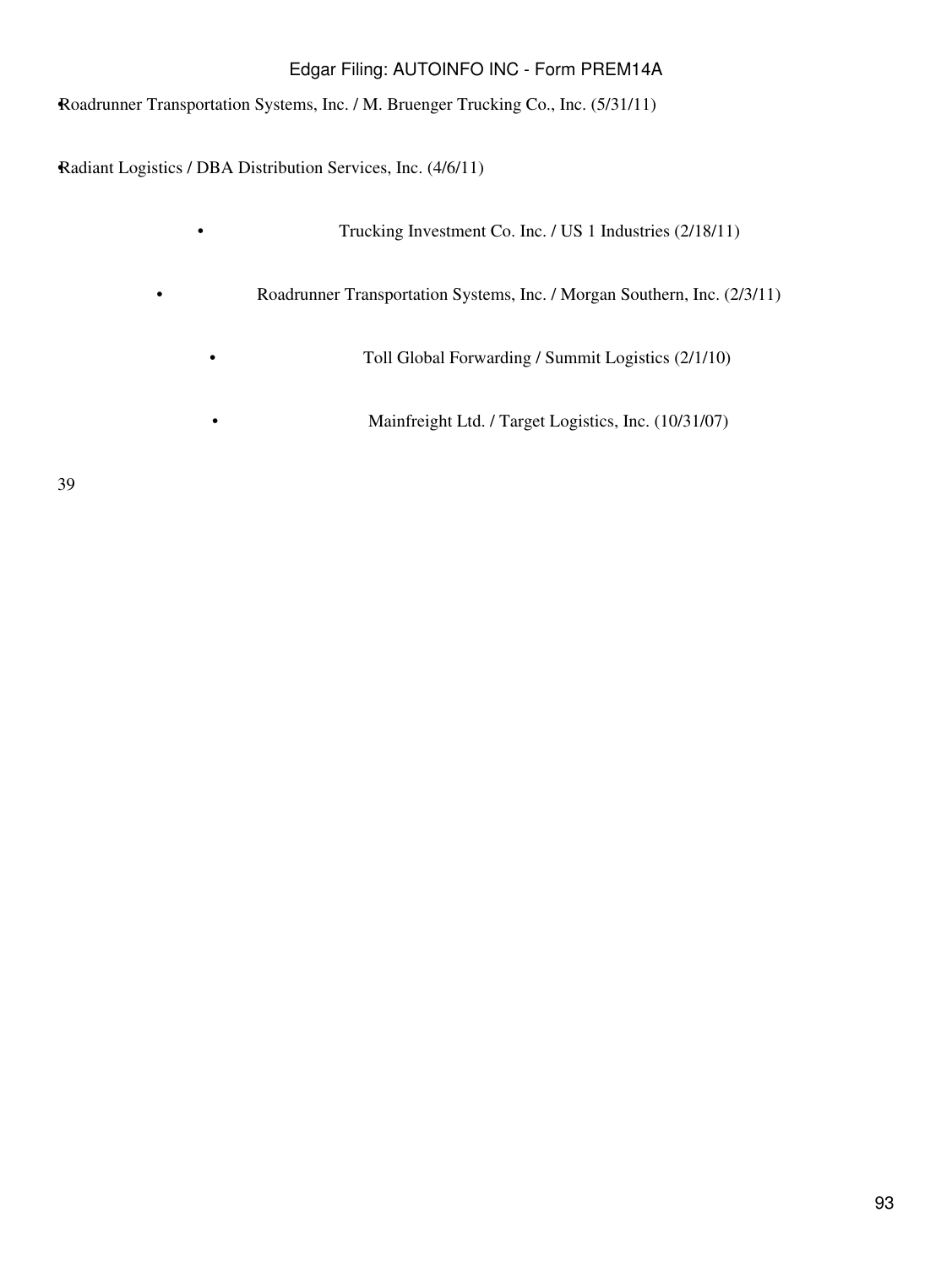•Velocity Express Corporation / CD&L, Inc. (8/18/06)

•Wheels Group / Clipper Exxpress (6/15/06)

•Universal Truckload Services, Inc. / AFA Enterprises, Inc. (8/8/04)

•PBB Global Logistics Income Fund / Clarke Inc. — Logistics Division (7/5/04)

•American Capital Strategies / Roadrunner (7/30/03)

Stephens considered these selected logistics services acquisition transactions to be reasonably similar, but not identical, to the Merger. A complete analysis involves complex considerations and qualitative judgments concerning differences in the selected transactions and other factors that could affect the transaction values in those selected transactions to which the Merger is being compared. Mathematical analysis (such as determining the mean or the median) is not in itself a meaningful method of using selected transaction data.

For the selected transactions listed above, Stephens used publicly available financial information to determine the multiple of Enterprise Value to LTM EBITDA for each transaction.

|                      | Company                                | Median<br>Selected  |   |
|----------------------|----------------------------------------|---------------------|---|
|                      | (Based<br>on \$1.05<br>Offer<br>Price) | <b>Transactions</b> |   |
| Enterprise Value to: |                                        |                     |   |
| LTM EBITDA           | X                                      | 53                  | X |

 Based on this data, its understanding of the relative operating and financial characteristics of the target company and of AutoInfo, and its understanding of the market, economic and other conditions as they existed as of the date of the selected transactions and of its opinion, Stephens derived an implied value range of approximately \$0.66–\$1.27 per share of the Common Stock. Stephens noted that the Merger consideration of \$1.05 per share for AutoInfo Common Stock was within this range.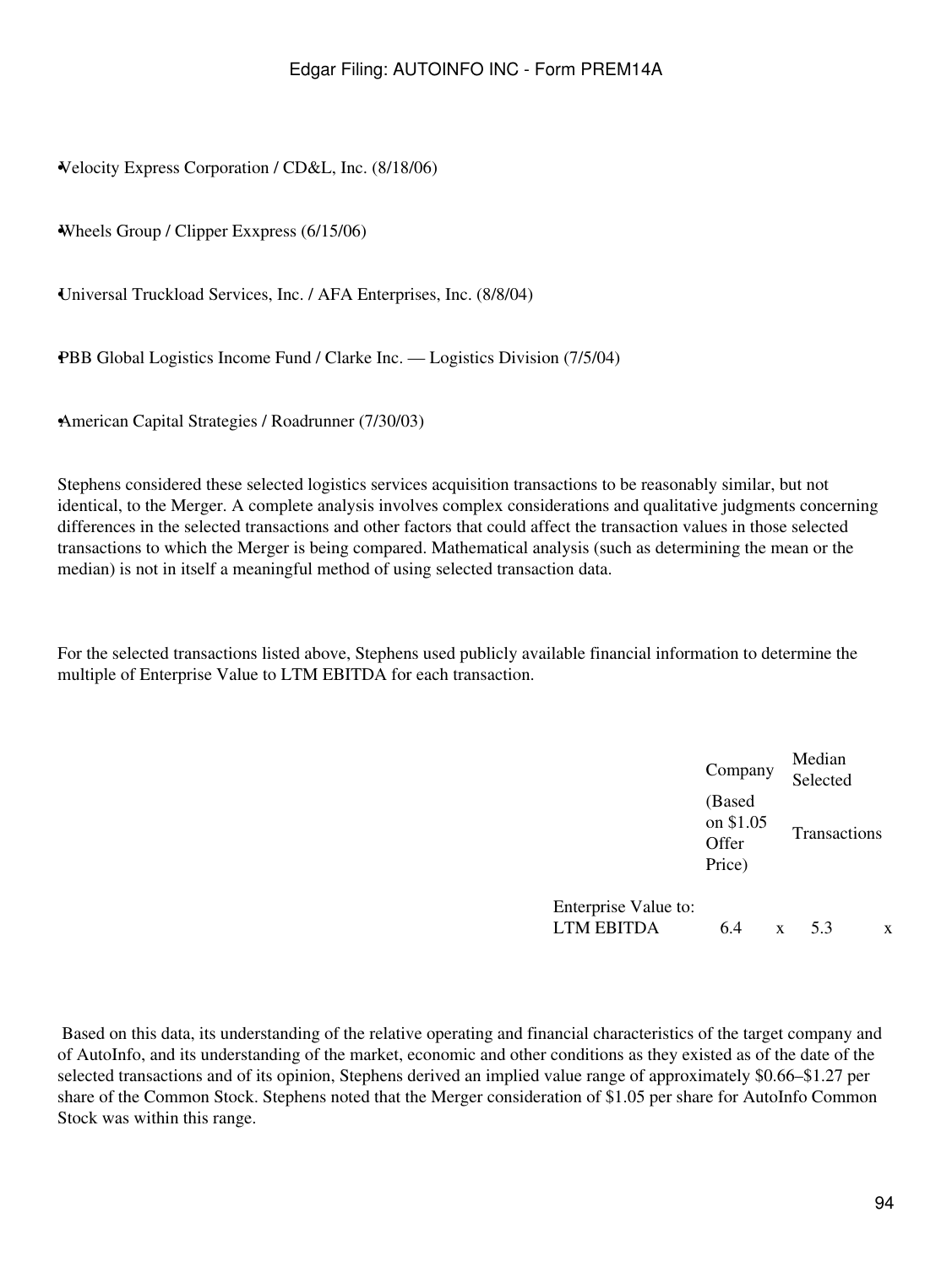*Discounted Cash Flow Analysis.* Stephens performed a discounted cash flow analysis on AutoInfo using projections developed by management for fiscal years 2012–2016. The projections included assumptions, among others, of revenue increasing at a compound annual growth rate of 20.0% from fiscal year 2012 to 2016 and EBITDA margins expanding from 2.9% in fiscal year 2012 to 3.6% in 2016. Utilizing these projections, Stephens calculated a range of implied price per share based upon the discounted net present value of the sum of the projected stream of unlevered free cash flows for the years ending December 31, 2013 to December 31, 2016 and a projected terminal value at December 31, 2016. Stephens considered discount rates ranging from 18.0% to 20.0% (based on a weighted average cost of capital analysis) and EBITDA exit multiples ranging from 5.0x–7.0x. The weighted average cost of capital was determined by the sum of (a) the market value of equity as a percentage of the total market value of AutoInfo's capital multiplied by AutoInfo's estimated cost of equity, and (b) the market value of debt as a percentage of the total market value of AutoInfo's capital, multiplied by AutoInfo's estimated after-tax market cost of debt. AutoInfo's estimated cost of equity was calculated using the Capital Asset Pricing Model which took into account the risk free rate, AutoInfo's beta, betas of other relevant companies, and applicable risk premiums. Utilizing the ranges of discount rates and exit multiples, Stephens derived an implied valuation range of \$1.01–\$1.62. Stephens noted that the Merger consideration of \$1.05 per share for the Common Stock was within this range.

*Leveraged Buyout Analysis.* Stephens performed a leveraged buyout analysis on AutoInfo using projections developed by management for fiscal years 2012–2016. This analysis calculates current values for AutoInfo based on the value that a hypothetical new equity investor would be willing to pay for AutoInfo in order to generate acceptable internal rates of return. Based on a range of target internal rates of return of 27.5% to 32.5% for the hypothetical equity investor, leverage of 4.1x 2012E EBITDA and a four-year EBITDA exit multiple range of 5.0x – 7.0x, the analysis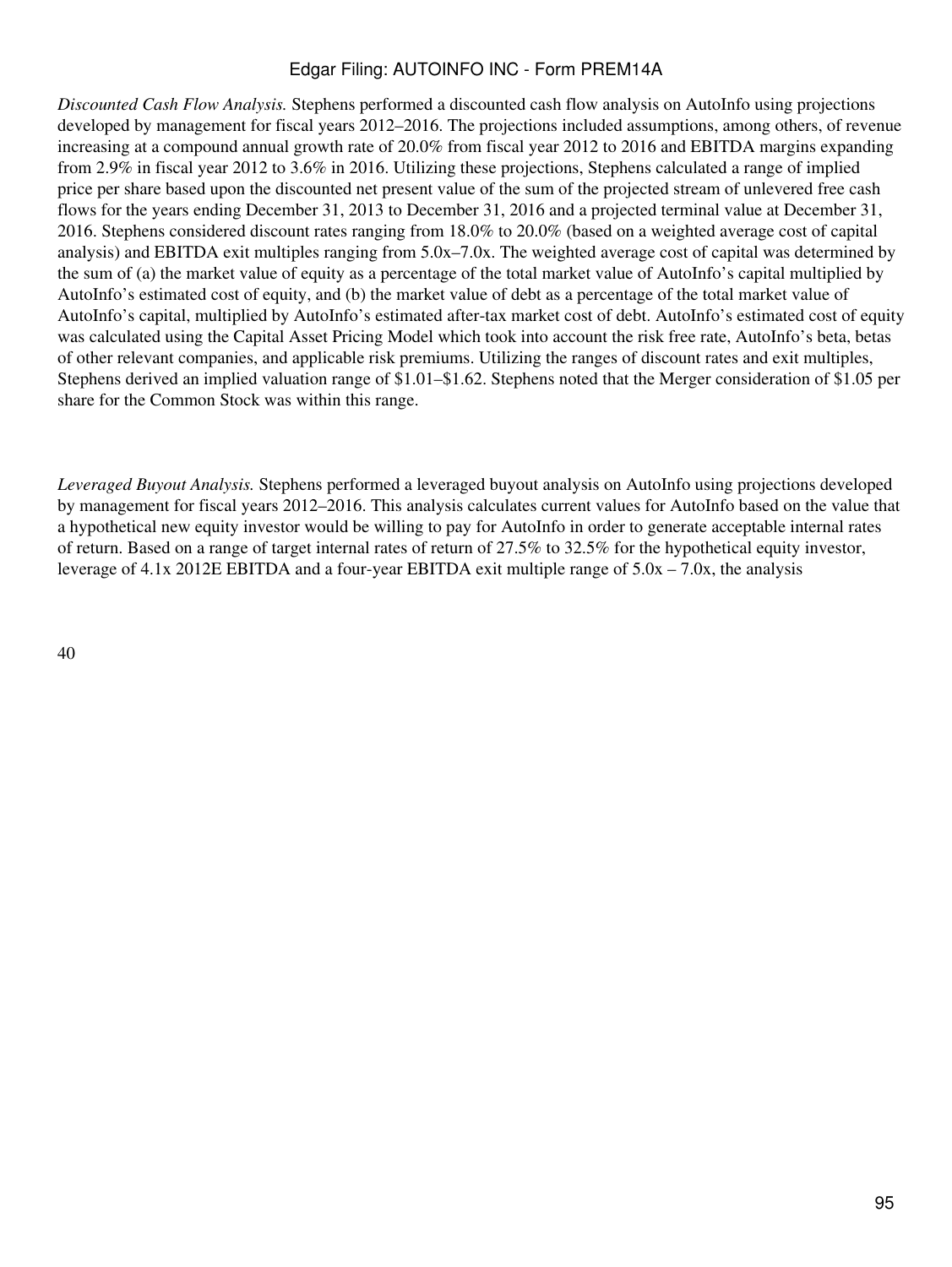yielded values for the Common Stock of \$0.84–\$1.22. Stephens noted that the Merger consideration of \$1.05 per share for the Common Stock was within this range.

*Premiums Paid Analysis.* Stephens performed a premiums paid analysis based upon the premiums paid in 317 precedent public Merger and acquisition transactions. The transactions utilized within the analysis were completed or announced between January 1, 2008 and December 31, 2012 and involved U.S. targets with transaction value less than \$200 million. In the premiums paid analysis, Stephens analyzed the premiums paid based on (i) the closing stock price of the target one day prior to announcement of the transaction; (ii) the closing stock price of the target seven days prior to announcement of the transaction; (iii) the closing stock price of the target thirty days prior to announcement of the transaction; and (iv) the closing stock price of the target ninety days prior to announcement of the transaction. The medians for the one day, seven day, thirty day and ninety day premiums were 42.9%, 46.0%, 51.5%, and 44.9%, respectively. In addition, Stephens calculated the percentage distributions of premiums from <0% to >100% in 10% increments. The results of this analysis are set forth below:

| Percent of Transactions |        |      |        |      |           |      |           |   |
|-------------------------|--------|------|--------|------|-----------|------|-----------|---|
| Premium                 | 1 Day  |      | 7 Day  |      | 30        |      | 90        |   |
|                         |        |      |        |      | Day       |      | Day       |   |
| $>100\%$                | 10.7   | %    | 12.9   | %    | 16.7      | %    | 15.1      | % |
| $90.0\% - 100.0\%$      | 4.7    | $\%$ | 2.8    | $\%$ | 3.5       | $\%$ | 1.6       | % |
| $80.0\% - 90.0\%$       | 3.5    | $\%$ | 5.7    | %    | 5.4       | $\%$ | 4.7       | % |
| $70.0\% - 80.0\%$       | 6.9    | $\%$ | 7.9    | %    | 9.1       | %    | 6.6       | % |
| $60.0\% - 70.0\%$       | 7.3    | %    | 6.9    | %    | 6.3       | %    | 6.9       | % |
| $50.0\% - 60.0\%$       | 10.7   | $\%$ | 7.9    | $\%$ | 10.1      | $\%$ | 8.8       | % |
| $40.0\% - 50.0\%$       | 9.8    | %    | 10.7   | $\%$ | 9.1       | %    | 9.8       | % |
| $30.0\% - 40.0\%$       | 11.7   | %    | 13.2   | $\%$ | 9.5       | %    | 9.1       | % |
| $20.0\% - 30.0\%$       | 12.0   | %    | 9.8    | %    | 9.8       | %    | 8.8       | % |
| $10.0\% - 20.0\%$       | 9.1    | %    | 8.5    | %    | 7.6       | %    | 7.9       | % |
| $0.0\% - 10.0\%$        | 6.9    | $\%$ | 6.6    | %    | 4.4       | $\%$ | 5.0       | % |
| $<\!\!0\%$              | 6.6    | %    | 6.9    | $\%$ | 8.5       | %    | 15.5      | % |
|                         | 100.0% |      | 100.0% |      | $100.0\%$ |      | $100.0\%$ |   |

Stephens noted that the Merger consideration of \$1.05 per share represented a premium of 7.1% over the closing share price of AutoInfo on February 28, 2013, a premium of 16.4% over the volume-weighted average of the closing share prices of the 30 days ended February 28, 2013 and a premium of 15.7% over the volume-weighted average of the closing share prices of the 90 days ended February 28, 2013.

*Historical Trading Analysis.* Stephens analyzed the historical daily closing prices per share of the Common Stock for the one-year period ending February 28, 2013. Stephens noted that during this period, the 52-week low (reached on May 25, 2012) and 52-week high (reached on January 2, 2013) closing prices per share of the Common Stock were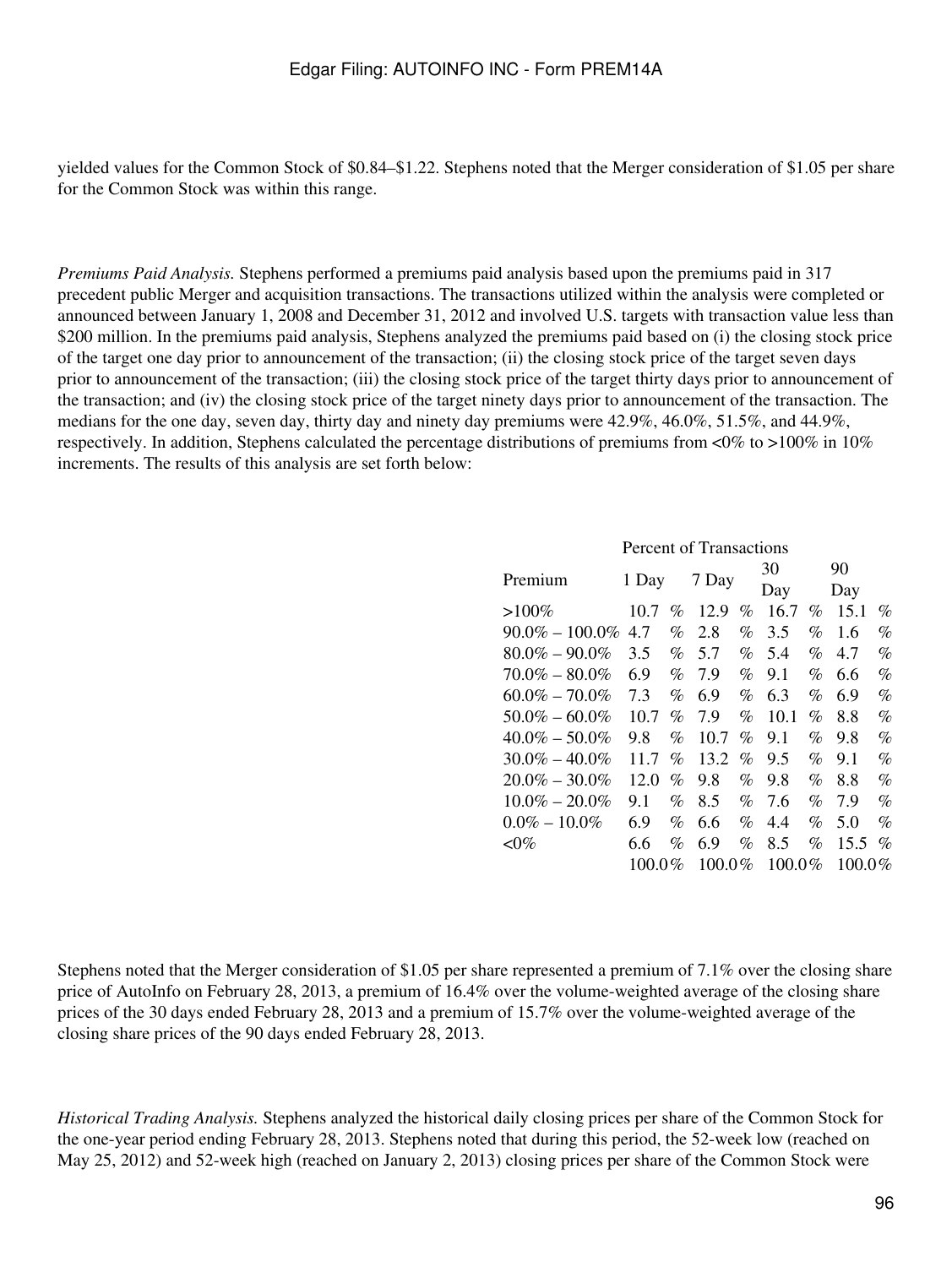\$0.69 and \$0.99, respectively. Stephens further noted that the Merger consideration of \$1.05 per share for the Common Stock was above the 52-week range for the closing prices per share of the Common Stock for the one-year period ended February 28, 2013.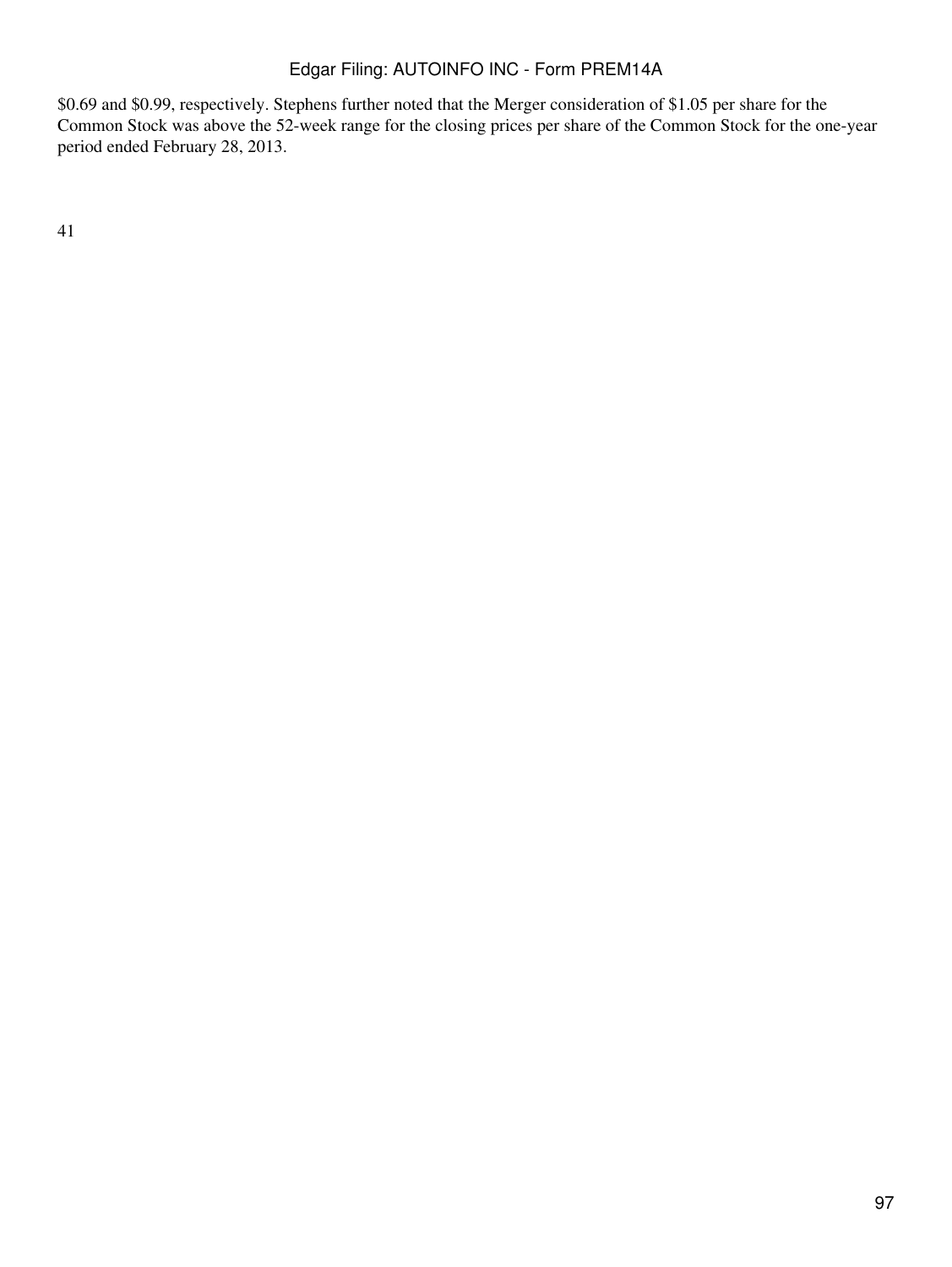As part of Stephens' investment banking business, Stephens regularly issues fairness opinions and is continually engaged in the valuation of companies and their securities in connection with business reorganizations, private placements, negotiated underwritings, mergers and acquisitions and valuations for estate, corporate and other purposes. Stephens expects to pursue future investment banking services assignments from participants in the Merger. In the ordinary course of business, Stephens and its affiliates at any time may hold long or short positions, and may trade or otherwise effect transactions as principal or for the accounts of customers, in debt or equity securities or options on securities of AutoInfo or of any other participant in the Merger.

#### *Fee Arrangements*

AutoInfo retained Stephens based on its qualifications and expertise and its reputation as a nationally recognized investment banking firm. Pursuant to a letter agreement dated January 21, 2012, a fee of \$200,000 became payable to Stephens upon the delivery of its written opinion. Under the terms of the January 21, 2012 letter agreement, Stephens will be entitled to receive an additional fee of approximately \$0.9 million upon consummation of the Merger. AutoInfo has also agreed to reimburse Stephens for certain of its out-of-pocket expenses (including fees and expenses of its counsel) reasonably incurred by it in connection with its services and will indemnify Stephens against potential liabilities arising out of its engagement, including certain liabilities that could arise in connection with its fairness opinion under U.S. federal securities laws.

#### **Voting Agreement**

Under the Voting Agreement, which was entered into simultaneous with the execution of the Merger Agreement, each of Mr. Einselen, Mr. Patterson, Mr. Robertson, Mr. Wachtel, Mr. Weiss, Mr. Williams and Mr. Wunderlich, stockholders and option holders of AutoInfo who are members of management and/or directors of AutoInfo, who we refer to as the Voting Stockholders, agreed to vote all of their shares of AutoInfo Common Stock (representing approximately 22.3% of the outstanding shares of AutoInfo Common Stock as of [\*\*], 2013, the record date established for the Special Meeting): (i) in favor of adoption of the Merger Agreement and the transactions contemplated thereunder, including the Merger, (ii) against (a) any proposal made in opposition to adoption of the Merger Agreement or in competition or inconsistent with the Merger or any other transactions contemplated by the Merger Agreement, (b) any takeover proposal, (c) any change in the management or Board (other than as contemplated by the Merger Agreement), and (d) any action or agreement that the Stockholders actually knows, or reasonably expects, would result in a breach of any representation, warranty, covenant or agreement or any other obligation of AutoInfo under the Merger Agreement or of such stockholder under the Voting Agreement. Each of the Voting Stockholders also agreed to irrevocably appoint an officer of Parent as such Voting Stockholder's proxy and attorney-in-fact, with full power of substitution and re-substitution, to cause such stockholder's shares of AutoInfo Common Stock to be voted in favor of the Merger Agreement and the transactions contemplated thereunder, including the Merger. Additionally, the Voting Stockholders agreed, among other things, not to transfer their shares of AutoInfo Common Stock, subject to certain exceptions. The Voting Agreement will terminate upon the earliest to occur of the completion of the Merger, or the termination of the Merger Agreement in accordance with its terms.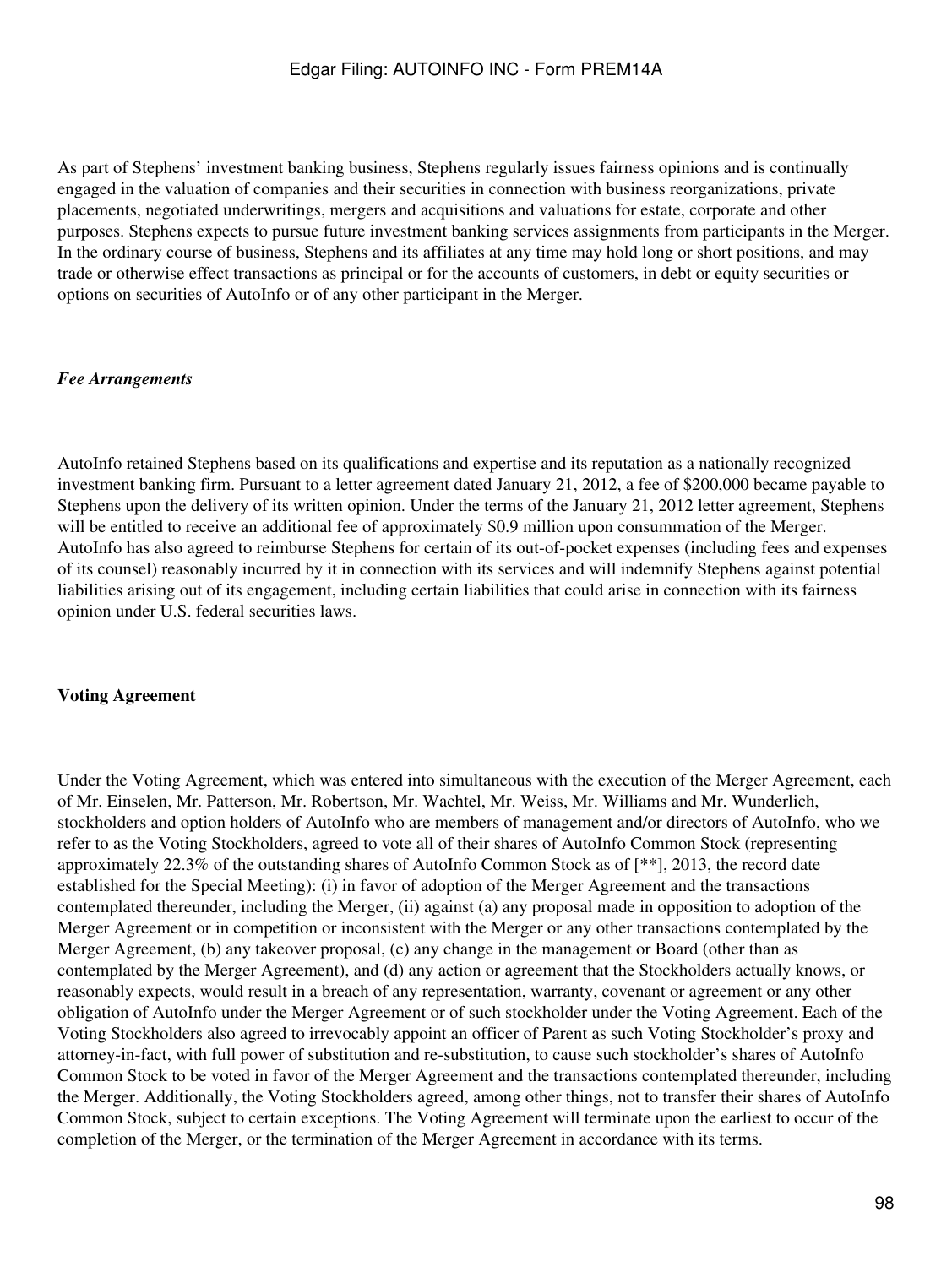The vote of the Voting Stockholders is not sufficient under Delaware law to approve and adopt the Merger Agreement and the transactions contemplated thereunder, including the Merger, without the approval of any other stockholders of AutoInfo. A copy of the Voting Agreement is attached to this proxy statement as Annex B. See the section entitled "Voting Agreement." beginning on page [\*\*] of this proxy statement.

## **Litigation Relating to the Merger**

As of the date of this proxy statement, we are not aware of any litigation relating to the Merger.

42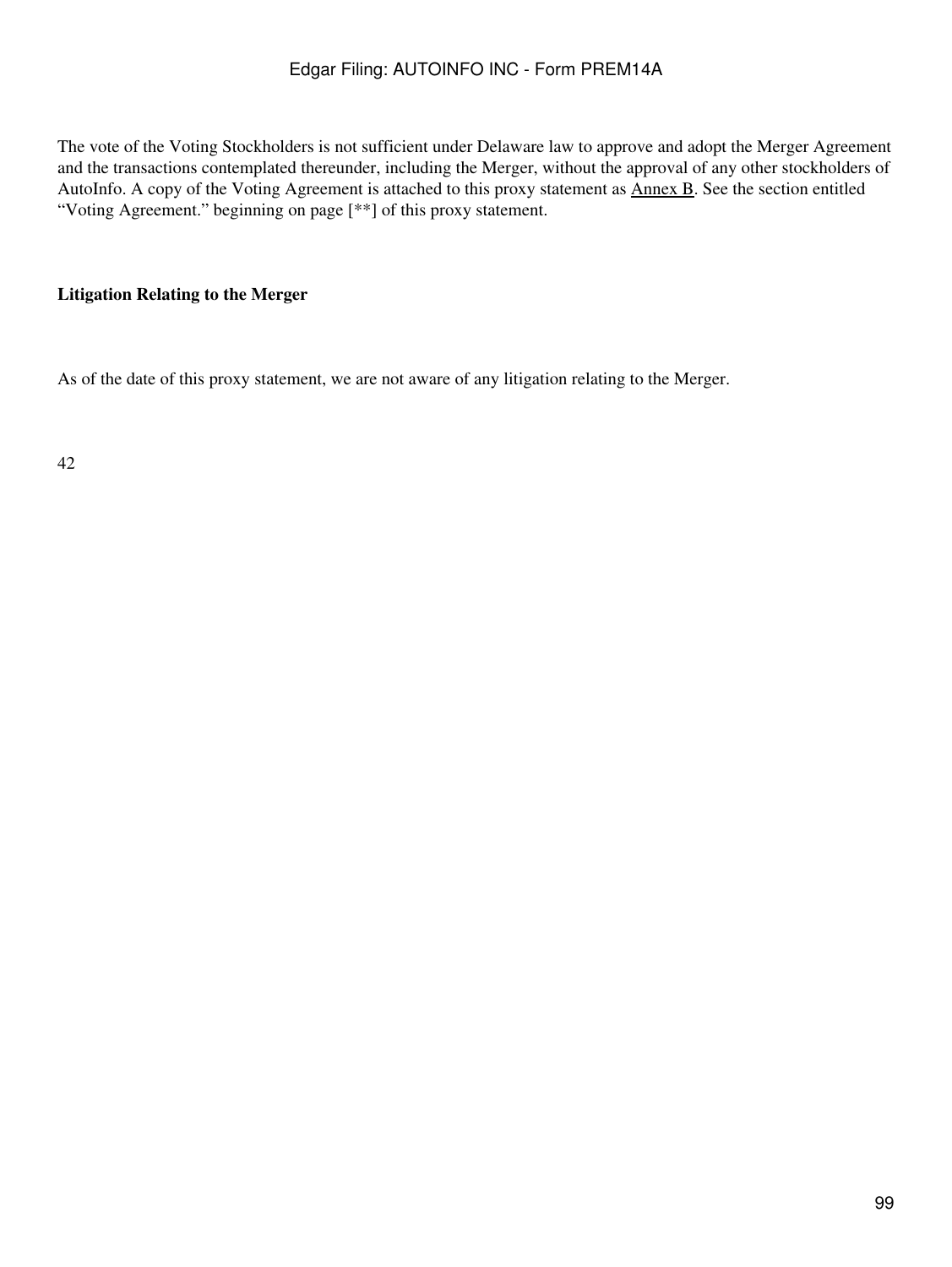#### **Financing of the Merger**

We anticipate that the total amount of funds necessary to complete the Merger will be approximately \$60.2 million, in the aggregate, comprised of:

• Merger Agreement; approximately \$38.9 million to pay our stockholders (and holders of options) the amounts due to them under the

Agreement; and approximately \$14.2 million to retire debt in connections with the transactions contemplated by the Merger

• approximately (i) \$4.7 million of AutoInfo transaction fees and expenses, including change of control payments, and (ii) \$2.4 million for other miscellaneous fees and expenses.

These payments are expected to be funded by Parent from its cash on hand and committed availability under its credit facilities.

#### **Interests of Certain Persons in the Merger**

In considering the recommendation of the Board that you vote to approve and adopt the Merger Agreement and the transactions contemplated thereunder, including the Merger, you should be aware that certain of our directors and executive officers have financial interests in the Merger that are different from, or in addition to, those of our stockholders generally. The Board was aware of and considered these interests, among other matters, in evaluating and negotiating the Merger Agreement and the Merger, and in recommending that the Merger Agreement and the transactions contemplated thereunder, including the Merger, be approved and adopted by the stockholders of AutoInfo. For the purposes of all of the agreements and plans described below, the completion of the transactions contemplated by the Merger Agreement will constitute a change of control.

#### *Equity* **Compensation** *and Incentive Awards*

At the effective time of the Merger, each outstanding option to purchase shares of AutoInfo Common Stock that is outstanding and unexercised as of immediately prior to the effective time of the Merger, whether vested or unvested, will automatically vest and be converted into the right to receive a cash payment equal to the number of shares of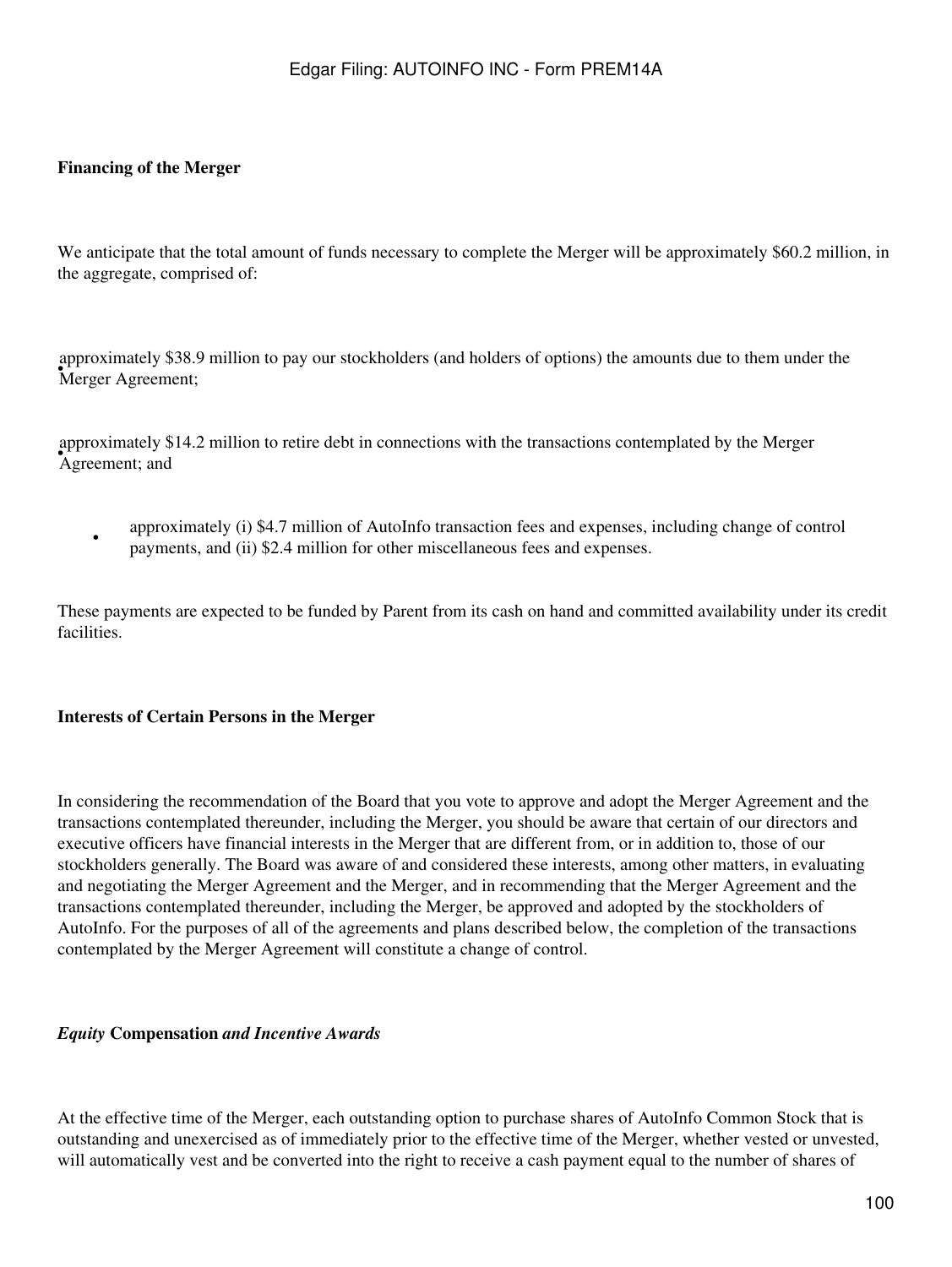AutoInfo Common Stock subject to such option multiplied by the amount (if any) by which \$1.05 exceeds the exercise price per share of such option, less any applicable withholding taxes.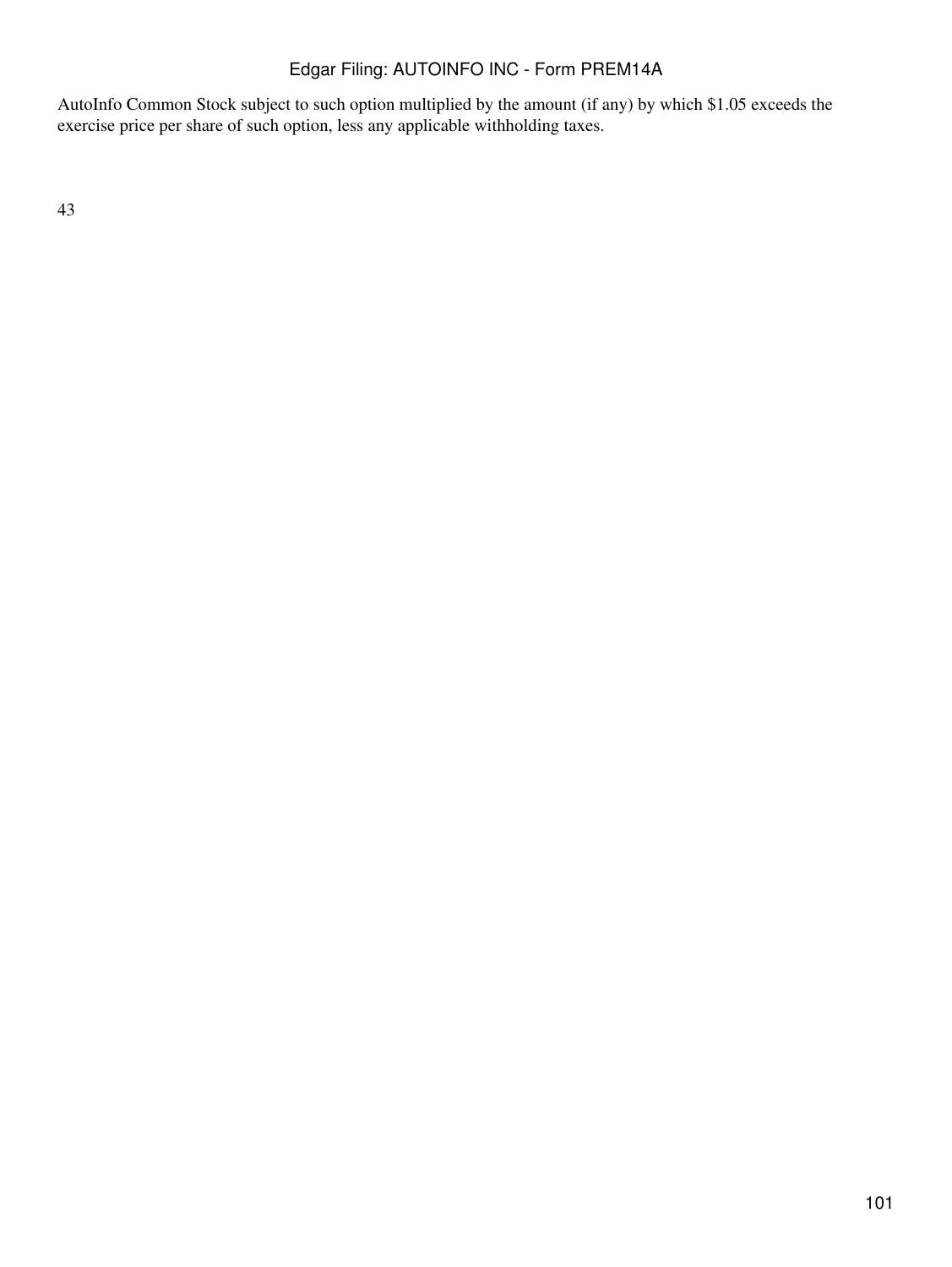The following table sets forth, as of [\*\*], 2013, the equity compensation award holdings of AutoInfo's directors and executive officers and the gross value of such holdings assuming the Merger is completed:

|                          | Number of<br><b>Shares Subject</b><br>to Vested<br>Stock<br>Options | Cash<br>Consideration<br>to be Received<br>for<br><b>Vested Stock</b><br>Options | Number of<br><b>Shares</b><br>Subject to<br><b>Unvested Stock</b><br>Options | Cash<br>Consideration<br>to be Received<br>for<br><b>Unvested Stock</b><br>Options | be | Cash Consideration to<br>Received for All<br><b>Stock</b><br>Options |
|--------------------------|---------------------------------------------------------------------|----------------------------------------------------------------------------------|------------------------------------------------------------------------------|------------------------------------------------------------------------------------|----|----------------------------------------------------------------------|
| Peter C. Einselen        | 402,500                                                             | 194,825<br>S.                                                                    | 120,000                                                                      | \$34,800                                                                           | S. | 229,625                                                              |
| Mark K. Patterson        | 196,667                                                             | 69,133                                                                           | 353,333                                                                      | 105,017                                                                            |    | 174,150                                                              |
| Thomas C.<br>Robertson   | 380,000                                                             | 176,200                                                                          | 120,000                                                                      | 34,800                                                                             |    | 211,000                                                              |
| Harry Wachtel            | 200,000                                                             | 58,000                                                                           | 300,000                                                                      | 87,000                                                                             |    | 145,000                                                              |
| Mark Weiss               | 80,000                                                              | 23,300                                                                           | 120,000                                                                      | 34,800                                                                             |    | 58,000                                                               |
| Michael P. Williams      | 490,000                                                             | 328,300                                                                          | 360,000                                                                      | 97,200                                                                             |    | 425,500                                                              |
| William I.<br>Wunderlich | 120,000                                                             | 34,800                                                                           | 180,000                                                                      | 52,200                                                                             |    | 87,000                                                               |

#### *Change of Control Payments*

Under their respective employment agreements with AutoInfo dated February 7, 2011, in, the event of a change of control, each of Mr. Wachtel, Mr. Williams Mr. Wunderlich shall receive a lump-sum cash payment equal to one and one-half times their respective base salary plus one and one-half times their respective average annual bonus for the two fiscal years preceding the change of control. The Merger will constitute a change of control which is defined as a sale of all or substantially all of our assets, a consolidation or Merger in which AutoInfo is not the surviving entity and in which our stockholders before the transaction do not own more than 50% of the combined voting power after the transaction, or a tender offer, Merger, consolidation, sale of assets or contested election or any combination of the foregoing transactions in which the persons who were our directors immediately before the transaction cease to constitute a majority of the board of AutoInfo or any successor company. Accordingly, upon the consummation of the Merger, Messrs. Wachtel, Williams and Wunderlich will be entitled to receive change of control payments in the amount of \$1,060,000, \$694,000 and \$947,000, respectively.

#### *Employment Arrangements with the Surviving Corporation*

On February 28, 2013, simultaneous with the execution of the Merger Agreement, Mr. Wachtel and Mr. Williams entered into amended and restated employment agreements with AutoInfo that will become effective upon the consummation of the Merger.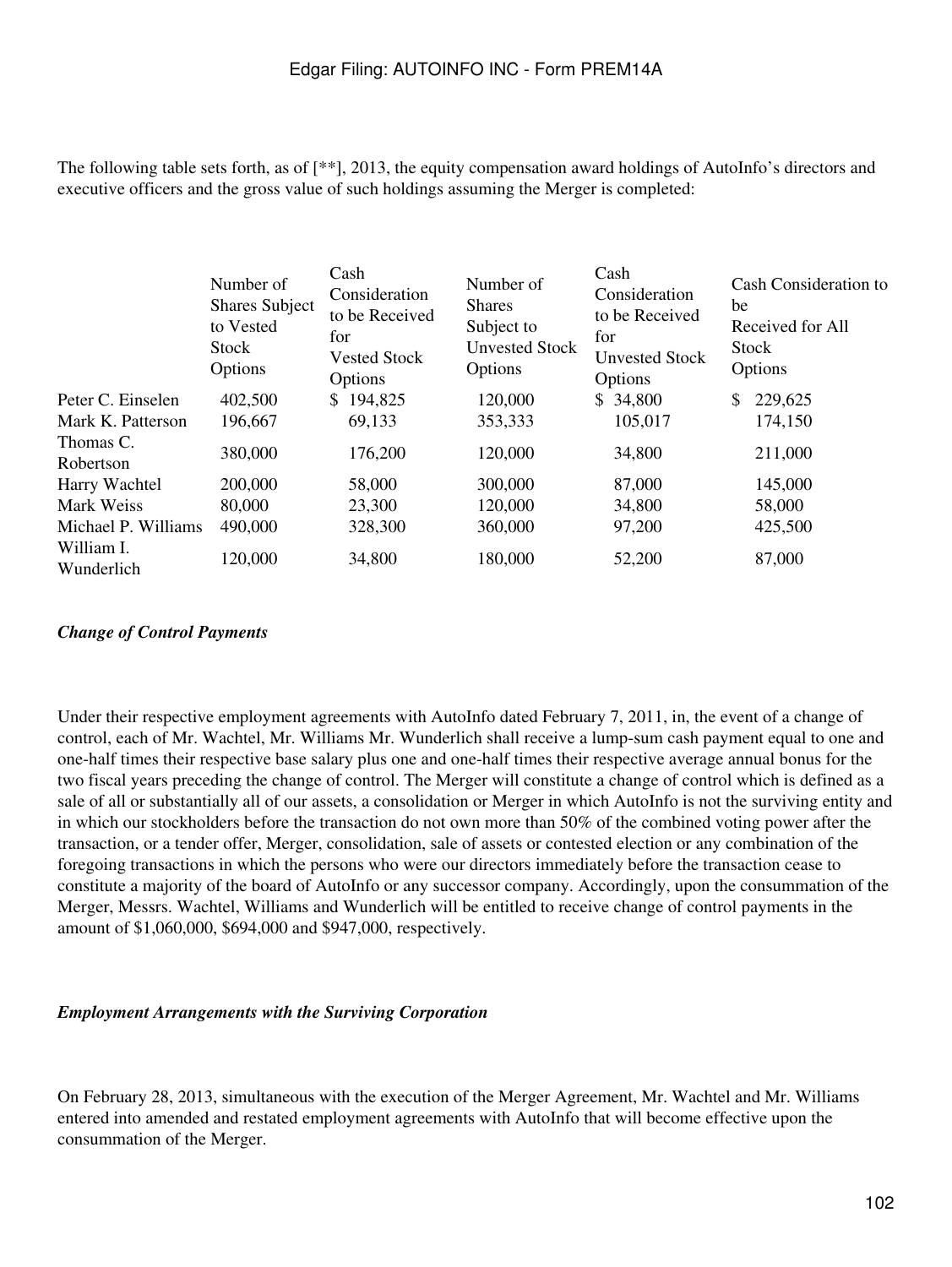Mr. Wachtel's amended and restated employment agreement provides for his part-time services as Chairman of the Board of AutoInfo for a two-year term of employment at an annual salary that is not less than \$100,000. Upon his termination or resignation under certain circumstances, he shall be entitled to payment of any amounts that remain due for the balance of the employment term and the payment or reimbursement of all premiums for medical benefits elected during such period. The employment agreement contains customary restrictive covenants applicable to Mr. Wachtel with respect to non-competition, non-solicitation, non-disparagement, and non-disclosure, and provides for Mr. Wachtel's participation in any of our then existing employee and executive benefit plans or programs, including health insurance on substantially the same terms and conditions as other senior executives and employees of AutoInfo after the closing of the transactions contemplated under the Merger Agreement.

Mr. Williams' amended and restated employment agreement provides for his full-time services as Chief Executive Officer of AutoInfo at an annual salary that is not less than \$318,000 (other than across the board reduction of base salaries of similarly situated employees of AutoInfo, which reductions shall not at any time reduce Mr.

44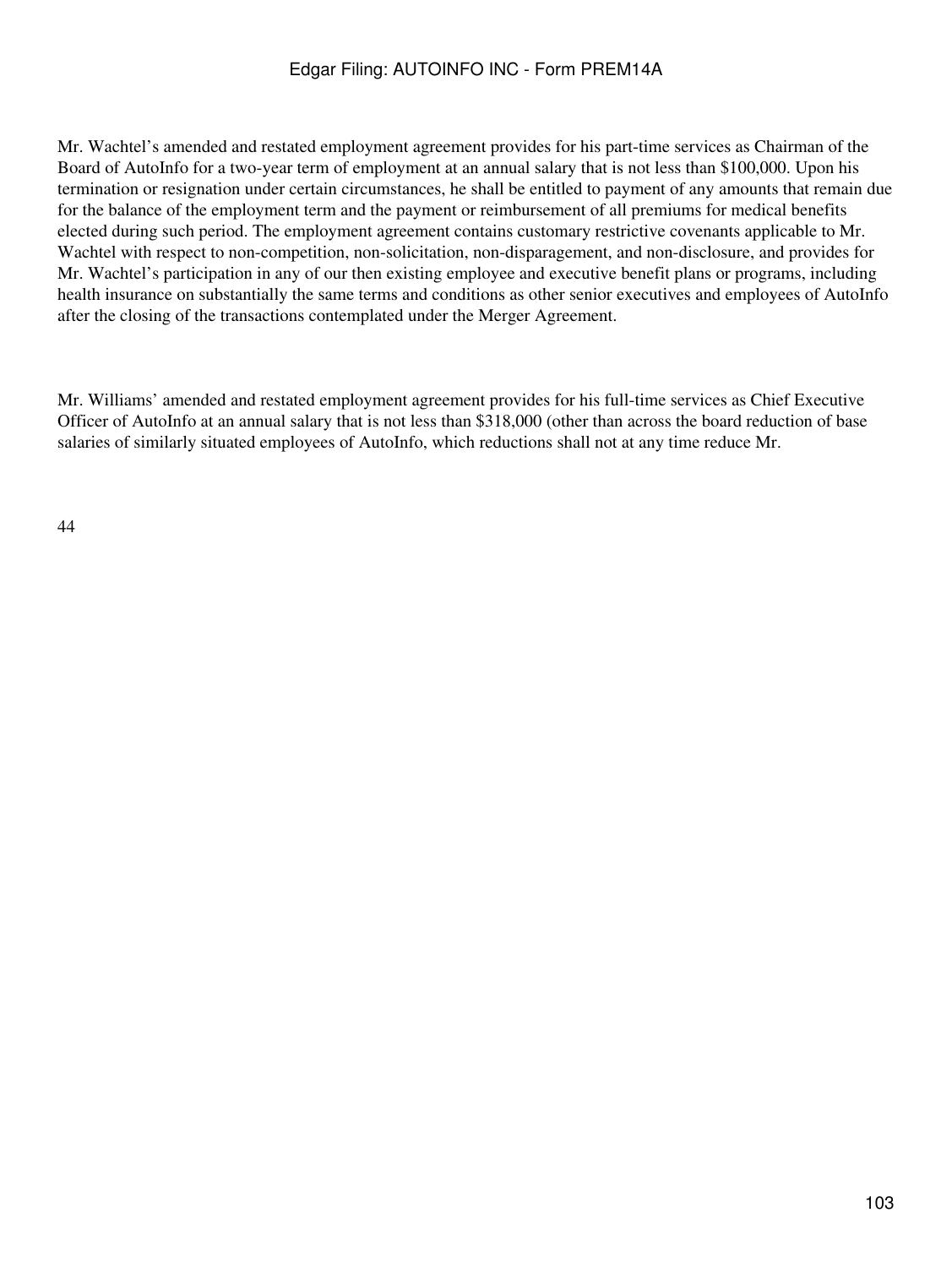Williams' base salary below \$270,300). Mr. Williams shall also be eligible to receive an annual bonus of \$100,000 upon the achievement by AutoInfo of annual performance criteria established by the Board. In the event of Mr. Williams' termination or resignation under certain circumstances, he shall be entitled to a payment of his base salary, benefits, and reimbursement of expenses through the termination date and payment of his base salary and reimbursement of all premiums for medical benefits elected during the 12 month period following the termination date. The employment agreement also contains customary restrictive covenants applicable to Mr. Williams with respect to non-competition, non-solicitation, non-disparagement, and non-disclosure and provides for Mr. Williams' participation in any of our then existing employee and executive benefit plans or programs, including health insurance on substantially the same terms and conditions as other senior executives and employees of AutoInfo after the closing of the transactions contemplated under the Merger Agreement.

#### *Management Exchange and Rollover Agreement*

As a condition to Parent entering into the Merger Agreement, on February 28, 2013, each of Mr. Wachtel, Mr. Weiss and Mr. Williams, each an executive officer of AutoInfo, entered into the Rollover Agreement with Parent pursuant to which each such executive officer agreed, upon the consummation of the Merger, to contribute AutoInfo Common Stock, or Merger consideration otherwise due and payable on account of options to purchase AutoInfo Common Stock owned by such executive officer, to Parent in exchange for equity interests in Parent. See the section entitled "Management Exchange and Rollover Agreement" beginning on page [\*\*] of this proxy statement.

#### *Indemnification and Insurance*

Parent has agreed to, and has agreed to cause AutoInfo and the surviving corporation to, for six years after the effective date of the Merger, indemnify the individuals who at or prior to the effective date of the Merger were directors or officers of AutoInfo, who we collectively refer to as the "indemnitees", with respect to all acts or omissions by them in their capacities as such at any time prior to the effective date of the Merger, to the fullest extent: (i) required by the our charter documents (including employees to the extent indemnified thereunder) as in effect on February 28, 2013; and (ii) permitted under applicable Law (including employees to the extent indemnification is permitted thereunder). An indemnitee shall notify AutoInfo in writing promptly upon learning of any claim, action, suit, proceeding, investigation or other matter in respect of which such indemnification may be sought. In the event of any such claim, action, suit, proceeding or investigation: (i) each indemnitee will be entitled to advancement of reasonable expenses incurred in the defense of any claim, action, suit, proceeding or investigation from AutoInfo within ten business days of receipt by AutoInfo from the indemnitee of a reasonably detailed request therefor; provided that any person to whom expenses are advanced provides an undertaking to repay such advances if it is ultimately determined that such person is not entitled to indemnification; and (ii) neither Parent nor AutoInfo shall settle, compromise or consent to the entry of any judgment in any proceeding or threatened action, suit, proceeding, investigation or claim (and in which indemnification could be sought by such indemnitee hereunder), unless such settlement, compromise or consent includes an unconditional release of such indemnitee from all liability arising out of such action, suit, proceeding, investigation or claim or such indemnitee otherwise consents. Notwithstanding anything to the contrary, in no event shall AutoInfo be liable for any settlement or compromise effected without its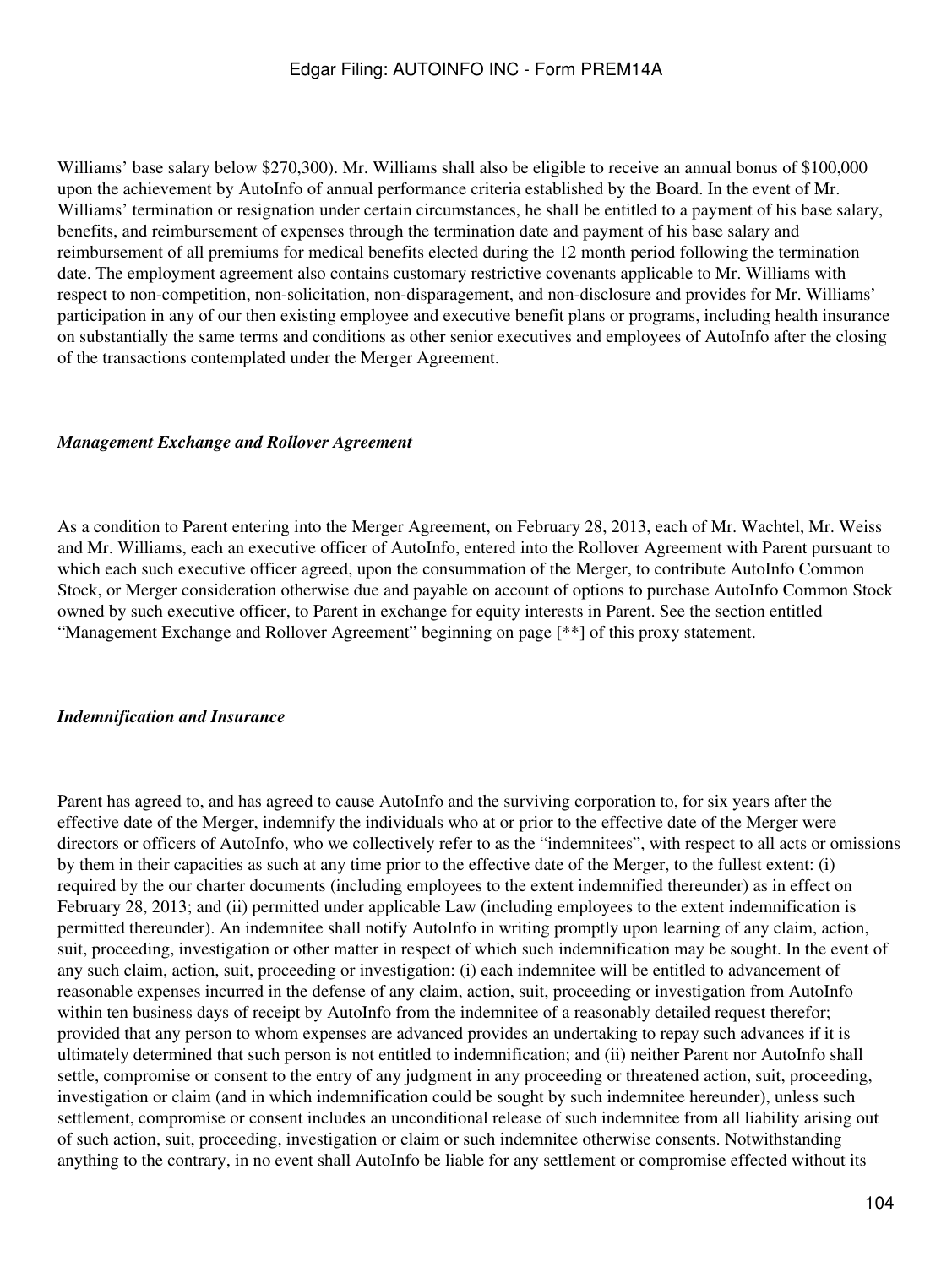written consent. Each of AutoInfo and the indemnitees shall cooperate in the defense of any claim, action, suit, Proceeding or investigation and shall furnish or cause to be furnished records, information and testimony, and attend such conferences, discovery proceedings, hearings, trials or appeals, as may be reasonably requested in connection therewith. Further, the indemnification agreements, if any, in existence on February 28, 2013 (and as may be amended prior to the closing upon approval (in writing) by Parent) with any of the directors, officers or employees of AutoInfo shall continue in full force and effect in accordance with their terms following the consummation of the Merger.

Parent has further agreed that prior to the closing of the Merger, Parent shall purchase for the benefit of AutoInfo's directors and officers, as of February 28, 2013 and as of the effective date of the Merger, an insurance and indemnification tail policy, which we refer to as the D&O Tail Policy, that provides coverage for a period of six years from and after the effective date of the Merger for events occurring prior to the effective date of the Merger that is substantially equivalent to and in any event not less favorable in the aggregate than AutoInfo's existing policy or, if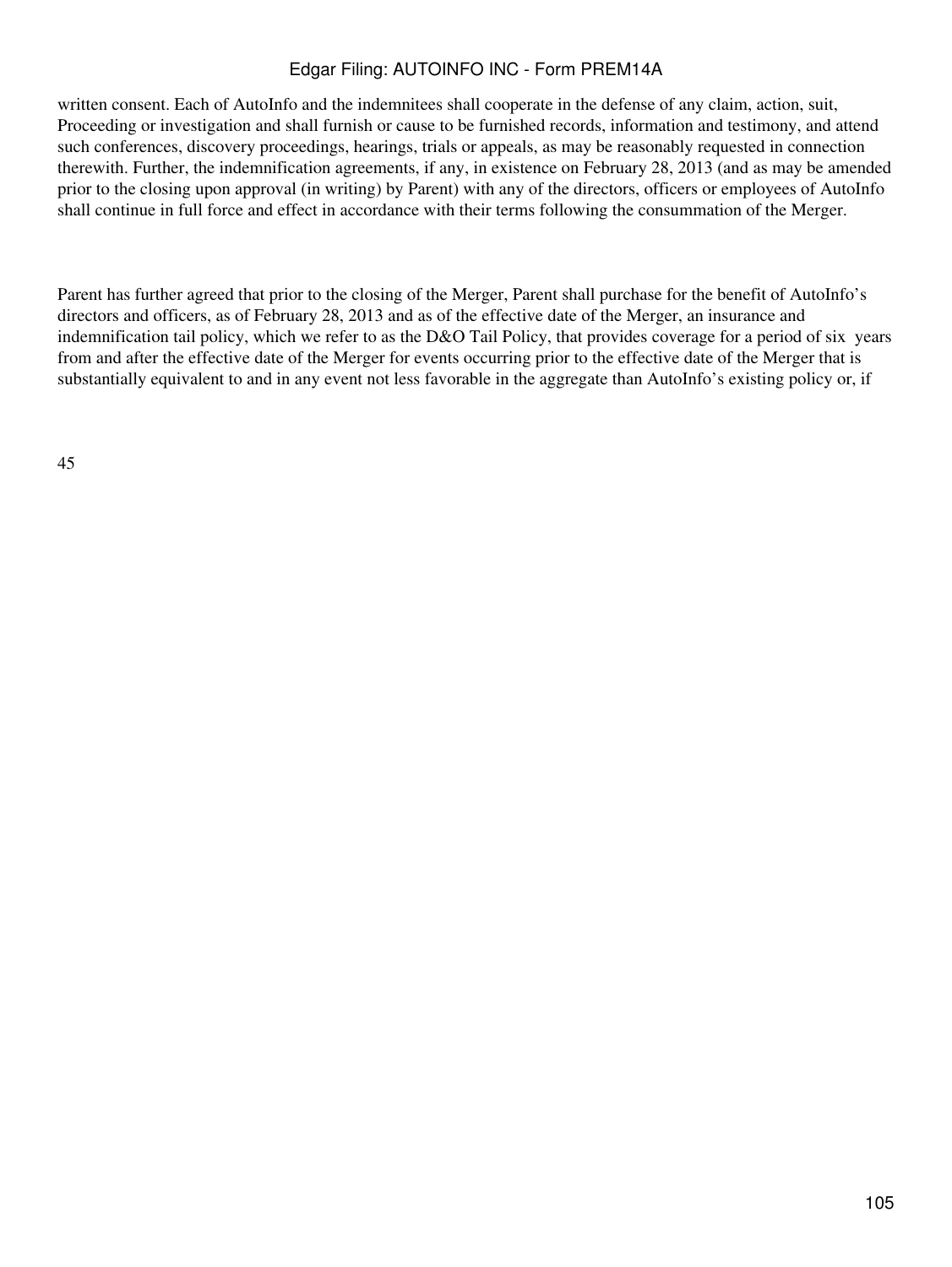substantially equivalent insurance coverage is unavailable, the best available coverage; provided that Parent shall not be required to purchase the D&O Tail Policy if such policy exceeds 300% of the last annual premium paid prior to February 28, 2013, in which event, Parent shall purchase the most advantageous policy of directors' and officers' insurance obtainable for a total annual premium equal to such base amount.

#### *Special Committee Fees*

In accordance with the resolutions of the Board, each member of the Special Committee received as compensation a fee in the amount of \$8,000, whether or not the Merger occurs. In addition, Mr. Patterson received an incremental fee in the amount of \$12,000 for serving as chairperson of the Special Committee.

#### **Accounting** *Treatment*

The Merger will be accounted for as a "purchase transaction" for financial accounting purposes.

#### **Material U.S. Federal Income Tax Consequences of the Merger**

The following is a summary of the material U.S. federal income tax consequences of the Merger to U.S. holders (as defined below) whose shares of AutoInfo Common Stock are converted into the right to receive cash in the Merger. This summary does not purport to consider all aspects of U.S. federal income taxation that might be relevant to our stockholders. For purposes of this discussion, we use the term "U.S. holder" to mean a beneficial owner of shares of AutoInfo Common Stock that is, for U.S. federal income tax purposes:

• **and individual who is a citizen or resident of the United States;** 

a corporation (or other entry taxable as a corporation for 0.5), redetain<br>under the laws of the United States or any of its political subdivisions; a corporation (or other entity taxable as a corporation for U.S. federal income tax purposes) created or organized

U.S. persons or (ii) has a valid election in effect under applicable U.S. Treasury regulations to be treated as a a trust that (i) is subject to the supervision of a court within the United States and the control of one or more U.S. person; or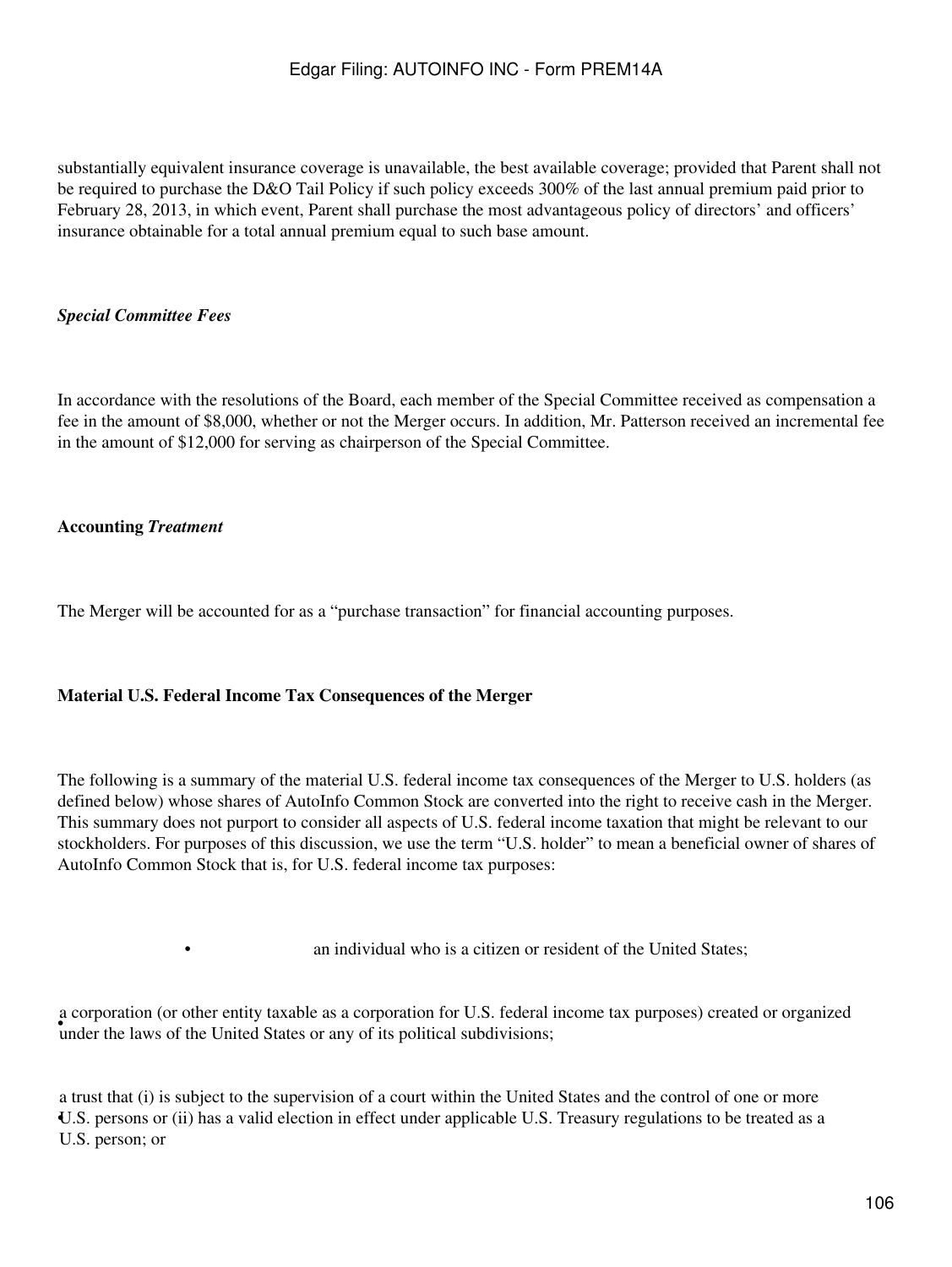• an estate that is subject to U.S. federal income tax on its income regardless of its source.

If a partnership (including an entity treated as a partnership for U.S. federal income tax purposes) holds Common Stock, the tax treatment of a partner generally will depend on the status of the partner and the activities of the partnership. A partner of a partnership holding Common Stock should consult the partner's tax advisor regarding the U.S. federal income tax consequences of the Merger to such partner.

This discussion is based upon the Internal Revenue Code of 1986, as amended, which we refer to in this proxy statement as the Code, and Treasury regulations, Internal Revenue Service rulings and judicial decisions now in effect, all of which are subject to change (possibly with retroactive effect) or different interpretations. The discussion applies only to beneficial owners who hold shares of AutoInfo Common Stock as capital assets within the meaning of Section 1221 of the Code, and does not apply to shares of AutoInfo Common Stock received in connection with the exercise of employee stock options or otherwise as compensation, stockholders who hold an equity interest, actually or constructively, in Parent or the surviving corporation after the Merger, stockholders who validly exercise their rights under the DGCL to object to the Merger or to certain types of beneficial owners who may be subject to special rules (such as insurance companies, banks, tax-exempt organizations, financial institutions, broker-dealers, partnerships, S corporations or other pass-through entities, mutual funds, traders in securities who elect the mark-to-market method of accounting, stockholders subject to the alternative minimum tax, stockholders that have a functional

46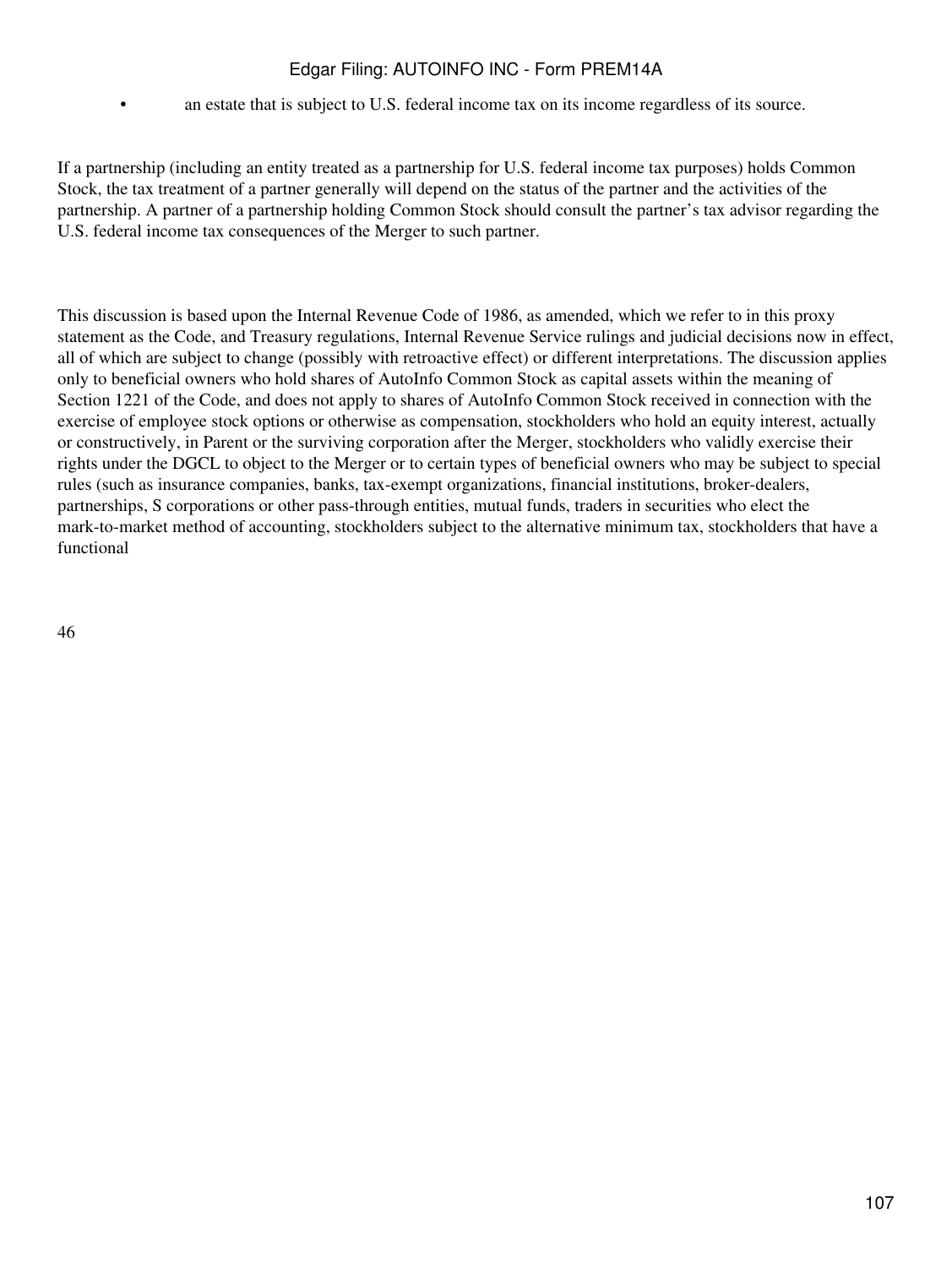currency other than the U.S. dollar or stockholders who hold Common Stock as part of a hedge, straddle, constructive sale or conversion transaction). This discussion also does not address the U.S. tax consequences to any stockholder who, for U.S. federal income tax purposes, is a non-resident alien individual, foreign corporation, foreign partnership or foreign estate or trust, and does not address the receipt of cash in connection with the cancellation of options to purchase shares of AutoInfo Common Stock or any other matters relating to equity compensation or benefit plans. This discussion does not address any aspect of state, local, foreign, estate or gift tax laws.

#### *Exchange of Shares of AutoInfo Common Stock for Cash Pursuant to the Merger Agreement*

The exchange of shares of AutoInfo Common Stock for cash in the Merger will be a taxable transaction for U.S. federal income tax purposes. In general, a U.S. holder whose shares of AutoInfo Common Stock are converted into the right to receive cash in the Merger will recognize capital gain or loss for U.S. federal income tax purposes equal to the difference, if any, between the amount of cash received with respect to such shares (determined before the deduction of any applicable withholding taxes) and the U.S. holder's adjusted tax basis in such shares. A U.S. holder's adjusted tax basis will generally equal the price the U.S. holder paid for such shares. Gain or loss will be determined separately for each block of shares of AutoInfo Common Stock (i.e., shares of AutoInfo Common Stock acquired at the same cost in a single transaction). Such gain or loss will be long-term capital gain or loss provided that the U.S. holder's holding period for such shares of AutoInfo Common Stock is more than 12 months at the time of the completion of the Merger. A 3.8% Medicare tax imposed on the "net investment income" of U.S. holders that are individuals, estates and trusts with taxable income in excess of certain thresholds. Net investment income includes, among other things, gain on the disposition of the Common Stock.

#### *Backup Withholding and Information Reporting*

Backup withholding of tax may apply to cash payments to which a non-corporate U.S. holder is entitled under the Merger Agreement, unless the U.S. holder or other payee provides a taxpayer identification number, certifies that such number is correct, and otherwise complies with the backup withholding rules. Each of our U.S. holders should complete and sign, under penalty of perjury, the Substitute Form W-9 included as part of the letter of transmittal that will be sent promptly after the completion of the Merger (but in no event more than five business days thereafter) and return it to the paying agent, in order to provide the information and certification necessary to avoid backup withholding, unless an exemption applies and is established in a manner satisfactory to the paying agent.

Backup withholding is not an additional tax. Any amounts withheld from cash payments to a U.S. holder pursuant to the Merger under the backup withholding rules will be allowable as a refund or a credit against such U.S. holder's U.S. federal income tax liability provided the required information is timely furnished to the Internal Revenue Service.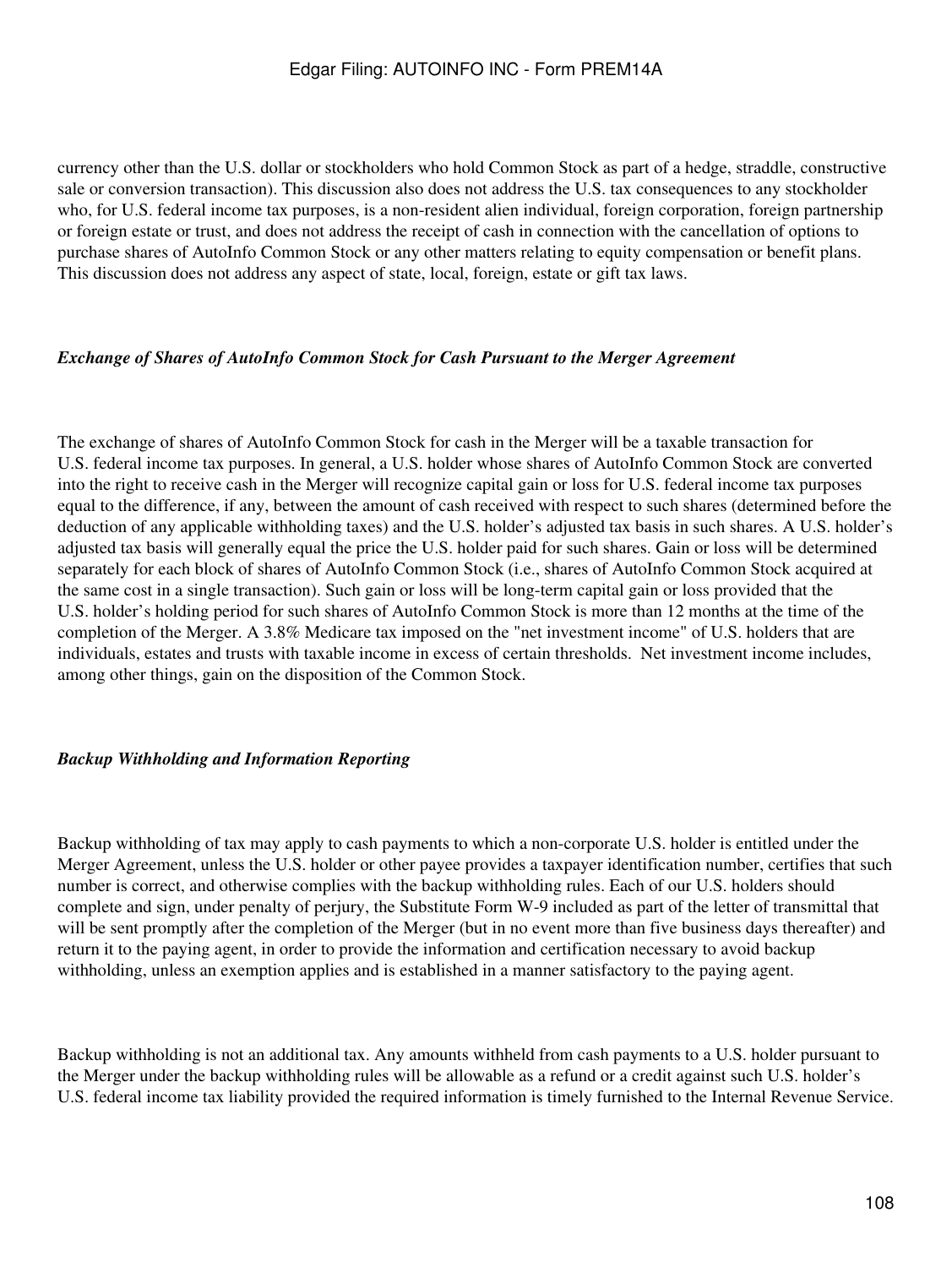Cash payments made pursuant to the Merger will also be subject to information reporting unless an exemption applies.

**The U.S. federal income tax consequences described above are not intended to constitute a complete description of all tax consequences relating to the Merger. Because individual circumstances may differ, each stockholder should consult the stockholder's tax advisor regarding the applicability of the rules discussed above to the stockholder and the particular tax effects to the stockholder of the Merger in light of such stockholder's particular circumstances, the application of federal, state, local and foreign tax laws, and, if applicable, the tax consequences of the receipt of cash in connection with the cancellation of options, including the transactions described in this proxy statement relating to outstanding stock options.**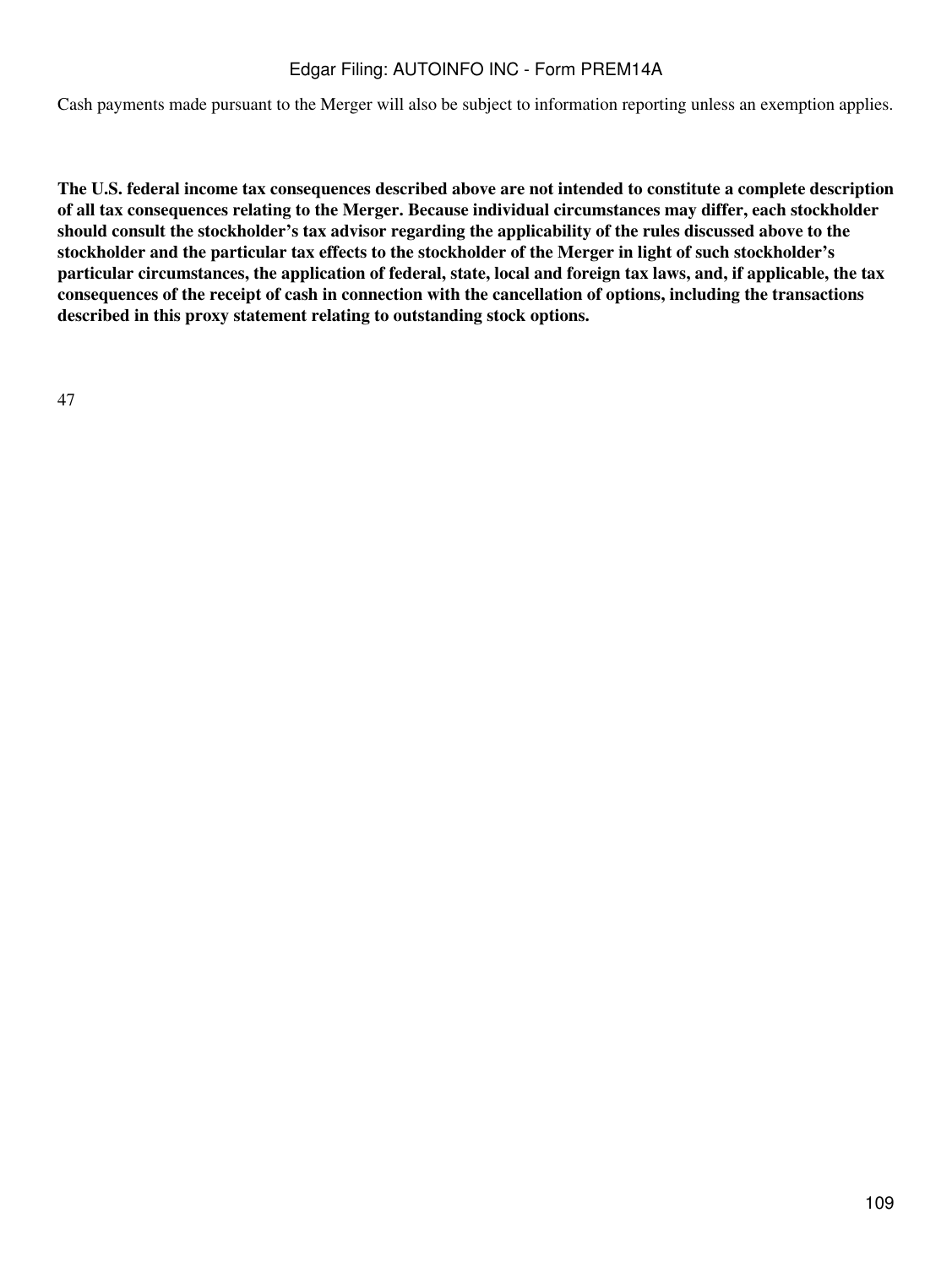### **THE MERGER AGREEMENT**

*The following summary describes the material terms of the Merger Agreement but does not purport to describe all of the terms of the Merger Agreement. This summary of the Merger Agreement is qualified by reference to the full text of the Merger Agreement, a copy of which is attached as Annex A, and is incorporated by reference into, this proxy statement. The Merger Agreement has been included to provide you with information regarding its terms. We encourage you to read the Merger Agreement carefully and in its entirety because it is the legal document that governs the Merger. It is not intended to provide you with any factual information about us. Such information can be found elsewhere in this proxy statement and in the public filings we make with the SEC, as described in the section entitled, "Where You Can Find More Information," beginning on page [\*\*] of this proxy statement.*

#### **The Merger**

The Merger Agreement provides that Merger Sub will merge with and into AutoInfo, with AutoInfo continuing as the surviving corporation and doing business following the Merger, and the separate corporate existence of Merger Sub shall thereupon cease.

#### **Closing**

The closing of the Merger will take place no later than the third business day following the date on which the conditions to the closing of the Merger (described in the section entitled "The Merger Agreement — Conditions to the Merger" beginning on page [\*\*] of this proxy statement) have been satisfied or waived (other than the conditions that by their nature are to be satisfied at the closing of the Merger, but subject to the fulfillment or waiver of those conditions), unless another date is agreed to in writing by Parent and AutoInfo.

### **Effective Time**

The effective time of the Merger will occur upon the filing of a certificate of Merger with the Secretary of State of the State of Delaware (or at such later date as we and Parent may agree and specify in the certificate of Merger).

#### **Directors and Officers of Surviving Corporation**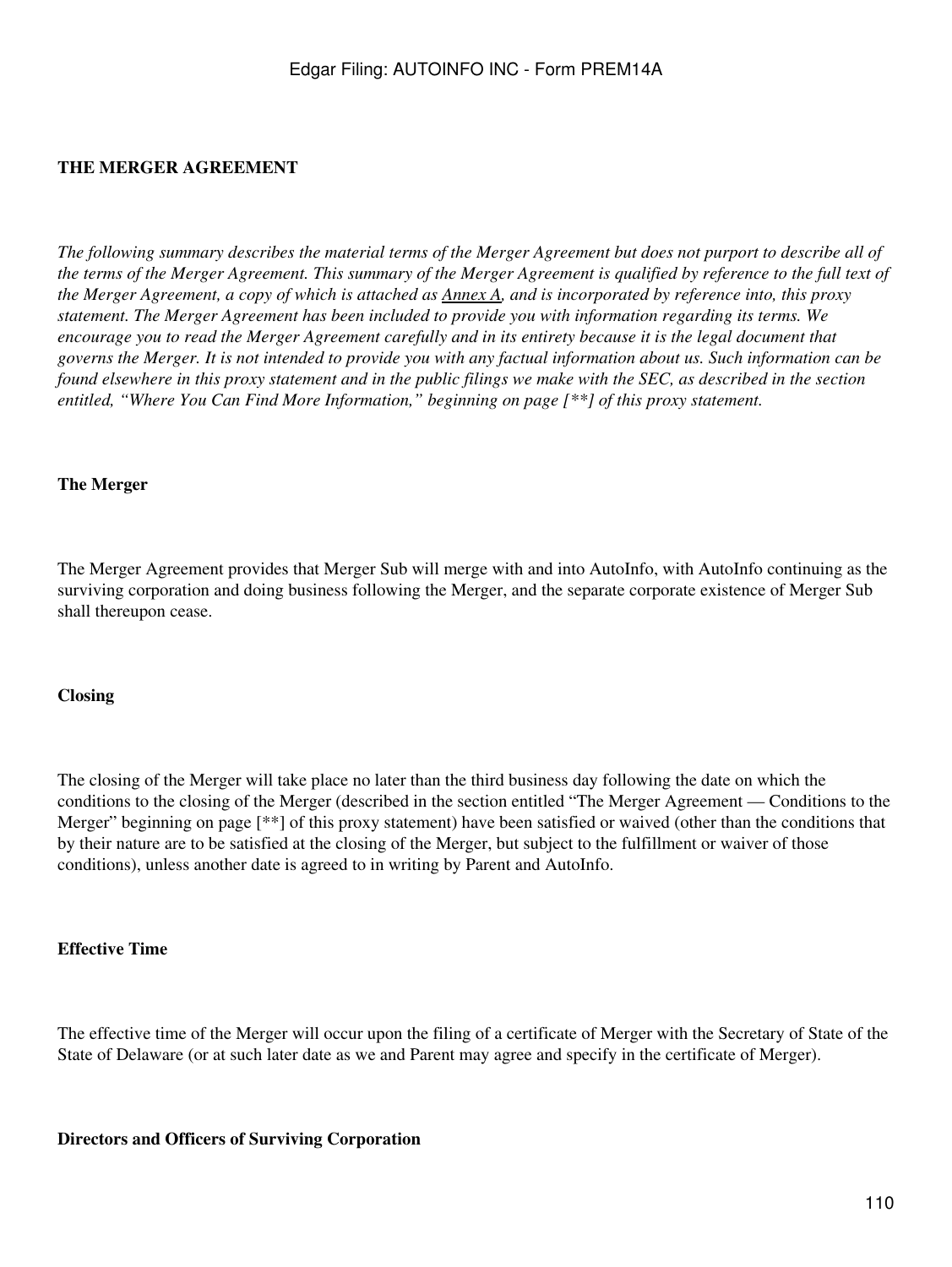The Board of Directors of the surviving corporation will, from and after the effective time of the Merger, consist of the directors of Merger Sub until their successors have been duly elected or appointed and qualified or until their earlier death, resignation or removal. The officers of AutoInfo at the effective time of the Merger will, from and after the effective time of the Merger, be the officers of the surviving corporation until their successors have been duly appointed and qualified or until their earlier death, resignation or removal.

# **Organizational Documents of Surviving Corporation**

The certificate of incorporation of the surviving corporation will be in the form of the certificate of incorporation of Merger Sub (except with respect to the name of AutoInfo), until amended in accordance with its terms or by applicable law. The bylaws of the surviving corporation will be in the form of the bylaws of Merger Sub (except with respect to the name of AutoInfo) until amended in accordance with the Merger Agreement or by applicable law.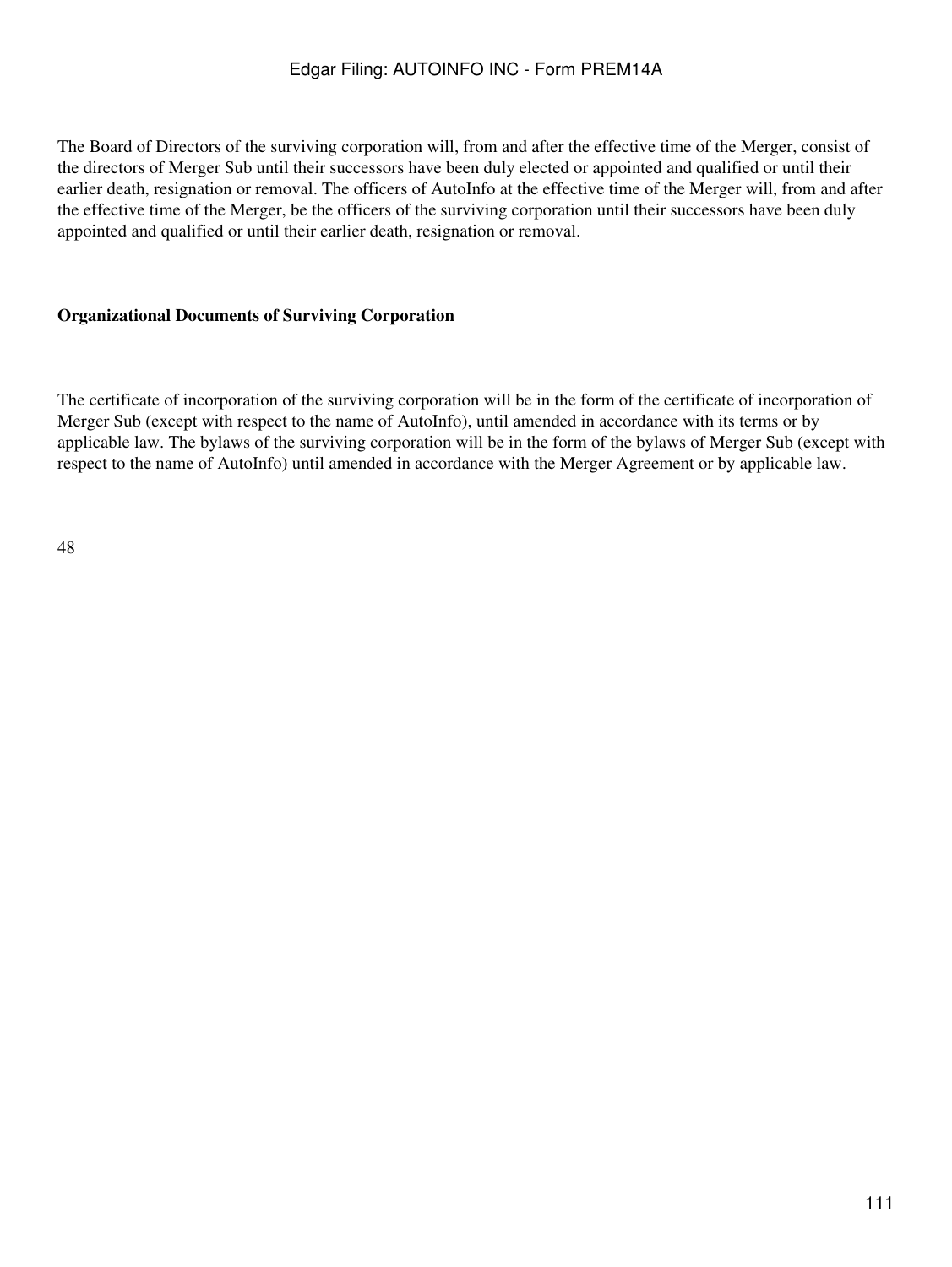## **Effect of the Merger on the Capital Stock of the Parties**

At the effective time of the Merger:

surviving corporation; each issued and outstanding share of capital stock of Merger Sub will become one share of Common Stock of the

emy shares of Addome Common Stock that are owned by as as deasary stock of a canceled and no consideration will be delivered in exchange for those shares; and any shares of AutoInfo Common Stock that are owned by us as treasury stock or by Parent or Merger Sub will be

right to receive \$1.05 in cash, as per share Merger consideration, without interest and less any applicable withholding each issued and outstanding share of AutoInfo Common Stock (other than those canceled as above and shares of AutoInfo Common Stock of stockholders who have properly exercised appraisal rights) will be converted into the taxes.

Shares of AutoInfo Common Stock owned by stockholders who have perfected and not withdrawn a demand for, or lost the right to, appraisal rights under the DGCL will be cancelled without payment of the per share Merger consideration. Such stockholders will instead be entitled to the appraisal rights provided under the DGCL as described in the section entitled "Appraisal Rights" beginning on page [\*\*] of this proxy statement.

#### **Exchange and Payment Procedures**

As soon as practicable following the effective time of the Merger, Parent will deposit, or will cause to be deposited, with the paying agent a cash amount necessary for the paying agent to make payment of the aggregate per share Merger consideration to the holders of shares of AutoInfo Common Stock.

Promptly after the effective time of the Merger, each record holder of shares of AutoInfo Common Stock will be sent a letter of transmittal and instructions describing how the stockholder may exchange his, her or its shares of AutoInfo Common Stock for the per share Merger consideration promptly after the completion of the Merger.

**You should not return your stock certificates with the enclosed proxy card, and you should not forward your stock certificates to the paying agent without a letter of transmittal.**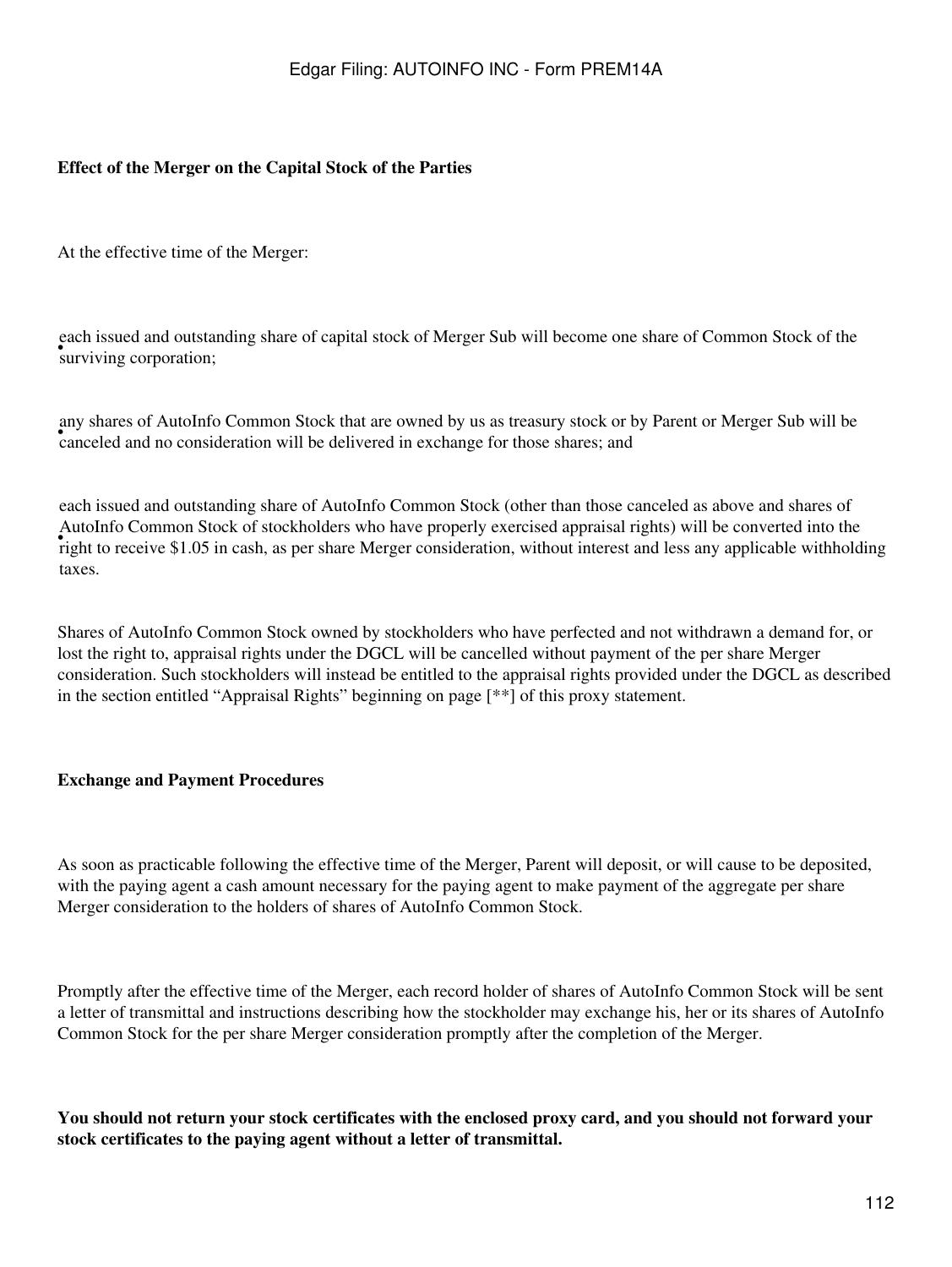You will not be entitled to receive the per share Merger consideration until you deliver a duly completed and validly executed letter of transmittal to the paying agent. If your shares are certificated, you must also surrender your stock certificate or certificates to the paying agent along with your letter of transmittal.

No interest will be paid or accrued on the cash payable as the per share Merger consideration. Parent, the surviving corporation and the paying agent will be entitled to deduct and withhold any applicable taxes from the per share Merger consideration. Any amount that is withheld and paid over to the appropriate taxing authority will be deemed to have been paid to the person with regard to whom it is withheld.

From and after the effective time of the Merger, there will be no transfers on our stock transfer books of shares of AutoInfo Common Stock that were outstanding immediately prior to the closing date of the Merger. If, after the effective time of the Merger, any person presents to the surviving corporation any certificates for any reason, such certificates must be cancelled and exchanged for the per share Merger consideration as provided above to the extent that the per share Merger consideration has not already been paid in respect of the shares of AutoInfo Common Stock represented by such certificates.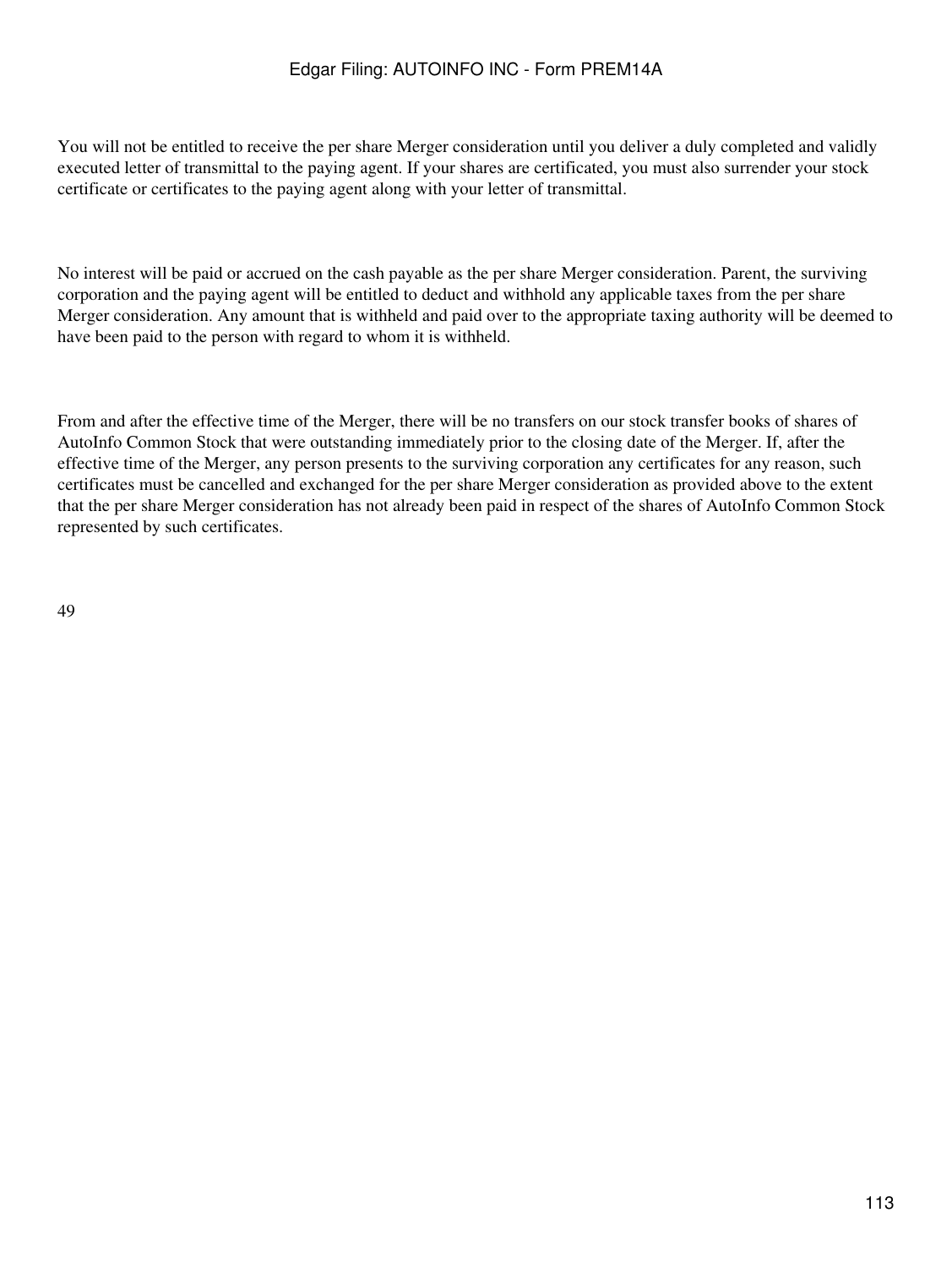Any portion of the per share Merger consideration deposited with the paying agent that remains unclaimed by former record holders of AutoInfo Common Stock twelve months after the effective time of the Merger will upon request of Parent, be delivered to the surviving corporation. Record holders of AutoInfo Common Stock who have not complied with the above-described exchange and payment procedures will thereafter only look to the surviving corporation for payment of the per share Merger consideration. None of the surviving corporation, Parent or the paying agent will be liable to any person for any cash delivered to a public official pursuant to any applicable abandoned property, escheat or other similar laws.

**If you have lost a certificate, or if it has been stolen or destroyed, then before you will be entitled to receive the per share Merger consideration, you must make an affidavit of the loss, theft or destruction, and if required by Parent, post a bond in an amount sufficient to provide a full indemnity against any claim that may be made against it with respect to such certificate. These procedures will be described in the letter of transmittal that you will receive, which you should read carefully in its entirety.**

#### **AutoInfo Stock Options**

At the effective time of the Merger, each outstanding option will be cancelled and terminated and converted into the right to receive cash equal to the excess, if any, of the per share Merger consideration over the exercise price payable in respect of each share of AutoInfo Common Stock issuable under such option.

#### **Representations and Warranties**

We made customary representations and warranties in the Merger Agreement that are subject, in some cases, to specified exceptions and qualifications contained in the Merger Agreement, in the disclosure schedules to the Merger Agreement or, subject to certain exception, in certain documents filed with the SEC. These representations and warranties relate to, among other things:

• corporate matters, including our due organization, existence, good standing and requisite corporate power;

• **our capitalization**;

• enforceability of the Merger Agreement against us; our corporate power and authority to execute, and consummate the transactions under, the Merger Agreement, and the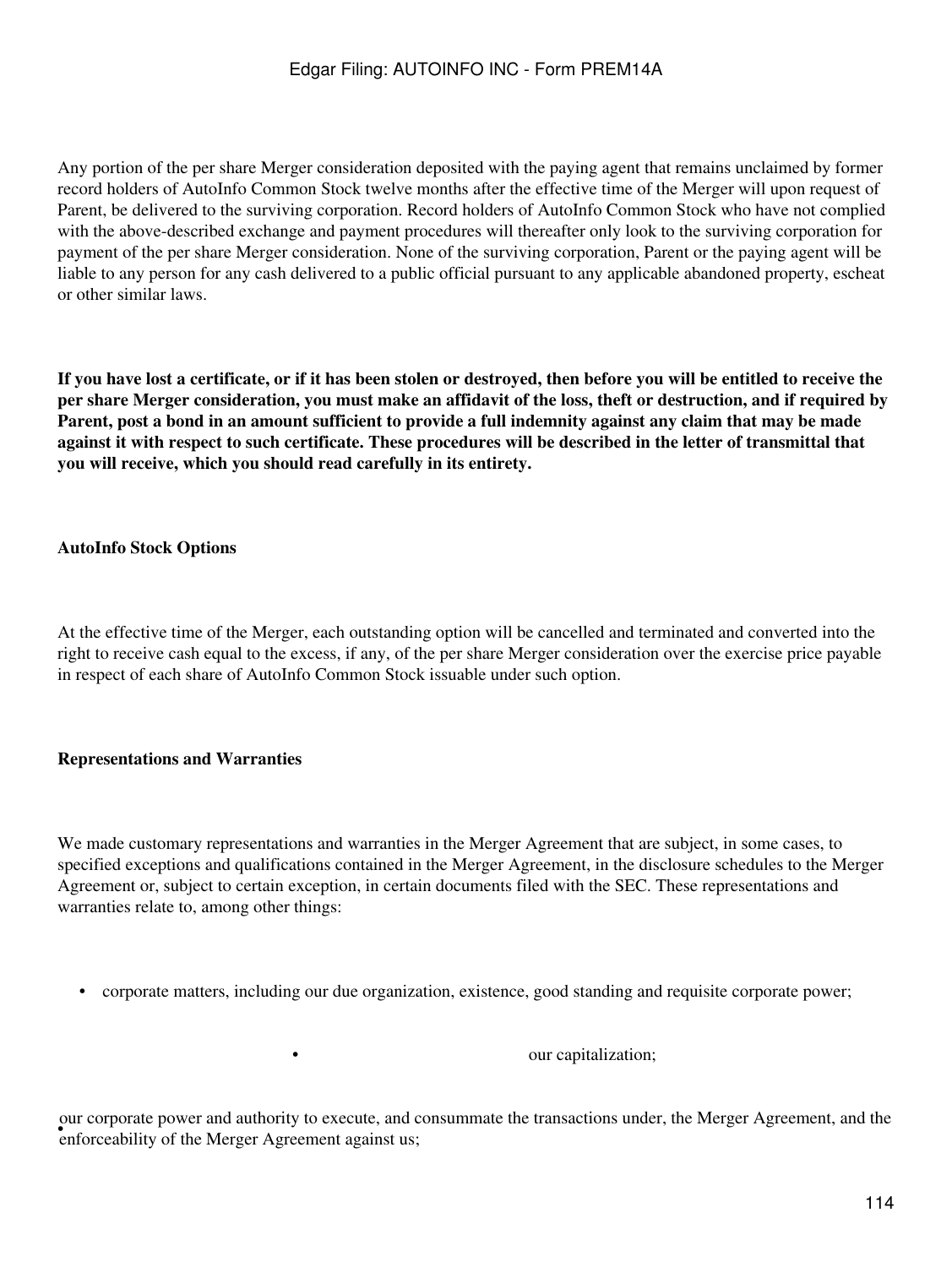• contemplated thereunder, including the Merger are advisable and fair to, and in the best interests of, us and our the approval and declaration of the advisability of the Merger Agreement and the transactions contemplated thereunder, including the Merger, by the Board, the determination that the Merger Agreement and the transactions stockholders and the resolution to recommend that our stockholders adopt the Merger Agreement and the transactions contemplated thereunder, including the Merger;

the absence of violations of, or conflicts with, our governing documents, applicable law and certain agreements as a result of our entering into and performing our obligations under the Merger Agreement;

the Merger Agreement; the vote of our stockholders required to adopt the Merger Agreement and approve the transactions contemplated by

• required governmental consents, approvals and filings;

•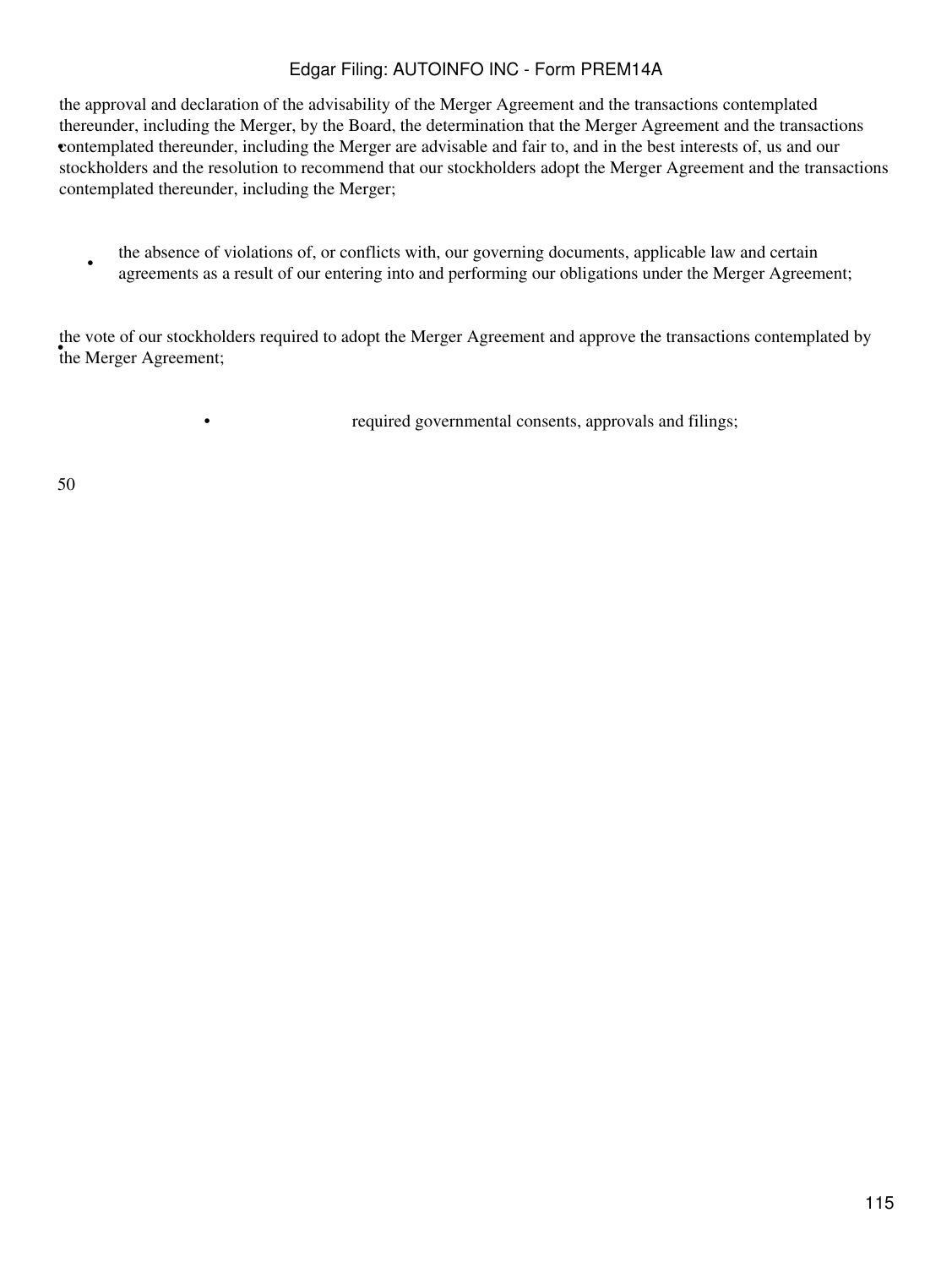filings with securities laws and our financial statements with accounting standards, and maintenance of internal the timely filing of required reports and other filings with the SEC since January 1, 2008, material compliance of our controls;

wiolations of laws; the absence of (i) claims regarding our accounting practices and securities laws, and (ii) employee reports of

•the absence of certain undisclosed liabilities;

•good and marketable title to our assets;

material adverse effect since September 30, 2012; the conduct of our business in the ordinary course of business consistent with past practice and the absence of any

reasonably be expected to have a material adverse effect on AutoInfo; the absence of any pending or threatened investigation, legal or administrative proceeding or action that would

•compliance with applicable laws and possession of required licenses and permits;

•payments due to, and rights of employees upon a change of control of AutoInfo;

tax matters;

• employee benefits matters;

•labor and employment matters;

•environmental, health and safety matters;

•material contracts and the absence of any default under any material contract;

•real property, including title to, or leasehold interests in, real property;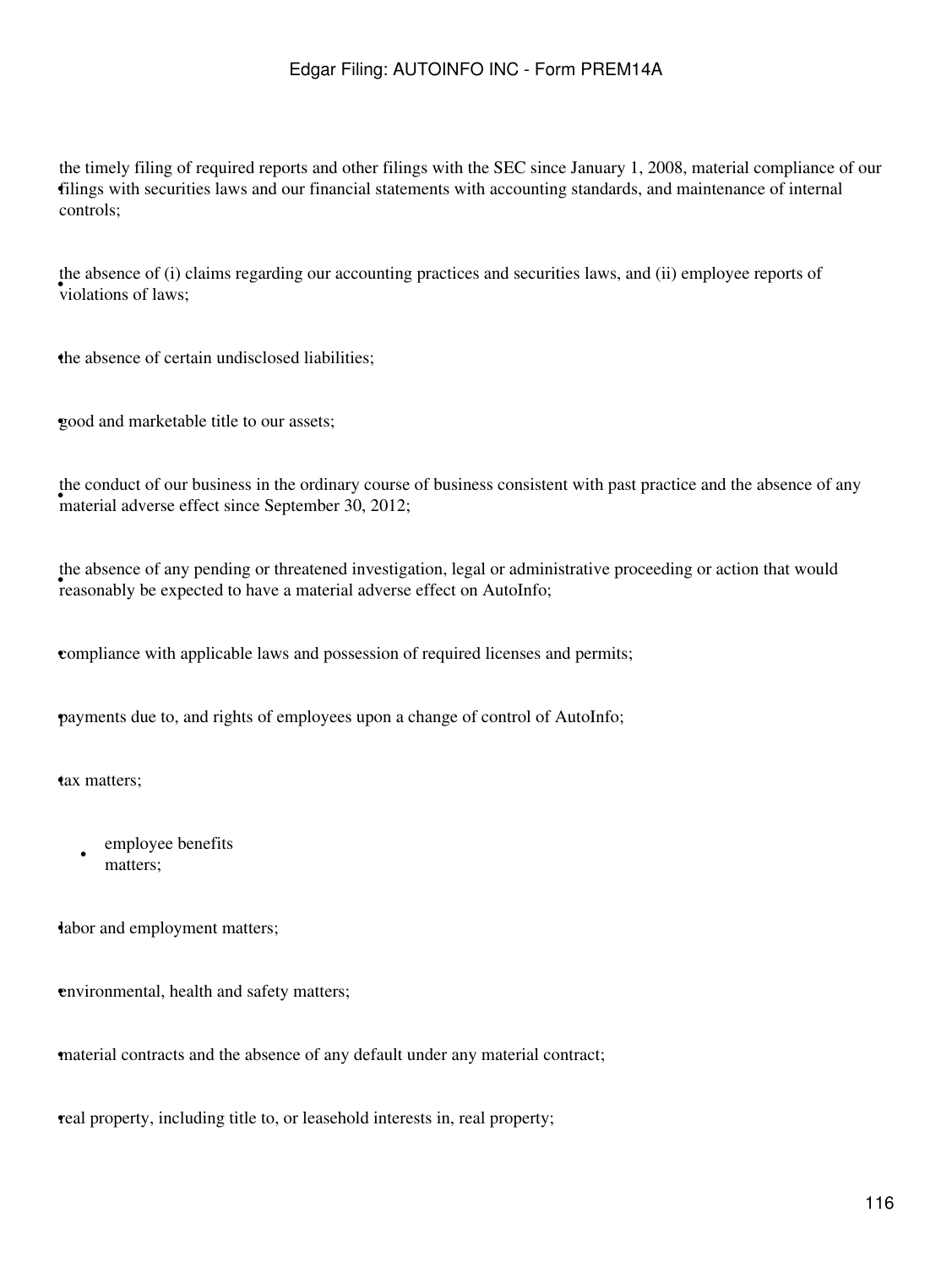intellectual property;

•insurance;

•business continuity;

•customers, suppliers and sales agents;

•restrictions on business activities;

•product and service warranties;

•product liability;

•indebtedness;

•the receipt of an opinion from Stephens;

•the absence of certain unlawful payments;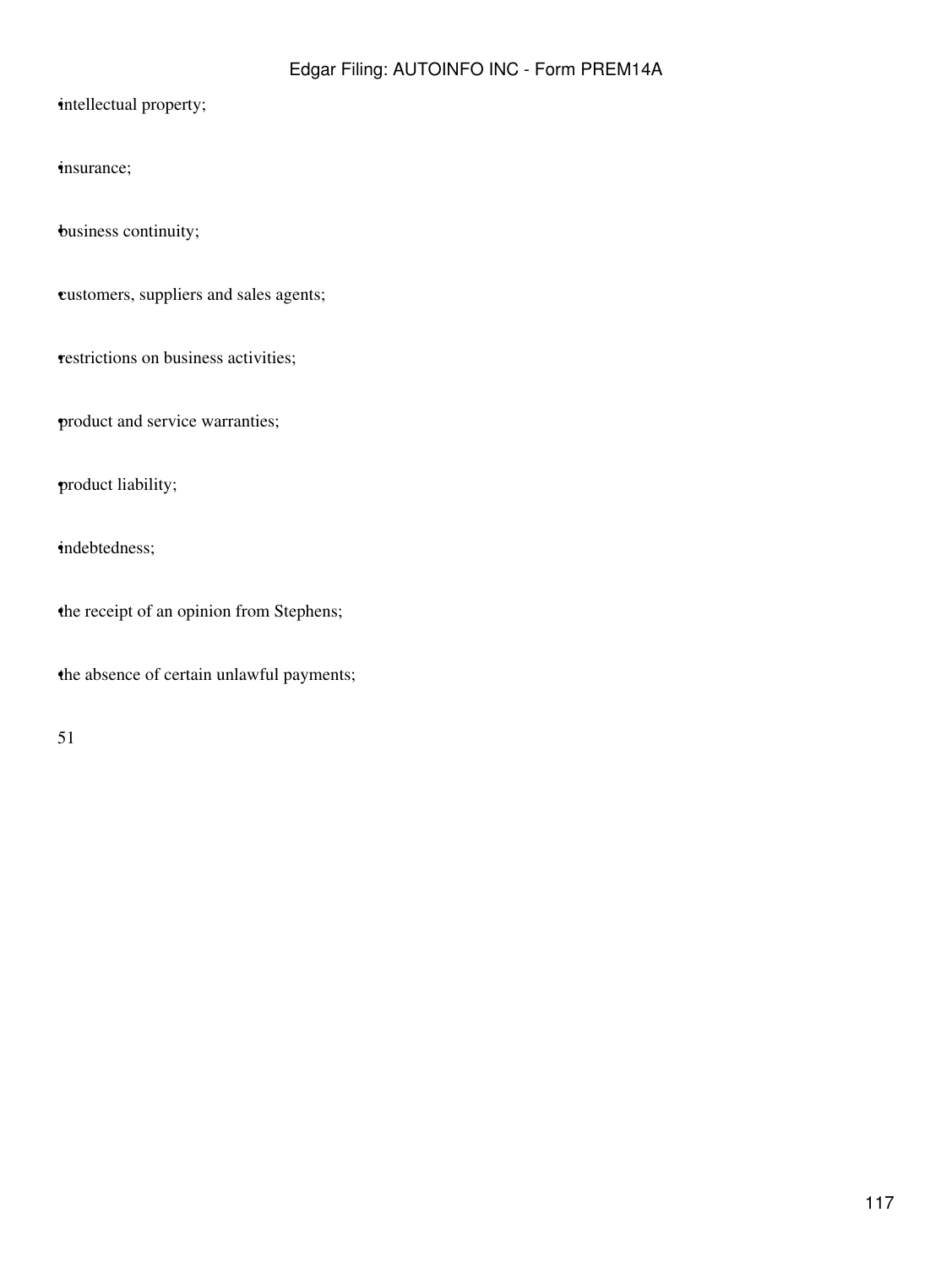•the absence of any undisclosed broker's or advisor fees;

•the absence of the applicability of antitakeover statutes to the Merger;

•ethical business practices;

•capital expenditures and investments;

•affiliate transaction; and

• documents. the absence of untrue statements of material fact or omissions of material fact in information contained in certain

Many of our representations and warranties made in the Merger Agreement are qualified by a material adverse effect standard. For purposes of the Merger Agreement, "material adverse effect" means any change, condition, effect, event, occurrence, state of facts, circumstance, or development that is either individually or in the aggregate with any other any change, condition, effect, event, occurrence, state of facts, circumstance, or development materially adverse to the business, properties, assets, liabilities (contingent or otherwise), operations, condition (financial or otherwise), or results of operations of AutoInfo, and its subsidiaries, taken as a whole; provided, however, that none of the following will constitute a material adverse effect:

• United States or any other geographic region in which AutoInfo conducts business, to the extent AutoInfo and its any change generally affecting the economy, financial markets or political, economic or regulatory conditions in the subsidiaries are not materially and disproportionately affected thereby;

analysis in the measures in which Automo and its such not materially and disproportionately affected thereby; changes in the industries in which AutoInfo and its subsidiaries operate, to the extent AutoInfo and its subsidiaries are

by the Merger Agreement; any change attributable to the execution, announcement, pendency or consummation of the transactions contemplated

to act, to which Parent has consented; any change arising from or relating to compliance with the terms of the Merger Agreement, or action taken, or failure

•acts of war (whether or not declared), the commencement, continuation or escalation of a war, acts of armed hostility, sabotage or terrorism or other international or national calamity or any material worsening of such conditions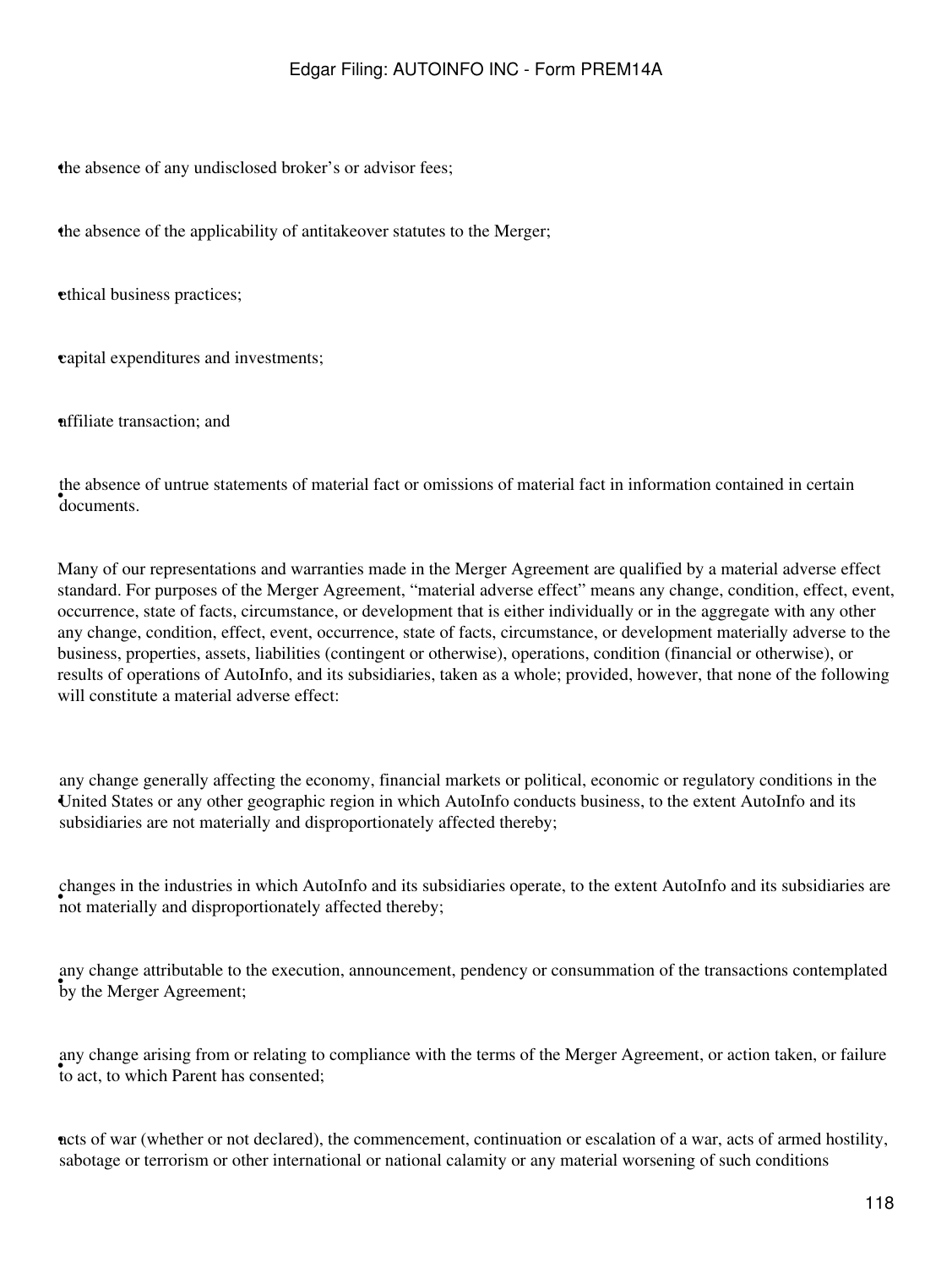threatened or existing as of February 28, 2013, to the extent that AutoInfo, and its subsidiaries are not materially and disproportionately affected thereby;

AutoInfo and its subsidiaries are not materially and disproportionately affected thereby; any changes arising from any action required to be taken under any law after February 28, 2013, to the extent that

•changes in generally accepted accounting principles in the U.S., which we refer to as "GAAP", after February 28, 2013;

ending on or after February 28, 2013; or any failure by AutoInfo to meet any published or internally prepared estimates of revenue or earnings for any period

**Merger Agreement.** any change directly related, and attributed, to certain items specified by AutoInfo in its disclosure schedules to the

"Material adverse effect" also means any change, condition, effect, event, occurrence, state of facts, circumstance, or development that any change, event, occurrence or effect which would reasonably be expected to materially impair AutoInfo's and its subsidiaries' ability to perform their respective obligations under the Merger Agreement or consummate the transactions contemplated by the Merger Agreement.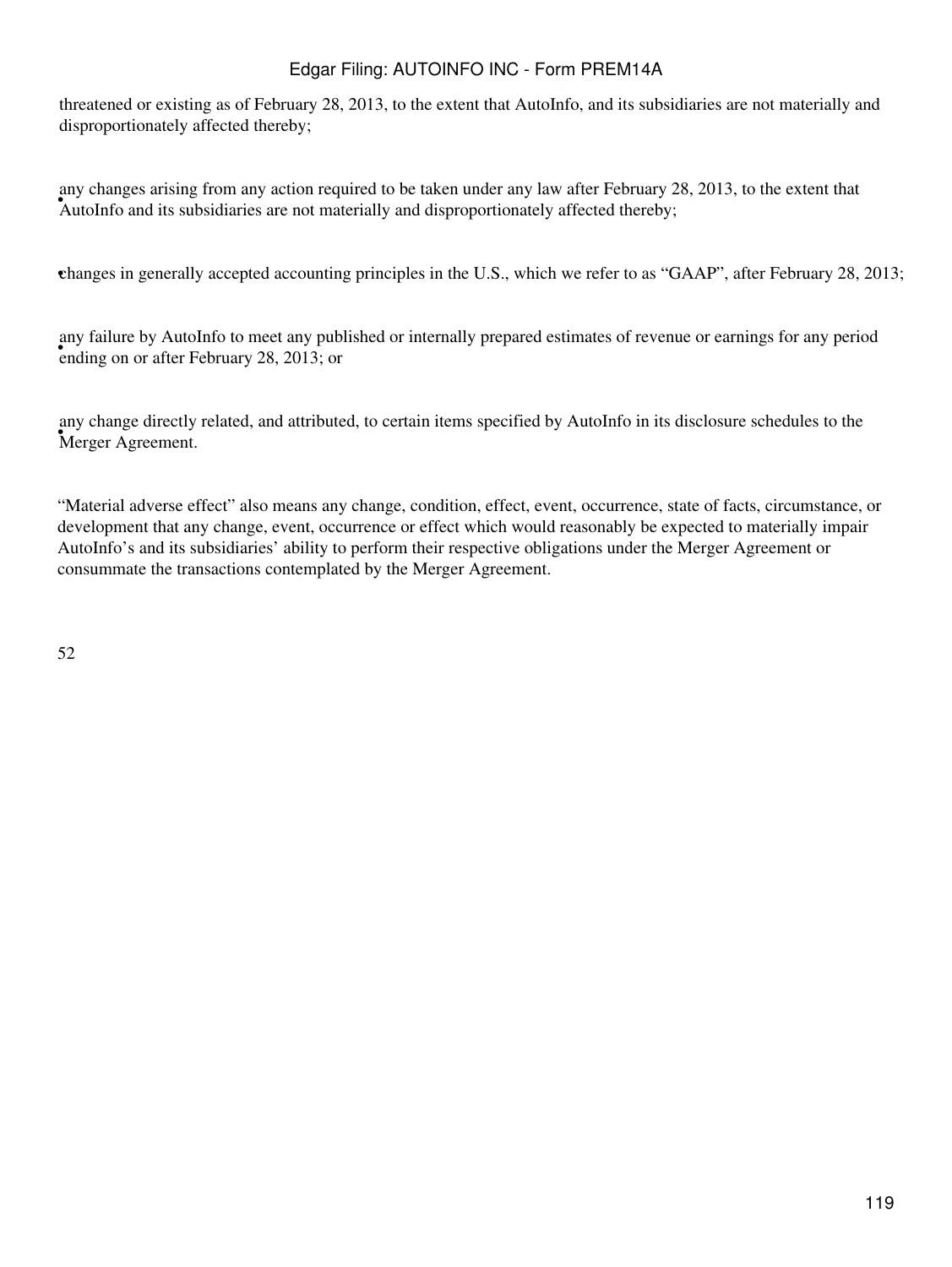The Merger Agreement also contains customary representations and warranties made by Parent and Merger Sub that are subject, in some cases, to specified exceptions and qualifications contained in the Merger Agreement. The representations and warranties of Parent and Merger Sub relate to, among other things:

•corporate matters, including their due organization, existence and good standing;

the enforceability of the Merger Agreement against them; their corporate power and authority to execute, and consummate the transactions under, the Merger Agreement, and

• the absence of violations of, or conflicts with, their governing documents, applicable law and certain agreements as a result of entering into and performing their obligations under the Merger Agreement;

•required consents, approvals and filings;

• filings; the absence of untrue statements of material fact or omissions of material fact in information provided for certain

•the ownership and operations of Merger Sub;

• sufficiency of funds to consummate the Merger; and

•the absence of any undisclosed broker's or advisor's fees.

Subject to the Indemnification Agreement, the representations and warranties in the Merger Agreement of each of AutoInfo, Parent and Merger Sub will terminate upon the consummation of the Merger or the termination of the Merger Agreement pursuant to its terms, except that any provision in the Merger Agreement which contemplates performance after the effective time of the Merger will survive indefinitely, including certain provisions regarding exchange of stock certificates, indemnification and insurance, fees and expenses and employee matters.

#### **Stockholders' Meeting**

We agreed to establish a record date for, call, give notice of, convene and hold a meeting of our stockholders for the purpose of obtaining stockholder approval of the Merger Agreement and the transactions contemplated thereunder,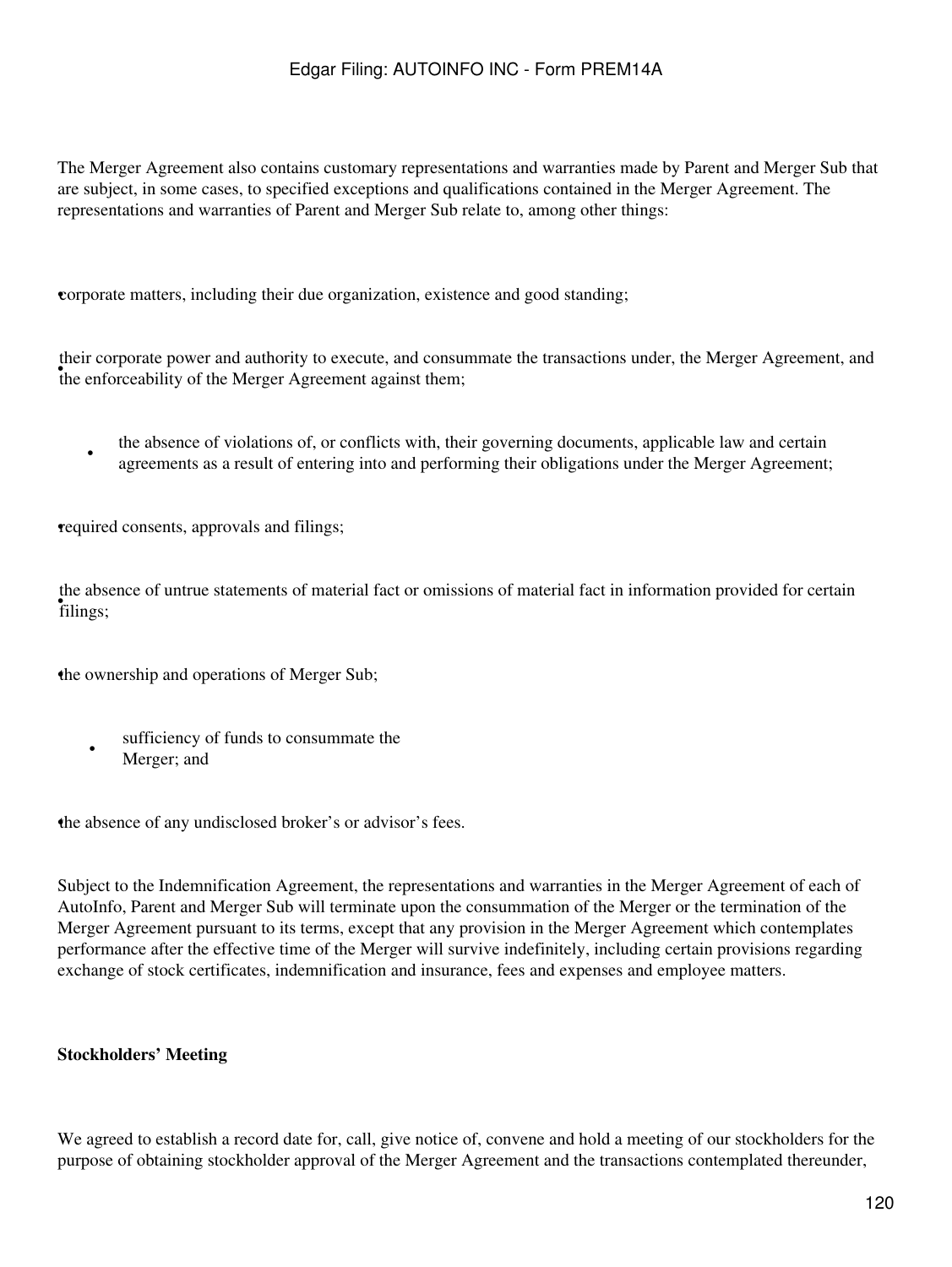including the Merger. Subject to the provisions of the Merger Agreement described in the section entitled "The Merger Agreement — No Solicitation of Takeover Proposals" beginning on page [\*\*] of this proxy statement, the Board will recommend that our stockholders vote to adopt the Merger Agreement and the transactions contemplated thereunder, including the Merger. We may adjourn or postpone the stockholders' meeting to the extent necessary to ensure that any required supplement or amendment to this proxy statement is provided to our stockholders or, if as of the time for which the stockholders' meeting is originally scheduled there are insufficient shares of AutoInfo Common Stock represented to constitute a quorum necessary to conduct business at such meeting.

## **Conduct of Our Business Pending the Merger**

Under the Merger Agreement, we have agreed that, subject to certain exceptions in the Merger Agreement or as required by applicable law or as contemplated by the disclosure schedules to the Merger Agreement, between February 28, 2013 and the effective time of the Merger, unless Parent gives its written consent, we and our subsidiaries will conduct our business in the ordinary course of business consistent with past practice, comply in all material respects with applicable laws and AutoInfo's material contracts, and use our commercially reasonable efforts to preserve intact our business organization and the goodwill of those having business relationships with us and retain the services of our present officers and key employees, so that our goodwill and ongoing business will be unimpaired at the effective time of the Merger.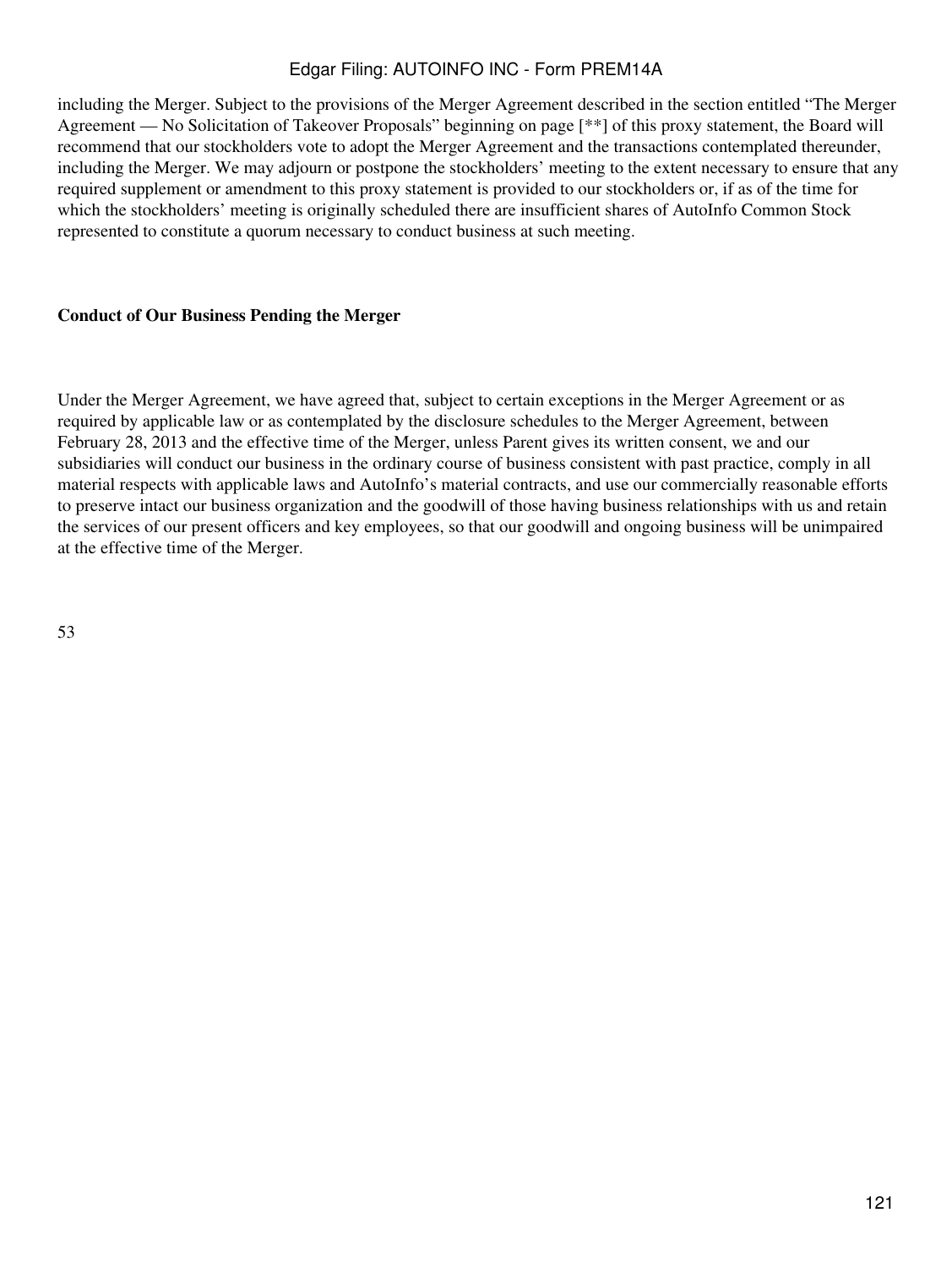Subject to certain exceptions set forth in the Merger Agreement and the disclosure schedules to the Merger Agreement, between February 28, 2013 and the effective time of the Merger we will not, and we will not permit our subsidiaries to:

• dividends, (iv) adjust, split, combine, subdivide or reclassify any shares of our capital stock, or (v) amend or waive subject to certain exceptions, (i) issue (or propose to issue), deliver, hypothecate, sell, grant, dispose of, pledge or otherwise encumber any shares of AutoInfo's capital stock or any securities or rights convertible into, exchangeable or exercisable for, or evidencing the right to subscribe for any shares of its capital stock, (ii) redeem, purchase or otherwise acquire any of its outstanding shares of our capital stock, (iii) declare, set aside for payment or pay any any of its rights under, or accelerate the vesting under, any provision of the AutoInfo's equity plans or any agreement evidencing any outstanding stock option or other right to acquire capital stock of the AutoInfo or any restricted stock purchase agreement or any similar or related contract;

•subject to certain exceptions, incur, assume or guarantee any indebtedness;

subject to certain exceptions, sell, transfer, license, lease, mortgage or encumber any of its properties or assets;

**EXECUTE:** the any capital experience of experiences wine make any capital expenditure or expenditures which (i) involves the purchase of real property, or (ii) is in excess of

•make acquisitions of the capital stock or assets of any other entity;

•subject to certain exceptions, make any investments or loans or advances;

scope of any contract that purports to restrict AutoInfo, or any of its subsidiaries, from engaging in any line of subject to certain exceptions, enter into, terminate or amend any material contract or enter into or extend the term or business or in any geographic area;

• other equity (or equity-based), pension, retirement, vacation, severance, deferred compensation or other compensation subject to certain exceptions, increase the compensation or benefits of any of AutoInfo's directors, officers or employees or enter into, establish, amend or terminate any employment, consulting, retention, change of control, collective bargaining, bonus or other incentive compensation, profit sharing, health or other welfare, stock option or or benefit plan, policy, agreement, trust, fund or arrangement with, for or in respect of, any stockholder, director, officer, other employee, consultant or affiliate;

•subject to certain exceptions, make, revoke or change any material election concerning taxes or tax returns, file any amended tax return, enter into any closing agreement with respect to taxes, settle or compromise any material tax claim or assessment or surrender any right to claim a refund of taxes or obtain any tax ruling, or waive or extend the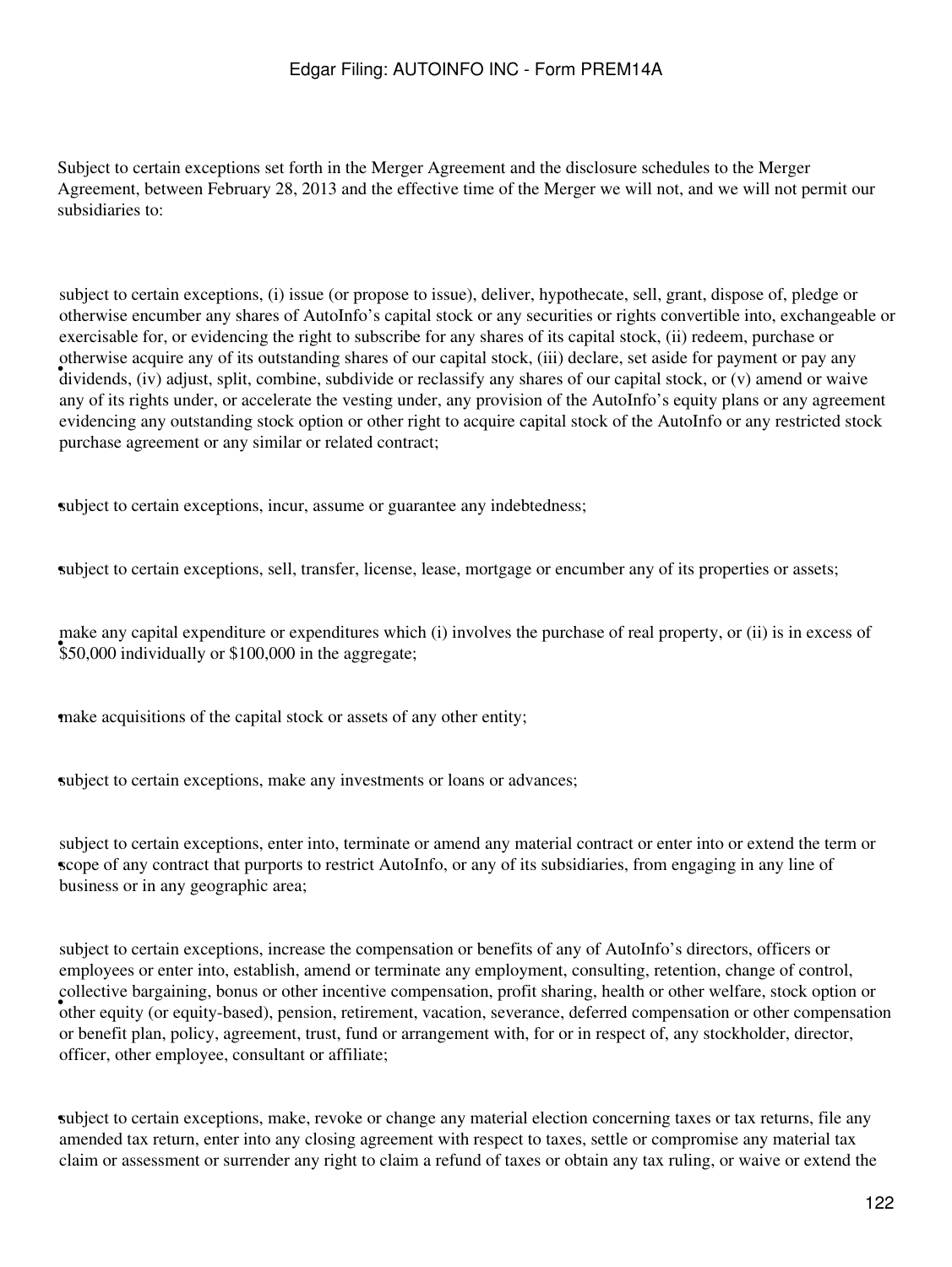statute of limitations in respect of any tax;

period), except insofar as may be required by a change in GAAP, applicable law or AutoInfo's auditors; make any changes in financial or tax accounting methods, principles or practices (or change an annual accounting

subject to certain exceptions, amend the certain documents) of AutoInfo or any of its subsidiaries; subject to certain exceptions, amend the certificate of incorporation (or other organizational and governing

• agreement of complete or partial liquidation, dissolution, restructuring, recapitalization, Merger, consolidation or subject to certain exceptions, authorize, recommend, propose, or announce an intention to adopt, or adopt a plan or other reorganization (other than the transactions contemplated by the Merger Agreement);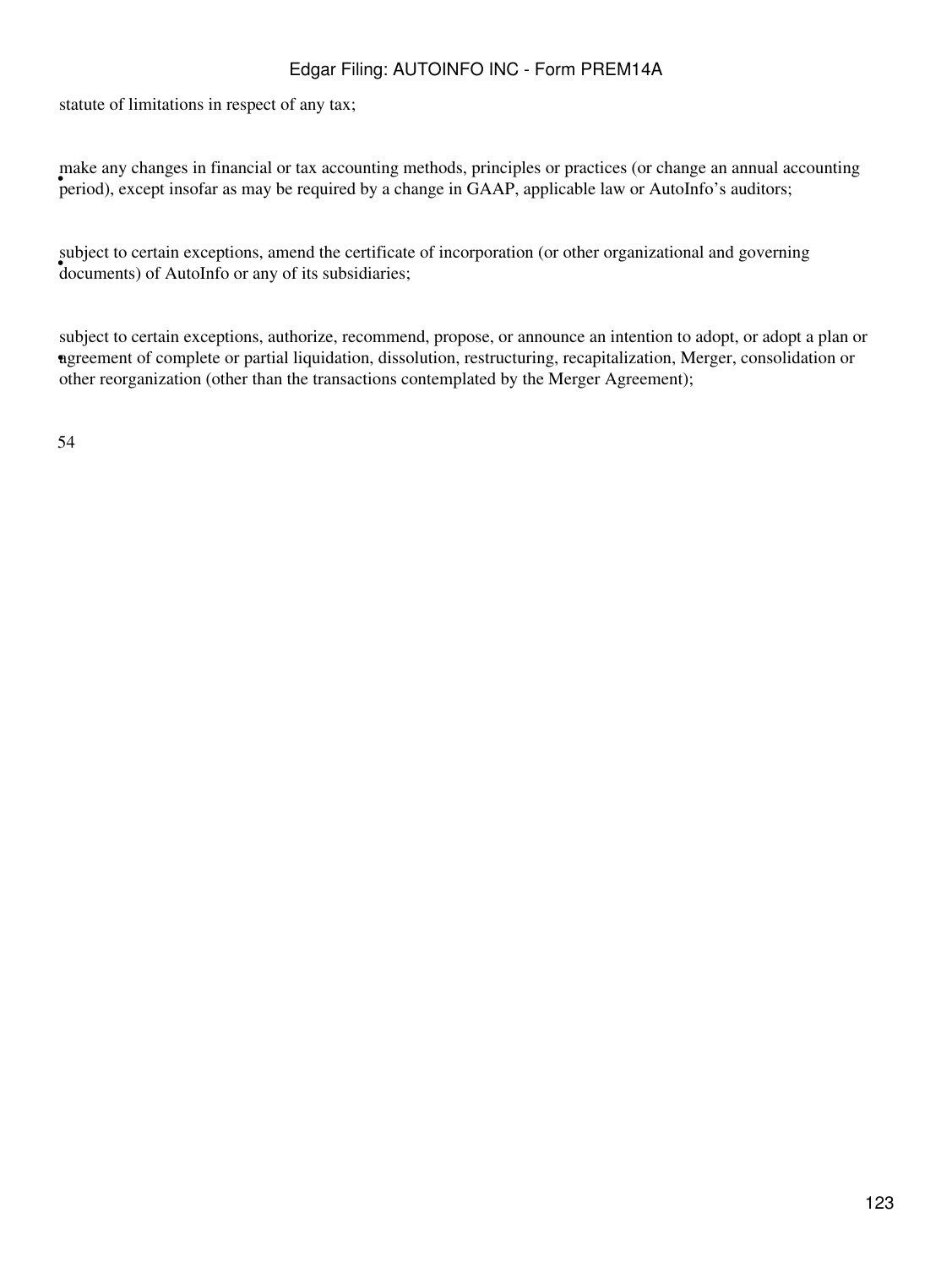• their terms of liabilities, claims or obligations reflected or reserved against in the most recent consolidated financial pay, discharge, settle or satisfy any material claims, liabilities or obligations (absolute, accrued, asserted or unasserted, contingent or otherwise), other than the payment, discharge, settlement or satisfaction in accordance with statements (or the notes thereto) of AutoInfo included in its SEC filings or incurred subsequent to September 30, 2012 in the ordinary course of business;

• (including general communications relating to benefits and compensation) or customers without the prior approval of subject to certain exceptions, issue any broadly distributed communication of a general nature to employees Parent;

whole; or settle or compromise any litigation, proceeding or investigation material to AutoInfo and its subsidiaries taken as a

ngree, in writing or otherwise, to take any of the foregoing actions.

#### **No Solicitation of Takeover Proposals**

From and after the date of the Merger Agreement, we and our representatives agreed to cease and cause to be terminated any discussions or negotiations with any persons that were ongoing with respect to any takeover proposal and with any persons who made or indicated an intention to make a takeover proposal and request that such persons promptly return or destroy all confidential information concerning AutoInfo and our subsidiaries. From and after date of the Merger Agreement until the effective time of the Merger or, if earlier, the termination of the Merger Agreement, we and our representatives may not, directly or indirectly:

• solicit, initiate, willfully or intentionally cause, willfully or intentionally facilitate or willfully or intentionally encourage (including by way of furnishing information) any inquiries, proposals, offers or other efforts or attempts that constitute, or may reasonably be expected to lead to, any takeover proposal;

• any such inquiries, proposals, offers, discussions or negotiations with, any third party regarding, or may reasonably be participate in any discussions or negotiations with, or otherwise cooperate with or assist or participate in, or facilitate expected to lead to, any takeover proposal; or

enter into any agreement related to any takeover proposal.

Notwithstanding the foregoing, if the Board receives an unsolicited, bona fide written takeover proposal made after February 28, 2013 in circumstances not involving a breach of the Merger Agreement or any standstill agreement, and the Board (upon receipt of a recommendation by the Special Committee) reasonably determines in good faith that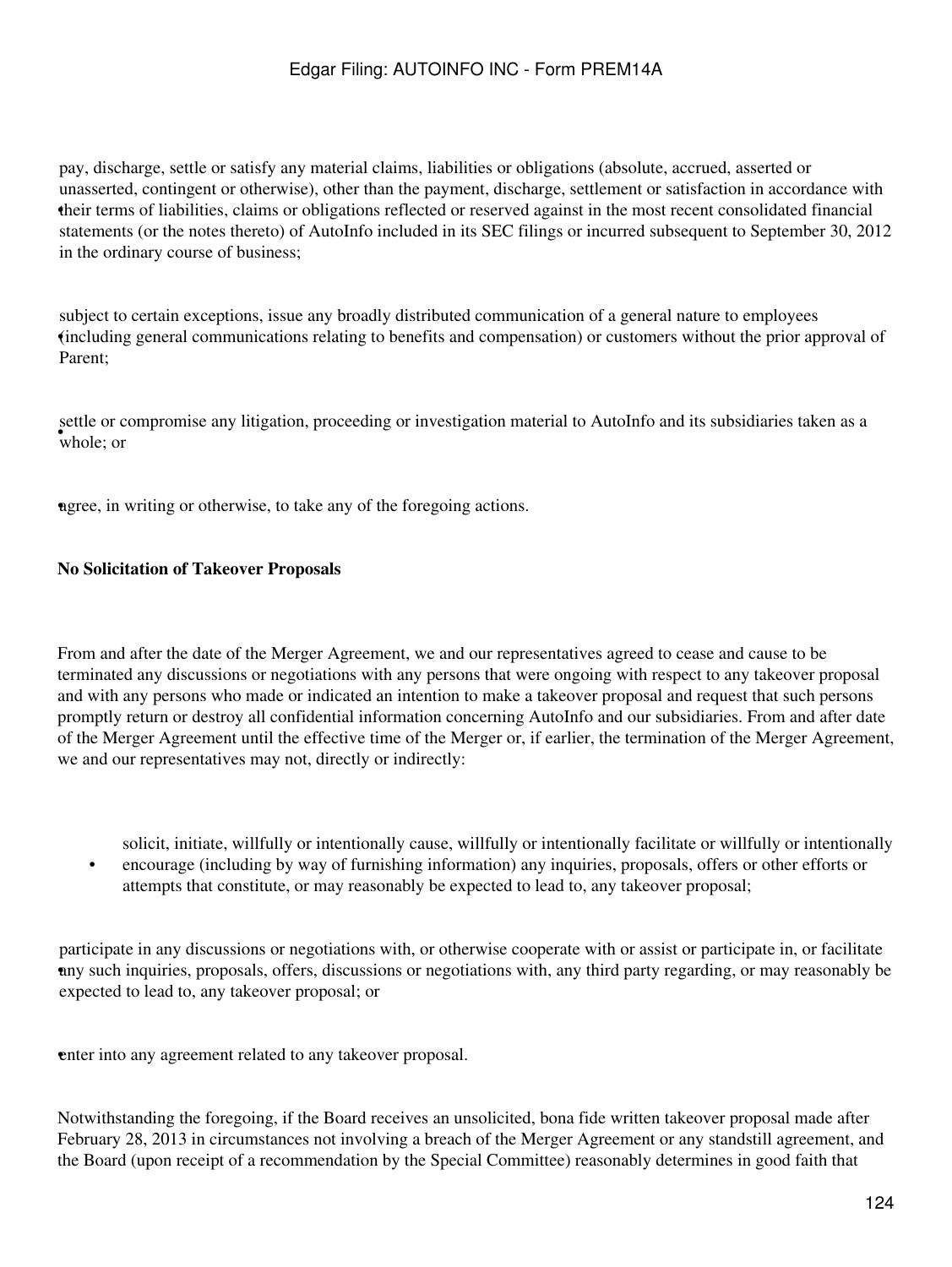such takeover proposal constitutes or would reasonably be expected to lead to a superior proposal and with respect to which the Board determines in good faith, after consulting with and receiving the advice of outside counsel and its independent financial advisors, that the taking of such action is necessary in order for the Board to comply with its fiduciary duties to AutoInfo's stockholders under Delaware law, then AutoInfo may, at any time prior to obtaining stockholder approval of the Merger Agreement and the transactions contemplated thereunder, including the Merger, and after providing Parent not less than twenty four (24) hours written notice of its intention to take such actions:

• favorable to AutoInfo (*i.e.*, no less restrictive with respect to the conduct of such person) than the confidentiality furnish information with respect to AutoInfo to the person making such takeover proposal, but only after such person enters into a customary confidentiality agreement with AutoInfo (which confidentiality agreement must be no less agreement between AutoInfo and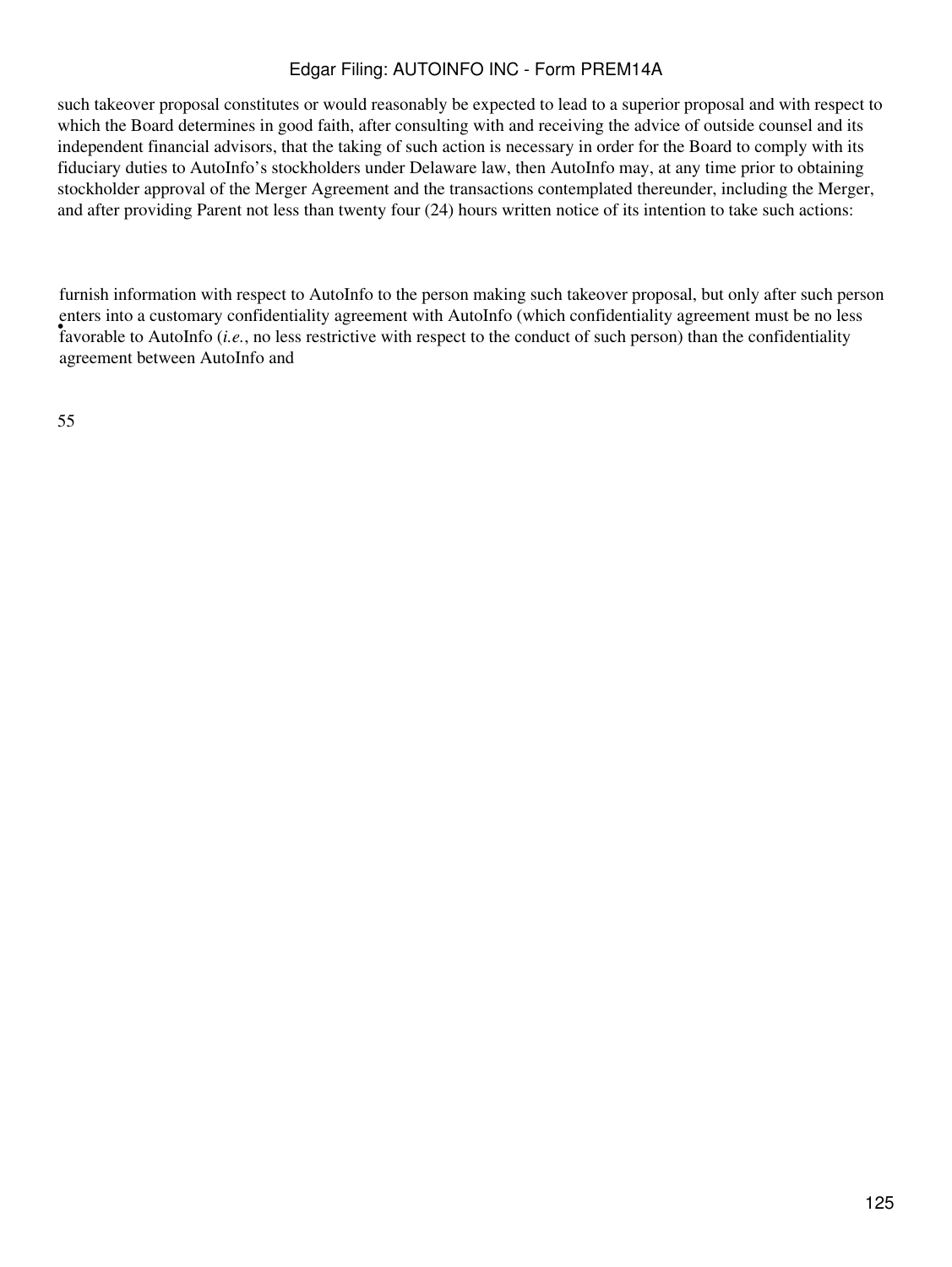Parent), provided that, (i) such confidentiality agreement may not include any provision calling for an exclusive right to negotiate with AutoInfo and (ii) AutoInfo advises Parent of all such non-public information delivered to such Person concurrently with its delivery to such Person and, concurrently with its delivery to such person, AutoInfo delivers to Parent all such information not previously provided to Parent; and

•participate in discussions and negotiations with such person or its representatives regarding such takeover proposal.

Following the date of the Merger Agreement, we must advise Parent (orally and in writing) no later than twenty four hours after receipt, if any proposal, offer, inquiry or other contact is received by, any information is requested from, or any discussions or negotiations are sought to be initiated or continued with, AutoInfo or any of its representatives in respect of any takeover proposal, and shall, in any such notice to Parent, indicate the identity of the person making such proposal, offer, inquiry or other contact and the terms and conditions of any proposals or offers or the nature of any inquiries or contacts (and shall include with such notice copies of any written materials received from, provided to, or on behalf of such Person relating to such proposal, offer, inquiry or request), and thereafter shall promptly keep Parent fully informed of all material developments affecting the status and terms of any such proposals, offers, inquiries or requests (and AutoInfo shall provide Parent with copies of any additional written materials received that relate to such proposals, offers, inquiries or requests) and of the status of any such discussions or negotiations.

Except as permitted by the Merger Agreement, neither the Board nor the Special Committee (nor any other committee) may: (i)(a) withdraw or modify, or propose publicly to withdraw or modify, in a manner adverse to Parent, the Board's recommendation to stockholders to approve the Merger Agreement and the transactions contemplated thereunder, including the Merger, which we refer to as the "Company Board Recommendation", or the approval or declaration of advisability by the Board of the Merger Agreement and the transactions contemplated by the Merger Agreement (including the Merger) or (b) approve or recommend, or propose publicly to approve or recommend, any takeover proposal (any action described in this clause (i) we refer to as a "Company Adverse Recommendation Change"); (ii) authorize, cause, permit, approve or recommend, or propose publicly to authorize, cause, permit, approve or recommend, or cause or authorize AutoInfo or any of its subsidiaries to enter into, any letter of intent, agreement in principle, memorandum of understanding, or option, Merger, acquisition, purchase, joint venture or other similar agreement related to any takeover proposal (other than a permitted confidentiality agreement), which we refer to as the "definitive acquisition agreement"; or (iii) except as contemplated by the Merger Agreement, take any action which would allow any person other than Parent or Merger Sub to acquire beneficial ownership of 20% or more of the shares of AutoInfo Common Stock. Notwithstanding the foregoing and so long as AutoInfo is in compliance with its obligations under the Merger Agreement, at any time prior to obtaining the stockholder approval of the Merger Agreement and the transactions contemplated thereunder, including the Merger, the Board (acting upon receipt of a recommendation by the Special Committee) may withdraw or modify AutoInfo Board Recommendation in response to a superior proposal, approve or recommend a takeover proposal, enter into a definitive acquisition agreement, or permit a person to acquire beneficial ownership of 20% or more of the shares of AutoInfo Common Stock if the Board determines in good faith, after consulting with, and receiving advice from, outside counsel and its independent financial advisor, that the failure to make such withdrawal, approval, modification or recommendation, or take such action, would constitute a breach by the Board of its fiduciary duties to AutoInfo's stockholders under Delaware law; provided, that prior to taking any action with respect to a superior proposal: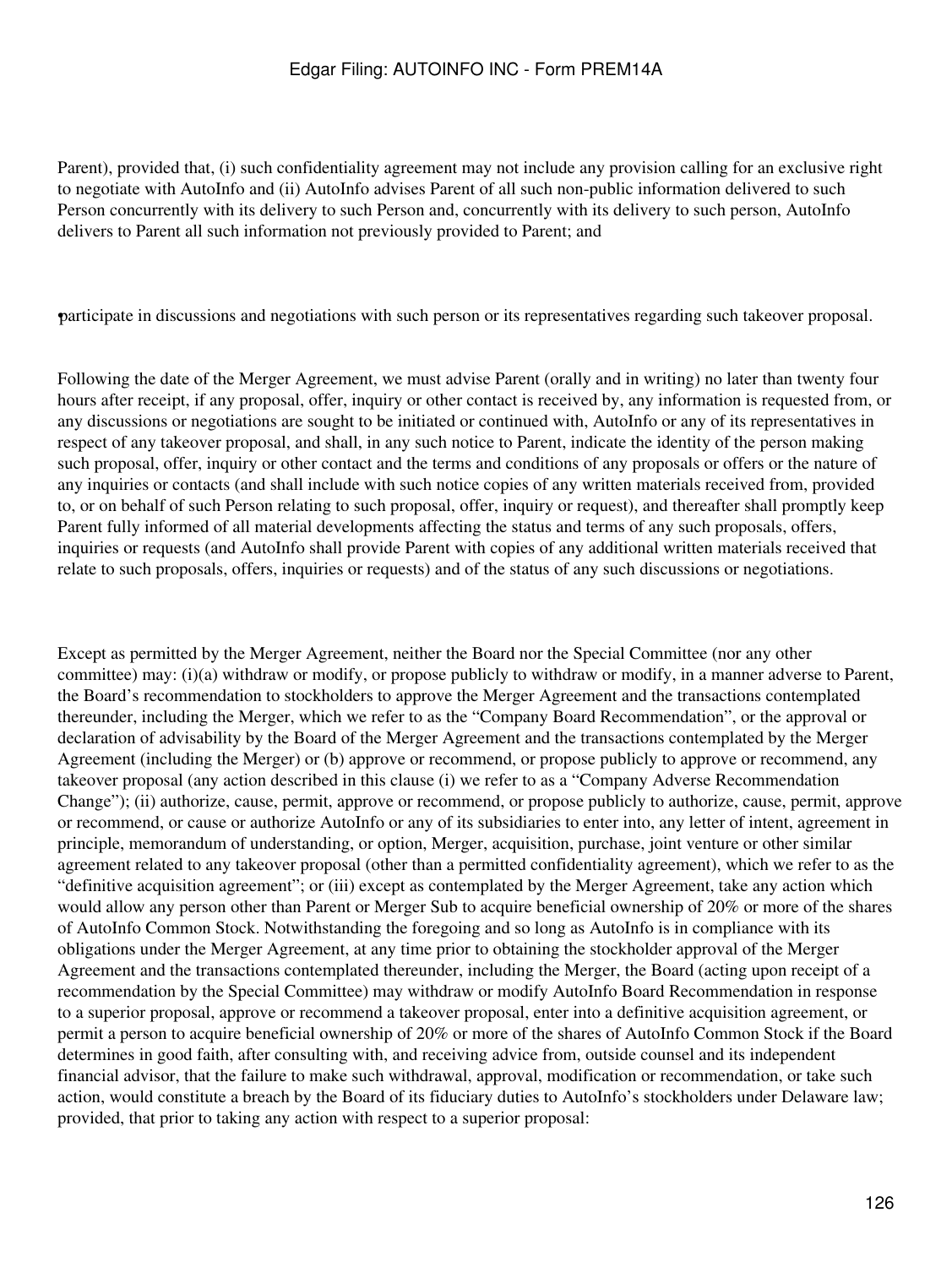Board's recommendation specifying the terms and conditions of any such superior proposal, including the identity of we must provide at least five business days' prior written notice to Parent of our intention to effect a change of the the person making such superior proposal;

• proposal; we must provide a copy to Parent of the relevant proposed transaction agreements with the party making such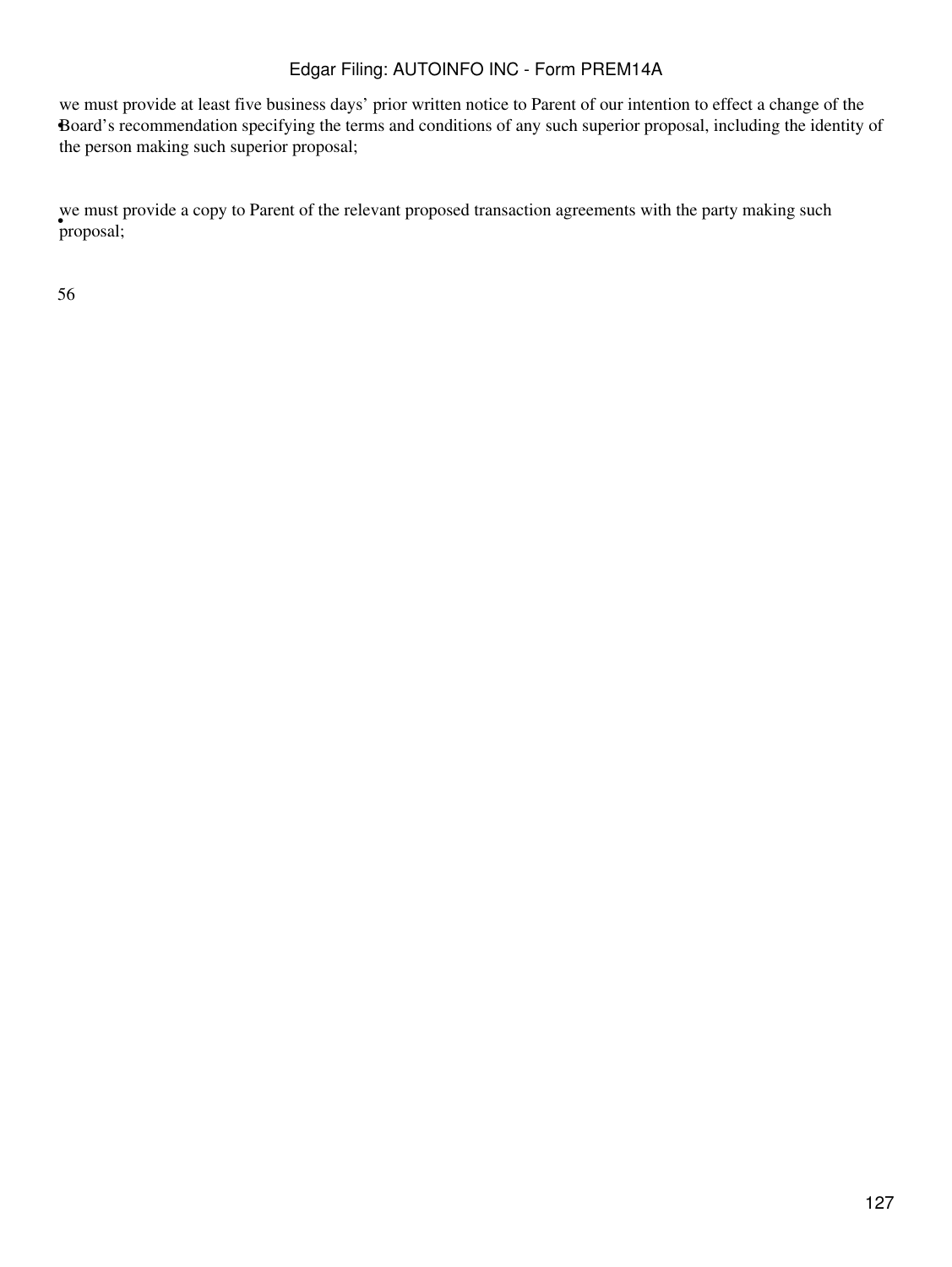• (to the extent Parent desires to negotiate) to enable Parent to revise the terms of the Merger Agreement such that it prior to taking any such action, we must negotiate during the five business day notice period with Parent in good faith would cause such superior proposal not to constitute a superior proposal;

and must have determined that the superior proposal would still constitute a superior proposal if such changes were The Board must have considered in good faith any changes to the Merger Agreement proposed in writing by Parent given effect; and

we must deriver to I arent any amendment to the miancial terms of other material terms of a superior proposar and, in such case, provide Parent an additional five business days' prior written notice and comply with the pro we must deliver to Parent any amendment to the financial terms or other material terms of a superior proposal and, in

Except to the extent provided in certain provisions of the Merger Agreement, nothing in the provisions of the Merger Agreement relating to takeover proposals prevents us from complying with our disclosure obligations under U.S. federal or state law with regard to a takeover proposal, including taking and disclosing to our stockholders a position contemplated by Rule 14e-2(a), Rule 14d-9 or Item 1012(a) of Regulation M-A under the Exchange Act.

For purposes of the Merger Agreement, "takeover proposal" means any inquiry, proposal or offer from any person or group, relating to any: (i) direct or indirect acquisition (whether in a single transaction or a series of related transactions) of assets of AutoInfo and its subsidiaries (including securities of subsidiaries) equal to 20% or more of AutoInfo's and its subsidiaries' consolidated assets or to which 20% or more of AutoInfo's revenues or earnings on a consolidated basis are attributable; (ii) direct or indirect acquisition (whether in a single transaction or a series of related transactions) of 20% or more of any class of equity securities of AutoInfo; (iii) tender offer or exchange offer that if consummated would result in any person or group (as defined in Section 13(d) of the Exchange Act) beneficially owning 20% or more of any class of equity securities of AutoInfo; or (iv) Merger, consolidation, share exchange, business combination, recapitalization, liquidation, dissolution or similar transaction involving AutoInfo or any of its subsidiaries; in each case, other than the transactions contemplated by the Merger Agreement.

For purposes of the Merger Agreement, "superior proposal" means a bona fide written proposal or offer, obtained after February 28, 2013 and not in breach of the Merger Agreement or any standstill agreement, to acquire, directly or indirectly, for consideration consisting of cash and/or securities, all of the equity securities of AutoInfo or all or substantially all of the assets of AutoInfo and its subsidiaries on a consolidated basis, made by a third party, and which is otherwise on terms and conditions which the Board (acting upon receipt of a recommendation by the Special Committee) determines in its good faith and reasonable judgment (after consultation with a financial advisor of national reputation and AutoInfo's outside counsel) to be more favorable to AutoInfo's stockholders from a financial point of view than the Merger and the other transactions contemplated by the Merger Agreement, taking into account at the time of determination any changes to the terms of the Merger Agreement that as of that time had been proposed by Parent in writing and the ability of the person making such proposal to consummate the transactions contemplated by such proposal or offer (based upon, among other things, the availability of financing and the expectation of obtaining required approvals).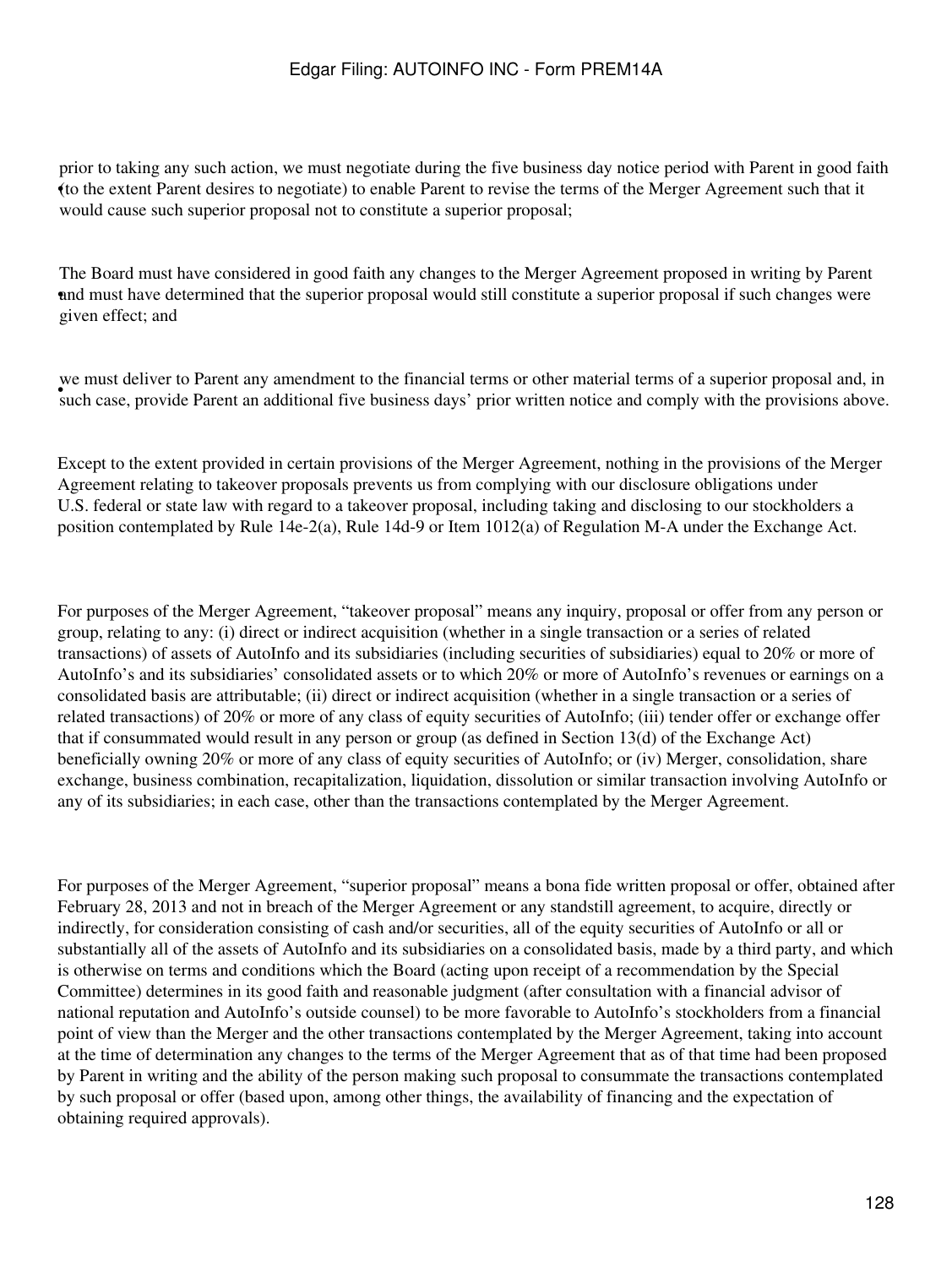### **Agreement to Use Reasonable Best Efforts**

We and Parent will cooperate and use our respective reasonable best efforts to promptly take or cause to be taken all actions and do or cause to be done all things necessary, proper or advisable to cause the conditions to closing to be satisfied and to consummate the Merger and the other transactions contemplated by the Merger Agreement in the most expeditious manner practicable and to prepare and file promptly and fully all documentation to effect all necessary filings, notices, petitions, statements, registrations, submissions of information, applications and other documents and obtain all approvals, consents, , registrations, permits, authorizations and other confirmations from any governmental authority or third party necessary, proper and advisable to consummate the transactions contemplated by the Merger Agreement.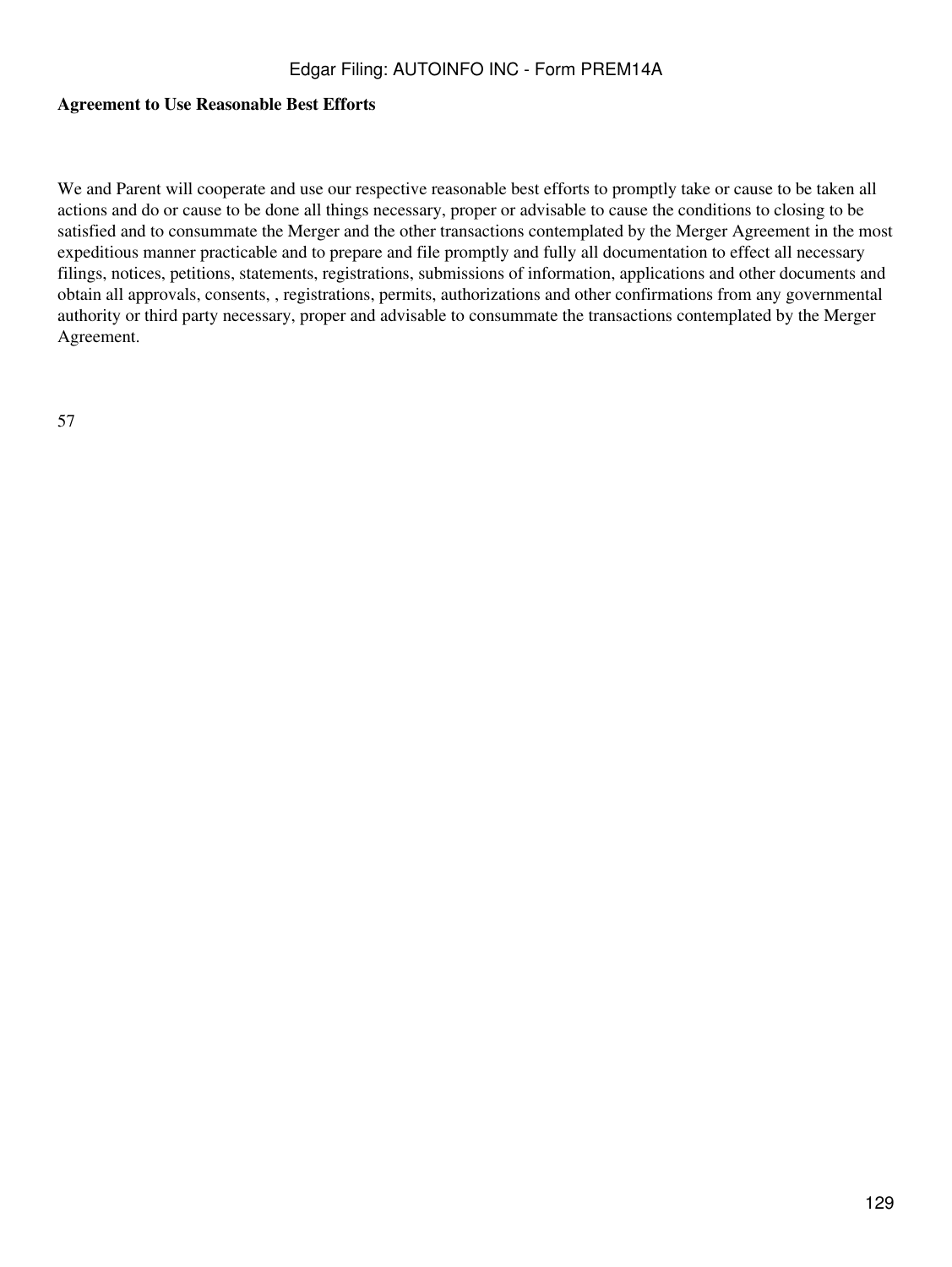We also agreed, subject to certain exceptions, to use our reasonable best efforts to:

•take all action necessary to ensure that no state takeover statute applies to the Merger; and

**•** any state allever statute becomes appreased to the Merger, chistre that the promptly as practicable on the terms contemplated by the Merger Agreement. if any state takeover statute becomes applicable to the Merger, ensure that the Merger may be consummated as

#### **Indebtedness and Company Transaction Expenses**

As of February 28, 2013 and on the closing date and at the time the Merger is effected, AutoInfo shall not have: (i) indebtedness (in the aggregate) in excess of \$22 million; and (ii) funded indebtedness (in the aggregate) in excess of \$15 million, in each case including the amount of any payments and penalties due or that will become due on any such indebtedness.

During the period from February 28, 2013 until the time the Merger is effected, AutoInfo shall not have transaction expenses (in the aggregate) in excess of \$5 million.

For the purposes of the Merger Agreement, "indebtedness" means: (i) any obligation of AutoInfo and its subsidiaries for borrowed money, including, but not limited to (a) any obligation or liabilities incurred for all or any part of the purchase price of property or other assets or for the cost of property or other assets constructed or of improvements thereto, other than accounts payable included in current liabilities and incurred in respect of property purchased in the ordinary course of business, (b) the face amount of all letters of credit issued for the account of AutoInfo or its subsidiaries and all drafts drawn thereunder, (c) obligations incurred for all or any part of the purchase price of property or other assets or for the cost of property or other assets constructed or of improvements thereto, other than accounts payable included in current liabilities and incurred in respect of property purchased in the ordinary course of business secured by liens, (d) capitalized lease obligations, and (e) all guarantees of AutoInfo or its subsidiaries; (ii) accounts payable of AutoInfo and its subsidiaries that have not been paid within sixty (60) days of their due date and are not being contested; (iii) annual employee bonus obligations that are not accrued on AutoInfo's consolidated financial statements; (iv) extraordinary liabilities or obligations (including unpaid accrued annual bonuses, retention bonuses, pension payments not in the ordinary course of business, accrued but unpaid income taxes, accrued but unpaid legal and other professional fees, and undisclosed or contingent liabilities); and (v) any fees, costs, expenses or obligations incurred in connection with the consummation of the transactions contemplated by the Merger Agreement which are not otherwise treated as or deemed to be company transaction expenses (with the exception of any fees and expenses related to litigation related to or arising out of the transactions contemplated by the Merger Agreement).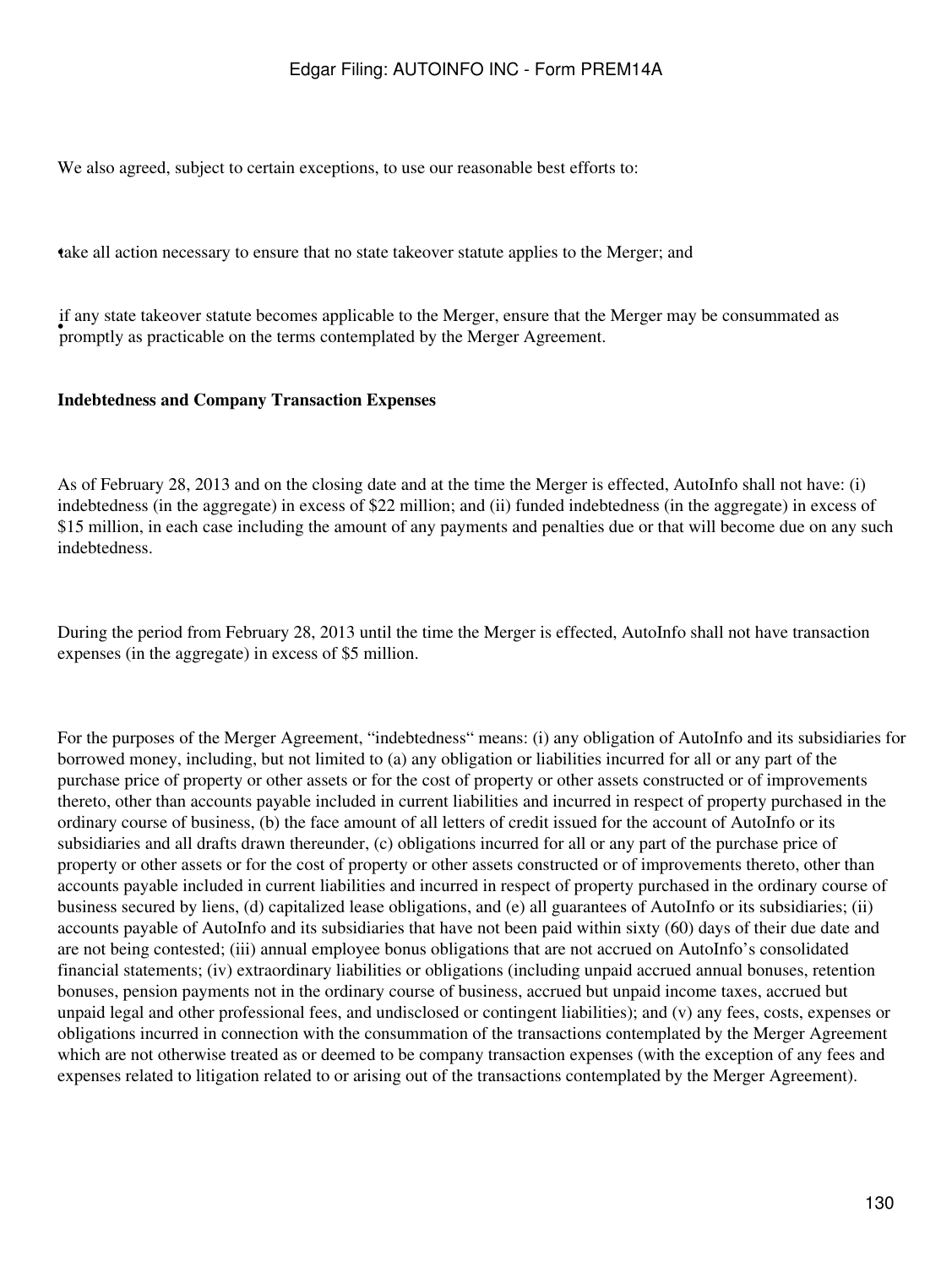For the purposes of the Merger Agreement, 'funded indebtedness" means any indebtedness that has been funded or financed by a third party to, or for the benefit of, AutoInfo.

For the purposes of the Merger Agreement, 'transaction expenses" means: (i) any reasonable out-of-pocket costs and expenses including, the reasonable fees and expenses of attorneys (with the exception of any fees and expenses related to litigation related to or arising out of the transactions contemplated by the Merger Agreement), accountants, consultants, financial advisors, finders, brokers, and investment bankers, incurred by AutoInfo and its subsidiaries in connection with the entering into the Merger Agreement; (ii) any other costs and expenses directly related to or arising out of the execution, delivery or performance by AutoInfo or its subsidiaries of the Merger Agreement or the consummation by AutoInfo or its subsidiaries of the transactions contemplated by the Merger Agreement; (iii) costs, expenses and other amounts in connection with obtaining required consents and permits required pursuant to Merger Agreement; and (iv) change of control bonuses paid to Mr. Wachtel, Mr. Williams and Mr. Wunderlich.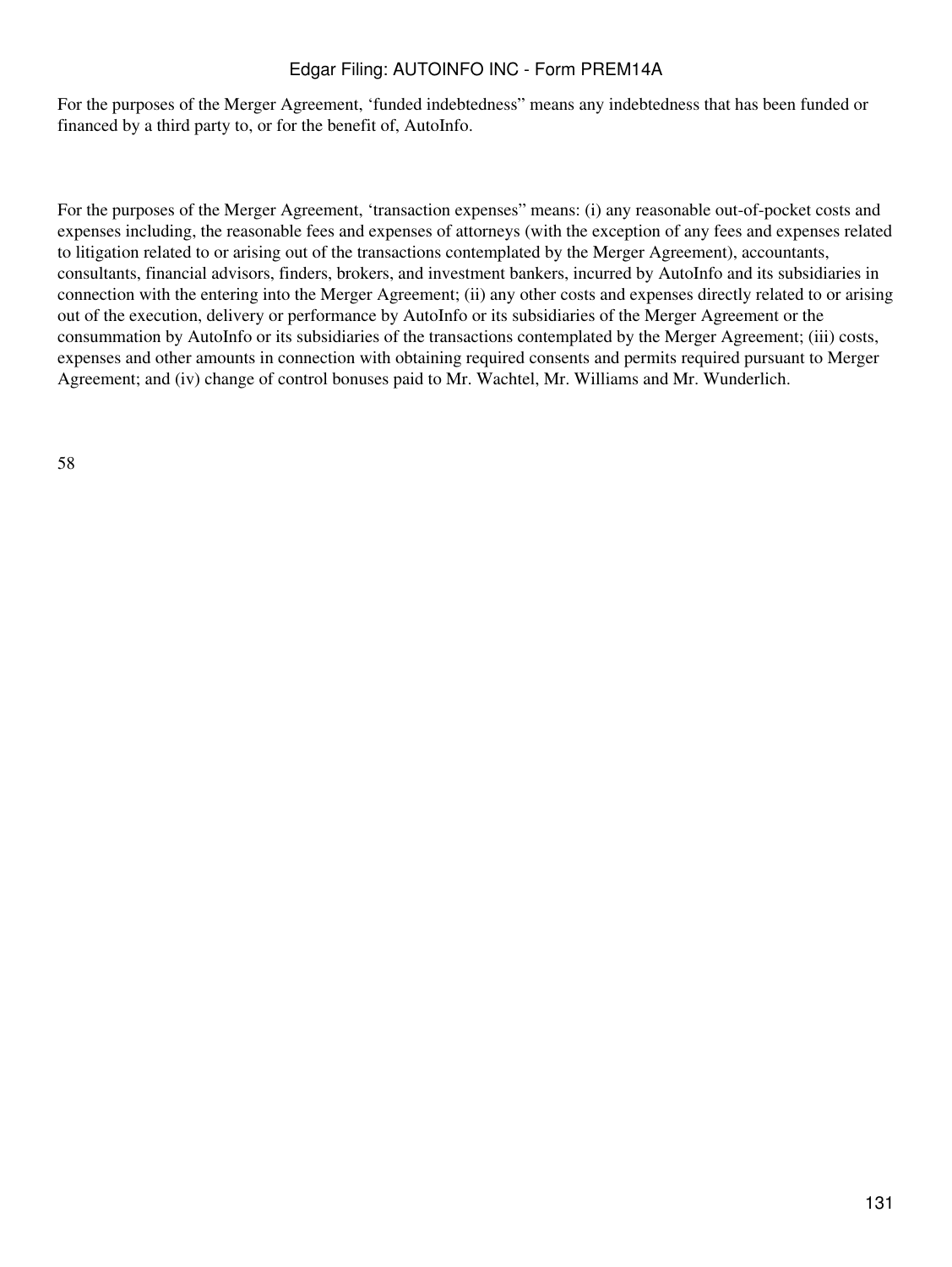#### **Other Covenants and Agreements**

#### *Public Announcements*

The parties agreed that the initial press release with respect to the execution of the Merger Agreement would be a joint press release to be agreed upon by Parent and AutoInfo. AutoInfo and Parent agreed not to issue any further public announcement with respect to *the* Merger without the prior consent of the other party, except as required by applicable law or rule or regulation as determined in the good faith judgment of the party proposing to make such public announcement.

#### *Access to Information; Confidentiality*

We agreed to give Parent and its representatives reasonable access during normal business hours to our properties, books, contracts, commitments, records, correspondence, officers, employees, accountants, counsel, financial advisors and other representatives. We also agreed to furnish to Parent a copy of each report filed pursuant to securities laws, communications received from the SEC and all other information concerning our business, properties and personnel as Parent reasonably requests. Parent will hold information received from us pursuant to this covenant in confidence.

#### *Notification of Certain Matters*

We and Parent agreed to give prompt notice to the other of: (i) notices or communications received from governmental authorities in connection with the Merger or from any person or entity alleging that its consent is required for the Merger; (ii) proceedings commenced or threatened relating to the transactions contemplated under the Merger Agreement, including the Merger; (iii) the discovery of facts or circumstances that would make any representation or warranty that is qualified as to materiality or material adverse effect to be untrue and that is not so qualified to be untrue in any material respect; and (iv) any material failure of that party to comply with any covenant or agreement under the Merger Agreement. However, the parties agreed that the delivery of any notice pursuant to this covenant will not cure a breach of other provisions of the Merger Agreement or limit the remedies available to the party receiving notice.

#### *Indemnification; Directors' and Officers' Insurance*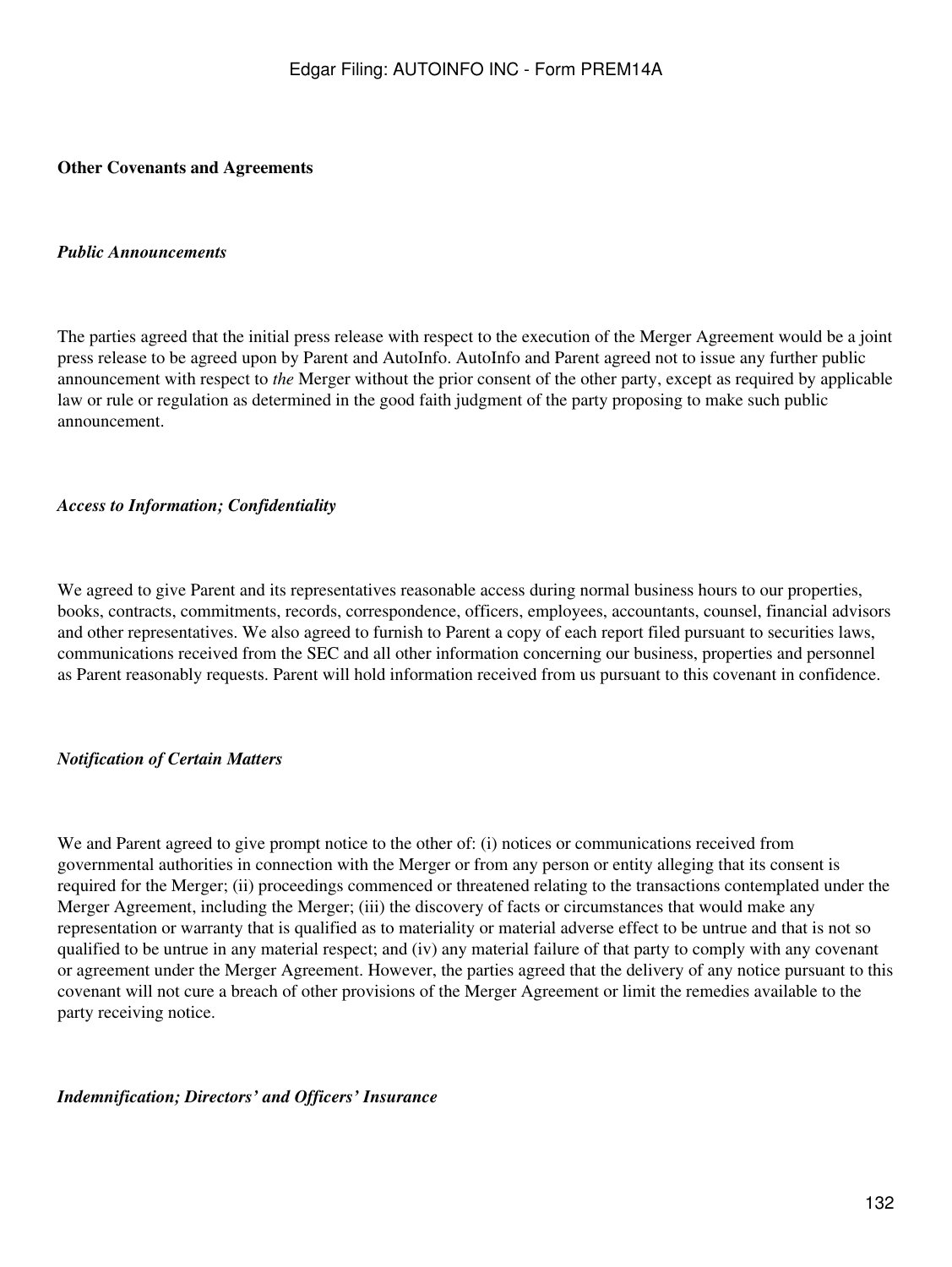Parent has agreed to, and has agreed to cause AutoInfo and the surviving corporation to, for six years after the effective date of the Merger, indemnify the individuals who at or prior to the effective date of the Merger were directors or officers of AutoInfo, who we individually refer to as an indemnitee and collectively refer to as the indemnitees, with respect to all acts or omissions by them in their capacities as such at any time prior to the effective date of the Merger, to the fullest extent: (i) required by the our charter documents (including employees to the extent indemnified thereunder) as in effect on February 28, 2013; and (ii) permitted under applicable Law (including employees to the extent indemnification is permitted thereunder). An indemnitee shall notify AutoInfo in writing promptly upon learning of any claim, action, suit, proceeding, investigation or other matter in respect of which such indemnification may be sought. In the event of any such claim, action, suit, proceeding or investigation: (i) each indemnitee will be entitled to advancement of reasonable expenses incurred in the defense of any claim, action, suit, proceeding or investigation from AutoInfo within ten business days of receipt by AutoInfo from the indemnitee of a reasonably detailed request therefor; provided that any person to whom expenses are advanced provides an undertaking to repay such advances if it is ultimately determined that such person is not entitled to indemnification; and (ii) neither Parent nor AutoInfo shall settle, compromise or consent to the entry of any judgment in any proceeding or threatened action, suit, proceeding, investigation or claim (and in which indemnification could be sought by such indemnitee hereunder), unless such settlement, compromise or consent includes an unconditional release of such indemnitee from all liability arising out of such action, suit, proceeding, investigation or claim or such indemnitee otherwise consents. However, in no event shall AutoInfo be liable for any settlement or compromise effected without its written consent. Each of AutoInfo and the indemnitees shall cooperate in the defense of any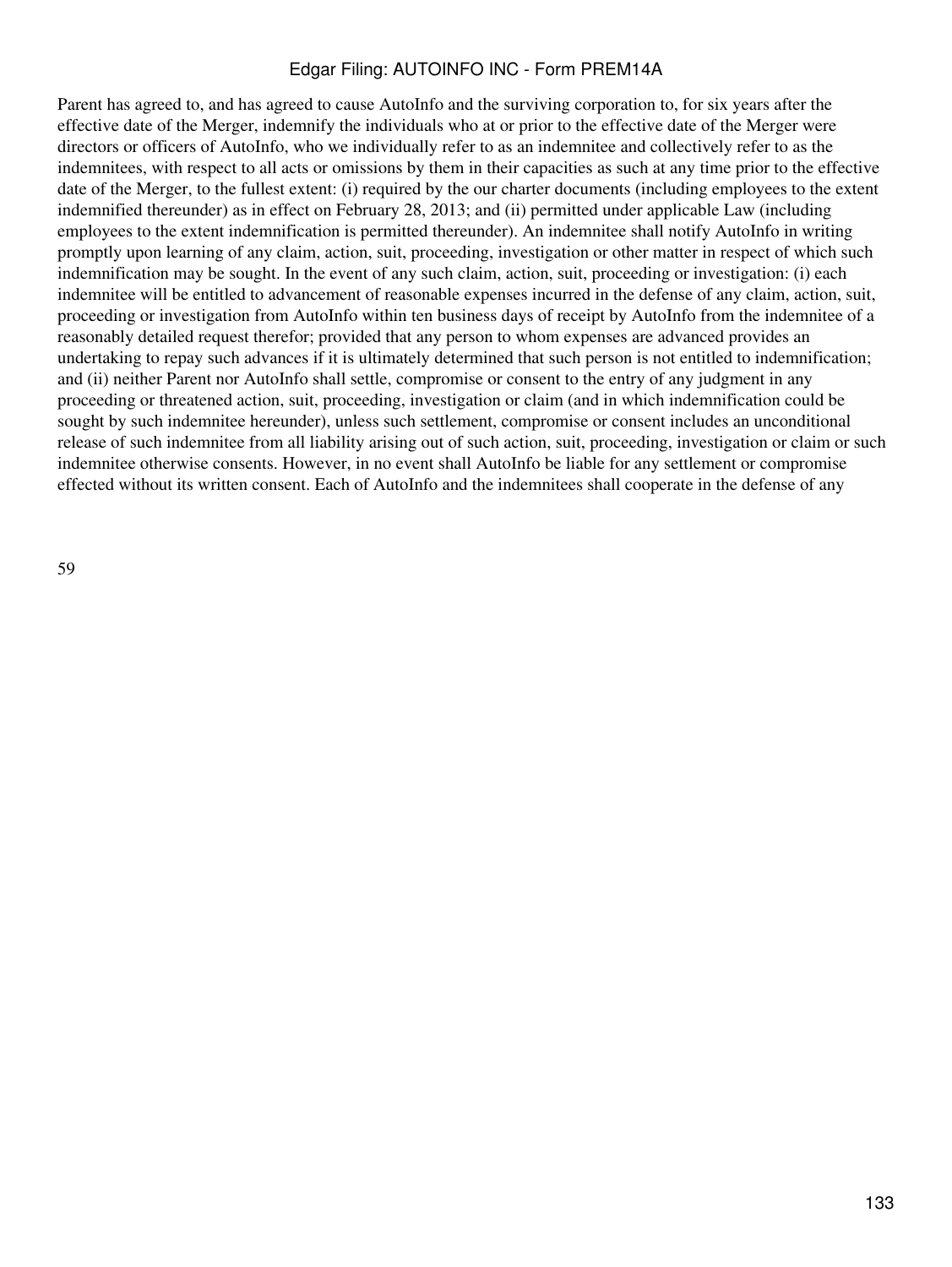claim, action, suit, Proceeding or investigation and shall furnish or cause to be furnished records, information and testimony, and attend such conferences, discovery proceedings, hearings, trials or appeals, as may be reasonably requested in connection therewith. Further, the indemnification agreements, if any, in existence on February 28, 2013 (and as may be amended prior to the closing upon approval (in writing) by Parent) with any of the directors, officers or employees of AutoInfo shall continue in full force and effect in accordance with their terms following the consummation of the Merger.

Parent has further agreed that prior to the closing of the Merger, Parent shall purchase for the benefit of AutoInfo's directors and officers, as of February 28, 2013 and as of the effective date of the Merger, an insurance and indemnification tail policy, which we refer to as the D&O Tail Policy, that provides coverage for a period of six years from and after the effective date of the Merger for events occurring prior to the effective date of the Merger that is substantially equivalent to and in any event not less favorable in the aggregate than AutoInfo's existing policy or, if substantially equivalent insurance coverage is unavailable, the best available coverage; provided that Parent shall not be required to purchase the D&O Tail Policy if such policy exceeds 300% of the last annual premium paid prior to February 28, 2013, in which event, Parent shall purchase the most advantageous policy of directors' and officers' insurance obtainable for a total annual premium equal to such base amount.

The present and former directors and officers of AutoInfo will have the right to enforce the provisions of the Merger Agreement relating to their indemnification. If Parent or the surviving corporation assigns, transfer or conveys all of its properties and assets to any person, then proper provision must be made so that the successors and assigns of Parent and the surviving corporation assume all of the above indemnity obligations. If any action is made against any of our former directors or officers on or prior to the sixth anniversary of the effective time of the Merger, the above indemnity provisions will continue in effect until the final disposition of the action.

## *Securityholder Litigation*

We agreed to give Parent the opportunity to participate in the defense or settlement of any securityholder litigation against us and/or our directors relating to the Merger and not to settle that securityholder litigation without Parent's consent, which consent will not be unreasonably withheld or delayed.

#### *Fees and Expenses*

Except as otherwise specified in the Merger Agreement, all fees and expenses incurred in connection with the Merger Agreement, the Merger and the other transactions contemplated by the Merger Agreement will be paid by the party incurring the fees or expenses, whether or not the Merger and the other transactions contemplated by the Merger Agreement are consummated.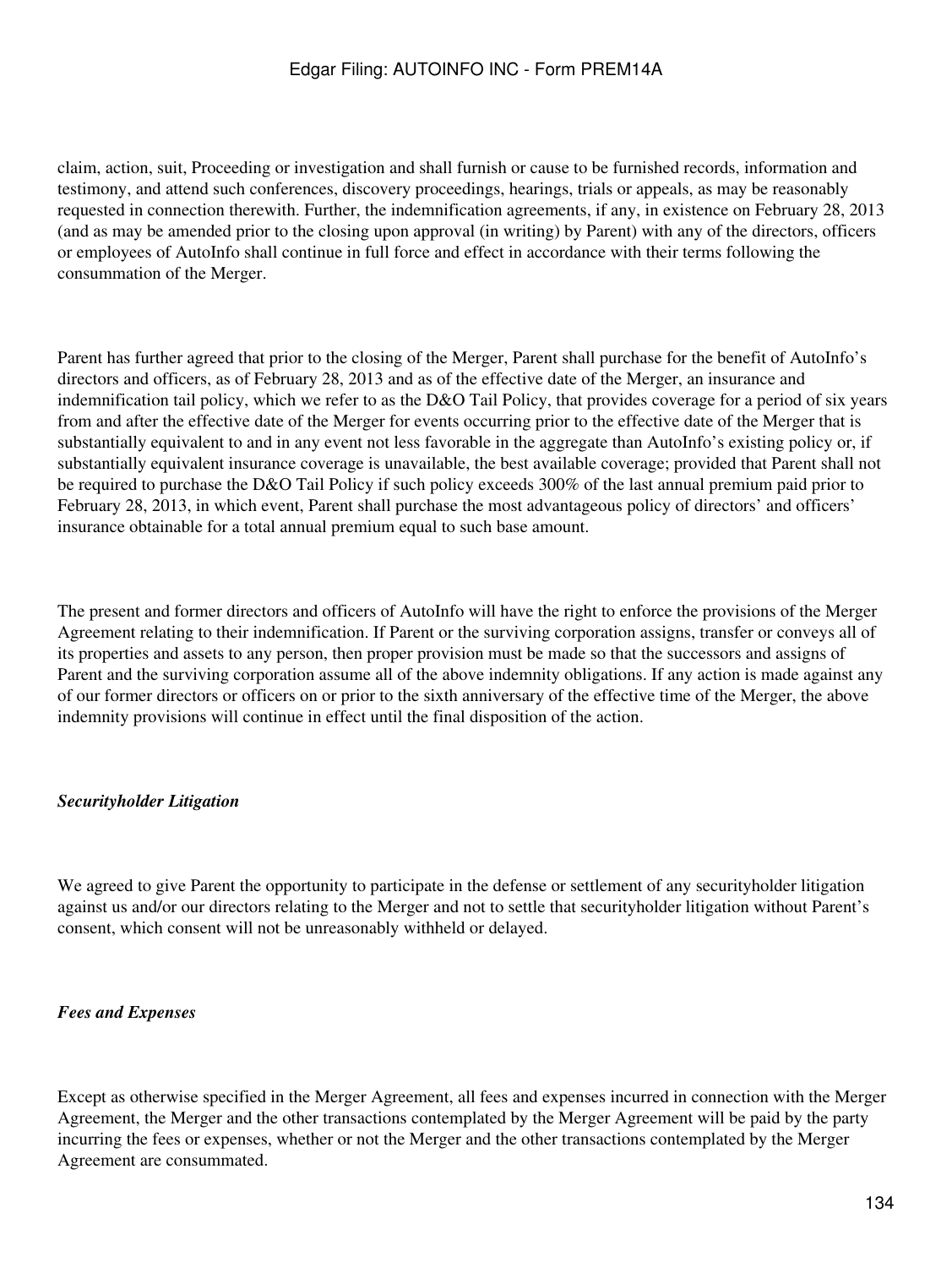## **Conditions to the Merger**

The respective obligations of AutoInfo, Parent and Merger Sub to effect the Merger are subject to the satisfaction (or waiver, if permissible under applicable law) of the following conditions:

Merger, by holders of a majority of the outstanding shares of AutoInfo Common Stock; and the approval of the adoption of the Merger Agreement and the transactions contemplated thereunder, including the

•no Restraint shall be in effect preventing, restraining or rendering illegal the consummation of the Merger.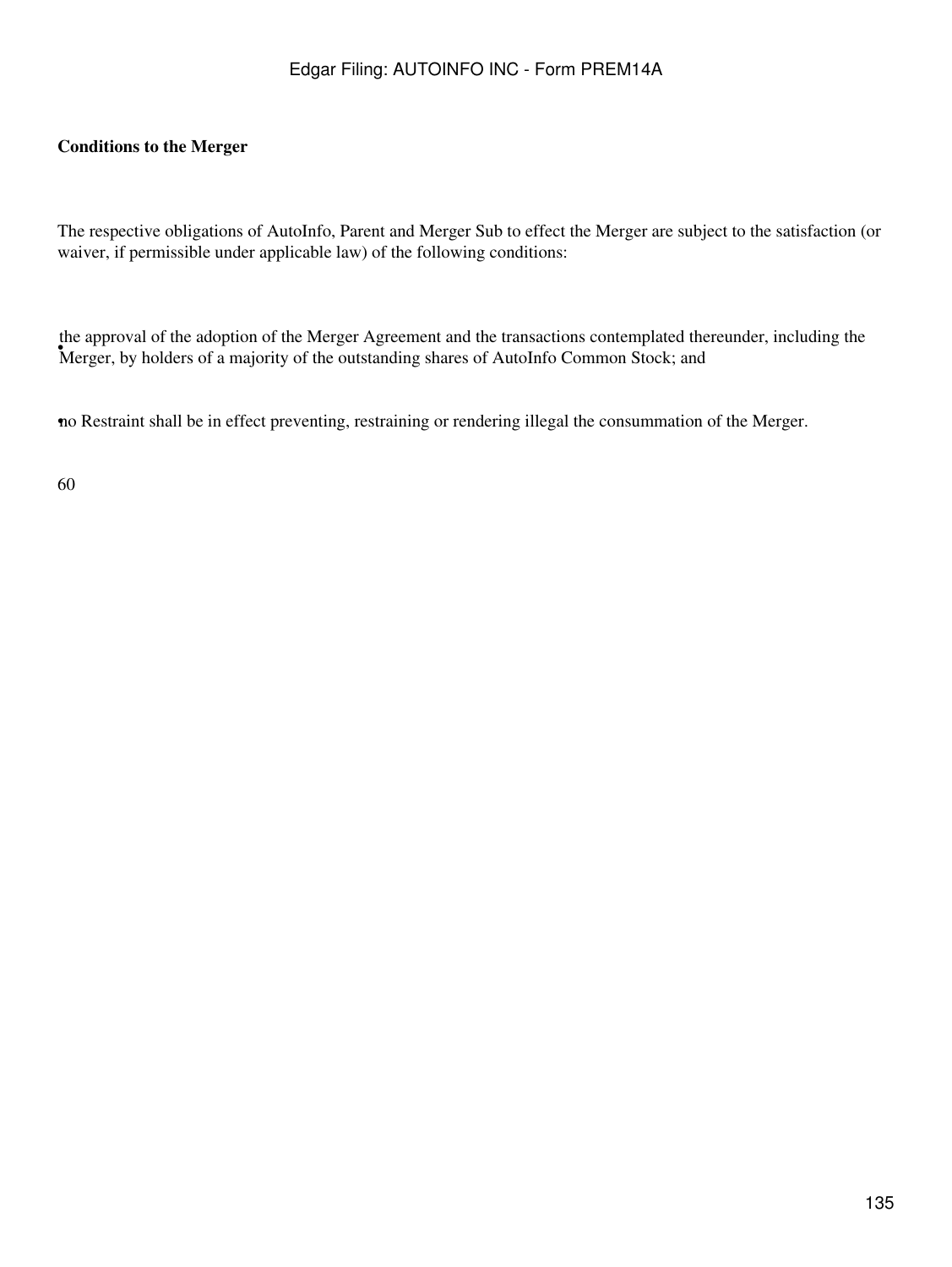The obligations of Parent and Merger Sub to effect the Merger are also subject to the satisfaction (or waiver, if permissible under applicable law) of the following additional conditions:

• as of a specific date, at and as of such date) and all other representations and warranties that we have made in the our representations and warranties set forth in the Merger Agreement regarding: (i) organization, standing and corporate power; (ii) capitalization (with certain exceptions); (iii) authority, noncontravention and voting requirements; (iv) brokers and other advisors; and (v) state takeover statutes must be true and correct in all material respects as February 28, 2013 and the date of the closing of the Merger as if made on and as of such date (or, if given Merger Agreement must be true and correct as of February 28, 2013 and the date of the closing of the Merger as if made on and as of such date (or, if given as of a specific date, at and as of such date), except where the failure to be true and correct, individually or in the aggregate, would not constitute a material adverse effect, in each instance disregarding all qualifications and exceptions relating to materiality;

• date of the closing of the Merger, except that AutoInfo's obligations with respect to indebtedness and transaction AutoInfo shall have performed in all material respects its obligations under the Merger Agreement at or prior to the expenses shall have been performed in all respect;

• shall have been obtained; certain consents required to consummate the Merger and the transactions contemplated by the Merger Agreement

•there shall not be a material adverse effect with respect to AutoInfo;

•the transactions contemplated by Rollover Agreement shall have closed simultaneous with the closing of the Merger;

**•** and shall have received resignation returns from each of the Inc. Parent shall have received resignation letters from each of the members of the boards of directors of AutoInfo and its

• the exercised with stockholders have not exercised our stockholders have not exercised appraisal rights under the DGCL in respect of more than 5% of the outstanding

Our obligation to effect the Merger is subject to the satisfaction (or waiver, if permissible under applicable law) of the following additional conditions:

•the representations and warranties of Parent and Merger Sub set forth in the Merger Agreement regarding: (i) organization, standing and corporate power; (ii) authority and noncontravention; and (iii) brokers and other advisors must be true and correct in all material respects as of February 28, 2013 and the date of the closing of the Merger as if made on and as of such date (or, if given as of a specific date, at and as of such date), and all other representations and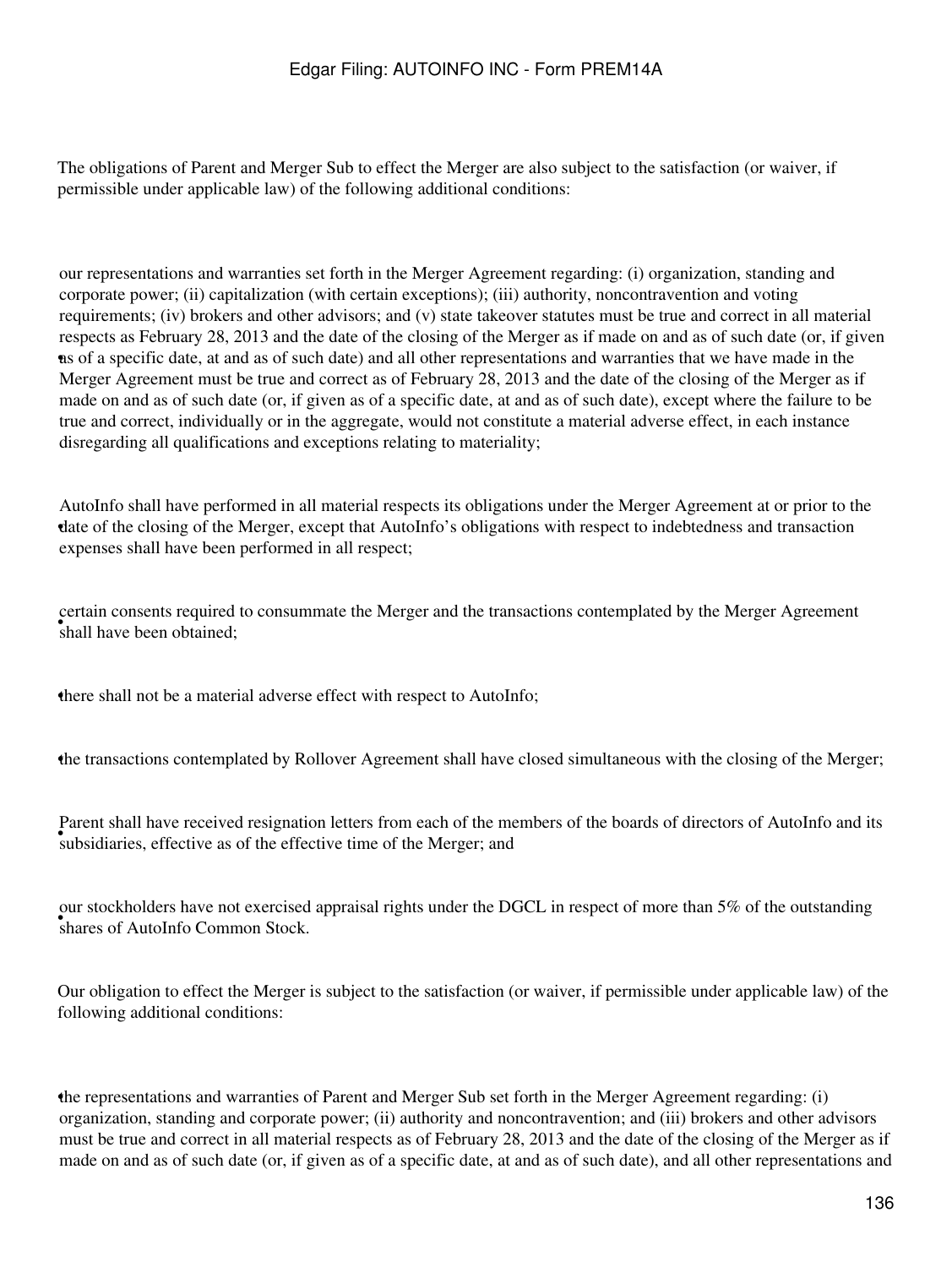warranties of Parent of Merger Sub set forth in the Merger Agreement must be true and correct as of February 28, 2013 and the date of the closing of the Merger as if made on and as of such date (or, if given as of a specific date, at and as of such date), except where the failure to be true and correct, individually or in the aggregate, would not constitute a material adverse effect, in each instance disregarding all qualifications and exceptions relating to materiality; and

prior to the date of the closing of the Merger. Parent and Merger Sub shall have performed in all material respects all obligations under the Merger Agreement at or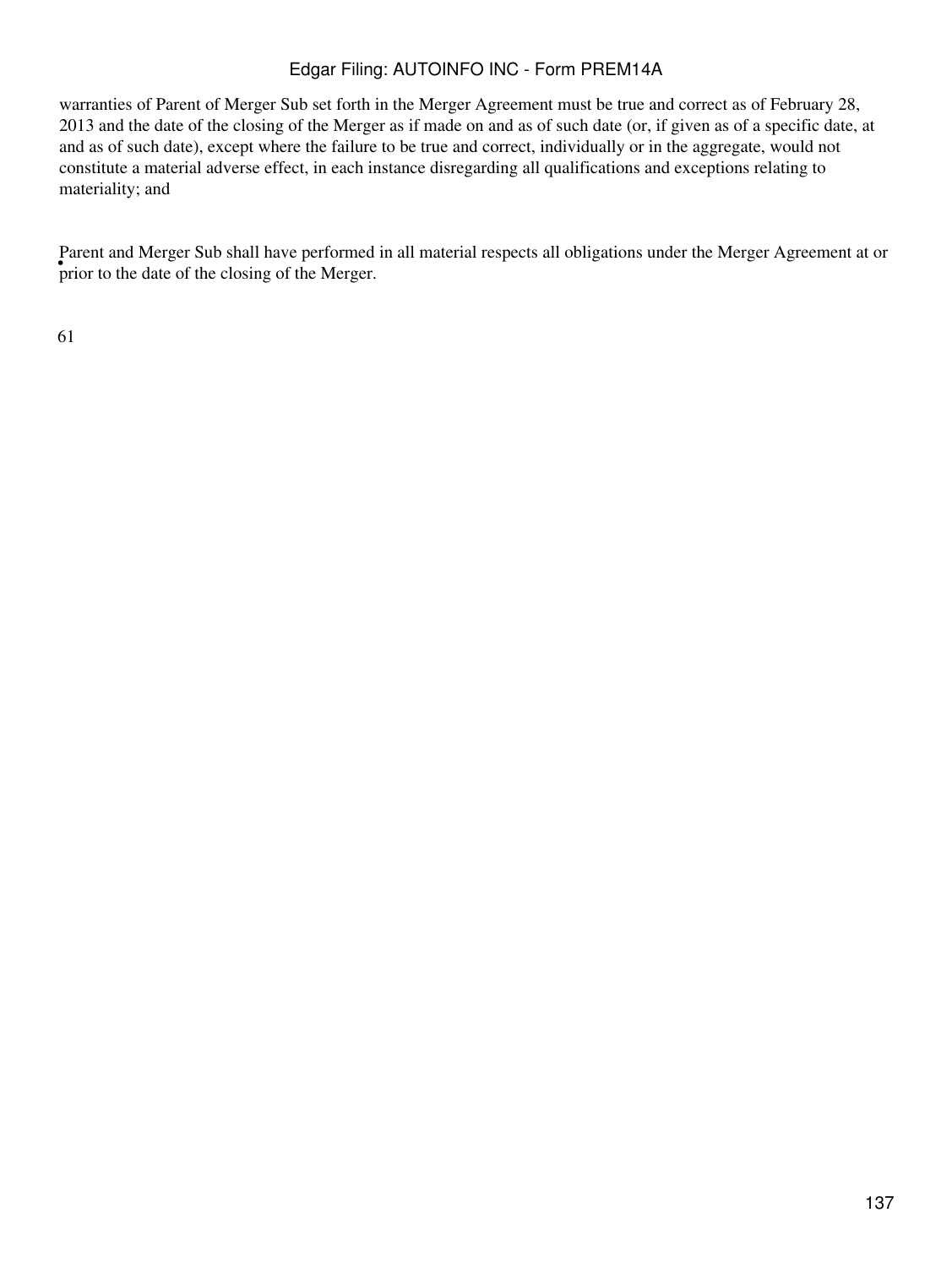## **Termination**

We and Parent may, by mutual written consent, terminate the Merger Agreement and abandon the Merger at any time prior to the effective time of the Merger.

The Merger Agreement may also be terminated and the Merger abandoned at any time prior to the effective time of the Merger as follows:

•by either AutoInfo or Parent, if:

· to a party if the failure to consummate the Merger on or prior to August 27 2013 was primarily due to the failure of the Merger has not been consummated on or before August 27, 2013 (but this right to terminate will not be available such party to perform any of its obligations under the Merger Agreement);

· issuance of the Restraint was primarily due to the failure of such party to perform its obligations under the Merger a Restraint has become final and nonappealable (but this right to terminate will not be available to a party if the Agreement); or

· and the transactions contemplated thereunder, including the Merger, at such meeting or any adjournment or our stockholders' meeting has been held and completed and our stockholders have not adopted the Merger Agreement postponement of such meeting.

•by the Parent, if:

·

· materially true, which breach or failure to perform (i) would give rise to a failure of the condition to Parent's and we shall have breached or failed to perform in any material respects any of our covenants or agreements set forth in the Merger Agreement or if any of our representations or warranties set forth in the Merger Agreement shall fail to be Merger Sub's obligation to close the Merger, and (ii) cannot be cured by AutoInfo within thirty days following receipt of written notice from Parent of such breach or failure; or

· give rise to a failure of the condition to Parent's and Merger Sub's obligation to close the Merger, and (ii) cannot be there shall have occurred a material adverse effect with respect to AutoInfo, which material adverse effect (i) would cured by AutoInfo within 30 days following receipt of written notice from Parent; or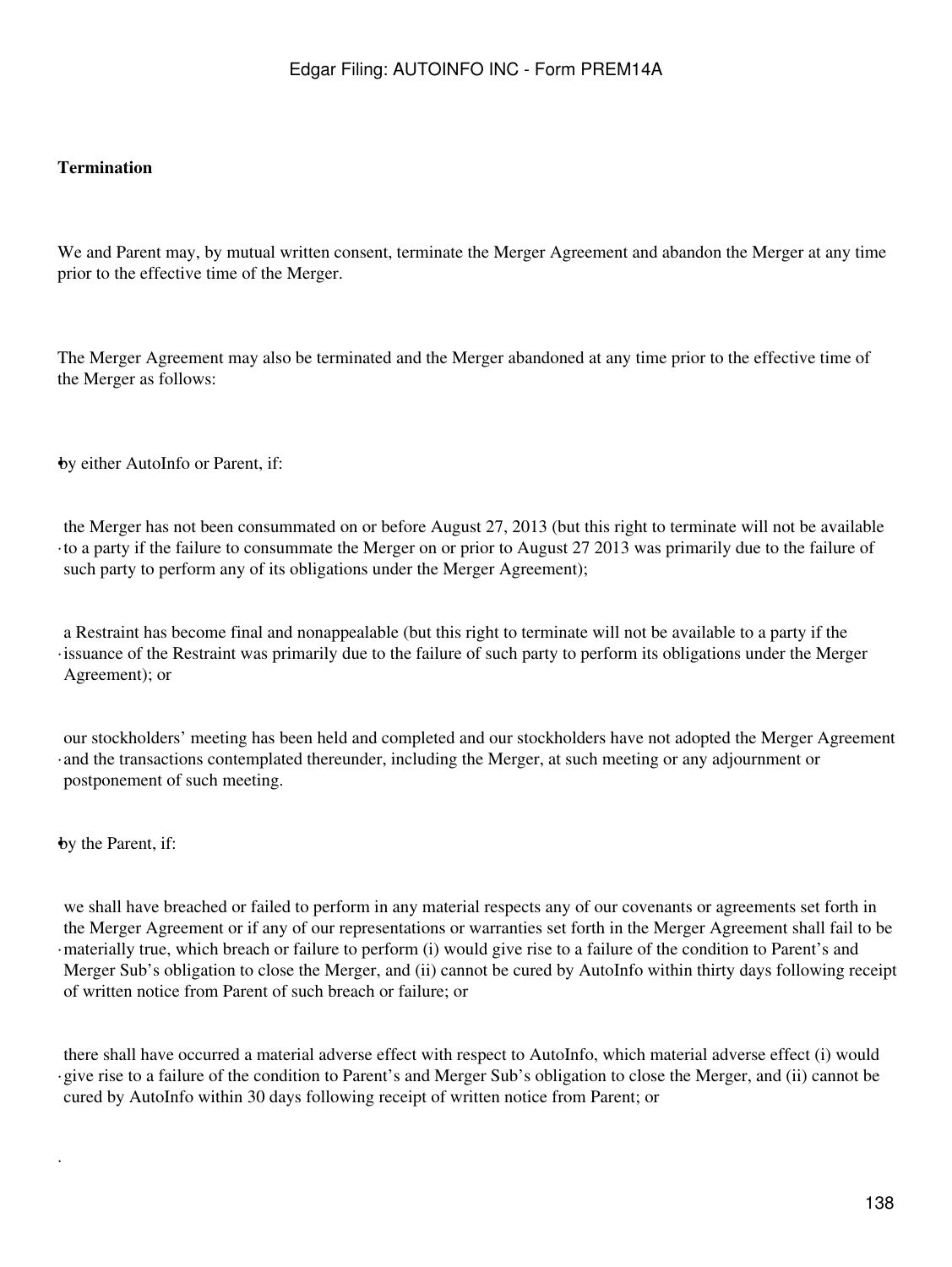the Board (or the Special Committee) (i) withdraws or modifies (or publicly proposes to do so), in a manner adverse to Parent, the AutoInfo recommendation, or (ii) adopts, approves or recommends (or publicly proposes to do so) a takeover proposal, and (iii) fails to reaffirm the AutoInfo recommendation at least five days prior to the Special Meeting after receipt of written notice from Parent that it do so if such request is made following the public announcement of a takeover proposal; or.

before the earlier of (a) 60 days of the commencement of such action, lawsuit, litigation, arbitration, or claim, or (b) there are any actions, lawsuits, litigations, arbitrations, or claims against AutoInfo that (i) are not related to the Merger or AutoInfo's business operations, (ii) are materially adverse to AutoInfo, and (iii) are not resolved on or August 27, 2013.

•by AutoInfo, if:

·Parent or Merger Sub shall have breached or failed to perform in any material respects any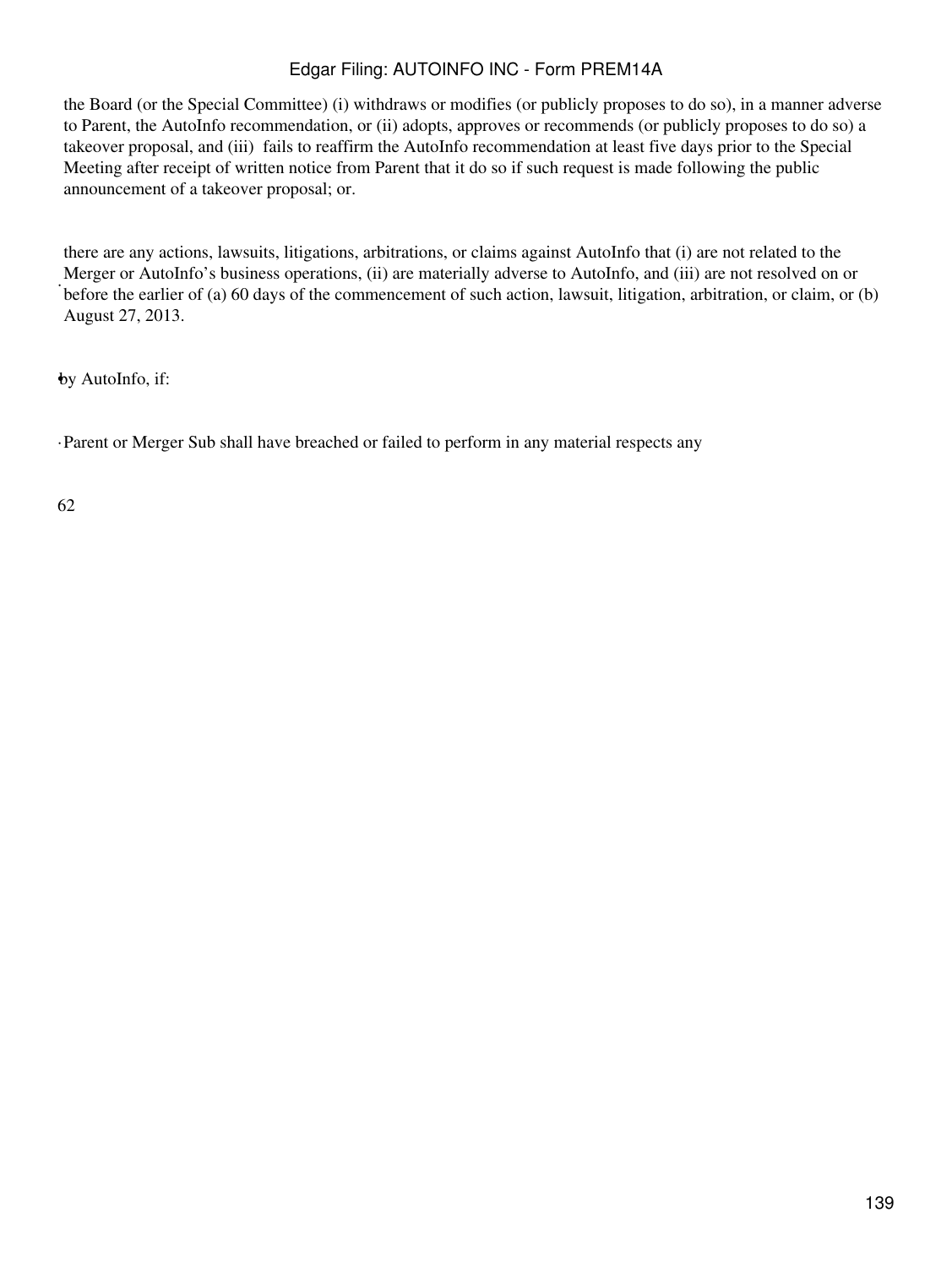of its covenants or other agreements set forth in the Merger Agreement or if any of its representations or warranties set forth in the Merger Agreement shall fail to be materially true, which breach or failure to perform (i) would give rise to a failure of the condition to AutoInfo's obligation to close the Merger, and (ii) cannot be cured by Parent within thirty days following receipt of written notice from AutoInfo of such breach or failure; or

· at any time prior to the adoption of the Merger Agreement by our stockholders, in order to concurrently enter into an agreement with respect to a superior proposal that constitutes a superior proposal, if (i) AutoInfo has complied with its obligations described in the section entitled "The Merger Agreement — No Solicitation of Takeover Proposals" beginning on page [\*\*] of this proxy statement, and (ii) prior to or concurrently with such termination, we pay Parent the termination fee and expense reimbursement discussed in the section entitled "The Merger Agreement — Termination Fees — AutoInfo Termination Fee" beginning on page [\*\*] of this proxy statement.

### **Effect of Termination**

If the Merger Agreement is terminated, the terminating party must give written notice to the other parties. Upon such notice, the Merger Agreement will become null and void, except for certain provisions, including the provision discussed in the section entitled "The Merger Agreement — Termination Fees and Expense Reimbursement" below. Upon termination, the parties will have no liability, except they may be liable for termination fees, and nothing will relieve any party from liability for fraud in connection with, or any willful breach of, the Merger Agreement.

#### **Termination Fees and Expense Reimbursement**

#### *AutoInfo Termination Fee*

Upon the occurrence of the following events we will be obligated to pay Parent a termination fee in the amount of \$1.5 million:

• to, or consummates, a transaction contemplated by any takeover proposal within 270 days following such termination either AutoInfo or Parent shall have terminated the Merger Agreement as a result of the Merger not having been consummated on or before August 27, 2013 and AutoInfo shall have entered into a definitive agreement with respect date;

•a takeover proposal has been made, proposed or communicated after February 28, 2013 (whether or not conditional or withdrawn) and thereafter (i) the Merger Agreement is terminated by AutoInfo or Parent due to the failure of our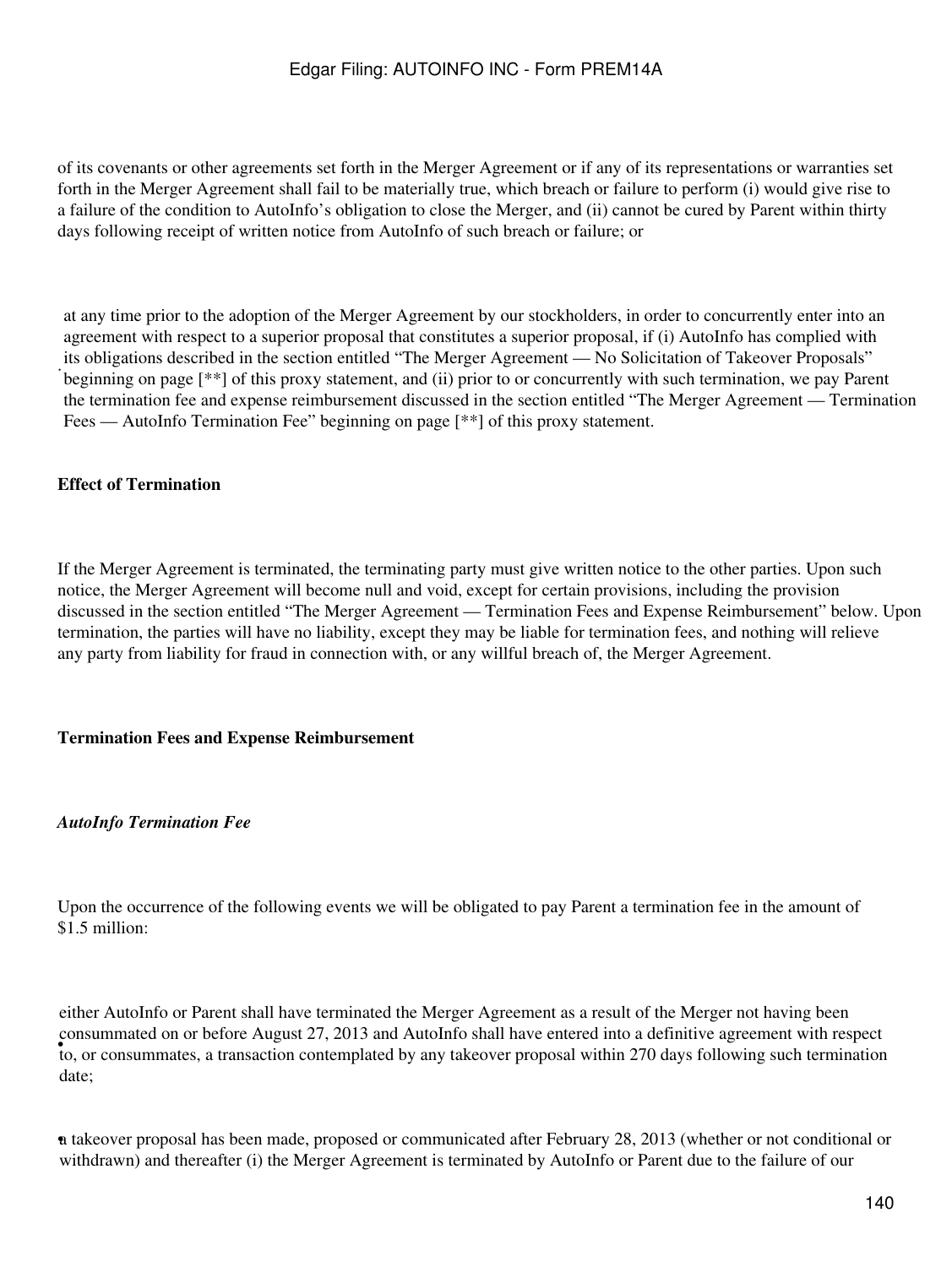stockholders to adopt the Merger Agreement at the stockholders' meeting, and (ii) within 270 days following such termination date, we enter into a definitive agreement with respect to, or consummate a takeover proposal;

receipt of written notice from Parent of such breach or failure, or (ii) the occurrence of a material adverse effect with Parent shall have terminated the Merger Agreement due to (i) our willful breach or willful failure to perform in any material respect any of our representations, warranties, covenants or other agreements in the Merger Agreement, which willful breach or willful failure to perform (a) related to our obligations with respect to the preparation of the proxy statement and the holding of the stockholders' meeting, (b) gave rise to a failure of the condition to Parent's and Merger Sub's obligation to close the Merger, and (c) could not be cured by AutoInfo within thirty days following respect to AutoInfo caused by AutoInfo's willful breach of the Merger Agreement, which material adverse effect (a) related to our obligations with respect to the preparation of the proxy statement and the holding of the stockholders' meeting, (b) gave rise to a failure of the condition to Parent's and Merger Sub's obligation to close the Merger, and (b) could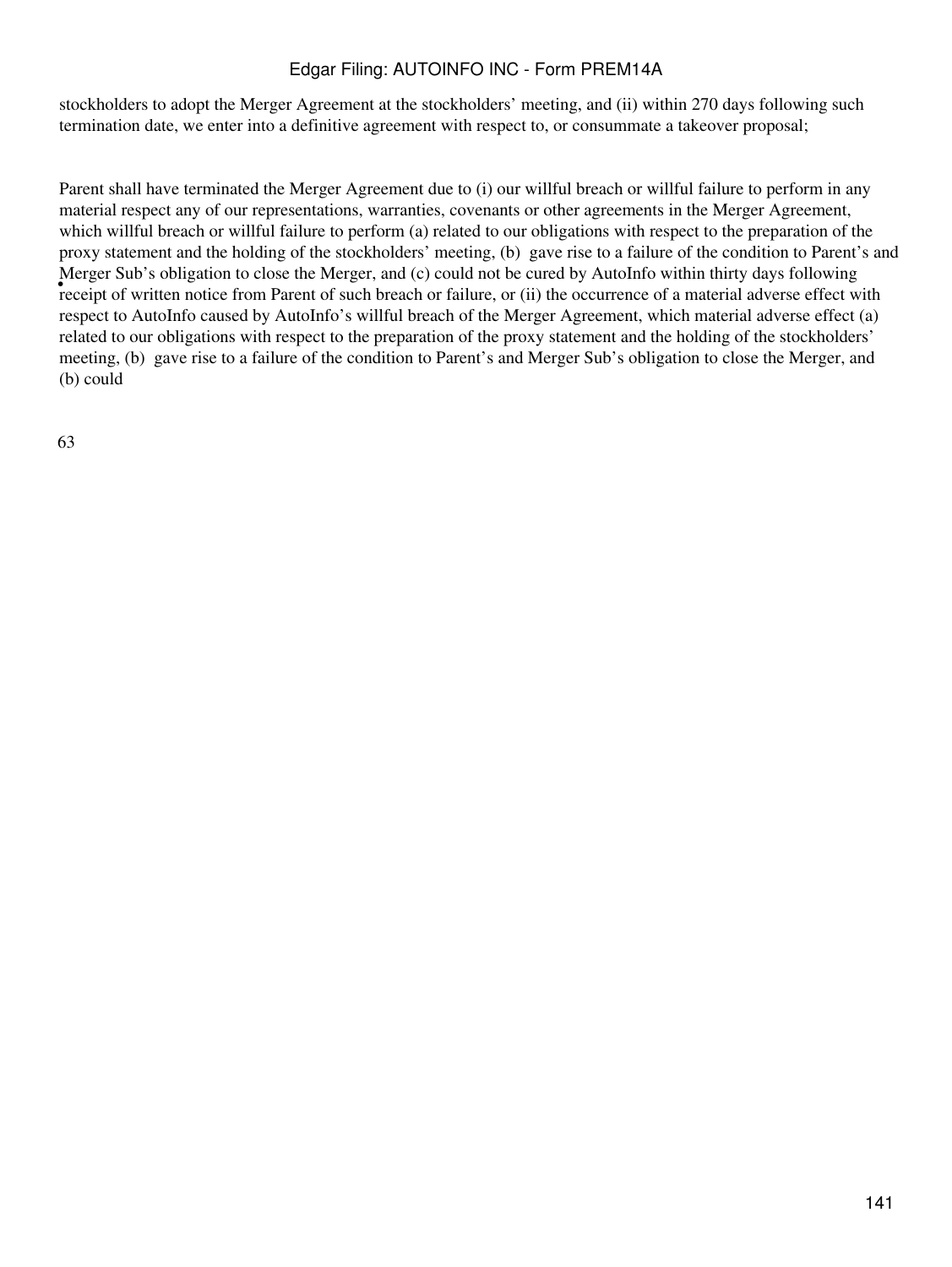not be cured by AutoInfo within thirty days following receipt of written notice from Parent of such breach or failure; or

• thirty days following receipt of written notice from Parent of such breach or failure, or (ii) the occurrence of a a takeover proposal has been made, proposed or communicated after February 28, 2013 (whether or not conditional or withdrawn) and thereafter Parent shall have terminated the Merger Agreement due to (i) our willful breach or willful failure to perform in any material respect any of our representations, warranties, covenants or other agreements in the Merger Agreement (other than related to our obligations with respect to the preparation of the proxy statement and the holding of the stockholders' meeting), which willful breach or willful failure to perform (a) gave rise to a failure of the condition to Parent's and Merger Sub's obligation to close the Merger, and (b) could not be cured by AutoInfo within material adverse effect with respect to AutoInfo, caused by AutoInfo's willful breach of the Merger Agreement, (other than related to our obligations with respect to the preparation of the proxy statement and the holding of the stockholders' meeting), which material adverse effect (a) gave rise to a failure of the condition to Parent's and Merger Sub's obligation to close the Merger, and (b) could not be cured by AutoInfo within thirty days following receipt of written notice from Parent of such breach or failure, and within 270 days following such termination date, we enter into a definitive agreement with respect to, or consummate, a takeover proposal; or

• (ii) adopts, approves or recommends (or publicly proposes to do so) a takeover proposal, and (iii) fails to reaffirm Parent shall have terminated the Merger Agreement in circumstances where the Board (or the Special Committee) (i) withdraws or modifies (or publicly proposes to do so), in a manner adverse to Parent, AutoInfo recommendation, or AutoInfo recommendation at least five days prior to the Special Meeting after receipt of written notice from Parent that it do so if such request is made following the public announcement of a takeover proposal; or

**•** connection with a superior proposal. AutoInfo shall have terminated the Merger Agreement in connection with its entry into a definitive agreement in

## *Parent Termination Fee*

Upon the termination of the Merger Agreement by AutoInfo in the event that Parent or Merger Sub shall have breached or failed to perform in any material respect any of its covenants or other agreements set forth in the Merger Agreement or if any representations or warranty of Parent of Merger Sub set forth in the Merger Agreement shall fail to be materially true, which failure to perform or breach gave rise to a failure of the condition to AutoInfo's obligation to close the Merger and was not cured by the Parent or Merger Sub within thirty days following receipt of written notice from AutoInfo of such breach or failure, Parent and Merger Sub may be obligated to pay to us a termination fee equal to \$1.5 million.

#### *Expense Reimbursement*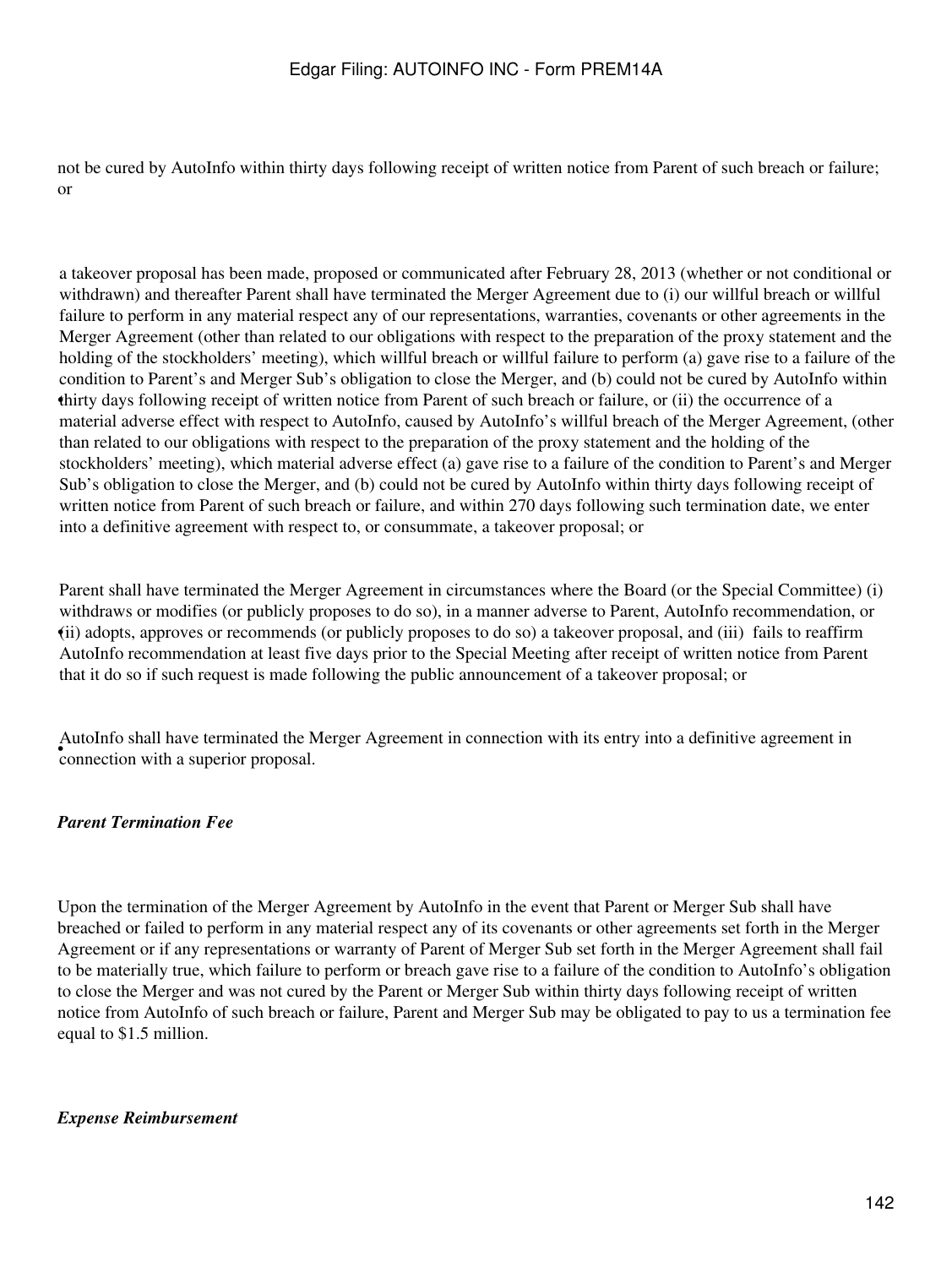If the Merger Agreement is terminated in certain circumstances, including those events described under "The Merger Agreement — Termination" beginning on page [\*\*] of this proxy statement, AutoInfo will be obligated to reimburse Parent for cost and expenses incurred in connection with the proposed transaction up to \$1.25 million.

### **No Survival; Wachtel Indemnification**

Except as otherwise provided for in the Merger Agreement, all representations, warranties and agreements contained in the Merger agreement shall terminate at the effective time of the Merger, and Parent will, following the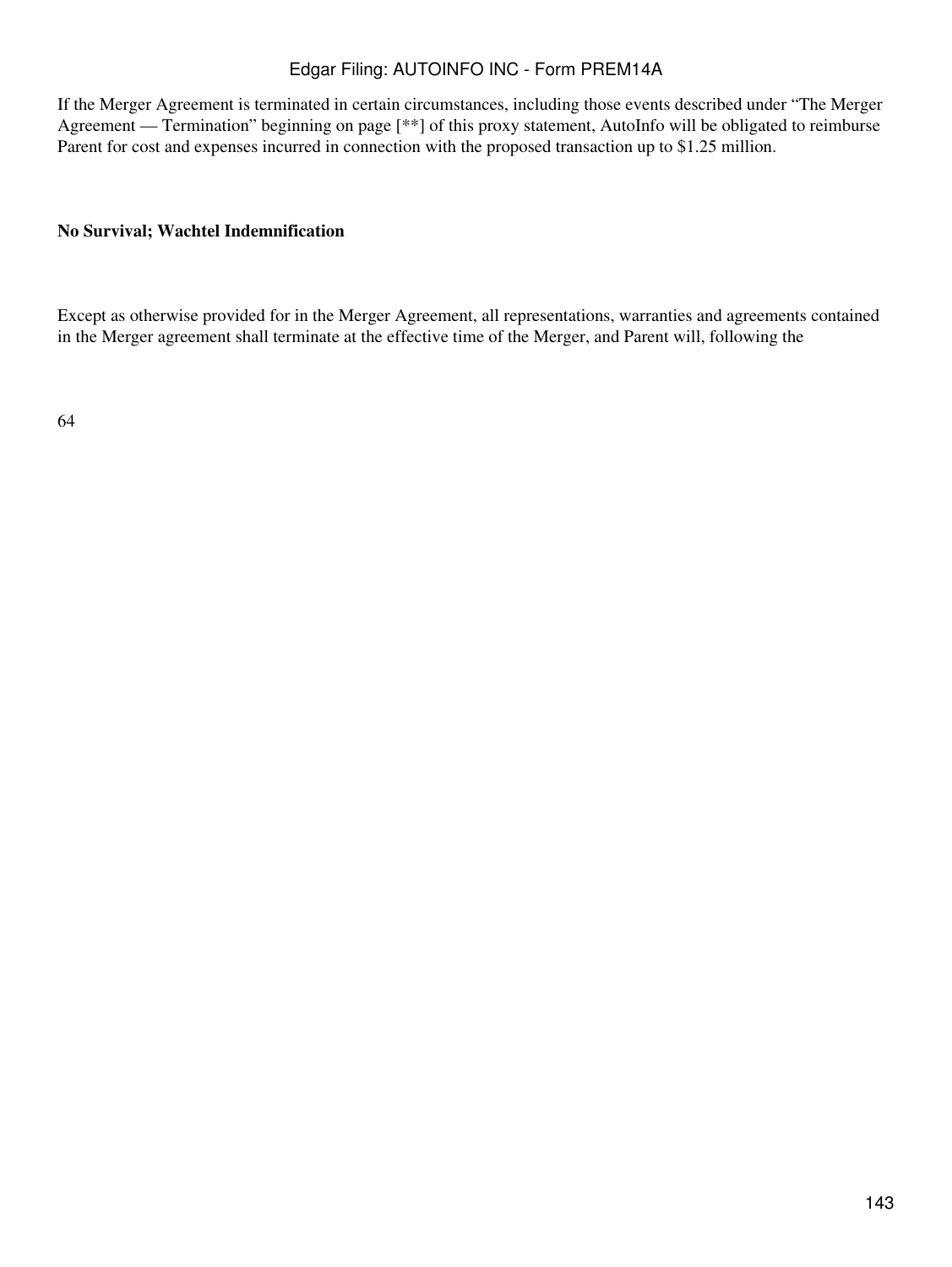closing, of the Merger, have no recourse against AutoInfo or its stockholders for any breaches thereof. However, simultaneous with the execution of the Merger Agreement, Parent and Mr. Wachtel entered the Indemnification Agreement, whereby \$500,000 of Parent's equity interests to be issued to Mr. Wachtel pursuant to the Rollover Agreement would be held in escrow and Mr. Wachtel would be responsible for 50% of any damages incurred by Parent and Merger Sub arising from such breaches of AutoInfo's representations and warranties, subject to a \$100,000 deductible and an indemnity cap of \$500,000, any of which claims can be satisfied (at the election of Mr. Wachtel) in cash or set off against such equity interests.

### **Amendment or Supplement**

At any time prior to the effective time of the Merger, the parties to the Merger Agreement may amend or supplement the Merger Agreement, whether before or after the stockholder approval, by written agreement of the parties and by action of their respective boards of directors. However, following stockholder approval, the parties may not amend the provisions of the Merger Agreement in any manner which would require further approval by our stockholders under applicable law without such approval.

#### **Specific Performance**

Each of the parties to the Merger Agreement is entitled to specifically enforce the terms of the Merger Agreement and each party has agreed that irreparable damage would occur in the event that any of the provisions of the Merger Agreement were not performed in accordance with its specific terms or were otherwise breached and that monetary damages would not provide an adequate remedy in such event. Each party has accordingly agreed that the other parties shall be entitled to an injunction or injunctions to prevent breaches of the Merger Agreement and to enforce specifically the terms and provisions of the Merger Agreement in any court of the United States or any state having jurisdiction without bond or security being required; provided that in the event AutoInfo, on the one hand, or Parent and/or Merger Sub, on the other hand, successfully enforces their respective rights and remedies in accordance with its specific performance rights under the Merger Agreement, such specific enforcement shall be such party's exclusive remedy and such party shall not be entitled to any other relief including the payment of termination fees or expense reimbursement otherwise provided for in the Merger Agreement.

## **COMVEST GUARANTY**

As a condition to AutoInfo entering into the Merger Agreement, Comvest Investment Partners IV, L.P., the majority equity holder of Parent, entered into a limited guaranty pursuant to which it guaranteed any and all obligations owing by Parent and Merger Sub to AutoInfo under the Merger Agreement.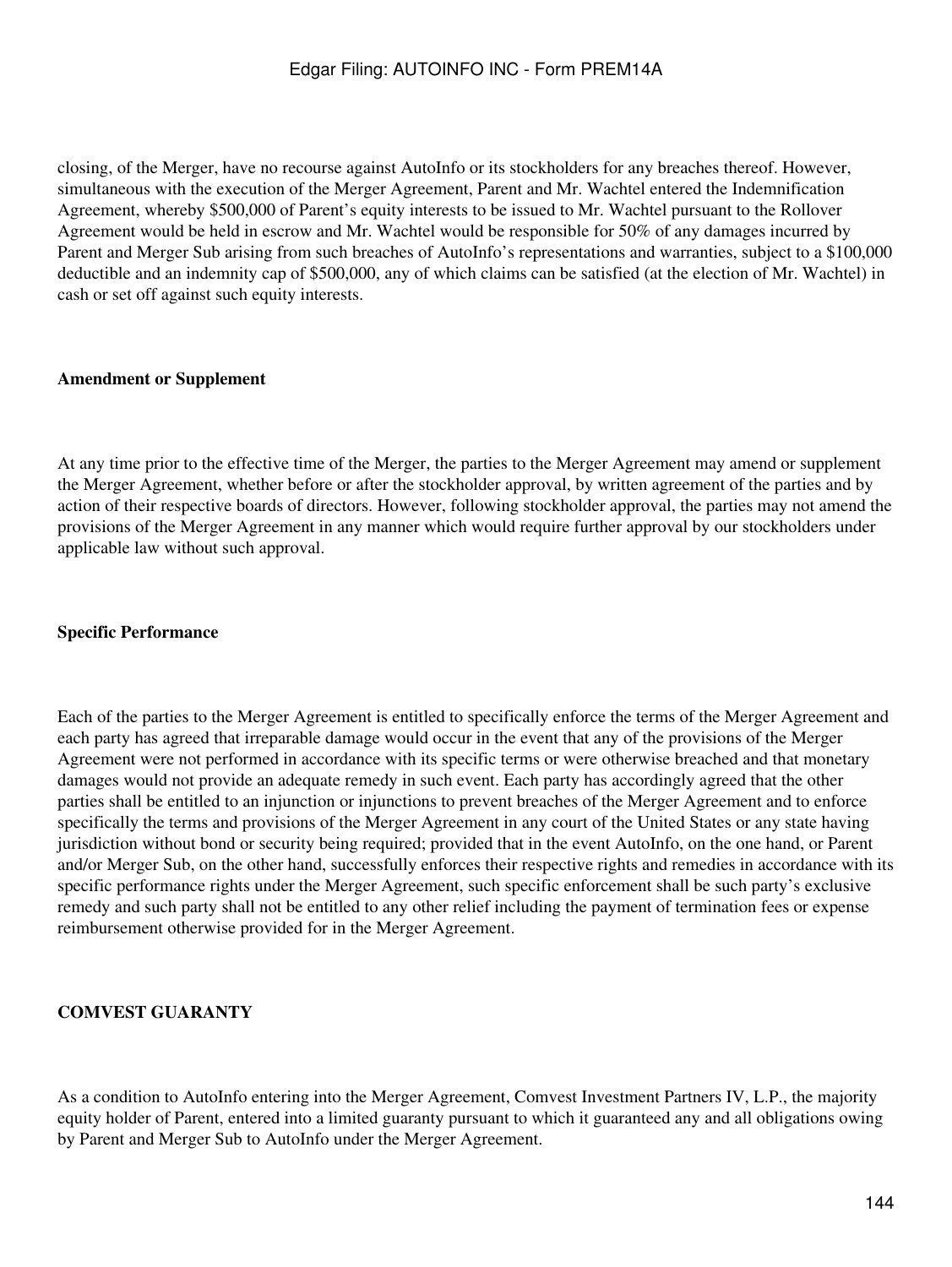#### **MANAGEMENT EXCHANGE AND ROLLOVER AGREEMENT**

As a condition to Parent entering into the Merger Agreement, on February 28, 2013 each of Mr. Wachtel, Mr. Weiss and Mr. Williams entered into the Rollover Agreement with Parent pursuant to which:

In Parent, respectively. The shares of AutoInfo Common Stock to be contributed and the Parent common units to be<br>in Parent, respectively. The shares of AutoInfo Common Stock to be contributed and the Parent common units to Mr. Wachtel and Mr. Weiss have agreed, effective at the closing, to contribute 476,190 and 226,209 shares of AutoInfo Common Stock, owned by them respectively, to Parent in exchange for 500,000 and 237,520 common units received are of equal value (\$500,000 and \$237,520, respectively); and

to the transactions contemplated under the Merger Agreement upon the cancellation of Mr. Williams has agreed to forego and forfeit \$425,000 of cash payments otherwise due and payable to him pursuant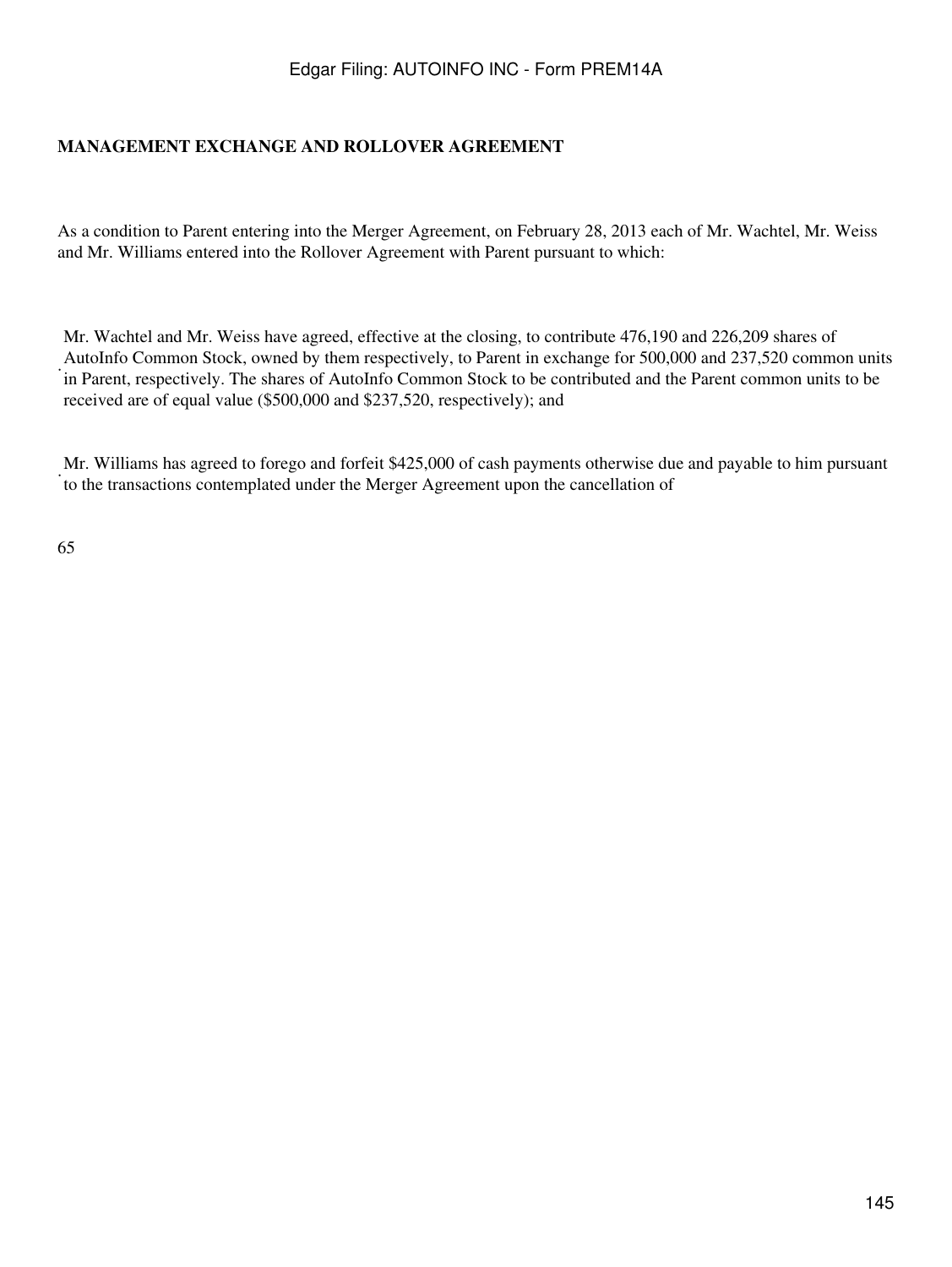AutoInfo stock options owned by him in exchange for 425,000 profit interest units of Parent (valued at \$425,000).

The equity interests in Parent to be acquired pursuant to the Rollover Agreement will be subject to restrictions on transfer and other customary terms and provisions set forth in the LLC Agreement. Additionally, each of Mr. Wachtel and Mr. Williams has agreed to be bound by restrictive covenants contained therein, including with respect to non-competition, non-solicitation, non-disparagement, and non-disclosure. Upon the consummation of the transactions contemplated by the Rollover Agreement and the Merger, Mr. Wachtel, Mr. Williams and Mr. Weiss will collectively hold less than 5% of the outstanding limited liability company interests in Parent.

#### **VOTING AGREEMENT**

As a condition to Parent entering into the Merger Agreement, on February 28 2013 each of Mr. Einselen, Mr. Patterson, Mr. Robertson, Mr. Wachtel, Mr. Weiss, Mr. Williams, and Mr. Wunderlich, each a stockholder and/or option holder of AutoInfo who are members of the AutoInfo's management and/or members of the Board, who we collectively refer to as, the "Voting Stockholders", entered into the Voting Agreement. The following summary describes certain material provisions of the Voting Agreement and is qualified in its entirety by reference to the Voting Agreement, a copy of the form of which is attached to this proxy statement as Annex B and which is incorporated by reference into this proxy statement. This summary does not purport to be complete and may not contain all of the information about the Voting Agreement that may be important to you. We encourage you to read the Voting Agreement carefully and in its entirety.

#### **Agreement to Vote and Irrevocable Proxy**

Under the Voting Agreement, the Voting Stockholders agreed to vote all of their shares of AutoInfo Common Stock (representing approximately 22.3% of the outstanding shares of AutoInfo Common Stock as of [\*\*], 2013, the record date established for the Special Meeting): (i) in favor of adoption of the Merger Agreement and the transactions contemplated thereunder, including the Merger; and (ii) against (a) any proposal made in opposition to adoption of the Merger Agreement or in competition or inconsistent with the Merger or any other transactions contemplated by the Merger Agreement, (b) any takeover proposal, (c) any change in the management or the Board (other than as contemplated by the Merger Agreement), and (d) any action or agreement that the Stockholders actually knows, or reasonably expects, would result in a breach of any representation, warranty, covenant or agreement or any other obligation of AutoInfo under the Merger Agreement or of such stockholder under the Voting Agreement. In addition, each of the Voting Stockholders agreed to irrevocably appoint an officer of Parent as such Voting Stockholder's proxy and attorney-in-fact, with full power of substitution and re-substitution, to cause such stockholder's shares of Common Stock to be voted in favor of the Merger Agreement and the Merger.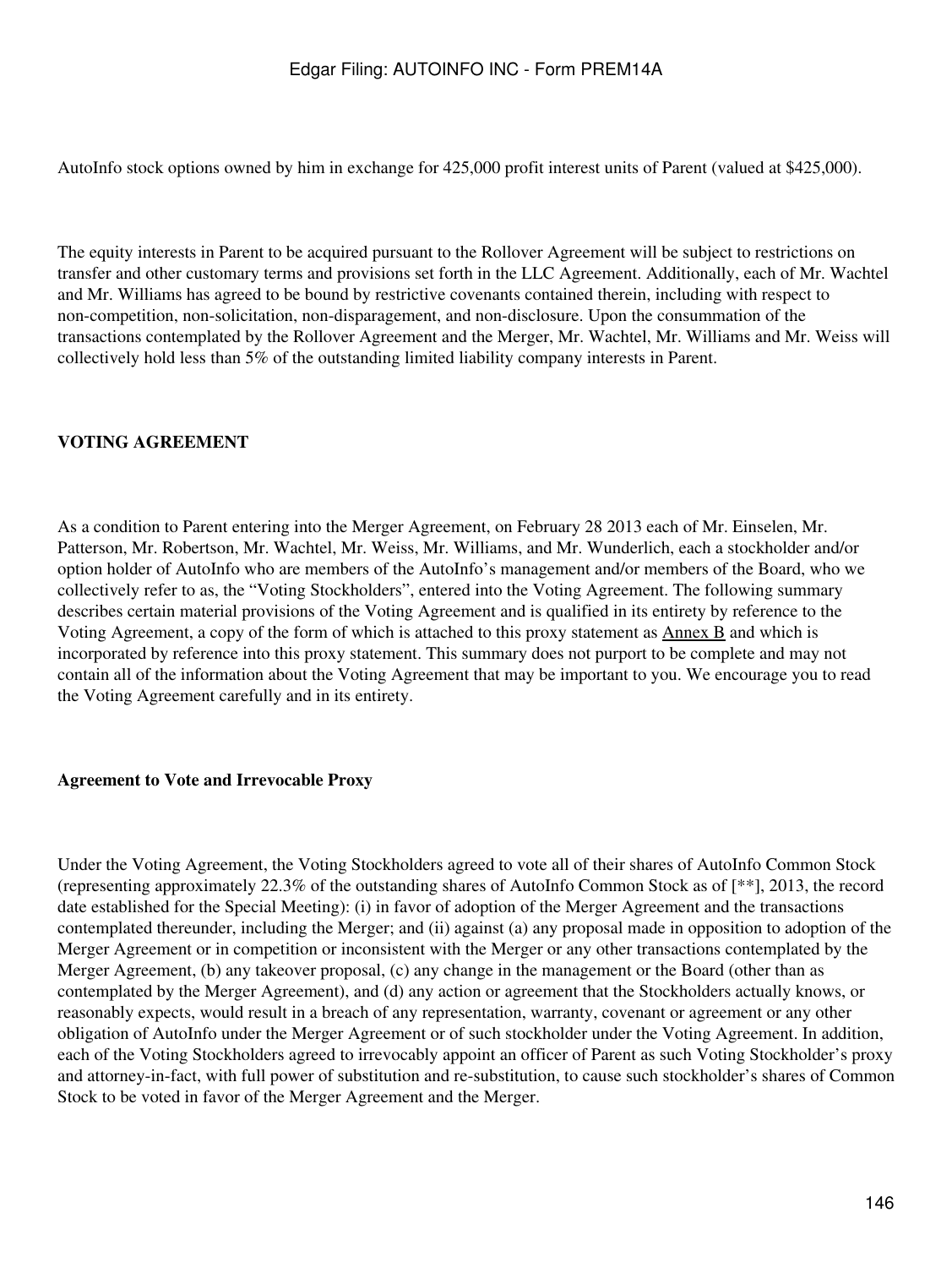#### **Transfer Restrictions**

A Voting Stockholder will not, during the term of the Voting Agreement: (i) sell or otherwise transfer any of the covered shares (including, but not limited to, any covered shares that such Voting Stockholder has the right to vote due to any agreement, proxy or other similar right) or any economic, voting or other direct or indirect interest therein; or (ii) grant a proxy or enter into any voting agreement concerning any of the covered shares (except as contemplated by the Voting Agreement).

#### **Termination**

The Voting Agreement shall remain in effect until the earliest to occur of: (i) the closing; (ii) the date of termination of the Merger Agreement in accordance with its terms; (iii) the parties to the Voting Agreement agree in writing to its termination; or (iv) August 27, 2013, if the closing has not occurred by such date.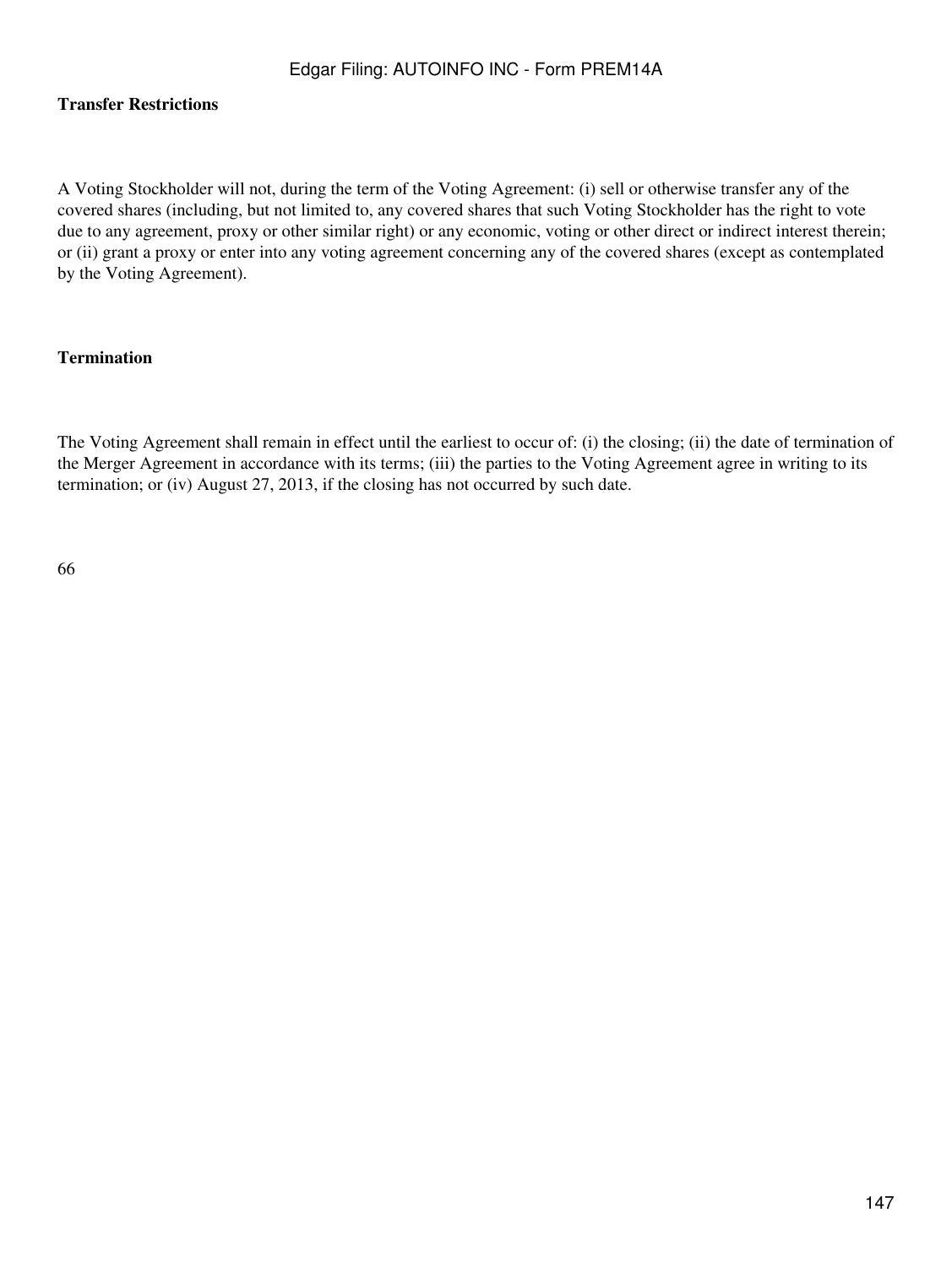#### **APPRAISAL RIGHTS**

Under the DGCL, if you do not wish to accept the per share Merger consideration provided for in the Merger Agreement, you have the right to seek appraisal of your shares of AutoInfo Common Stock and, if the Merger is completed, to receive payment in cash for the fair value of your shares of AutoInfo Common Stock, exclusive of any element of value arising from the accomplishment or expectation of the Merger, as determined by the Delaware Court of Chancery, together with interest, if any, to be paid upon the amount determined to be fair value. The "fair value" of your shares of AutoInfo Common Stock as determined by the Delaware Court of Chancery may be more or less than, or the same as, the \$1.05 per share that you are otherwise entitled to receive under the terms of the Merger Agreement. These rights are known as appraisal rights. AutoInfo's stockholders who elect to exercise appraisal rights must not vote in favor of the proposal to adopt the Merger Agreement and must comply with the provisions of Section 262 of the DGCL, or Section 262, in order to perfect their rights. Strict compliance with the statutory procedures in Section 262 is required. Failure to follow precisely any of the statutory requirements may result in the loss of your appraisal rights.

This section is intended as a brief summary of the material provisions of the Delaware statutory procedures that a stockholder must follow in order to seek and perfect appraisal rights. This summary, however, is not a complete statement of all applicable requirements, and it is qualified by reference to Section 262, the full text of which appears in Annex D to this proxy statement. The following summary does not constitute any legal or other advice, nor does it constitute a recommendation that stockholders exercise their appraisal rights under Section 262.

Section 262 requires that where a Merger Agreement is to be submitted for adoption at a meeting of stockholders, the stockholders be notified that appraisal rights will be available not less than 20 days before the stockholder meeting to vote on the Merger. A copy of Section 262 must be included with such notice. This proxy statement constitutes AutoInfo's notice to its stockholders that appraisal rights are available in connection with the Merger, in compliance with the requirements of Section 262. If you wish to consider exercising your appraisal rights, you should carefully review the text of Section 262 contained in Annex D to this proxy statement. Failure to comply timely and properly with the requirements of Section 262 will result in the loss of your appraisal rights under the DGCL.

If you elect to demand appraisal of your shares of AutoInfo Common Stock, you must satisfy each of the following conditions:

For the holder of record of AutoInfo Common Stock who intends to demand appraisal of his, her or its shares of of the holder of record of AutoInfo Common Stock who intends to demand appraisal of his, her or its shares of you must deliver to AutoInfo a written demand for appraisal of your shares of AutoInfo Common Stock before the vote is taken to approve the proposal to adopt the Merger Agreement, which must reasonably inform us of the identity AutoInfo Common Stock; and

•you must not vote in favor of the proposal or submit a proxy in favor of the proposal to adopt the Merger Agreement.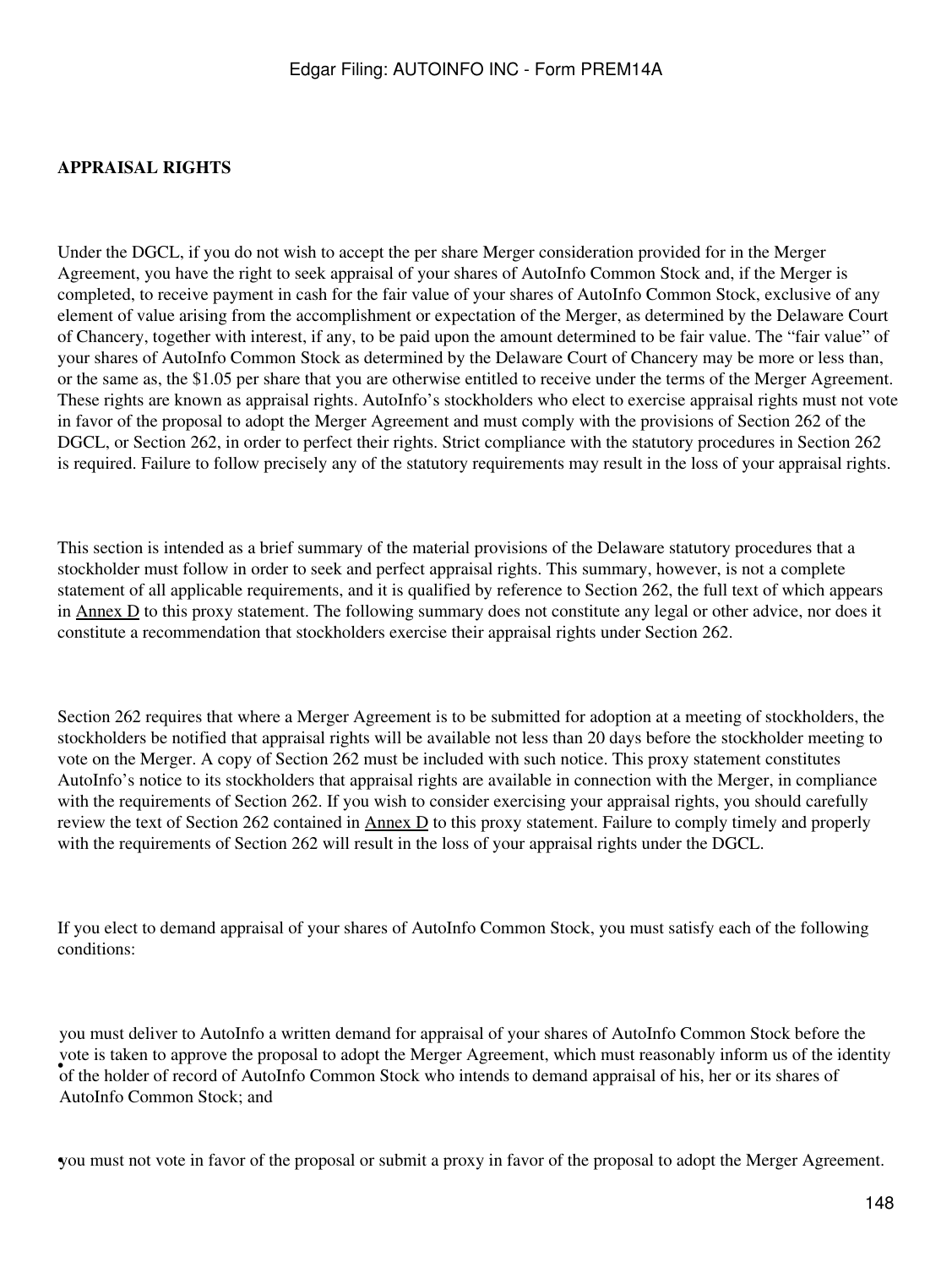If you fail to comply with either of these conditions and the Merger is completed, you will be entitled to receive payment for your shares of AutoInfo Common Stock as provided for in the Merger Agreement, but you will have no appraisal rights with respect to your shares of AutoInfo Common Stock. A holder of shares of AutoInfo Common Stock wishing to exercise appraisal rights must hold of record the shares of AutoInfo Common Stock on the date the written demand for appraisal is made and must continue to hold the shares of AutoInfo Common Stock of record through the effective time of the Merger, because appraisal rights will be lost if the shares of AutoInfo Common Stock are transferred prior to the effective time of the Merger. Voting against or failing to vote for the proposal to adopt the Merger Agreement by itself does not constitute a demand for appraisal within the meaning of Section 262. A proxy that is submitted and does not contain voting instructions will, unless revoked, be voted in favor of the proposal to adopt the Merger Agreement, and it effectively will constitute a waiver of the stockholder's right of appraisal and will nullify any previously delivered written demand for appraisal. Therefore, a stockholder who submits a proxy and who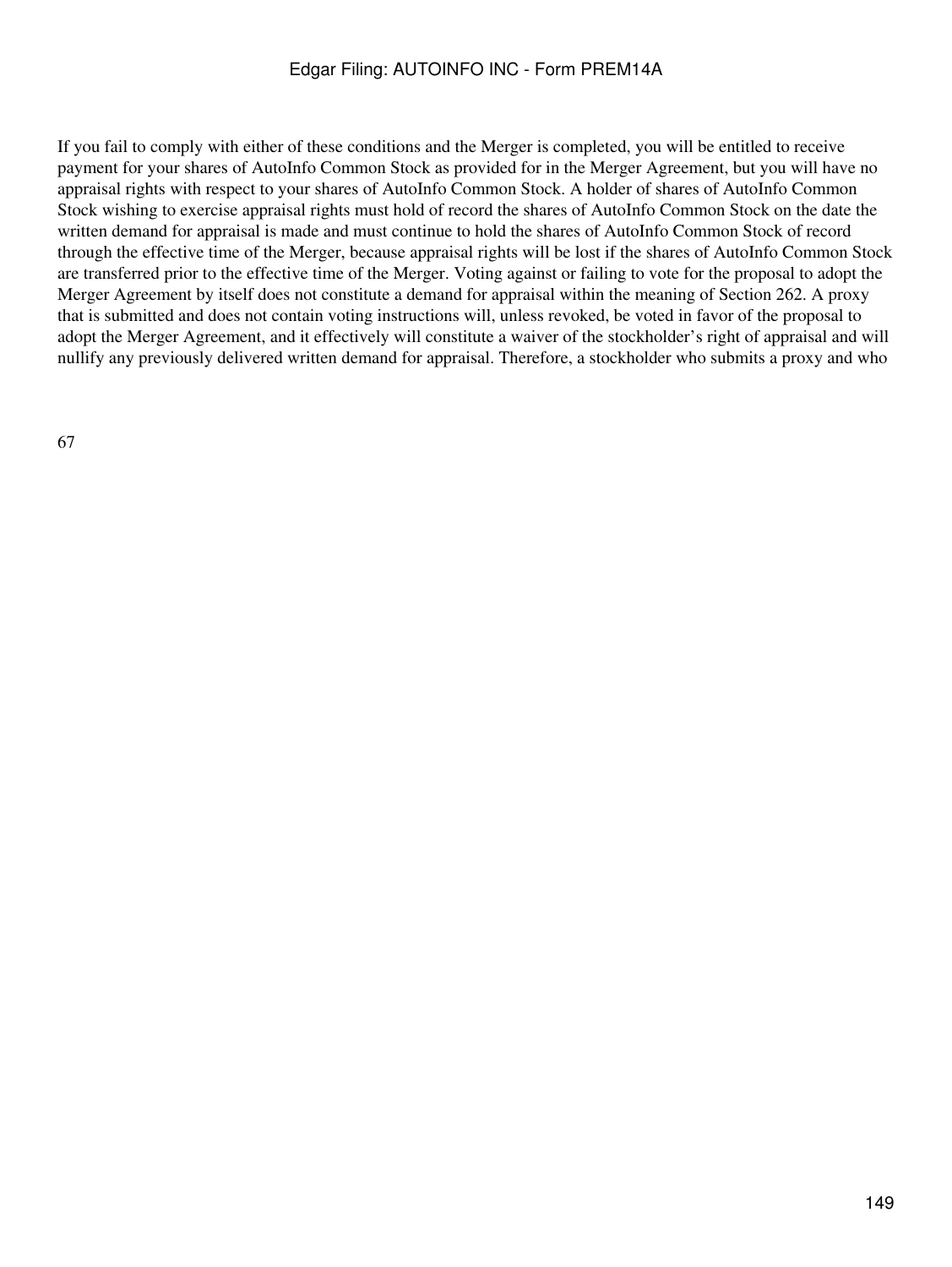wishes to exercise appraisal rights must either submit a proxy containing instructions to vote against the proposal to adopt the Merger Agreement or abstain from voting on the proposal to adopt the Merger Agreement. The written demand for appraisal must be in addition to and separate from any proxy or vote on the proposal to adopt the Merger Agreement.

All demands for appraisal should be addressed to AutoInfo, Inc., 6413 Congress Avenue, Suite #260, Boca Raton, Florida 33487, Attention: Corporate Secretary, and must be delivered before the stockholder vote is taken to approve the proposal to adopt the Merger Agreement at the Special Meeting, and should be executed by, or on behalf of, the record holder of the shares of AutoInfo Common Stock. The demand must reasonably inform AutoInfo of the identity of the stockholder and the intention of the stockholder to demand appraisal of his, her or its shares of AutoInfo Common Stock.

To be effective, a demand for appraisal by a stockholder of AutoInfo Common Stock must be made by, or in the name of, the registered stockholder, fully and correctly, as the stockholder's name appears on AutoInfo's stock ledger. The demand cannot be made by the beneficial owner if he or she does not also hold the shares of AutoInfo Common Stock of record. The beneficial holder must, in such cases, have the registered owner, such as a bank, broker, trustee or other nominee, submit the required demand in respect of those shares of AutoInfo Common Stock. **If you hold your shares of AutoInfo Common Stock through a bank, broker, trustee or other nominee and you wish to exercise appraisal rights, you should consult with your bank, broker, trustee or other nominee to determine the appropriate procedures for the making of a demand for appraisal by the bank, broker, trustee or other nominee.**

If shares of AutoInfo Common Stock are owned of record in a fiduciary capacity, such as by a trustee, guardian or custodian, execution of a demand for appraisal should be made in that capacity. If the shares of AutoInfo Common Stock are owned of record by more than one person, as in a joint tenancy or tenancy in common, the demand should be executed by or for all joint owners. An authorized agent, including an authorized agent for two or more joint owners, may execute the demand for appraisal for a stockholder of record; however, the agent must identify the record owner or owners and expressly disclose the fact that, in executing the demand, he or she is acting as agent for the record owner. A record owner, such as a broker, who holds shares of AutoInfo Common Stock as a nominee for others, may exercise his or her right of appraisal with respect to the shares of AutoInfo Common Stock held for one or more beneficial owners, while not exercising this right for other beneficial owners. In that case, the written demand should state the number of shares of AutoInfo Common Stock as to which appraisal is sought. Where no number of shares of AutoInfo Common Stock is expressly mentioned, the demand will be presumed to cover all shares of AutoInfo Common Stock held in the name of the record owner.

Within ten days after the effective time of the Merger, the surviving corporation in the Merger must give written notice that the Merger has become effective to each of AutoInfo's stockholders who has properly filed a written demand for appraisal and who did not vote in favor of the proposal to adopt the Merger Agreement. At any time within 60 days after the effective time of the Merger, any stockholder who has not commenced an appraisal proceeding or joined a proceeding as a named party may withdraw the demand for appraisal and accept the cash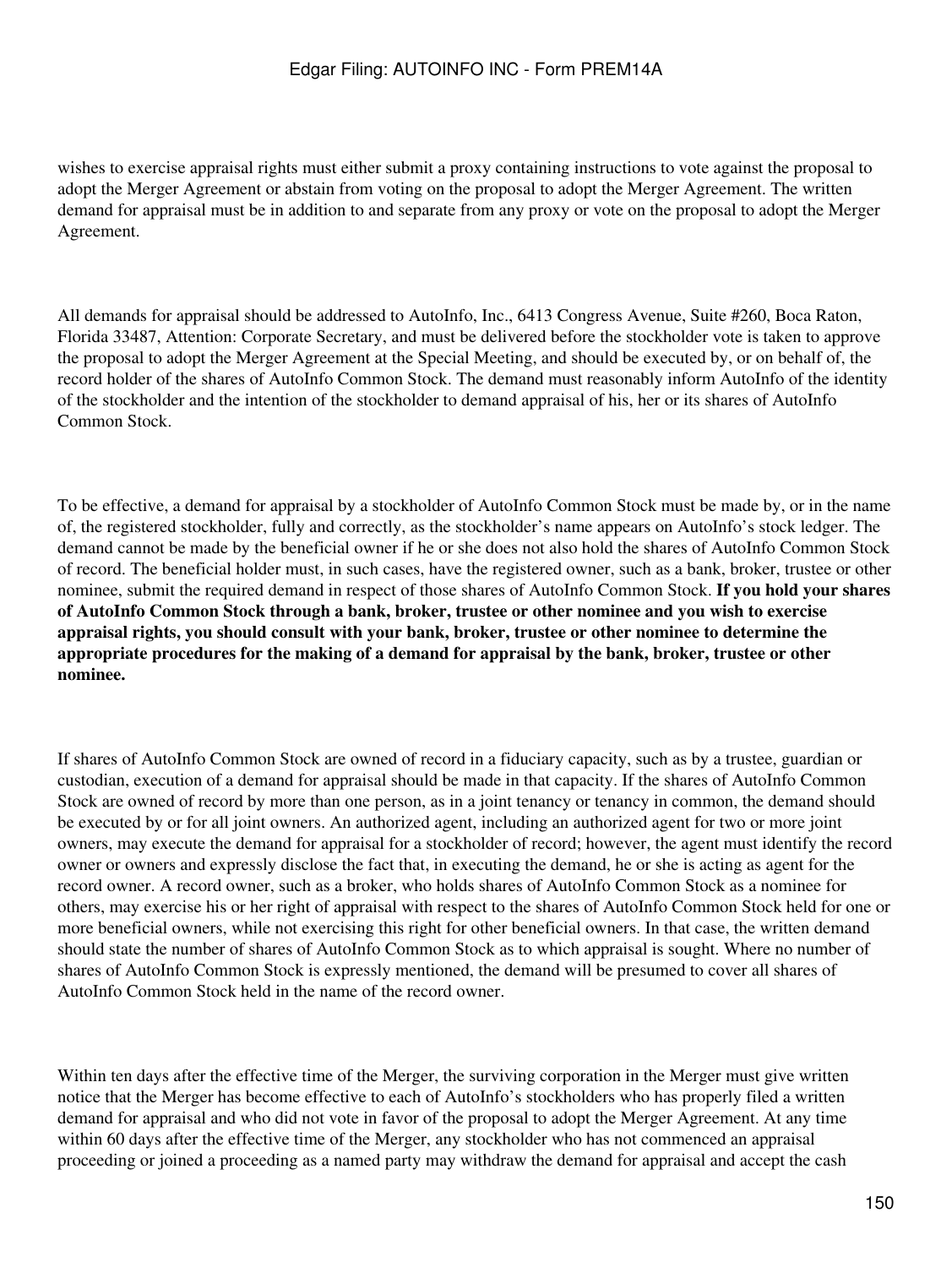payment specified by the Merger Agreement for that stockholder's shares of AutoInfo Common Stock by delivering to the surviving corporation a written withdrawal of the demand for appraisal. However, any attempt to withdraw the demand for appraisal made more than 60 days after the effective time of the Merger will require written approval of the surviving corporation. Unless the demand for appraisal is properly withdrawn by a stockholder within 60 days after the effective date of the Merger, no appraisal proceeding in the Delaware Court of Chancery will be dismissed as to any stockholder without the approval of the Delaware Court of Chancery, with approval conditioned upon the terms as the Court deems just. If more than 60 days have elapsed since the effective time of the Merger and either the surviving corporation does not approve a request to withdraw a demand for appraisal or the Delaware Court of Chancery does not approve the dismissal of an appraisal proceeding, the stockholder will be entitled to receive only the appraised value determined in any appraisal proceeding, which value could be less than, equal to or more than the consideration offered pursuant to the Merger Agreement.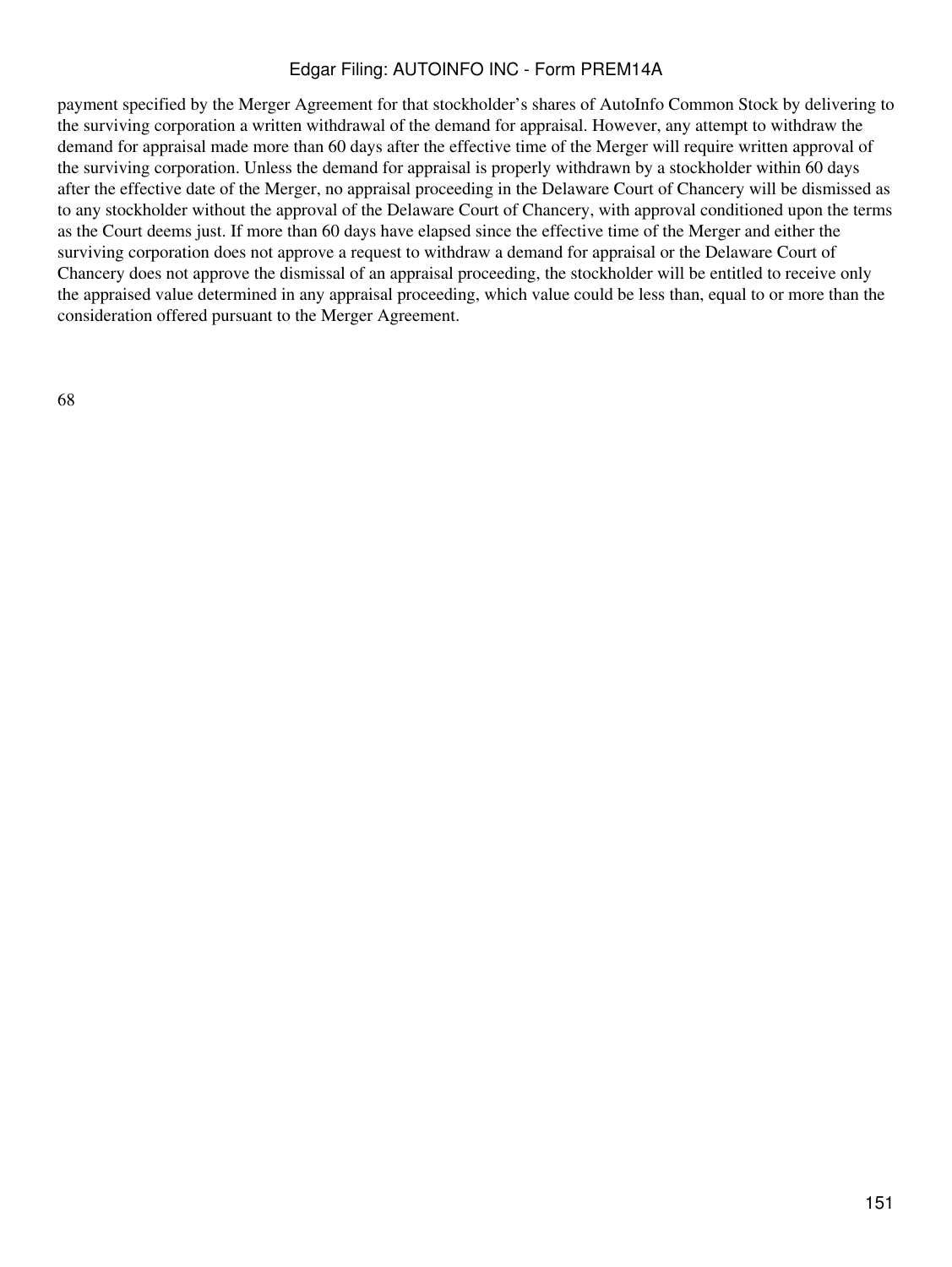Within 120 days after the effective time of the Merger, but not thereafter, either the surviving corporation or any stockholder who has complied with the requirements of Section 262 and is entitled to appraisal rights under Section 262 may commence an appraisal proceeding by filing a petition in the Delaware Court of Chancery demanding a determination of the fair value of the shares of AutoInfo Common Stock held by all stockholders entitled to appraisal. Upon the filing of the petition by a stockholder, service of a copy of the petition must be made upon the surviving corporation. The surviving corporation has no obligation to file a petition, and holders should not assume that the surviving corporation will file a petition. Accordingly, the failure of a stockholder to file a petition within the period specified could nullify the stockholder's previous written demand for appraisal. In addition, within 120 days after the effective time of the Merger, any stockholder who has properly filed a written demand for appraisal and who did not vote in favor of the proposal to adopt the Merger Agreement, upon written request, will be entitled to receive from the surviving corporation, a statement setting forth the aggregate number of shares of AutoInfo Common Stock not voted in favor of the proposal to adopt the Merger Agreement and with respect to which demands for appraisal have been received and the aggregate number of holders of shares of AutoInfo Common Stock. The statement must be mailed to the requesting stockholder within ten days after written request has been received by the surviving corporation. A person who is the beneficial owner of shares of AutoInfo Common Stock held either in a voting trust or by a nominee on behalf of a person may, in the person's own name, file a petition or request from the surviving corporation for the statement.

If a petition for appraisal is duly filed by a stockholder and a copy of the petition is delivered to the surviving corporation, then the surviving corporation will be obligated, within 20 days after receiving service of a copy of the petition, to file with the Delaware Register in Chancery in which the petition was filed a duly verified list containing the names and addresses of all stockholders who have demanded payment for their shares of AutoInfo Common Stock and with whom agreements as to the value of their shares of AutoInfo Common Stock have not been reached. After the Delaware Register in Chancery gives notice of the time and place of the hearing to stockholders who have demanded appraisal, if notice is ordered by the Delaware Court of Chancery, the Delaware Court of Chancery is empowered to conduct a hearing upon the petition and to determine those stockholders who have complied with Section 262 and who have become entitled to the appraisal rights provided by Section 262. The Delaware Court of Chancery may require stockholders who have demanded appraisal for their shares of AutoInfo Common Stock and who hold stock represented by certificates to submit their stock certificate(s) to the Delaware Register in Chancery for notation of the pendency of the appraisal proceedings, and if any stockholder fails to comply with that direction, the Delaware Court of Chancery may dismiss the proceedings as to that stockholder.

After determination of the stockholders entitled to appraisal of their shares of AutoInfo Common Stock, the Delaware Court of Chancery will appraise the shares of AutoInfo Common Stock, determining their fair value as of the effective time of the Merger after taking into account all relevant factors exclusive of any element of value arising from the accomplishment or expectation of the Merger, together with interest, if any, to be paid upon the amount determined to be the fair value. When the value is determined, the Delaware Court of Chancery will direct the payment of value upon surrender to AutoInfo by those stockholders of the certificate(s) representing their shares of AutoInfo Common Stock. Unless the Delaware Court of Chancery in its discretion determines otherwise for good cause shown, interest from the effective date of the Merger through the date of payment of the judgment will be compounded quarterly and will accrue at 5% over the Federal Reserve discount rate (including any surcharge) as established from time to time during the period between the effective time of the Merger and the date of payment of the judgment.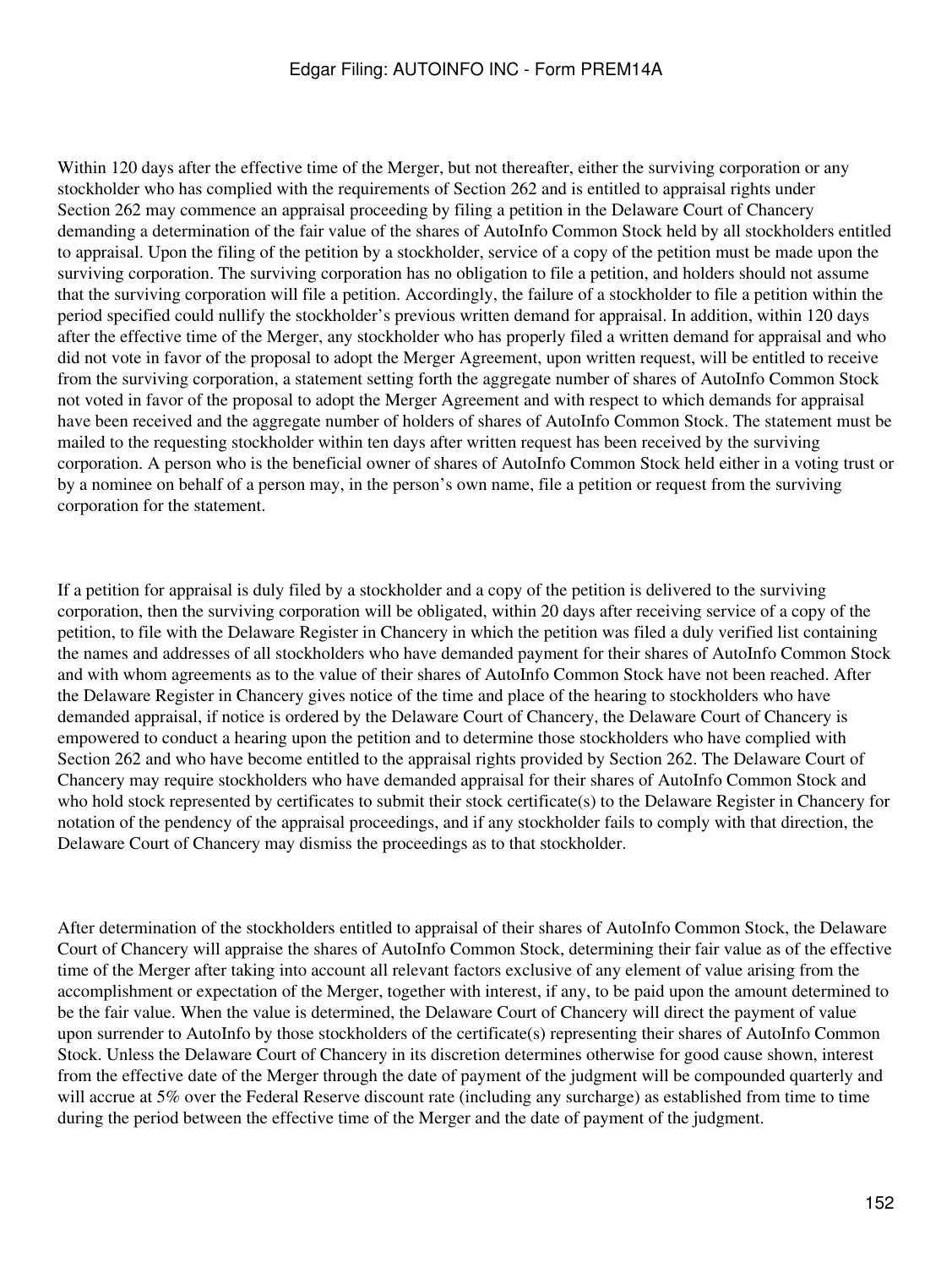You should be aware that an investment banking opinion as to fairness from a financial point of view is not necessarily an opinion as to fair value under Section 262. **Although we believe that the per share Merger consideration is fair, no representation is made as to the outcome of the appraisal of fair value as determined by the Delaware Court of Chancery and stockholders should recognize that an appraisal could result in a determination of a value higher or lower than, or the same as, the per share Merger consideration.** Moreover, we do not anticipate offering more than the per share Merger consideration to any stockholder exercising appraisal rights and reserve the right to assert, in any appraisal proceeding, that, for purposes of Section 262, the "fair value" of a share of AutoInfo Common Stock is less than the per share Merger consideration. In determining "fair value," the Delaware Court of Chancery is required to take into account all relevant factors. In *Weinberger v. UOP, Inc.*, the Delaware Supreme Court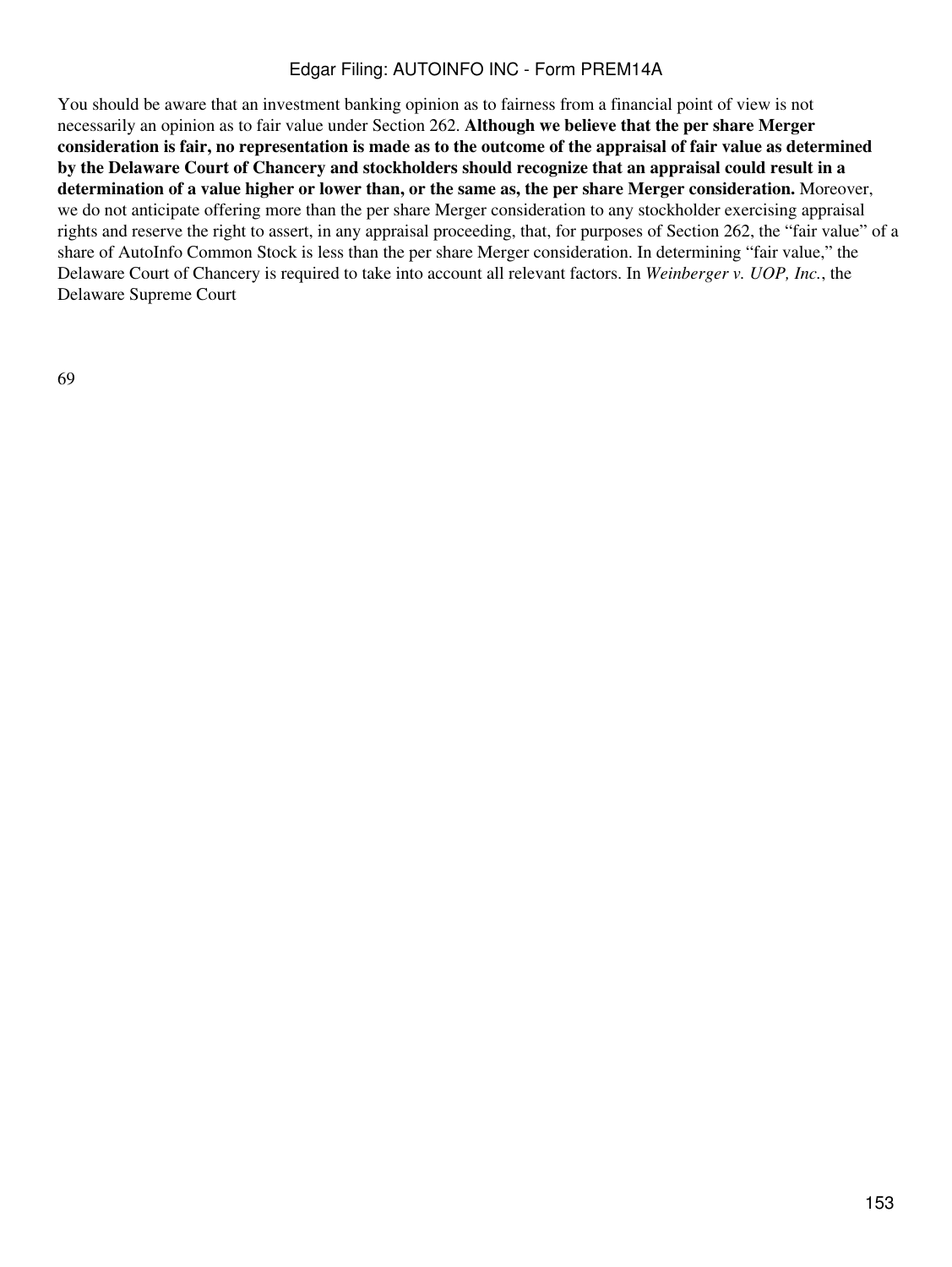discussed the factors that could be considered in determining fair value in an appraisal proceeding, stating that "proof of value by any techniques or methods which are generally considered acceptable in the financial community and otherwise admissible in court" should be considered and that "[f]air price obviously requires consideration of all relevant factors involving the value of a company." The Delaware Supreme Court has stated that in making this determination of fair value the court must consider market value, asset value, dividends, earnings prospects, the nature of the enterprise and any other facts which could be ascertained as of the date of the Merger which throw any light on future prospects of the merged corporation. Section 262 provides that fair value is to be "exclusive of any element of value arising from the accomplishment or expectation of the Merger." In *Cede & Co. v. Technicolor, Inc.*, the Delaware Supreme Court stated that such exclusion is a "narrow exclusion [that] does not encompass known elements of value," but which rather applies only to the speculative elements of value arising from such accomplishment or expectation. In *Weinberger*, the Delaware Supreme Court construed Section 262 to mean that "elements of future value, including the nature of the enterprise, which are known or susceptible of proof as of the date of the Merger and not the product of speculation, may be considered."

Costs of the appraisal proceeding may be determined by the Delaware Court of Chancery and imposed upon the surviving corporation and the stockholders participating in the appraisal proceeding by the Delaware Court of Chancery, as it deems equitable in the circumstances. However, costs do not include attorneys' and expert witness fees. Each stockholder is responsible for his, her or its attorneys' and expert witness fees, although, upon the application of a stockholder, the Delaware Court of Chancery may order all or a portion of the expenses incurred by any stockholder in connection with the appraisal proceeding, including, without limitation, reasonable attorneys' fees and the fees and expenses of experts used in the appraisal proceeding, to be charged pro rata against the value of all shares of AutoInfo Common Stock entitled to appraisal. Any stockholder who demanded appraisal rights will not, after the effective time of the Merger, be entitled to vote shares of AutoInfo Common Stock subject to that demand for any purpose or to receive payments of dividends or any other distribution with respect to those shares of AutoInfo Common Stock, other than with respect to dividends or distributions payable to stockholders of record as of a record date prior to the effective time of the Merger. However, if no petition for appraisal is filed within 120 days after the effective time of the Merger, or if the stockholder delivers a written withdrawal of the stockholder's demand for an appraisal and an acceptance of the Merger within 60 days after the effective time of the Merger, then the right of that stockholder to appraisal will cease and that stockholder will be entitled to receive the \$1.05 per share cash payment (without interest) for his, her or its shares of AutoInfo Common Stock pursuant to the Merger Agreement.

**In view of the complexity of Section 262 of the DGCL, AutoInfo stockholders who may wish to pursue appraisal rights should consult their legal and financial advisors.**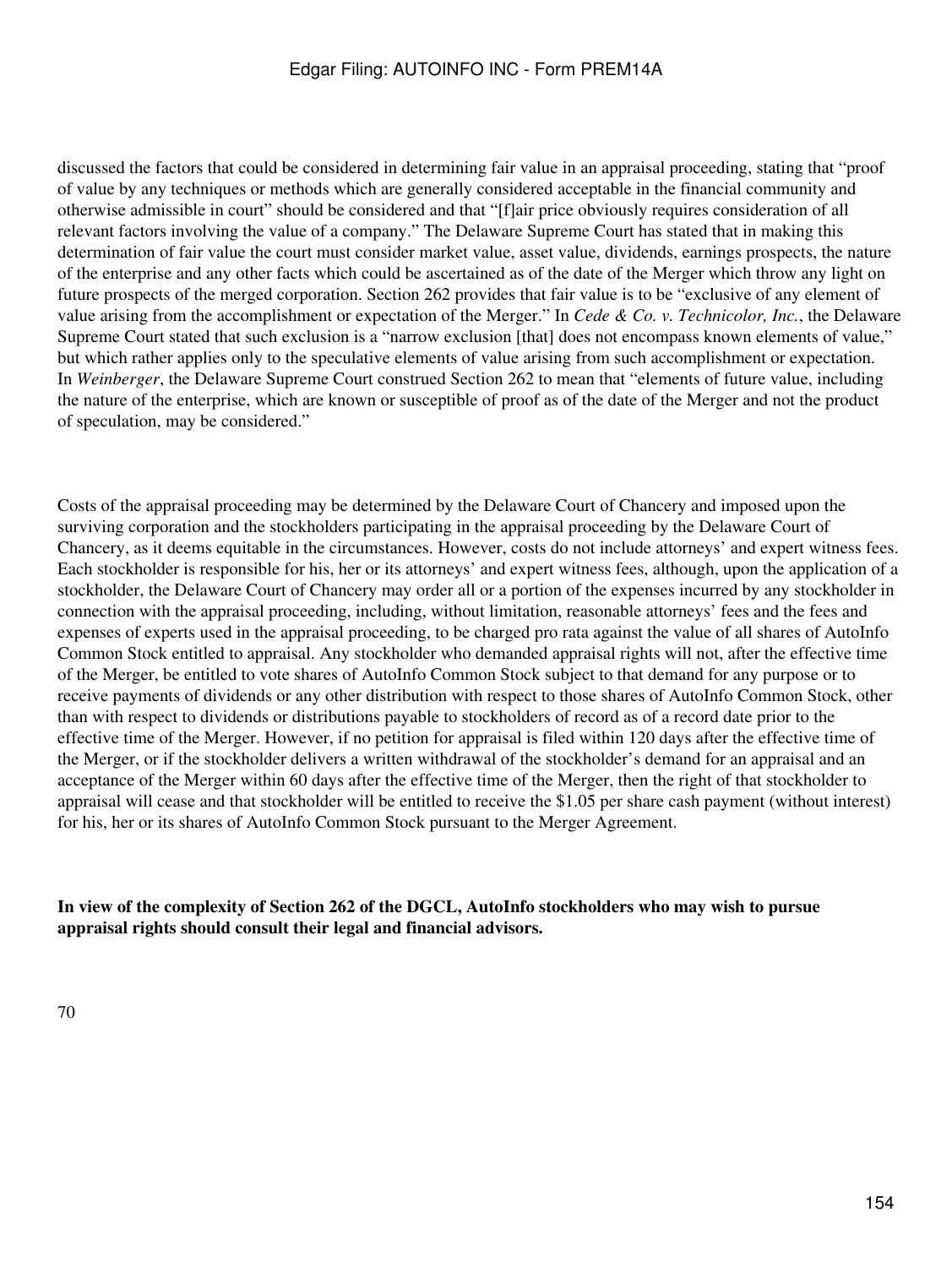#### **MARKET PRICES OF AUTOINFO'S COMMON STOCK AND DIVIDEND INFORMATION**

AutoInfo Common Stock is quoted on the OTCBB under the symbol "AUTO." The table below shows, for the periods indicated, the price range of AutoInfo Common Stock, as quoted on the OTCBB.

The closing price of AutoInfo Common Stock on the OTCBB on February 28, 2013, the last trading day prior to the public announcement of the execution of the Merger Agreement, was \$0.98 per share of AutoInfo Common Stock. On [\*\*], 2013, the most recent practicable date before this proxy statement was mailed to our stockholders, the closing price for the Common Stock on the OTCBB was \$\_\_\_\_ per share of AutoInfo Common Stock. You are encouraged to obtain current market quotations for Common Stock in connection with voting your shares of AutoInfo Common Stock.

|                                                      | High | Low               |
|------------------------------------------------------|------|-------------------|
| Year Ending December 31, 2013                        |      |                   |
| First Quarter (through March 14, 2013) \$1.08 \$0.85 |      |                   |
| Year Ending December 31, 2012:                       |      |                   |
| <b>Fourth Quarter</b>                                |      | \$0.98 \$0.77     |
| <b>Third Quarter</b>                                 |      | $0.87$ 0.74       |
| <b>Second Quarter</b>                                |      | 0.85 0.69         |
| <b>First Quarter</b>                                 |      | $0.80 \quad 0.69$ |
| Year Ending December 31, 2011:                       |      |                   |
| <b>Fourth Quarter</b>                                |      | \$0.87 \$0.51     |
| <b>Third Quarter</b>                                 |      | $0.64$ 0.49       |
| <b>Second Quarter</b>                                |      | $0.80 \quad 0.55$ |
| <b>First Quarter</b>                                 | 0.77 | 0.60              |

We have never declared or paid cash dividends on AutoInfo Common Stock, and the terms of the Merger Agreement provide that, from the date of the Merger Agreement until the effective time of the Merger, we may not declare, set aside or pay any dividends on shares of AutoInfo Common Stock.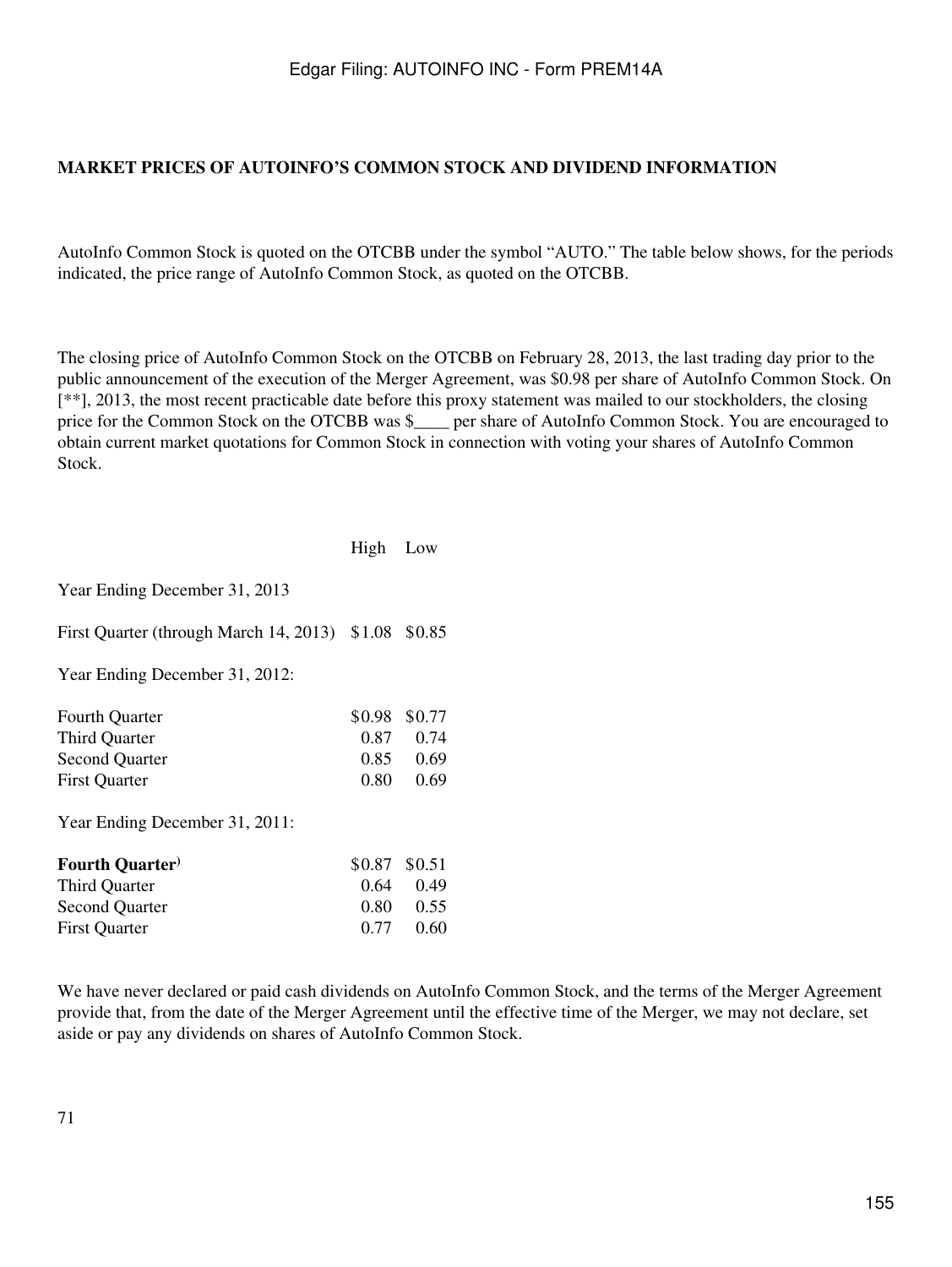#### **SECURITY OWNERSHIP OF CERTAIN BENEFICIAL OWNERS AND MANAGEMENT**

The following table sets forth certain information regarding the beneficial ownership of AutoInfo Common Stock as of March \_\_, 2013 for (i) each person known by AutoInfo to own beneficially more than 5% of AutoInfo Common Stock, (ii) each of our directors, (iii) our principal executive officer, principal financial officer and each of our other three most highly compensated executive officers, and (iv) all directors and executive officers of AutoInfo as a group. Except as otherwise indicated, beneficial ownership includes both voting and investment power.

| Name of                                                     | <b>Shares of Common Stock</b> |      | Percentage   |      |
|-------------------------------------------------------------|-------------------------------|------|--------------|------|
| Beneficial Owner (1)                                        | <b>Beneficially Owned</b>     |      | Of Ownership |      |
| (i) Directors and Executive Officers                        |                               |      |              |      |
| Peter C. Einselen                                           | 708,931                       | (2)  | 2.0          | $\%$ |
| Mark K. Patterson                                           | 196,667                       | (3)  | $\ast$       |      |
| Thomas C. Robertson                                         | 612,431                       | (4)  | 1.8          | $\%$ |
| Harry Wachtel                                               | 6,386,503                     | (5)  | 18.5         | $\%$ |
| Mark Weiss                                                  | 951,503                       | (6)  | 2.7          | $\%$ |
| Michael P. Williams                                         | 493,000                       | (7)  | 1.4          | $\%$ |
| William I. Wunderlich                                       | 1,442,342                     | (8)  | 4.2          | $\%$ |
| All executive officers and directors as a group (7 persons) | 9,532,532                     | (9)  | 26.3         | $\%$ |
| $(ii)$ 5% Stockholders                                      |                               |      |              |      |
| James T. Martin                                             | 5,620,000                     | (10) | 16.4         | $\%$ |
| Kinderhook, LP                                              | 6,278,312                     | (11) | 18.3         | $\%$ |
| Peter H. Kamin                                              | 1,804,900                     | (12) | 5.3          | $\%$ |

 $*$  Less than 1%.

(1) 6413 Congress Avenue, Suite 260, Boca Raton, FL 33487. The address for Dr. Martin is c/o Bermuda Trust Unless otherwise indicated below, each director, executive officer and each 5% stockholder has sole voting and investment power with respect to all shares beneficially owned. The address for Mr. Wachtel is c/o AutoInfo, Inc., Company, Compass Point Road, 9 Bermudian Road, Hamilton HM11, Bermuda. The address for Kinderhook Partners, LP is One Executive Drive, Suite 160, Fort Lee, NJ 07024. The address for Mr. Kamin is One Avery Street, 17B, Boston, MA 02111.

- (2) Includes 402,500 shares issuable upon the exercise of vested stock options.
- (3) Includes 196,667 shares issuable upon the exercise of vested stock options.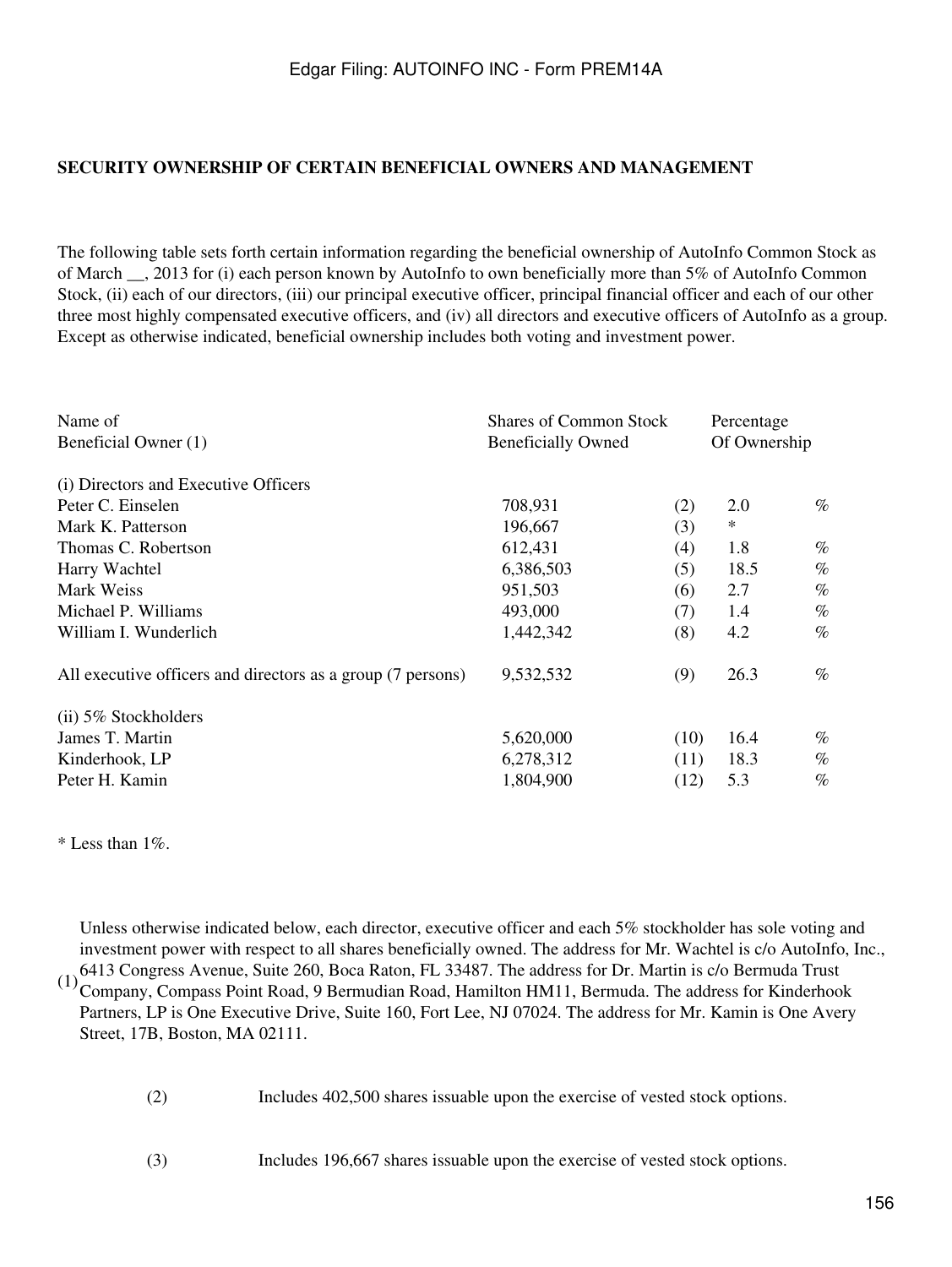(4) Includes 380,000 shares issuable upon the exercise of vested stock options.

(5)Includes 1,258,845 shares with respect to which Mr. Wachtel has been granted voting rights pursuant to voting  $(5)$ proxy agreements and 200,000 shares issuable upon the exercise of vested stock options.

(6) proxy agreement. Mr. Weiss retains full control over the disposition of these shares. Includes 100,000 shares Includes 851,503 with respect to which Mr. Weiss has granted voting rights to Mr. Wachtel pursuant to a voting issuable upon the exercise of vested stock options.

(7) Includes 490,000 shares issuable upon the exercise of vested stock options.

(8) Includes 407,342 shares with respect to which Mr. Wunderlich has granted voting rights to Mr. Wachtel pursuant to a voting proxy agreement. Mr. Wunderlich retains full control over the disposition of these shares. Includes 12,000 shares issuable upon the exercise of vested stock options.

(9) Includes 1,869,167 shares issuable upon exercise of options or warrants owned by members of this group and exercisable at the Record Date or within 60 days thereafter.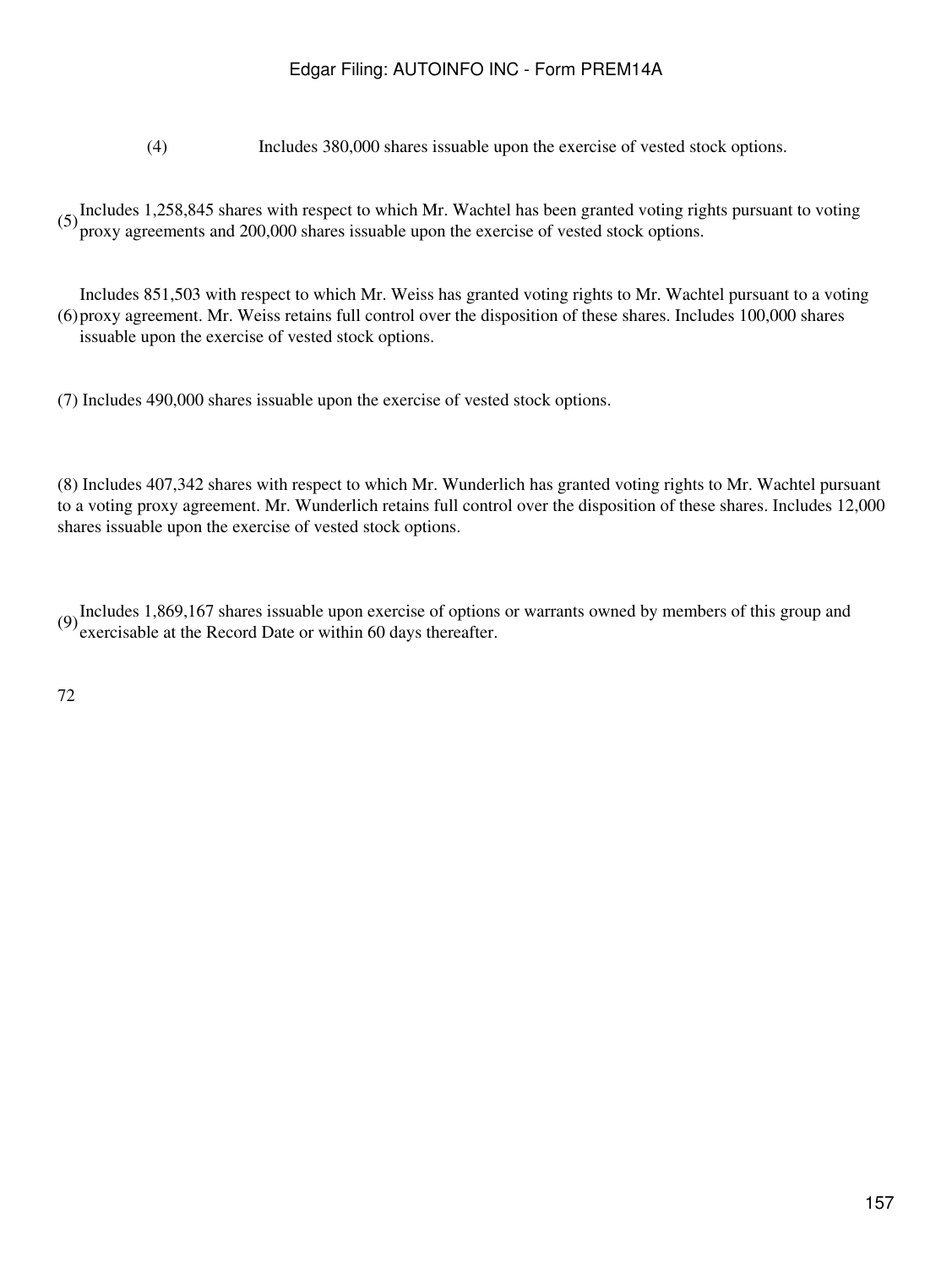(10)The information with respect to this stockholder is derived from information provided by the stockholder and/or his agents.

 $(11)$ Adviser"), which is responsible for making investment decisions on the Partnership's behalf. Accordingly, Mr.  $(11)$ Clearmon and Mr. Shakimav be deemed to have a banaficial interact in the above of AutoInfo Common S The information with respect to this stockholder was derived from the stockholder's most recent Exchange Act filing with the SEC. Kinderhook GP, LLC (the "General Partner"), is the general partner of the Kinderhook, LP (the "Partnership"). Mr. Stephen J. Clearman and Mr. Tushar Shah are co-managing members of the General Partner and as a result, Mr. Clearman and Mr. Shah may be deemed to control the General Partner and the Partnership. In addition, Mr. Clearman and Mr. Shah are co-managing members of Kinderhook Partners, LLC (the "Investment Clearman and Mr. Shah may be deemed to have a beneficial interest in the shares of AutoInfo Common Stock by virtue of their indirect control of the Partnership's, General Partner's, and Investment Adviser's power to vote and/or dispose of the shares of AutoInfo's Common Stock. Mr. Clearman and Mr. Shah specifically disclaim beneficial ownership of the shares of AutoInfo's Common Stock except to the extent of their pecuniary interest, if any, therein. Mr. Clearman and Mr. Shah specifically disclaim beneficial ownership of the shares of Common Stock except to the extent of their pecuniary interest, if any, therein.

(12) The information with respect to this stockholder was derived from the stockholder's most recent Exchange Act  $(12)$   $\text{cm}$  and the SEG filing with the SEC.

#### **DELISTING AND DEREGISTRATION OF AUTOINFO COMMON STOCK**

If the Merger is completed, AutoInfo Common Stock will no longer be quoted on the OTCBB and it will be deregistered under the Exchange Act and we will no longer file periodic reports with the SEC on account of AutoInfo Common Stock. In addition, if the Merger is completed, AutoInfo Common Stock will no longer be publicly-traded.

#### **PROPOSAL #2 — ADVISORY VOTE ON CHANGE OF CONTROL PAYMENTS**

Section 14A of the Exchange Act, which was enacted as part of the Dodd-Frank Wall Street Reform and Consumer Protection Act of 2010, requires that we provide our stockholders with the opportunity to vote to approve, on an advisory, non-binding basis, the change of control payments for our named executive officers, as disclosed in the section of this proxy statement entitled "The Merger—Interests of Certain Persons in the Merger— Change of Control Payments" at page [\*\*] of this proxy statement.

We are asking our stockholders to indicate their approval of the various change of control payments which our named executive officers will or may be eligible to receive in connection with the Merger. These payments are set forth in the section of this proxy statement entitled "The Merger— Interests of Certain Persons in the Merger— Change of Control Payments" at page \*\*. The various plans and arrangements pursuant to which these compensation payments may be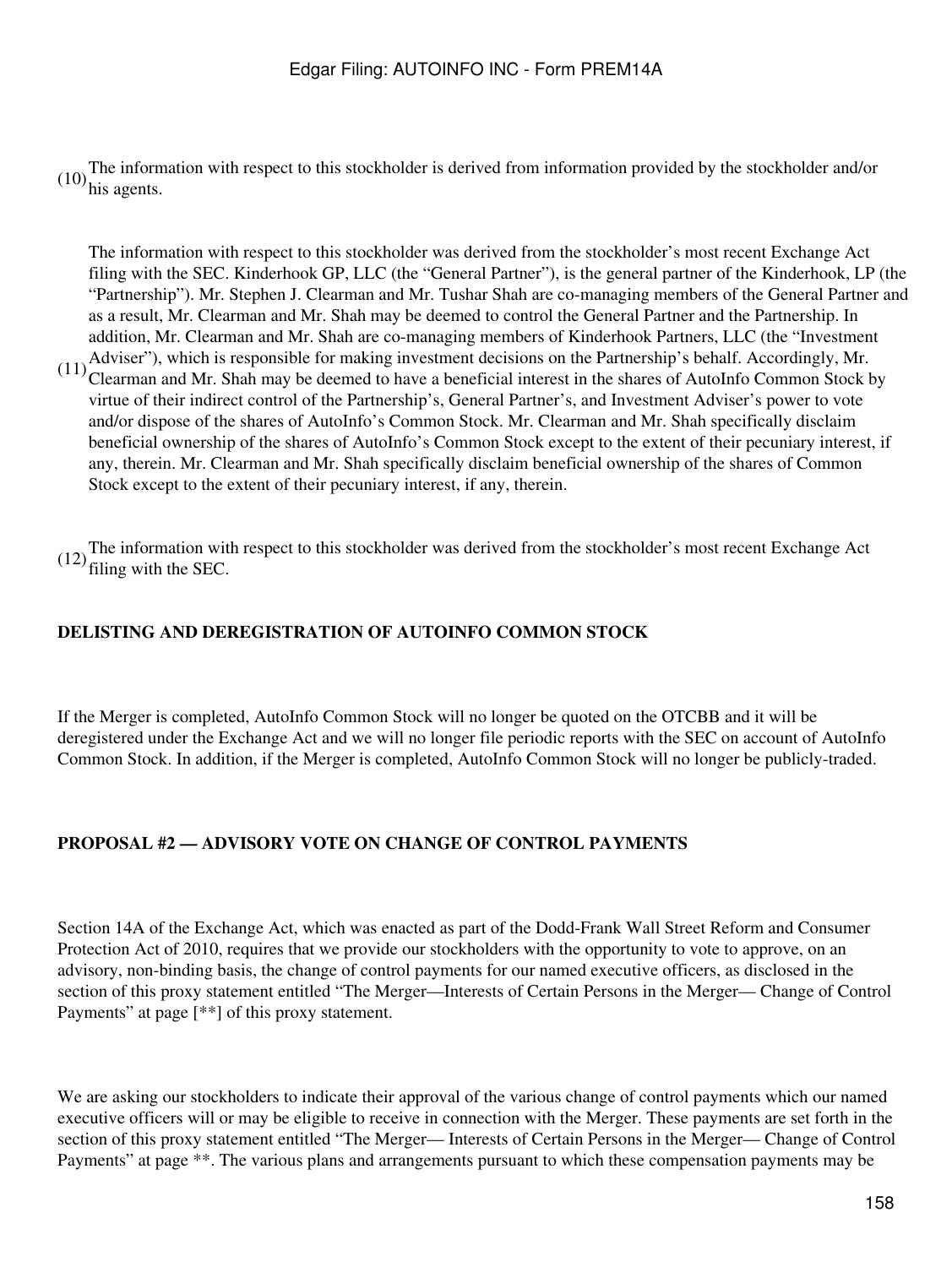made have previously formed part of AutoInfo's overall compensation program for its named executive officers, which has been disclosed to our stockholders in our annual proxy statement. These historical arrangements were adopted and approved by the Compensation Committee of the Board, which is comprised solely of non-management directors, and are believed to be reasonable and competitive with the arrangements being offered by other U.S.-based, general diversified manufacturing companies with similar domestic and international sales and industries.

Accordingly, we are seeking approval of the following resolution at the Special Meeting:

"RESOLVED FURTHER, that the stockholders of AutoInfo approve, solely on a non-binding, advisory basis, the change of control payments that certain named executive officers of AutoInfo will receive in connection with the Merger under their existing employment agreements with AutoInfo."

Stockholders should note that this non-binding proposal regarding change of control is merely an advisory vote that will not be binding on AutoInfo or Parent, their boards of directors or the compensation committees of AutoInfo or Parent. Further, the underlying plans and arrangements are contractual in nature and not, by their terms, subject to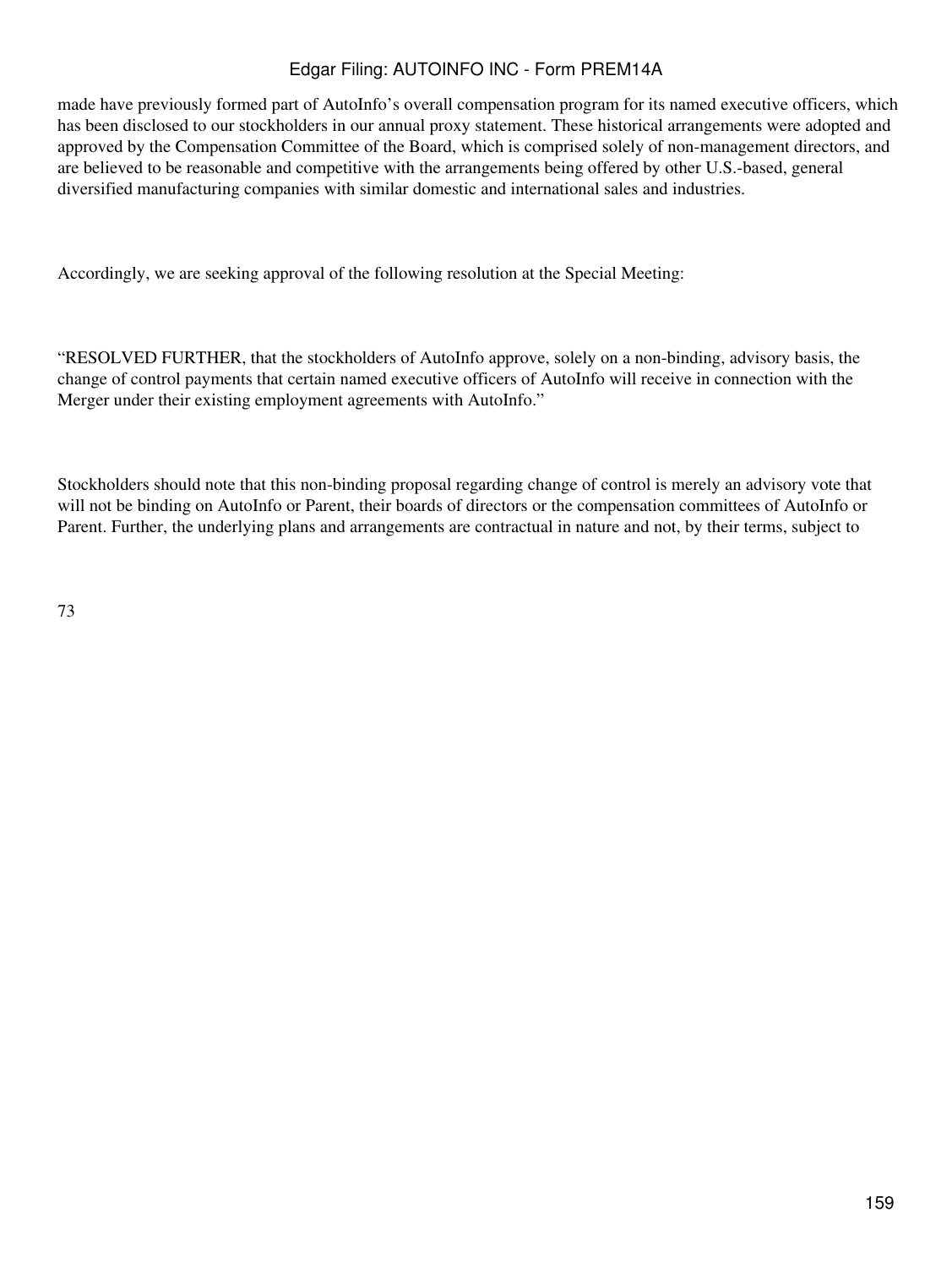stockholder approval. Accordingly, regardless of the outcome of the advisory vote, if the Merger is consummated our named executive officers will be eligible to receive the various change of control payments in accordance with the terms or conditions applicable to those payments.

Approval of the non-binding proposal regarding certain Merger-related executive compensation arrangements requires an affirmative vote of a majority of the shares of AutoInfo Common Stock present in person or represented by proxy at the Special Meeting and entitled to vote on the proposal, and actually voting on the proposal, assuming a quorum is present. For the non-binding proposal regarding certain Merger-related executive compensation arrangements, you may vote "FOR," "AGAINST" or "ABSTAIN." An abstention, but not a broker non-vote, will be counted for purposes of determining a quorum. No proxy that is specifically marked against adoption of the Merger Agreement will be voted FOR the non-binding proposal, unless it is specifically marked "FOR" the non-binding proposal.

**The Board recommends that you vote "FOR" the proposal to approve, solely on a non-binding, advisory basis, the change of control payments that certain named executive officers of AutoInfo will receive in connection with the Merger under their existing employment agreements with AutoInfo.**

# **PROPOSAL #3 — ADJOURNMENT OF THE SPECIAL MEETING**

If we fail to receive a sufficient number of votes to adopt the Merger Agreement, we may propose to adjourn the Special Meeting for the purpose of soliciting additional proxies to approve and adopt the Merger Agreement and the transactions contemplated thereunder, including the Merger. We currently do not intend to propose adjournment of our Special Meeting if there are sufficient votes to adopt the Merger Agreement and the transactions contemplated thereunder, including the Merger.

Assuming a quorum is present at the Special Meeting, approval of the proposal to adjourn the Special Meeting, if necessary or appropriate, to solicit additional proxies requires the vote of a majority of the votes cast by stockholders present in person or represented by proxy and entitled to vote at the Special Meeting. If a quorum is not present at the Special Meeting, approval of a proposal to adjourn the Special Meeting will require the affirmative vote of the majority of shares present in person or represented by proxy at the Special Meeting and entitled to vote on the proposal.

**The Board recommends that you vote "FOR" the proposal to adjourn the Special Meeting to solicit additional proxies if there are insufficient votes at the time of the meeting to approve and adopt the Merger Agreement and the transactions contemplated thereunder, including the Merger.**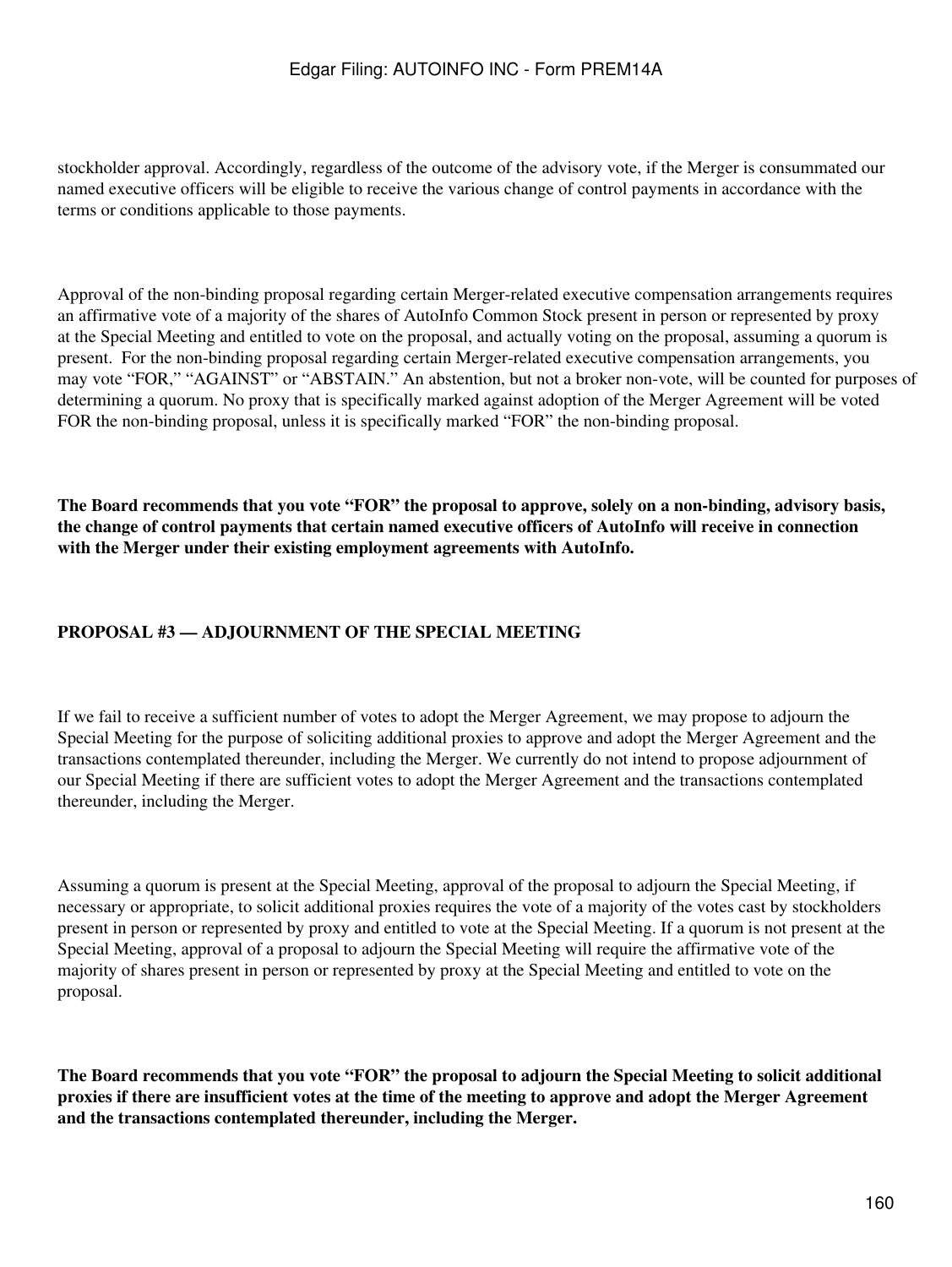#### **OTHER MATTERS**

The Board currently knows of no other business that will be presented for consideration at the Special Meeting. Nevertheless, should any business other than that set forth in the notice of Special Meeting of stockholders properly come before the meeting or any adjournment or postponement thereof, the enclosed proxy confers discretionary authority to vote with respect to matters, including matters that the Board does not know, a reasonable time before proxy solicitation, are to be presented at the meeting. If any of these matters are presented at the meeting, or any adjournment or postponement thereof, then the proxy holders named in the enclosed proxy card will vote in accordance with their judgment.

#### **STOCKHOLDER PROPOSALS**

If the Merger is completed, we will not have public stockholders and there will be no public participation in any future meeting of stockholders. However, if the Merger is not completed, or if we are otherwise required to do so under applicable law, we would hold a 2013 annual meeting of stockholders at a date and time to be determined in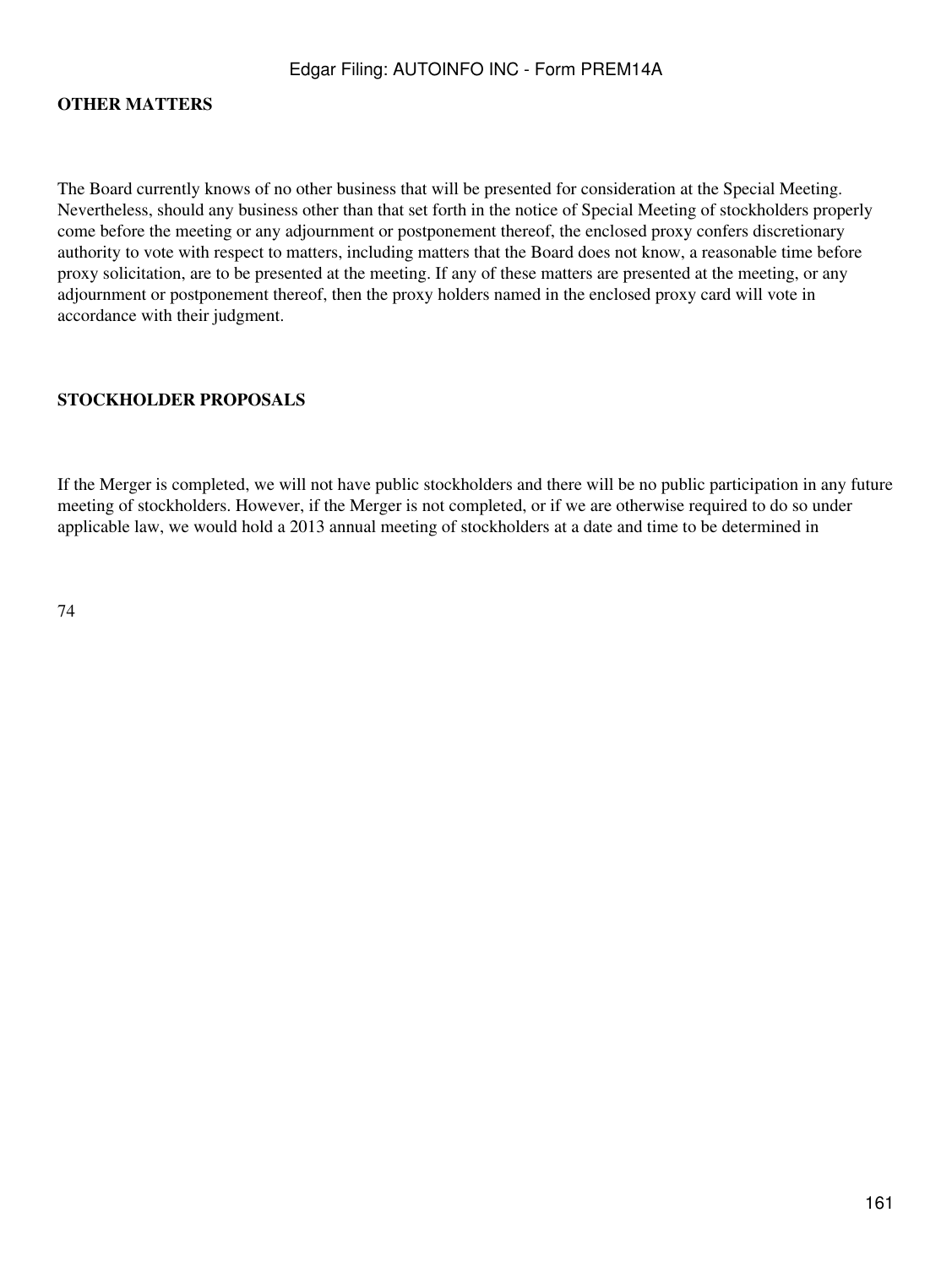the future. If the Merger is not consummated, any stockholder proposals intended to be presented pursuant to Rule 14a-8 under the Exchange Act for inclusion in our proxy statement and accompanying proxy card for our next annual meeting must have been delivered to, or mailed to and received at, our principal office at 6413 Congress Avenue, Suite #260, Boca Raton, Florida 33487 by July 12, 2013 (unless the date of our 2013 annual meeting of stockholders is changed by more than 30 days from the date of our 2012 annual meeting of stockholders, in which case the deadline is a reasonable time before we mail our proxy materials) and have met the requirements of Rule 14a-8.

# **HOUSEHOLDING OF PROXY MATERIAL**

The SEC has adopted rules that permit companies and intermediaries (e.g., banks, brokers, trustees or other nominees) to satisfy the delivery requirements for proxy statements with respect to two or more stockholders sharing the same address by delivering a single proxy statement addressed to those stockholders. This process, which is commonly referred to as "householding," potentially means extra convenience for stockholders and cost savings for companies. Each stockholder who participates in householding will continue to receive a separate proxy card. Under Delaware law, stockholders must consent to "householding" and any stockholder who fails to object in writing to the corporation within 60 days of having been given written notice by the corporation of its intent to "household" is deemed to have consented to "householding."

A number of brokers with account holders who are our stockholders will be "householding" our proxy materials. A single proxy statement report will be delivered to multiple stockholders sharing an address unless contrary instructions have been received from the affected stockholders. Once you have received notice from your broker that they will be "householding" communications to your address, "householding" will continue until you are notified otherwise or until you revoke your consent. If, at any time, you no longer wish to participate in "householding" and would prefer to receive a separate proxy statement, please notify your bank, broker, trustee or other nominee and direct a written request to Investor Relations, AutoInfo, Inc., 6413 Congress Avenue, Suite #260, Boca Raton, Florida 33487 or an oral request by telephone at (561) 988-9456. If any stockholders in your household wish to receive a separate copy of this proxy statement, they may call or write to Investor Relations and we will promptly provide additional copies. Stockholders who currently receive multiple copies of the proxy statement at their address and would like to request "householding" of their communications should contact their bank, broker, trustee or other nominee.

#### **WHERE YOU CAN FIND MORE INFORMATION**

We file annual, quarterly and current reports, proxy statements and other information with the SEC. You may read and copy any document we file at the SEC public reference room located at 100 F Street, N.E., Washington, D.C. 20549. Please call the SEC at 1-800-SEC-0330 for further information on the public reference room. Our SEC filings are also available to the public at the SEC website at www.sec.gov. You also may obtain free copies of the documents we file with the SEC, including this proxy statement, by going to the Investor Relations page of our corporate website at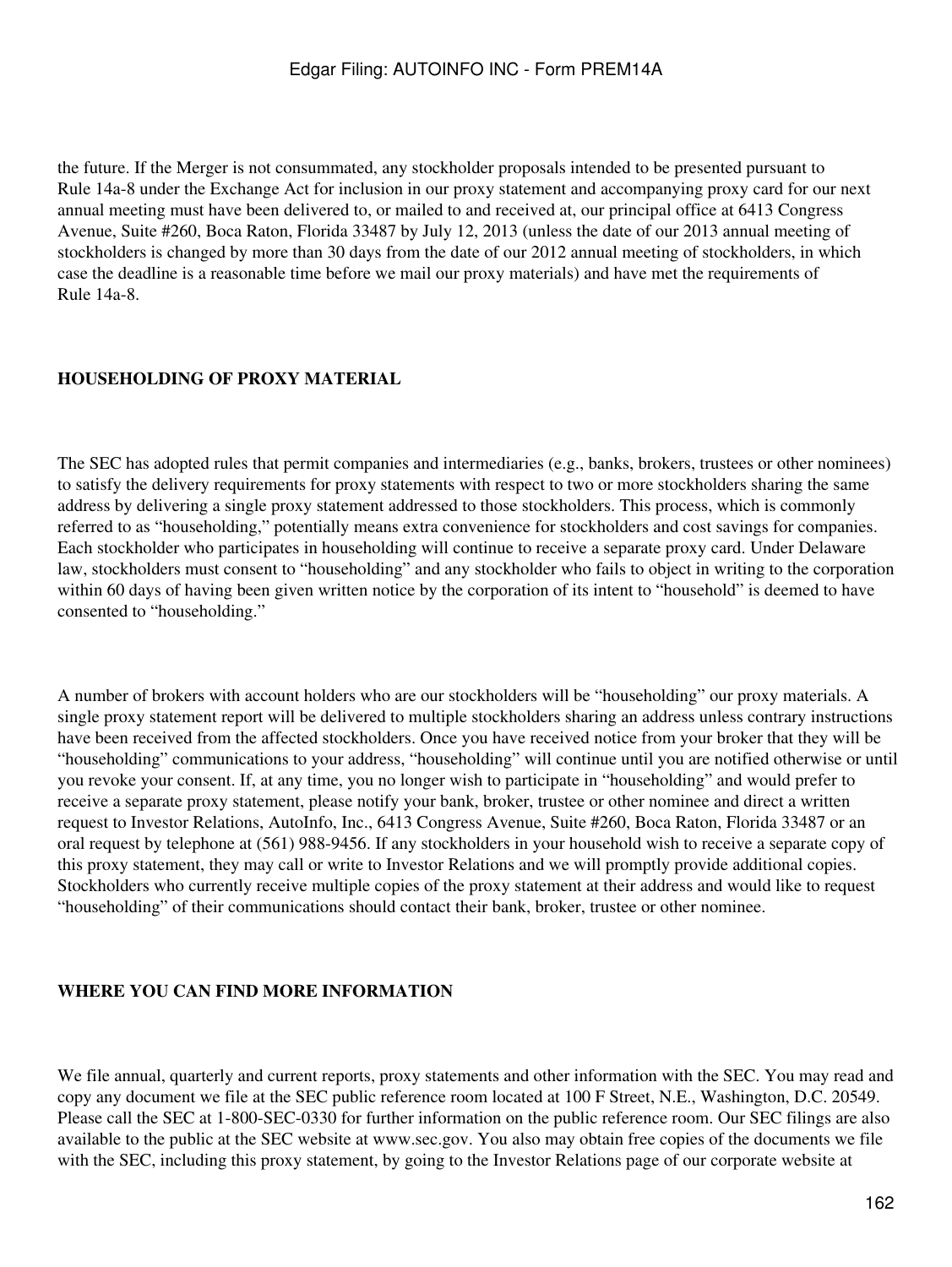www.dynamex.com. Our website address is provided as an inactive textual reference only. The information provided on our website, other than copies of the documents listed below that have been filed with the SEC, is not part of this proxy statement, and therefore is not incorporated herein by reference.

Statements contained in this proxy statement, or in any document incorporated by reference in this proxy statement regarding the contents of any contract or other document, are not necessarily complete and each statement is qualified by reference to that contract or other document filed as an exhibit with the SEC. The SEC allows us to "incorporate by reference" into this proxy statement documents we file with the SEC. This means that we can disclose important information to you by referring you to those documents. The information incorporated by reference is considered to be a part of this proxy statement, and later information that we file with the SEC will update and supersede that information. We incorporate by reference the documents listed below and any documents filed by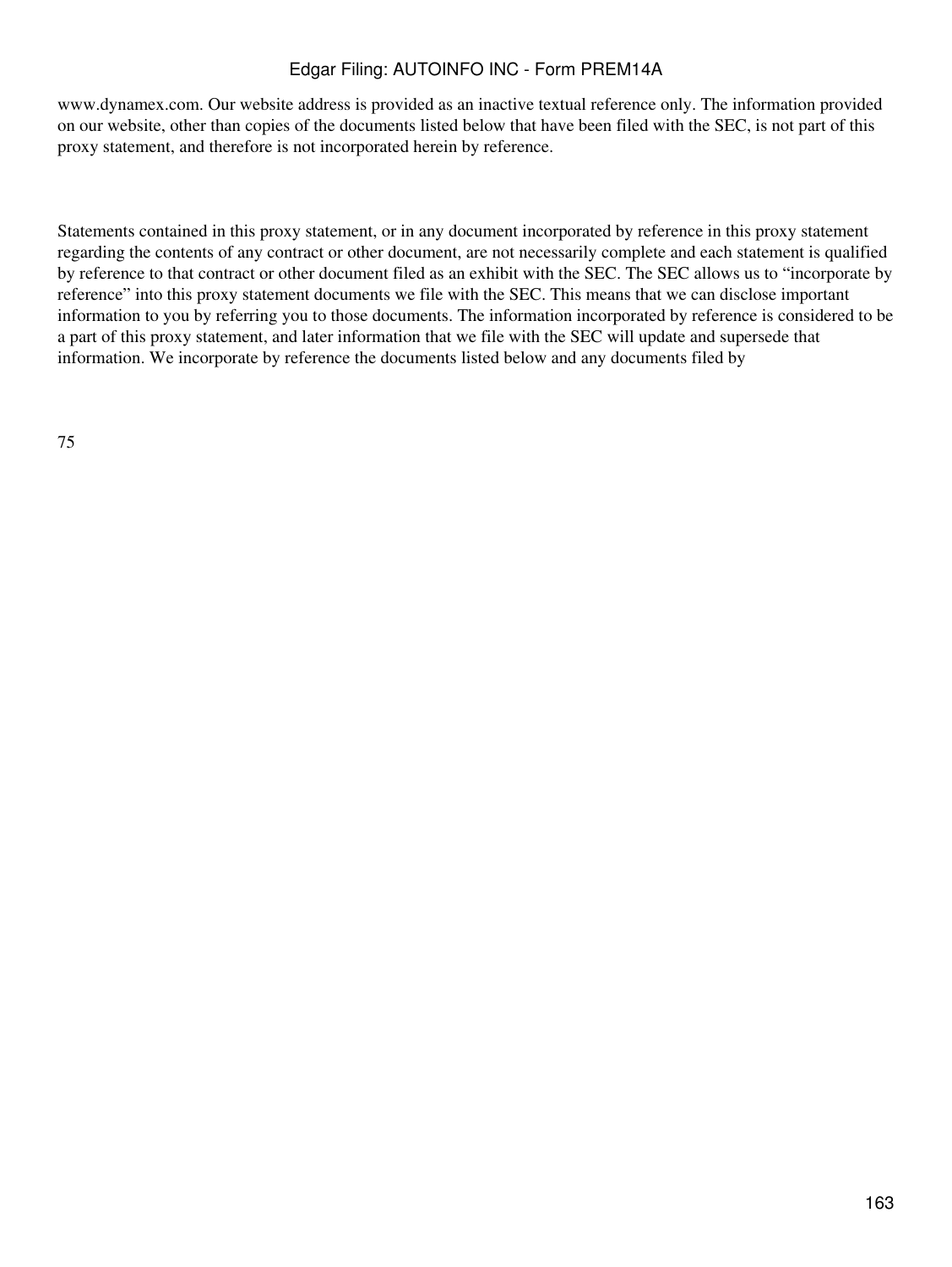us pursuant to Section 13(a), 13(c), 14 or 15(d) of the Exchange Act after the date of this proxy statement and before the date of the Special Meeting.

•Annual Report on Form 10-K for the fiscal year ended December 31, 2011 (filed with the SEC on March 21, 2012);

Full the SEC on May 14, 2012, August 14, 2012 and November 14, 2012, respectively; and (filed with the SEC on May 14, 2012, August 14, 2012 and November 14, 2012, respectively; and Quarterly Report on Form 10-Q for the fiscal quarters ended March 31, 2012, June 30, 2012 and September 30, 2012

•Current Reports on Form 8-K filed with the SEC on November 13, 2012 and March 5, 2013.

Any person, including any beneficial owner, to whom this proxy statement is delivered may request copies of proxy statements and any of the documents incorporated by reference in this document or other information concerning us, without charge, by written or telephonic request directed to AutoInfo, Inc., 6413 Congress Avenue, Suite #260, Boca Raton, Florida 33487, Attn: Corporate Secretary or by telephone at (561) 988-9456, on the Investor Relations page of our corporate website at www.autoinfo.com; or from the SEC through the SEC website at the address provided above. Documents incorporated by reference are available without charge, excluding any exhibits to those documents unless the exhibit is specifically incorporated by reference into those documents.

THIS PROXY STATEMENT DOES NOT CONSTITUTE THE SOLICITATION OF A PROXY IN ANY JURISDICTION TO OR FROM ANY PERSON TO WHOM OR FROM WHOM IT IS UNLAWFUL TO MAKE SUCH PROXY SOLICITATION IN THAT JURISDICTION. YOU SHOULD RELY ONLY ON THE INFORMATION CONTAINED OR INCORPORATED BY REFERENCE IN THIS PROXY STATEMENT TO VOTE YOUR SHARES AT THE SPECIAL MEETING. WE HAVE NOT AUTHORIZED ANYONE TO PROVIDE YOU WITH INFORMATION THAT IS DIFFERENT FROM WHAT IS CONTAINED IN THIS PROXY STATEMENT. THIS PROXY STATEMENT IS DATED \_\_\_\_\_\_\_, 2013. YOU SHOULD NOT ASSUME THAT THE INFORMATION CONTAINED IN THIS PROXY STATEMENT IS ACCURATE AS OF ANY DATE OTHER THAN THAT DATE, AND THE MAILING OF THIS PROXY STATEMENT TO STOCKHOLDERS DOES NOT CREATE ANY IMPLICATION TO THE CONTRARY.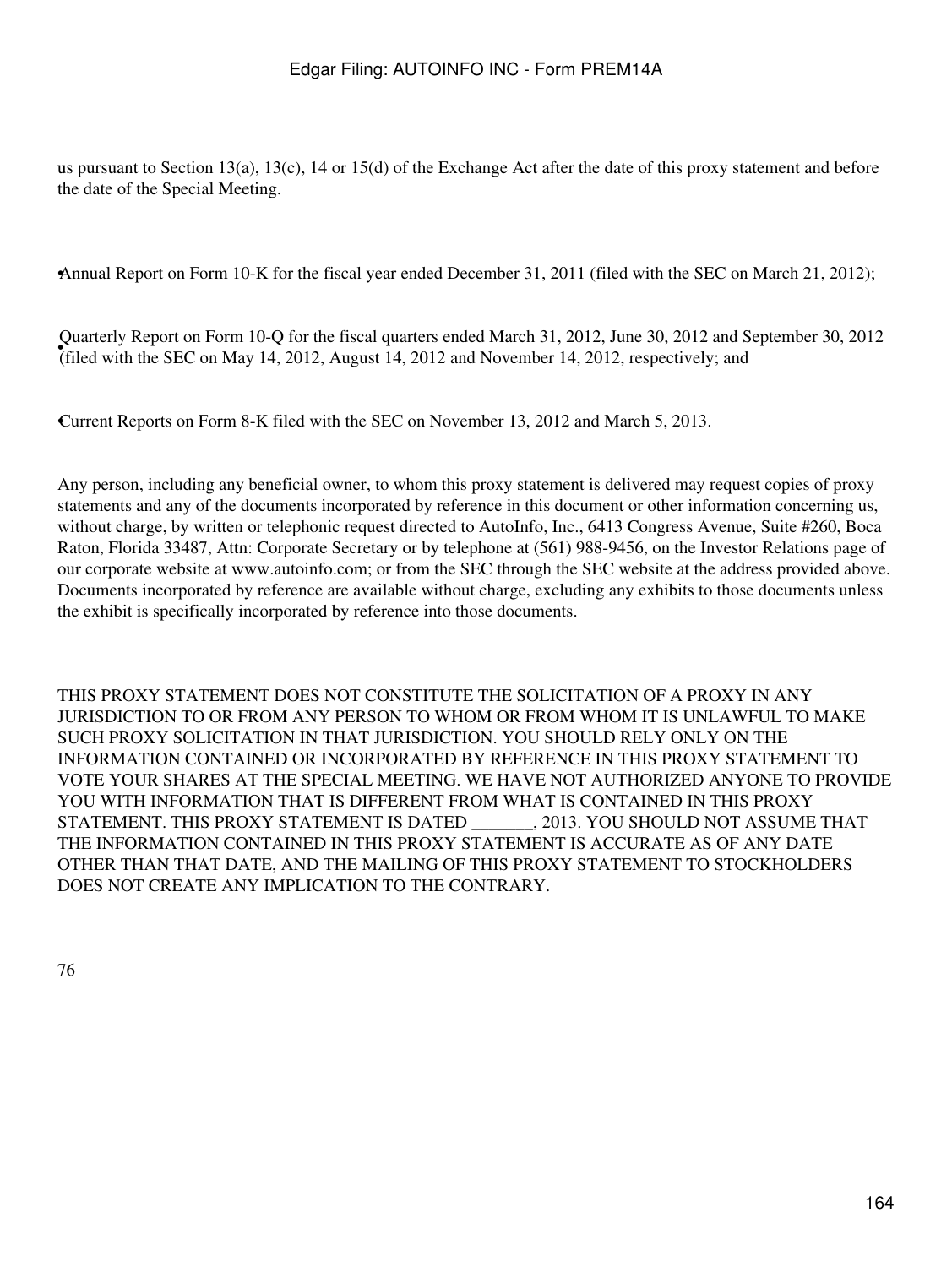**ANNEX A**

*Execution Version*

# AGREEMENT AND PLAN OF MERGER

Dated as of February 28, 2013

among

AUTOINFO, INC.,

AUTOINFO HOLDINGS, LLC

and

AUTOINFO ACQUISITION CORP.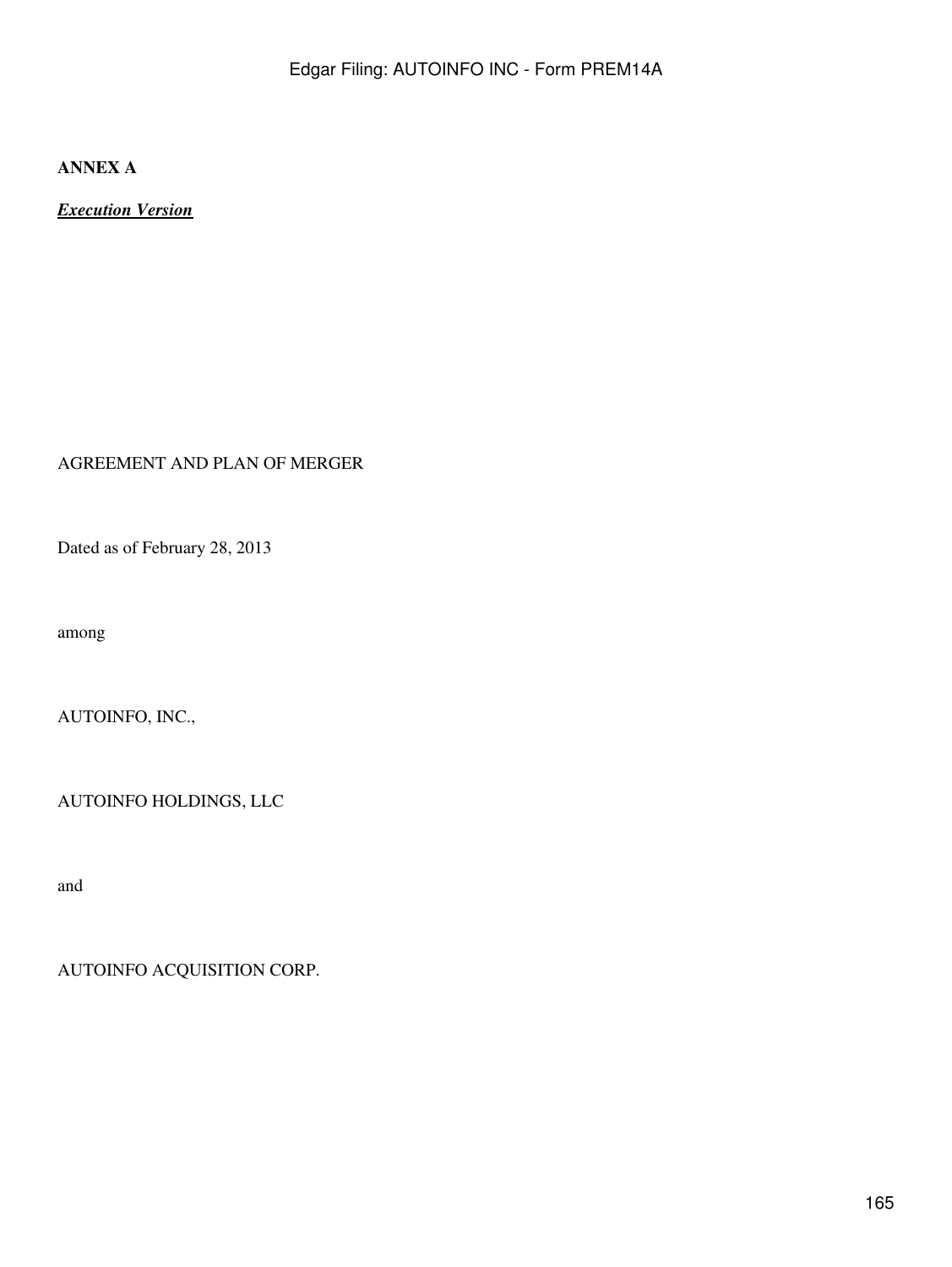# **Page**

Table of Contents

| Article 1 | The Merger                                                               | $\mathbf{2}$             |
|-----------|--------------------------------------------------------------------------|--------------------------|
|           | 1.1 The Merger                                                           | $\overline{c}$           |
|           | 1.2 Closing                                                              | $\overline{c}$           |
|           | 1.3 Effective Time                                                       | $\overline{c}$           |
|           | 1.4 Effects of the Merger                                                | $\overline{\mathbf{3}}$  |
|           | 1.5 Certificate of Incorporation and Bylaws of the Surviving Corporation | $\overline{\mathbf{3}}$  |
|           | 1.6 Directors and Officers of the Surviving Corporation                  | $\overline{3}$           |
| Article 2 | Effect of the Merger; Exchange of Certificates; Company Stock Options    | $\overline{4}$           |
|           | 2.1 Effect on Capital Stock                                              | $\overline{\mathcal{A}}$ |
|           | 2.2 Exchange of Certificates                                             | 5                        |
|           | 2.3 Company Stock Options                                                | $\overline{7}$           |
|           | 2.4 Adjustments                                                          | $\,$ 8 $\,$              |
| Article 3 | Representations and Warranties of the Company                            | $8\,$                    |
| 3.1       | Organization, Standing and Corporate Power                               | 8                        |
|           | 3.2 Capitalization                                                       | 9                        |
|           | 3.3 Authority; Noncontravention; Voting Requirements                     | 11                       |
|           | 3.4 Approvals                                                            | 12                       |
|           | 3.5 Company SEC Documents; Undisclosed Liabilities                       | 13                       |
|           | 3.6 Assets                                                               | 15                       |
|           | 3.7 Absence of Certain Changes or Events                                 | 15                       |
|           | 3.8 Legal Proceedings                                                    | 17                       |
|           | 3.9 Compliance With Laws                                                 | 17                       |
|           | 3.10 Change of Control Agreements                                        | 17                       |
|           | 3.11 Tax Matters                                                         | 18                       |
|           | 3.12 Employee Benefits Matters                                           | 20                       |
|           | 3.13 Labor and Employment Matters                                        | 22                       |
|           | 3.14 Environmental, Health and Safety Matters                            | 24                       |
|           | 3.15 Contracts                                                           | 26                       |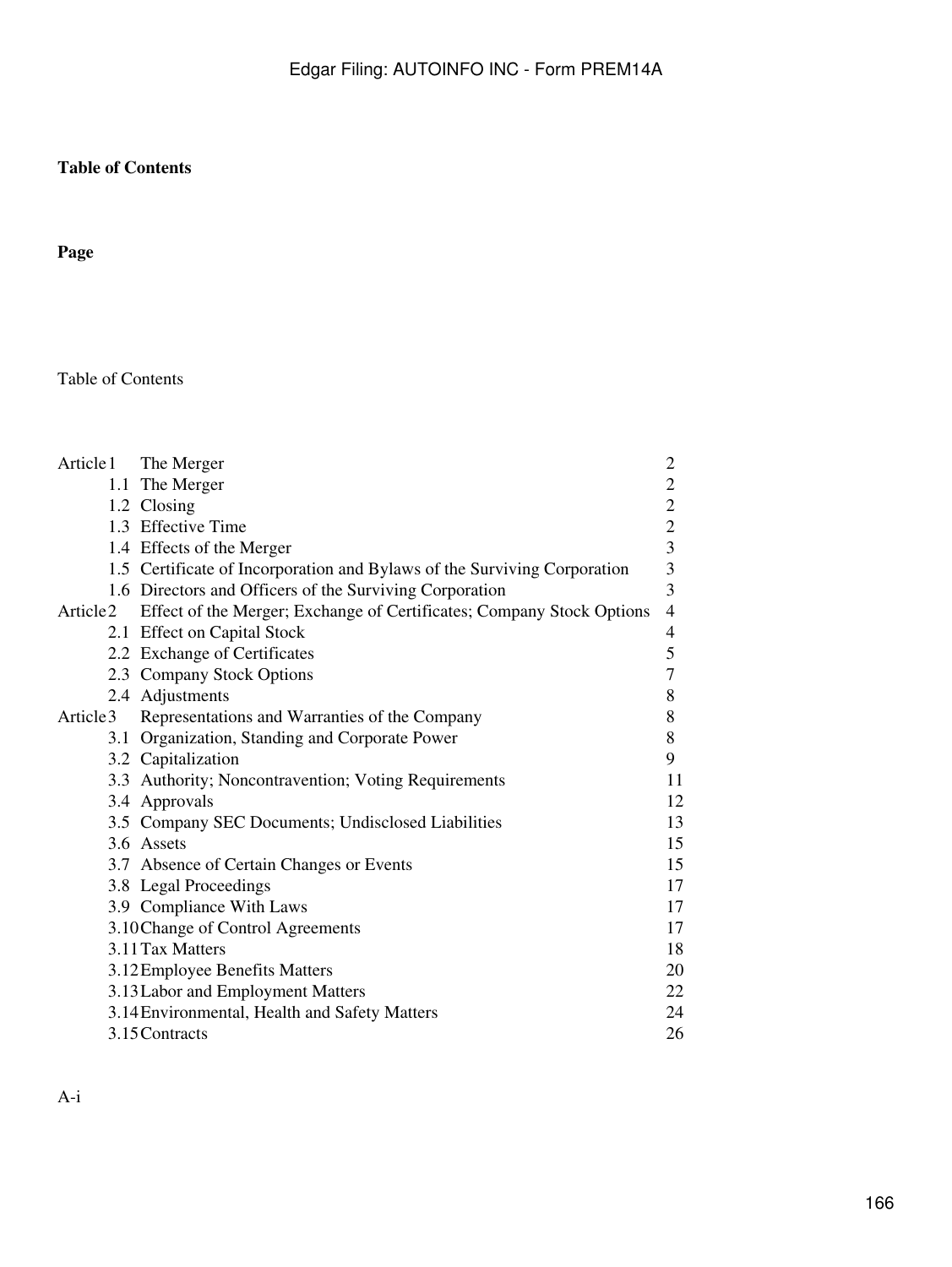(continued)

# **Page**

|           | 3.16 Real Property                                          | 27 |
|-----------|-------------------------------------------------------------|----|
|           | 3.17 Intellectual Property                                  | 29 |
|           | 3.18 Insurance                                              | 32 |
|           | 3.19 Business Continuity                                    | 33 |
|           | 3.20 Customers, Suppliers and Sales Agents                  | 33 |
|           | 3.21 Restrictions on Business Activities                    | 33 |
|           | 3.22 Warranty                                               | 33 |
|           | 3.23 Product Liability                                      | 34 |
|           | 3.24 Indebtedness                                           | 34 |
|           | 3.25 Opinion of Financial Advisor                           | 35 |
|           | 3.26 Brokers and Other Advisors                             | 35 |
|           | 3.27 State Takeover Statutes                                | 35 |
|           | 3.28 Ethical Business Practices                             | 35 |
|           | 3.29 Capital Expenditures and Investments                   | 36 |
|           | 3.30 Affiliate Transactions                                 | 36 |
|           | 3.31 Information Supplied.                                  | 36 |
| Article4  | Representations and Warranties of Parent and Merger Sub     | 37 |
|           | 4.1 Organization, Standing and Corporate Power              | 37 |
|           | 4.2 Authority; Noncontravention                             | 37 |
|           | 4.3 Approvals                                               | 38 |
|           | 4.4 Information Supplied                                    | 38 |
|           | 4.5 Ownership and Operations of Merger Sub                  | 38 |
|           | 4.6 Financing                                               | 39 |
|           | 4.7 Brokers and Other Advisors                              | 39 |
| Article 5 | <b>Additional Covenants and Agreements</b>                  | 39 |
|           | 5.1 Preparation of the Proxy Statement; Stockholder Meeting | 39 |
|           | 5.2 Conduct of Business                                     | 41 |
|           | 5.3 No Solicitation by the Company; Etc.                    | 43 |
|           | 5.4 Reasonable Best Efforts                                 | 46 |
|           | 5.5 Public Announcements                                    | 47 |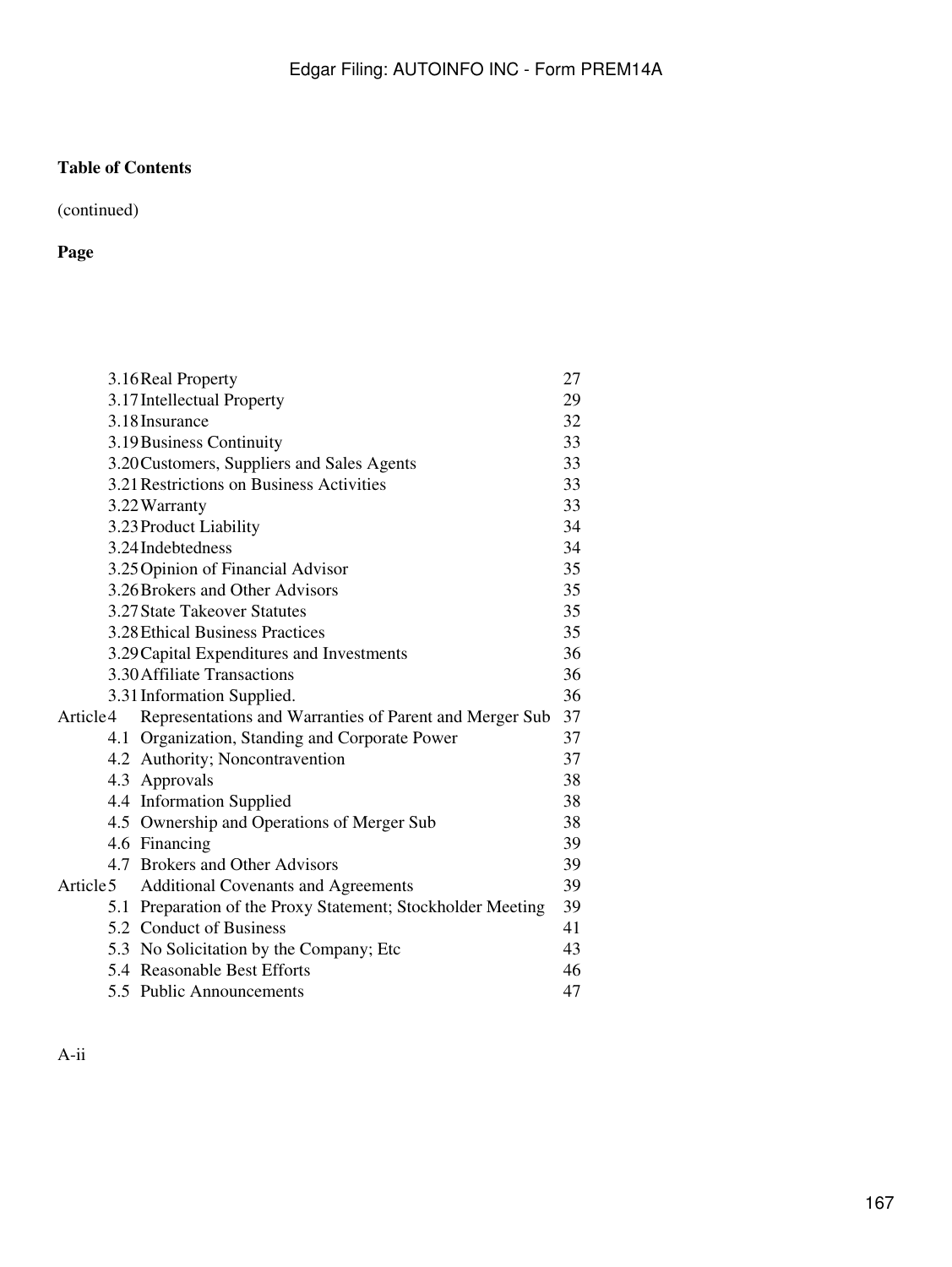(continued)

# **Page**

|           | 5.6 Access to Information; Confidentiality                     | 47 |
|-----------|----------------------------------------------------------------|----|
|           | 5.7 Notification of Certain Matters                            | 48 |
|           | 5.8 Indemnification and Insurance                              | 49 |
|           | 5.9 Securityholder Litigation                                  | 50 |
|           | 5.10 Fees and Expenses                                         | 50 |
|           | 5.11 Certain Employee-Related Matters                          | 50 |
|           | 5.12 Indebtedness and Company Transaction Expenses             | 51 |
|           | 5.13 Termination of Certain Agreements                         | 51 |
|           | 5.14 Financing                                                 | 51 |
|           | 5.15 Exchange and Rollover                                     | 51 |
| Article 6 | <b>Conditions Precedent</b>                                    | 52 |
|           | 6.1 Conditions to Each Party's Obligation to Effect the Merger | 52 |
|           | 6.2 Conditions to Obligations of Parent and Merger Sub         | 52 |
|           | 6.3 Conditions to Obligations of the Company                   | 53 |
| Article 7 | Termination                                                    | 54 |
|           | 7.1 Termination                                                | 54 |
|           | 7.2 Effect of Termination                                      | 56 |
|           | 7.3 Termination Fees                                           | 56 |
|           | 7.4 Expenses Upon Termination                                  | 58 |
|           | Article 8 Miscellaneous                                        | 58 |
|           | 8.1 No Survival, Etc                                           | 58 |
|           | 8.2 Amendment or Supplement                                    | 58 |
|           | 8.3 Extension of Time, Waiver, Etc                             | 59 |
|           | 8.4 Assignment                                                 | 59 |
|           | 8.5 Counterparts; Facsimile/PDF Execution                      | 59 |
|           | 8.6 Entire Agreement; No Third-Party Beneficiaries             | 59 |
|           | 8.7 Governing Law; Jurisdiction                                | 60 |
|           | 8.8 Specific Performance                                       | 60 |
|           | 8.9 Notices                                                    | 61 |
|           | 8.10 Severability                                              | 62 |

A-iii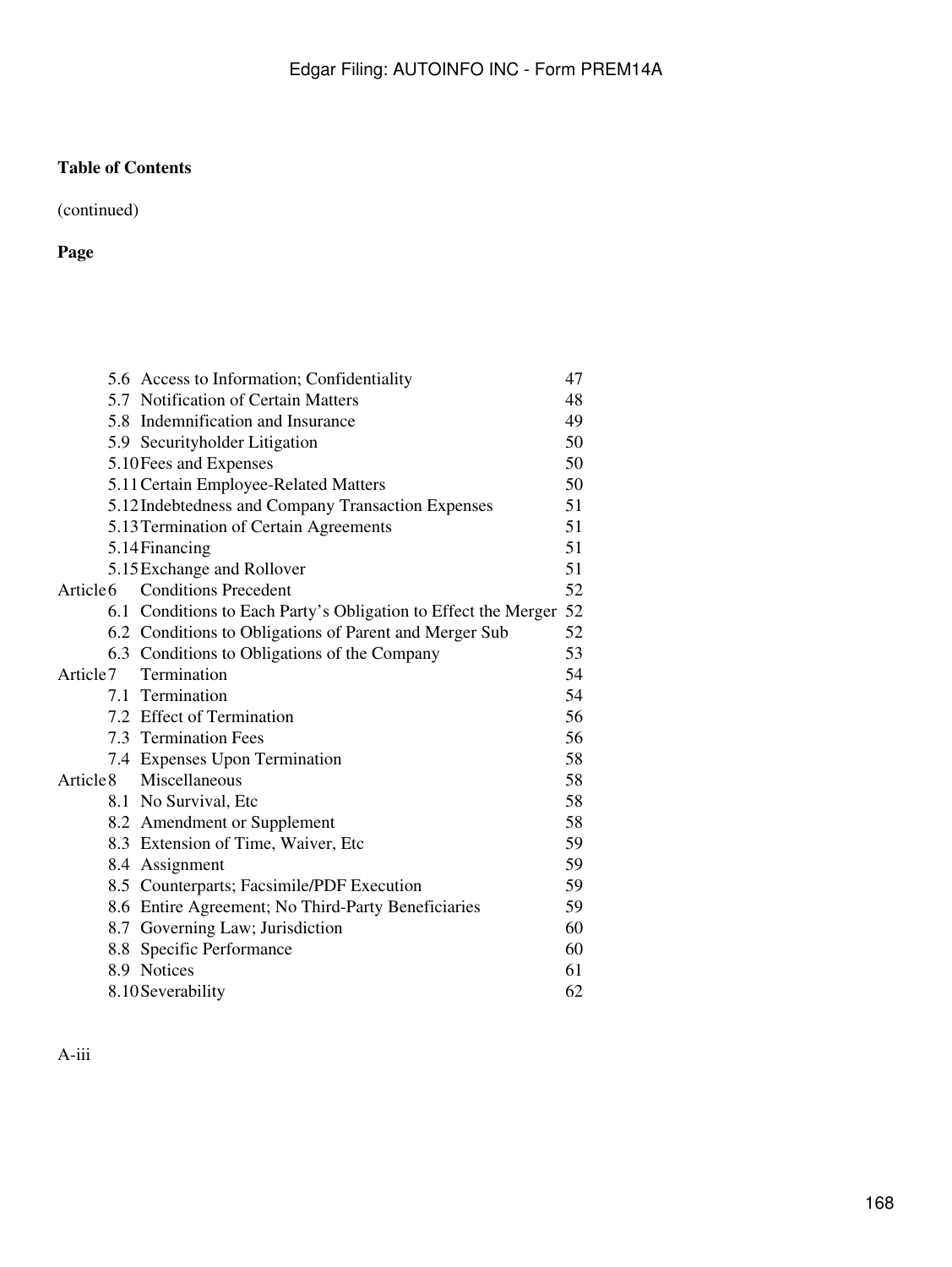(continued)

**Page**

8.11Interpretation; Other 62

# **EXHIBITS**

Exhibit 4.6 – Debt Commitment Letter

A-iv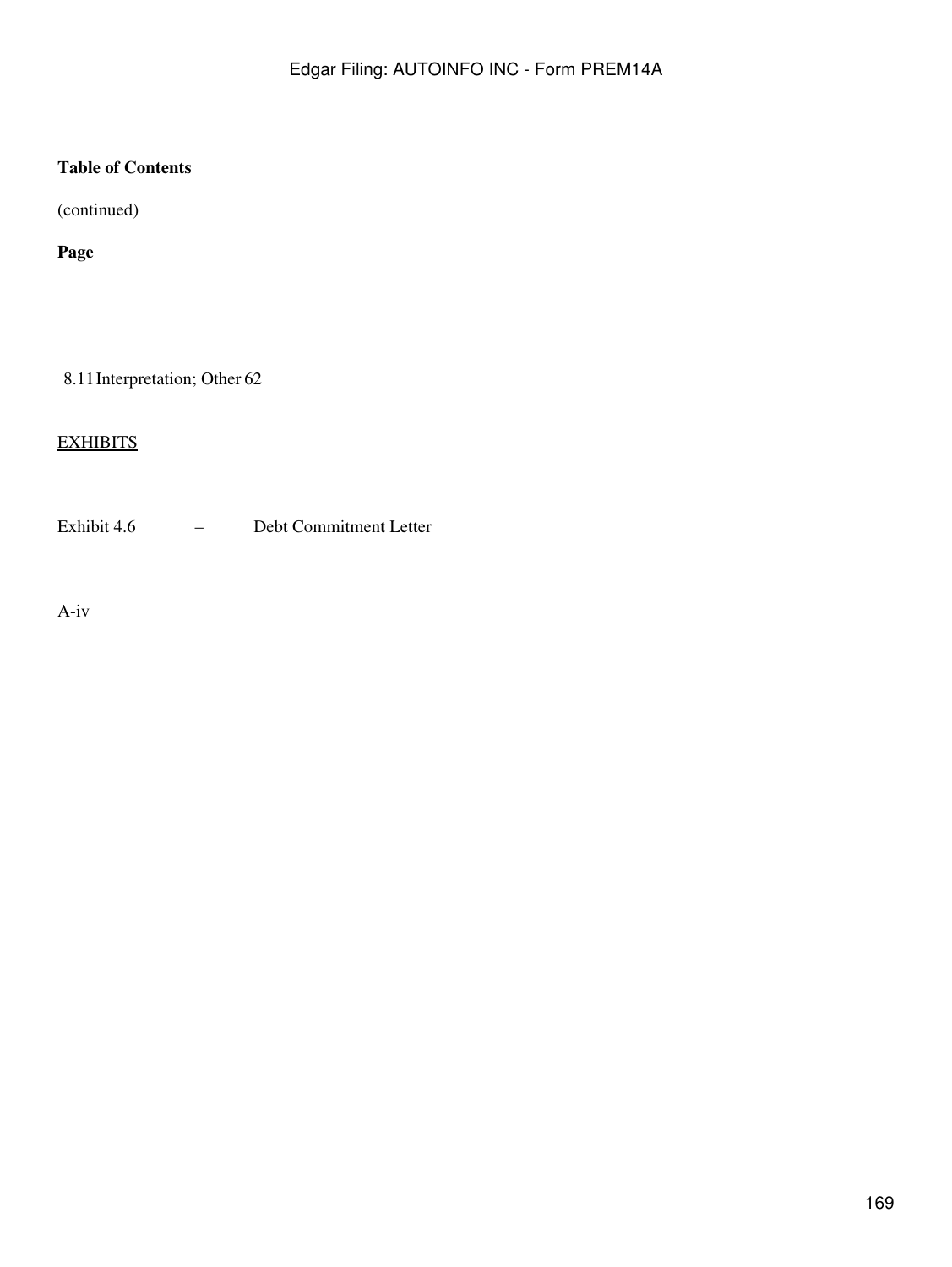#### AGREEMENT AND PLAN OF MERGER

This Agreement and Plan of Merger, dated as of February 28, 2013 (this "Agreement"), is by and among AutoInfo Holdings, LLC, a Delaware limited liability company ("Parent"), AutoInfo Acquisition Corp., a Delaware corporation and a wholly owned Subsidiary of Parent ("Merger Sub"), and AutoInfo, Inc., a Delaware corporation (the "Company"). Certain defined terms used in this Agreement are defined in Annex A.

#### **RECITALS**

**WHEREAS**, the Board of Directors of the Company, acting upon the recommendation of a special committee formed by the Board of Directors of the Company for the purpose of evaluating and negotiating strategic alternatives and/or transactions for the Company, including this Agreement and the Transactions (a) has approved and declared advisable this Agreement and determined that this Agreement is in the best interests of its stockholders, (b) has approved and declared advisable the merger of Merger Sub with and into the Company (the "Merger"), on the terms and subject to the conditions provided for in this Agreement, and determined that the Merger is in the best interests of its stockholders, (c) has reviewed the terms of the Merger and determined that such terms are fair to its stockholders, and (d) has recommended adoption by its stockholders of this Agreement and the Merger;

**WHEREAS**, the respective Boards of Directors (or similar governing body) and the equity holders of Parent and Merger Sub have approved this Agreement and the Merger on the terms and subject to the conditions provided for in this Agreement;

**WHEREAS**, prior to or concurrently with the execution and delivery of this Agreement, and as a condition to the willingness of Parent and Merger Sub to enter into this Agreement, certain of the Senior Managers and Parent have entered into employment agreements (including non-compete, non-solicit, non-disclosure, and non-disparagement covenants), pursuant to which each such Senior Manager has agreed to be employed by the Company after the Closing in accordance with the terms of such Senior Manager's employment agreement;

**WHEREAS**, prior to or concurrently with the execution and delivery of this Agreement, and as a condition to the willingness of Parent and Merger Sub to enter into this Agreement, the Company's stockholders set forth on the signature pages thereto and Parent have entered into that certain Voting Agreement (the "Voting Agreement"), pursuant to which such stockholders have agreed to vote their respective Shares in favor of the adoption of this Agreement and the consummation of the Transactions in accordance with the terms of the Voting Agreement;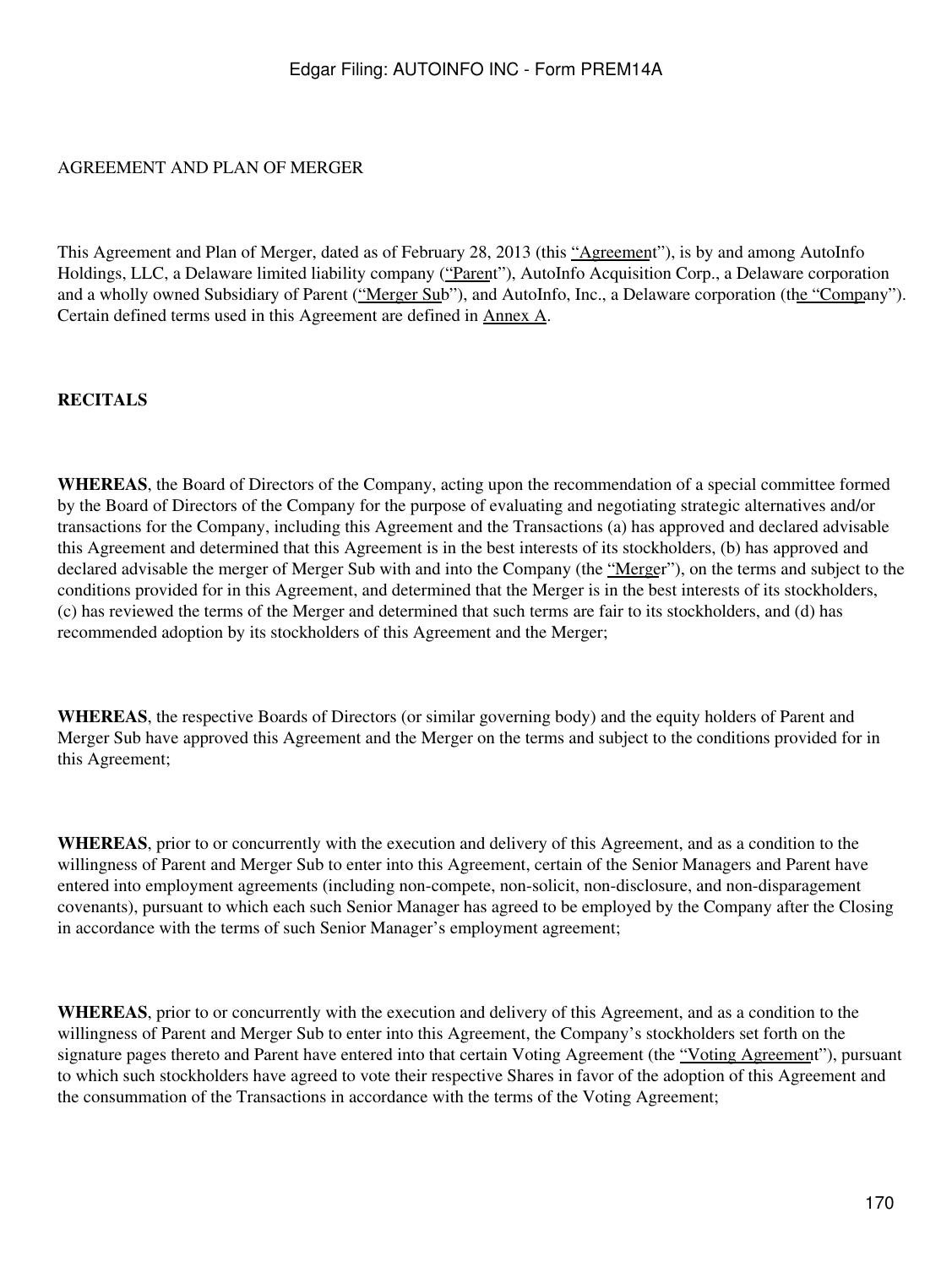**WHEREAS**, prior to or concurrently with the execution and delivery of this Agreement, and as a condition to the willingness of Parent and Merger Sub to enter into this Agreement, the Rollover Senior Managers, Parent, and Merger Sub have entered into that certain Exchange and Rollover Agreement (the "Exchange and Rollover Agreement") pursuant to which at or immediately prior to the Effective Time (a) Harry Wachtel and Mark Weiss have agreed to contribute their respective Rollover Shares in the exchange for equity interests of Parent in accordance with Section 5.15 and the terms of the Exchange and Rollover Agreement and (b)

A-1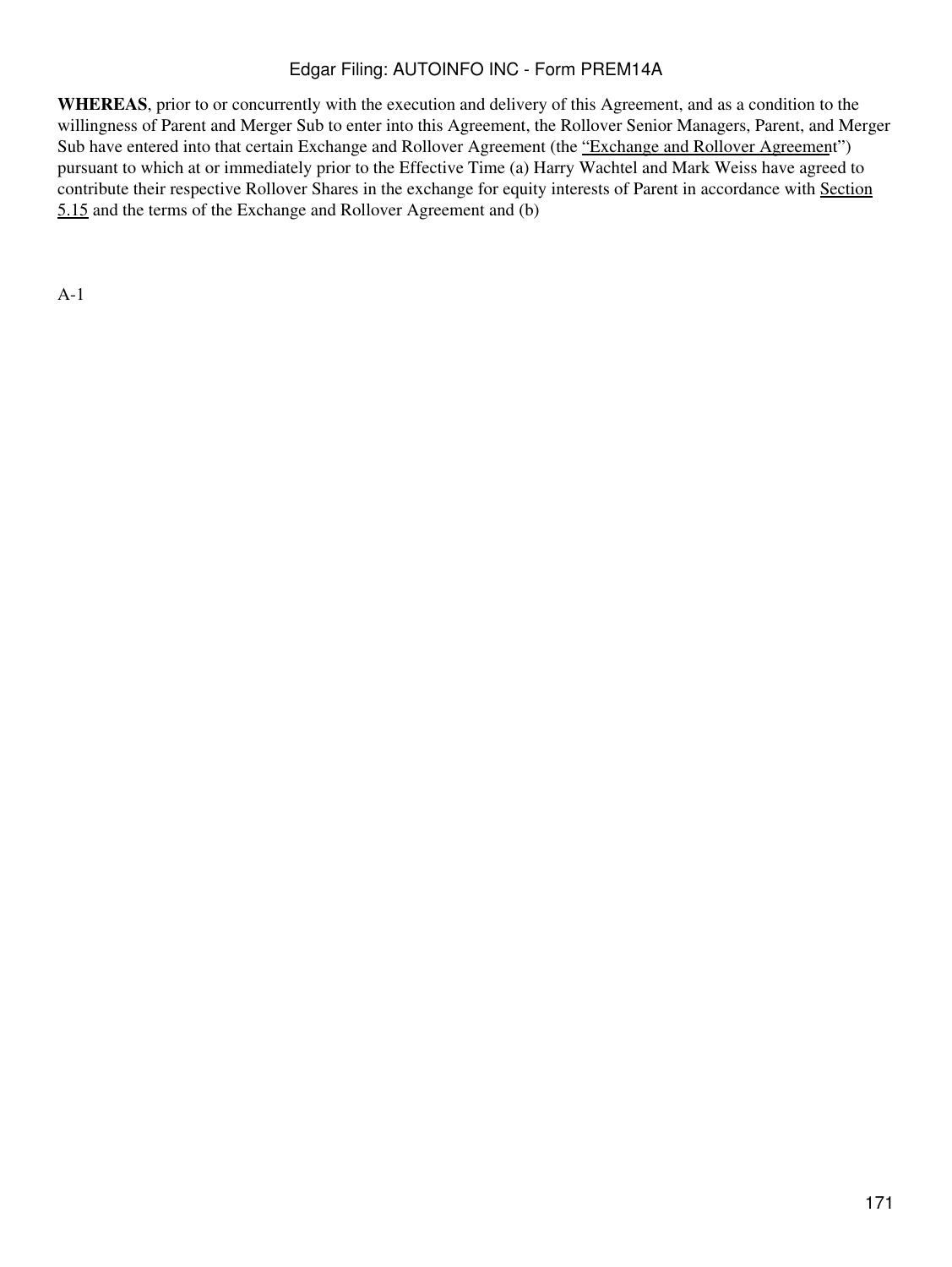Michael P. Williams has agreed to forego a portion of the Option Consideration, and/or the change of control payment to be paid to him in connection with the consummation of the Transactions in exchange for the number of Class A Profits Interest Units issued pursuant to the Parent's 2013 Executive Unit Plan for services to be provided to or for the benefit of Parent (or its Subsidiaries) in accordance with the terms of the Exchange and Rollover Agreement;

**WHEREAS**, prior to or concurrently with the execution and delivery of this Agreement, and as a condition to the willingness of Parent and Merger Sub to enter into this Agreement, Harry Wachtel, the Company, Parent, and Merger Sub have entered into that certain Indemnification Agreement (the "Indemnification Agreement") pursuant to which Harry Wachtel has agreed (subject to certain limitations set forth in the Indemnification Agreement) to indemnify Parent and Merger Sub and hold Parent and Merger Sub harmless for breaches of the Company's representations, warranties, and covenants set forth in this Agreement; and

**WHEREAS**, concurrently with the execution of this Agreement, and as a condition to the willingness of the Company to enter into this Agreement, the Guarantor has entered into that certain Limited Guaranty (the "Limited Guaranty").

**NOW, THEREFORE**, in consideration of the foregoing and the representations, warranties, covenants and agreements contained in this Agreement, and intending to be legally bound hereby, Parent, Merger Sub and the Company hereby agree as follows:

Article 1 The Merger

1.1 The Merger.

Upon the terms and subject to the conditions set forth in this Agreement, and in accordance with the General Corporation Law of the State of Delaware (the "DGCL"), at the Effective Time, Merger Sub shall be merged with and into the Company, and the separate corporate existence of Merger Sub shall thereupon cease, and the Company shall be the surviving corporation in the Merger (with respect to all post-Effective Time periods, the "Surviving" Corporation").

1.2 Closing.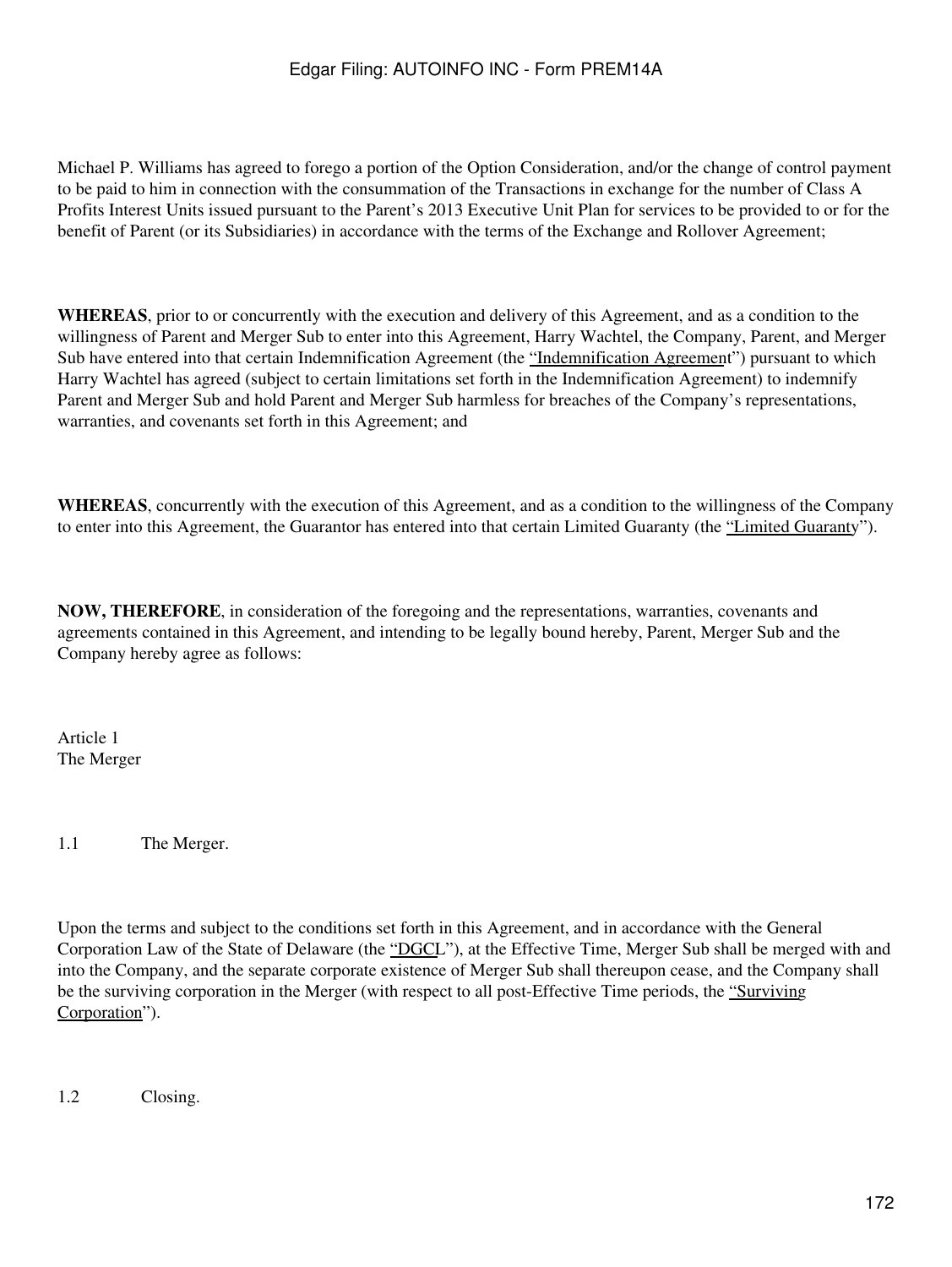The closing of the Merger (the "Closing") shall take place at 10:00 a.m. (Miami, Florida local time) on a date to be specified by the parties (the "Closing Date") that is not later than three (3) Business Days after satisfaction or waiver of the conditions set forth in Article 6 (other than those conditions that by their nature are to be satisfied at the Closing, but subject to the satisfaction or waiver of those conditions at such time), at the offices of McDermott Will & Emery LLP, 333 Avenue of the Americas, Suite 4500, Miami, Florida 33131, unless another time, date or place is agreed to in writing by the parties hereto.

1.3 Effective Time.

Subject to the provisions of this Agreement, upon the Closing, the Company and Merger Sub shall file with the Secretary of State of the State of Delaware a certificate of merger,

A-2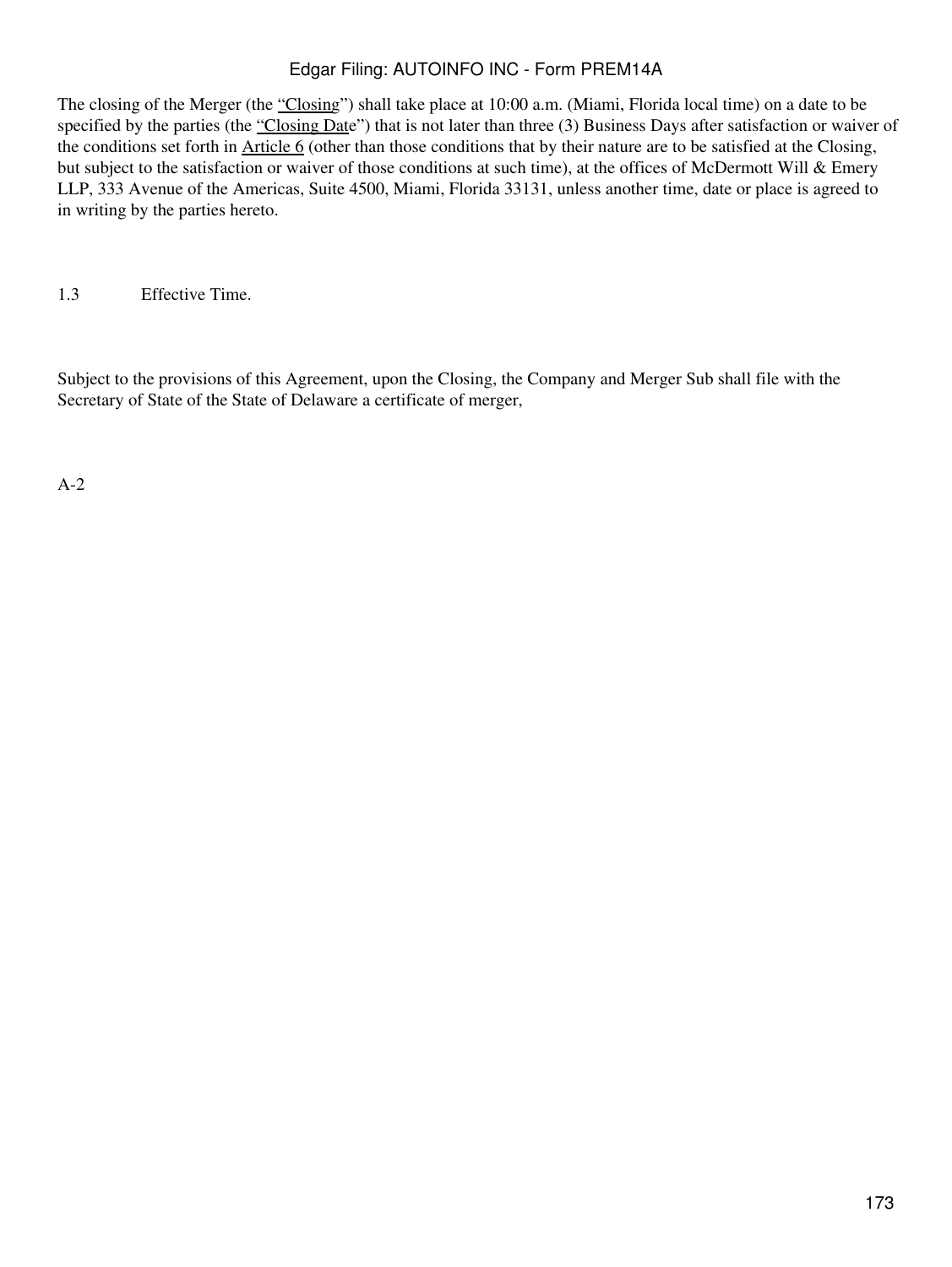executed, acknowledged and filed in accordance with the relevant provisions of the DGCL (the "Certificate of Merger"). The Merger shall become effective at the time when the Certificate of Merger has been duly filed with the Secretary of State of the State of Delaware, or at such later time as is agreed to by the parties hereto and specified in the Certificate of Merger (the time at which the Merger becomes effective is herein referred to as the "Effective Time").

# 1.4 Effects of the Merger.

The Merger shall have the effects set forth in this Agreement, the Certificate of Merger, and the applicable provisions of the DGCL. Without limiting the generality of the foregoing, and subject thereto, at the Effective Time, all the properties, rights, privileges, powers and franchises of the Company and Merger Sub shall vest in the Surviving Corporation, and all debts, liabilities and duties of the Company and Merger Sub shall become the debts, liabilities and duties of the Surviving Corporation.

1.5 Certificate of Incorporation and Bylaws of the Surviving Corporation.

(a) Certificate of Incorporation. At the Effective Time, the certificate of incorporation of Merger Sub, as amended pursuant to the Certificate of Merger, shall be the certificate of incorporation of the Surviving Corporation, which may be amended from time to time after the Effective Time as provided therein or by applicable Law.

(b) Bylaws. At the Effective Time, the bylaws of Merger Sub shall be the bylaws of the Surviving Corporation, which may be amended from time to time after the Effective Time as provided by the Surviving Corporation's certificate of incorporation or such bylaws.

1.6 Directors and Officers of the Surviving Corporation.

(a) Each of the parties hereto shall take all necessary action to cause the directors of Merger Sub immediately prior to the Effective Time to be the directors of the Surviving Corporation immediately following the Effective Time, until their respective successors are duly elected or appointed and qualified or their earlier death, resignation or removal in accordance with applicable Laws, and the Surviving Corporation's certificate of incorporation and bylaws.

(b) The officers of the Company immediately prior to the Effective Time shall be the officers of the Surviving Corporation until their respective successors are duly appointed and qualified or their earlier death,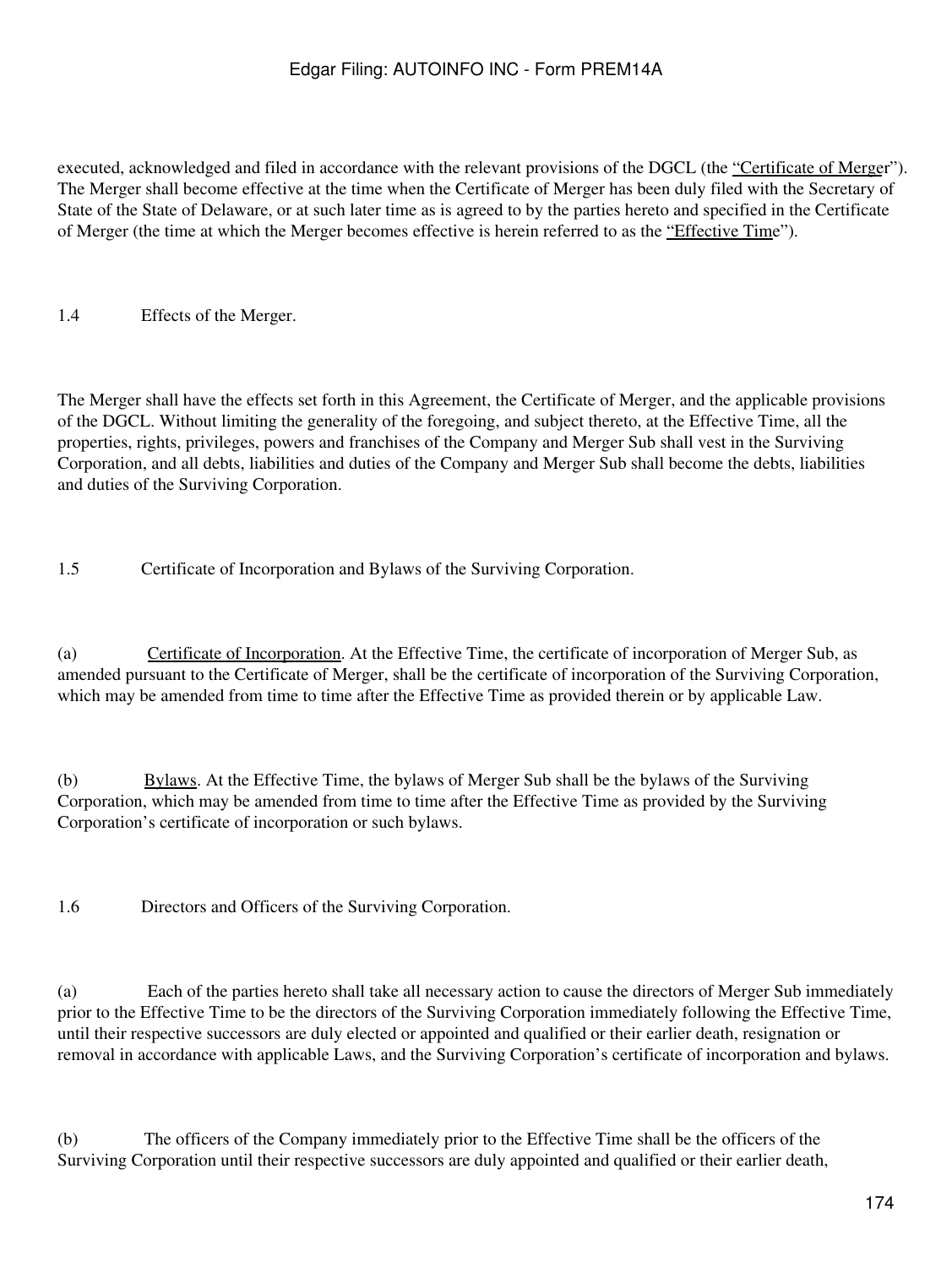resignation or removal in accordance with applicable Laws, the Surviving Corporation's certificate of incorporation and bylaws.

A-3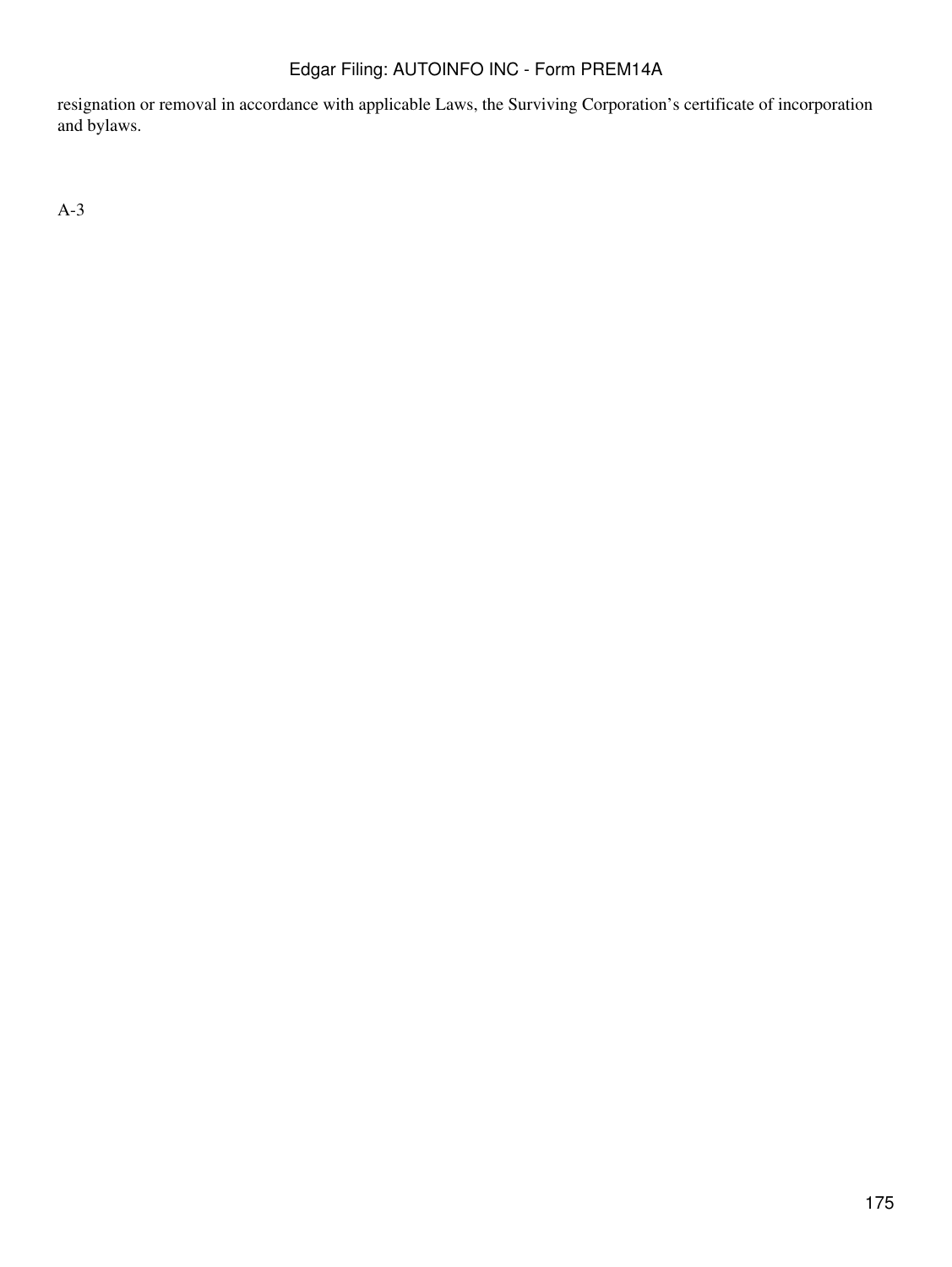Article 2 Effect of the Merger; Exchange of Certificates; Company Stock Options

2.1 Effect on Capital Stock.

At the Effective Time, as a result of the Merger and without any action on the part of the Company, Parent, Merger Sub, the holder of any shares of common stock, par value \$0.001 per share, of the Company ("Company Common Stock"), or the holder of any shares of capital stock of Merger Sub:

(a) Capital Stock of Merger Sub. Each share of capital stock of Merger Sub issued and outstanding immediately prior to the Effective Time shall be converted into and become one validly issued, fully paid and nonassessable share of common stock, par value \$0.001 per share, of the Surviving Corporation.

(b) Conversion of Company Common Stock. Each issued and outstanding share of Company Common Stock, other than shares to be canceled in accordance with Section 2.1(c) and Dissenting Shares (each a "Share" and collectively, the "Shares"), shall be converted into the right to receive a cash amount equal to \$1.05, without interest (the "Merger Consideration") pursuant to the terms and conditions set forth in Section 2.2. As of the Effective Time, all such Shares shall no longer be outstanding and shall automatically be canceled and shall cease to exist, and each holder of a certificate which immediately prior to the Effective Time represented any such Shares (each, a "Certificate") shall cease to have any rights with respect thereto, except the right to receive the Merger Consideration to be paid in consideration therefor upon surrender of such Certificate in accordance with Section 2.2(b), without interest.

(c) Cancellation of Treasury Stock and Parent-Owned Stock. Any Shares that are owned by the Company as treasury stock, and any Shares owned by Parent or Merger Sub, including the Rollover Shares, in each case immediately prior to the Effective Time, shall be automatically canceled and shall cease to exist and no consideration shall be delivered in exchange therefor.

(d) Appraisal Rights. Notwithstanding anything in this Agreement to the contrary, Shares that are issued and outstanding immediately prior to the Effective Time and which are held by a stockholder who did not vote to adopt this Agreement (or consent thereto in writing) and who is entitled to demand and properly demands appraisal of such Shares pursuant to, and who complies in all respects with, the provisions of Section 262 of the DGCL (the "Dissenting Stockholders"), shall not be converted into the right to receive the Merger Consideration (the "Dissenting Shares"), but instead such holder shall be entitled to payment of the fair value of such Shares in accordance with the provisions of Section 262 of the DGCL (and at the Effective Time, such Dissenting Shares shall no longer be outstanding and shall automatically be canceled and shall cease to exist, and such holder shall cease to have any rights with respect thereto, except the right to receive the fair value of such Dissenting Shares in accordance with the provisions of Section 262 of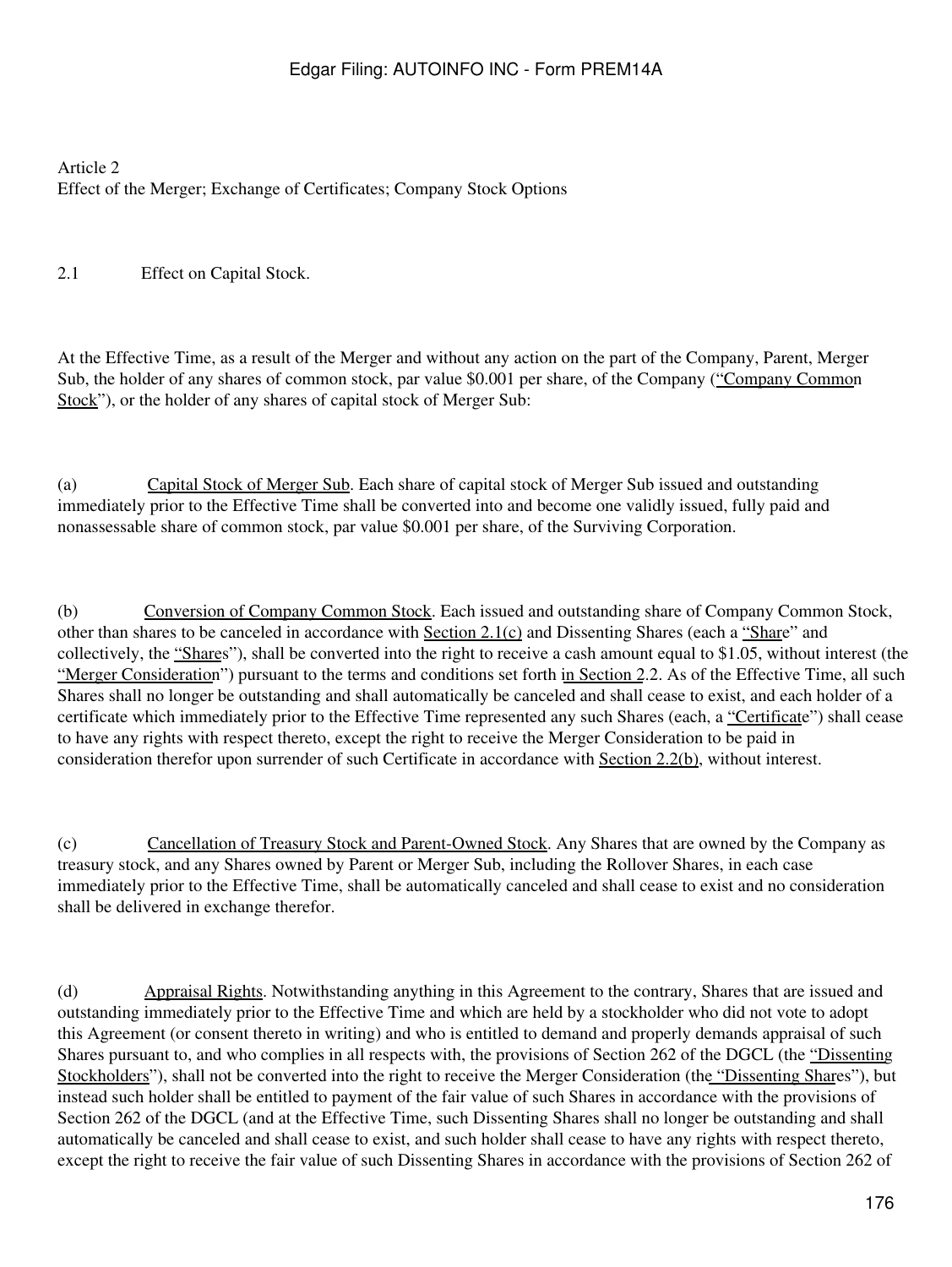the DGCL), unless and until such holder shall have failed to perfect or shall have effectively withdrawn or lost rights to appraisal under the DGCL. If any Dissenting Stockholder shall have failed to perfect or shall have effectively

A-4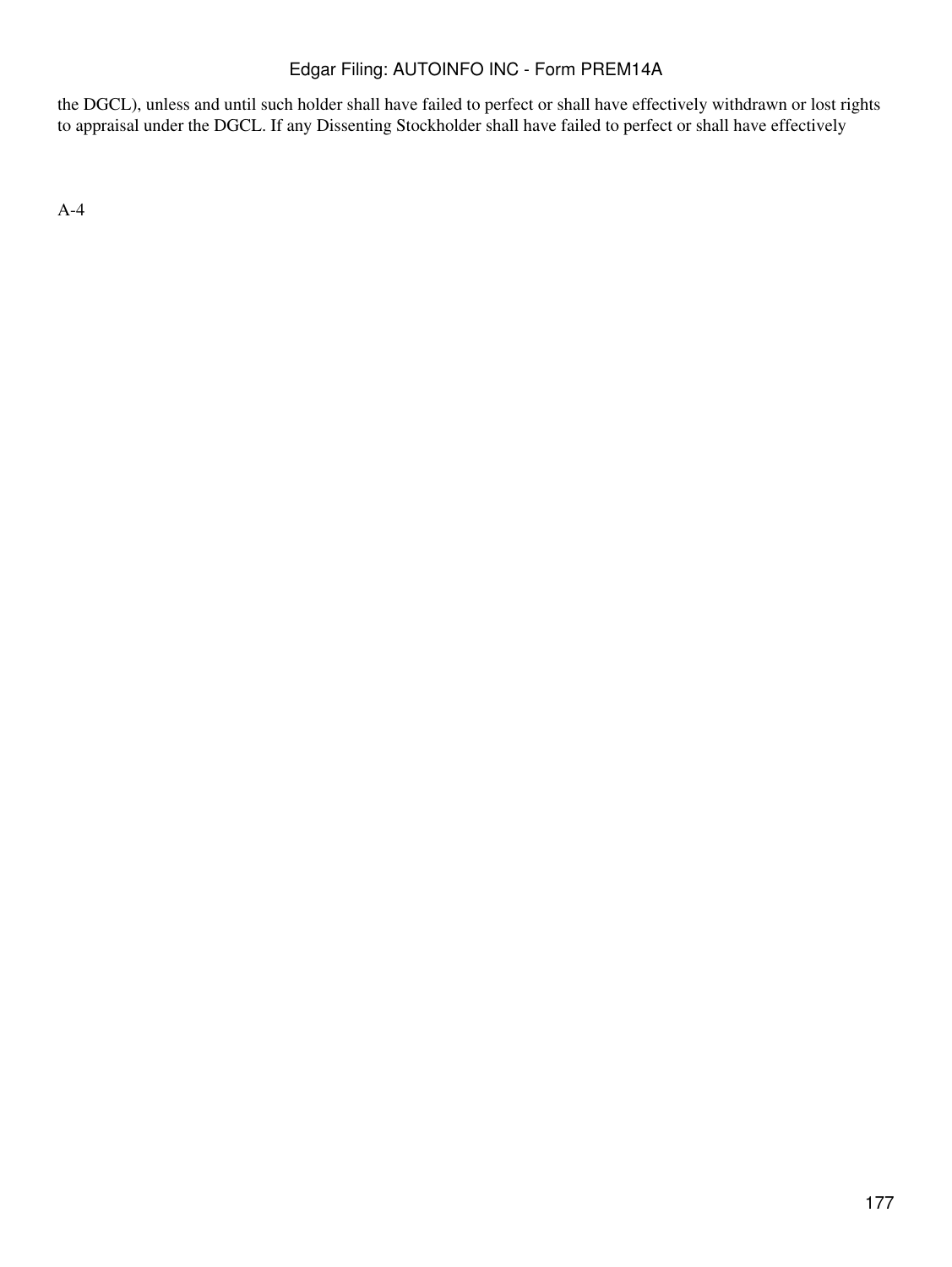withdrawn or lost such appraisal rights pursuant to the DGCL, such holder's Shares shall thereupon be treated as if they had been converted into and become exchangeable for the right to receive, as of the Effective Time, the Merger Consideration for each such Share, in accordance with Section 2.1(b), without any interest thereon. The Company shall give Parent (i) prompt notice of any written demands for appraisal of any Shares, attempted withdrawals of such demands and any other instruments served pursuant to the DGCL and received by the Company relating to stockholders' rights of appraisal, and (ii) the opportunity to participate in all negotiations and Proceedings with respect to demands for appraisal under the DGCL. The Company shall not, except with the prior written consent of Parent, voluntarily make any payment with respect to, or settle, or offer or agree to settle, any such demand for payment or waive any failure by a stockholder to timely comply with the requirements of the DGCL to perfect or demand appraisal rights. Any portion of the Merger Consideration made available to the Paying Agent pursuant to Section 2.2 to pay for Shares for which appraisal rights have been perfected shall be returned to Parent upon demand.

#### 2.2 Exchange of Certificates.

(a) Paying Agent. Prior to the Effective Time, Parent and the Company shall designate American Stock Transfer & Trust Company, LLC to act as agent for the holders of Shares and Options in connection with the Merger (the "Paying Agent") to receive, for the benefit of such holders, the aggregate amount equal to the sum of (i) the product of (A) the Merger Consideration, times (B) the number of Shares plus (ii) the aggregate amount of Option Consideration payable upon the exercise of the Options (collectively, items (i) and (ii) shall be referred to as the "Aggregate Merger Consideration"). At the Closing, Parent shall deposit, or cause to be deposited, on behalf of Parent, immediately available funds equal to the Aggregate Merger Consideration with the Paying Agent for the benefit of the holders of Shares (other than shares to be canceled in accordance with Section 2.1(c) and the Dissenting Shares) and Options. The Paying Agent shall cause the Aggregate Merger Consideration to be (x) held for the benefit of the holders of Company Common Stock and Options, and (y) applied promptly to making the payments pursuant to Section 2.1(b), Section 2.3 and Section 2.4. The Aggregate Merger Consideration shall not be used for any purpose that is not expressly provided for in this Agreement. The Aggregate Merger Consideration deposited with the Paying Agent shall, pending its disbursement to such holders, be invested by the Paying Agent as directed by Parent. Any net profit resulting from, or interest or income produced by, such amounts on deposit with the Paying Agent will be payable to Parent or as Parent otherwise directs.

(b) Payment Procedures. Promptly after the Effective Time, the Surviving Corporation shall cause the Paying Agent to mail to each holder of record (immediately prior to the Effective Time) of a Certificate and/or Options (to the extent the Merger Consideration exceeds the exercise price payable in respect of such share of Company Common Stock issuable under such Option) (i) a letter of transmittal (which shall specify, in connection with a Certificate, that delivery shall be effected, and risk of loss and title to the Certificates shall pass, only upon delivery of the Certificates (or a lost Certificate affidavit in lieu thereof) to the Paying Agent, and which shall be in such form and shall have such other provisions as Parent may reasonably specify and approve) and (ii) instructions for use in effecting the surrender of the Certificates or Options in exchange for payment of the Merger Consideration and the Option Consideration, as applicable. Upon surrender of a Certificate (or a lost Certificate affidavit in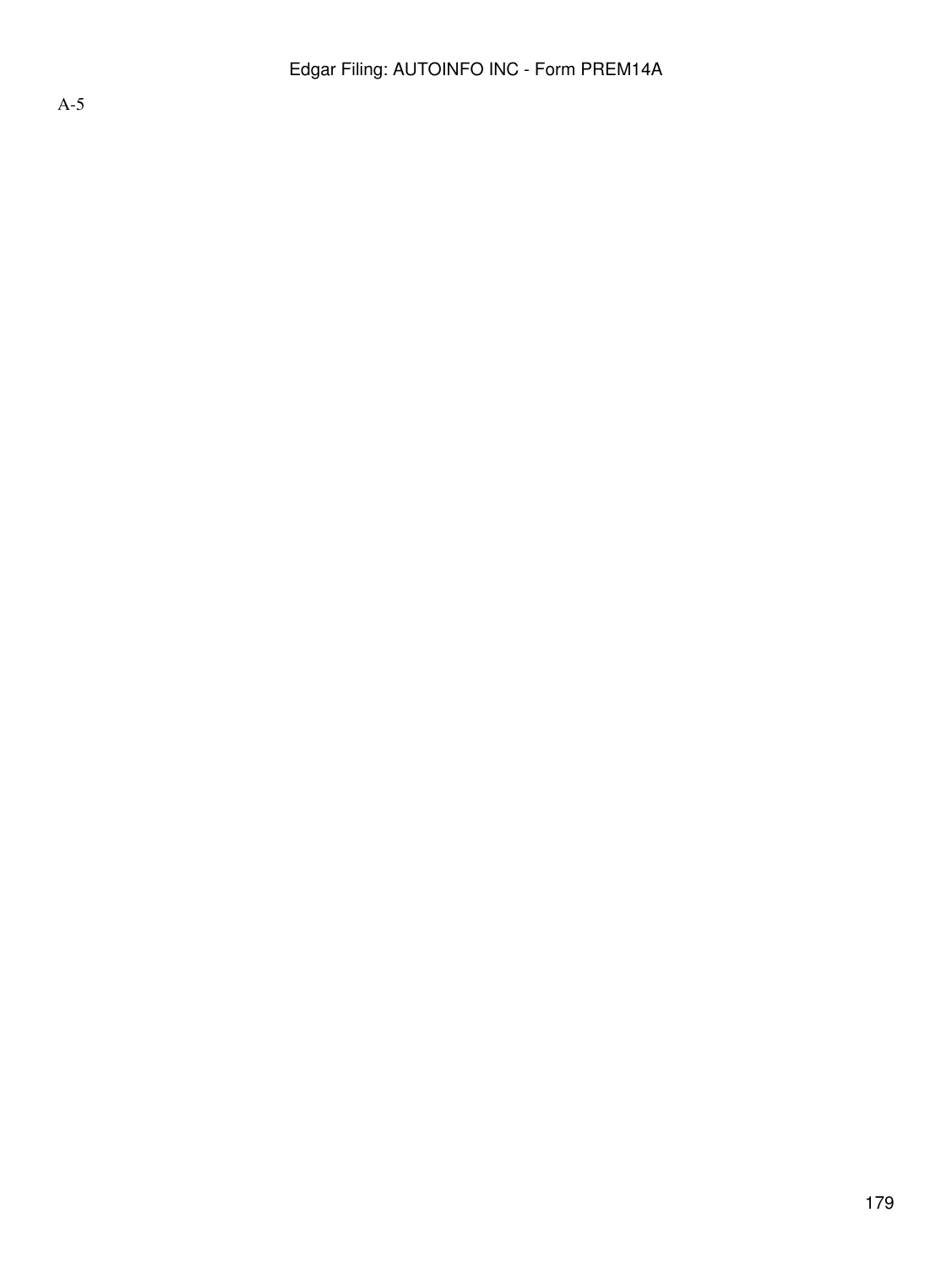lieu thereof) or Options for cancellation to the Paying Agent (if applicable), together with such letter of transmittal, duly completed and validly executed in accordance with the instructions (and such other customary documents as may reasonably be required by the Paying Agent), the holder of such Certificate or Options shall be entitled to receive in exchange therefor the Merger Consideration, without interest, for each Share formerly represented by such Certificate or Option (to the extent the Merger Consideration exceeds the exercise price payable in respect of such share of Company Common Stock issuable under such Option), and the Certificate or Option so surrendered shall forthwith be canceled. If payment of the applicable portion of the Aggregate Merger Consideration is to be made to a Person other than the Person in whose name the surrendered Certificate or Option is registered, it shall be a condition of such payment that (x) the Certificate or Option so surrendered shall be properly endorsed or shall otherwise be in proper form for transfer and (y) the Person requesting such payment shall have paid any transfer and other taxes required by reason of the payment of the applicable portion of the Aggregate Merger Consideration to a Person other than the registered holder of such Certificate or Option surrendered or shall have established to the reasonable satisfaction of the Surviving Corporation that such tax either has been paid or is not applicable, and such Person shall indemnify the Paying Agent, if so requested by the Paying Agent. Until surrendered as contemplated by this Section 2.2, each Certificate or Option shall be deemed at any time after the Effective Time to represent only the right to receive the applicable portion of the Aggregate Merger Consideration as contemplated by this Article 2, without interest.

(c) Transfer Books; No Further Ownership Rights in Company Stock. The Merger Consideration paid in respect of Shares upon the surrender for exchange of Certificates (or a lost Certificate affidavit in lieu thereof) in accordance with the terms of this Article 2 shall be deemed to have been paid in full satisfaction of all rights pertaining to the Shares previously represented by such Certificates (or a lost Certificate affidavit in lieu thereof), and at the Effective Time, the stock transfer books of the Company shall be closed and thereafter there shall be no further registration of transfers on the stock transfer books of the Surviving Corporation of the Shares that were outstanding immediately prior to the Effective Time. From and after the Effective Time, the holders of Certificates (or a lost Certificate affidavit in lieu thereof) that evidenced ownership of Shares outstanding immediately prior to the Effective Time shall cease to have any rights with respect to such Shares, except as otherwise provided for herein or by applicable Law. Subject to the last sentence of Section 2.2(e), if, at any time after the Effective Time, Certificates (or a lost Certificate affidavit in lieu thereof) are presented to the Surviving Corporation for any reason, they shall be canceled and exchanged as provided in this Article 2.

(d) Lost, Stolen or Destroyed Certificates. If any Certificate shall have been lost, stolen or destroyed, upon the making of an affidavit of lost Certificate (in a form reasonably acceptable to Parent) by the Person claiming such Certificate to be lost, stolen or destroyed and, if required by Parent, the posting by such Person of a bond, in such reasonable amount as Parent may direct, as indemnity against any claim that may be made against it with respect to such Certificate, the Paying Agent will pay, in exchange for such lost, stolen or destroyed Certificate, the applicable Merger Consideration to be paid in respect of the Shares formerly represented by such Certificate, as contemplated by this Article 2.

A-6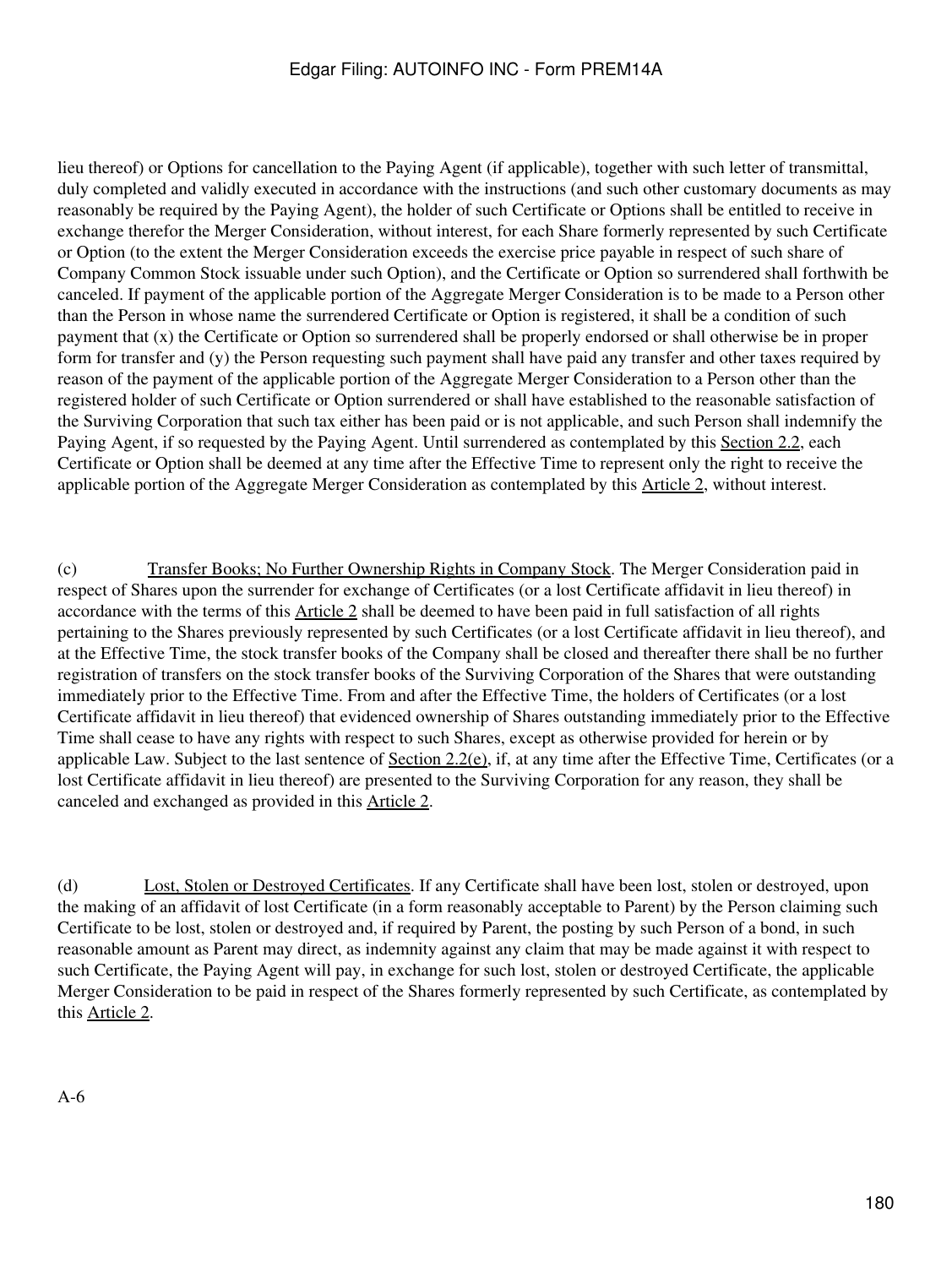(e) Termination of Fund. At any time following twelve (12) months after the Closing Date, the Surviving Corporation shall be entitled to require the Paying Agent to deliver to it or Parent any funds (including any interest received with respect thereto) that had been made available to the Paying Agent and which have not been disbursed to holders of Certificates or Options, and thereafter such holders shall be entitled to look only to the Surviving Corporation (subject to abandoned property, escheat or other similar laws) as general creditors thereof with respect to the payment of any of the Aggregate Merger Consideration that may be payable upon surrender of any Certificates or Options held by such holders, as determined pursuant to this Agreement, without any interest thereon. Any amounts remaining unclaimed by such holders at such time at which such amounts would otherwise escheat to or become property of any Governmental Authority shall become, to the extent permitted by applicable Law, the property of Parent, free and clear of any and all claims or interest of any Person previously entitled thereto.

(f) No Liability. Notwithstanding any provision of this Agreement to the contrary, neither the parties hereto, the Surviving Corporation nor the Paying Agent shall be liable to any Person for any portion of the Aggregate Merger Consideration delivered to a public official pursuant to any applicable abandoned property, escheat or similar Law.

(g) Withholding Taxes. Parent, the Surviving Corporation and the Paying Agent shall be entitled to deduct and withhold from the consideration otherwise payable to a holder of Shares or Options pursuant to this Agreement such amounts as are required to be deducted and withheld with respect to the making of such payment under the Internal Revenue Code of 1986, as amended, and the rules and regulations promulgated thereunder (the "Code"), or under any provision of state, local or foreign tax Law. To the extent amounts are so deducted or withheld, such amounts shall be paid over to the appropriate taxing authority, and such paid over amounts shall be treated for all purposes of this Agreement as having been paid to the Person in respect of which such deduction and withholding was made.

#### 2.3 Company Stock Options.

Prior to the Effective Time, the Company shall take all actions necessary to provide that each option outstanding immediately prior to the Effective Time (whether or not then vested or exercisable) that represents the right to acquire shares of Company Common Stock (each, an "Option") shall be cancelled and terminated (without regard to the exercise price of the Options) and that all Options, whether or not vested, that remain unexercised immediately prior to the Effective Time shall be converted at the Effective Time into the right to receive a cash amount equal to the Option Consideration for each share of Company Common Stock then subject to such Option whether or not vested without the need for any further action by the holder of the Option. The Option Consideration shall be paid to holders of Options in accordance with Section 2.2. Prior to the Effective Time, the Company shall make such amendments to the terms of the Company Stock Plans and obtain any consents from holders of Options that, in each case, are necessary to give effect to the transactions contemplated by this Section 2.3 and, notwithstanding anything to the contrary, payment may be withheld in respect of any Option until any necessary consents are obtained. Without limiting the foregoing, the Company shall take all actions necessary to ensure that the Company will not at the Effective Time be bound by any options, stock appreciation rights or other rights or agreements which would entitle any Person, other than Parent and its Subsidiaries, to own any capital stock of the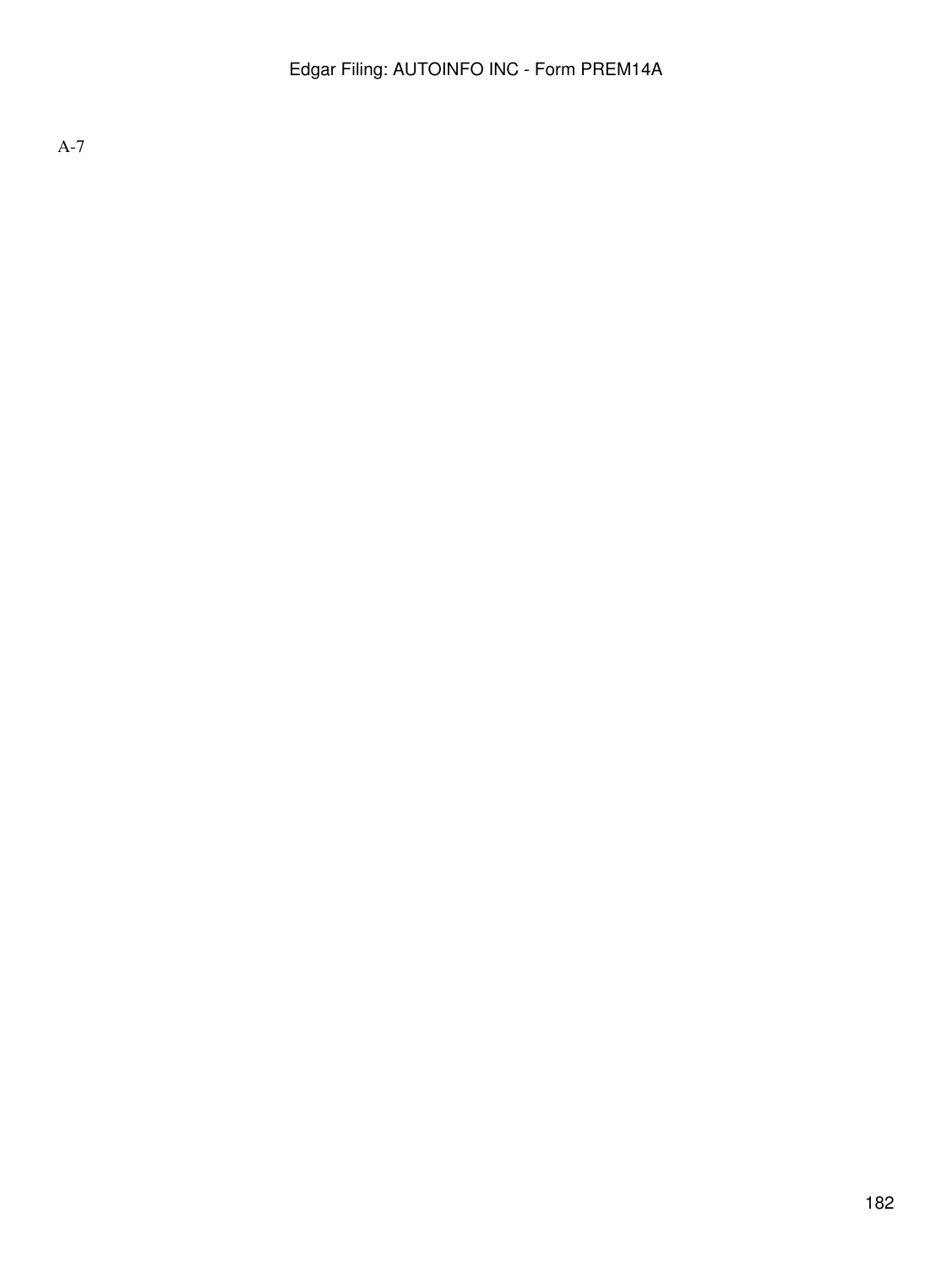Surviving Corporation or to receive any payment in respect thereof, except as contemplated in connection with the Transactions. Prior to the Effective Time, the Company shall take all actions necessary to terminate all its Company Stock Plans, such termination to be effective at or before the Effective Time. Notwithstanding anything to the contrary herein, Parent and the Surviving Corporation shall be entitled to deduct and withhold from the Option Consideration otherwise payable such amounts as may be required to be deducted and withheld with respect to the making of such payment under the Code, or any provision of state, local or foreign tax Laws. The Company shall not take any action to vest Options that were granted after December 31, 2012 to the extent that such Options would not vest by their current terms prior to the Effective Time.

2.4 Adjustments.

Notwithstanding any provision of this Article 2 to the contrary (but without in any way limiting the covenants in Section 5.2), if between the date of this Agreement and the Effective Time the outstanding shares of Company Common Stock shall have been changed into a different number or class of shares by reason of the occurrence or record date of any stock dividend, subdivision, reclassification, recapitalization, stock split, conversion, combination, exchange of shares or similar transaction, the Aggregate Merger Consideration shall be appropriately adjusted to reflect such stock dividend, subdivision, reclassification, recapitalization, stock split, conversion, combination, exchange of shares or similar transaction.

Article 3 Representations and Warranties of the Company

The Company represents and warrants to Parent and Merger Sub that, except as set forth in the corresponding section of the disclosure schedule (provided, that, any information set forth in one Section of the Company Disclosure Schedule will be deemed to apply to each other Section or subsection of this Agreement and the Company Disclosure Schedule to the extent such disclosure is made in a manner to make its relevance to such other Section or subsection readily apparent) delivered by the Company to Parent simultaneously with the execution of this Agreement (the "Company Disclosure Schedule"):

3.1 Organization, Standing and Corporate Power.

(a) Section 3.1(a)(i) of the Company Disclosure Schedule sets forth the jurisdiction of incorporation of the Company and each of its Subsidiaries and each state or other jurisdiction in which the Company and each of its Subsidiaries is licensed or qualified to do business. Each of the Company and its Subsidiaries is a corporation duly incorporated, validly existing and in good standing under the Laws of the jurisdiction in which it is incorporated or organized and has all requisite corporate power and authority and all Permits necessary to own, lease, and operate all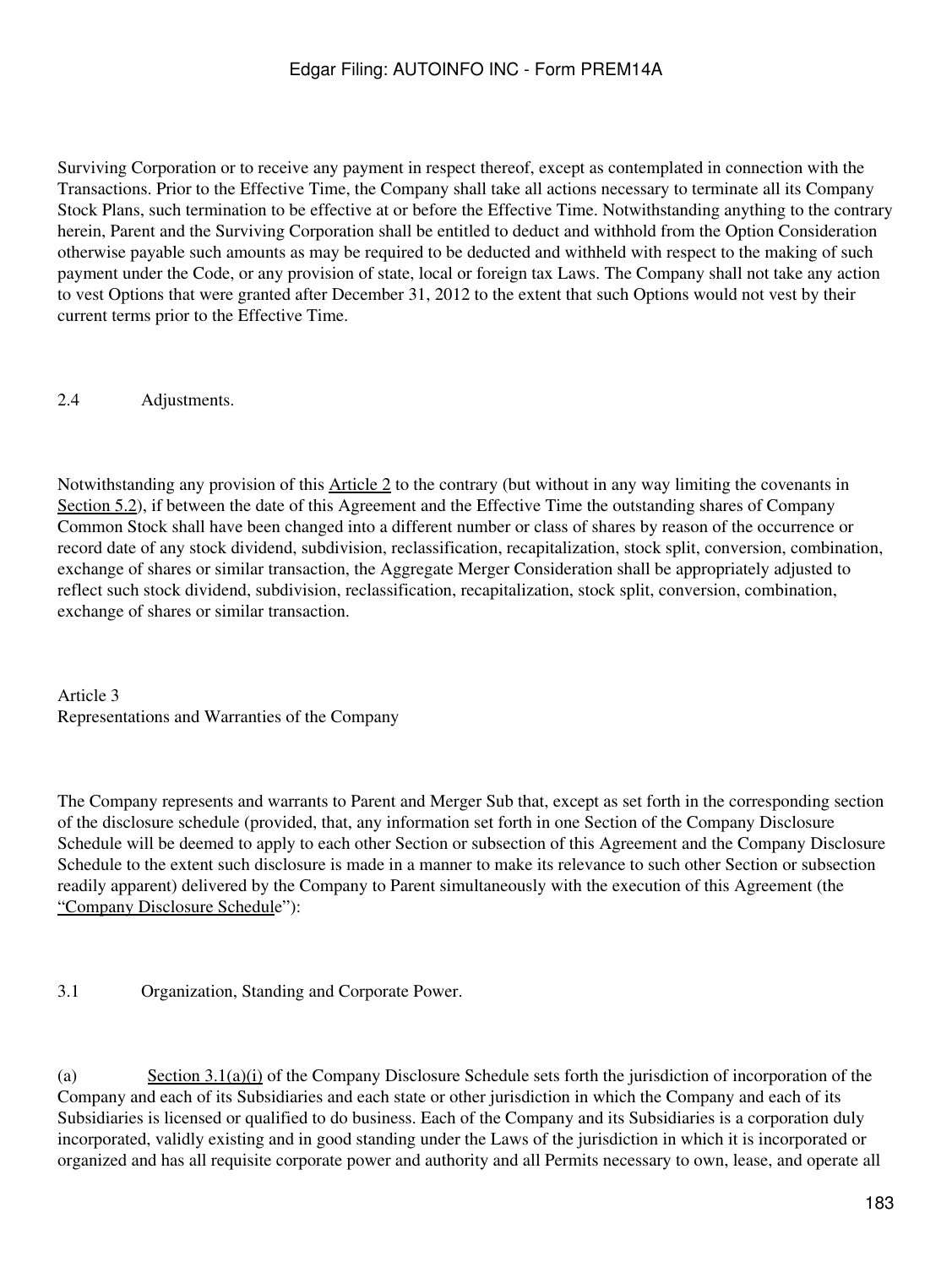of its properties and assets and to carry on its business as it is now being conducted and as currently proposed by its management to be conducted. Each of the Company and its Subsidiaries is duly licensed or qualified to do business as a foreign corporation and is in good standing in each jurisdiction in which the nature of the business conducted by it or the operation, ownership, leasing, character or location of the properties and assets owned or leased by it makes such licensing or qualification necessary, except where the failure to be so licensed,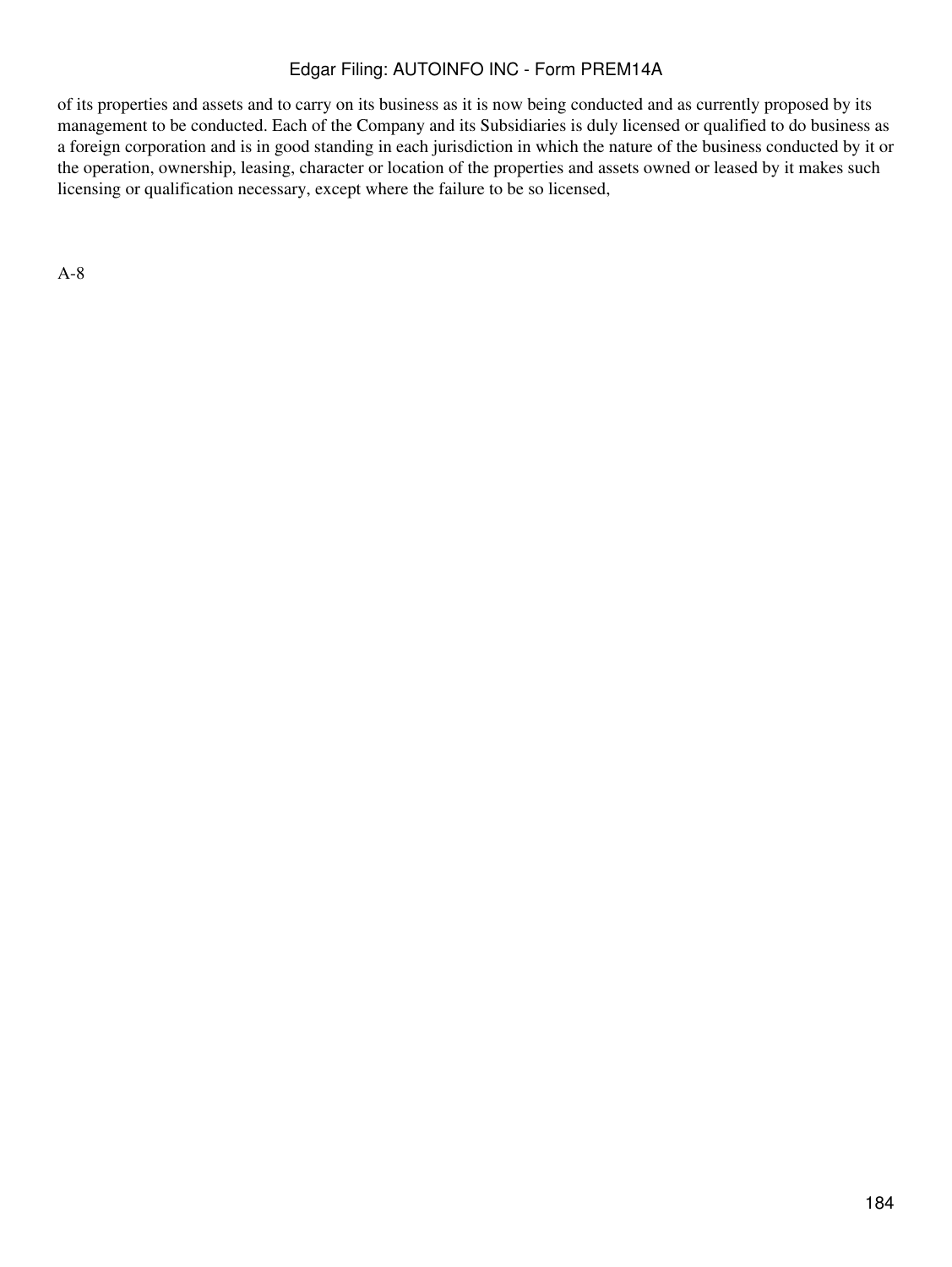qualified or in good standing, individually or in the aggregate, has not had, does not have and could not reasonably be expected to have a Company Material Adverse Effect. Section 3.1(a)(ii) of the Company Disclosure Schedule lists the members of the Board of Directors and the officers of the Company and each of its Subsidiaries.

(b) Section 3.1(b) of the Company Disclosure Schedule lists all direct or indirect Subsidiaries of the Company together with the jurisdiction of organization of each such Subsidiary. Section 3.1(b) of the Company Disclosure Schedule lists the entire authorized stock or other Equity Interests of each such Subsidiary and the record and beneficial owner of such stock or other Equity Interests. All the outstanding shares of capital stock of, or other Equity Interests in, each Subsidiary of the Company have been duly authorized and validly issued and are fully paid and nonassessable and are owned directly or indirectly by the Company free and clear of all liens, pledges, charges, mortgages, encumbrances, adverse rights or claims and security interests, Uniform Commercial Code financing statements, encroachments, liabilities, charges, Taxes, orders, interest, options, warrants, purchase price, preemptive rights, conversion rights, exchange rights, subscription rights, calls, puts, rights of first refusals, preferences, priorities, proxies, voting trusts or agreements, shareholder transfer restrictions of any kind or nature whatsoever (including any restriction on the right to vote or transfer the same, except as provided in connection with the Transactions or for such transfer restrictions of general applicability as may be provided under the Securities Act of 1933, as amended, and the rules and regulations promulgated thereunder (the "Securities Act"), and the "blue sky" laws of the various States of the United States) (collectively, "Liens"). There are no Contracts that could require any such Subsidiary to issue, sell or otherwise cause to become outstanding or to acquire, repurchase or redeem stock or other Equity Interests in such Subsidiary.

(c) The Company has delivered or made available to Parent true, correct and complete copies of its certificate of incorporation and bylaws (the "Company Charter Documents") and true, correct and complete copies of the certificates of incorporation and bylaws (or comparable organizational and governing documents) of each of its Subsidiaries (the "Subsidiary Documents"), in each case as amended to the date of this Agreement. All such Company Charter Documents and Subsidiary Documents are in full force and effect and neither the Company nor any of its Subsidiaries is in violation or default of any of their respective provisions.

3.2 Capitalization.

(a) The authorized capital stock of the Company consists of 100,000,000 shares of Company Common Stock. At the close of business on January 31, 2013, three (3) days prior to the date hereof (the "Reference Date"), (i) 34,299,507 shares of Company Common Stock were issued and outstanding, (ii) 14,046,239 shares of Company Common Stock were reserved for issuance under the Company Stock Plans (of which 7,130,745 shares of Company Common Stock were subject to outstanding Options granted under the Company Stock Plans), and 262,266 shares of Company Common Stock and 343,912 Options are pledged to the Company to secure a total of approximately \$428,761 owed to the Company by certain current or former agents and employees of the Company, as further set forth in Section 3.2(a) of the Company Disclosure Schedule (the "Agent/Employee Obligations"), and (iii) no shares of preferred stock of the Company were outstanding. Since the Reference Date, no shares of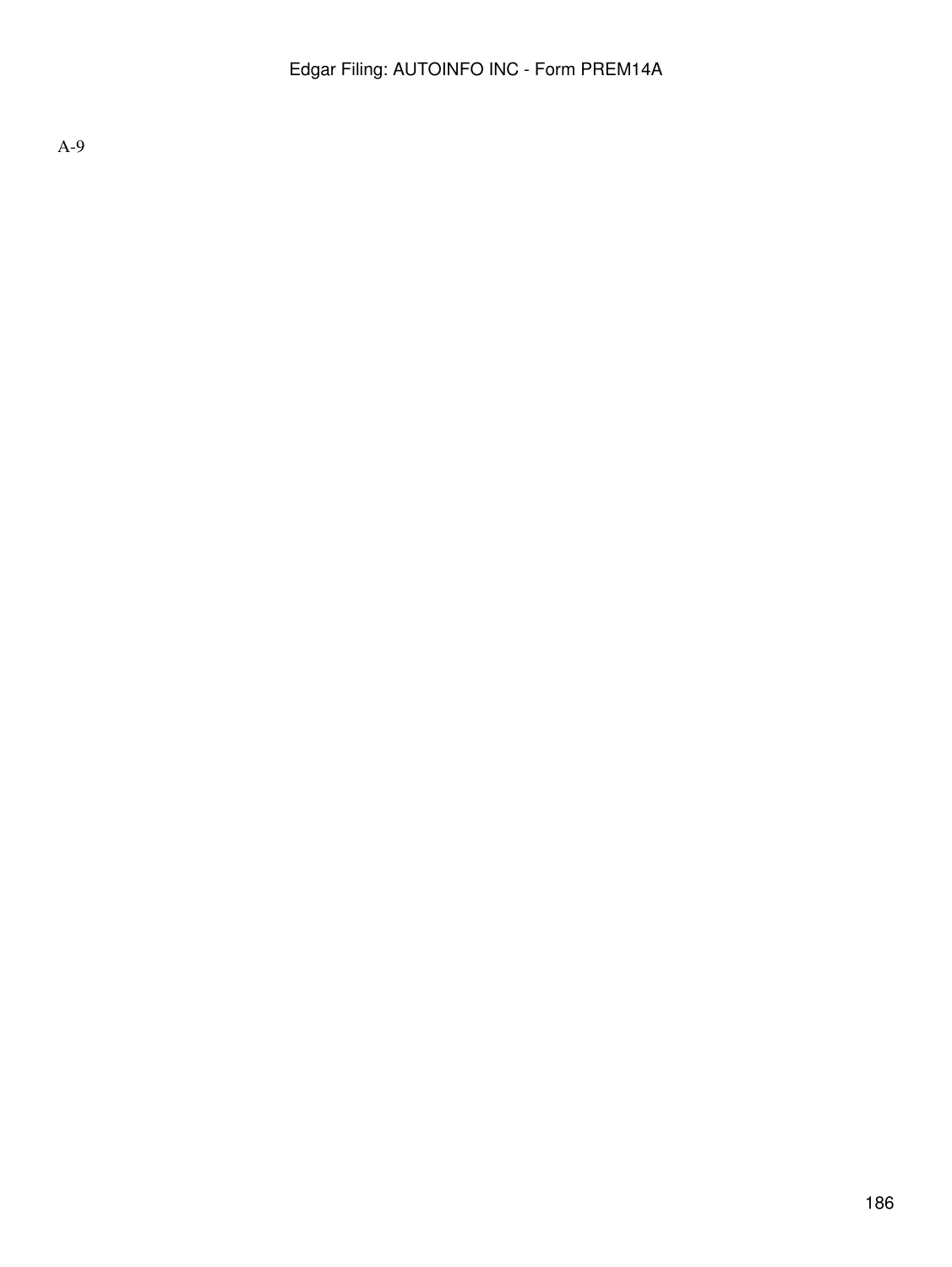Company Common Stock or preferred stock of the have been issued except pursuant to the exercise, if any, of Options granted under Company Stock Plans as of the close of business on the Reference Date. Section 3.2(a) of the Company Disclosure Schedule contains a true, correct and complete list, as of the Reference Date, of (x) Options, including the holder, date of grant, term, number of shares of Company Common Stock subject to such Option and, where applicable, exercise price and vesting schedule, including whether the vesting will be accelerated by the execution of this Agreement or consummation of the Merger or by termination of employment or change of position following consummation of the Merger, and (y) the Agent/Employee Obligations, the outstanding principal amount of the Agent Obligations, and the accrued and unpaid interest of the Agent/Employee Obligations, the maturity date of the Agent/Employee Obligations, and the obligors under the Agent/Employee Obligations. The Company does not have any outstanding warrants or outstanding restricted stock or any obligation to issue any warrants or restricted stock to any Person. All outstanding shares of the capital stock of the Company have been duly authorized and validly issued and are fully paid, nonassessable and free of preemptive rights, rights of participation, rights of maintenance or any similar rights, and any rights of first refusal, and, there is no Contract restricting any Person from purchasing, selling, pledging or otherwise disposing of (or granting any option or similar right with respect to), any shares of the capital stock of the Company, except as provided in connection with the Transactions. Except as set forth in Section 3.2(a) of the Company Disclosure Schedule, (A) there are no outstanding options or other rights of any kind which obligate the Company or any of its Subsidiaries to issue or deliver any shares of capital stock, voting securities or other Equity Interests of the Company or any securities or obligations convertible into or exchangeable into or exercisable for any shares of capital stock, voting securities or other Equity Interests of the Company (collectively, "Company Securities"); (B) there are no outstanding obligations of the Company or any of its Subsidiaries to repurchase, redeem or otherwise acquire any Company Securities; and (C) there are no other options, calls, warrants or other rights, agreements, arrangements or commitments of any character relating to the issued or unissued capital stock of the Company to which the Company or any of its Subsidiaries is a party. Except as set forth in Section 3.2(a) of the Company Disclosure Schedule, no bonds, debentures, notes or other Indebtedness of the Company having a right to vote (or convertible into or exercisable for securities having the right to vote) on any matters on which the holders of capital stock of the Company may vote are issued and outstanding.

(b) Each of the outstanding shares of capital stock, voting securities or other Equity Interests of each Subsidiary of the Company is duly authorized, validly issued, fully paid, nonassessable and free of any preemptive rights, and all such securities are owned by the Company or another wholly-owned Subsidiary of the Company and are owned free and clear of all Liens. There are no (i) preemptive rights, outstanding options, warrants, conversion rights, stock appreciation rights, redemption rights, repurchase rights, agreements, arrangements, calls, commitments or other rights of any kind which obligate the Company or any of its Subsidiaries to issue or deliver any shares of capital stock, voting securities or other Equity Interests of any Subsidiary of the Company or any securities or obligations convertible into or exchangeable into or exercisable for any shares of capital stock, voting securities or other Equity Interest of a Subsidiary of the Company, (ii) outstanding obligations of the Company or any of its Subsidiaries to repurchase, redeem or otherwise acquire any securities or obligations convertible into or exchangeable into or exercisable for any shares of capital stock, voting securities or other Equity Interests of a Subsidiary of the Company; or (iii) other options, calls, warrants or other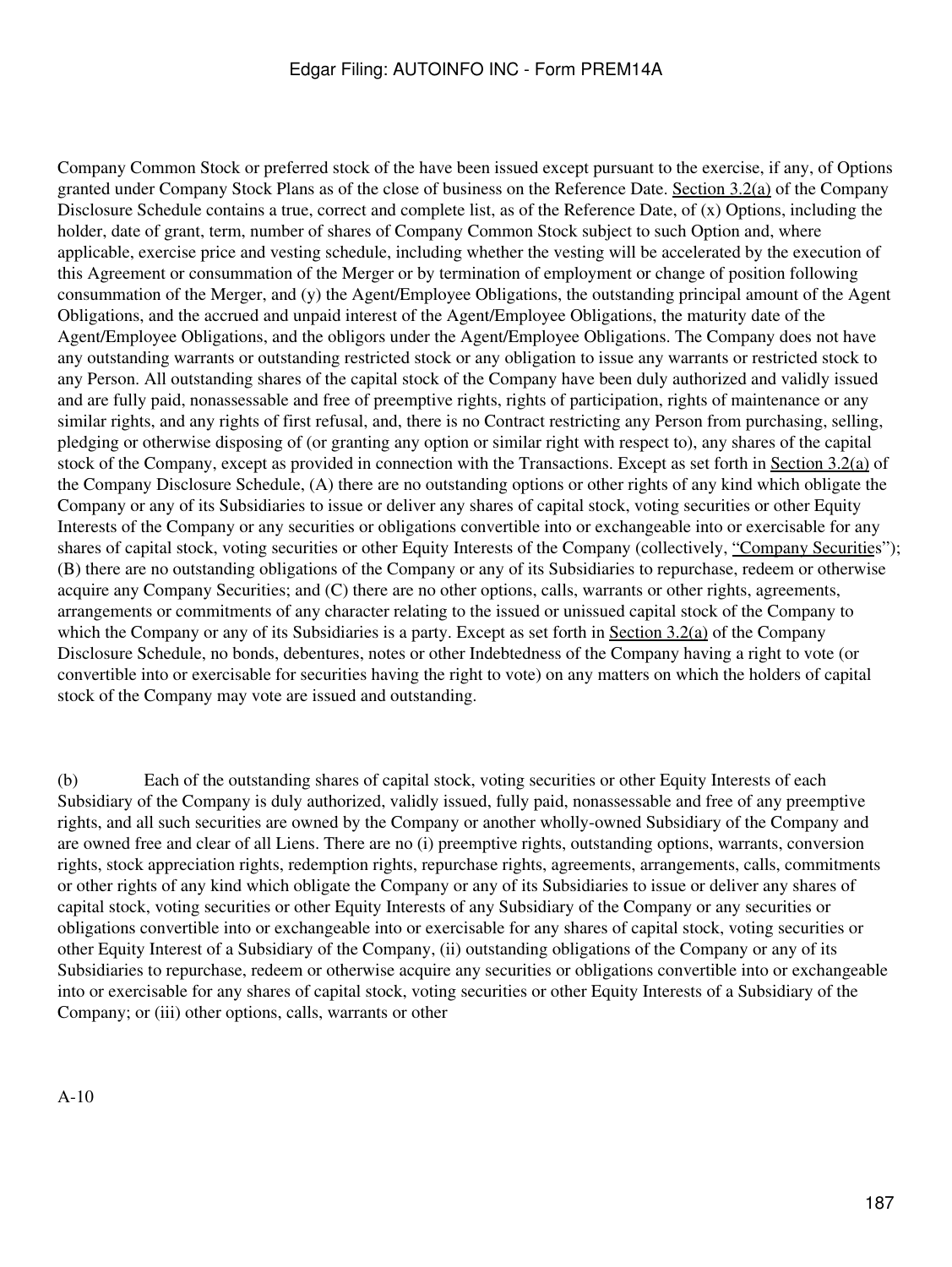rights, agreements, arrangements or commitments of any character relating to the issued or unissued capital stock of any Subsidiary of the Company to which the Company or any of its Subsidiaries is a party. None of the Subsidiaries of the Company owns any Company Common Stock.

(c) Except as described in Section 3.2(c) of the Company Disclosure Schedule, neither the Company nor any of its Subsidiaries owns, directly or indirectly, any Equity Interest, or any Equity Interest convertible into or exchangeable or exercisable for Equity Interests or similar interests in any Person, other than the Company Subsidiaries.

3.3 Authority; Noncontravention; Voting Requirements.

(a) The Company has full power, authority and legal capacity to execute and deliver this Agreement and, subject to obtaining the Company Stockholder Approval, to perform its obligations hereunder and to consummate the Transactions. The execution, delivery and performance by the Company of this Agreement, and the consummation by it of the Transactions, have been duly authorized and approved by its Board of Directors acting upon a receipt of a recommendation by the Special Committee, and except for obtaining the Company Stockholder Approval for the adoption of this Agreement and the consummation of the Transactions, including the Merger, and the filing of the Certificate of Merger with the Secretary of State of the State of Delaware, no other corporate action on the part of the Company is necessary to authorize the execution, delivery and performance by the Company of this Agreement and the consummation by it of the Transactions. This Agreement has been duly executed and delivered by the Company, and, assuming due authorization, execution and delivery hereof by the other parties hereto, constitutes a legal, valid and binding obligation of the Company, enforceable against the Company in accordance with its terms, except that such enforceability (i) may be limited by bankruptcy, insolvency, fraudulent transfer, reorganization, moratorium and other similar laws of general application affecting or relating to the enforcement of creditors' rights generally and (ii) is subject to general principles of equity, whether considered in a Proceeding at law or in equity (the "Bankruptcy and Equity Exception").

(b) The Company's Board of Directors, at a meeting duly called and held and acting upon receipt of a recommendation by the Special Committee, has unanimously (i) determined that this Agreement and the Merger are advisable and fair to and in the best interests of the Company and its stockholders, (ii) approved and declared advisable this Agreement and the Transactions, including the Merger, and (iii) resolved to recommend that stockholders of the Company adopt this Agreement and directed that this Agreement be submitted for consideration by the stockholders of the Company at the Company Stockholders Meeting.

(c) Neither the execution and delivery of this Agreement by the Company nor the consummation by the Company of the Transactions, nor compliance by the Company with any of the terms or provisions hereof, will (i) conflict with or violate any provision of the Company Charter Documents or any of the Subsidiary Documents or (ii) assuming that the authorizations, consents and approvals referred to in Section 3.4 and the Company Stockholder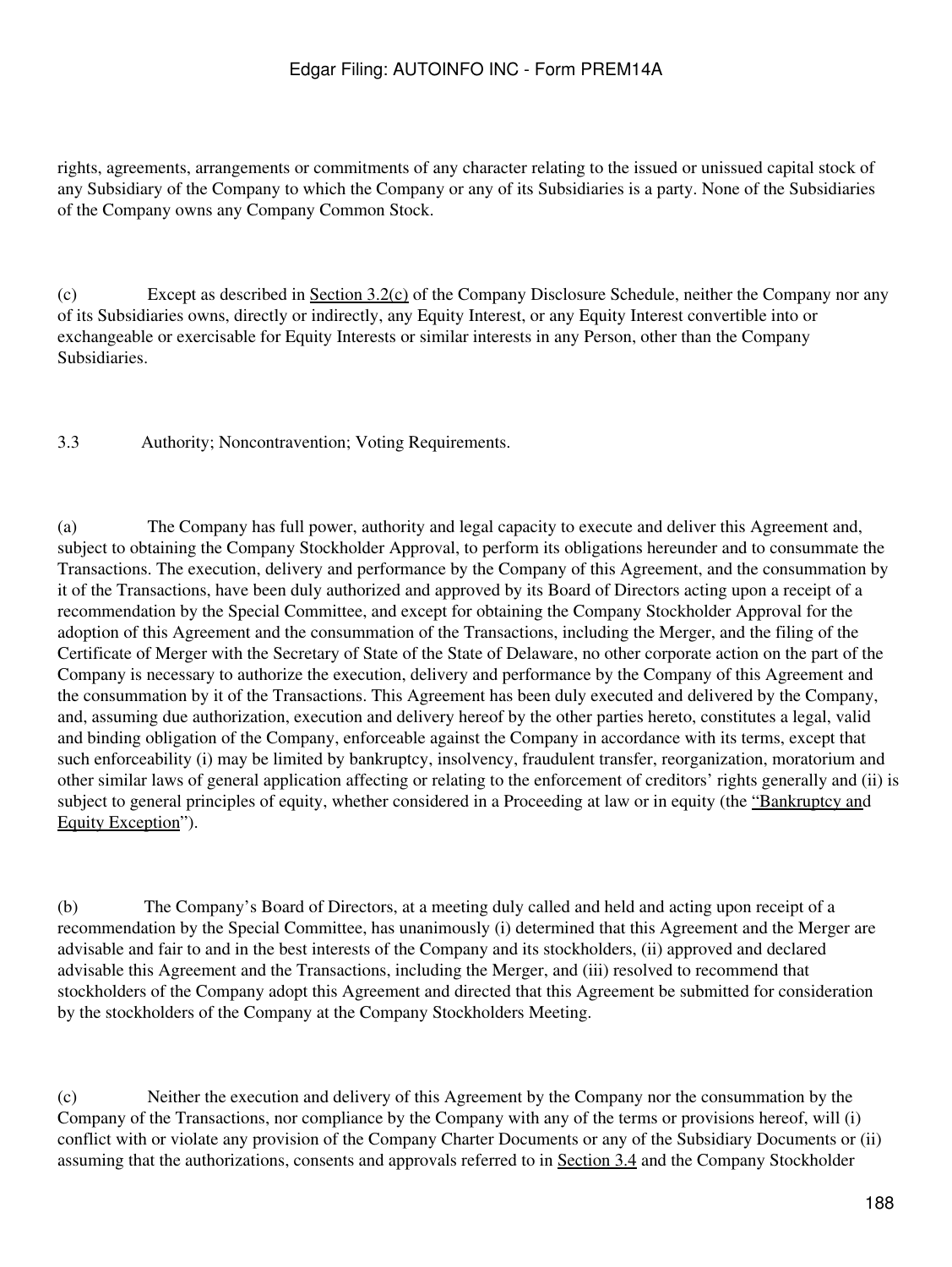Approval are obtained and the filings referred to in Section 3.4 are made, (x) conflict with or violate any Law or Order of any Governmental Authority applicable to the Company or any of its Subsidiaries or any of their respective properties or assets, or (y) conflict with or violate result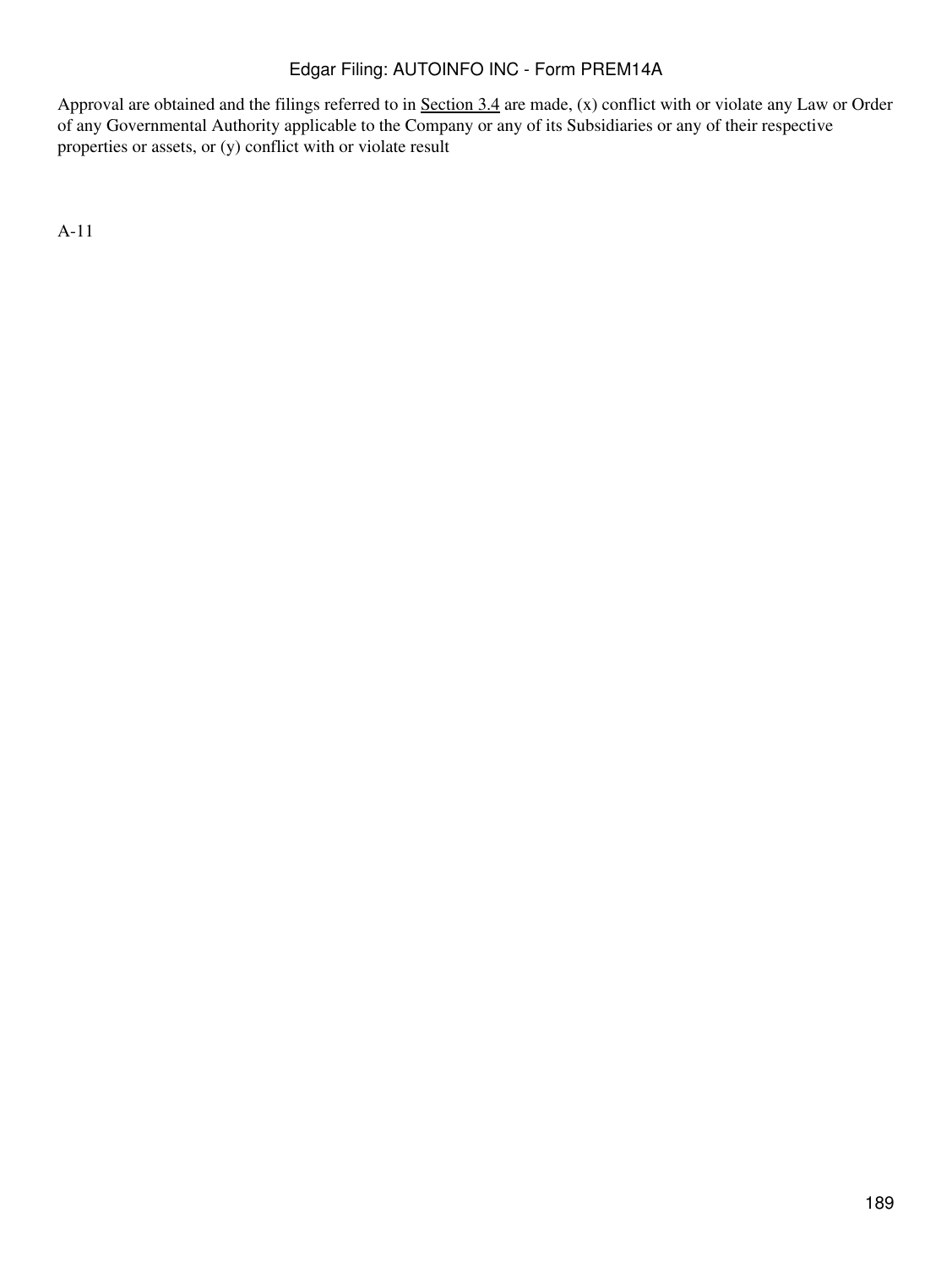in the loss of any benefit under, constitute a breach or a default (or an event which, with notice or lapse of time, or both, would constitute a breach or default) under, result in the termination, modification or cancellation of or a right of termination, modification or cancellation under, accelerate the performance required by, require that any notification or payment be made, or result in the creation of any Lien upon any of the respective properties or assets of, the Company or any of its Subsidiaries under, any of the terms, conditions or provisions of any loan or credit agreement, debenture, note, bond, mortgage, indenture, deed of trust, license, lease, contract or other agreement, instrument or obligation, whether written or oral, formal or informal (each, a "Contract") or Permit, to which the Company or any of its Subsidiaries is a party, or by which they or any of their respective properties or assets may be bound or affected, except, in the case of clause  $(y)$ , for such violations, conflicts, losses, defaults, terminations, cancellations, accelerations or Liens as, individually, or in the aggregate, could not reasonably be expected to cause a Company Material Adverse Effect.

(d) (i) The affirmative vote (in person or by proxy) of the holders of a majority of the outstanding shares of Company Common Stock at the Company Stockholders Meeting or any adjournment or postponement thereof in favor of the adoption of this Agreement and the Transactions (the "Company Stockholder Approval") is the only vote or approval of the holders of any class or series of capital stock of the Company or any of its Subsidiaries which is necessary under the DGCL or otherwise to adopt this Agreement and approve the Transactions; and (ii) the advisory vote of the Company's shareholders with respect to any change of control payments made in connection with the Transactions which may be required under Rule 14a-21 of the Exchange Act.

3.4 Approvals.

The execution, delivery and performance of this Agreement by the Company and the consummation by the Company of the Transactions do not and will not require any Consent, approval, or other authorization of, or filing with or notification to, any Governmental Authority or other Person, other than: (a) the filing of the Certificate of Merger with the Secretary of State of the State of Delaware; (b) compliance with any applicable requirements of the Securities Exchange Act of 1934, as amended and the rules and regulations promulgated thereunder (the "Exchange Act"); (c) compliance with any applicable requirements of the Securities Act, (d) the filing with the Securities and Exchange Commission (the "SEC") of a proxy statement (the "Proxy Statement") relating to the Company Stockholders Meeting, and any other documents required to be filed with the SEC in connection with the Company Stockholders Meeting, the Merger and the other Transactions pursuant to any applicable Laws (the "Other Filings"); (e) any filings required by, and any approvals required under, the rules and regulations of the Nasdaq OTC Bulletin Board; and (f) any other necessary consents, approvals, franchises, licenses, orders, authorizations, registrations, declarations, filings, notices, applications, certifications, Permits, waivers and exemptions, except, in this clause (f), where the failure to obtain such other consents, approvals, franchises, licenses, orders, authorizations, registrations, declarations, applications, certifications, Permits, waivers or exemptions, or to make such filings or notifications, had not and could not reasonably be expected to have, individually or in the aggregate, a Company Material Adverse Effect.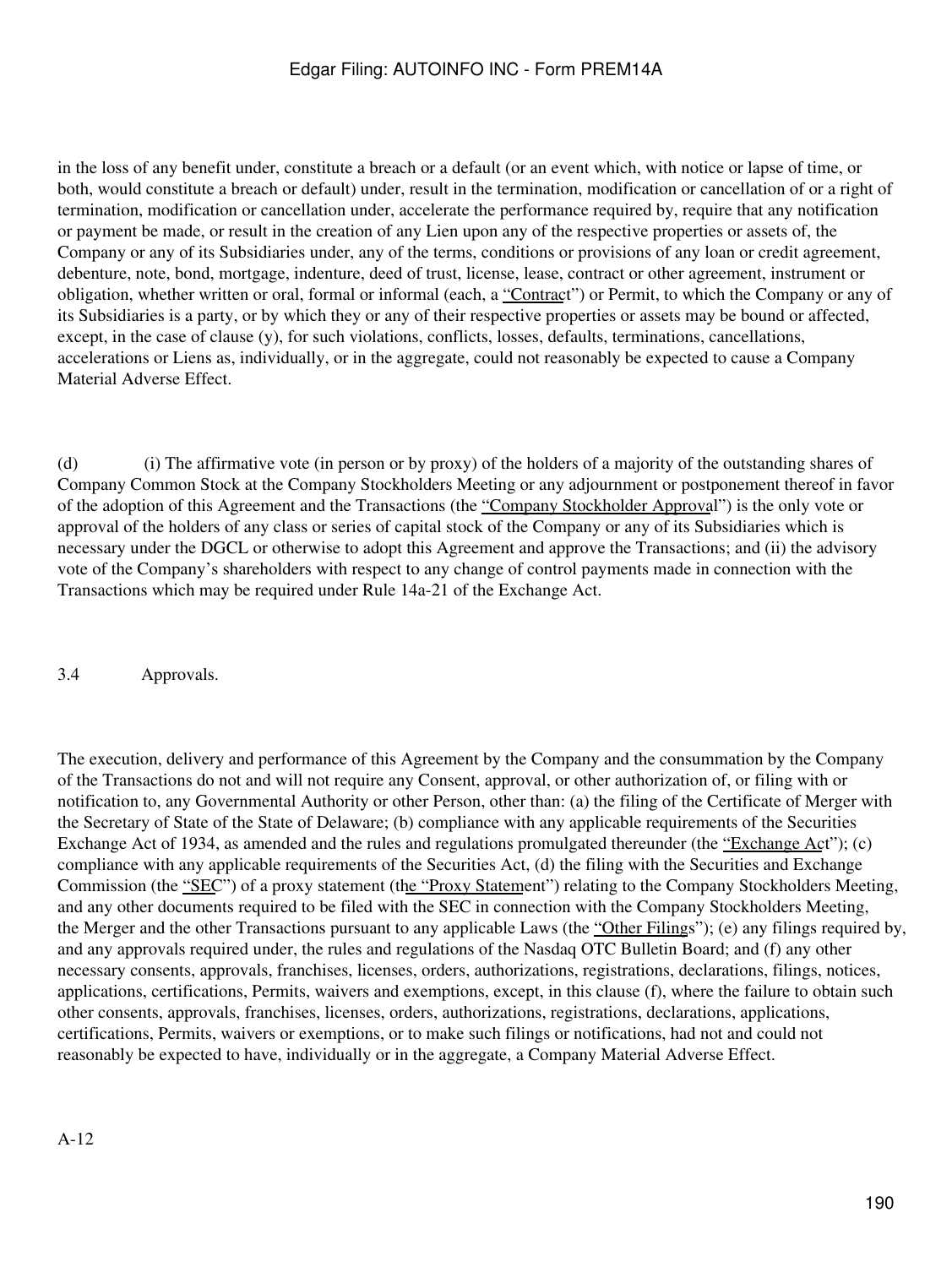#### 3.5 Company SEC Documents; Undisclosed Liabilities.

(a) The Company has filed and furnished all required reports, schedules, forms, prospectuses, documents, and registration, proxy and other statements required to be filed by it pursuant to the Exchange Act, the Securities Act, and the rules and regulations of the SEC since January 1, 2008 (collectively and together with all documents filed on a voluntary basis on Form 8-K, and in each case including all exhibits and schedules thereto and documents incorporated by reference therein, the "Company SEC Documents"). None of the Company's Subsidiaries is required to file periodic reports with the SEC pursuant to the Exchange Act. As of their respective effective dates (in the case of Company SEC Documents that are registration statements filed pursuant to the requirements of the Securities Act) and as of their respective SEC filing dates (in the case of all other Company SEC Documents) or if amended as of the latest amendment date, the Company SEC Documents complied in all material respects with the requirements of the Exchange Act, the Securities Act and the Sarbanes-Oxley Act, as the case may be, applicable to such Company SEC Documents, and none of the Company SEC Documents as of such respective dates contained any untrue statement of a material fact or omitted to state a material fact required to be stated therein or necessary in order to make the statements therein, in light of the circumstances under which they were made, not misleading.

(b) The consolidated financial statements of the Company (and the related notes) included in the Company SEC Documents comply as to form in all material respects with applicable accounting requirements and the published rules and regulations of the SEC with respect thereto, have been prepared in accordance with GAAP (except, in the case of unaudited quarterly statements as permitted by the SEC and indicated in the notes thereto) applied on a consistent basis during the periods presented and fairly present in all material respects the consolidated financial position, results of operation, changes in equity and cash flow of the Company and its consolidated Subsidiaries as of the dates thereof and for the periods then ended (subject, in the case of unaudited quarterly statements, to normal year-end audit adjustments, none of which has been or could be, individually or in the aggregate, material to either the Company or any of its Subsidiaries). The management of the Company has disclosed to the Company's independent auditors all facts and circumstances known to them that are material and bear upon the accuracy of the audited financial statements. The Company's accounting systems and controls are sufficient to detect material fraud and inaccuracies in the financial reporting processes and reports.

(c) Since January 1, 2008, the Company has been and is in compliance in all material respects with (i) the applicable provisions of the Sarbanes-Oxley Act of 2002 (the "Sarbanes-Oxley Act"), and the rules and regulations promulgated thereunder and (ii) the applicable listing and corporate governance rules and regulations of the Financial Industry Regulatory Authority or similar Governmental Authority. The Company has designed disclosure controls and procedures to ensure that material information relating to the Company, including its Subsidiaries, is made known to the Chief Executive Officer and the Chief Financial Officer of the Company by others within those entities, and is in the reports that it files under the Exchange Act and is in accordance with the Exchange Act, the Securities Act and the rules and regulations of the SEC. The Company has disclosed, based on its most recent evaluation prior to the date hereof, to the Company's auditors and the audit committee of the Company's Board of Directors (x) any significant deficiencies and material weaknesses in the design or operation of internal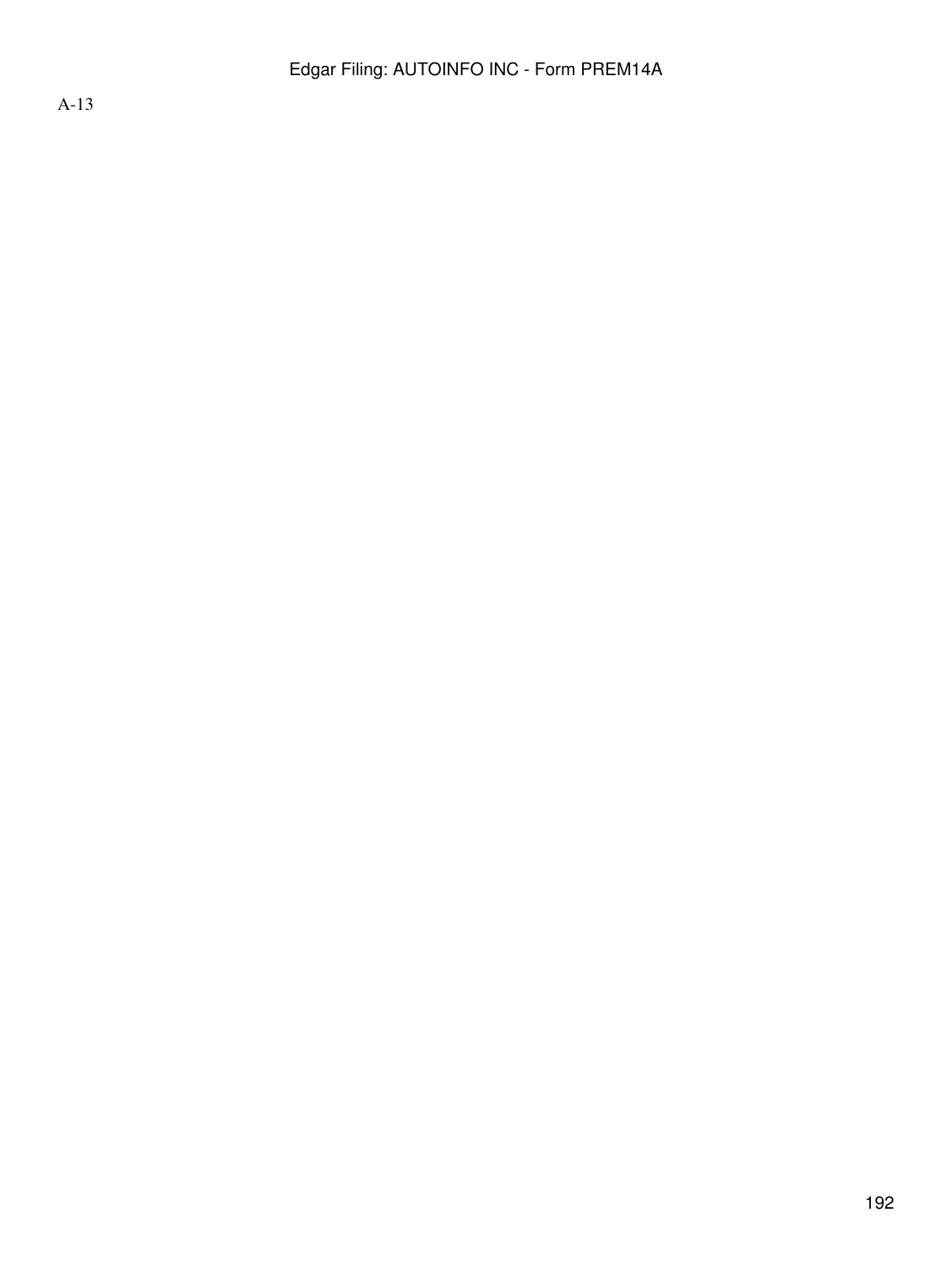controls over financial reporting which are reasonably likely to adversely affect in any material respects the Company's ability to record, process, summarize and report financial information and (y) any fraud or allegation of fraud, whether or not material, that involves management or other employees who have a significant role in the Company's internal controls over financial reporting. To the Knowledge of the Company, there is no reason to believe that its auditors and its Chief Executive Officer and Chief Financial Officer will not be able to give the certifications and attestations required pursuant to the rules and regulations of the SEC and under Sarbanes-Oxley Act when due. There are no outstanding loans made by the Company or any of its Subsidiaries to any executive officer (as defined in Rule 3b-7 under the Exchange Act) or director of the Company.

(d) Neither the Company nor any of its Subsidiaries has, and there is no basis for, any liabilities or obligations of any nature (whether asserted or, to the Company's Knowledge, unasserted, accrued or unaccrued, absolute or contingent, liquidated or unliquidated, due or, to the Company's Knowledge, to become due, known or otherwise) whether or not required, if known, to be reflected or reserved against on a consolidated balance sheet of the Company prepared in accordance with GAAP or the notes thereto, except liabilities (i) as and to the extent reflected or reserved against on the unaudited balance sheet of the Company and its Subsidiaries as of September 30, 2012 (such balance sheet, the "Balance Sheet", and such date, the "Balance Sheet Date") (including the notes thereto) included in the Company SEC Documents filed by the Company and publicly available during the twelve (12) month period ending on the date of this Agreement (the "Filed Company SEC Documents"), (ii) incurred after the Balance Sheet Date in the Ordinary Course of Business, or (iii) that, individually or in the aggregate, are not and could not reasonably be expected to be material to either the Company or any of its Subsidiaries.

(e) All notes and accounts receivable reflected on the Balance Sheet, and all accounts receivable of the Company and its Subsidiaries generated since the Balance Sheet Date (the "Receivables"), constitute bona fide receivables resulting from the sale of inventory, services or other obligations in favor of the Company and its Subsidiaries as to which full performance has been fully rendered, and are valid and enforceable claims. The accounts receivable of the Company and its Subsidiaries as of the Closing Date will be current and collectible in the Ordinary Course of Business. The Receivables are not subject to any pending or, to the Company's Knowledge, threatened defense, counterclaim, right of offset, returns, allowances or credits, except to the extent reserved against the accounts receivable. The reserves against the accounts receivable for returns, allowances, chargebacks and bad debts are commercially reasonable and have been determined in accordance with GAAP, consistently applied in accordance with past custom and practice.

(f) The accounts payable of the Company and its Subsidiaries reflected on the Balance Sheet arose from bona fide transactions in the Ordinary Course of Business, and all such accounts payable have either been paid, are not yet due and payable in the Ordinary Course of Business, or are being contested by the Company and its Subsidiaries in good faith.

(g) Except as set forth on Section 3.5(g) of the Company Disclosure Schedule, to the Knowledge of the Company, from January 1, 2011 through the date of this Agreement, (i) neither the Company nor any of its Subsidiaries nor any current or former director, officer,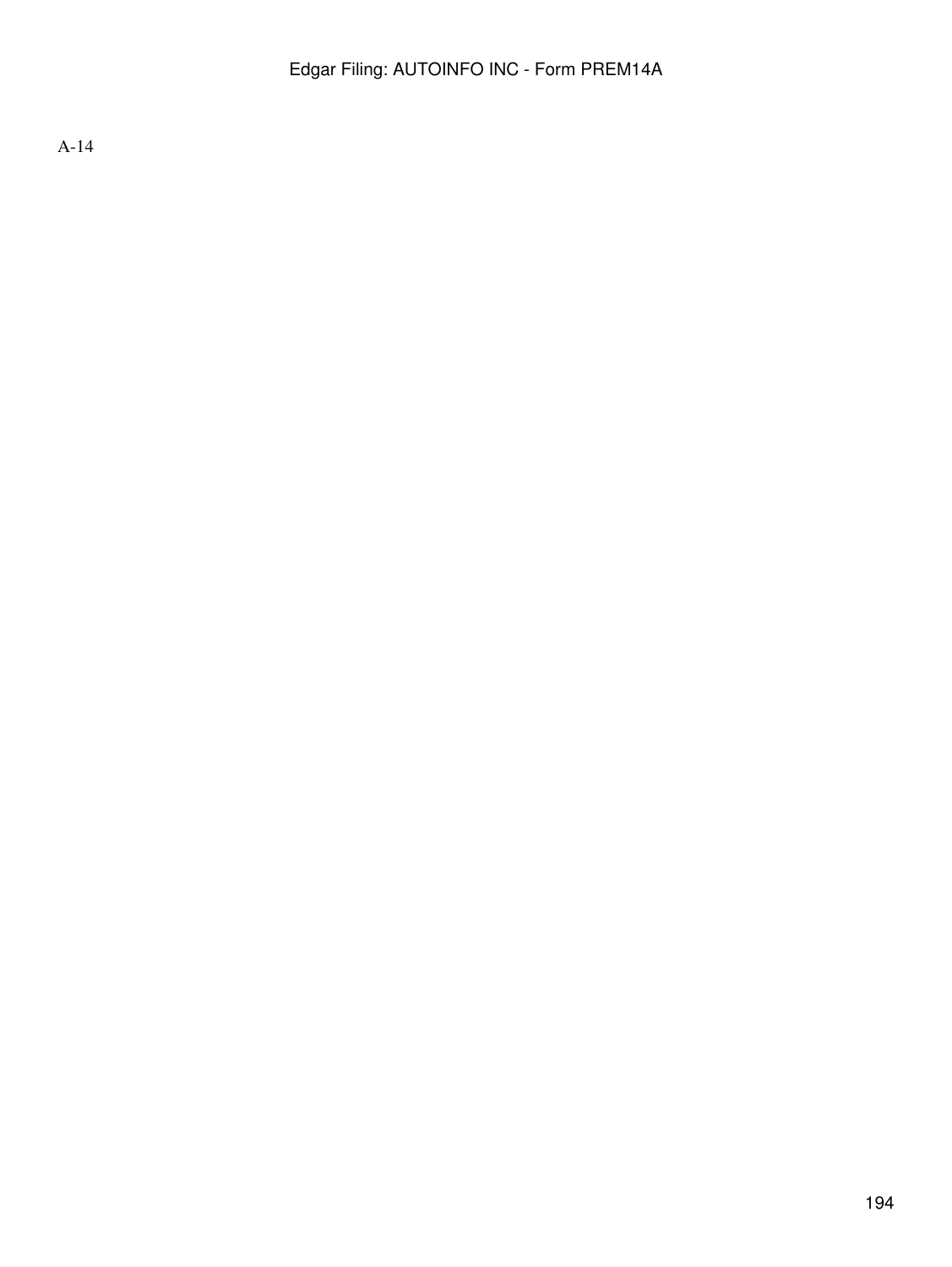employee or auditor of the Company or any of its Subsidiaries has received or otherwise had or obtained Knowledge of any complaint, allegation, assertion or claim, whether written or oral, alleging a material deficiency in the accounting or auditing practices, procedures, methodologies or methods of the Company or any of its Subsidiaries or their respective internal accounting controls, and (ii) no attorney representing the Company or any of its Subsidiaries, whether or not employed by the Company or any of its Subsidiaries, has reported evidence of a material violation of securities laws, breach of fiduciary duty, or similar violation by the Company or any of its officers, directors, employees or agents to the Company's Board of Directors or any committee thereof or to any director or officer of the Company.

(h) The inventory of the Company and its Subsidiaries (i) does not include any items that are obsolete or of a quantity or quality not usable or salable in the Ordinary Course of Business and (ii) includes only items sold by the Company and its Subsidiaries in the Ordinary Course of Business. The inventory disposed of subsequent to the Balance Sheet Date has been disposed of only in the Ordinary Course of Business.

3.6 Assets.

(a) The Company and its Subsidiaries have good and marketable title to, or a valid leasehold interest or license in, the properties and assets (tangible and intangible) used by them, located on their premises, or shown on the Most Recent Balance Sheet or acquired after the Balance Sheet Date, other than inventory sold in the Ordinary Course of Business, free and clear of all Liens, except for Permitted Liens. The assets, properties and rights owned by the Company and its Subsidiaries are all the assets, properties and rights used by the Company and its Subsidiaries in the operation of the Business or necessary to operate the businesses of the Company and its Subsidiaries, consistent with past practice.

(b) The buildings, machinery, vehicles, equipment, and other tangible assets that the Company and its Subsidiaries own and lease are free from material defects (patent and latent), have been maintained in accordance with normal industry practice, and are in good operating condition and repair (subject to normal wear and tear) and are suitable for the purposes for which they are presently used.

3.7 Absence of Certain Changes or Events.

Since the Balance Sheet Date, the business of the Company and its Subsidiaries has been conducted in the Ordinary Course of Business, and there has not been any Company Material Adverse Change and no event has occurred which could reasonably be expected to result in a Company Material Adverse Change. Without limiting the generality of the foregoing, except as set forth on Section 3.7 of the Company Disclosure Schedule, since the Balance Sheet Date the Company and its Subsidiaries have not: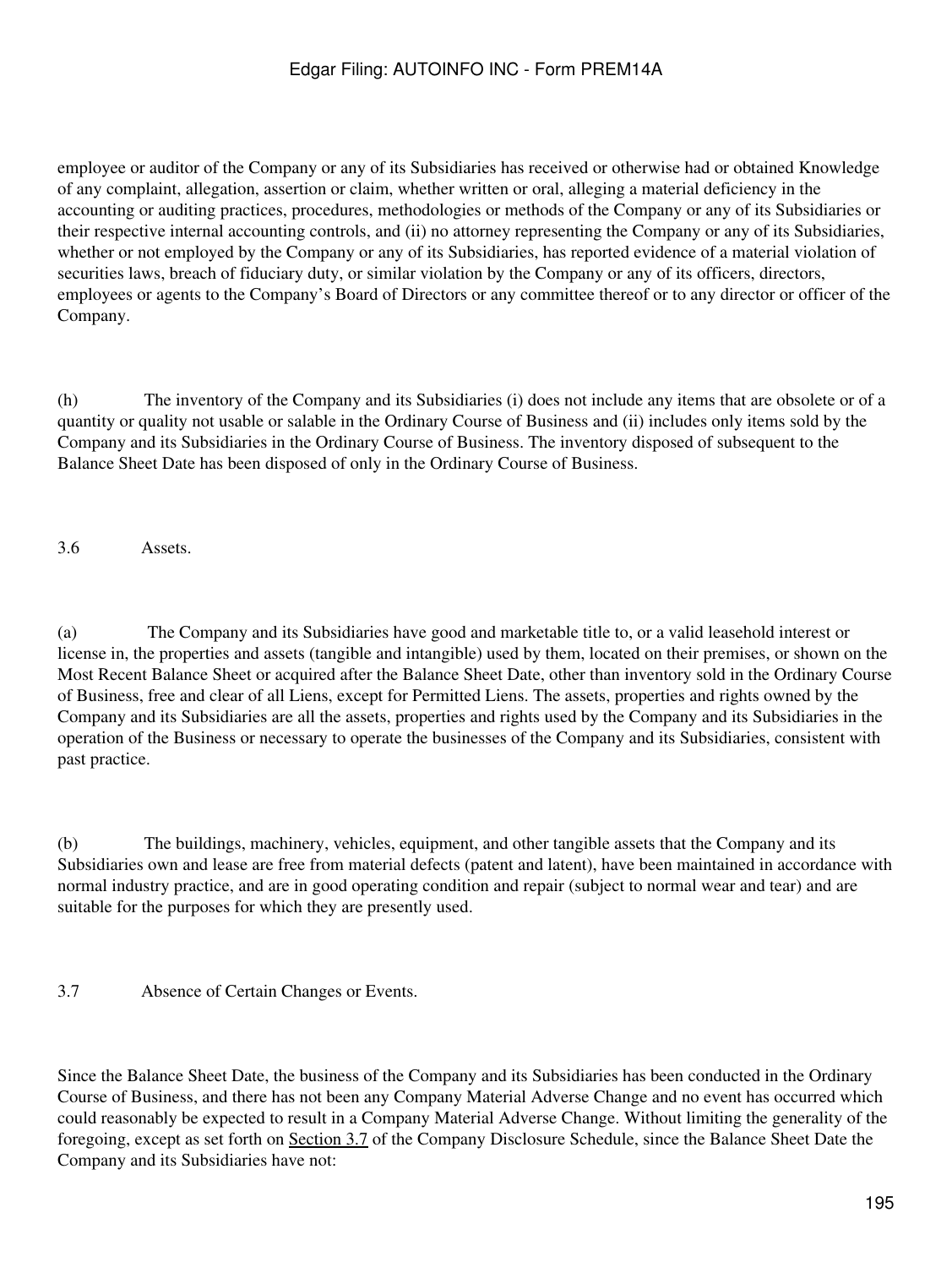(a) sold, leased, transferred or assigned any assets or property (tangible or intangible) with a value in excess of \$50,000, other than sales of inventory in the Ordinary Course of Business;

(b) experienced any damage, destruction or loss (whether or not covered by insurance) to its assets or property (tangible or intangible) in excess of \$50,000;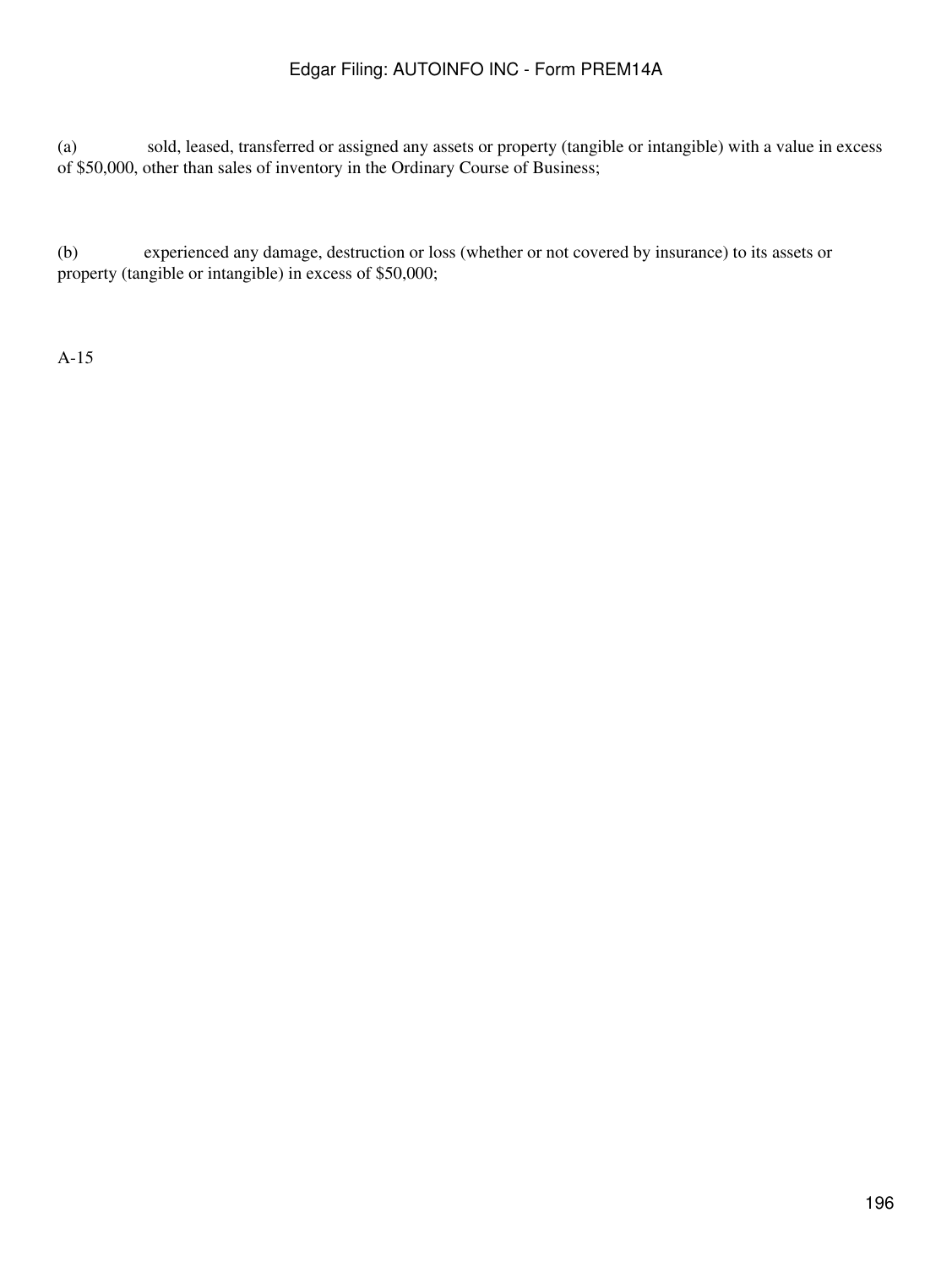(c) received notice from any Person regarding the acceleration, termination, modification or cancelation a Contract, which, if in existence on the date hereof, would be required to be listed on Section 3.15 of the Company Disclosure Schedule;

(d) issued, created, incurred or assumed any Indebtedness involving more than \$50,000;

(e) forgiven, canceled, compromised, waived or released any Indebtedness owed to it or any right or claim;

(f) issued, sold or otherwise disposed of any of its stock or other ownership interests, or granted any options, warrants or other rights to acquire (including upon conversion, exchange or exercise) any of its stock or other ownership interests or declared, set aside, made or paid any dividend or distribution with respect to its stock or other ownership interests or redeemed, purchased or otherwise acquired any stock or other ownership interest or amended or made any change to any of its Organizational Documents or made any other payment to its members or stockholders (or any Affiliates of such members or stockholders);

(g) granted any increase in salary or bonus or otherwise increased the compensation or benefits payable or provided to any director, officer, employee, consultant, advisor or agent, except wage or salary increases set forth on Section 3.7(g) of the Company Disclosure Schedule required by existing Contracts;

(h) engaged in any promotional, sales or discount or other activity that has or could reasonably be expected to have the effect of accelerating sales prior to the Closing that would otherwise be expected to occur subsequent to the Closing;

(i) made any commitment outside of the Ordinary Course of Business or in excess of \$50,000 in the aggregate for capital expenditures to be paid after the Closing or failed to incur capital expenditures in accordance with its capital expense budget;

(j) instituted any material change in the conduct of its business or any material change in its accounting practices or methods, cash management practices or method of purchase, sale, lease, management, marketing, or operation;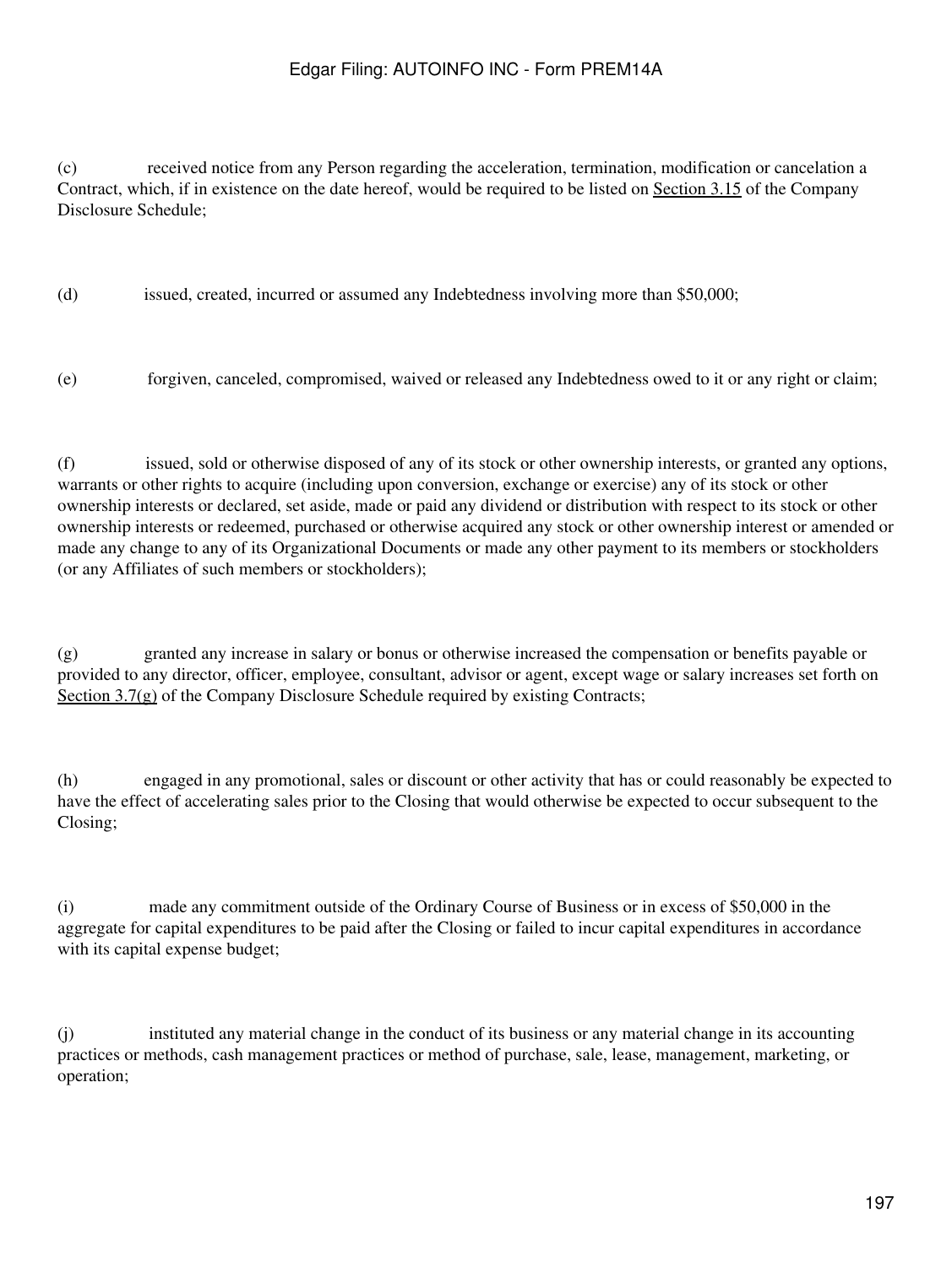(k) taken or omitted to take any action which could be reasonably anticipated to have a Company Material Adverse Effect;

(l) made or revised any material Tax election or settled or compromised any Tax liability;

(m) collected its accounts receivable or paid any accrued liabilities or accounts payable or prepaid any expenses or other items, in each case other than in the Ordinary Course of Business; and

(n) agreed or committed to any of the foregoing.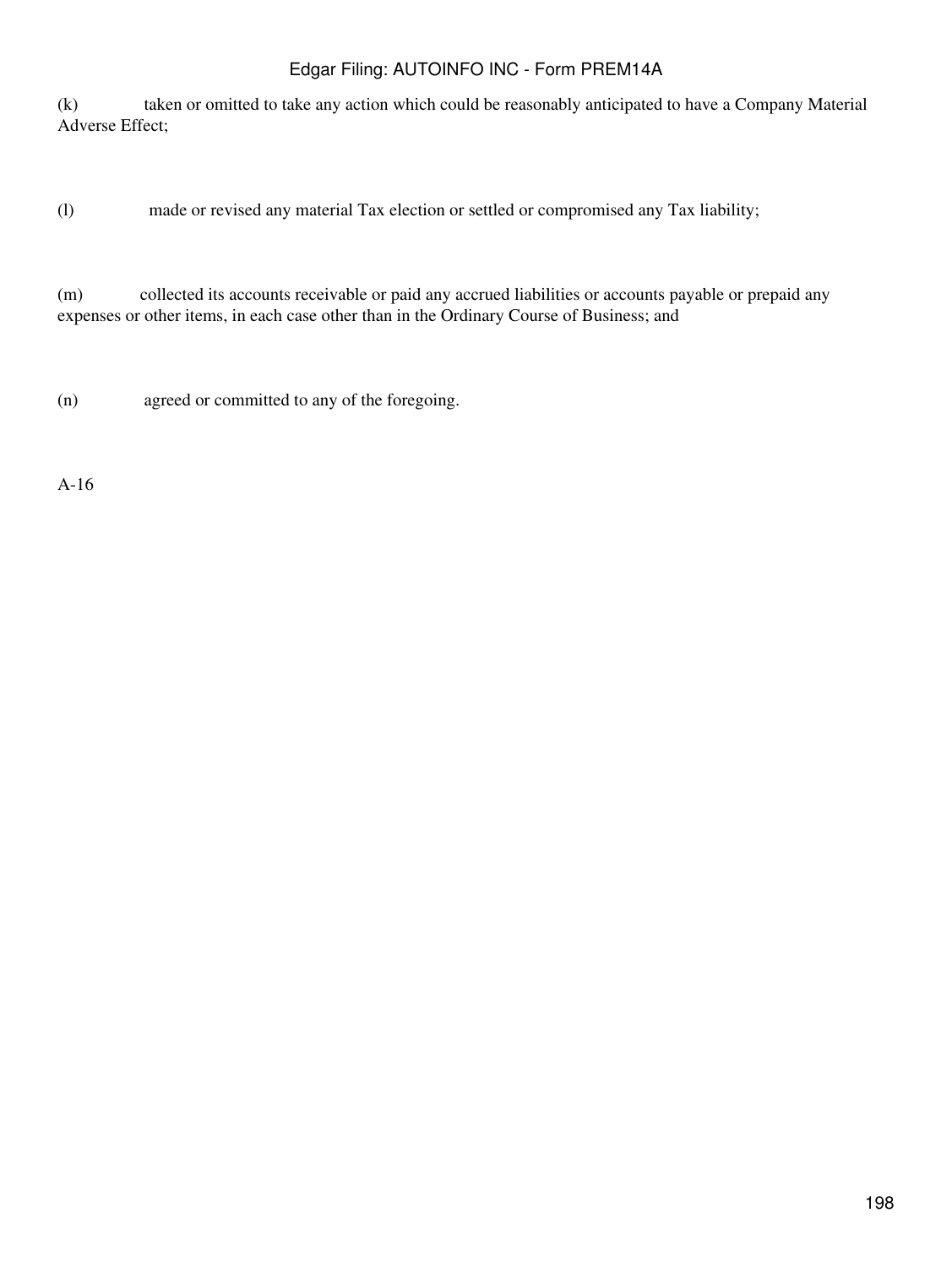#### 3.8 Legal Proceedings.

Except as set forth in <u>Section 3.8</u> of the Company Disclosure Schedule, there are no (and since January 1, 2012, there have not been any) complaints, charges, Proceedings, Orders, or investigations pending or, to the Knowledge of the Company, threatened or anticipated relating to or affecting the Company or any of its Subsidiaries. There is no outstanding Order to which the Company or any of its Subsidiaries is subject. Except as set forth in Section 3.8 of the Company Disclosure Schedule, the Company and each of its Subsidiaries are insured with respect to each of the matters set forth on Section 3.8 of the Company Disclosure Schedule. Neither the Company nor any of its Subsidiaries has received written notice of a claim or dispute that is reasonably likely to result in any such complaint, charge, Proceeding, Order, investigation or other process or procedure for settling disputes or disagreements with respect to the Company or any of its Subsidiaries or the transactions contemplated by this Agreement.

#### 3.9 Compliance With Laws.

(a) The Company and its Subsidiaries are (and since January 1, 2008 have been) in compliance in all material respects with all laws (including common law), statutes, ordinances, codes, rules, regulations, decrees, requirements and orders, including those designed or intended to prohibit, restrict or regulate actions having the purpose or effect of monopolization or restraint of trade or lessening of competition through merger or acquisition (collectively, "Laws") and Orders applicable to the Company or any of its Subsidiaries, any of their properties or other assets or any of their businesses or operations. Since January 1, 2008, neither the Company nor any of its Subsidiaries has received written notice to the effect that a Governmental Authority claimed or alleged that the Company or any of its Subsidiaries was not in compliance with all Laws applicable to the Company or any of its Subsidiaries, any of their properties or other assets or any of their businesses or operations. No material change is required in the Company's or any of its Subsidiaries' processes, properties or procedures in connection with any such Laws, and the Company has not received any overt notice or communication of any material noncompliance with any such Laws that has not been cured as of the date of this Agreement.

(b) Section 3.9(b) of the Company Disclosure Schedule sets forth a correct and complete list all Permits held by the Company and its Subsidiaries. Such Permits (i) constitute all Permits necessary for the operation of the business of the Company and its Subsidiaries, and (ii) are in full force and effect. No action or Proceeding is pending or, to the Company's Knowledge, threatened to revoke or limit any Permit.

3.10 Change of Control Agreements.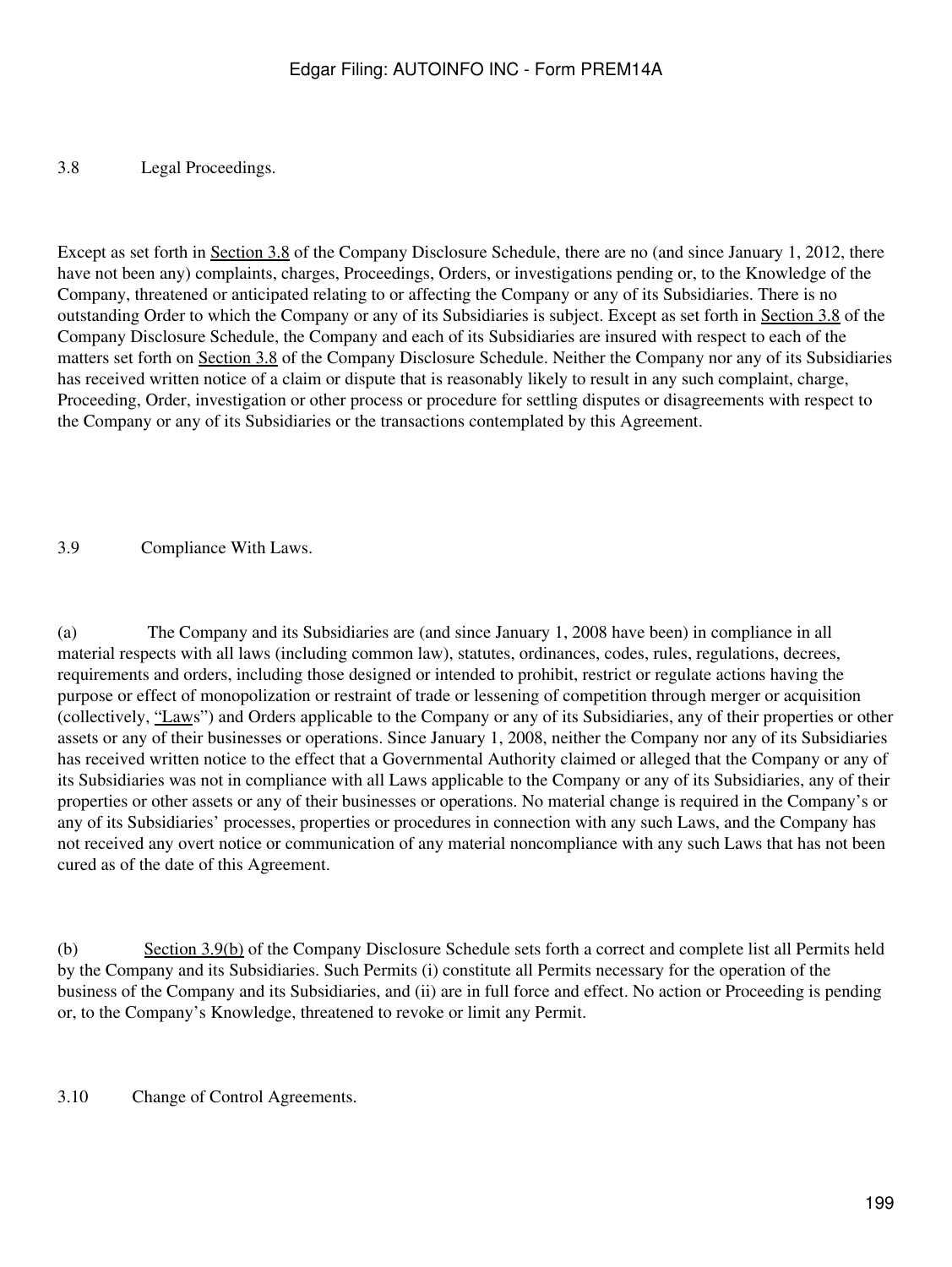Except as set forth on Section 3.10 of the Company Disclosure Schedule, neither the execution and delivery of this Agreement nor the consummation of the Transactions, including the Merger, will (either alone or in conjunction with any other event) (a) result in any payment or benefit to any employee of the Company or any of its Subsidiaries or (b) result in any payment or benefit to any director or officer of the Company or any of its Subsidiaries, except in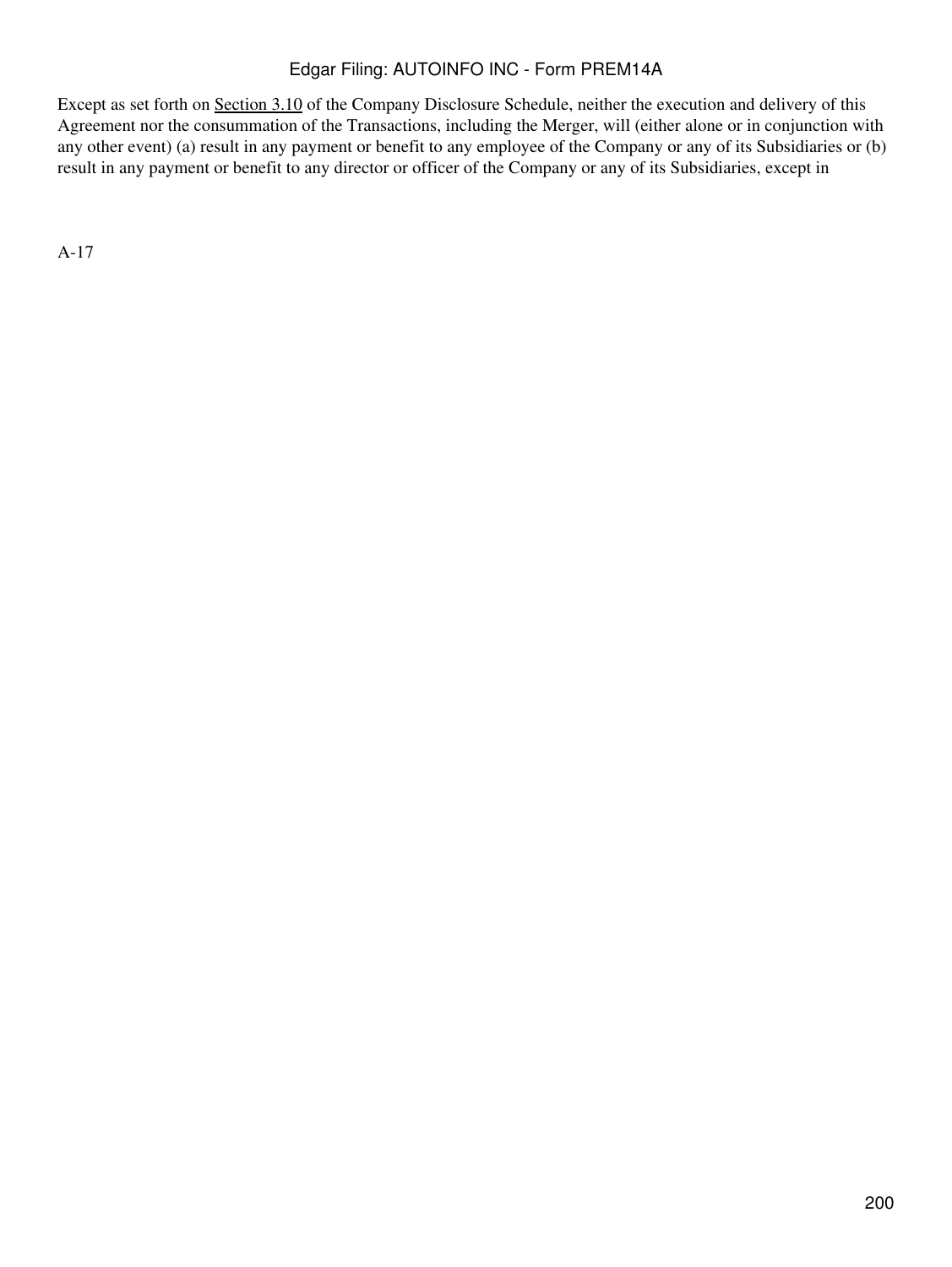each case the receipt of the Merger Consideration as a stockholder of the Company pursuant to this Agreement.

#### 3.11 Tax Matters.

(a) Each of the Company and its Subsidiaries has timely filed, or has caused to be timely filed on its behalf (taking into account any extension of time within which to file), all Tax Returns required to be filed by it, and all such filed Tax Returns are true, correct and complete in all material respects. The Company and each of its Subsidiaries has timely paid (or has had paid on its behalf) all material Taxes due and owing (whether or not shown on any return). The Company and its Subsidiaries are not currently the beneficiary of any extension of time within which to file any Tax Return or pay any Tax. There are no Liens for Taxes (other than Taxes not yet due and payable) upon the Company Securities or any of the assets of the Company or any of its Subsidiaries.

(b) Except as set forth on Section 3.11(b) of the Company Disclosure Schedule, the unpaid Taxes of the Company and its Subsidiaries (i) did not, as of the Balance Sheet Date, exceed the reserve for Tax liability (rather than any reserve for deferred Taxes established to reflect timing differences between book and Tax income) set forth on the face of the unaudited balance sheet of the Company and its Subsidiaries as of the Balance Sheet Date (rather than in any notes thereto) and (ii) do not exceed that reserve as adjusted for the passage of time through the Closing Date in accordance with the past custom and practice of the Company and its Subsidiaries in filing their Tax Returns. Since December 31, 2011, neither the Company nor any of its Subsidiaries has incurred any liability for Taxes arising from extraordinary gains or losses, as that term is used in GAAP, outside the Ordinary Course of Business.

(c) No deficiency or proposed adjustment for any amount of Tax has been proposed, asserted or assessed by any taxing authority against the Company and its Subsidiaries that has not been paid, settled or otherwise resolved. There is no Proceeding or audit now pending or, to the Knowledge of the Company, proposed or threatened against the Company or any of its Subsidiaries or concerning the Company or any of its Subsidiaries with respect to any Taxes. The Company and its Subsidiaries have not been notified by any taxing authority that any issues have been raised with respect to any Tax Return. There has not been, within the past five (5) calendar years, an examination or written notice of potential examination of the Tax Returns filed with respect to the Company or any of its Subsidiaries by any taxing authority.

(d) The Company and its Subsidiaries have disclosed on their respective Tax Returns all positions taken therein that could give rise to a substantial understatement of Tax within the meaning of Section 6662 of the Code or any similar provision of applicable Law, and are in possession of supporting documentation as may be required under any such provision.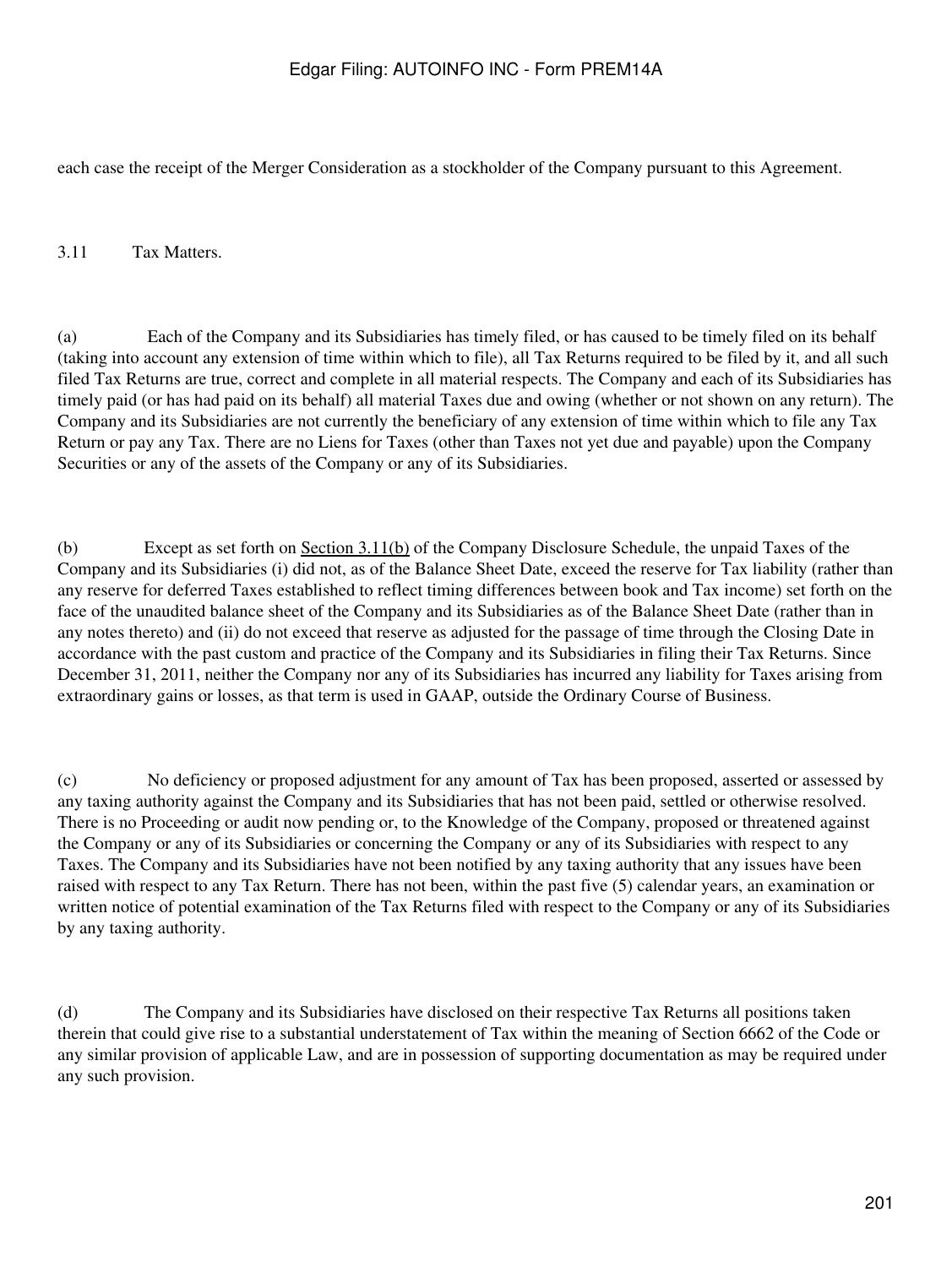(e) The Company and each of its Subsidiaries have withheld, collected and paid all material Taxes required to have been withheld, collected and paid in connection with any amounts paid or owing to any employee, independent contractor, creditor, stockholder, or other third party.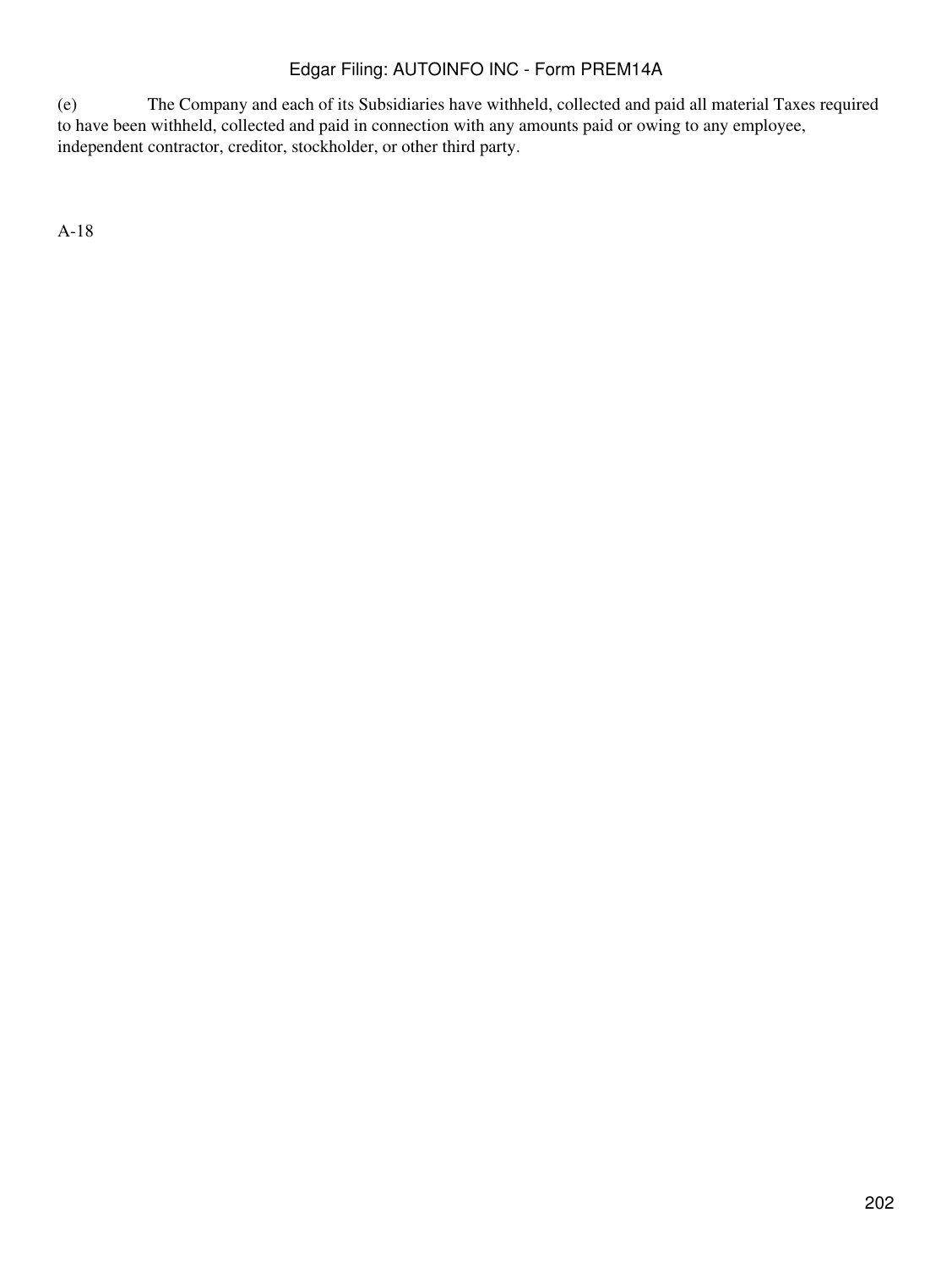(f) Neither the Company nor any of its Subsidiaries has been subject to a written claim by a taxing authority in a jurisdiction where the Company or any of its Subsidiaries does not file Tax Returns that it is or may be subject to taxation by that jurisdiction.

(g) Neither the Company nor any of its Subsidiaries has constituted either a "distributing corporation" or a "controlled corporation" (within the meaning of Section  $355(a)(1)(A)$  of the Code) in a distribution of stock qualifying for tax-free treatment under Section 355 of the Code.

(h) No audit or other administrative or court Proceedings are pending or being conducted, or, to the Knowledge of the Company, have been threatened, by or with any Governmental Authority with respect to Taxes of the Company or any of its Subsidiaries and no written notice thereof has been received.

(i) Neither the Company nor any of its Subsidiaries is a party to any contract, agreement, plan or other arrangement that, individually or collectively, could give rise to the payment of any amount which would not be deductible by reason of Section 280G of the Code or would be subject to withholding under Section 4999 of the Code.

(j) The Company has made available to Parent true, correct and complete copies of (i) all income and franchise Tax Returns of the Company and its Subsidiaries for the preceding three taxable years and (ii) any audit report or statement of deficiency issued within the last three years (or otherwise with respect to any audit or Proceeding in progress) relating to income and franchise Taxes of the Company or any of its Subsidiaries.

(k) Neither the Company nor any Subsidiary (A) is a party to any Tax sharing agreement, Tax indemnity obligation or similar agreement with respect to Taxes (other than credit Contracts, lease Contracts or other commercial Contracts entered into in the Ordinary Course of Business containing customary Tax allocation or gross-up provisions); (B) has a permanent establishment (within the meaning of an applicable Tax treaty) or otherwise has an office or fixed place of business in a country other than the country in which it is organized; (C) is subject to the dual consolidated loss provisions of Code Section 1503(d); (D) has been a party to a ''listed transaction'' within the meaning of Treasury Regulations Section 1.6011-4(b); or (E) is a party to a gain recognition agreement under Code Section 367.

(l) There are no liens for Taxes (other than Taxes not yet due and payable or which are being contested in good faith by appropriate Proceedings and for which adequate reserves have been established on the Company's financial statements in accordance with GAAP) upon any of the assets of the Company or any of its Subsidiaries.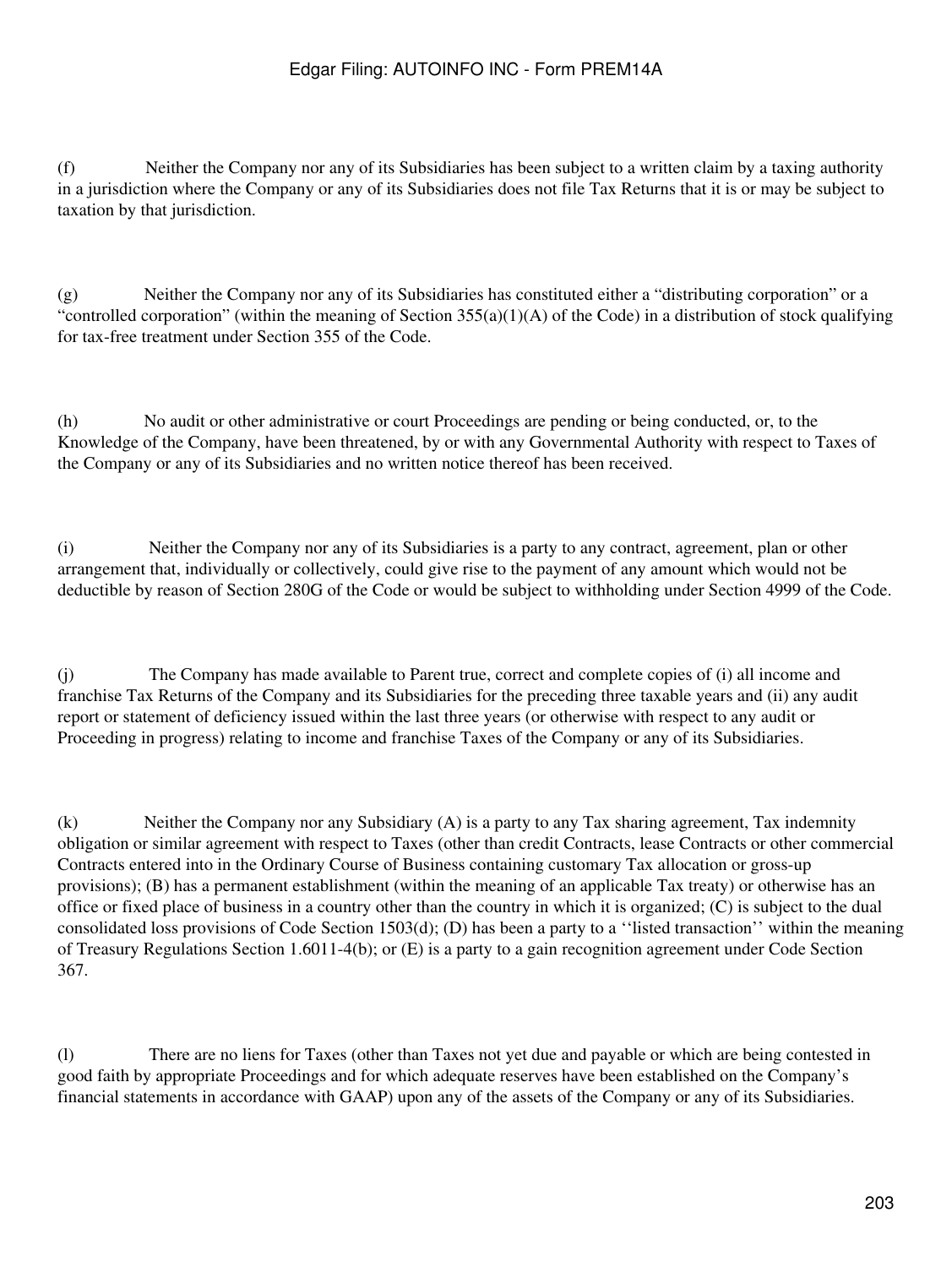(m) Neither the Company nor any of its Subsidiaries (i) has ever been a member of an "affiliated group" (as defined in Section 1504(a) of the Code) except for any group of which the Company was the common parent corporation or (ii) has any liability for the Taxes of any Person (other than the Company or any of its Subsidiaries) under Treasury Regulations Section 1.1502-6 (or any similar provision of state, local or foreign Law), as a transferee, successor, by contract or otherwise.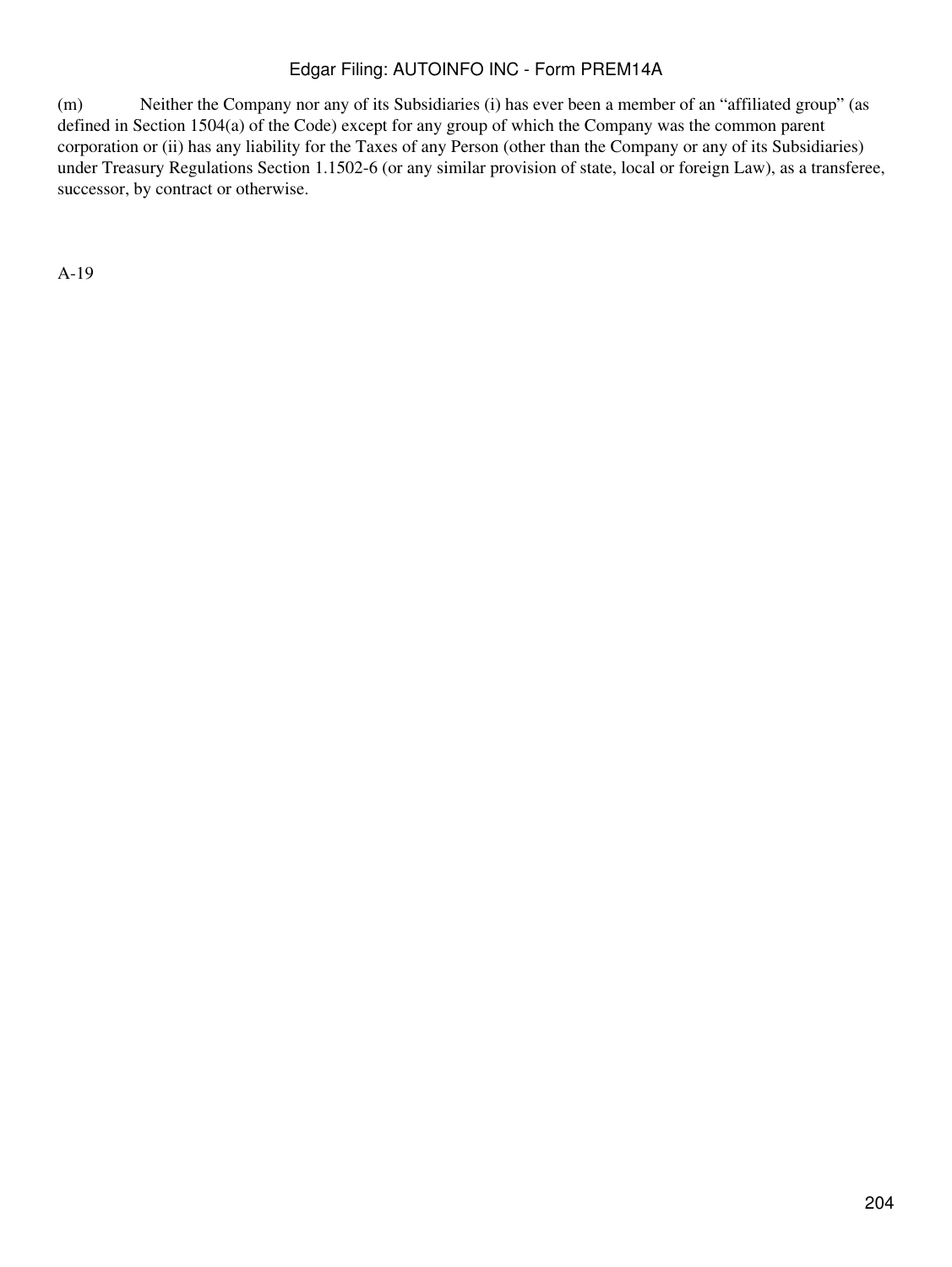(n) Neither the Company nor any of its Subsidiaries will be required to include any item of income in, or exclude any deduction in calculating, taxable income for any taxable period (or portion thereof) ending after the Closing Date as a result of any: (i) change in method of accounting for a taxable period ending on or prior to the Closing Date; (ii) "closing agreement" as described in Section 7121 of the Code (or any corresponding or similar provision of state, local or foreign Tax law) executed on or prior to the Closing Date; (iii) intercompany transactions occurring at or prior to the Closing or any excess loss account in existence at Closing described in Treasury Regulations under Code Section 1502 (or any corresponding or similar provision of state, local or foreign income Tax law); (iv) prepaid amount received or deferred revenue accrued on or prior to the Closing Date; (v) election under Code Section 108(i), or (vi) installment sale or open transaction disposition made on or prior to the Closing Date.

(o) Neither the Company nor any of its Subsidiaries has waived any statute of limitations in respect of any Taxes or agreed to any extension of time with respect to an assessment or deficiency for Taxes (other than pursuant to extensions of time to file Tax Returns obtained in the ordinary course).

(p) All arrangements that would be considered "deferred compensation" for purposes of Section 409A of the Code are in compliance with Section 409A of the Code. No Option was issued with an exercise price that was less than the fair market value of the Company's Common Stock on the date of grant.

(q) None of the Company nor any of its Subsidiaries has been a "United States real property holding corporation" within the meaning of Section 897 of the Code during the five-year period ending on the Closing Date.

(r) Section 3.11(r) of the Company Disclosure Schedule lists all Tax Returns filed by the Company and its Subsidiaries for Tax periods ended on or after December 31, 2007, indicates those Tax Returns that have been audited, and indicates those Tax Returns that currently are the subject of audit. Neither the Company nor any of its Subsidiaries has waived any statute of limitations in respect of Taxes or agreed to any extension of time with respect to the payment of any Tax or any Tax assessment or deficiency.

3.12 Employee Benefits Matters.

(a) Section 3.12(a) of the Company Disclosure Schedule sets forth a true, correct and complete list of: (i) all "employee benefit plans" (as defined in Section 3(3) of the Employee Retirement Income Security Act of 1974, as amended ("ERISA")) and (ii) all other employee benefit plans, policies, agreements or arrangements, payroll practices, including employment, individual consulting or other compensation agreements, or bonus or other incentive compensation, stock purchase, equity or equity-based compensation, deferred compensation, change of control, retention, termination, severance, sick leave, vacation, loans, salary continuation, health or life insurance, fringe benefits and educational assistance plan, policies, agreements or arrangements with respect to which the Company,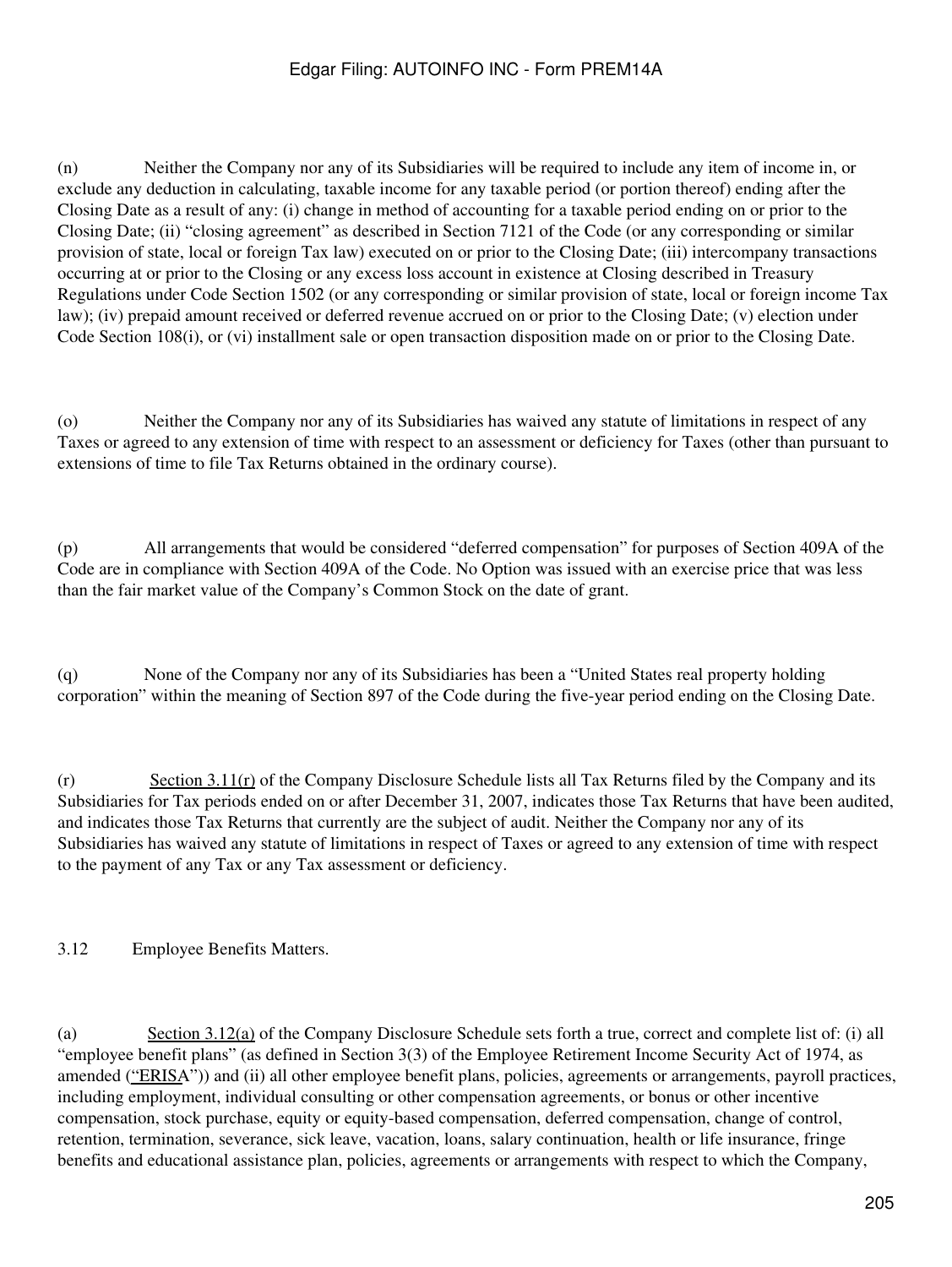any of its Subsidiaries or any entity required to be aggregated with the Company or any of its Subsidiaries pursuant to Code Section 414 (an "ERISA Affiliate") has any obligation or liability, contingent or otherwise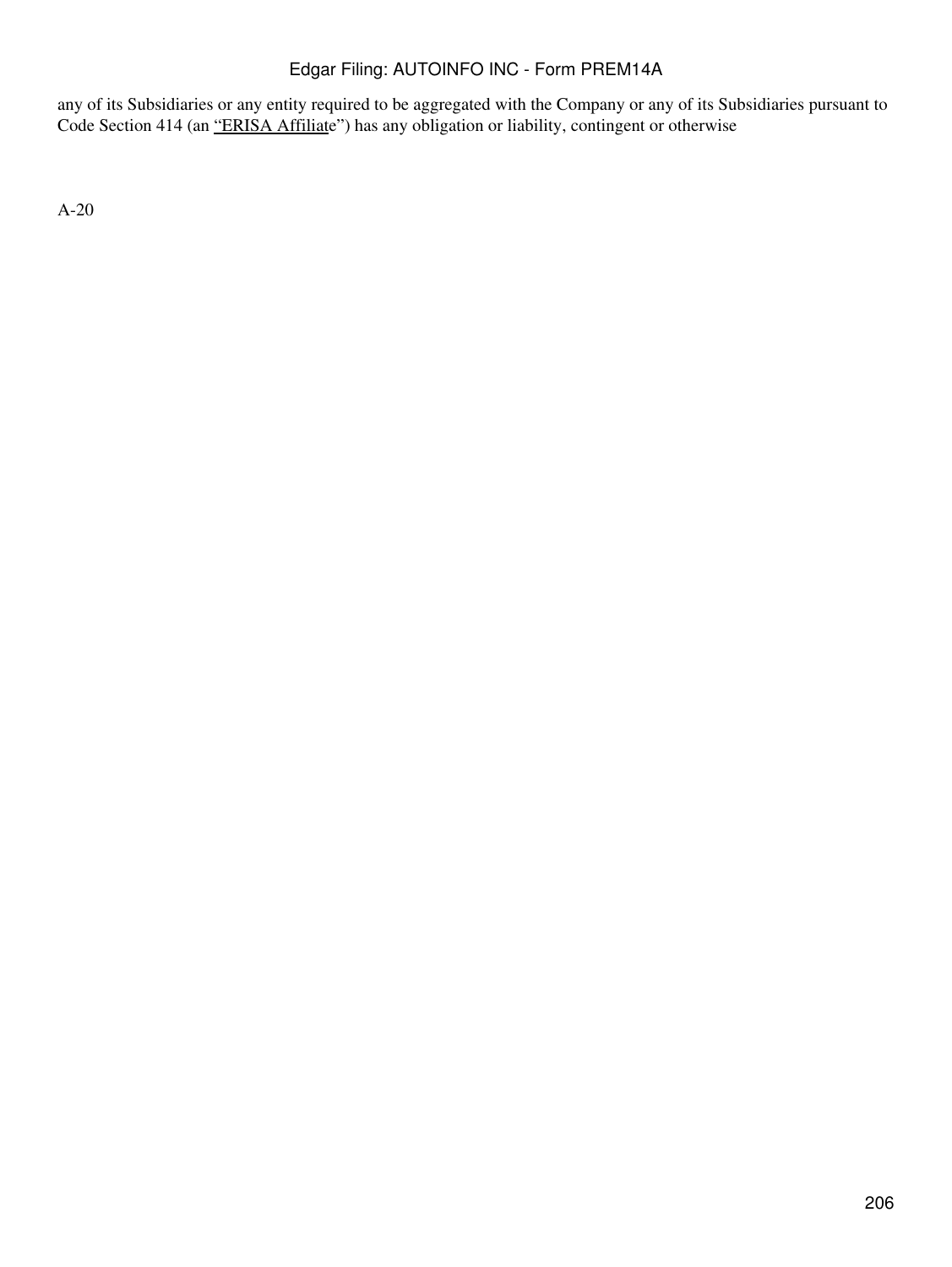(collectively, the "Company Plans"). No Company Plan is subject to Title IV of ERISA, is a "multiemployer plan", as defined in Section 3(37) of ERISA, is a "voluntary employees' beneficiary association", as defined by Code Section 501(c)(9), is an "employee stock ownership plan", as defined by Code Section 4975(e)(7) or otherwise invests in "employer securities", as defined in Code Section 409(l), or is or has been subject to Sections 4063 or 4064 of ERISA. No Company, Subsidiary or ERISA Affiliate has either completely or partially withdrawn from a multiemployer plan within the past six years or has incurred any liability under Title IV of ERISA that remains unsatisfied.

(b) True, correct and complete copies of the following documents with respect to each of the Company Plans have been delivered to Parent by the Company to the extent applicable: (i) any plans and related trust documents, insurance contracts or other funding arrangements, and all amendments thereto; (ii) the three most recent Forms 5500 and all schedules thereto, (iii) the most recent actuarial report, if any; (iv) the most recent Internal Revenue Service determination letter; (v) the most recent summary plan descriptions and summaries of material modifications; (vi) written summaries of all non-written Company Plans; (vii) all material communications with the Department of Labor, the Internal Revenue Service and the Pension Benefit Guaranty Corporation; and (viii) the most recent nondiscrimination testing reports.

(c) The Company Plans have been maintained and administered, in all material respects, in accordance with their terms and with all applicable provisions of ERISA, the Code and other Laws.

(d) The Company Plans intended to qualify under Section 401 or other tax-favored treatment under of Subchapter B of Chapter 1 of Subtitle A of the Code have received a determination from the Internal Revenue Service that they are so qualified, and any trusts intended to be exempt from federal income taxation under the Code are so exempt. To the Company's Knowledge, nothing has occurred with respect to the operation of the Company Plans that could reasonably be expected to cause the loss of such qualification or exemption, or the imposition of any liability, penalty or tax under ERISA or the Code. Neither the Company, any Subsidiary, nor, to the Knowledge of the Company, any other "disqualified person" or "party in interest", as defined in Code Section 4975 and ERISA Section 3(14), respectively, has either engaged in any "prohibited transaction", as defined in Code Section 4975 or ERISA Section 406 with respect to any Company Plan or breached any fiduciary obligations imposed under Title I of ERISA.

(e) All contributions required to have been made under any of the Company Plans or by law (without regard to any waivers granted under Section 412 of the Code), have been timely made. All premium payments for periods prior to the Effective Time relating to any Company Plan have been timely paid.

(f) There are no pending actions, investigations, Proceedings, claims or lawsuits arising from or relating to the Company Plans or the assets thereof (other than routine benefit claims), nor does the Company have any Knowledge of facts that could reasonably be expected to form the basis for any such claim, action, investigation, preceding or lawsuit that would, or would reasonably be expected to be, material to the Company and its Subsidiaries,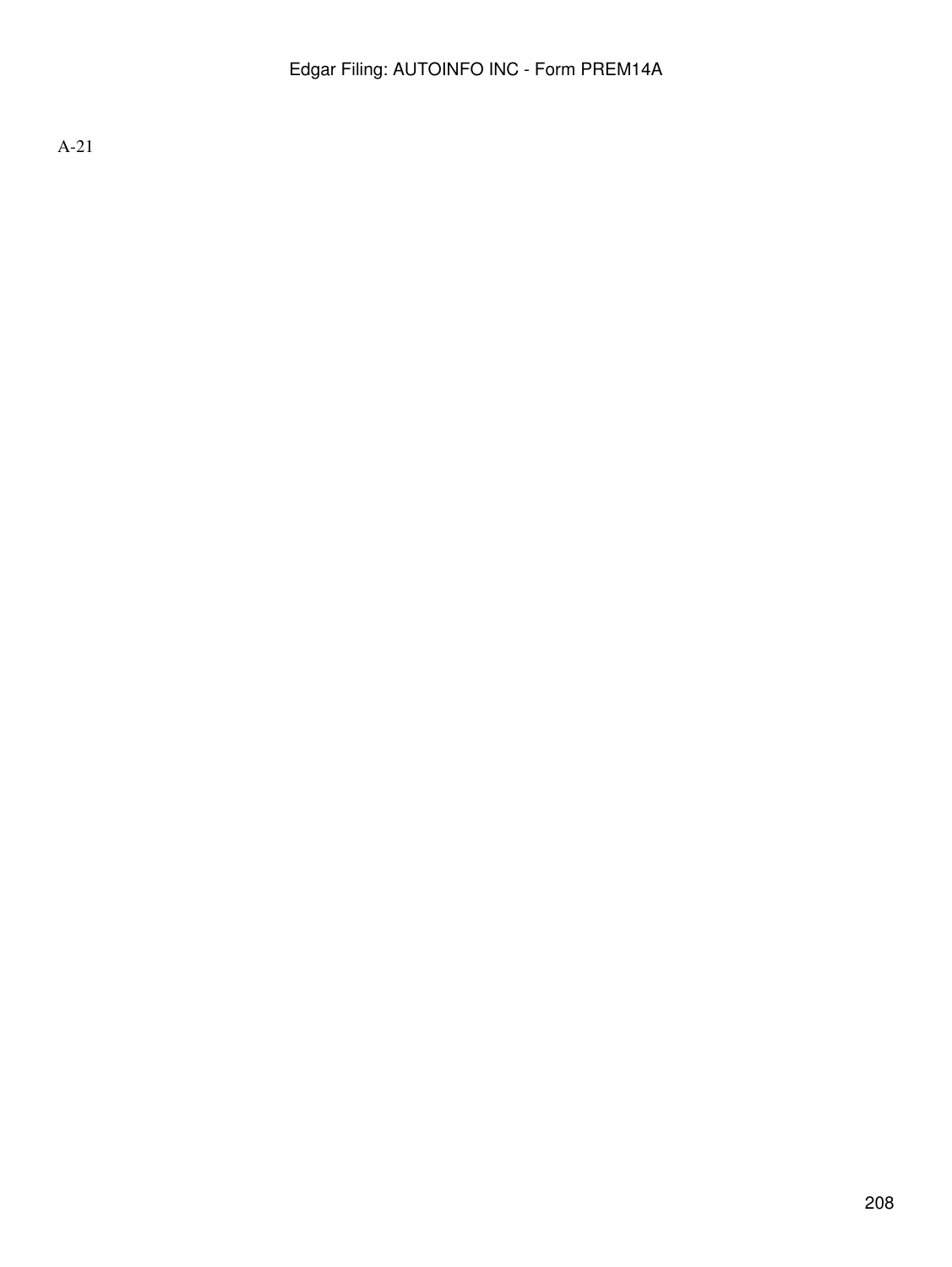taken as a whole. No request, application or other matter is pending with the Internal Revenue Service, Department of Labor or the Pension Benefit Guaranty Corporation with respect to any Company Plan.

(g) None of the Company Plans provide for post-employment life insurance or health insurance coverage or benefits for any participant or any beneficiary of a participant, except as may be required under Part 6 of the Subtitle B of Title I of ERISA and at the expense of the participant or the participant's beneficiary.

(h) Except as set forth in Section 3.12(h) of the Company Disclosure Schedule, neither the execution and delivery of this Agreement nor the consummation of the Transactions will (i) result in any payment becoming due to any employee of the Company or any of its Subsidiaries, (ii) increase any benefits otherwise payable under any Company Plan, (iii) result in the acceleration of the time of payment or vesting of any rights with respect to benefits under any such plan, or (iv) require any contributions or payments to fund any obligations under any Company Plan.

(i) The Company Plans may be terminated by the Company, a Subsidiary or an ERISA Affiliate, as the case may be, at any time without the consent of any participant and without material liability to the Company or any Subsidiary.

(j) Any individual who performs services for the Company or any of its Subsidiaries (other than through a contract with an organization other than such individual) and who is not treated as an employee of the Company or any of its Subsidiaries for federal income tax purposes by the Company is not an employee for such purposes.

3.13 Labor and Employment Matters

(a) Section 3.13(a) of the of the Company Disclosure Schedule sets forth a complete list of all employees of the Company and each of its Subsidiaries, along with the job title, location, classification (i.e., exempt or not exempt), status (e.g., part-time, full-time, seasonal or temporary), bargaining unit (if any), and the hourly or salary rate of compensation of each such employee. Section 3.13(a) of the Company Disclosure Schedule sets forth a complete list of all non-employee workers, including all independent contractors that have provided services of any kind to the Company, and each of its Subsidiaries and a description of the service provided by such independent contractors and the compensation paid to each such independent contractor.

(b) No key employees or group of key employees of the Company, and each of its Subsidiaries, has given notice to the Parent that such employee or any employee in a group of key employees intends to cease, or is considering ceasing, his or her employment upon or after consummation of the Transactions.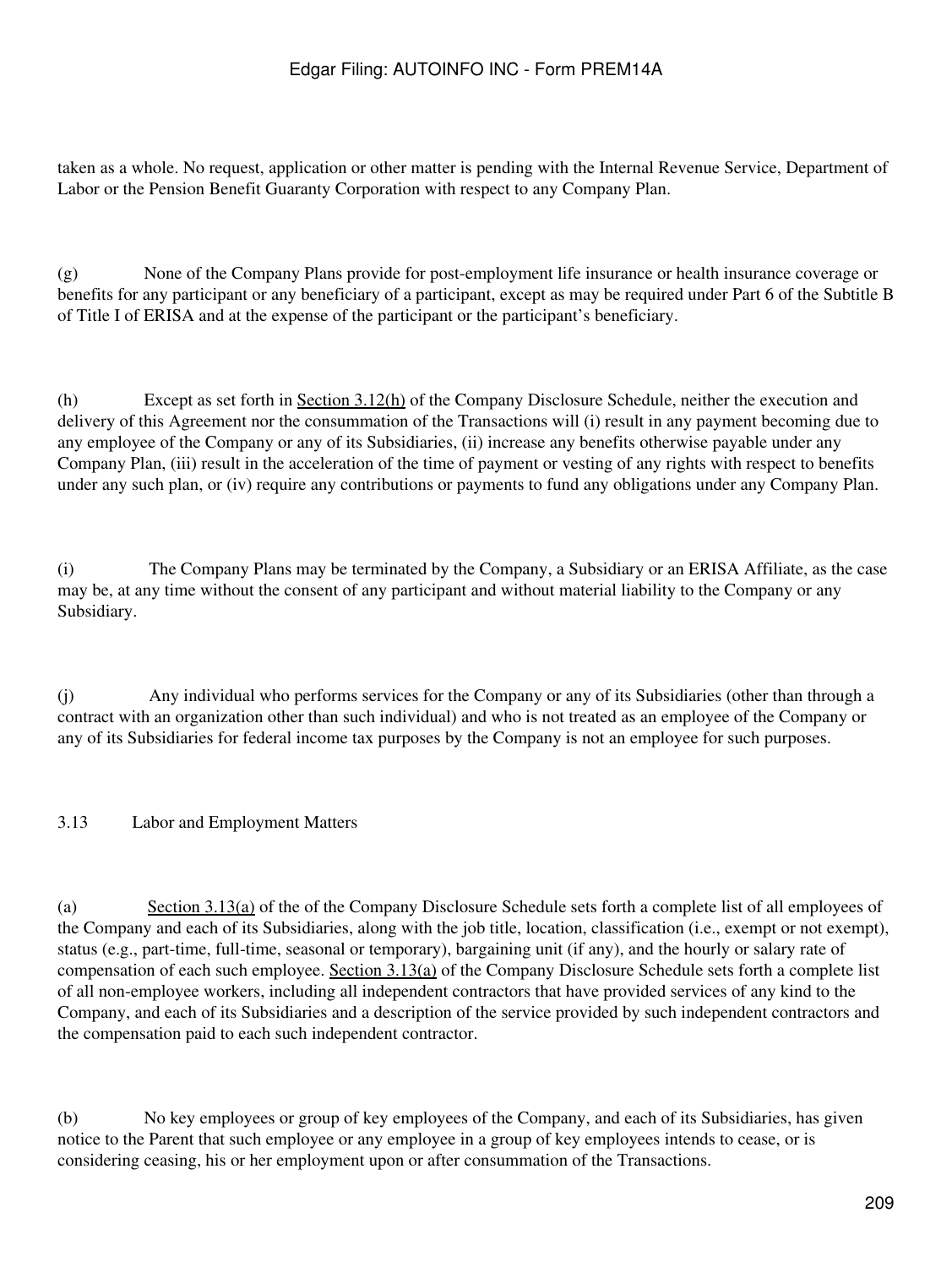(c) Except as set forth in Section 3.13(c)(i) of the Company Disclosure Schedules, no employee of the Company or of any Subsidiary, (i) has an employment agreement, or (ii) is in violation of any term of any patent disclosure agreement, non-competition agreement, or any other restrictive covenant to a third party relating to the right of any such employee to be employed by the Company, or any of its Subsidiaries because of the nature of the business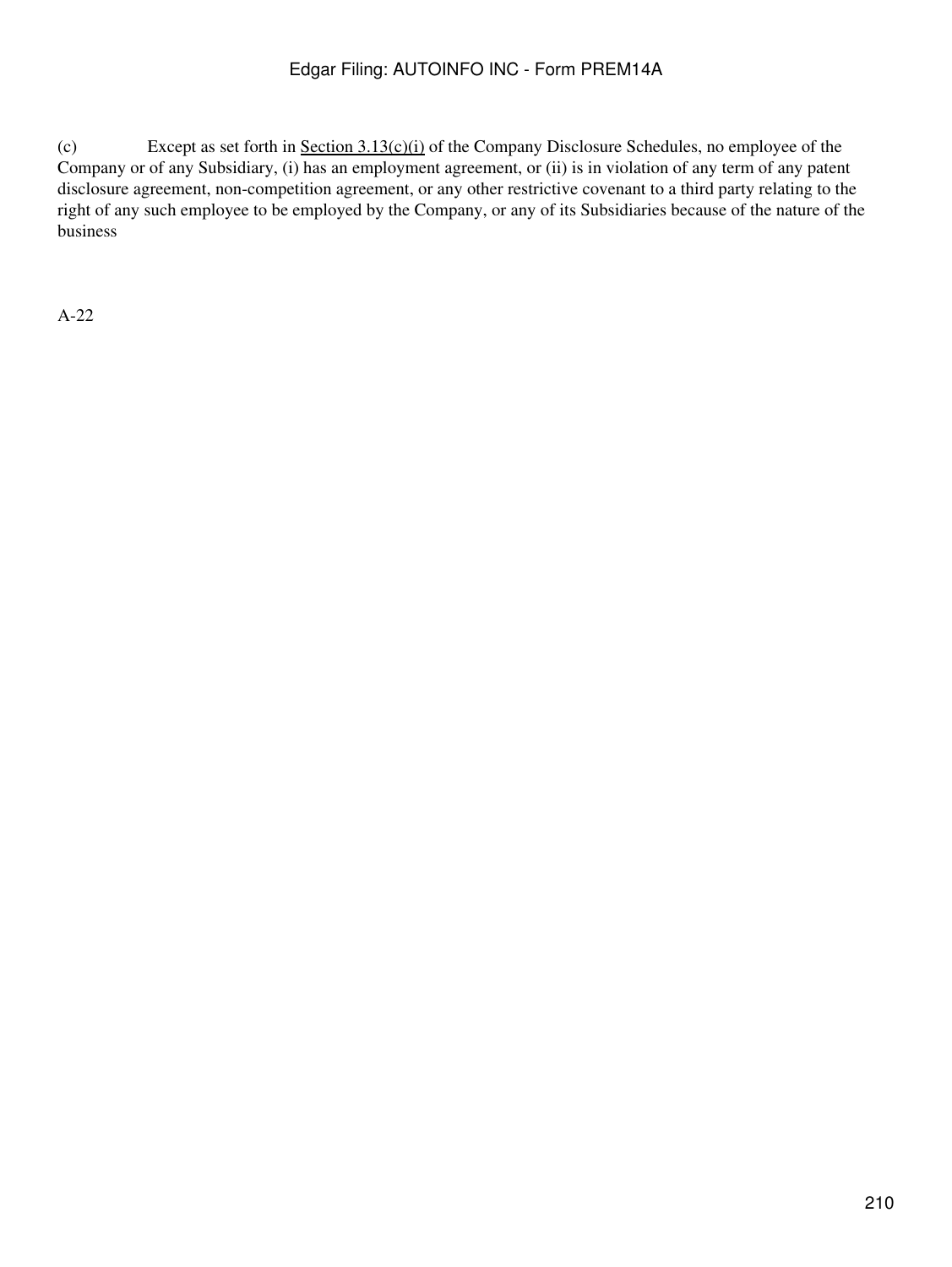conducted by the Company, or any of its Subsidiaries or to the use of trade secrets or proprietary information of others. Except as set forth in Section 3.13(c)(ii) of the Company Disclosure Schedules, each current employee has entered into a non-compete, non-solicitation, with the Company. The Company has heretofore provided Parent with copies of all signed agreements with Company Employees identified in this subparagraph.

(d) None of the employees of the Company or its Subsidiaries is represented in his or her capacity as an employee of the Company or any of its Subsidiaries by any labor organization. Neither the Company nor any of its Subsidiaries has recognized any labor organization, nor has any labor organization been elected as the collective bargaining agent of any employees of the Company or any of its Subsidiaries, nor has the Company or any of its Subsidiaries entered into any collective bargaining agreement or union contract recognizing any labor organization as the bargaining agent of any employees. There is no union organization activity involving any of the employees of the Company or any of its Subsidiaries pending or, to the Knowledge of the Company, threatened, nor has there ever been union representation involving any of the employees of the Company or any of its Subsidiaries. There is no picketing pending or, to the Knowledge of the Company, threatened, and there are no strikes, slowdowns, work stoppages, other job actions, lockouts, arbitrations, grievances or other labor disputes involving any of the employees of the Company or any of its Subsidiaries pending or, to the Knowledge of the Company, threatened. There are no complaints, charges or claims against the Company or any of its Subsidiaries pending or, to the Knowledge of the Company, threatened that could be brought or filed with any Governmental Authority or arbitrator based on, arising out of, in connection with, or otherwise relating to the employment or termination of employment or failure to employ by the Company or any of its Subsidiaries, of any individual.

(e) Except as set forth in Section  $3.13(e)$  of the Company Disclosure Schedules, (i) the Company, and each of its Subsidiaries are in compliance in all material respects with all applicable Laws and orders relating to the employment of workers, including all such applicable Laws and orders relating to wages, hours, fair employment practices, discrimination and retaliation, medical or other leave, civil rights, affirmative action, collective bargaining, work authorization and immigration, and (ii) since 2009, there have been no claims, charges, complaints, demands made, or, to the Company's Knowledge, threatened to be made, before any Governmental Authority with respect to any alleged violation of any such applicable Laws. Neither the Company, nor any of its Subsidiaries are presently, nor have they ever been, a party to or otherwise bound by any settlement, stipulation or consent decree with, or citation by, any Governmental Authority relating to such applicable Laws.

(f) Except set forth in Section 3.13(f) of the Company Disclosure Schedules, Company and each of its Subsidiaries have properly completed a U.S. Citizenship and Immigration Services Form I-9 for each employee and the Company and each of the Subsidiaries are now, and have been for the past five (5) years, in compliance with all applicable Laws governing work authorization in the United States covering the employees.

(g) Except as set forth in Section 3.13(g) of the Company Disclosure Schedules, each employee and independent contractor of the Company, and each of its Subsidiaries, has been properly classified for all purposes under the Code and ERISA and has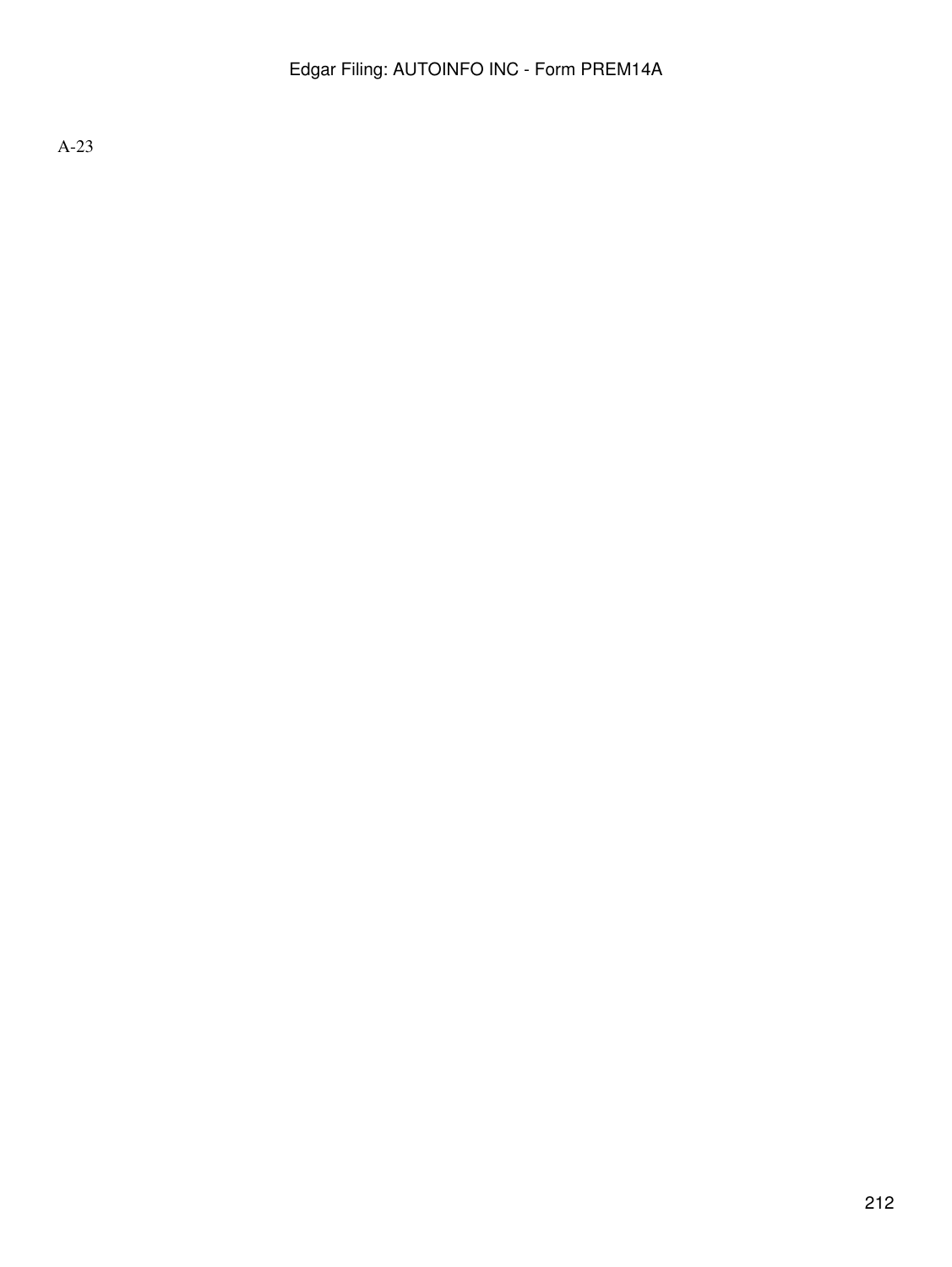been properly classified as either exempt or nonexempt under the Fair Labor Standards Act and its applicable state Law equivalents.

(h) Except as set forth in Section 3.13(h) of the Company Disclosure Schedules, there are (i) no contracts or business relationships that would or could cause the Company or any of its Subsidiaries to be deemed a federal or state contractor obligated to develop and maintain an affirmative action plan or otherwise comply with affirmative action requirements of applicable Laws, and (ii) within the past five (5) years, no discrimination claim, show cause notice, conciliation Proceeding, sanction or debarment Proceeding has been filed or is pending or is threatened with the Office of Federal Contract Compliance Programs or any other federal agency or any comparable state or foreign agency or court and there have been no desk audits or on-site reviews pending or scheduled.

(i) The Company and its Subsidiaries are in compliance in all material respects with all Laws relating to the employment of labor, including all such Laws relating to wages, hours, the Worker Adjustment and Retraining Notification Act and any similar state or local "mass layoff" or "plant closing" law ("WARN"), collective bargaining, discrimination, civil rights, safety and health, workers' compensation and the collection and payment of withholding and/or social security taxes and any similar tax, except for immaterial non-compliance. There has been no "mass layoff" or "plant closing" (as defined by WARN) with respect to the Company or any of its Subsidiaries since December 31, 2007.

3.14 Environmental, Health and Safety Matters.

(a) Except as disclosed in Section 3.14(a) of the Company Disclosure Schedule, the operations of the Company and its Subsidiaries are and have at all times been in compliance in all material respects with all applicable Environmental Laws, which compliance includes obtaining, maintaining, and timely applying for renewal and revision of required Environmental Permits. A list of all Environmental Permits necessary to operate the Company or any of its Subsidiaries as currently operated is set forth in Section 3.14(a) of the Company Disclosure Schedule. Except as disclosed in Section 3.14(a) of the Company Disclosure Schedule, there are no actions or Proceedings pending or, to the Company's Knowledge, threatened to revoke any such Environmental Permit.

(b) Except as disclosed in Section 3.14(b) of the Company Disclosure Schedule, there is no action, claim, complaint, cause of action, citation, order, suit, Proceeding or investigation relating to or arising under applicable Environmental Law ("Environmental Claim") that is pending or, to the Company's Knowledge, threatened against the Company, any of its Subsidiaries or any real property currently, and, to the Company's Knowledge, no Environmental Claim is pending or threatened with respect to any property formerly owned, leased or operated by the Company or any of its Subsidiaries.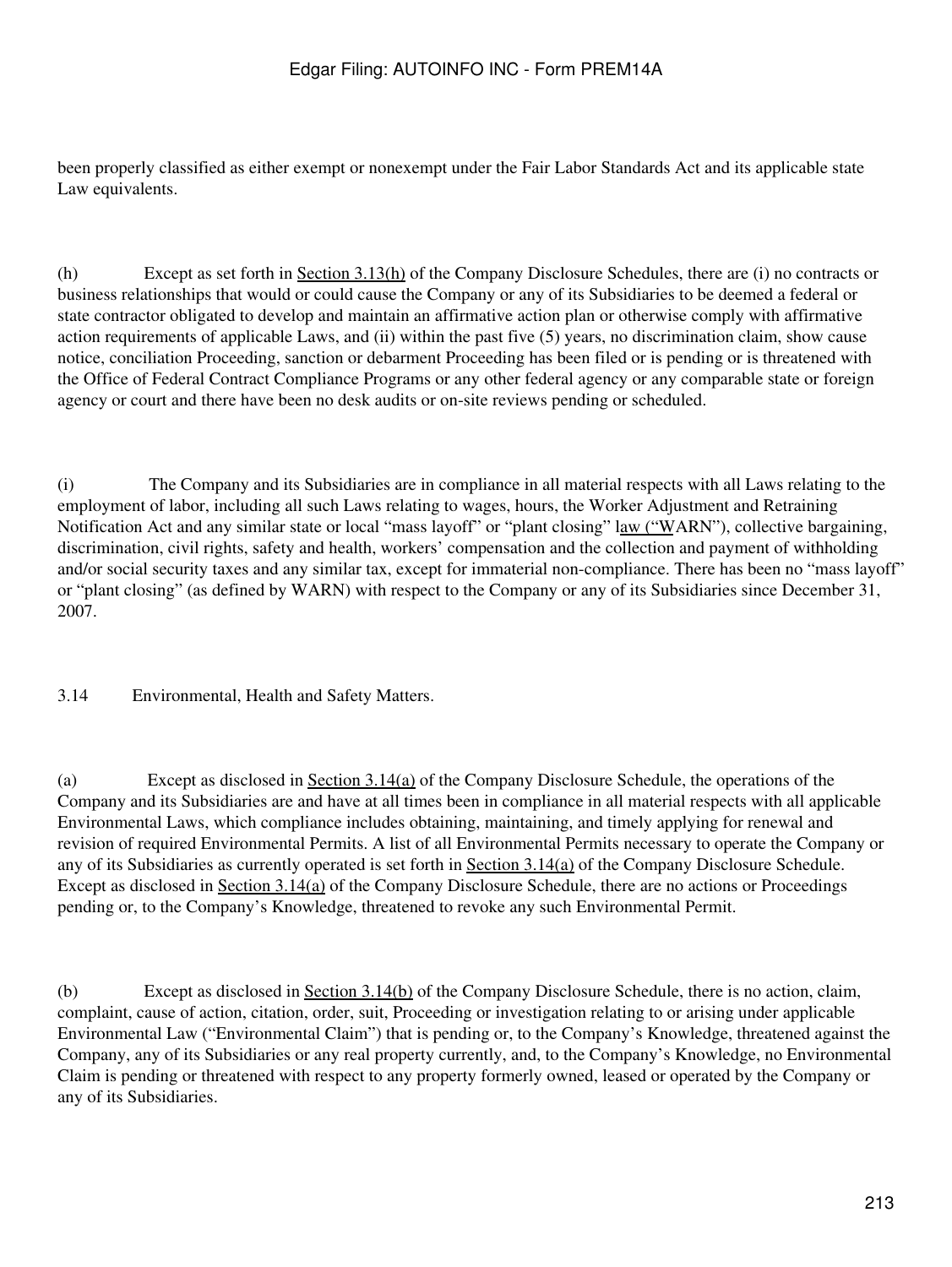(c) Except as disclosed in Section 3.14(c) of the Company Disclosure Schedule, (i) there is no Environmental Condition at, under, or emanating from any Real Property or, to the Company's Knowledge, any real property formerly owned, leased, or operated by the Company or any Subsidiary; (ii) none of the Company, any Subsidiary, or any of their respective predecessors (owned or formed by the Company or any of its Subsidiaries or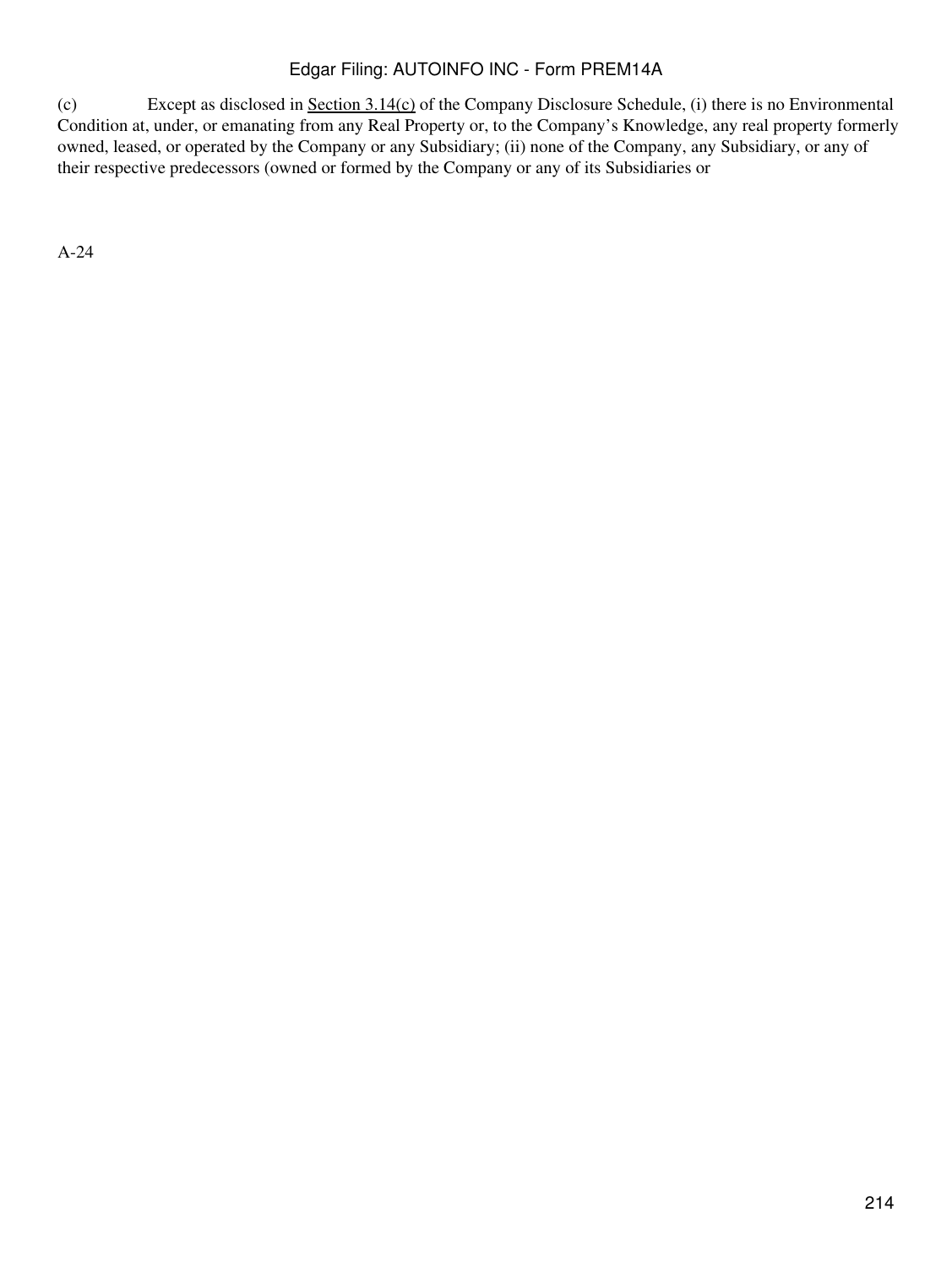Affiliates) treated, stored, disposed of, arranged for or permitted the disposal of, transported, handled, or released any substance, including without limitation any Hazardous Materials, or owned or operated such Real Property in such manner as have given or would give rise to any liabilities or obligations (contingent or otherwise) pursuant to CERCLA or any other applicable Environmental Laws; and (iii) there has been no cleanup of Hazardous Materials at any Real Property or, to the Knowledge of the Company, at any other property currently used by the Company or any of its Subsidiaries.

(d) Except as disclosed in Section 3.14(d) of the Company Disclosure Schedule, no expenditure(s) in excess of \$50,000 with respect to any of the assets of the Company, any real property owned or leased by the Company or any of the operations of the Company or the business will be necessary to achieve compliance with any applicable Environmental Laws.

(e) Except as disclosed in Section 3.14(e) of the Company Disclosure Schedule, there are no and there have not been any underground or aboveground storage tanks at any of the properties leased or owned by the Company.

(f) Except as disclosed in Section 3.14(f) of the Company Disclosure Schedule, there are no asbestos or asbestos-containing materials, polychlorinated biphenyls or lead-based paint located at or on any of the assets of the Company or any real property owned or leased by the Company in connection with the business.

(g) Except as disclosed in <u>Section 3.14(g</u>) of the Company Disclosure Schedule, no Environmental Lien has been placed upon or, to the Company's Knowledge, is threatened to be placed upon any property presently owned, operated or leased by the Company or any of its Subsidiaries.

(h) Neither this Agreement nor the consummation of the Transactions will result in any obligations for site investigation or cleanup, or consent to or of Governmental Authorities or third parties, pursuant to any of the so called "transaction triggered" or "responsible property transfer" Environmental Laws.

(i) None of the real property leased, owned, operated or used by the Company or its Subsidiaries is listed, or, to the Company's Knowledge, proposed for listing, on the National Priorities List pursuant to CERCLA, on the Comprehensive Environmental Response Compensation Liability Information System List, or any similar state list of sites and no condition at such properties exists that, if known to a Governmental Authority, would qualify such property for inclusion on any such list.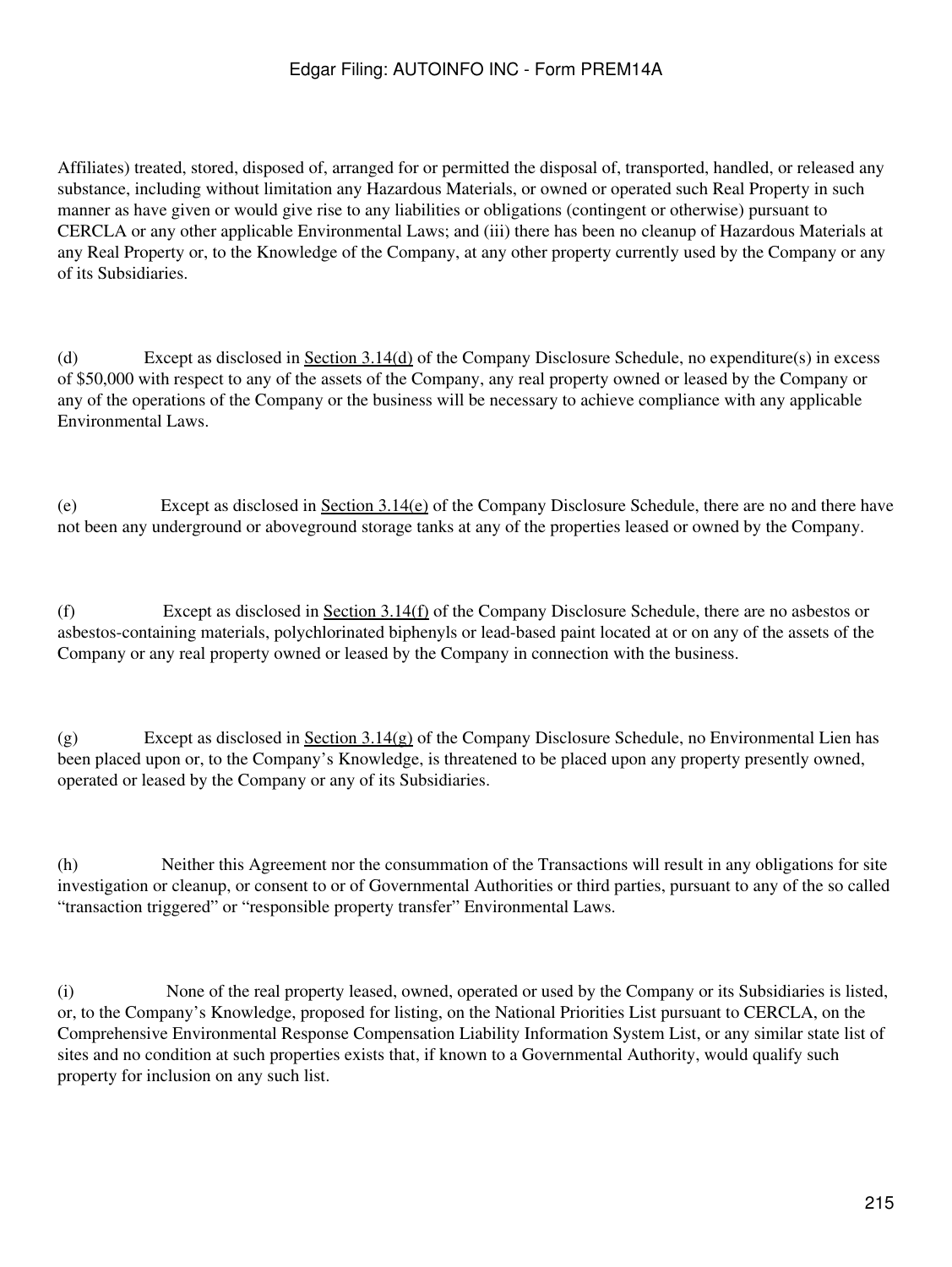(j) The Company has made available to Parent copies of all environmental, health and safety assessments, audits, inspections, and reports and other documentation (including, any Phase I or Phase II environmental assessments) relating to (i) the environmental condition of any real property currently owned, operated or leased by the Company or any of its Subsidiaries, or (ii) compliance by the Company or any of its Subsidiaries with, or potential liability of the Company or any of its Subsidiaries under applicable Environmental Laws.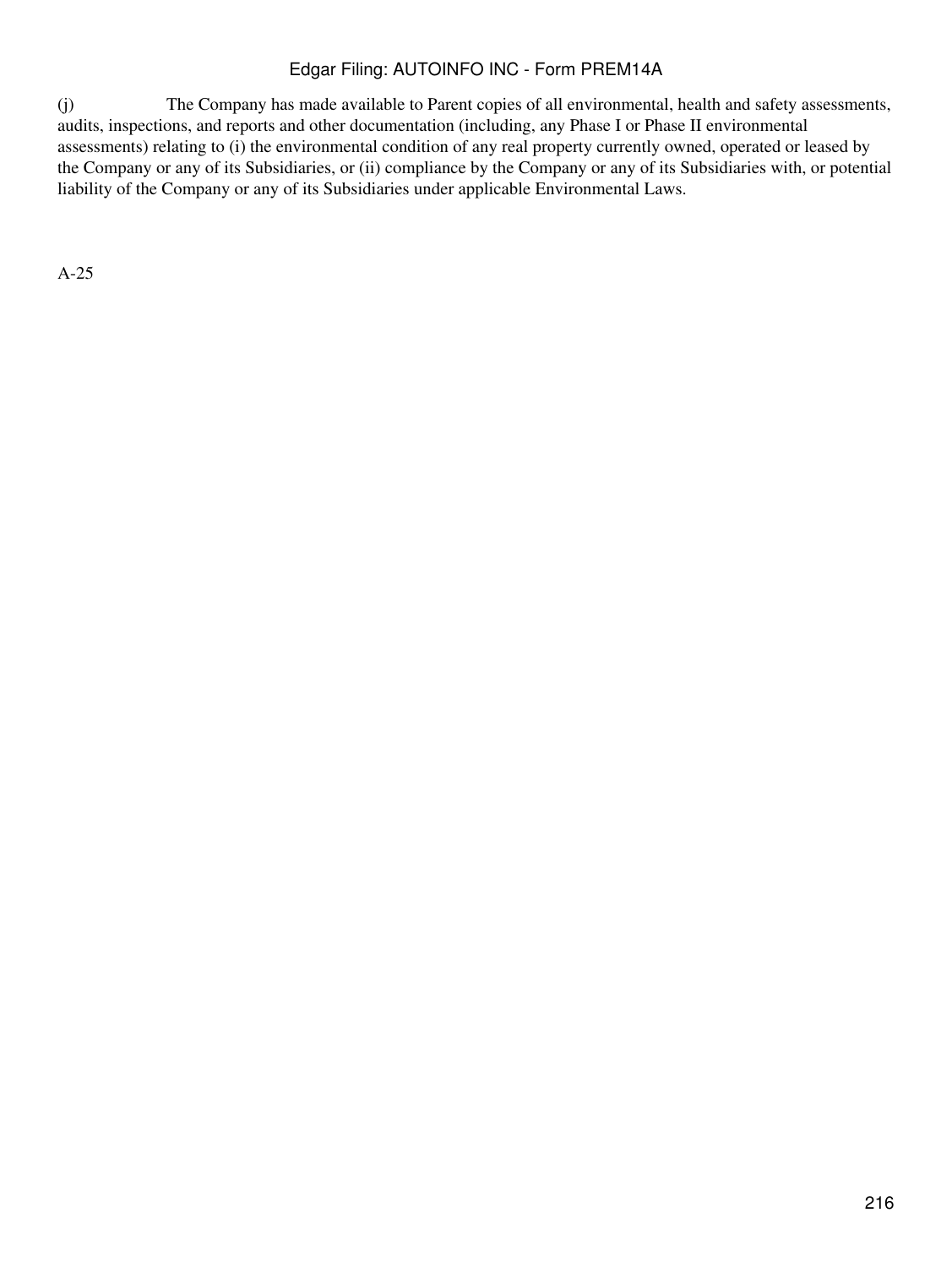### 3.15 Contracts.

(a) Set forth in Section 3.15(a) of the Company Disclosure Schedule is a list of (i) each Contract that would be required to be filed as an exhibit to an Annual Report on Form 10-K under the Exchange Act if such report was filed by the Company with the SEC on the date hereof, and (ii) each of the following to which the Company or any of its Subsidiaries is a party: (A) any Contract that purports to limit, curtail or restrict the ability of the Company or any of its existing or future Subsidiaries or Affiliates to (x) compete in any geographic area or line of business or restrict the Persons to whom the Company or any of its existing or future Subsidiaries or Affiliates may sell products or deliver services (y) solicit or hire any Person in any capacity, including as an employee, consultant or otherwise, or (z) disclose, exploit or otherwise exploit any confidential information of a third party, (B) any partnership, joint venture agreement, or licensing Contract, (C) any Contract for the acquisition, sale or lease of material properties or assets (by merger, purchase or sale of stock or assets or otherwise) entered into since January 1, 2008, (D) any Contract with any (x) Governmental Authority or (y) director or officer of the Company or any of its Subsidiaries or any Affiliate of the Company, (E) any loan or credit agreement, mortgage, indenture, note or other Contract or instrument evidencing Indebtedness by the Company or any of its Subsidiaries or any Contract or instrument pursuant to which Indebtedness may be incurred or is guaranteed by the Company or any of its Subsidiaries, and including any Contract regarding any bonding facility or financial assurance program, (F) any loan or credit agreement, mortgage, indenture, note or other Contract or instrument pursuant to which the Company or any of its Subsidiaries has lent money to any other Person, or otherwise evidencing Indebtedness to the Company or any of its Subsidiaries, (G) any financial derivatives master agreement or confirmation, or futures account opening agreement and/or brokerage statement, evidencing financial hedging or similar trading activities, (H) any voting agreement or registration rights agreement, (I) any mortgage, pledge, security agreement, deed of trust or other Contract granting a Lien on any material property or assets of the Company or any of its Subsidiaries, (J) any customer, client, supply, sales, franchise, dealership, vendor, manufacturing, service center or agent Contract that involves consideration in fiscal year 2011 in excess of \$100,000 or that is reasonably likely to involve consideration in fiscal year 2012 or fiscal year 2013 in excess of \$100,000, (K) any Contract (other than customer, client, supply or sales agent Contracts) that involve consideration (whether or not measured in cash) of greater than \$100,000, (L) any collective bargaining agreement, (M) any "standstill" or similar agreement, (N) any lease, rental, occupancy, license, installment or conditional sale Contract, (O) any other Contract affecting the ownership of, leasing of, title to, use of, or any leasehold or other interest in, any Real Property or personal property, (P) product design or development Contract, (Q) consulting Contract, (R) license or royalty Contract or any other Contract relating to any Intellectual Property Rights, (S) merchandising, sales representative or distribution Contract, (T) Contract granting a right of first refusal or first negotiation, (U) any Contract for the treatment, storage, disposal and/or transportation of low-level radioactive waste and low-level mixed waste materials and related field services, (P) any other Contract which is material to the operation, or which is outside the ordinary course, of the Company's and its Subsidiaries' businesses, (V) any Contract (1) relating to the employment of any employee or retention of any consultant or independent contractor that requires payments of base salary or amounts in excess of \$100,000 on an annual basis to any Person, (2) with any labor union or other labor or collective bargaining organization, or (3) the terms of which obligate or may in the future obligate the Company or any of its Subsidiaries to make any severance, termination or similar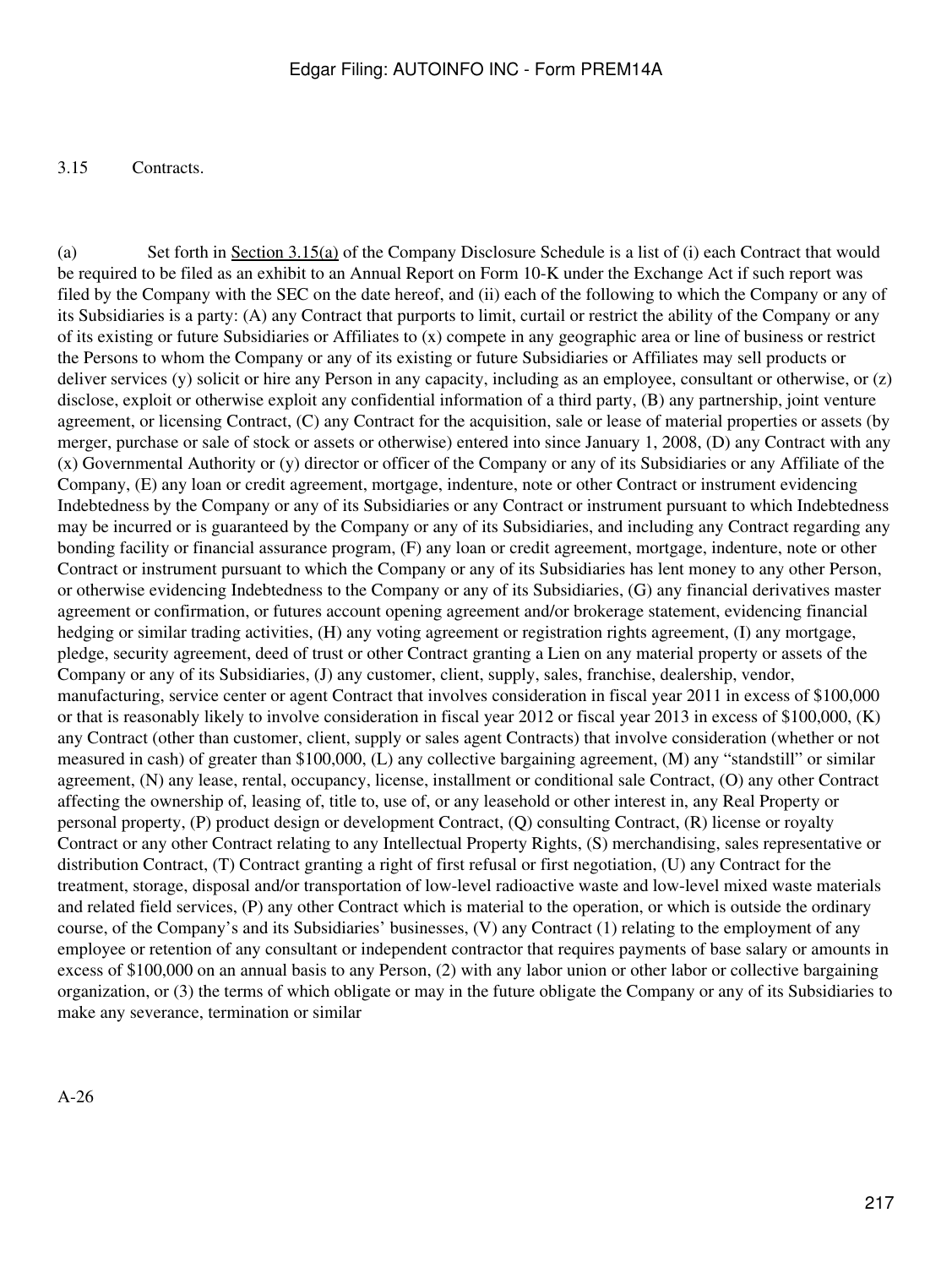payment to any current employee following termination of employment or resulting solely from the consummation of the Transactions contemplated by this Agreement, or (3) pursuant to which the Company or any of its Subsidiaries is obligated to make any bonus, pension, profit sharing or other deferred compensation payment (other than accrued on the Company's financial statements or payments constituting sales commissions or sales-related bonuses) in excess of \$100,000 to any current or former employee or director, (W) any Contract which provides for indemnification of any officer, director, or employee, (X) any power of attorney, (Y) any settlement, conciliation, leniency or similar Contract, (Z) any Contract purporting to be binding on Affiliates of the Company (other than the Company's Subsidiaries), (AA) any other agreement material to the Company or any of its Subsidiaries, whether or not entered into in the Ordinary Course of Business, and (BB) any commitment or agreement, in each case whether written or oral, to enter into any of the foregoing (the Contracts and other documents required to be listed in Section 3.15(a) of the Company Disclosure Schedule, together with any and all other Contracts of such type entered into in accordance with Section 5.2, each a "Material Contract"). The Company has heretofore made available to Parent true, correct and complete copies of each Material Contract in existence as of the date hereof, together with any and all exhibits, attachments, amendments, supplements, waivers, side letters or other documentation relating thereto; provided, however, that with respect to clause (J) of this Section 3.15, the Company has heretofore made available to Parent samples and examples of such Material Contracts, which Material Contracts have not been modified or altered in any material respects.

(b) Each of the Material Contracts is legal, valid, binding and in full force and effect and is enforceable in accordance with its terms by the Company and its Subsidiaries party thereto, subject to the Bankruptcy and Equity Exception. Except as set forth in Section 3.15(b) of the Company Disclosure Schedule, no approval, consent or waiver of any Person is needed in order that any Material Contract continue in full force and effect following the consummation of the Transactions. Neither the Company nor any of its Subsidiaries is in default under any Material Contract or other Contract to which the Company or any of its Subsidiaries is a party (collectively, the "Company Contracts"), nor does any condition exist that, with notice or lapse of time or both, would constitute a default thereunder by the Company and its Subsidiaries party thereto. To the Knowledge of the Company, no other party to any Company Contract is in default thereunder, nor does any condition exist that with notice or lapse of time or both would constitute a default by any such other party thereunder, except for such defaults as, individually or in the aggregate, are not and could not reasonably be expected to be material to the Company and its Subsidiaries, taken as a whole. Neither the Company nor any of its Subsidiaries has received any notice of termination or cancellation under any Material Contract.

3.16 Real Property.

(a) Neither the Company nor any of its Subsidiaries owns and/or has ever owned any Owned Real Properties.

(b) Section 3.16 of the Company Disclosure Schedule sets forth the address of each parcel of Leased Real Property, and a true and complete list of all Leases for each parcel of Leased Real Property. The Company has made available to Parent and Merger Sub a true and complete copy of each Lease, and in the case of any oral Lease, a written summary of the material terms of such Lease.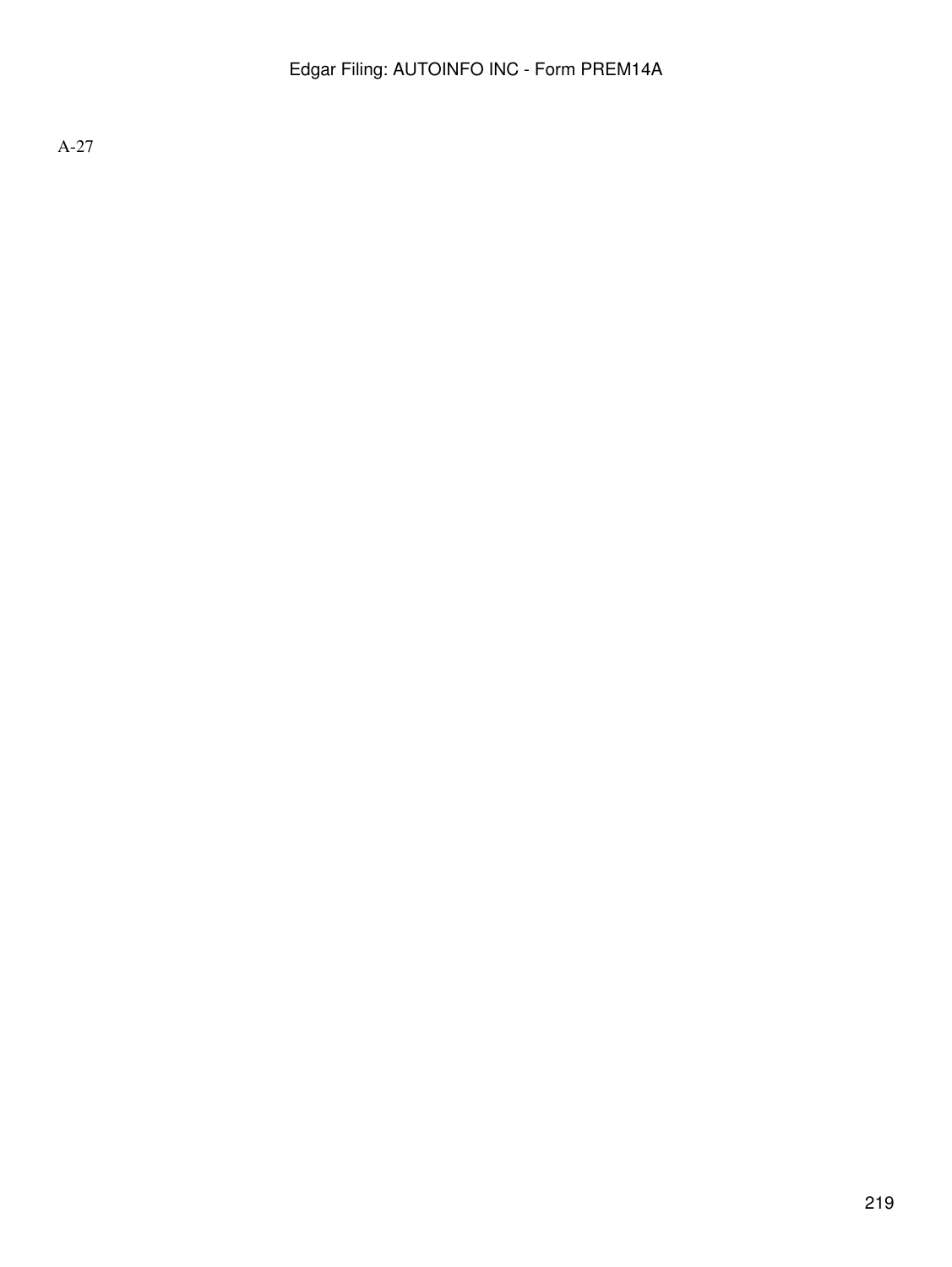(c) Subject to the respective terms and conditions in the Leases, the Company or one of its Subsidiaries is the sole legal and equitable owner of the leasehold interest in the Leased Real Property and possesses good and marketable, indefeasible title thereto, free and clear of all Liens (other than Permitted Liens).

(d) Neither the Company nor any of the Subsidiaries has subleased or licensed the Leased Real Property or any portion thereof. With respect to each Lease: (i) the lessee under the Lease is the sole present holder of all of the lessee's interest in the Lease, (ii) the Lease is in good standing and there are no defaults on the part of the lessee or the lessor under the Lease, and no event has occurred which would give rise to a default after notice or expiration of a cure period, (iii) the Lease is in full force and effect and is a complete statement of the agreement of the parties with respect to the leasing of the premises described therein by the lessor to the lessee and the Lease is the only agreement in effect under which the lessor has leased the premises described therein, (iv) there is no outstanding dispute between the lessor and the lessee under the Lease, (v) the lessee has not been granted any concessions not set forth in the Lease, and (vi) the rent and other sums due and payable to the lessor under the Lease, are current.

(e) The Company and its Subsidiaries has no Knowledge of any building moratorium which might affect any of the Real Property.

(f) None of the Company and its Subsidiaries has received notice that the location, construction, occupancy, operation or use of the buildings located on the Real Property violates any restrictive covenant or deed restriction recorded against such Real Property or any Laws.

(g) None of the Company or any of the Subsidiaries is a foreign person or entity under the Foreign Investment in Real Property Tax Act of 1980, as amended.

(h) With respect to each parcel of Real Property: (i) there are no pending or, to the Knowledge of the Company, threatened condemnation Proceedings, suits or administrative actions relating to any such parcel or other matters affecting adversely the current use, occupancy or value thereof; (ii) the ownership and operation of the Real Property in the manner in which it is now owned and operated comply with all zoning, building, use, safety or other similar statutes, ordinances or regulations of any Governmental Body; (iii) all Improvements on any such parcel are in good operating condition, ordinary wear and tear excepted, are supplied with utilities and other services necessary for the operation of the business as currently conducted at such facilities and safe for their current occupancy and use; (iv) neither the Company, nor any of its Subsidiaries has received any notice of any special Tax, levy or assessment for benefits or betterments that affect any parcel of Real Property and, to the Knowledge of the Company, no such special Taxes, levies or assessments are pending or contemplated; (v) there are no Contracts granting to any third party or parties the right of use or occupancy of any such parcel, and there are no third parties (other than the Company and its Subsidiaries) in possession of any such parcel; and (vi) each such parcel abuts on and has adequate direct vehicular access to a public road and there is no pending or, to the Knowledge of the Company, threatened termination of such access. The Real Property comprises all of the real property used or intended to be used in the business of the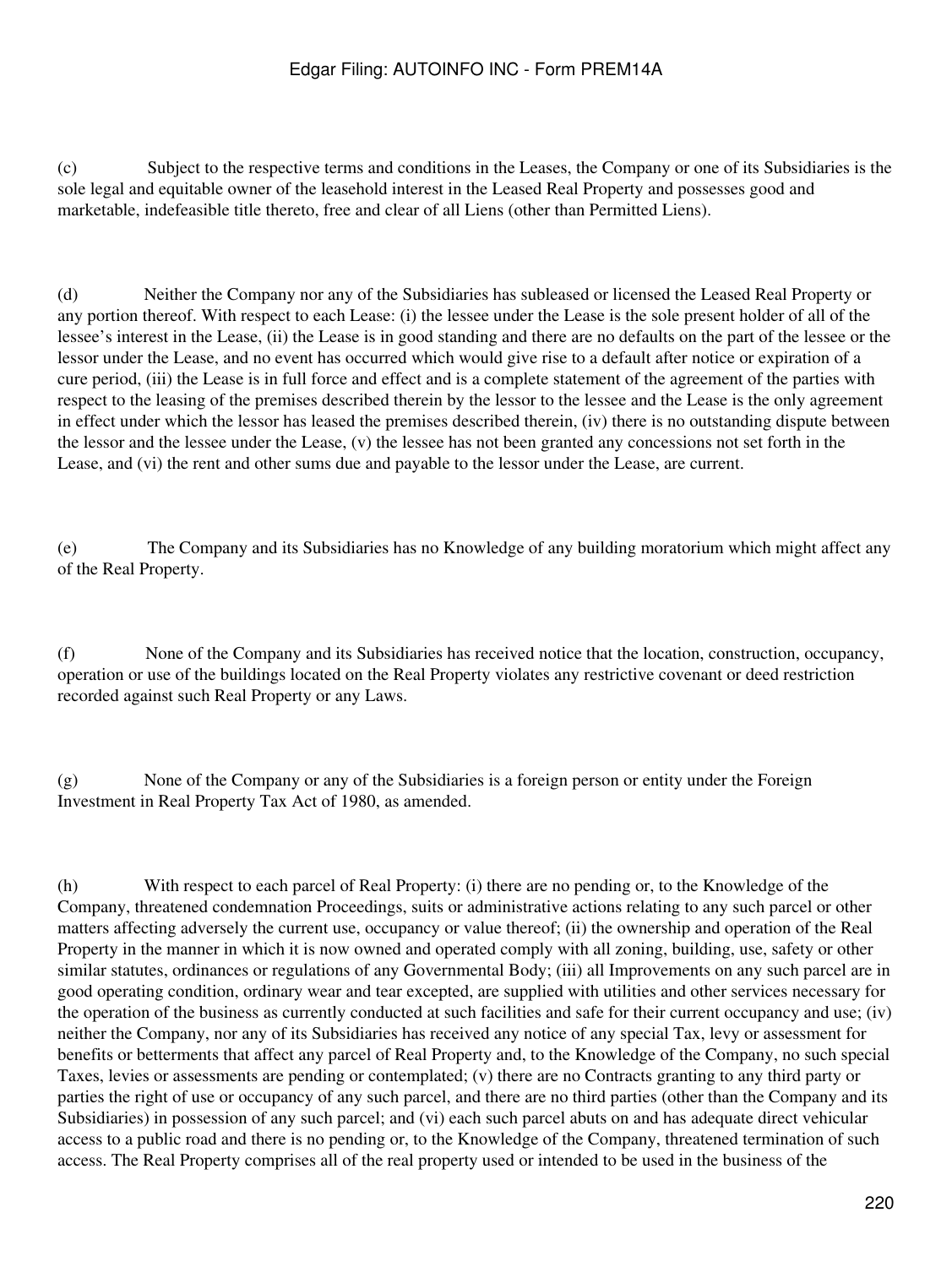Company and its Subsidiaries, and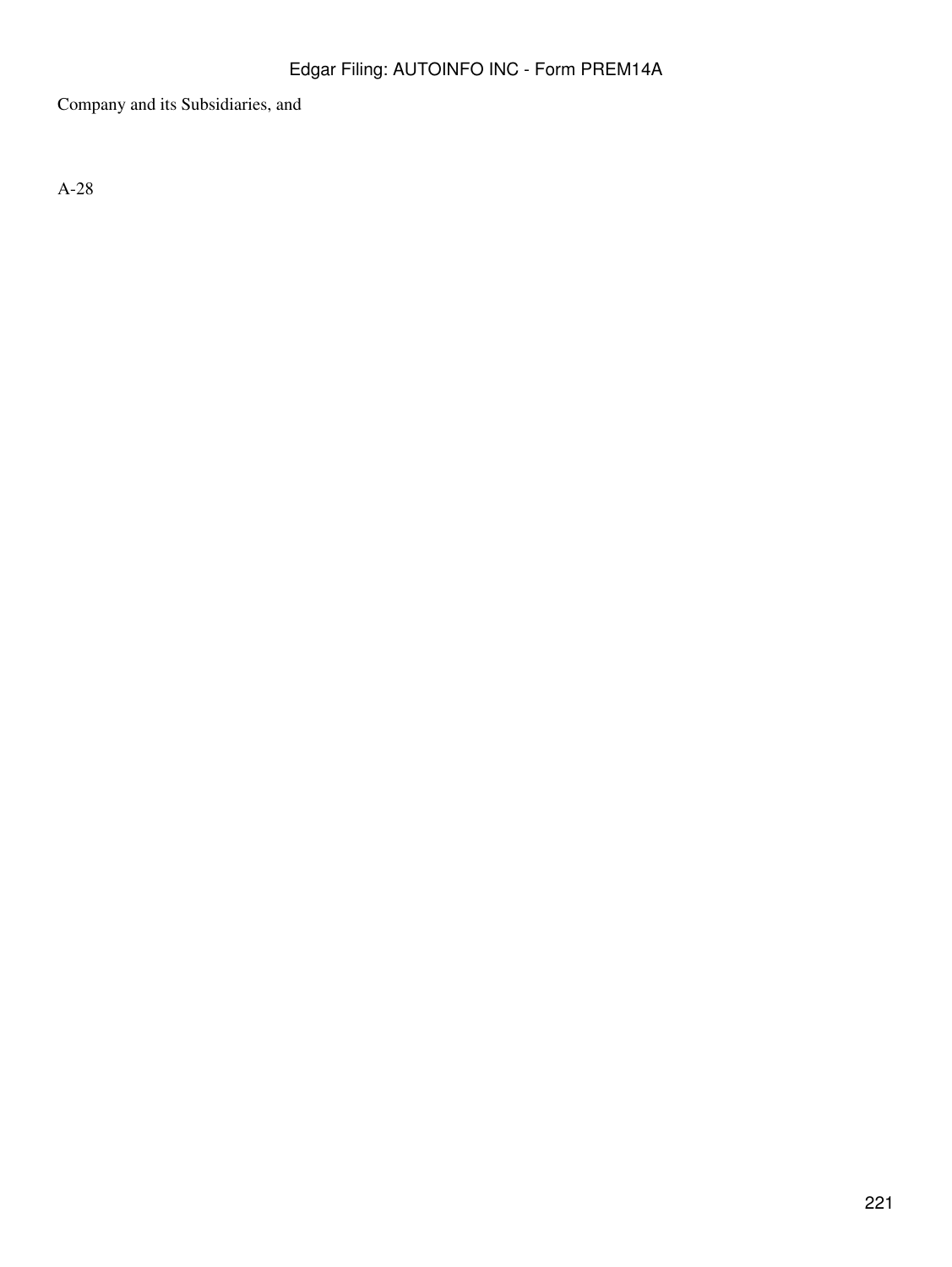neither the Company nor any of its Subsidiaries is a party to any Contract or option to purchase any real property or interest therein.

(i) There are no outstanding options, rights of first offer or rights of first refusal to purchase any Owned Real Property or any portion thereof or interest therein.

3.17 Intellectual Property.

(a) Section 3.17(a) of the Company Disclosure Schedule sets forth an accurate and complete list of the following Company Intellectual Property and Company Technology: (i) all issued Patents and pending Patent applications, (ii) registered Marks, pending applications for registrations of any Marks and any unregistered Marks, (iii) registered Copyrights and material unregistered Copyrights; (iv) material Trade Secrets; and (v) material Company Technology (other than off-the-shelf Software or hardware). Section 3.17(a) of the Company Disclosure Schedule lists (i) the record owner of each such item of Company Intellectual Property and/or material Company Technology and (ii) the jurisdictions in which each such Company Intellectual Property right has been issued or registered or in which any application for such issuance and registration has been filed, if applicable.

(b) The Company and/or one of its Subsidiaries is the sole and exclusive owner of, or has valid and continuing rights to use (pursuant to a written license listed in Section 3.17(b) of the Company Disclosure Schedule, except for commercial-off-the-shelf Software), sell, license and otherwise commercially exploit, free and clear of all Liens or obligations to others, all of the Company Intellectual Property and Company Technology. The Company Intellectual Property and Company Technology owned or licensed to the Company and/or its Subsidiaries include all Intellectual Property Rights and Technology necessary to enable the Company and its Subsidiaries to conduct their respective businesses in the manner in which such businesses are currently being conducted. All of the Company's and its Subsidiaries' rights in the Company Intellectual Property and Company Technology are valid and enforceable.

(c) The use, practice or other commercial exploitation of the Company Intellectual Property and Company Technology by the Company or any of its Subsidiaries and the manufacturing, licensing, marketing, importation, offer for sale, sale or use of the Company's products or services or the Company Technology, and the operation of the Company's and its Subsidiaries' businesses do not infringe, violate, constitute an unauthorized use of or misappropriate any Intellectual Property Rights of any third Person or constitute unfair competition or trade practices under the Laws of any jurisdiction. Neither the Company nor any of its Subsidiaries is a party to or otherwise bound by any settlement or consent agreement, covenant not to sue, non-assertion assurance, release or other similar agreement that could reasonably be expected, individually or in the aggregate, to materially and adversely affect the Company's rights to own or use any Company Intellectual Property. Neither the Company nor any of its Subsidiaries is a party to or the subject of any pending or, to the Knowledge of the Company, threatened suit, action, investigation or Proceeding which involves a claim (i) against the Company or any of its Subsidiaries, of infringement, misappropriation, unauthorized use, or violation of any Intellectual Property Rights of any Person, or challenging the ownership, use,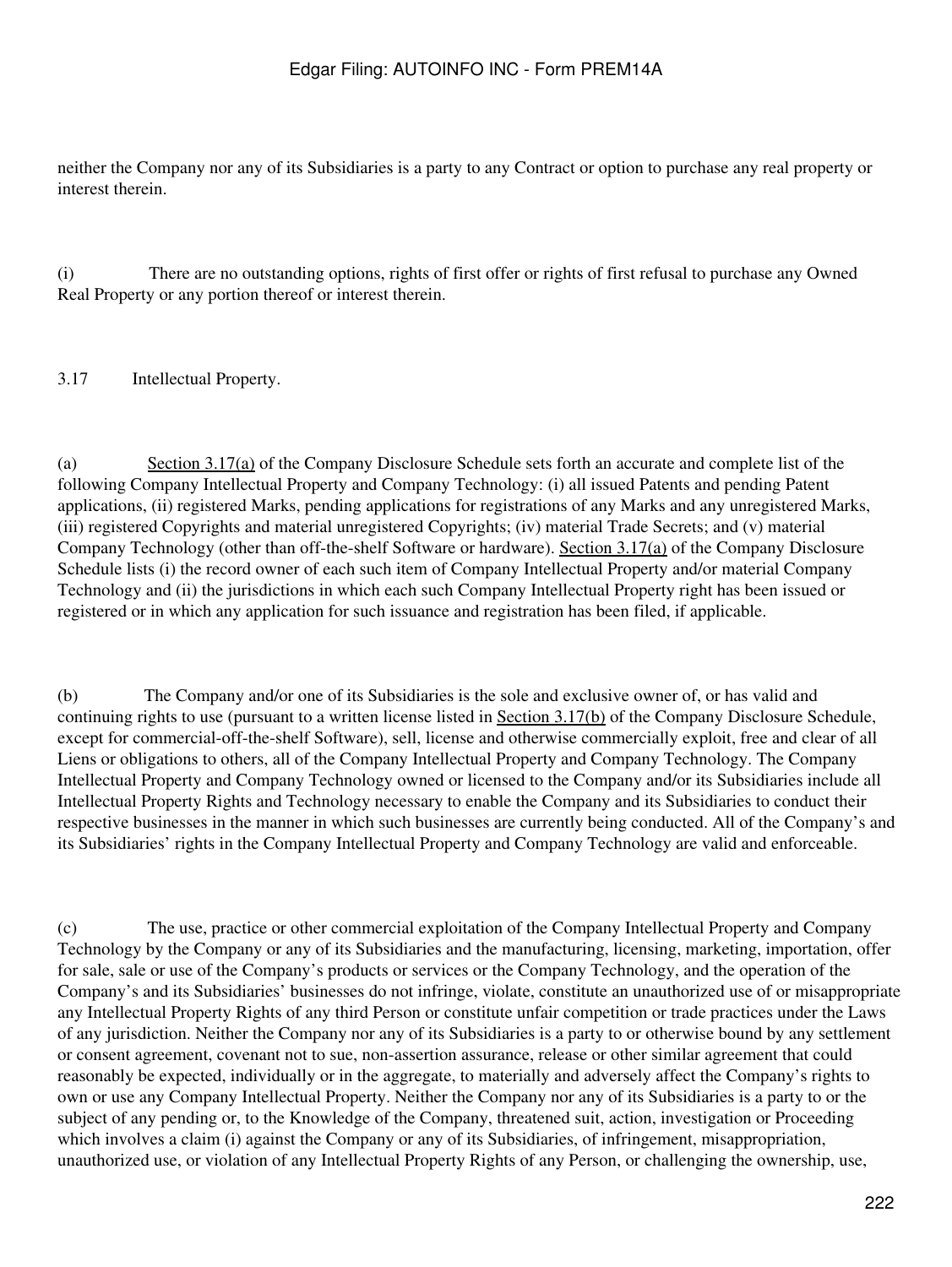validity or enforceability of any Company Intellectual Property or Company Technology or (ii) contesting the right of the Company or any of its Subsidiaries to use, sell, exercise, license,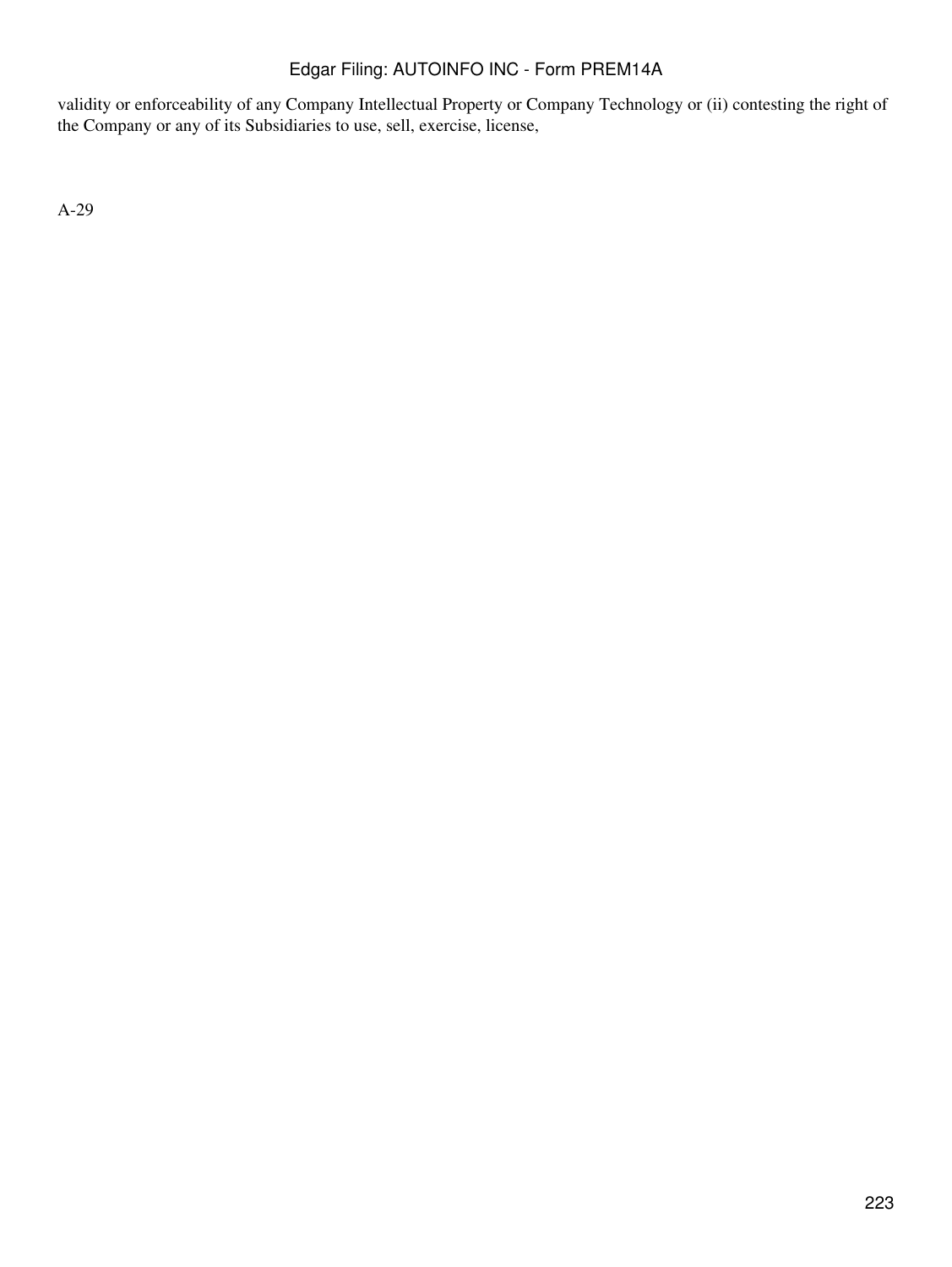transfer, dispose of or commercially exploit any Company Intellectual Property or Company Technology, or any products, processes or materials covered thereby in any manner. The Company has not received written notice of any such threatened claim.

(d) To the Knowledge of the Company, no Person (including employees and former employees of the Company or any of its Subsidiaries) is infringing, violating, misappropriating or otherwise misusing any Company Intellectual Property or Company Technology, and neither the Company nor any of its Subsidiaries has made any such claims against any Person (including employees and former employees of the Company or any of its Subsidiaries).

(e) All Company Intellectual Property and Company Technology developed by and/or for the Company or any Subsidiary was developed by (i) employees of the Company or a Subsidiary within the scope of their employment; or (ii) independent contractors who have entered into written agreements with the Company or a Subsidiary that assigned all right, title and interest in and to any Intellectual Property developed to the Company or a Subsidiary. No employee or independent contractor of the Company or any Subsidiary has entered into any agreement, contract, obligation, promise or undertaking (whether written or oral and whether express or implied) that restricts or limits in any way the scope of the Company Intellectual Property or requires the employee or independent contractor to transfer, assign or disclose information concerning the Company Intellectual Property to anyone other than the Company or a Subsidiary. No third party has any marketing rights with respect to or ownership interest in the Company Intellectual Property or has or has had access to the source code of the software developed by the Company or a Subsidiary. The Company or a Subsidiary exclusively owns and possesses the documentation and source code with respect to the software. Any software developed by the Company or a Subsidiary has not manifested any material operating problem which appears to be incapable of remediation in the ordinary course of business of the Company as currently conducted.

(f) No Trade Secret or any other non-public, proprietary information material to the businesses of the Company or any of its Subsidiaries as presently conducted has been authorized to be disclosed or has been actually disclosed by the Company or any of its Subsidiaries to any employee or any third Person other than pursuant to a written confidentiality or written non-disclosure agreement restricting the disclosure and use of the Company Intellectual Property or Company Technology. The Company and its Subsidiaries have taken all reasonably necessary and appropriate steps to protect and preserve the confidentiality and value of all Trade Secrets and any other confidential information of the Company or its Subsidiaries. Each employee, consultant and independent contractor of the Company and each of its Subsidiaries, in each case with the exception of the Persons identified in Section 3.17(f) of the Company Disclosure Schedule, has entered into a written non-disclosure agreement and invention assignment agreement with the Company and/or its Subsidiaries in a form provided to Parent.

(g) All necessary registration, maintenance, renewal and other relevant filing fees due through the date hereof in connection with issued or registered Company Intellectual Property owned by the Company or any of its Subsidiaries have been timely paid, and all necessary documents and certificates in connection with issued or registered Company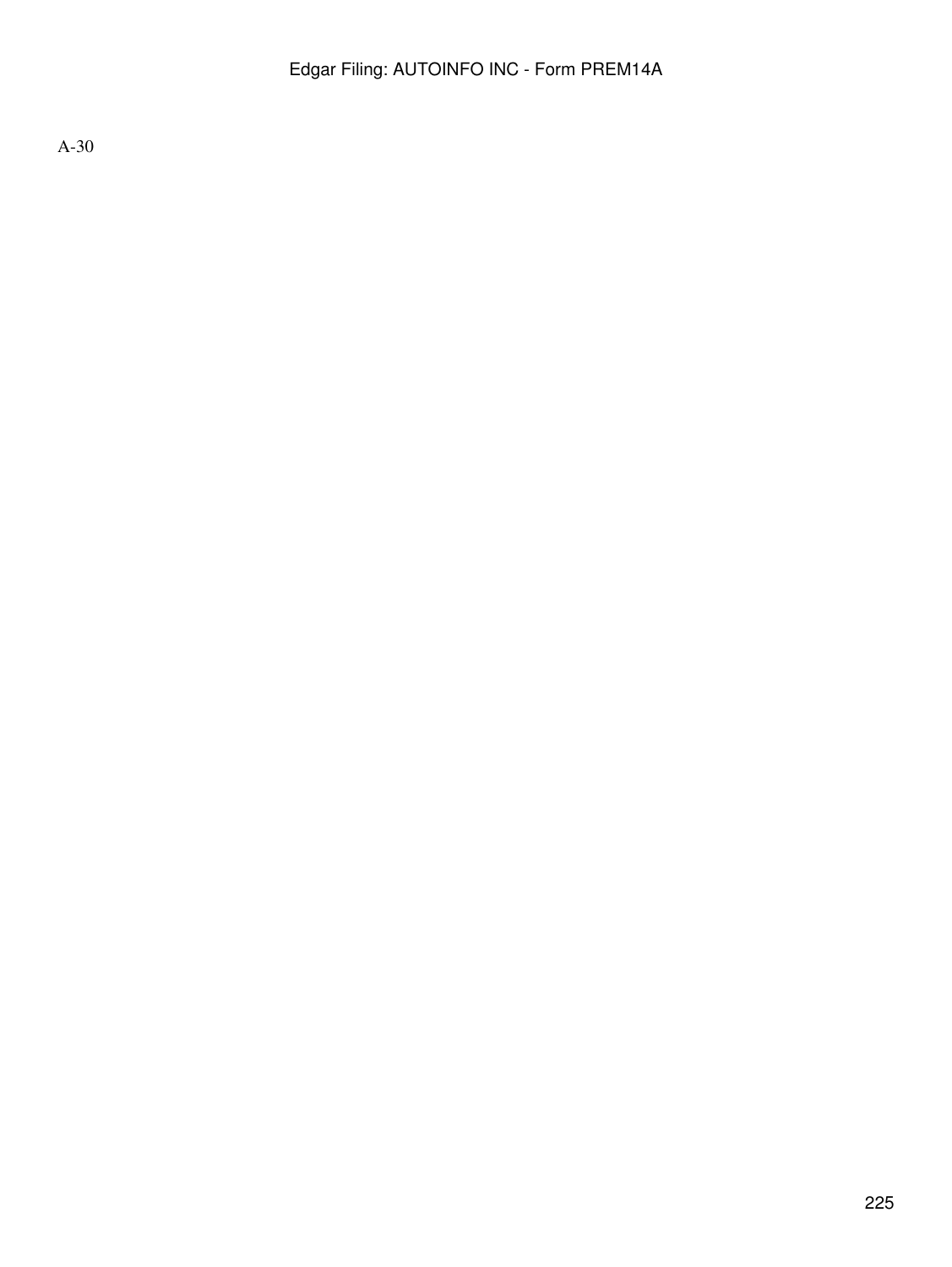Intellectual Property owned by the Company or any of its Subsidiaries have been timely filed with the relevant patent, trademark, copyright or other relevant Governmental Authorities in the United States or foreign jurisdictions, as the case may be, for the purpose of maintaining such issued or registered Company Intellectual Property.

(h) The Company and each Subsidiary has been using appropriate statutory notice of registration in connection with its use of registered material Marks, proper marking practices in connection with Patents, and appropriate statutory notice for all other Company Intellectual Property, including but not limited to compliance with attribution requirements for the use of computer software source code.

(i) Except as set forth on Section 3.17(i) of the Company Disclosure Schedule, the Company and each Subsidiary is in compliance in all material respects and, to the Knowledge of the Company, since January 1, 2011 has been in compliance in all material respects with all Laws, as well as its own rules, policies, and procedures, relating to privacy, data protection, and the collection and use of personal information collected, used, or held for use by the Company or any Subsidiary.

(j) Except with respect to licenses of commercial off-the-shelf Software, and except pursuant to the Contracts listed in Section  $3.15(a)(ii)(R)$  of the Company Disclosure Schedule, neither the Company nor any Subsidiary is required, obligated, or under any liability whatsoever, to make any payments by way of royalties, fees or otherwise to any owner, licensor of, or other claimant to any Intellectual Property or Technology, or other third Person, with respect to the use thereof or in connection with the conduct of the businesses of the Company and its Subsidiaries as currently conducted.

(k) Section 3.17(k) of the Company Disclosure Schedule sets forth a true, correct and complete list of all Software that is (i) owned exclusively by the Company or any of its Subsidiaries, or (ii) used by the Company or its Subsidiaries in their respective businesses and not (A) exclusively owned by the Company or its Subsidiaries or (B) licensed under a shrink-wrap or click-through agreement on reasonable terms through commercial distributors or in consumer retail stores for a license fee of less than \$50,000, in each case that is material to the operation of their respective businesses.

(l) The Company and its Subsidiaries own, lease or license all Software, hardware, databases, computer equipment and other information technology that are necessary for the operations of the Company's and its Subsidiaries' businesses. 

(m) The consummation of the Transactions will not result in the loss or impairment of the Surviving Corporation's right to own or use any of the Company Intellectual Property or Company Technology.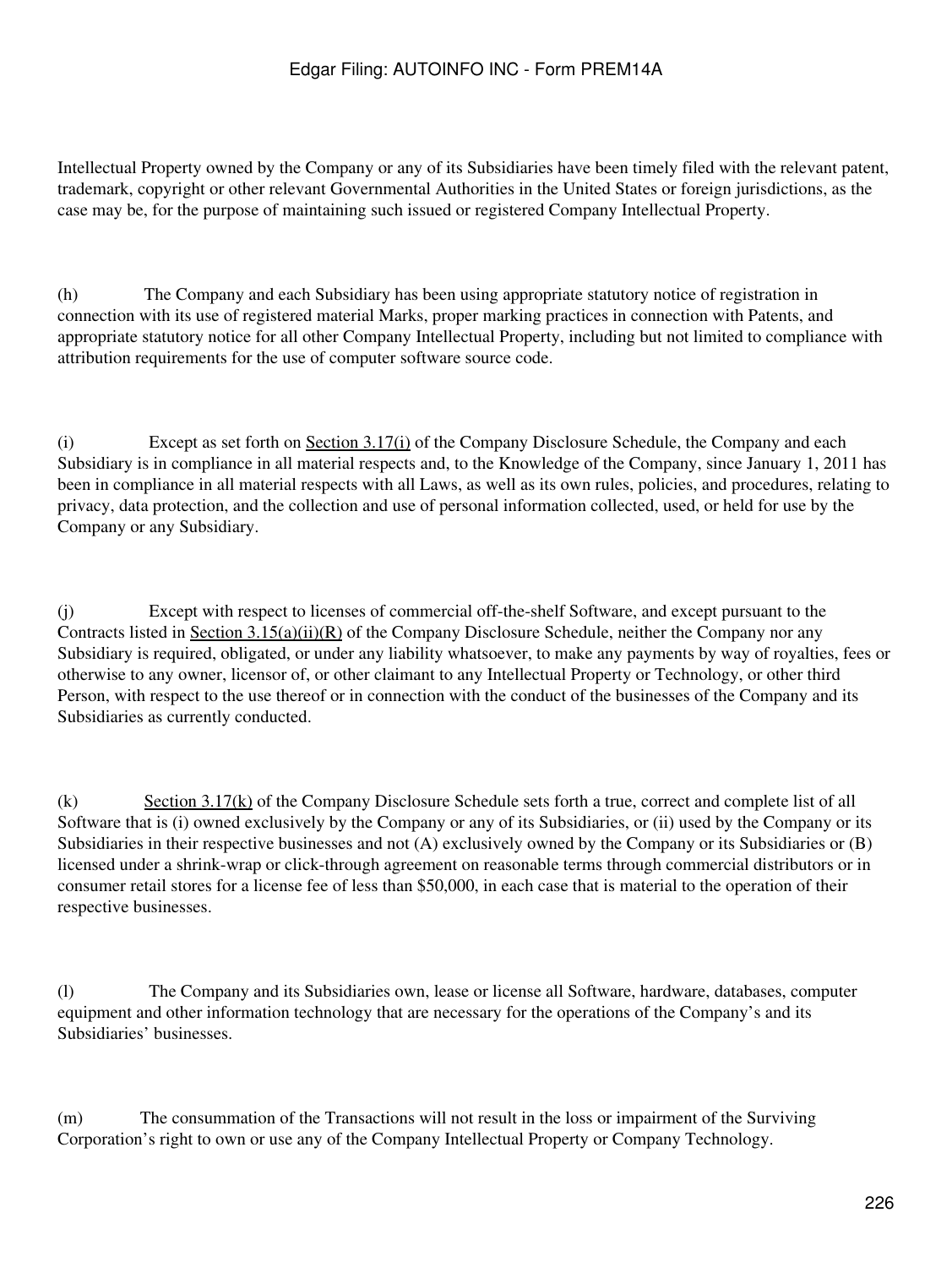(n) Neither this Agreement nor any Transactions will result in the grant of any right or license with respect to any Company Intellectual Property or Company Technology to any third Person pursuant to any Contract to which the Company or any of its Subsidiaries is a party or by which any assets or properties of the Company or any of its Subsidiaries is bound.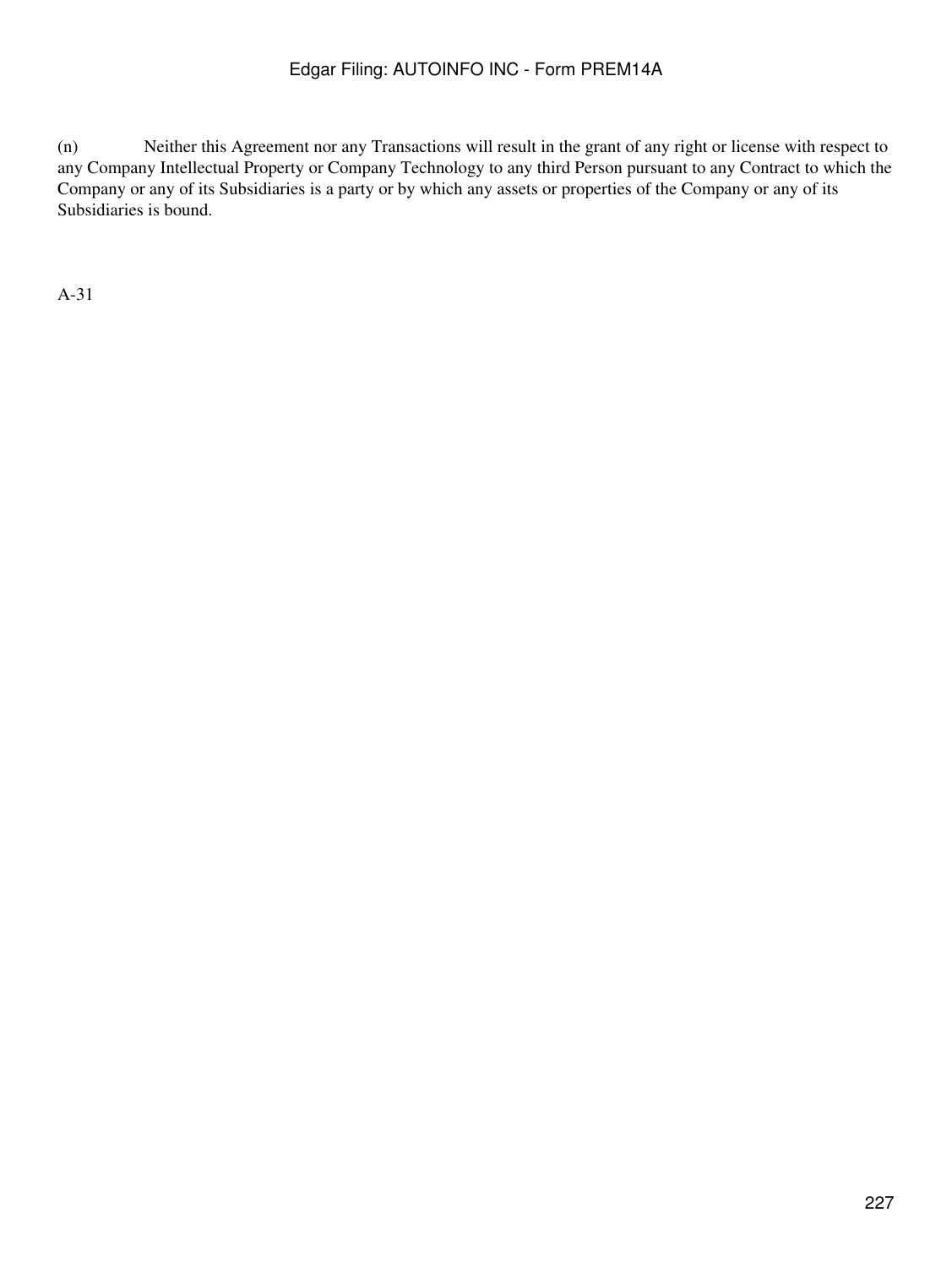## 3.18 Insurance.

(a) Section 3.18 of the Company Disclosure Schedule sets forth a true, correct and complete list of all insurance policies (including policies providing property, casualty, liability, director & officer, and workers' compensation coverage and bond and surety arrangements) with respect to which the Company or any of its Subsidiaries is a party, a named insured, or otherwise the beneficiary of coverage (the "Policies"), as well as the following information with respect to each Policy: (i) the name of the insurer, the name of the policyholder, and the name of each covered insured; (ii) the policy number and the period of coverage; and (iii) a description of any retroactive premium adjustments or other material loss-sharing arrangements.

(b) There is no claim by the Company or any of its Subsidiaries or any other Person pending under any such policies and bonds as to which coverage has been questioned, denied or disputed.

(c) All premiums due and payable thereon have been paid and the Company and its Subsidiaries have complied in all material respects with the provisions of the Policies. Neither the Company nor any of its Subsidiaries is in material breach or default, and neither the Company nor any of its Subsidiaries have taken any action or failed to take any action which, with notice or the lapse of time, would constitute such a breach or default, or permit termination or modification, of any of the Policies. No notice of cancellation or termination has been received by the Company with respect to any of the Policies. To the Knowledge of the Company, neither the Company nor any of its Subsidiaries has received any written notice from or on behalf of any insurance carrier issuing such Policies that there will be a non-renewal of such Policies or a material decrease in coverage or a material increase in deductible or self insurance retention.

(d) Section 3.18(d) of the Company Disclosure Schedule sets forth a list of all claims made under the Policies, or under any other insurance policy, bond or agreement covering the Company or any of its Subsidiaries or their operations since January 1, 2012.

(e) Since January 1, 2011, the Company and its Subsidiaries have maintained insurance policies with coverage and policy limits that are substantially similar to the coverage and policy limits provided by the Policies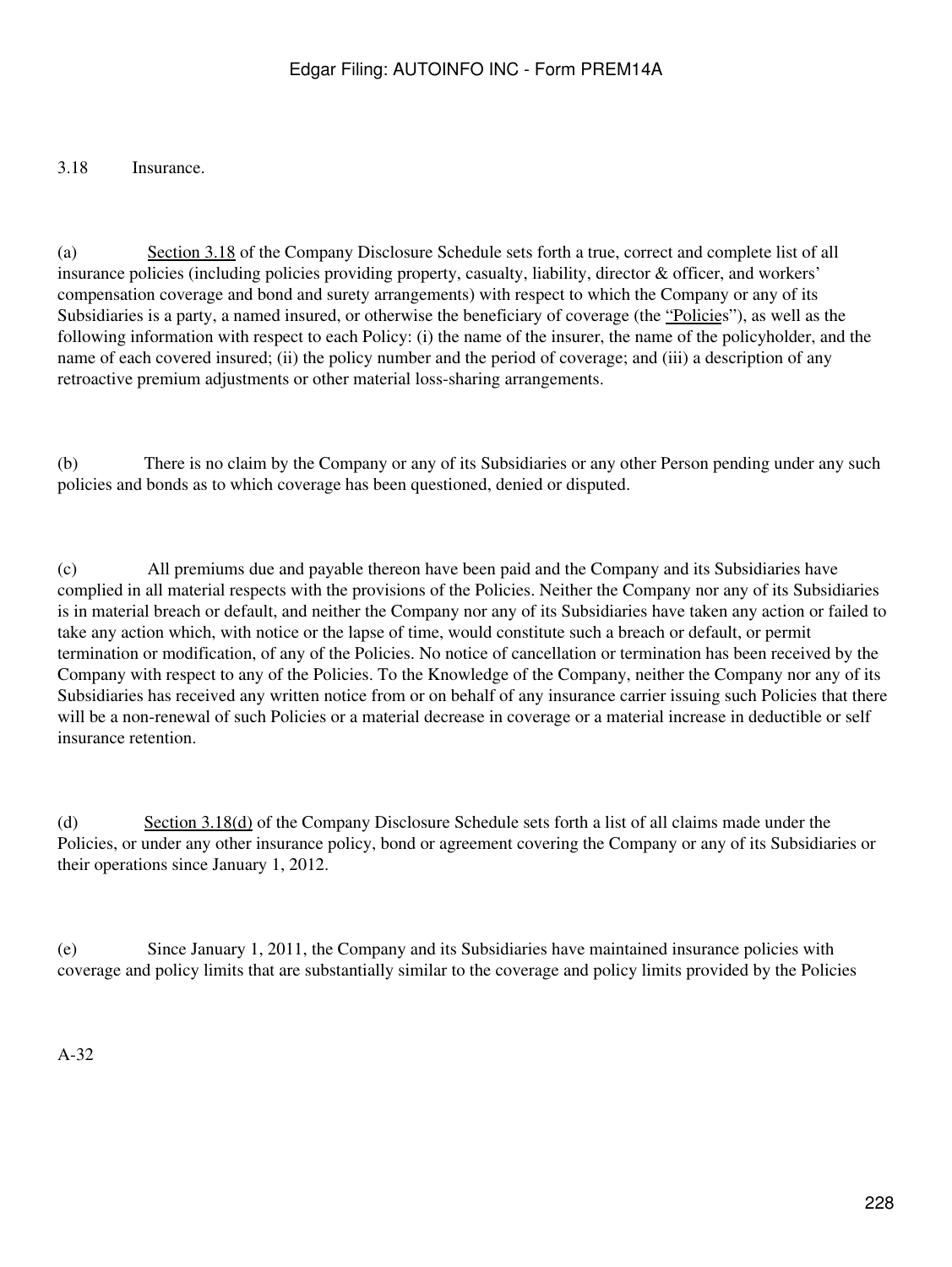### 3.19 Business Continuity.

None of the Software, computer hardware (whether general or special purpose), telecommunications capabilities (including all voice, data and video networks) and other similar or related items of automated, computerized, and/or software systems and any other networks or systems and related services that are used by or relied on by the Company and its Subsidiaries in the conduct of their businesses (collectively, the "Systems") have experienced bugs, failures, breakdowns, or continued substandard performance in the past twelve (12) months that has caused or reasonably could be expected to cause any substantial disruption or interruption in or to the use of any such Systems by the Company or its Subsidiaries.

### 3.20 Customers, Suppliers and Sales Agents.

Section 3.20 of the Company Disclosure Schedule sets forth a list of the twenty (20) largest customers, the twenty (20) largest suppliers and the twenty (20) largest sales agents of the Company and its Subsidiaries, as measured by the dollar amount of purchases thereby, purchasers therefrom or commissions paid thereto, during each of the fiscal years ended December 31, 2010, 2011 and 2012 showing the total sales by the Company and its Subsidiaries to each such customer, the total purchases by the Company and its Subsidiaries from each such supplier, and the total commissions paid by the Company and its Subsidiaries to each such sales agent, during such period as well as any minimum purchase requirements of the Company for the 2013 fiscal year or thereafter. Except as set forth in Section 3.20 of the Company Disclosure Schedule, since the date of the Balance Sheet Date, (i) no customer, supplier or sales agent listed on such schedule for calendar year 2012 has terminated its relationship with the Company or its Subsidiaries or materially reduced or changed the pricing or other terms of its business with the Company or its Subsidiaries or indicated that it shall do any of the foregoing, (iii) neither the Company nor any of its Subsidiaries has any Knowledge that any customer, supplier or sales agent listed on such schedule for calendar year 2012 will terminate or materially reduce or change the pricing or other terms of its business with the company or its Subsidiaries, and (ii) no customer, supplier or sales agent listed on such schedule for calendar year 2012 has notified the Company or any of its Subsidiaries that it intends to terminate or materially reduce or change the pricing or other terms of its business with the Company or its Subsidiaries.

#### 3.21 Restrictions on Business Activities.

There is no Contract, Order, or other instrument binding upon the Company or any of its Subsidiaries, or the current or former officers, managers or directors of the Company and any of its Subsidiaries which restricts or prohibits the Company or any of its Subsidiaries from competing with any other Person, from engaging in any business or from conducting activities in any geographic area, or which otherwise restricts or prohibits the conduct of the business of the Company and its Subsidiaries.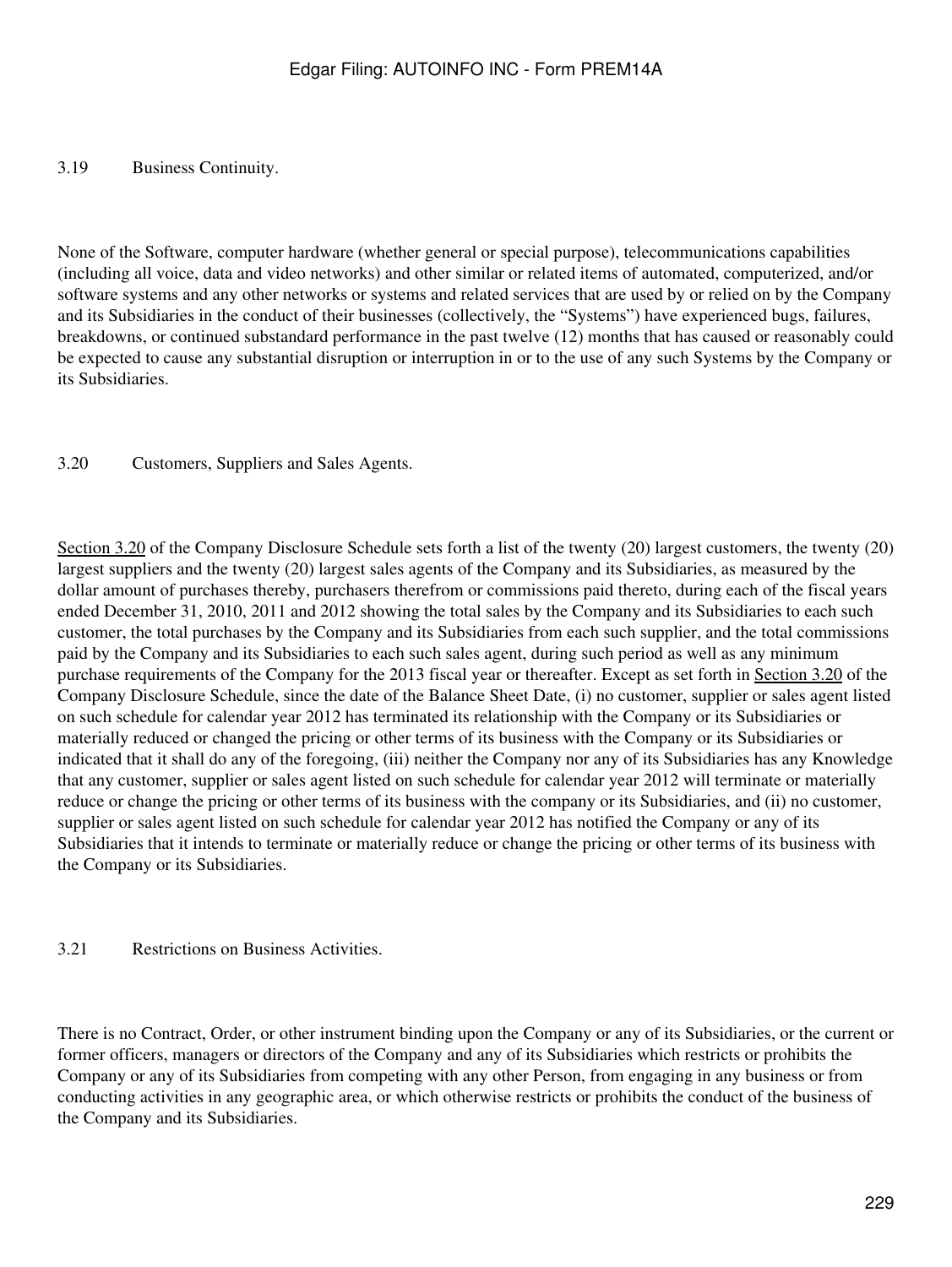### 3.22 Warranty.

Each product or service, manufactured, sold, leased, or delivered by the Company and its Subsidiaries is and has been manufactured, sold, leased, or delivered in conformity with all applicable contractual commitments and all express and implied warranties, and except as set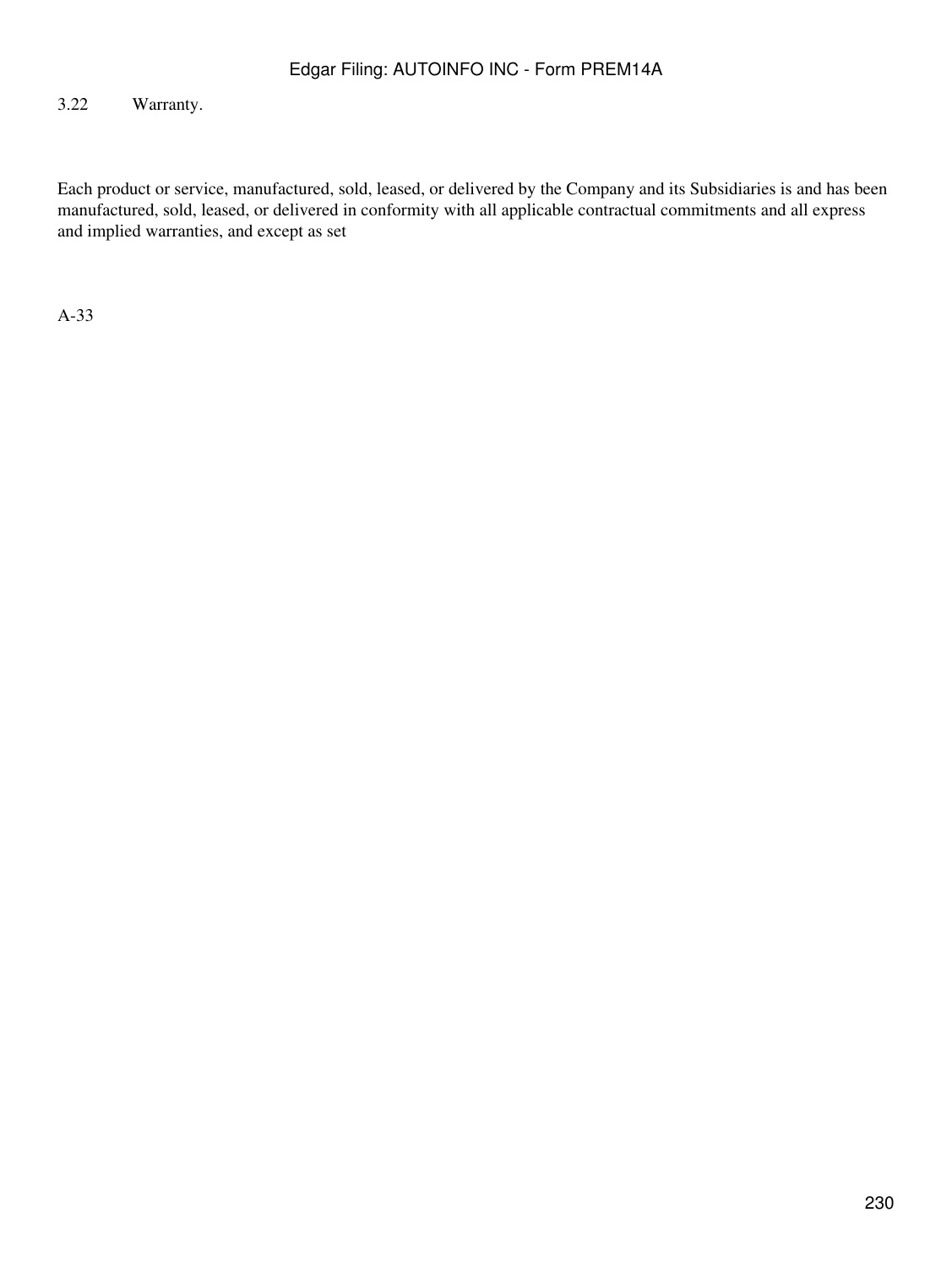forth on Section 3.22 of the Company Disclosure Schedule, neither the Company nor any of its Subsidiaries has any liability (and there is no basis for any present or, to the Company's Knowledge, future action, suit, Proceeding, hearing, investigation, charge, complaint, claim, or demand against any of them giving rise to any liability) for replacement or repair thereof or other damages, liability or obligations in connection therewith, in excess of the reserve for warranty claims set forth on the face of the Balance Sheet (rather than in any notes thereto) as adjusted for the passage of time through the Closing Date in accordance with the past custom and practice of the Company and its Subsidiaries. Section 3.22 of the Company Disclosure Schedule includes copies of the standard terms and conditions of service, sale or lease for the Company and its Subsidiaries (containing applicable guaranty, warranty, and indemnity provisions). No product or service sold, leased, or delivered by the Company or any of its Subsidiaries is subject to any material guaranty, warranty, or other indemnity beyond the applicable standard terms and conditions of sale or lease set forth in Section 3.22 of the Company Disclosure Schedule, except for any guaranty, warranty or other indemnity that is imposed by law.

#### 3.23 Product Liability.

Section 3.23 of the Company Disclosure Schedule sets forth an accurate, correct and complete list and summary description of all existing claims, duties, responsibilities, liabilities or obligations arising from or alleged to arise from any injury to person or property as a result of the ownership, possession or use of any product manufactured, distributed or sold by the Company, its Subsidiaries or their predecessors during the two years prior to the date hereof. Neither the Company nor any Subsidiary has any liability (and there is no reasonable basis for any present or future action, suit, Proceeding, hearing, investigation, charge, complaint, claim, or demand against the Company or any subsidiary giving rise to any liability) arising out of any injury to individuals or property as a result of the ownership, possession, or use of any product manufactured, processed, sold, distributed, or delivered by the Company, its Subsidiaries or any of their predecessors.

3.24 Indebtedness.

(a) Except as set forth in Section 3.24 of the Company Disclosure Schedule, the Company and its Subsidiaries do not have any Indebtedness (whether asserted or, to the Company's Knowledge, unasserted, accrued or unaccrued, absolute or contingent, liquidated or unliquidated, due or, to the Company's Knowledge, to become due, known, or otherwise) and are not liable for any Indebtedness of any other Person.

(b) Neither the Company nor any of its Subsidiaries has Guaranteed any Indebtedness, obligation or liability of any other Person.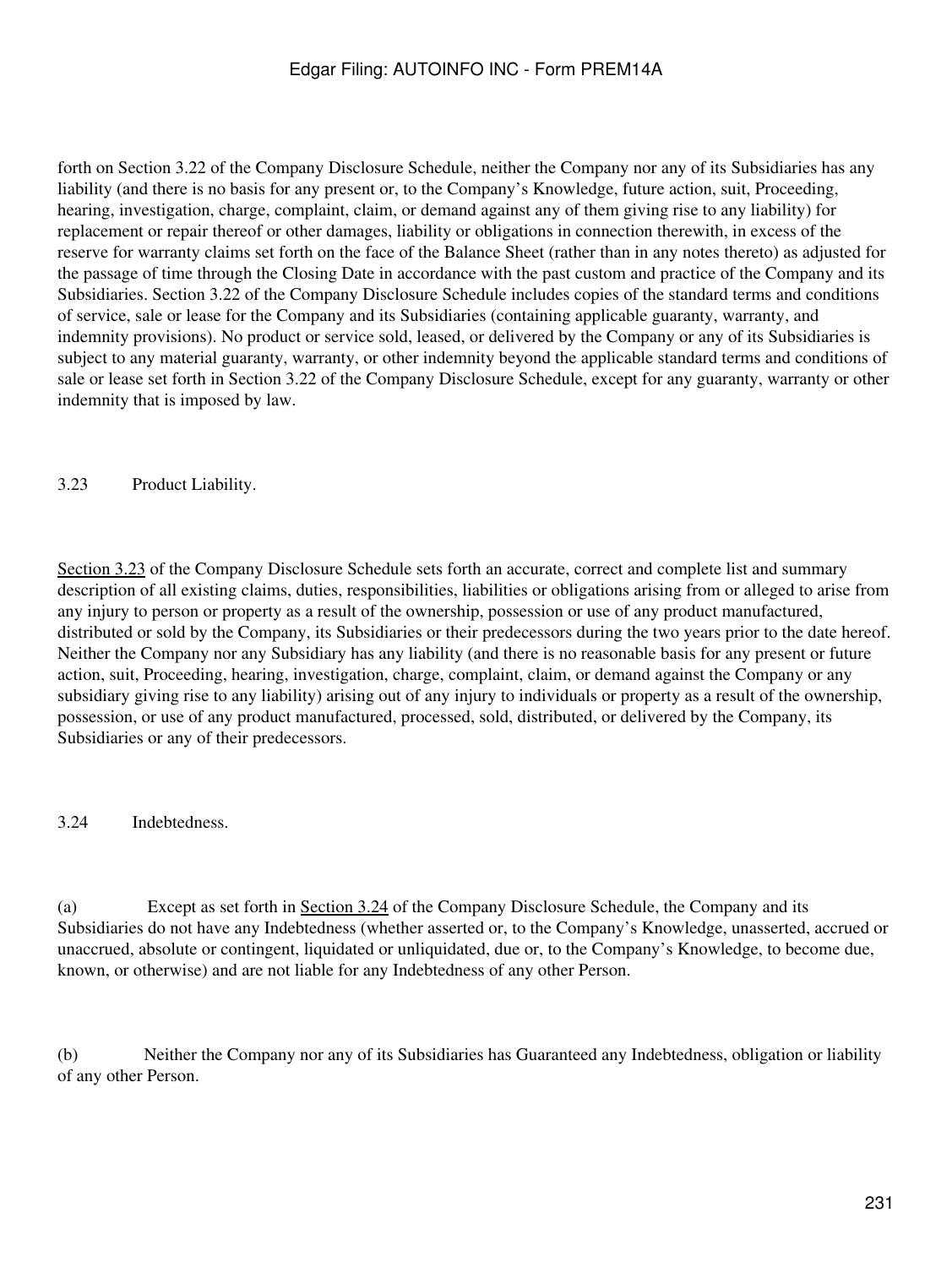(c) There is no Person that has Guaranteed, or provided any financial accommodation of, any Indebtedness, obligation or liability of the Company or its Subsidiaries or for the benefit of the Company or such Subsidiaries for the periods covered by the Filed Company SEC Documents other than as set forth in the Filed Company SEC Documents.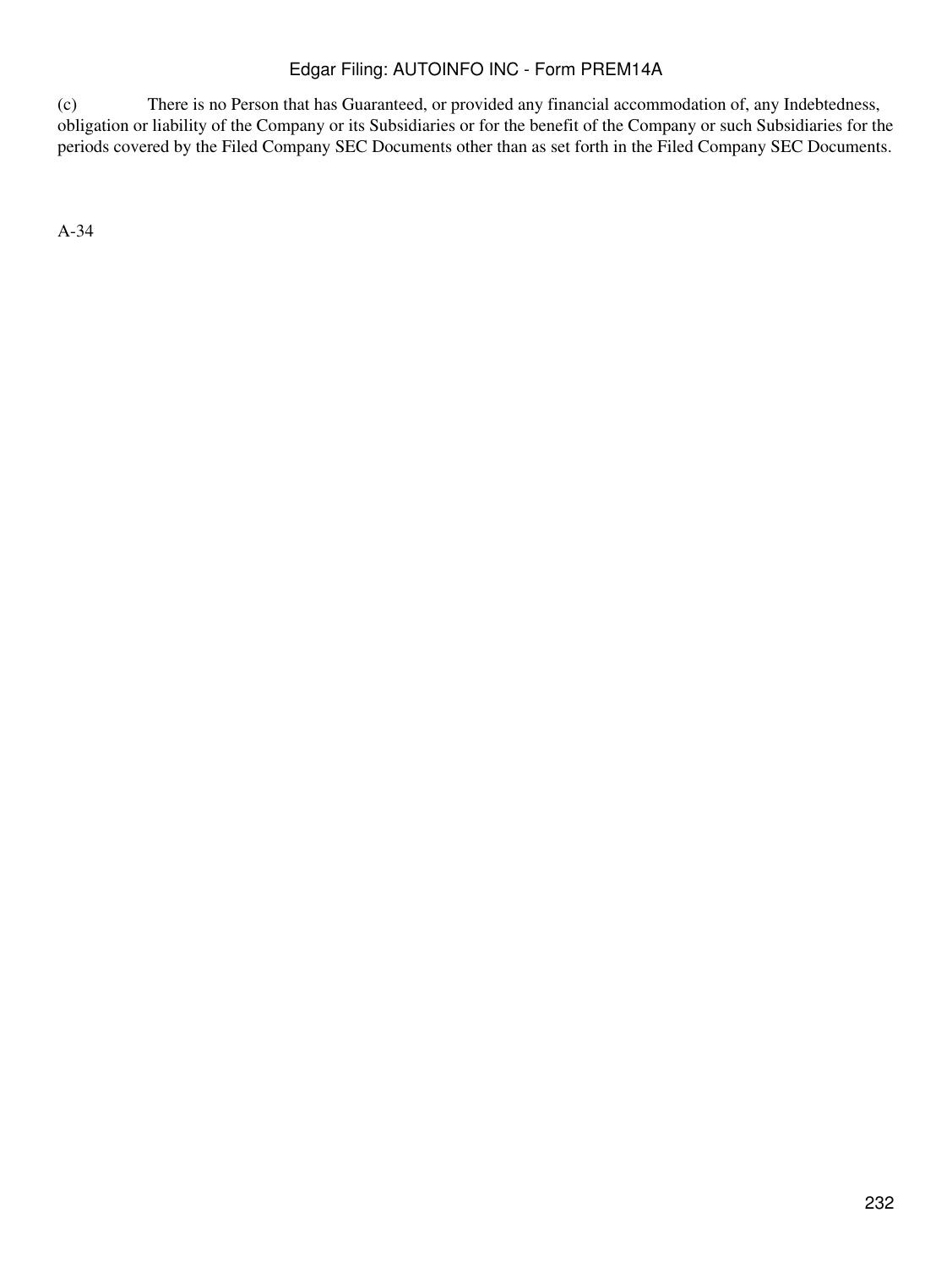3.25 Opinion of Financial Advisor.

The Board of Directors of the Company (including the Special Committee) has received the opinion of Stephens, Inc., dated February 28, 2013 (the "Fairness Opinion"), to the effect that, as of such date, and subject to the various assumptions and qualifications set forth therein, the consideration to be received in the Merger by holders of the Company Common Stock is fair from a financial point of view to holders of such shares. A true, correct and complete copy of the Fairness Opinion has been delivered to Parent. The Company has been authorized by Stephens, Inc. to permit the inclusion of the Fairness Opinion and references thereto in the Proxy Statement.

### 3.26 Brokers and Other Advisors.

Except for Stephens, Inc., the fees and expenses of which will be paid by the Company, no broker, finder, investment banker, financial advisor or other Person is entitled to any broker's, finder's, financial advisor's, opinion, success, transaction fee, or other similar fee or commission, or the reimbursement of expenses, in connection with the Transactions based upon arrangements made by or on behalf of the Company or any of its Subsidiaries. The Company has heretofore delivered to Parent a true, correct and complete copy of the Company's engagement letter with Stephens, Inc., which letter describes all fees payable to Stephens, Inc. in connection with the Transactions, all agreements under which any such fees or any expenses are payable and all indemnification and other agreements related to the engagement of Stephens, Inc. (the "Engagement Letter").

3.27 State Takeover Statutes.

No "fair price", "moratorium", "control share acquisition" or other similar antitakeover statute or regulation enacted under any state or federal Laws (with the exception of Section 203 of the DGCL) applicable to the Company is applicable to the Merger or the other Transactions. The action of the Board of Directors of the Company in approving this Agreement and the Transactions is sufficient to render inapplicable to this Agreement and the Transactions the restrictions on "business combinations" (as defined in Section 203 of the DGCL) set forth in Section 203 of the DGCL.

3.28 Ethical Business Practices.

None of the Company, any Subsidiary of the Company, nor any of their respective directors, and, to the Company's Knowledge, none of the officers, agents or employees of the Company or any of its Subsidiaries has, on behalf of the Company or any of its Subsidiaries, (a) used any funds for unlawful contributions, unlawful gifts, unlawful entertainment or other unlawful expenses relating to political activity, (b) made any unlawful payment to foreign or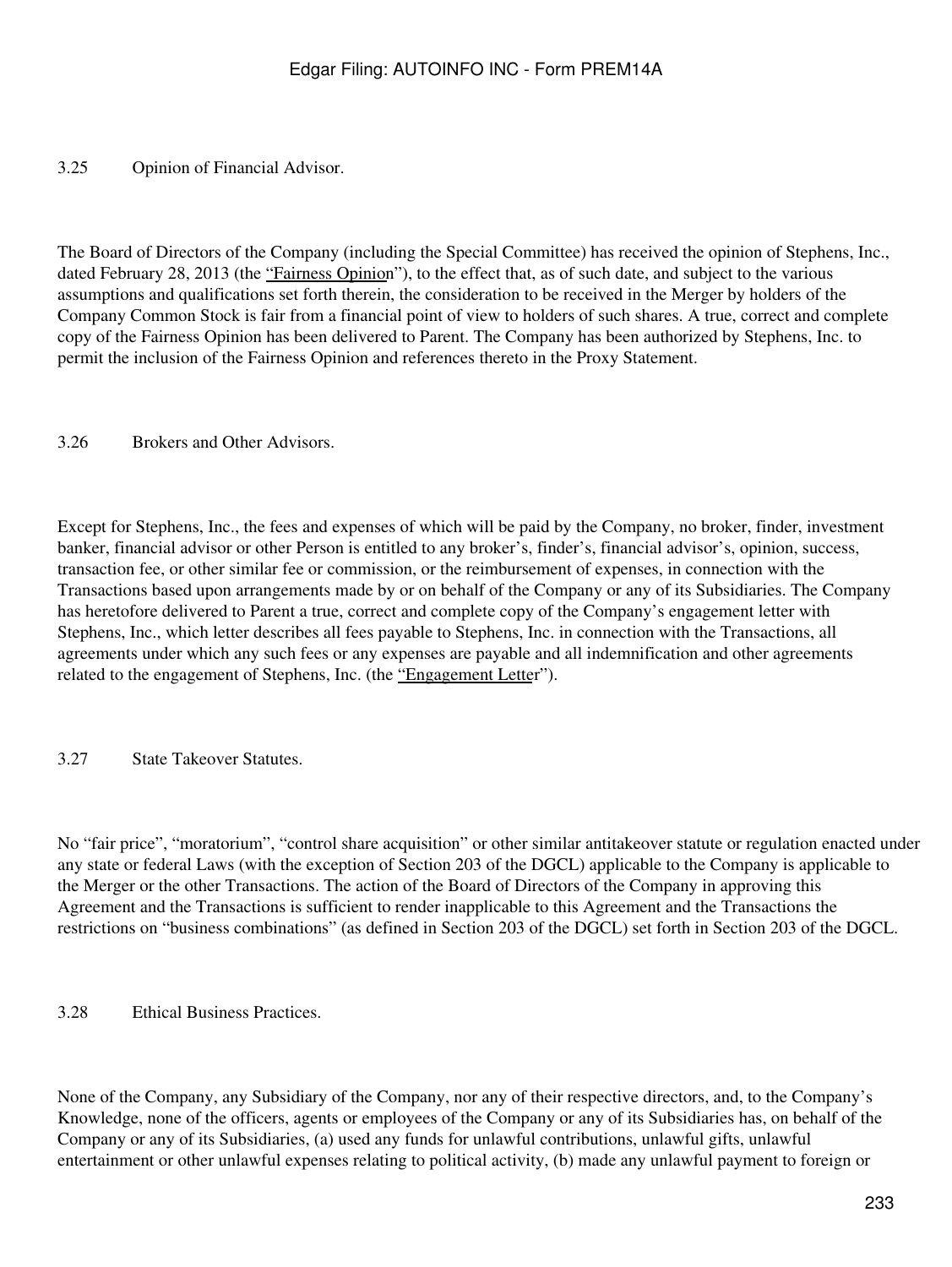domestic government officials or employees or to foreign or domestic political parties or campaigns or violated any provision of the Foreign Corrupt Practices Act of 1977, as amended, or (c) made any payment in the nature of criminal bribery.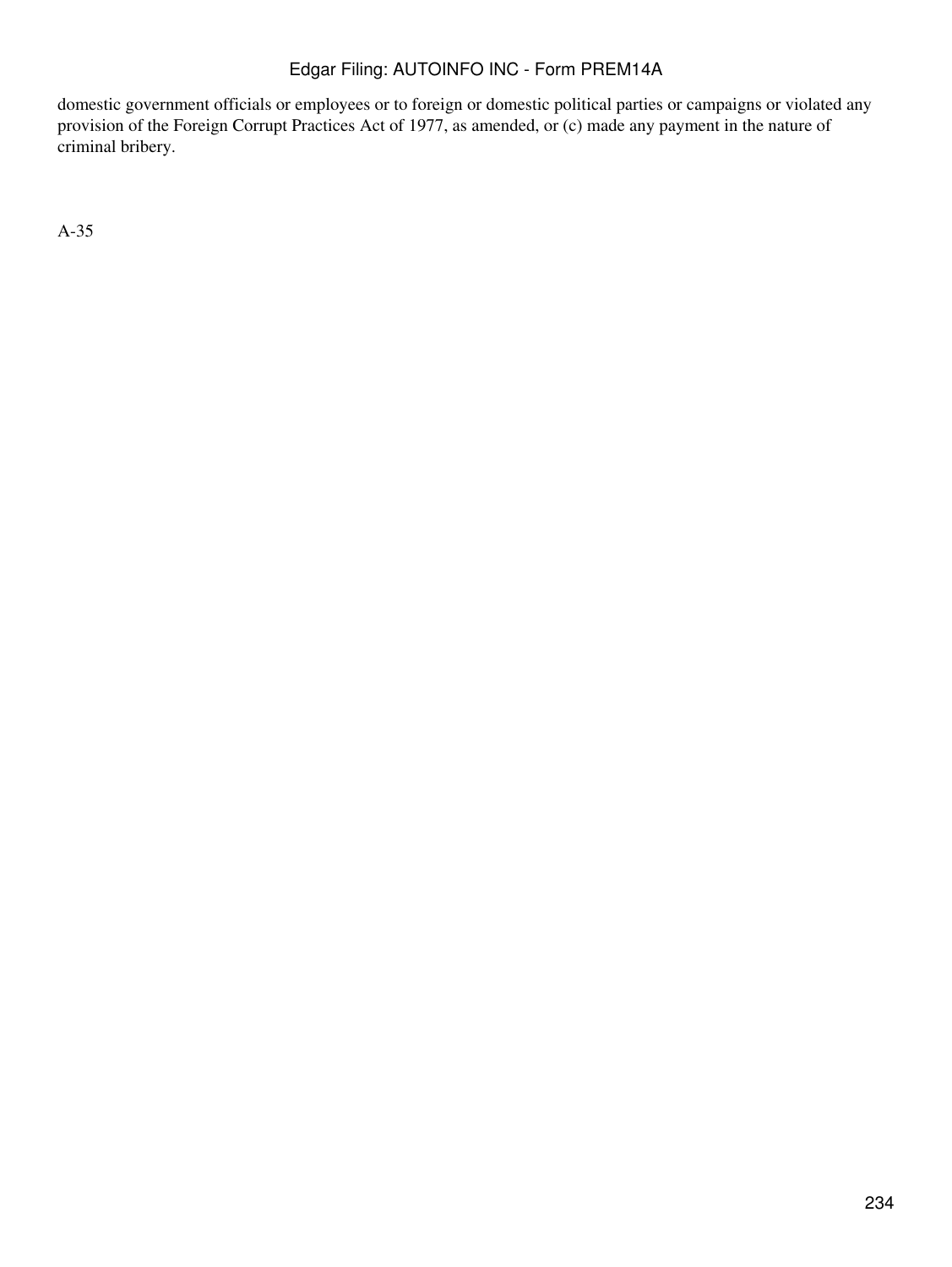3.29 Capital Expenditures and Investments.

The Company has outstanding Contracts and a budget for capital expenditures and investments as set forth in Section 3.29 of the Company Disclosure Schedule which includes a schedule of all monies disbursed on account of capital expenditures and investments made by the Company since the Balance Sheet Date.

### 3.30 Affiliate Transactions.

Except as set forth in Section 3.30 of the Company Disclosure Schedule and except for a Person's ownership of Company Common Stock or for customary compensation and benefits received in the Ordinary Course of Business and services provided as an employee, independent contractor or director of the Company or any of its Subsidiaries, or to the extent disclosed in the Company SEC Documents filed prior to the date of this Agreement, no director, officer, manager, partner or other Affiliate of the Company or any of its Subsidiaries, or any entity in which any such director, officer or other Affiliate owns, individually or in the aggregate, any beneficial interest (other than a publicly held corporation whose stock is traded on a national securities exchange or in the over-the-counter market and less than 5% of the stock of which is beneficially owned by any such Person): (a) receives any material benefit from any contract, arrangement or understanding with or relating to the business or operations of the Company or any of its Subsidiaries; (b) is a party to or receives any material benefit from any loan, arrangement, understanding, agreement or contract for or relating to Indebtedness of the Company or any of its Subsidiaries; (c) has any material interest in any property (real, personal or mixed), tangible or intangible, used, or currently intended to be used, in the business or operations of the Company or any of its Subsidiaries; (d) owns, directly or indirectly, any stock or other ownership interest or investment in any Person that is engaged in the business in which the Company is engaged as of the date hereof or as of the Closing Date or is a competitor, supplier, customer, lessor or lessee of the Company or any of its Subsidiaries; provided, however, that the foregoing representation shall be deemed not to be made as to the ownership of not more than 5% of the capital stock of any such Person that has securities registered pursuant to Section 13 or Section 15 of the Securities Exchange Act; (e) has any claim against or owes any amount to, or is owed any amount by, the Company or any of its Subsidiaries; (f) is a party to any Contract to which the Company or any of its Subsidiaries is a party or which otherwise benefits the business of the Company or any of its Subsidiaries; (g) has received from or furnished to the Company or any of its Subsidiaries any goods or services since December 31, 2012, or (h) is involved in any business relationship with the Company or any of its Subsidiaries.

#### 3.31 Information Supplied.

Neither this Agreement, any agreement, attachment, schedule, exhibit, certificate or other document or instruments delivered pursuant to this Agreement or in connection with the transactions contemplated hereby (the "Ancillary Agreements"), nor any of the information included or incorporated by reference in the Proxy Statement or any Other Filings will, in the case of this Agreement or the Ancillary Agreements, on the date hereof and on the Closing Date, in the case of the Proxy Statement, on the date it is first mailed to the Company's stockholders or at the time of the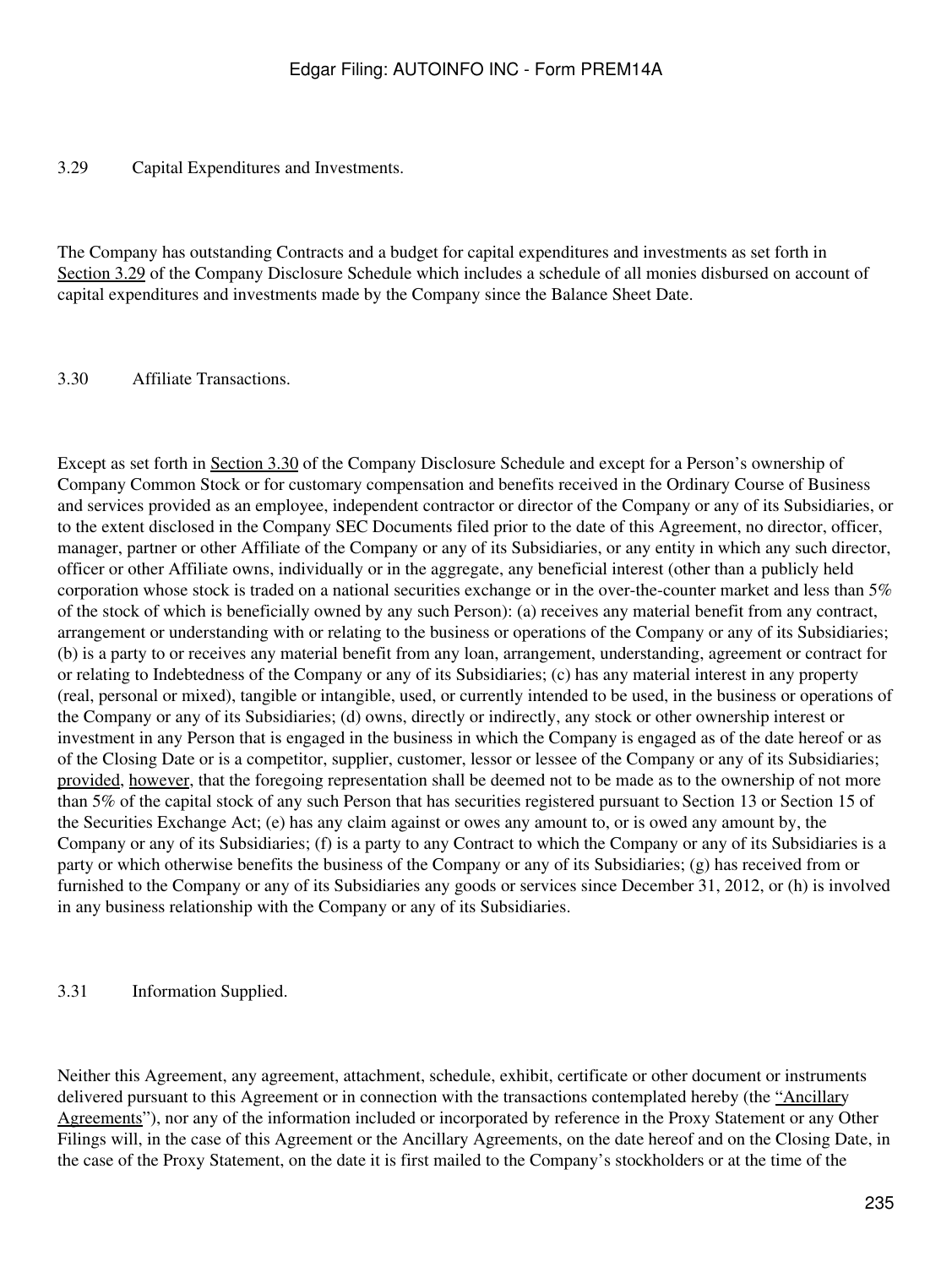Company Stockholders Meeting or at the time of any amendment or supplement thereof, or, in the case of any Other Filing, on the date it is first mailed to the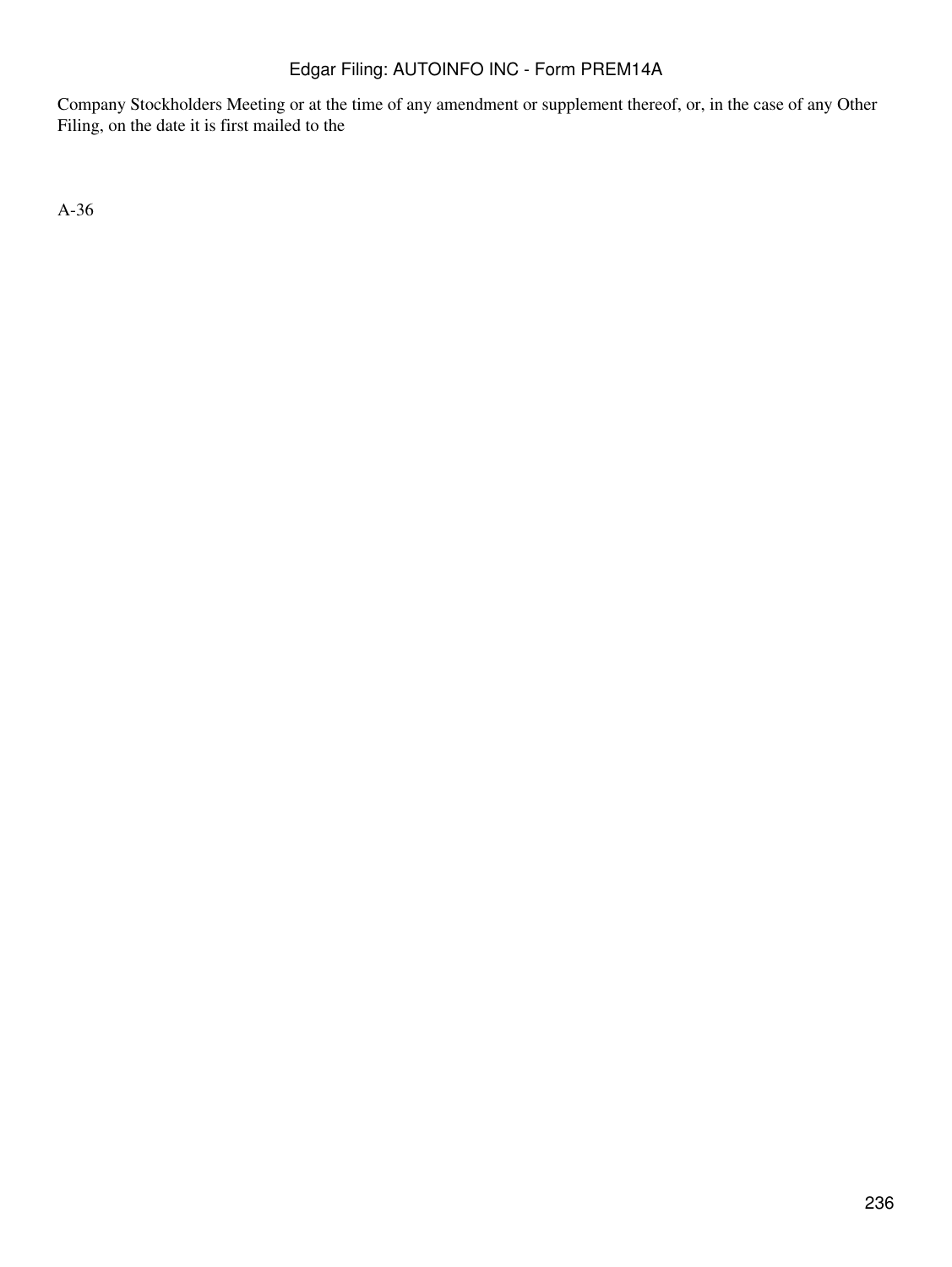Company's stockholders or at the date it is first filed with the SEC (or at the time of any amendment or supplement thereof), contain any untrue statement of a material fact or omit to state any material fact required to be stated therein or necessary in order to make the statements therein, in light of the circumstances under which they are made, not misleading. The Proxy Statement and the Other Filings that are filed by the Company will comply as to form in all material respects with the requirements of the Exchange Act. Parent and Merger Sub have been provided full and complete copies of all documents referred to on the Company Disclosure Schedule.

Article 4 Representations and Warranties of Parent and Merger Sub

Parent and Merger Sub jointly and severally represent and warrant to the Company that, except as set forth in the Company Disclosure Schedule (provided, that, any information set forth in one Section of the Parent Disclosure Schedule will be deemed to apply to each other Section or subsection of this Agreement and the Parent Disclosure Schedule to the extent such disclosure is made in a manner to make its relevance to such other Section or subsection readily apparent) delivered by Parent and Merger Sub to the Company simultaneously with the execution of this Agreement (the "Parent Disclosure Schedule"):

4.1 Organization, Standing and Corporate Power.

Parent is a limited liability company duly organized, validly existing and in good standing under the Laws of Delaware. Merger Sub is a corporation duly organized, validly existing and in good standing under the Laws of Delaware.

4.2 Authority; Noncontravention.

(a) Each of Parent and Merger Sub has all necessary corporate power and authority to execute and deliver this Agreement and to perform their respective obligations hereunder and to consummate the Transactions. The execution, delivery and performance by Parent and Merger Sub of this Agreement, and the consummation by Parent and Merger Sub of the Transactions, have been duly authorized and approved by their respective Boards of Directors (or similar governing body) and except for the consummation of the Transactions, including the Merger, and the filing of the Certificate of Merger with the Secretary of State of the State of Delaware, no other corporate action on the part of Parent and Merger Sub is necessary to authorize the execution, delivery and performance by Parent and Merger Sub of this Agreement and the consummation by them of the Transactions. This Agreement has been duly executed and delivered by Parent and Merger Sub and, assuming due authorization, execution and delivery hereof by the Company, constitutes a legal, valid and binding obligation of each of Parent and Merger Sub, enforceable against each of them in accordance with its terms, subject to the Bankruptcy and Equity Exception.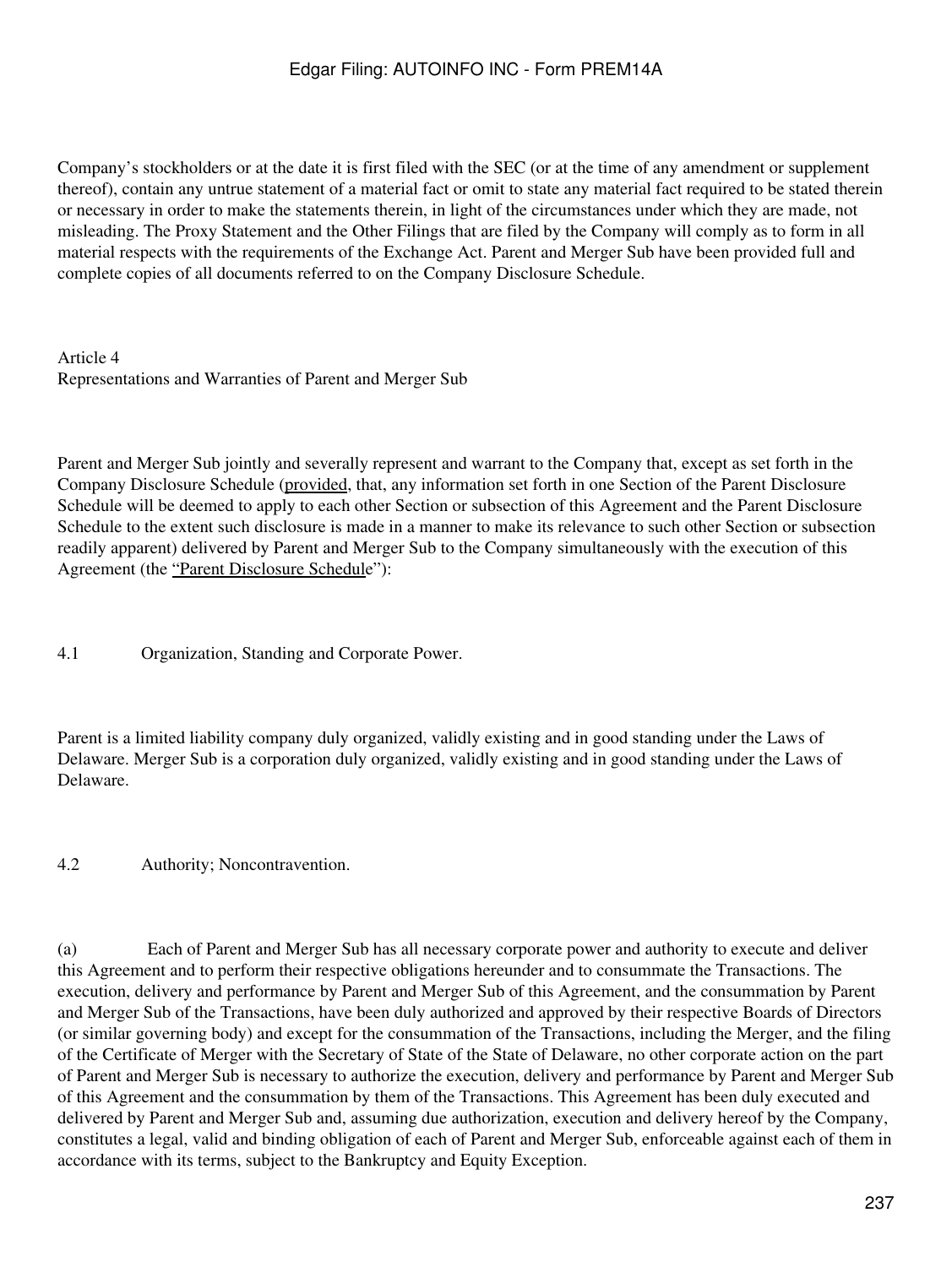(b) Neither the execution and delivery of this Agreement by Parent and Merger Sub, nor the consummation by Parent or Merger Sub of the Transactions, nor compliance by Parent or Merger Sub with any of the terms or provisions hereof, will (i) conflict with or violate any provision of the organizational and governing documents of Parent or Merger Sub or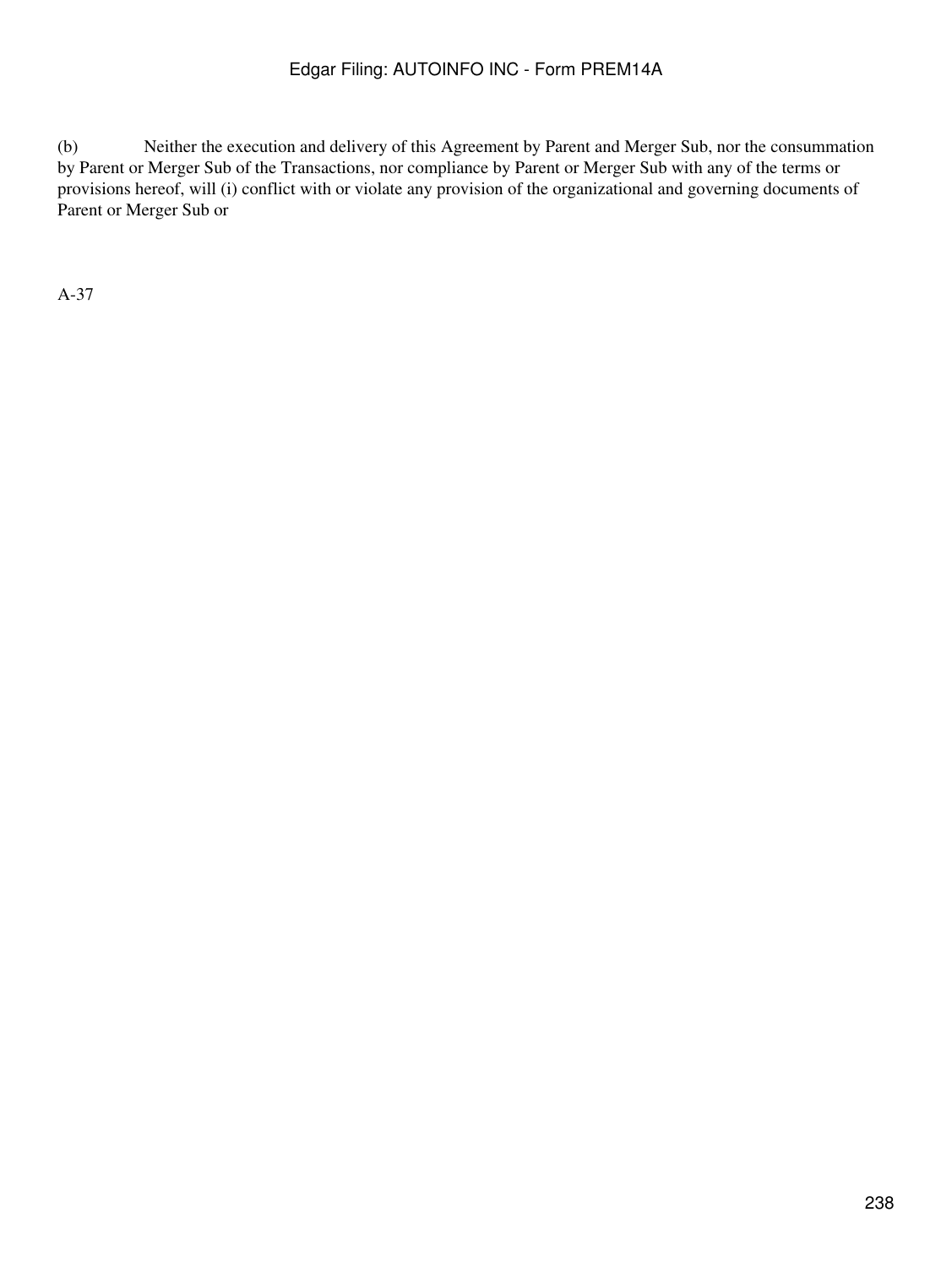(ii) assuming that the authorizations, consents and approvals referred to in Section 4.3 are obtained and the filings referred to in Section 4.3 are made, (x) conflict with or violate any Law or Order of any Governmental Authority applicable to Parent or any of its Subsidiaries or any of their respective properties or assets, or (y) conflict with or violate in any material respects, result in the loss of any material benefit under, constitute a default (or an event which, with notice or lapse of time, or both, would constitute a default) under, result in the termination, modification or cancellation of or a right of termination, modification or cancellation under, accelerate the performance required by, or result in the creation of any Lien (other than Liens granted to Parent's and Merger's Sub lenders pursuant to the closing of the transactions contemplated under the Debt Commitment Letter) upon any of the respective properties or assets of, Parent or Merger Sub or any of their respective Subsidiaries under, any of the terms, conditions or provisions of any Contract to which Parent, Merger Sub or any of their respective Subsidiaries is a party, or by which they or any of their respective properties or assets may be bound or affected.

4.3 Approvals.

The execution, delivery and performance of this Agreement by Parent and Merger Sub and the consummation by Parent and Merger Sub of the Transactions do not and will not require any Consent, approval or other authorization of, or filing with or notification to, any Governmental Authority, other than: (a) the filing of the Certificate of Merger with the Secretary of State of the State of Delaware; (b) compliance with any applicable requirements of the Exchange Act; (c) compliance with any applicable requirements of the Securities Act, (d) the filing with the SEC of the Proxy Statement relating to the Company Stockholders Meeting, and the Other Filings; and (e) any filings required by, and any approvals required under, the rules and regulations of the Nasdaq OTC Bulletin Board; and (f) any other necessary Consents, approvals, franchises, licenses, orders, authorizations, registrations, declarations, filings, notices, applications, certifications, permits, waivers and exemptions, except, in this clause (f),, where the failure to obtain such other consents, approvals, authorizations or Permits, or to make such filings or notifications, had not had and could not reasonably be expected to have, individually or in the aggregate, a Parent Material Adverse Effect.

4.4 Information Supplied.

The information furnished in writing to the Company by Parent and Merger Sub specifically for inclusion in the Proxy Statement or Other Filings will not, at the time the Proxy Statement is first mailed to the stockholders of the Company, at the time of the Company Stockholders Meeting or at the time filed with the SEC or at the time of any amendment or supplement thereof, or, in the case of any Other Filing, at the date it is first mailed to the Company's stockholders or at the date it is first filed with the SEC, contain any untrue statement of a material fact or omit to state a material fact required to be stated therein or necessary to make the statements therein, in light of the circumstances under which they were made, not misleading.

4.5 Ownership and Operations of Merger Sub.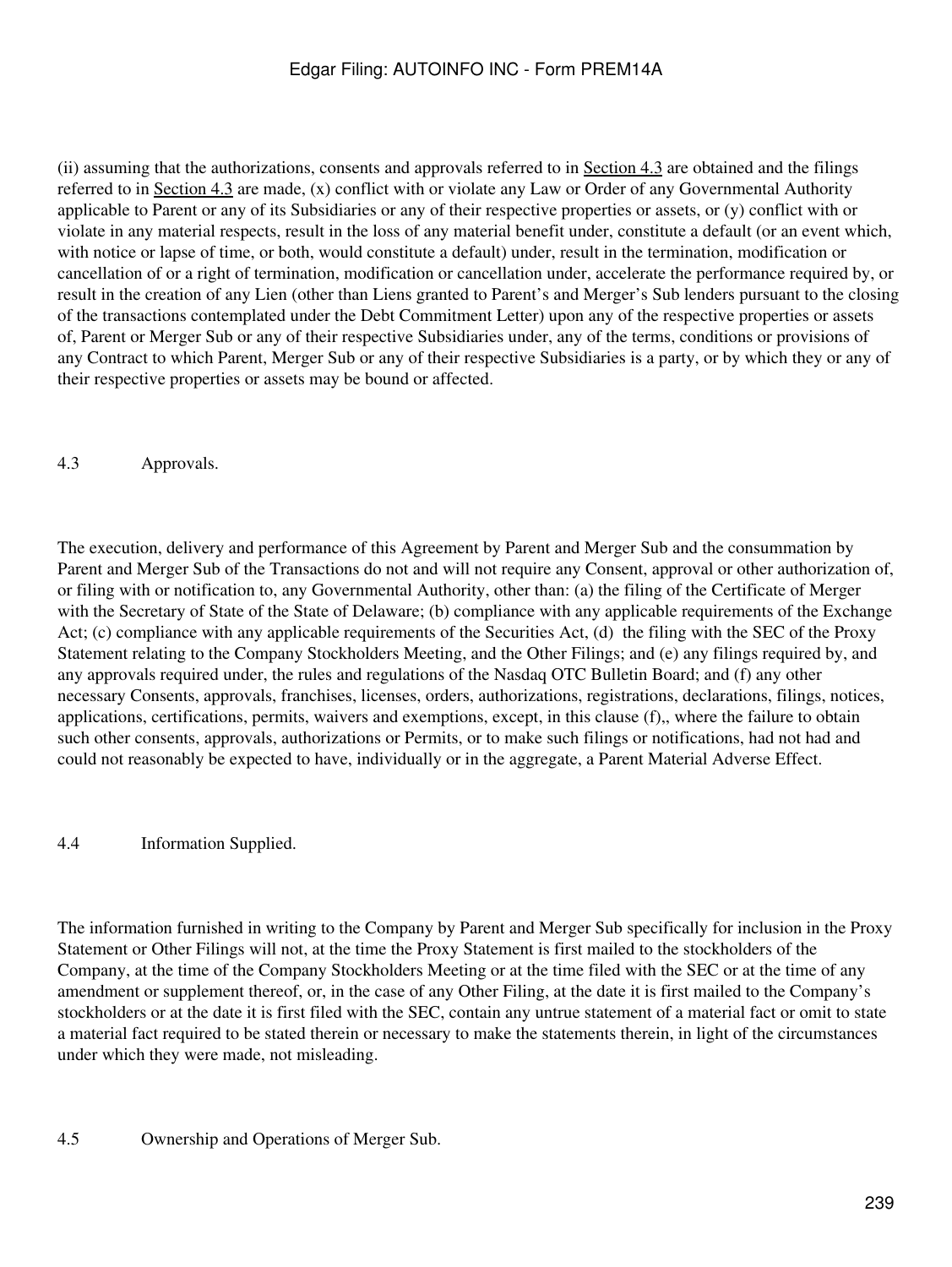Parent owns beneficially and of record all of the outstanding capital stock of Merger Sub. Merger Sub was formed solely for the purpose of engaging in the Transactions, has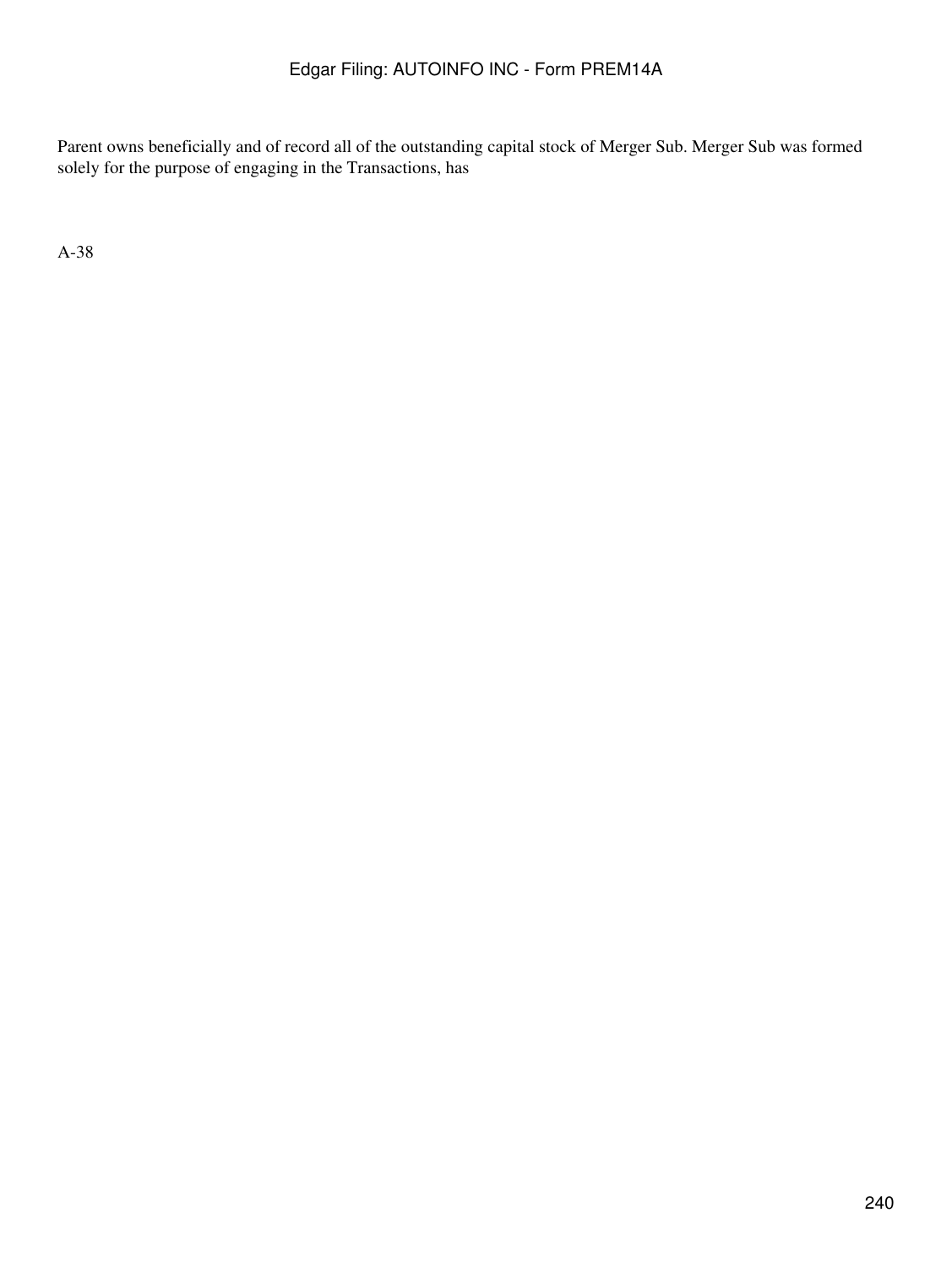engaged in no other business activities and has conducted its operations only as contemplated hereby.

4.6 Financing.

At or prior to the Closing, Parent will have immediately available funds to pay in cash the Merger Consideration in accordance with the terms of this Agreement. Attached hereto as Exhibit 4.6 is a true, correct and complete signed counterpart(s) of the commitment letter (the "Debt Commitment Letter") dated as of the date hereof, providing for debt financing in respect of the Transactions.

4.7 Brokers and Other Advisors.

Except for Lincoln International LLC, the fees and expenses of which will be paid by Parent, no broker, investment banker, financial advisor or other Person is entitled to any broker's, finder's, financial advisor's or other similar fee or commission in connection with the Transactions based upon arrangements made by or on behalf of Parent or any of its Subsidiaries.

Article 5 Additional Covenants and Agreements

5.1 Preparation of the Proxy Statement; Stockholder Meeting.

(a) The Company shall, as soon as practicable following the date of this Agreement, subject to Section 5.3 and Section 7.1, establish a record date for, duly call, give notice of, convene and hold a special meeting of its stockholders (the "Company Stockholders Meeting") solely for the purpose of obtaining the Company Stockholder Approval. The Company Stockholders Meeting shall be held as promptly as practicable following the date of this Agreement and, in no event, later than thirty (30) days after the mailing of the Proxy Statement to the stockholders of the Company. The Company shall use its reasonable best efforts to ensure that all proxies solicited in connection with the Company Stockholders Meeting are solicited in compliance in all material respects with applicable Laws. Subject to Section 5.3, the Company shall, through its Board of Directors, recommend to its stockholders the adoption and approval of this Agreement and the Transactions, including the Merger (the "Company Board Recommendation"), and use its reasonable best efforts to solicit from its stockholders proxies in favor of the adoption and approval of this Agreement and the Merger. Subject to Section 5.3, each of the Company, Parent and Merger Sub agrees to use its reasonable best efforts to take all other action necessary or advisable to secure the Company Stockholder Approval. The Proxy Statement shall include a copy of the Fairness Opinion and (subject to Section 5.3) the Company Board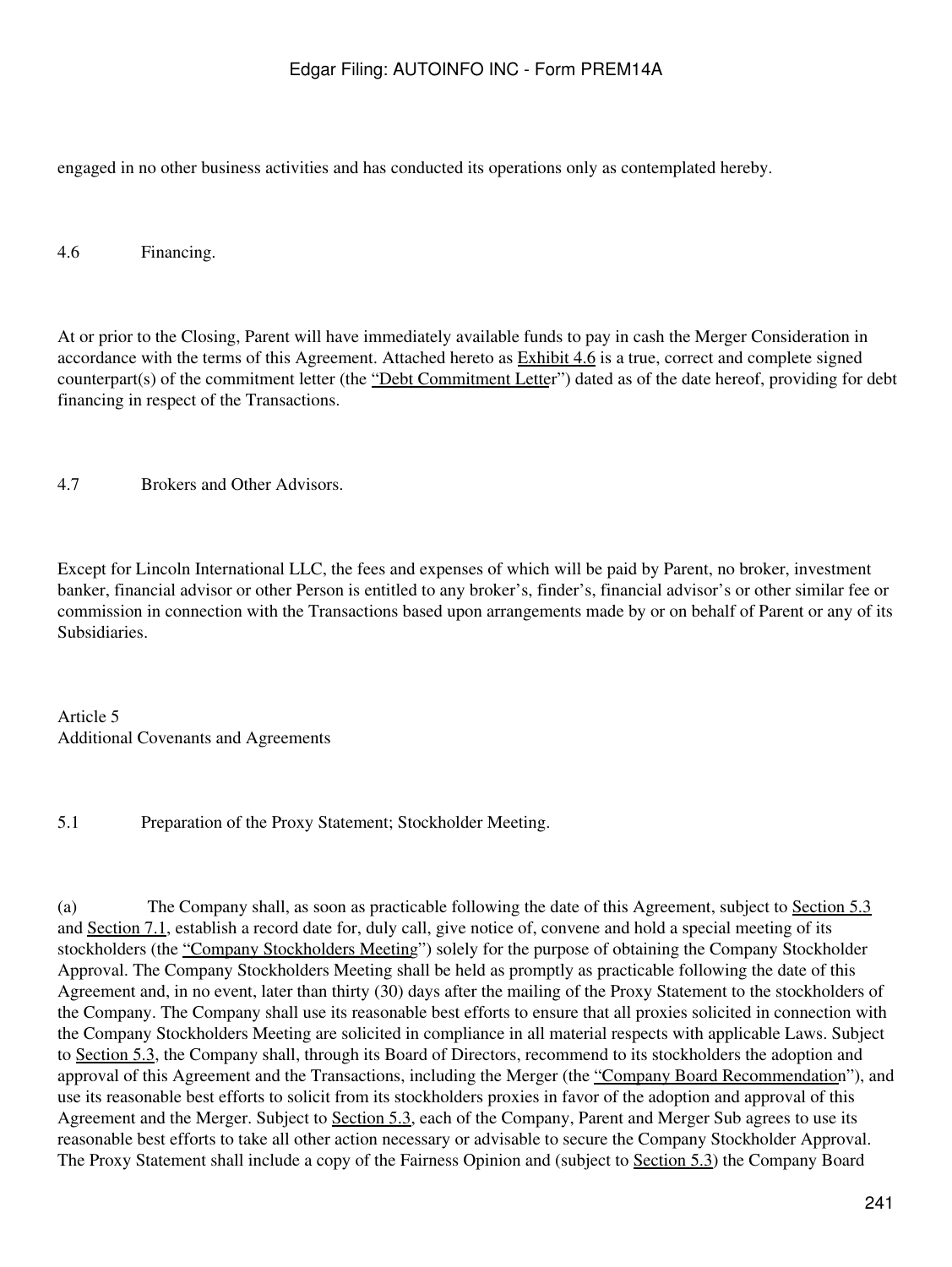Recommendation. Without limiting the generality of the foregoing, but subject to Section 7.1(d)(ii), the Company's obligations pursuant to the first sentence of this Section 5.1(a) shall not be affected by (i) the commencement, public proposal, public disclosure or communication to the Company of any Takeover Proposal or (ii) the occurrence of a Company Adverse Recommendation Change.

(b) In connection with the Company Stockholders Meeting, the Company will (i) as promptly as reasonably practicable after the date of this Agreement, but in no event later than fifteen (15) days following the date of this Agreement, subject to Section 5.3, prepare and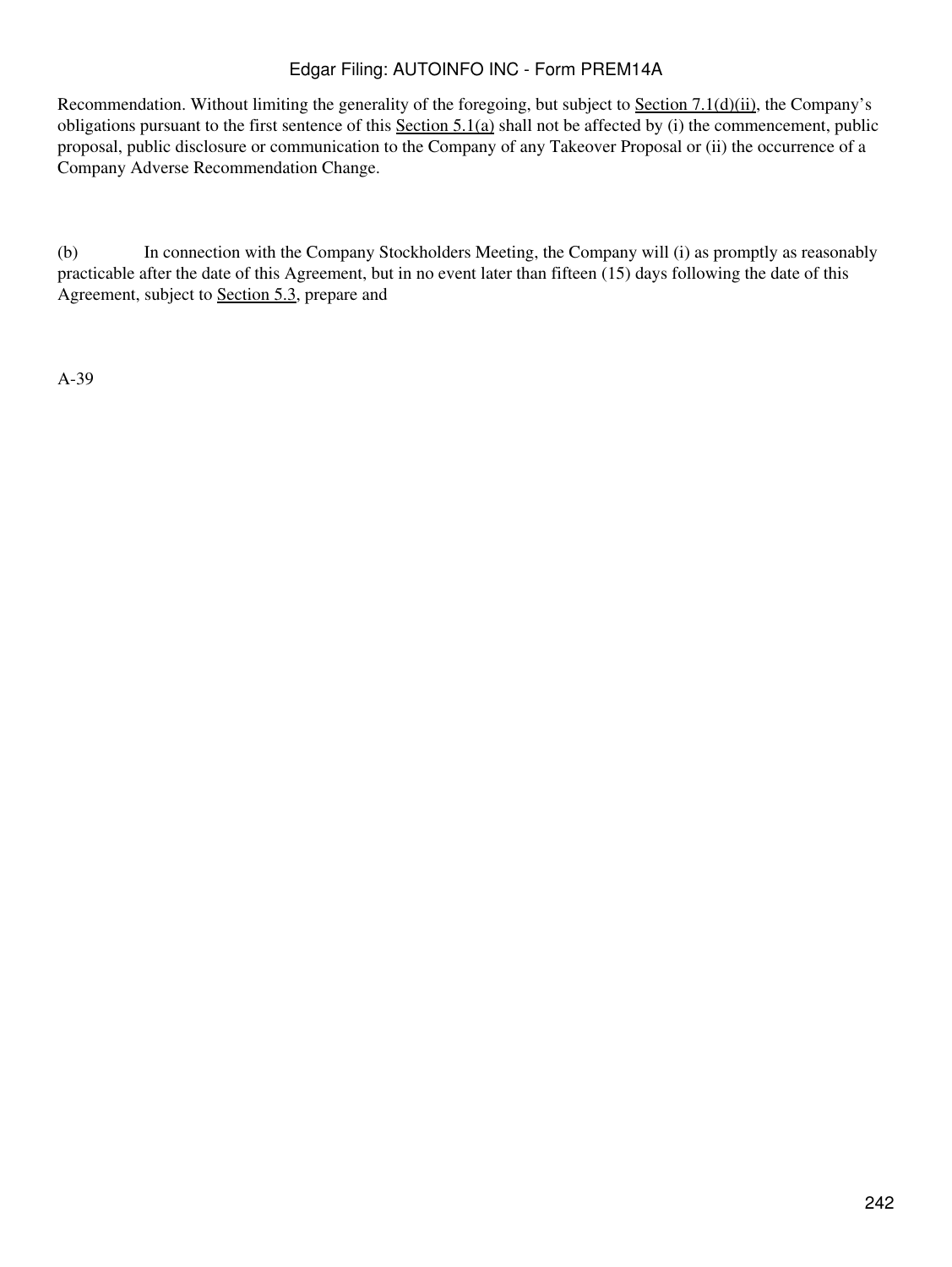file with the SEC the Proxy Statement and the Other Filings, (ii) respond as promptly as reasonably practicable to any comments received from the SEC with respect to such filings and will provide copies of such comments to Parent promptly upon receipt, (iii) as promptly as reasonably practicable prepare and file (after Parent has had a reasonable opportunity to review and comment on) any amendments or supplements necessary to be filed in response to any SEC comments or as required by Law, (iv) use all reasonable efforts to have cleared by the SEC and will thereafter mail to its stockholders as promptly as reasonably practicable, the Proxy Statement and all other customary proxy or other materials for meetings such as the Company Stockholders Meeting, (v) to the extent required by applicable Law, as promptly as reasonably practicable prepare, file and distribute to the Company stockholders (in the case of the Proxy Statement) any supplement or amendment to the Proxy Statement if any event shall occur which requires such action at any time prior to the Company Stockholders Meeting, and (vi) otherwise use all reasonable efforts to comply with all requirements of Law applicable to the Company Stockholders Meeting and the Merger. Parent and Merger Sub shall reasonably cooperate with the Company in connection with the preparation and filing of the Proxy Statement, including promptly furnishing the Company upon request with any and all information as may be required to be set forth in the Proxy Statement under the Exchange Act. The Company will provide Parent a reasonable opportunity to review and comment upon the Proxy Statement and/or the Other Filings, or any amendments or supplements thereto, prior to filing the same with the SEC, and shall discuss with Parent and include such comments reasonably proposed by Parent.

(c) Subject to Section 5.3(c), in connection with the filing of the Proxy Statement, the Company, Parent and Merger Sub will reasonably cooperate to (i) concurrently with the preparation and filing of the Proxy Statement, jointly prepare and file with the SEC the Other Filings and furnish to each other all information concerning such party as may be reasonably requested in connection with the preparation of the Other Filings, (ii) respond as promptly as reasonably practicable to any comments received from the SEC with respect to such filings and will consult with each other prior to providing such response, (iii) as promptly as reasonably practicable after consulting with each other, prepare and file any amendments or supplements necessary to be filed in response to any SEC comments or as required by Law, (iv) have cleared by the SEC the Other Filings, and (v) to the extent required by applicable Law, as promptly as reasonably practicable prepare, file and distribute to the Company stockholders any supplement or amendment to any of the Other Filings if any event shall occur which requires such action at any time prior to the Company Stockholders Meeting. If, at any time prior to the Effective Time, any information relating to the Company, Parent or Merger Sub or any of their respective Affiliates should be discovered by the Company, Parent, or Merger Sub which should be set forth in an amendment or supplement to the Proxy Statement or the Other Filings, as applicable, so that the Proxy Statement or the Other Filings, as applicable, shall not contain any untrue statement of a material fact or omit to state any material fact required to be stated therein or necessary in order to make the statements therein, in light of the circumstances under which they are made, not misleading, the party that discovers such information shall promptly notify the other parties and, to the extent required by applicable Law, the Company, Parent, or Merger Sub, as the case may be, shall file with the SEC all necessary documents that such party is responsible for filing to comply with the Exchange Act and shall disseminate an appropriate amendment thereof or supplement thereto describing such information to the Company's stockholders.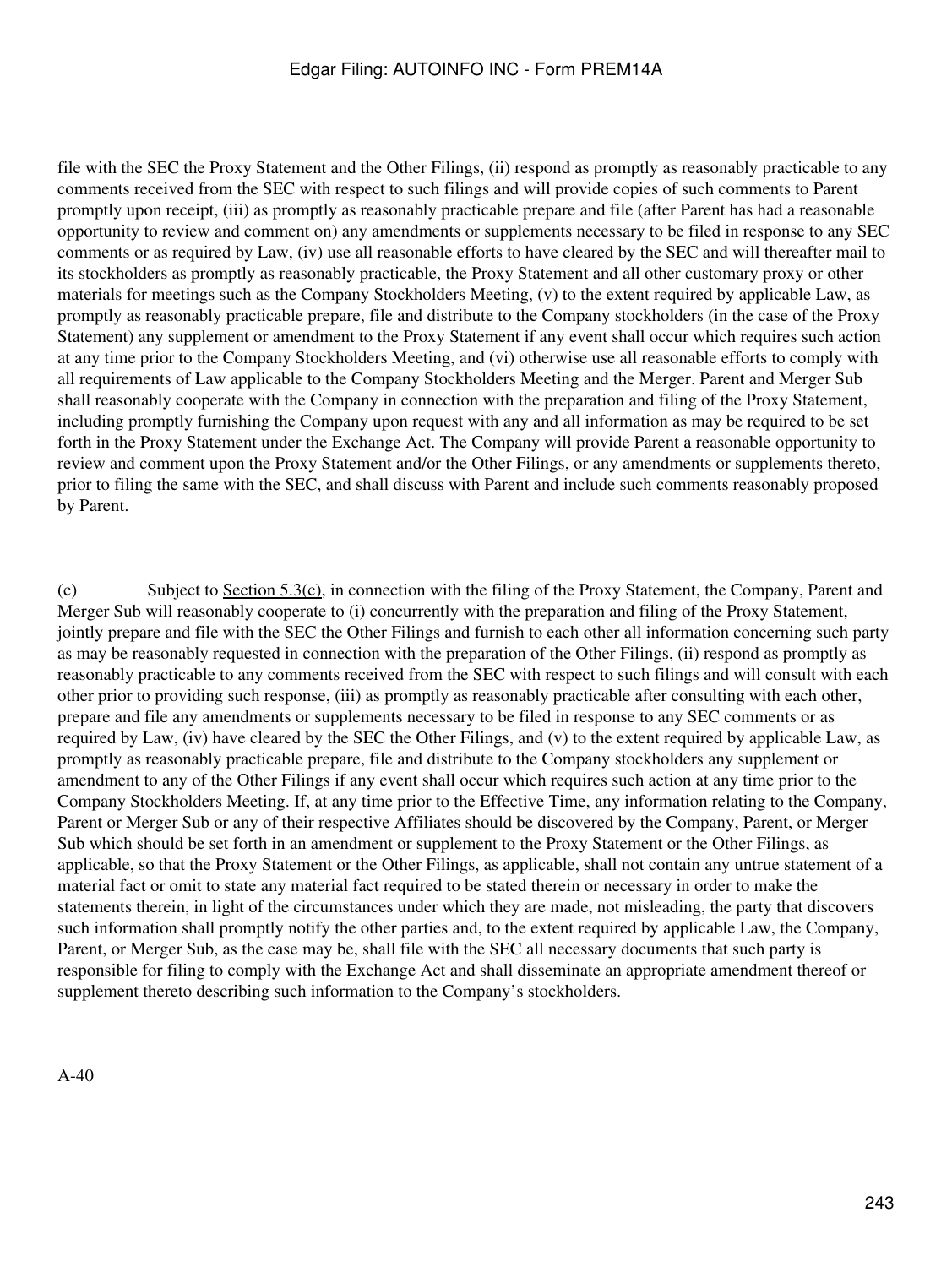### 5.2 Conduct of Business.

Except as expressly permitted or required by this Agreement, expressly permitted (in writing) by Parent in its sole and absolute discretion, as expressly required by applicable Law, or as set forth in Section 5.2 of the Company Disclosure Schedule, during the period from the date of this Agreement until the Effective Time, or the date, if any, on which this Agreement is terminated pursuant to Article 7, the Company shall, and shall cause each of its Subsidiaries to, conduct its business in the ordinary course consistent with past practice and in compliance in all material respects with applicable Laws and the requirements in all material respect of each Material Contract, use commercially reasonable efforts to maintain and preserve intact in all material respects its business organization and the goodwill of those having business relationships with it and retain the services of its present officers and key employees, in each case, to the end that its goodwill and ongoing business shall be unimpaired at the Effective Time. Without limiting the generality of the foregoing, except as expressly permitted or required by this Agreement, expressly permitted (in writing) by Parent in its sole and absolute discretion, as expressly required by applicable Law, or as set forth in Section 5.2 of the Company Disclosure Schedule, during the period from the date of this Agreement until the Effective Time, or the date, if any, on which this Agreement is terminated pursuant to Article 7, the Company shall not, and shall not permit any of its Subsidiaries to:

(a) (i) issue (or propose to issue), deliver, hypothecate, sell, grant, dispose of, pledge or otherwise encumber any shares of its capital stock, voting securities or Equity Interests, or any securities or rights convertible into, exchangeable or exercisable for, or evidencing the right to subscribe for any shares of its capital stock, voting securities or Equity Interests, or any rights, warrants, options, calls, commitments or any other agreements of any character to purchase or acquire any shares of its capital stock, voting securities or Equity Interests or any securities or rights convertible into, exchangeable or exercisable for, or evidencing the right to subscribe for, any shares of its capital stock, voting securities or Equity Interests; provided that the Company may issue shares of Company Common Stock upon the exercise of Options granted under the Company Stock Plans that are outstanding on the date of this Agreement and may terminate any Options that will not result in the payment of any Option Consideration at or after the Effective Time;

(b) (i) redeem, purchase or otherwise acquire any of its outstanding shares of capital stock, voting securities or Equity Interests, or any rights, warrants, options, calls, commitments or any other agreements of any character to acquire any shares of its capital stock, voting securities or Equity Interests; (ii) declare, set aside for payment or pay any dividends on, or make any other distributions in respect of, any shares of its capital stock or otherwise make any payments to its stockholders in their capacity as such (other than dividends by a direct or indirect wholly owned Subsidiary of the Company to its parent); (iii) adjust, split, combine, subdivide or reclassify any shares of its capital stock or authorize the issuance of any of its capital stock; or (iv) except as required by the terms of this Agreement, amend (including by reducing an exercise price or extending a term) or waive any of its rights under, or accelerate the vesting under, any provision of the Company Stock Plans or any agreement evidencing any outstanding stock option or other right to acquire capital stock of the Company or any restricted stock purchase agreement or any similar or related contract;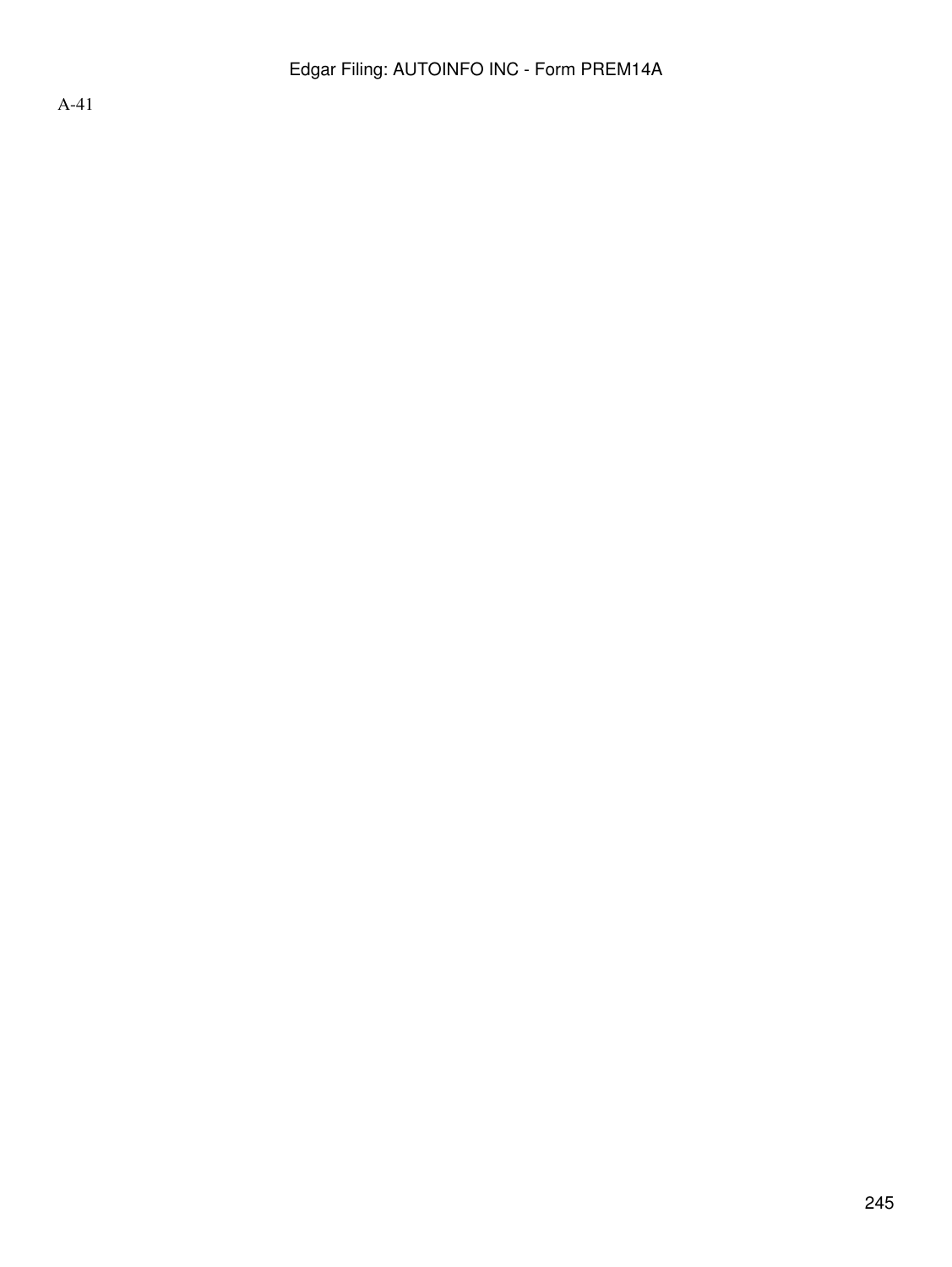(c) incur or assume any Indebtedness or guarantee any Indebtedness or issue or sell any debt securities or options, warrants, calls or other rights to acquire any debt securities of the Company or any of its Subsidiaries, other than (i) in the Ordinary Course of Business, including any borrowings under the existing credit facilities of the Company and its Subsidiaries to fund working capital needs, and (ii) borrowings from the Company by a direct or indirect wholly owned Subsidiary of the Company in the Ordinary Course of Business;

(d) sell, transfer, license, lease, mortgage, encumber or otherwise dispose of or subject to any Lien (including pursuant to a sale-leaseback transaction or an asset securitization transaction) any of its properties or assets (including securities of Subsidiaries) to any Person, except in the Ordinary Course of Business;

(e) make any capital expenditure or expenditures which (i) involves the purchase of real property or (ii) is in excess of \$50,000 individually or \$100,000 in the aggregate;

(f) acquire by merging or consolidating with, or by purchasing all of or a substantial Equity Interest in or assets of, or by any other manner, any Person or division, business or Equity Interest of any Person or;

(g) make any investment (by contribution to capital, property transfers, purchase of securities or otherwise) in, or loan or advance (other than travel and similar advances to its employees in the Ordinary Course of Business) to, any Person other than a direct or indirect wholly owned Subsidiary of the Company;

(h) (i) enter into, terminate or amend any Material Contract (unless any such Material Contract terminates pursuant to the terms therein or is extended on substantially similar terms), (ii) enter into or extend the term or scope of any Contract that purports to restrict the Company, or any existing or future Subsidiary or Affiliate of the Company, from engaging in any line of business or in any geographic area, or (iii) amend or modify the Engagement Letter;

(i) increase the compensation or benefits of any of its directors, officers or employees or enter into, establish, amend or terminate any employment, consulting, retention, change of control, collective bargaining, bonus or other incentive compensation, profit sharing, health or other welfare, stock option or other equity (or equity-based), pension, retirement, vacation, severance, deferred compensation or other compensation or benefit plan, policy, agreement, trust, fund or arrangement with, for or in respect of, any stockholder, director, officer, other employee, consultant or Affiliate, other than (i) as required by Law or the terms of the agreements set forth in Section 5.2(i) of the Company Disclosure Schedule and (ii) increases in salaries, wages and benefits of employees (other than officers) made in the Ordinary Course of Business and in amounts and in a manner consistent with past practice;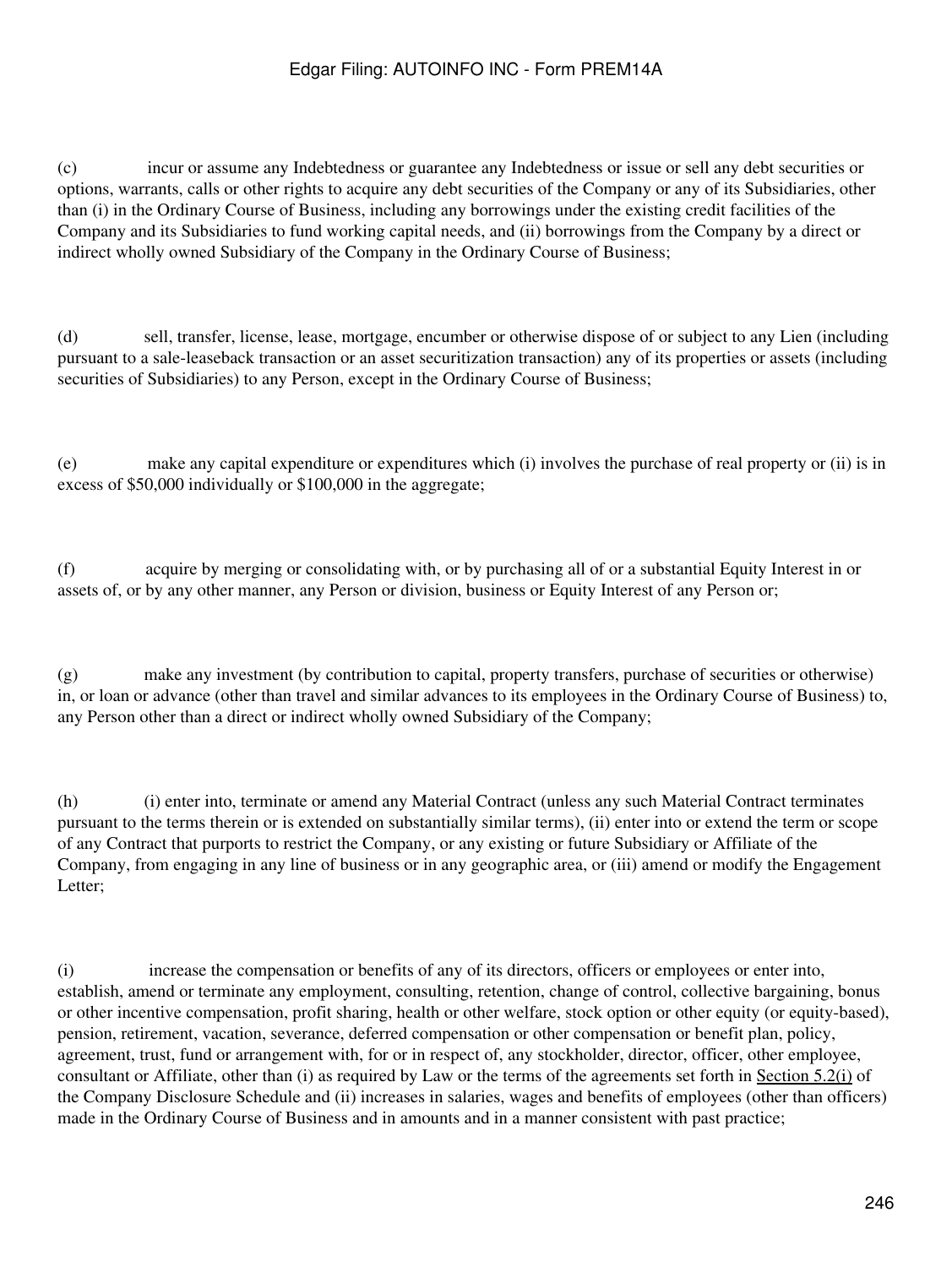(j) make, revoke or change any material election concerning Taxes or Tax Returns, file any amended Tax Return, enter into any closing agreement with respect to Taxes, settle or compromise any material Tax claim or assessment or surrender any right to claim a refund of Taxes or obtain any Tax ruling, or waive or extend the statute of limitations in respect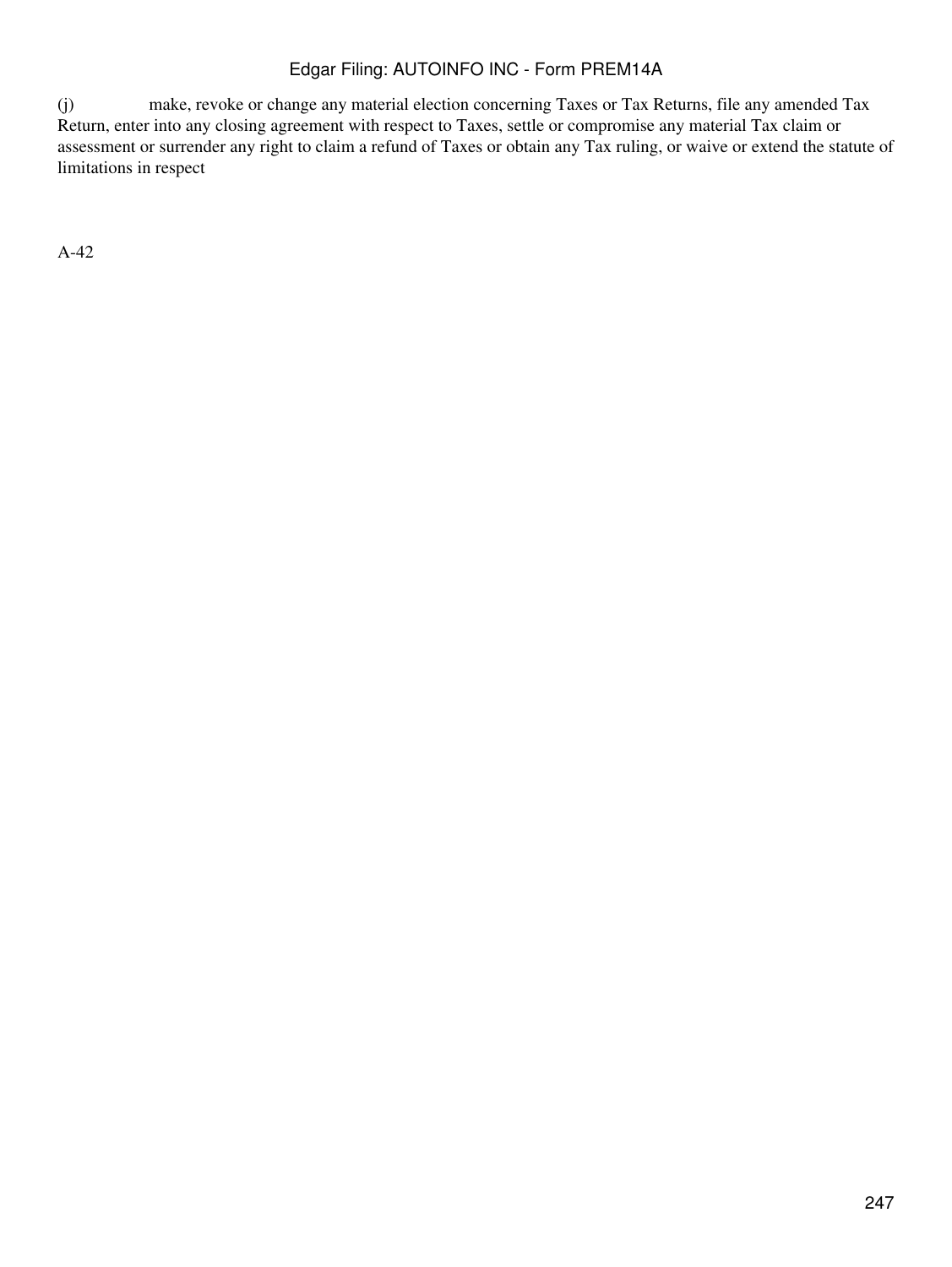of any Tax (other than pursuant to extensions of time to file Tax Returns in the Ordinary Course of Business);

(k) make any changes in financial or tax accounting methods, principles or practices (or change an annual accounting period), except insofar as may be required by a change in GAAP or applicable Law or the Company's auditors;

(l) amend the Company Charter Documents or the Subsidiary Documents, except in connection with the Transactions;

(m) authorize, recommend, propose, or announce an intention to adopt, or adopt a plan or agreement of complete or partial liquidation, dissolution, restructuring, recapitalization, merger, consolidation or other reorganization (other than the Transactions, including the Merger, and the transactions exclusively between wholly owned Subsidiaries of the Company, as permitted hereunder in accordance with the terms herein, or as required by any applicable Laws);

(n) pay, discharge, settle or satisfy any material claims, liabilities or obligations (absolute, accrued, asserted or unasserted, contingent or otherwise), other than the payment, discharge, settlement or satisfaction in accordance with their terms of liabilities, claims or obligations reflected or reserved against in the most recent consolidated financial statements (or the notes thereto) of the Company included in the Filed Company SEC Documents or incurred since the date of such financial statements in the Ordinary Course of Business;

(o) issue any broadly distributed communication of a general nature to employees (including general communications relating to benefits and compensation) or customers without the prior approval of Parent, except for communications in the Ordinary Course of Business that do not relate to the Transactions;

(p) settle or compromise any litigation, Proceeding or investigation material to the Company and its Subsidiaries taken as a whole (this covenant being in addition to the Company's agreement set forth in Section 5.9); or

(q) agree, in writing or otherwise, to take any of the foregoing actions.

5.3 No Solicitation by the Company; Etc.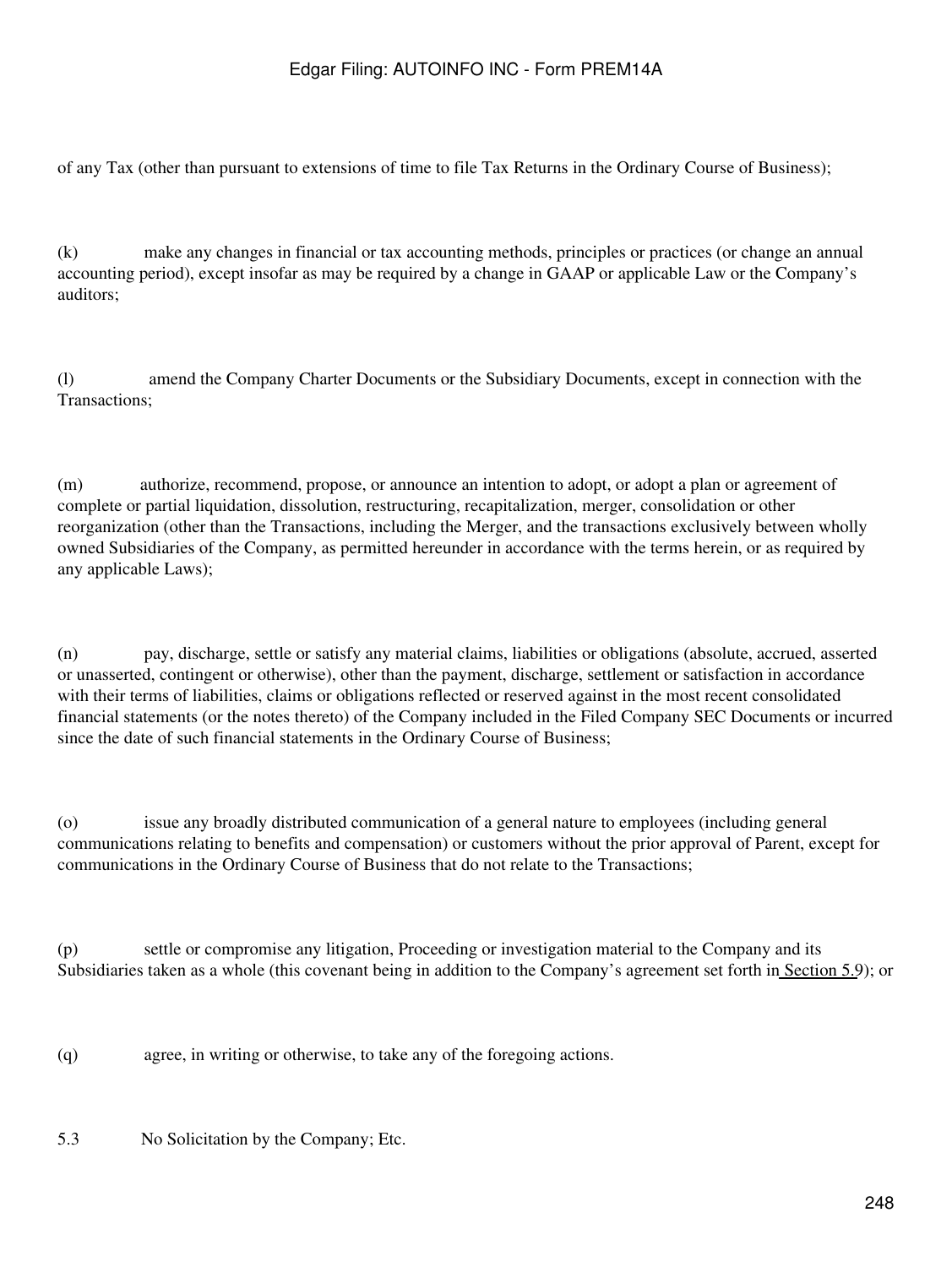(a) The Company shall, and shall cause its Subsidiaries and the Company's and its Subsidiaries' respective directors, officers, employees, investment bankers, financial advisors, attorneys, accountants, agents and other representatives (collectively, "Representatives") to, immediately cease and cause to be terminated any discussions or negotiations with any Person conducted heretofore with respect to a Takeover Proposal, and request, in writing, the return from all such Persons or cause the destruction of all copies of confidential information previously provided to such parties by the Company, its Subsidiaries or Representatives. The Company shall not, and shall cause its Subsidiaries and their respective Representatives not to, directly or indirectly (i) solicit, initiate, willfully or intentionally cause, willfully or intentionally facilitate or willfully or intentionally encourage (including by way of furnishing information) any inquiries, proposals, offers or other efforts or attempts that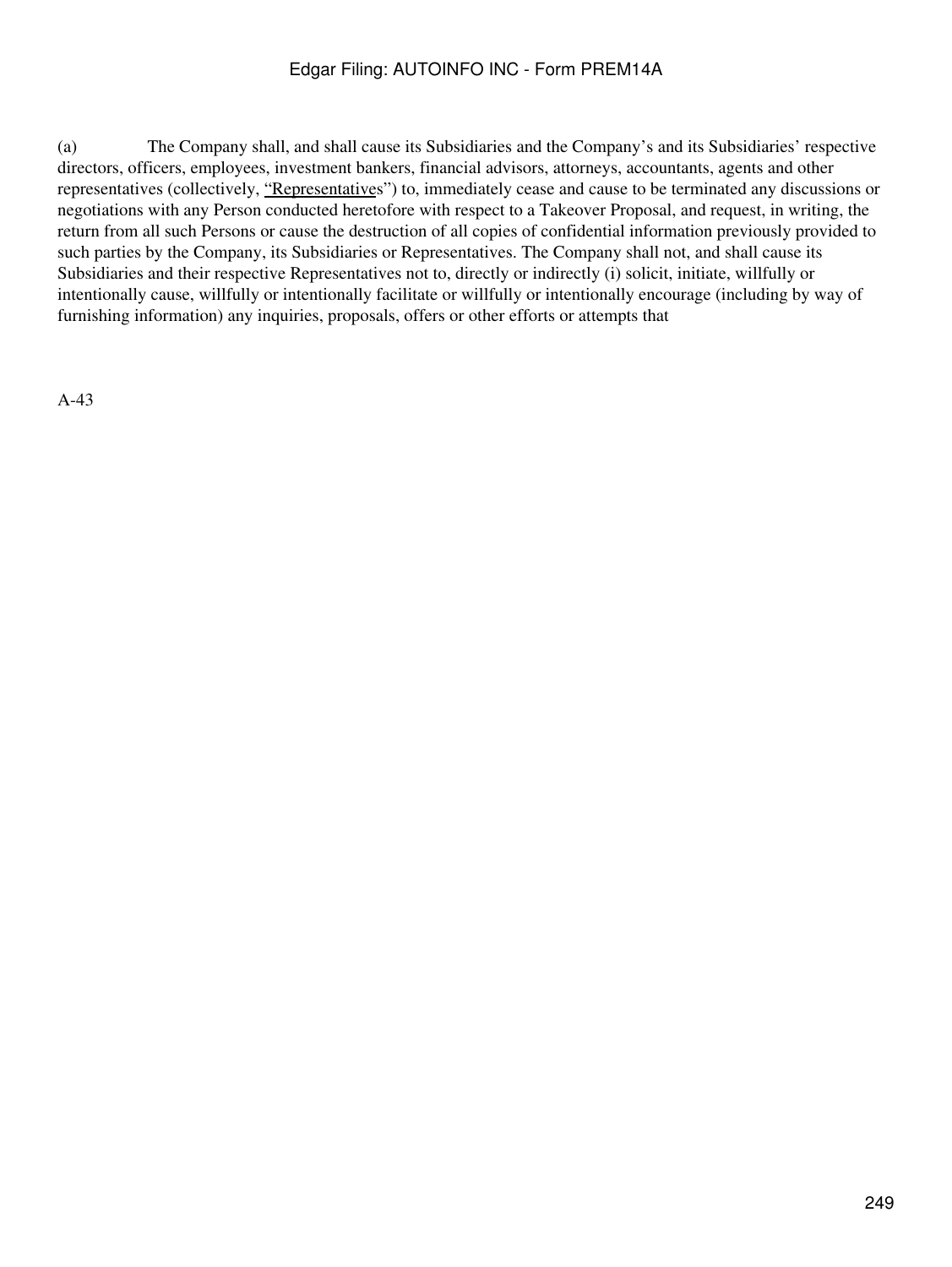constitute, or may reasonably be expected to lead to, any Takeover Proposal, (ii) participate in any discussions or negotiations with, or otherwise cooperate with or assist or participate in, or facilitate any such inquiries, proposals, offers, discussions or negotiations with, any third party regarding, or may reasonably be expected to lead to, any Takeover Proposal or (iii) enter into any agreement related to any Takeover Proposal; provided*,* however, that if after the date hereof the Board of Directors of the Company receives an unsolicited, bona fide written Takeover Proposal made after the date hereof in circumstances not involving a breach of this Agreement or any standstill agreement, and the Board of Directors of the Company (upon receipt of a recommendation by the Special Committee) reasonably determines in good faith that such Takeover Proposal constitutes or would reasonably be expected to lead to a Superior Proposal and with respect to which such Board determines in good faith, after consulting with and receiving the advice of outside counsel and its independent financial advisors, that the taking of such action is necessary in order for such Board to comply with its fiduciary duties to the Company's stockholders under Delaware law, then the Company may, at any time prior to obtaining the Company Stockholder Approval (but in no event after obtaining the Company Stockholder Approval) and after providing Parent not less than twenty four (24) hours written notice of its intention to take such actions (A) furnish information with respect to the Company and its Subsidiaries to the Person making such Takeover Proposal, but only after such Person enters into a customary confidentiality agreement with the Company (which confidentiality agreement must be no less favorable to the Company (*i.e.*, no less restrictive with respect to the conduct of such Person) than the Confidentiality Agreement), provided that (1) such confidentiality agreement may not include any provision calling for an exclusive right to negotiate with the Company and (2) the Company advises Parent of all such non-public information delivered to such Person concurrently with its delivery to such Person and concurrently with its delivery to such Person the Company delivers to Parent all such information not previously provided to Parent, and (B) participate in discussions and negotiations with such Person or its representatives regarding such Takeover Proposal. Without limiting the foregoing, it is understood that any violation of the foregoing restrictions by the Company's Subsidiaries or Representatives shall be deemed to be a breach of this Section 5.3 by the Company. The Company shall provide Parent with a true, correct and complete copy of any confidentiality agreement entered into pursuant to this Section 5.3 within twenty four (24) hours of the execution thereof.

(b) In addition to the other obligations of the Company set forth in this Section 5.3, the Company shall promptly advise Parent, orally and in writing, and in no event later than twenty four (24) hours after receipt, if any proposal, offer, inquiry or other contact is received by, any information is requested from, or any discussions or negotiations are sought to be initiated or continued with, the Company or any of its Representatives in respect of any Takeover Proposal, and shall, in any such notice to Parent, indicate the identity of the Person making such proposal, offer, inquiry or other contact and the terms and conditions of any proposals or offers or the nature of any inquiries or contacts (and shall include with such notice copies of any written materials received from, provided to, or on behalf of such Person relating to such proposal, offer, inquiry or request), and thereafter shall promptly keep Parent fully informed of all material developments affecting the status and terms of any such proposals, offers, inquiries or requests (and the Company shall provide Parent with copies of any additional written materials received that relate to such proposals, offers, inquiries or requests) and of the status of any such discussions or negotiations.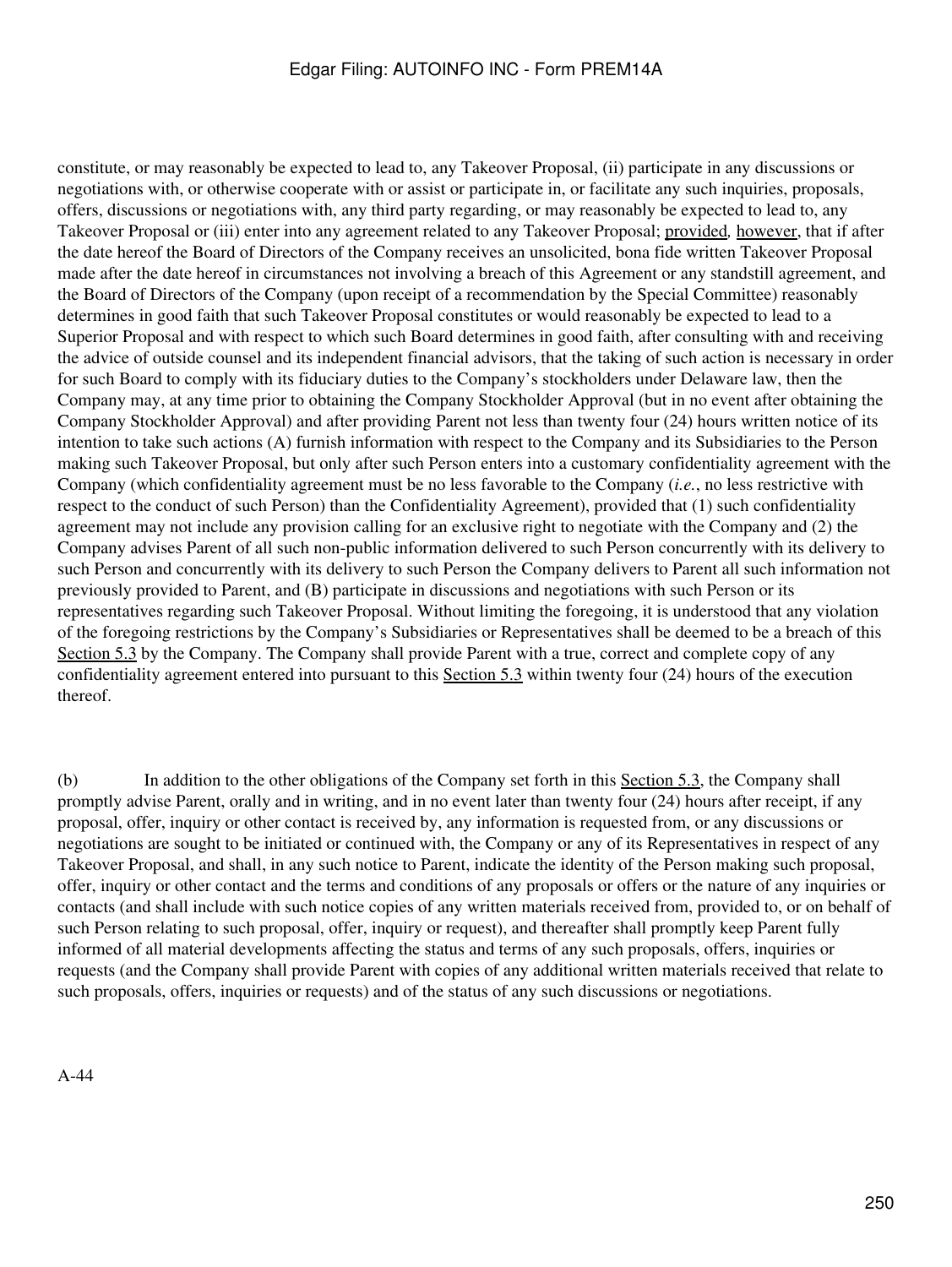(c) Except as expressly permitted by this Section 5.3(c), neither the Board of Directors of the Company nor any committee thereof (including the Special Committee) shall (i)(A) withdraw or modify, or propose publicly to withdraw or modify, in a manner adverse to Parent, the Company Board Recommendation or the approval or declaration of advisability by such Board of Directors of this Agreement and the Transactions (including the Merger) or (B) approve or recommend, or propose publicly to approve or recommend, any Takeover Proposal (any action described in this clause (i) being referred to as a "Company Adverse Recommendation Change"), (ii) authorize, cause, permit, approve or recommend, or propose publicly to authorize, cause, permit, approve or recommend, or cause or authorize the Company or any of its Subsidiaries to enter into, any letter of intent, agreement in principle, memorandum of understanding, or option, merger, acquisition, purchase, joint venture or other similar agreement related to any Takeover Proposal (other than a confidentiality agreement in accordance with Section 5.3(a)) (each, a "Company Acquisition Agreement"), or (iii) except as contemplated by this Agreement, take any action which would allow any Person other than Parent or Merger Sub to acquire beneficial ownership of 20% or more of the shares of Company Common Stock. Notwithstanding the foregoing, at any time prior to obtaining the Company Stockholder Approval, the Board of Directors of the Company (acting upon receipt of a recommendation by the Special Committee) may, so long as it is in compliance with this Section 5.3, withdraw or modify the Company Board Recommendation in response to a Superior Proposal, approve or recommend a Takeover Proposal, enter into a Company Acquisition Agreement, or take the actions in clause (iii) of the preceding sentence if such Board determines in good faith, after consulting with, and receiving advice from, outside counsel and its independent financial advisor, that the failure to make such withdrawal, approval, modification or recommendation, or take such action, would constitute a breach by the Board of Directors of the Company of its fiduciary duties to the Company's stockholders under Delaware law; provided, however, that no Company Adverse Recommendation Change may be made in response to a Superior Proposal, no Takeover Proposal shall be approved or recommended, and no Company Acquisition Agreement shall be entered into, until after the fifth (5th) Business Day following Parent's receipt of written notice from the Company (a "Company Adverse Recommendation Notice") advising Parent that the Board of Directors of the Company intends to make such Company Adverse Recommendation Notice and specifying the terms and conditions of such Superior Proposal and the identity of the Person making such Superior Proposal and delivering the documents and information required to be delivered pursuant to Section 5.3(b) (it being understood and agreed that any amendment to the financial terms or other material terms of such Superior Proposal shall require a new Company Adverse Recommendation Notice and a new five (5) Business Day period) and during such five (5) Business Day period (and any applicable extension thereto), upon Parent's election to propose any adjustment, modification or amendment to the terms and conditions hereof, the Company shall negotiate, and shall make its financial and legal advisors available to negotiate, in good faith with Parent such adjustments, modifications or amendments. In determining whether to make a Company Adverse Recommendation Change in response to a Superior Proposal, approve a Takeover Proposal, or enter into a Company Acquisition Agreement, the Board of Directors of the Company shall take into account any changes to the terms of this Agreement proposed by Parent (in response to a Company Adverse Recommendation Notice or otherwise) in determining whether such third party Takeover Proposal still constitutes a Superior Proposal. At any time prior to obtaining the Company Stockholder Approval and after following the procedures set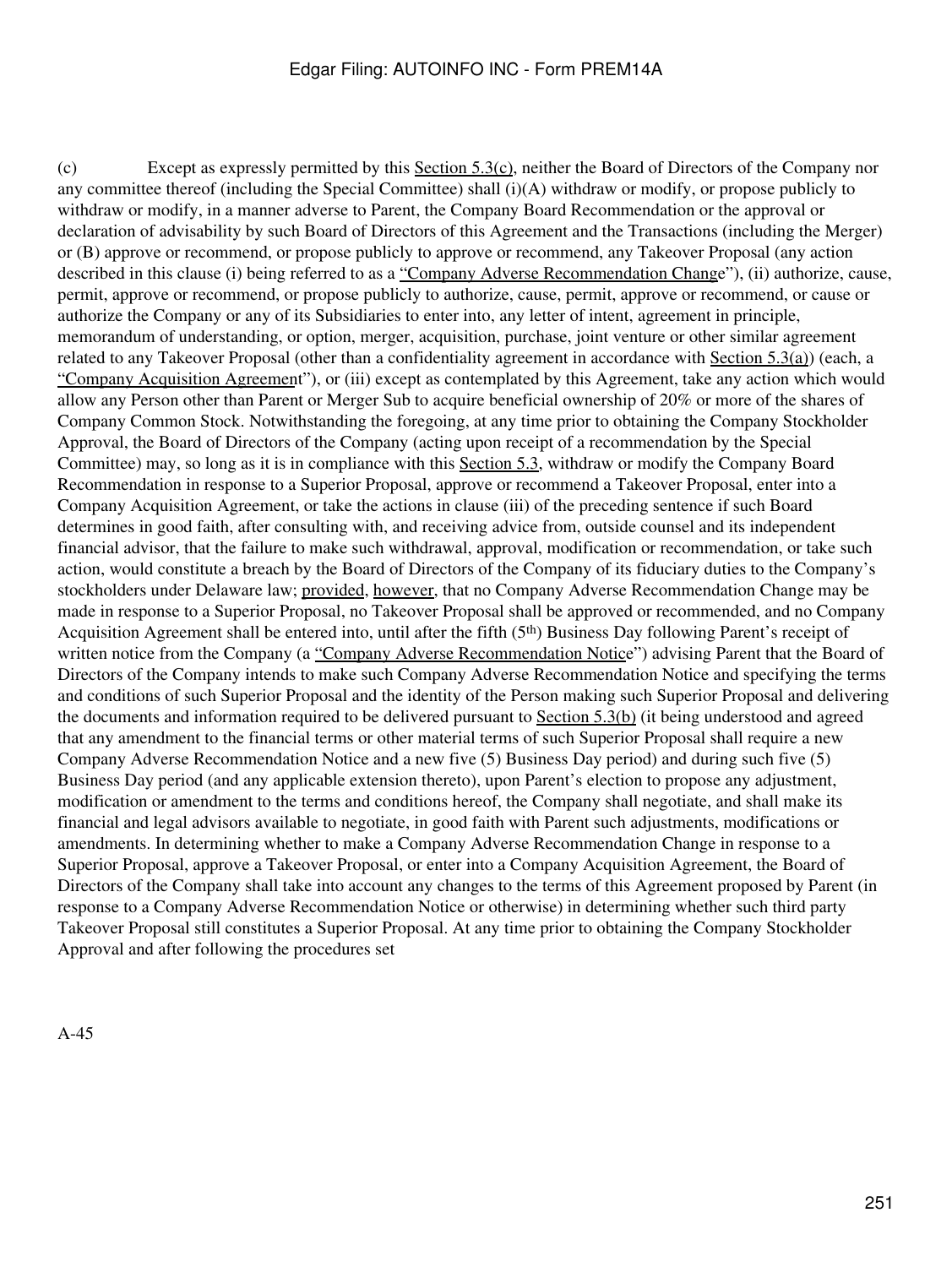forth in this Section 5.3(c), the Board of Directors of the Company may, in response to a Superior Proposal that did not result from a breach of this Section 5.3, cause the Company to terminate this Agreement pursuant to Section 7.1(d)(ii) if the Board of Directors of the Company shall have determined in good faith, after consultation with its independent financial advisors and its outside counsel, that such third Party Takeover Proposal remains a Superior Proposal after giving effect to all of the adjustments, modifications and amendment hereof that have been offered by Parent pursuant to this Section 5.3(c); provided, however, that the Company shall pay to Parent the Company Termination Fee as provided in Section 7.3 concurrent with such termination.

(d) Nothing in this Section 5.3 shall prohibit the Board of Directors of the Company (acting upon receipt of a recommendation by the Special Committee) from taking and disclosing to the Company's stockholders a position contemplated by Rule 14e-2(a), Rule 14d-9 or Item 1012(a) of Regulation M-A promulgated under the Exchange Act if such Board (acting upon receipt of a recommendation by the Special Committee) determines in good faith, after consultation with outside counsel, that failure to so disclose such position would constitute a violation of applicable Law; provided*,* however*,* that in no event shall the Company or its Board of Directors (acting upon receipt of a recommendation by the Special Committee) or any committee thereof take, or agree or resolve to take, any action prohibited by Section 5.3(c).

5.4 Reasonable Best Efforts.

(a) Subject to the terms and conditions of this Agreement, each of the parties hereto shall cooperate with the other parties and use (and shall cause their respective Subsidiaries to use) their respective reasonable best efforts to promptly (i) take, or cause to be taken, all actions, and do, or cause to be done, all things, necessary, proper or advisable to cause the conditions to Closing to be satisfied as promptly as practicable and to consummate, in the most expeditious manner practicable, the Transactions, including preparing and filing promptly and fully all documentation to effect all necessary filings, notices, petitions, statements, registrations, submissions of information, applications and other documents (including any required or recommended filings under applicable Laws), and (ii) obtain the approvals, consents, registrations, Permits, authorizations, Liens releases, and other confirmations set forth on Section 5.4(a) of the Company Disclosure Schedule from the Governmental Authority or third party set forth thereon (such approvals, consents, registrations, Permits, authorizations and confirmations, collectively, the "Required Consents"). Each of the parties shall provide the other parties with copies of all filings made by such party with any Governmental Authority and, upon request, any other information supplied by such party to a Governmental Authority in connection with this Agreement and the Transactions. Without limiting the generality of the undertakings pursuant to this Section 5.4, the Company shall use its reasonable best efforts to  $(x)$  take all action necessary to ensure that no state takeover statute or similar Law is or becomes applicable to any of the Transactions and (y) if any state takeover statute or similar Law becomes applicable to any of the Transactions, take all action necessary to ensure that the Transactions may be consummated as promptly as practicable on the terms contemplated by this Agreement and otherwise minimize the effect of such Law on the Transactions. Subject to appropriate confidentiality protections, each party hereto shall furnish to the other parties such necessary information and reasonable assistance as such other party may reasonably request in connection with the foregoing. Notwithstanding anything in this Agreement to the contrary, in no event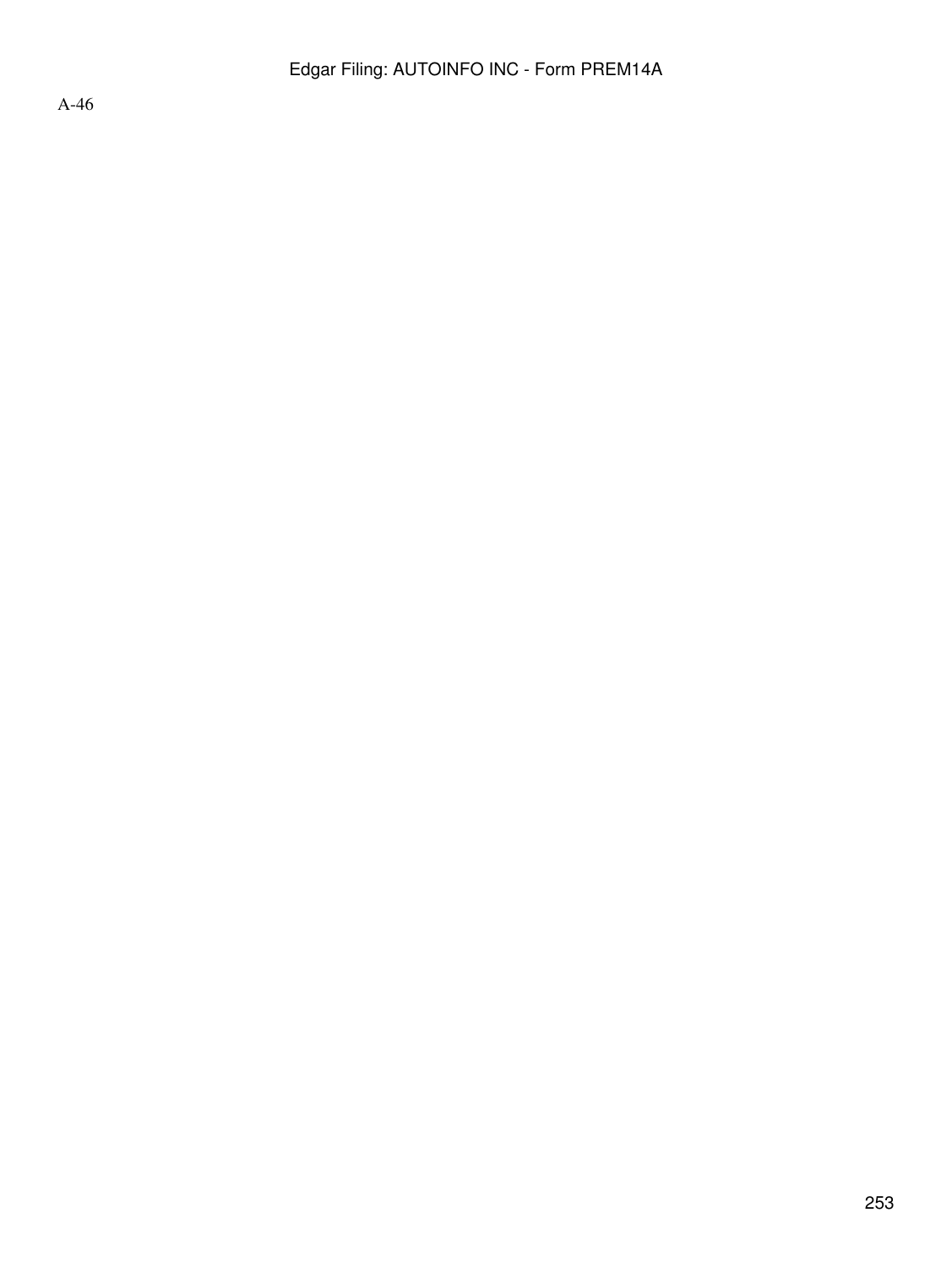shall Parent or Merger Sub be obligated to propose or agree to accept any undertaking or condition, to enter into any consent decree, to make any divestiture, to accept any operational restriction, or take any other action that, in the reasonable judgment of Parent, could be expected to (1) limit the right of Parent to own or operate all or any portion of the Company's business or of Parent to own or operate any portion of their existing businesses or assets, or (2) require Parent or any of Parent's Subsidiaries to license any of their Intellectual Property Rights or to modify any existing license of their Intellectual Property Rights. In regard to any Governmental Authority, neither the Company nor its Subsidiaries shall, without Parent's prior written consent in Parent's sole discretion, discuss or commit to any divestiture transaction, or discuss or commit to alter any of their businesses or commercial practices in any way, or otherwise take or commit to take any action that limits Parent's freedom of action with respect to, or Parent's ability to retain any of the businesses, product or service lines or assets of, the Company or otherwise receive the full benefits of this Agreement.

(b) The Company shall use its reasonable best efforts to seek and obtain all required prior consents from all applicable Governmental Authorities to the indirect transfer of control of the Company's Permits (including Environmental Permits), and Parent shall cooperate with the Company in providing information regarding Parent that is reasonably required for the Company to obtain such consent. Without limiting the foregoing, during the period between the date of this Agreement and the Effective Time, the Company shall cooperate with Parent and assist Parent in identifying the Environmental Permits required by Parent to operate the Company's business from and after the Effective Time and shall use reasonable best efforts to either transfer existing Environmental Permits of the Company, where permissible, or obtain new Environmental Permits for Parent. Such cooperation and assistance shall include, but is not limited to, the Company's or its agents' attendance at public hearings and, to the extent necessary, the use of the knowledge, expertise and information of the Company and its agents, experts and employees.

5.5 Public Announcements.

The initial press release with respect to the execution of this Agreement shall be a joint press release to be reasonably and mutually agreed upon by Parent and the Company. Thereafter, neither the Company nor Parent shall issue or cause the publication of any press release or other public announcement (to the extent not previously issued or made in accordance with this Agreement) with respect to the Merger, this Agreement or the other Transactions without the prior consent of the other party (which consent shall not be unreasonably withheld or delayed), except as may be required by Law or by any applicable listing agreement with a national securities exchange or Nasdaq OTC as determined in the good faith judgment of the party proposing to make such release (in which case, to the extent practicable, such party shall not issue or cause the publication of such press release or other public announcement without prior consultation with the other party).

5.6 Access to Information; Confidentiality.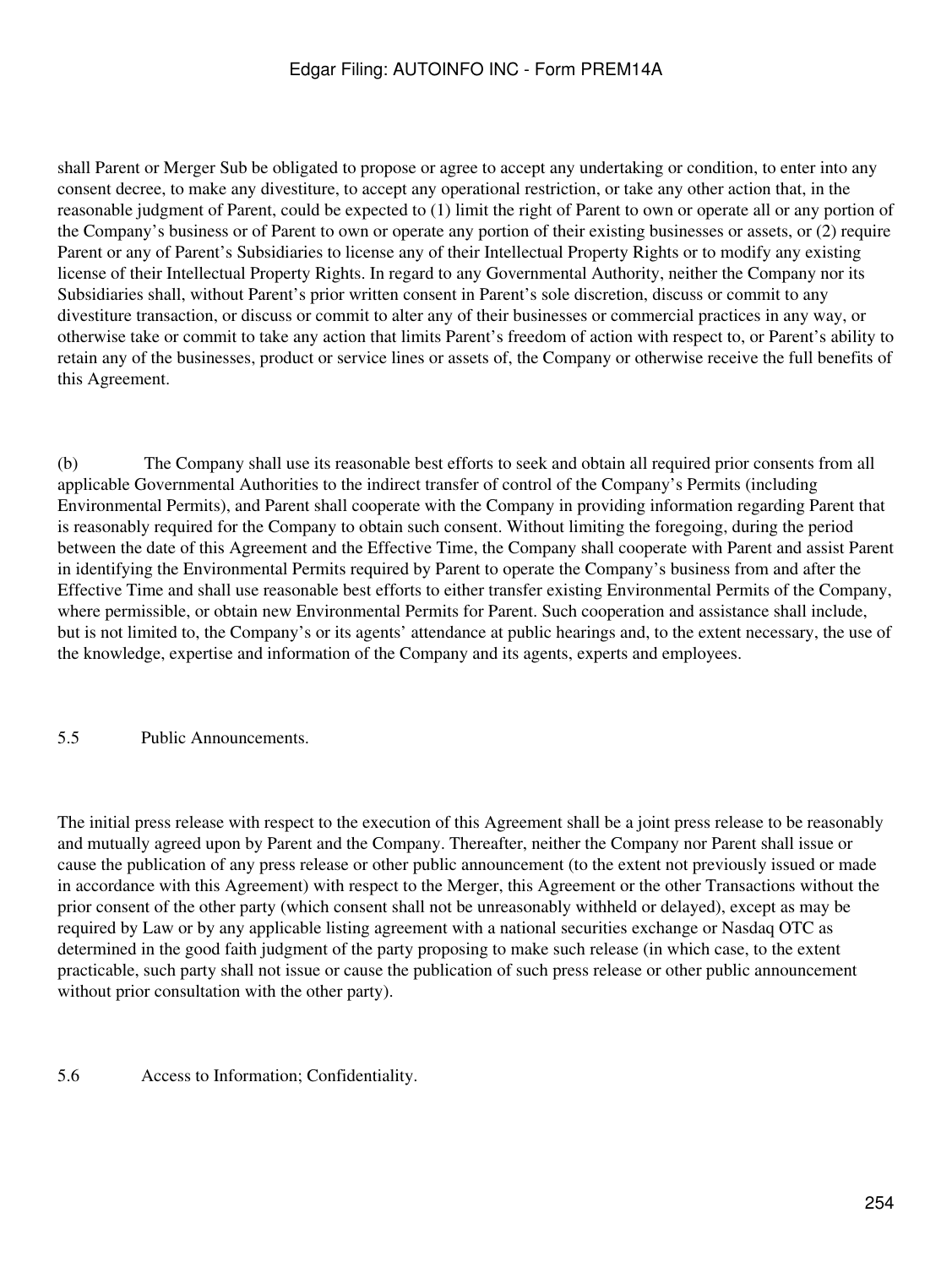(a) Subject to applicable Laws relating to the exchange of information, the Company shall, and shall cause each of its Subsidiaries to, afford to Parent and Parent's representatives, and Parent's financing sources, reasonable access during normal business hours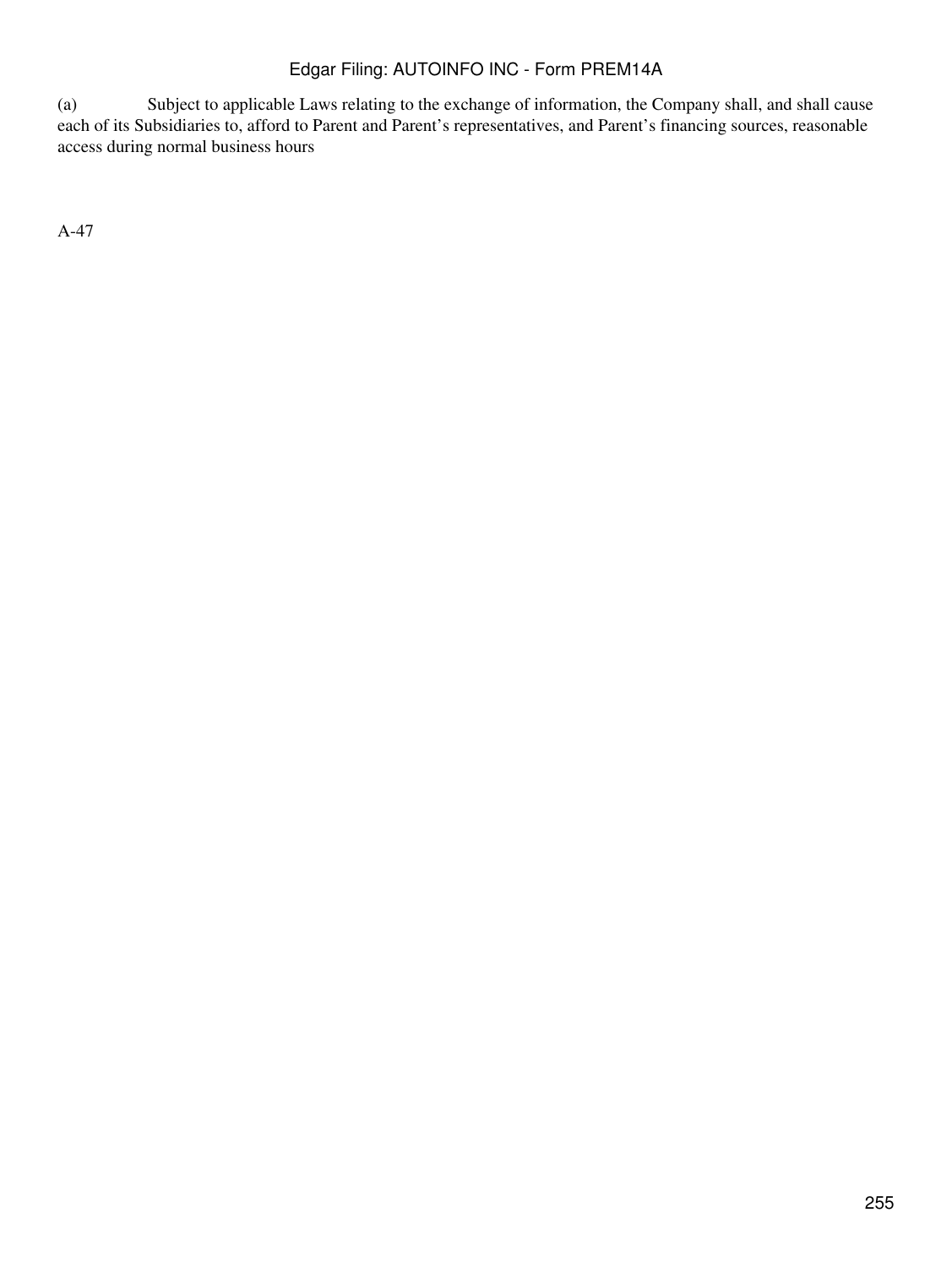to all of the Company's and its Subsidiaries' properties, books, Contracts, commitments, records, financial information, and correspondence (in each case, whether in physical or electronic form, and including all material environmentally related audits, studies, reports, analyses, and results of investigations performed with respect to the currently or previously owned, leased or operated properties of the Company or any of its Subsidiaries), officers, employees, accountants, counsel, financial advisors and other Representatives and the Company shall furnish promptly to Parent (i) a copy of each report, schedule and other document filed or submitted by it pursuant to the requirements of Federal or state securities Laws and a copy of any communication (including "comment letters") received by the Company from the SEC concerning compliance with securities Laws and (ii) all other information concerning its and its Subsidiaries' business, properties and personnel as Parent may reasonably request. Except for disclosures permitted by the terms of the Confidentiality Agreement, dated as of April 16, 2012, between the Company and Comvest Investment Partners Holdings, LLC (as it may be amended from time to time, the "Confidentiality Agreement"), Parent shall hold information received from the Company pursuant to this Section 5.6 in confidence in accordance with the terms of the Confidentiality Agreement as if Parent were a party to the Confidentiality Agreement. The Company shall permit Parent and Parent's environmental consultant, to conduct such investigations (including investigations known as "Phase I" environmental site assessments and compliance audits, and, if recommended by a Phase I environmental site assessment, Phase II environmental site assessments) of the environmental conditions of any real property owned, operated or leased by or for the Company or any of its Subsidiaries and the operations conducted thereat (subject to any limitations contained in valid, previously executed leases). Any such environmental investigations shall be conducted by a qualified environmental consulting firm, possessing reasonable levels of insurance, in compliance with applicable Laws and in a manner that minimizes the disruption of the operations of the Company and its Subsidiaries. No investigation, or information received, pursuant to this Section 5.6 will modify any of the representations and warranties of the parties hereto.

(b) In order to assist with closing any financing under the Debt Commitment Letter, the Company shall, and the Company shall cause its Subsidiaries to, provide such assistance and cooperation as Parent and its Affiliates may reasonably request, including (i) making senior management of the Company and its Subsidiaries reasonably available to Parent's lender, and (ii) cooperating with Parent's lenders and their advisors in performing their due diligence.

#### 5.7 Notification of Certain Matters.

The Company shall give prompt written notice to Parent and Merger Sub, and Parent and Merger Sub shall give prompt notice to the Company, of (a) any notice or other communication received by such party from any Governmental Authority in connection with the Transactions or from any Person alleging that the consent of such Person is or may be required in connection with the Transactions, if the subject matter of such communication or the failure of such party to obtain such consent could be material to the Company, the Surviving Corporation or Parent, (b) any actions, suits, claims, investigations or Proceedings commenced or, to such party's Knowledge, threatened against, relating to or involving or otherwise affecting such party or any of its Subsidiaries which relate to the Transactions, (c) the discovery of any fact or circumstance that, or the occurrence or non-occurrence of any event the occurrence or non-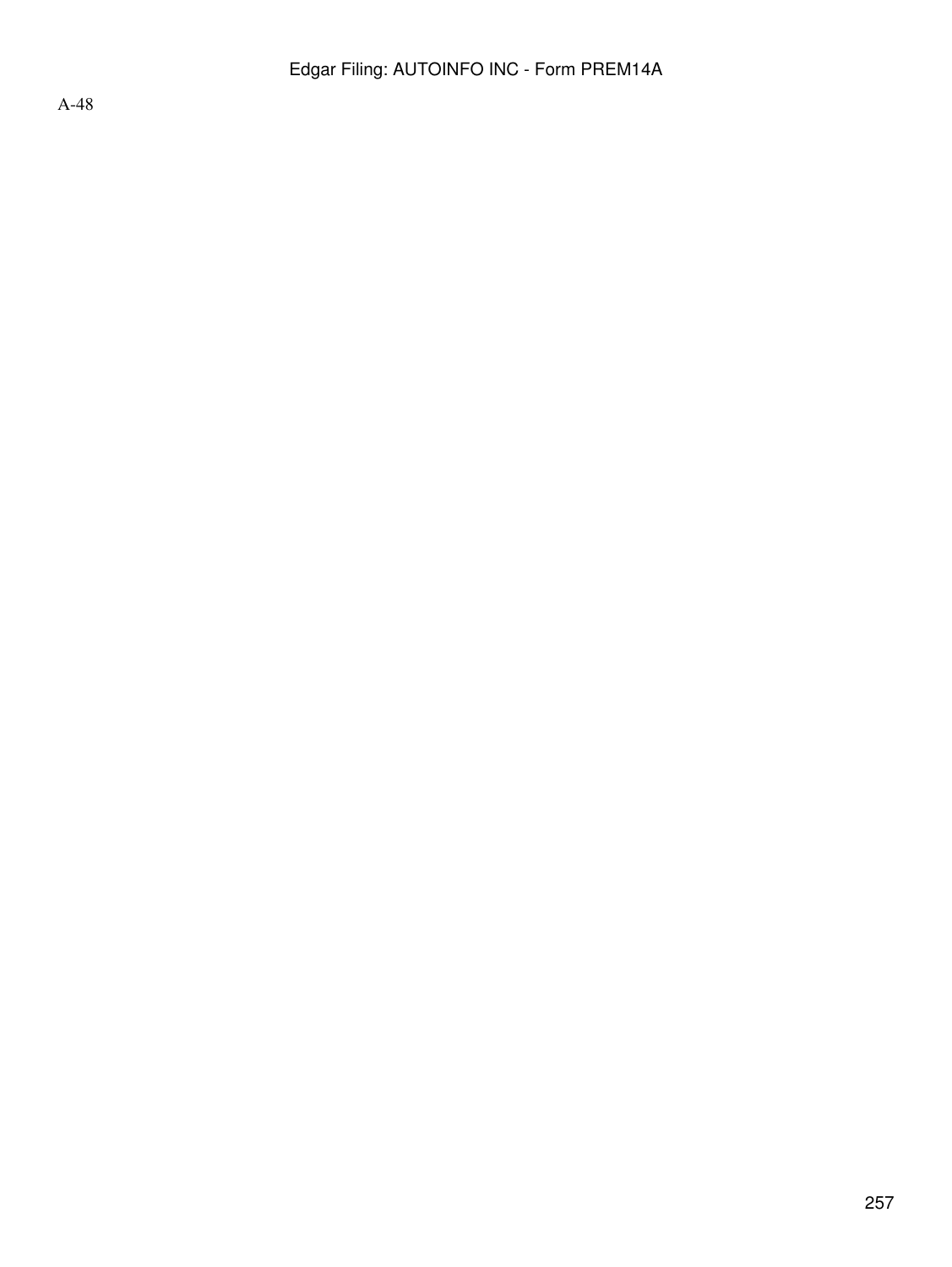occurrence of which, would cause any representation or warranty made by such party contained in this Agreement (i) that is qualified as to materiality or a Company Material Adverse Effect or a Parent Material Adverse Effect, as the case may be, to be untrue and (ii) that is not so qualified to be untrue in any material respects, and (d) any material failure of such party to comply with or satisfy any covenant or agreement to be complied with or satisfied by it hereunder; provided*,* however*,* that the delivery of any notice pursuant to this Section 5.7 shall not (A) cure any breach of, or non-compliance with, any other provision of this Agreement or (B) limit the remedies available to the party receiving such notice.

#### 5.8 Indemnification and Insurance.

(a) For six (6) years after the Effective Time, the Surviving Corporation shall indemnify the individuals who at or prior to the Effective Time were directors or officers of the Company (collectively, the "Indemnitees") with respect to all acts or omissions by them in their capacities as such at any time prior to the Effective Time, to the fullest extent (a) required by the Company Charter Documents (including employees to the extent indemnified thereunder) as in effect on the date of this Agreement and (b) permitted under applicable Law (including employees to the extent indemnified thereto). An Indemnitee shall notify the Surviving Corporation in writing promptly upon learning of any claim, action, suit, Proceeding, investigation or other matter in respect of which such indemnification may be sought. In the event of any such claim, action, suit, Proceeding or investigation, (i) each Indemnitee will be entitled to advancement of reasonable expenses incurred in the defense of any claim, action, suit, Proceeding or investigation from the Surviving Corporation within ten (10) Business Days of receipt by the Surviving Corporation from the Indemnitee of a reasonably detailed request therefor; provided that any Person to whom expenses are advanced provides an undertaking to repay such advances if it is ultimately determined that such Person is not entitled to indemnification, and (ii) neither Parent nor the Surviving Corporation shall settle, compromise or consent to the entry of any judgment in any Proceeding or threatened action, suit, Proceeding, investigation or claim (and in which indemnification could be sought by such Indemnitee hereunder), unless such settlement, compromise or consent includes an unconditional release of such Indemnitee from all liability arising out of such action, suit, Proceeding, investigation or claim or such Indemnitee otherwise consents. Notwithstanding anything to the contrary, in no event shall the Surviving Corporation be liable for any settlement or compromise effected without its written consent. Each of the Surviving Corporation and the Indemnitees shall cooperate in the defense of any claim, action, suit, Proceeding or investigation and shall furnish or cause to be furnished records, information and testimony, and attend such conferences, discovery Proceedings, hearings, trials or appeals, as may be reasonably requested in connection therewith.

(b) The indemnification agreements, if any, in existence (and as may be amended prior to the Closing upon approval (in writing) by Parent) on the date of this Agreement with any of the directors, officers or employees of the Company shall continue in full force and effect in accordance with their terms following the Effective Time.

(c) Prior to the Closing, Parent shall purchase for the benefit of the Company's directors and officers, as of the date of this Agreement and as of the Effective Time, an insurance and indemnification tail policy that provides coverage for a period of six (6) years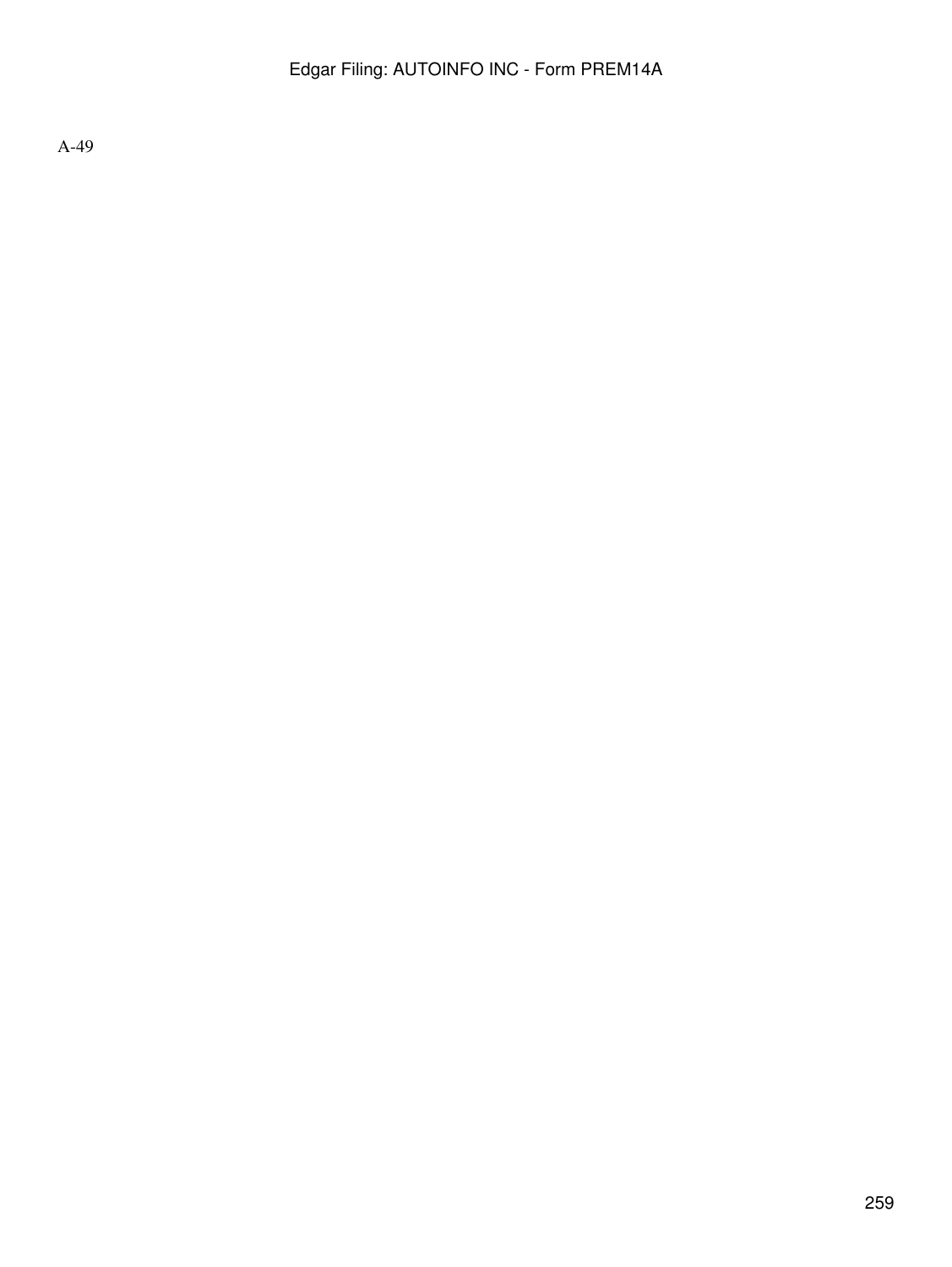from and after the Effective Time for events occurring prior to the Effective Time (the "D&O Tail Policy") that is substantially equivalent to and in any event not less favorable in the aggregate than the Company's existing policy (true and complete copies which have been previously provided to Parent) or, if substantially equivalent insurance coverage is unavailable, the best available coverage; provided, however, that Parent shall not be required to purchase the D&O Tail Policy if such policy exceeds 300% of the last annual premium paid prior to the date of this Agreement (such aggregate amount, the "Base Premium"); provided, further, that if such insurance coverage can only be obtained at an annual premium in excess of the Base Premium, Parent shall purchase the most advantageous policy of directors' and officers' insurance obtainable for a total annual premium equal to the Base Premium. Parent shall cause the Surviving Corporation to maintain such policy in full force and effect and continue to honor the obligations thereunder.

5.9 Securityholder Litigation.

The Company shall give Parent the opportunity to participate in the defense or settlement of any securityholder litigation against the Company and/or its directors relating to the Transactions, and no such settlement shall be agreed to without Parent's prior consent, which consent shall not be unreasonably withheld or delayed.

5.10 Fees and Expenses.

Except as provided in Section 7.3, all fees and expenses incurred in connection with this Agreement, the Merger and the Transactions shall be paid by the party incurring such fees or expenses, whether or not the Merger is consummated.

5.11 Certain Employee-Related Matters.

(a) From and after the Closing Date, Parent shall, and shall cause the Company to, honor, pay, perform and satisfy any and all liabilities, obligations and responsibilities to or in respect of each of the employees of the Company (in each case, as determined as of the Closing Date) (collectively, the "Company Employees") arising under the terms of each Company Plan (not terminated in connection with the Transactions).

(b) Notwithstanding the foregoing, no provision of this Section 5.11 or any other provision of this Agreement, whether express or implied, shall (i) constitute or create an employment agreement with any Company Employee, (ii) be treated as an amendment or other modification of any Company Plan, or (iii) limit the right of Parent or the Company to amend, terminate or otherwise modify, or to cause the Company to amend, terminate or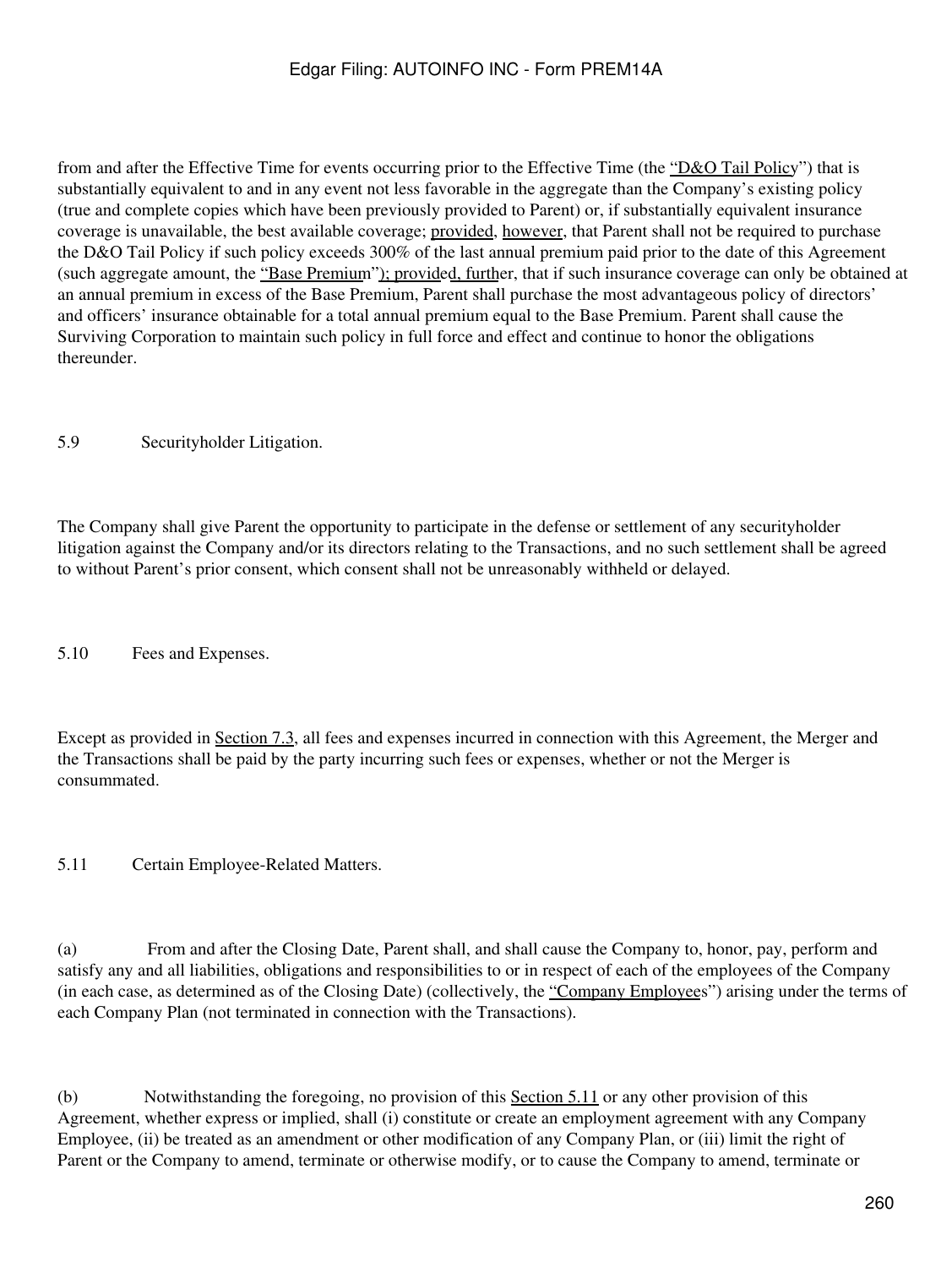otherwise modify, any Company Plan following the Closing Date.

(c) The parties hereto acknowledge and agree that all provisions contained in this Section 5.11 with respect to Company Employees are included for the sole benefit of the parties hereto, and that nothing in this Agreement, whether express or implied, shall create any third party beneficiary or other rights (i) in any other Person, including any Company Employees, former Company Employees, any participant in any Company Plan, or any dependent or beneficiary thereof, or (ii) to continued employment with the Company, Parent or any of their respective Affiliates.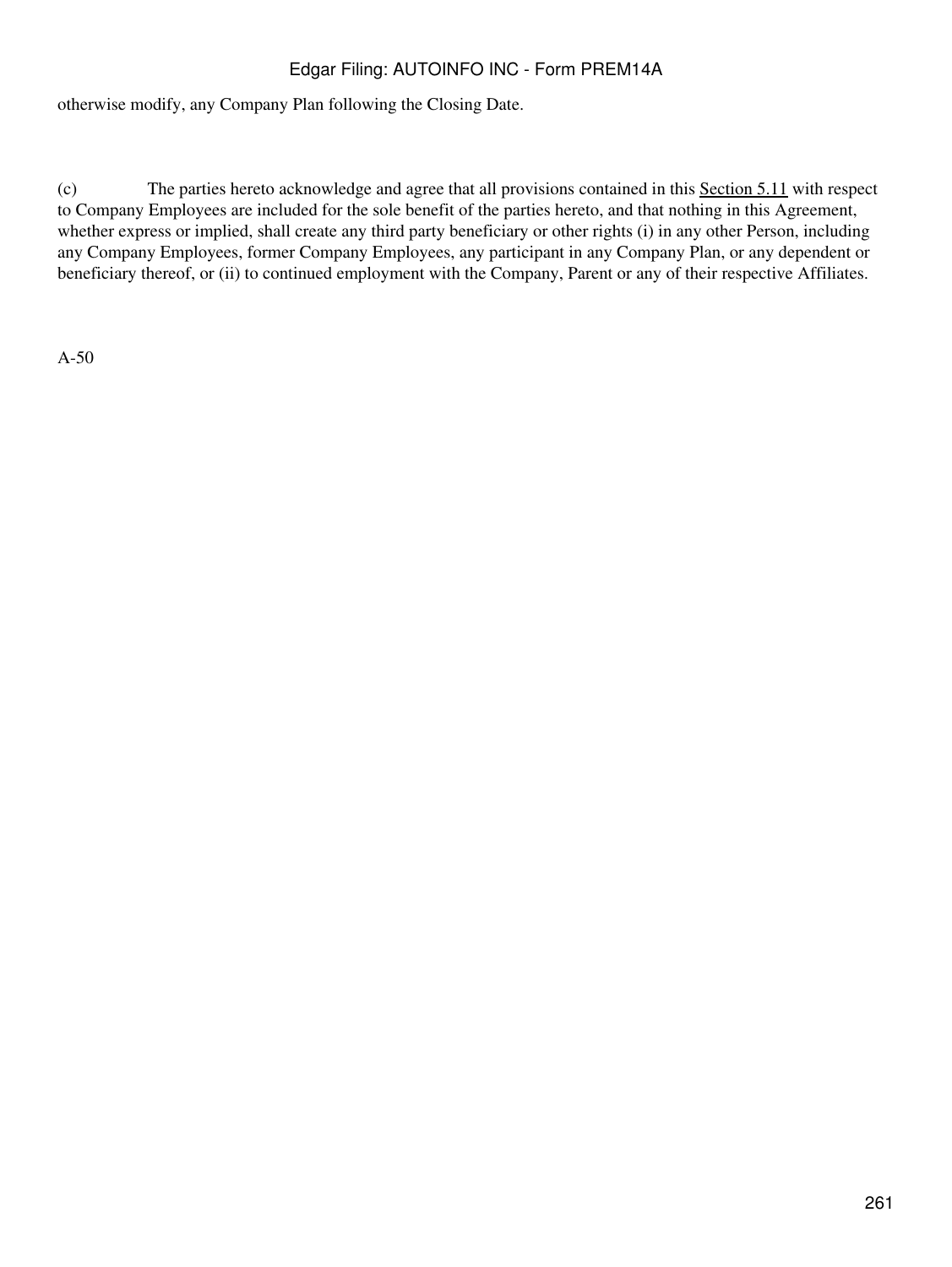#### 5.12 Indebtedness and Company Transaction Expenses.

(a) As of the date of this Agreement and on the Closing Date (immediately prior to the Closing) and at the Effective Time, the Company and its Subsidiaries, taken as a whole, shall not have (i) Indebtedness (in the aggregate) in excess of \$22,000,000 and (ii) Funded Indebtedness (in the aggregate) in excess of \$15,000,000, in each case including the amount of any payments and penalties due or that will become due on such Indebtedness.

(b) During the period from the date of this Agreement until the Effective Time, the Company shall not have Company Transaction Expenses (in the aggregate) in excess of \$5,000,000.

5.13 Termination of Certain Agreements.

Prior to the Closing, the Company shall and shall cause its Subsidiaries to terminate the Contracts set forth in Section 5.13 of the Company Disclosure Schedule, the Agent/Employee Obligations, and the Credit Facility with such agreements being of no further force or effect, notwithstanding any terms therein to the contrary and without any post-Closing payments by the Company, Parent or Merger Sub or resulting obligations or liabilities of the Company, Parent or Merger Sub.

5.14 Financing.

Prior to the Closing, the Company shall and shall cause its Subsidiaries and its and their respective officers, directors, employees and representatives to use commercially reasonable efforts to provide such cooperation as may reasonably be requested by Parent in connection with the arrangement of any financing to be consummated prior to or contemporaneously with the Closing in respect of the Transactions, including with respect to (i) obtaining any refinancing or replacement of any existing, or the arrangement of any new, facility for Indebtedness of the Company, (ii) entering into customary agreements, documents and instruments in connection with the debt financing, (iii) participating in meetings, due diligence sessions and road shows, (iv) assisting in preparing offering memoranda, rating agency presentations, private placement memoranda, prospectuses and similar documents, (v) using commercially reasonable efforts to obtain comfort letters of accountants and legal opinions, and (vi) otherwise providing available documents and information relating to the Company, in the case of each of clauses (i) through (vi), as may be reasonably requested by Parent; provided, that the actions contemplated in the foregoing clauses (i) through (vi) do not (A) unreasonably interfere with the ongoing operations of the Company, or (B) involve any binding commitment by the Company which commitment is not conditioned on the Closing and does not terminate without liability to the Company upon the termination of this Agreement.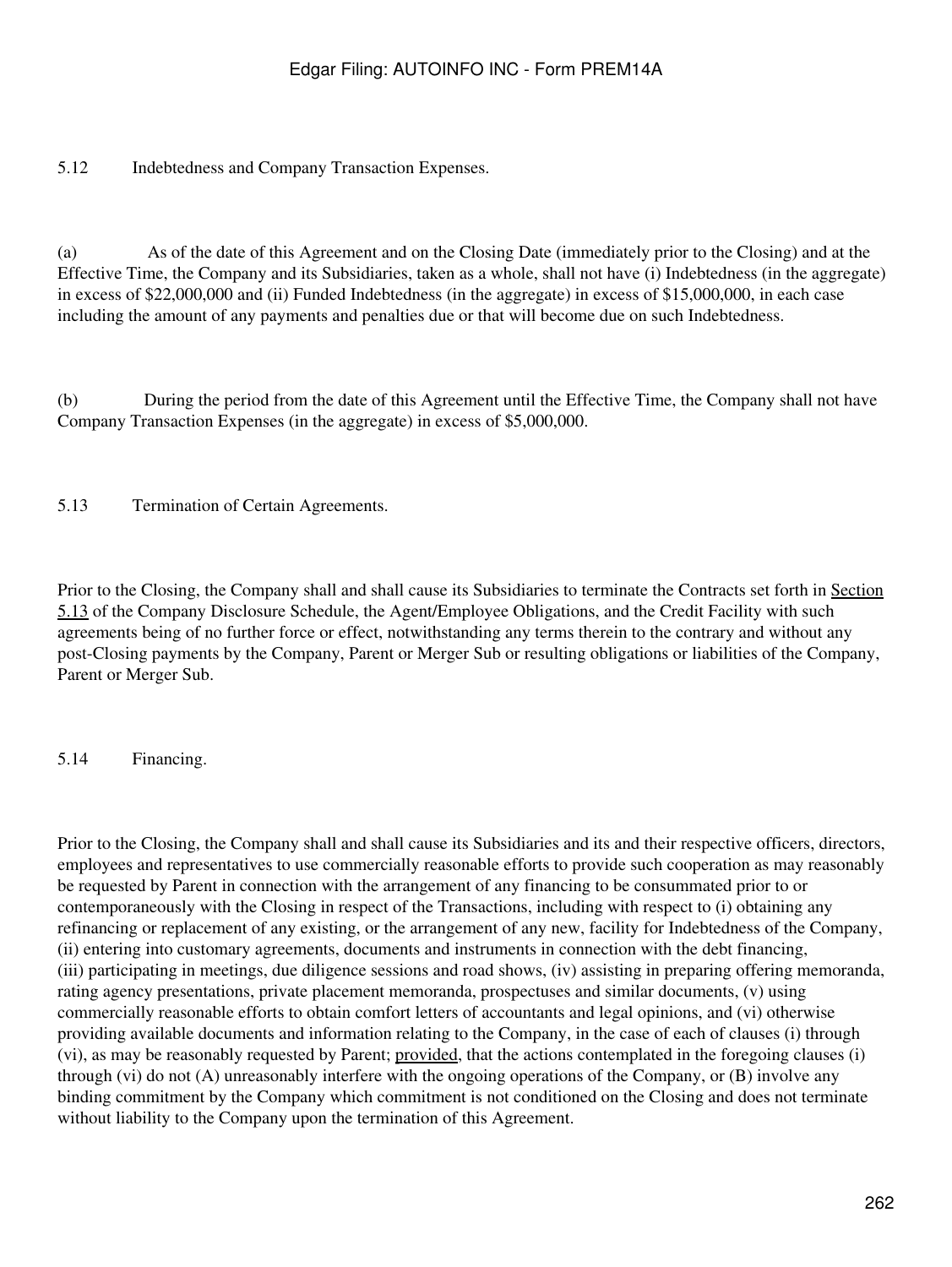### 5.15 Exchange and Rollover.

(a) Immediately prior to the Effective Time, each issued and outstanding Share set forth in Section 5.15(a) of the Company Disclosure Schedule (the "Rollover Shares") shall be contributed by Harry Wachtel and Mark Weiss to Parent in exchange solely for the number of validly issued equity interests of Parent set forth in, and in accordance with, the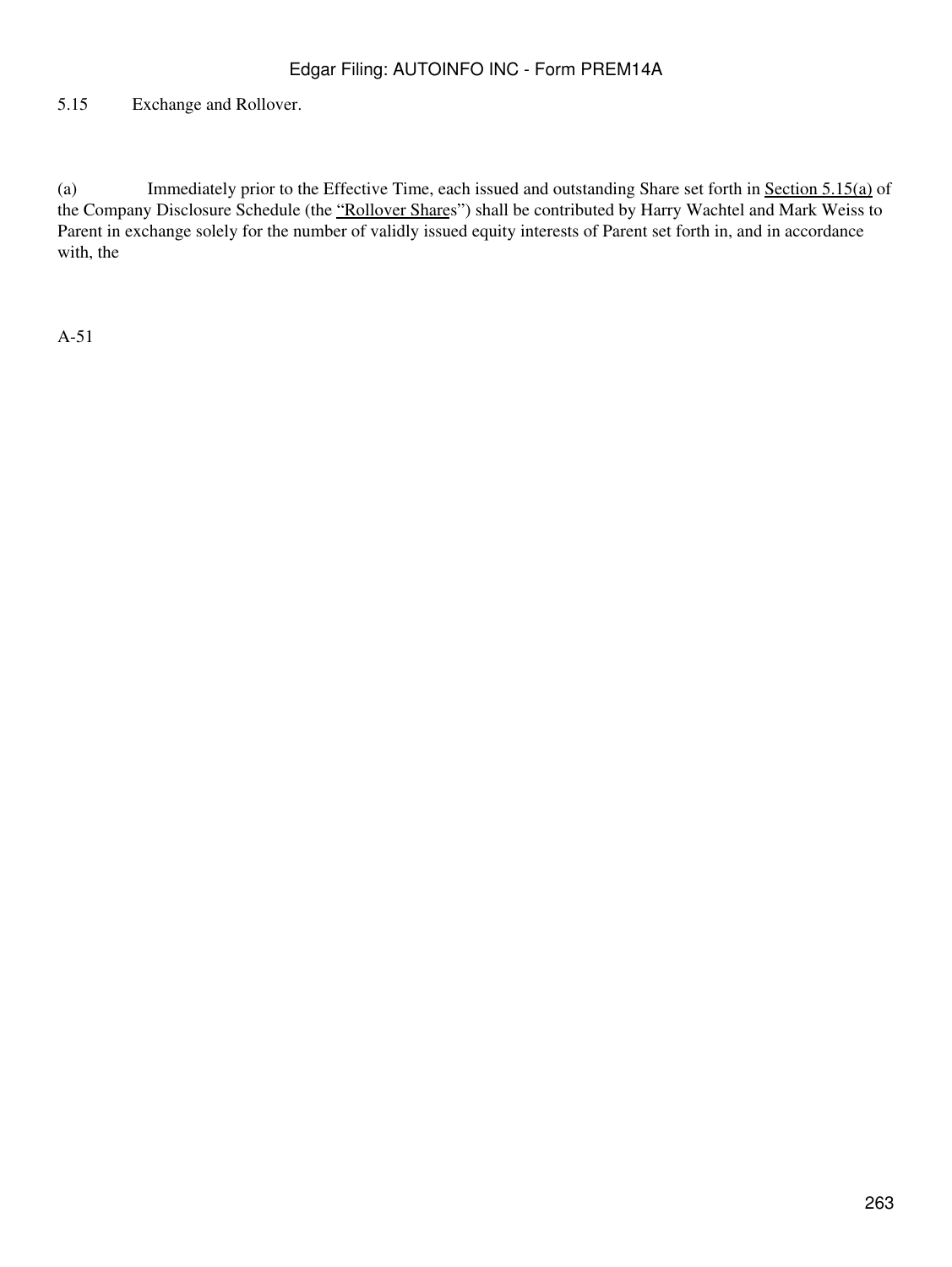Exchange and Rollover Agreement, and such Rollover Shares shall be cancelled at the Effective Time in accordance with Section 2.1(c). As of the Effective Time, all such Rollover Shares when so cancelled, shall no longer be issued and outstanding and shall automatically cease to exist, and each holder of a certificate representing any such Rollover Shares shall cease to have any rights with respect thereto, except the right to receive the equity interests of Parent as set forth in this Section 5.15.

(b) At or immediately before the Effective Time, Michael P. Williams shall forego a portion of the Option Consideration, and/or the change of control payment, payable to him and shall receive a number of Class A Profits Interest Units of Parent issued pursuant to the Parent's 2013 Executive Unit Plan for services to be provided to or for the benefit of Parent (or its Subsidiaries) set forth in, and in accordance with, the Exchange and Rollover Agreement.

Article 6 Conditions Precedent

6.1 Conditions to Each Party's Obligation to Effect the Merger.

The respective obligations of each party hereto to effect the Merger shall be subject to the satisfaction (or waiver, if permissible under applicable Law) on or prior to the Closing Date of the following conditions:

(a) Company Stockholder Approval. The Company Stockholder Approval shall have been obtained in accordance with applicable Law and the Company Charter Documents;

(b) No Injunctions or Restraints. No temporary restraining order, preliminary or permanent injunction or other judgment or order issued by any Governmental Authority or other Law, rule, legal restraint or prohibition (collectively "Restraints") shall be in effect preventing, restraining or rendering illegal the consummation of the Merger.

6.2 Conditions to Obligations of Parent and Merger Sub.

The obligations of Parent and Merger Sub to effect the Merger are further subject to the satisfaction (or waiver, if permissible under applicable Law) on or prior to the Closing Date of the following conditions: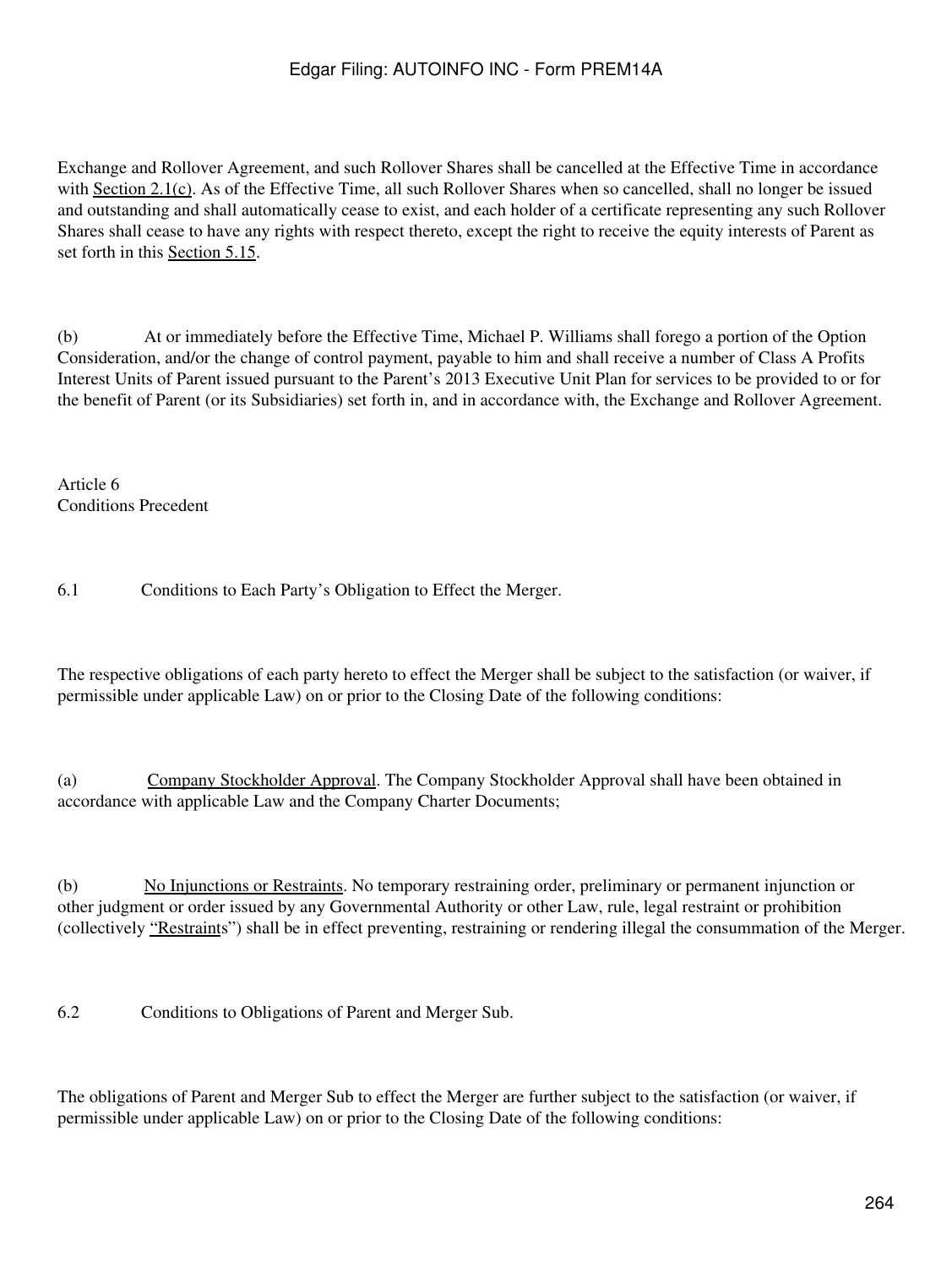(a) Representations and Warranties. The representations and warranties of the Company contained in this Agreement, disregarding all qualifications and exceptions contained therein relating to materiality or Company Material Adverse Effect, shall be true and correct as of the date hereof and as of the Closing Date as if made on and as of the Closing Date (or, if given as of a specific date, at and as of such date), except for where the failure of any such representations and warranties to be true and correct would not, individually or in the aggregate, have a Company Material Adverse Effect (other than the representations and warranties contained in Section 3.1(a) and (b) (Organization, Standing and Corporate Power), Section 3.2 (Capitalization) (other than any changes in the number of issued and outstanding shares of Company Common Stock that would result in the payment hereunder of less than \$100,000 of Merger Consideration in the aggregate, or would not cause a breach of this Agreement), Section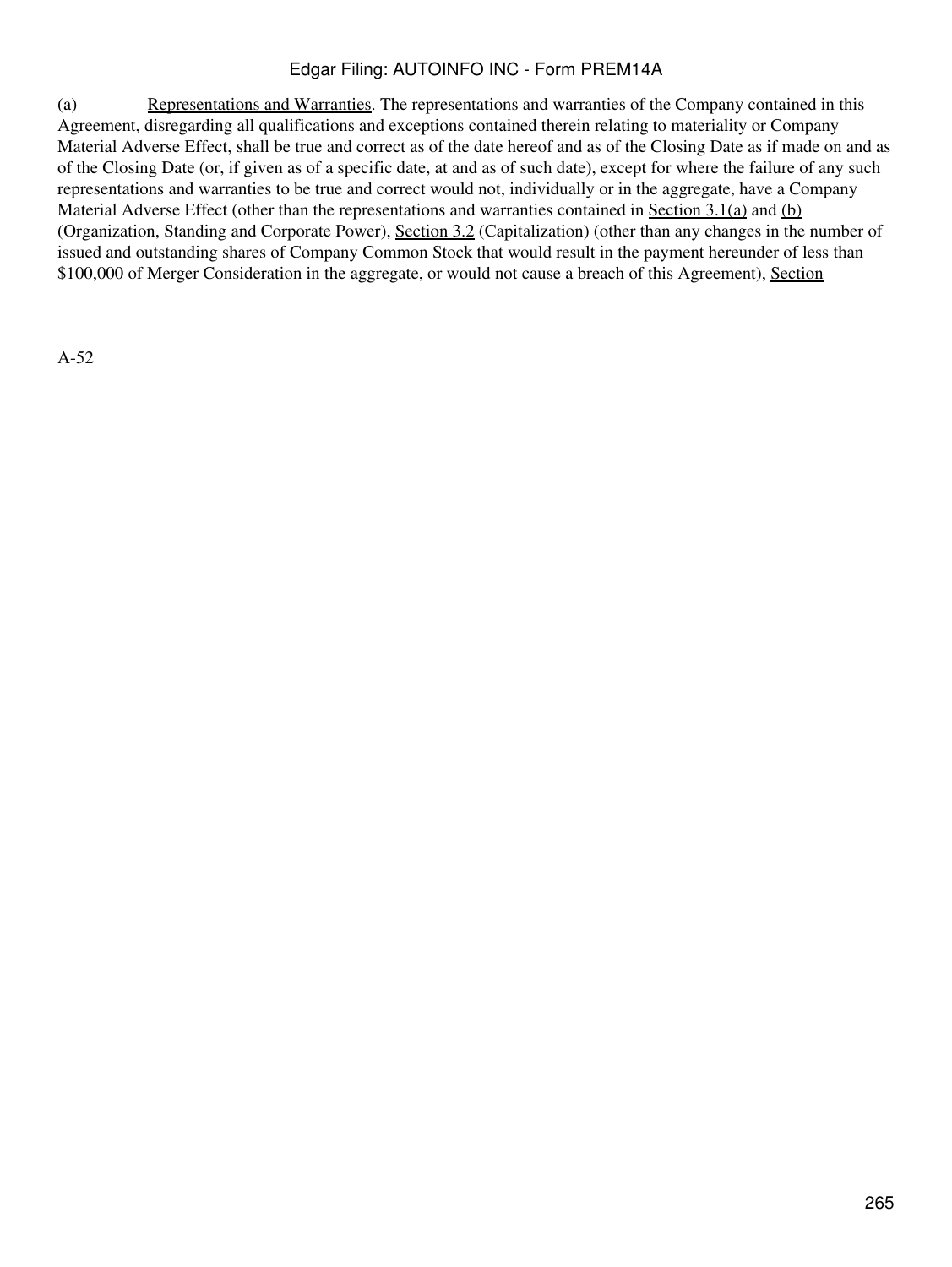3.3 (Authority, Noncontravention; Voting Requirements), Section 3.19 (Brokers and Other Advisors) and Section 3.20 (State Takeover Statutes), which representations and warranties shall be true and correct in all material respects), and Parent shall have received a certificate signed on behalf of the Company by the chief executive officer and the chief financial officer of the Company to such effect.

(b) Performance of Obligations of the Company. The Company shall have performed in all material respects all obligations (other than the obligations under Section 5.12, which shall be performed in all respects) required to be performed by it under this Agreement at or prior to the Closing Date, and Parent shall have received a certificate signed on behalf of the Company by the chief executive officer and the chief financial officer of the Company to such effect.

(c) Required Consents. The Required Consents shall have been obtained, in form and substance reasonably satisfactory to Parent.

(d) Company Material Adverse Effect. There shall not be any Company Material Adverse Effect.

(e) Resignations. Parent shall have received written resignation letters from each of the members of the Board of Directors of the Company effective as of the Effective Time.

(f) Dissenting Shares. The aggregate amount of all shares of Company Common Stock that are eligible to become Dissenting Shares shall be less than five percent (5%) of the Company Common Stock outstanding as of immediately prior to the Closing.

(g) Funds Flow Agreement. The Company shall have executed and delivered a Funds Flow Agreement by and among the Company, Parent and Merger Sub (the "Funds Flow Agreement").

(h) Exchange and Rollover Agreement. The transactions contemplated under Exchange and Rollover Agreement shall have closed simultaneously with the Closing of the Transactions.

6.3 Conditions to Obligations of the Company.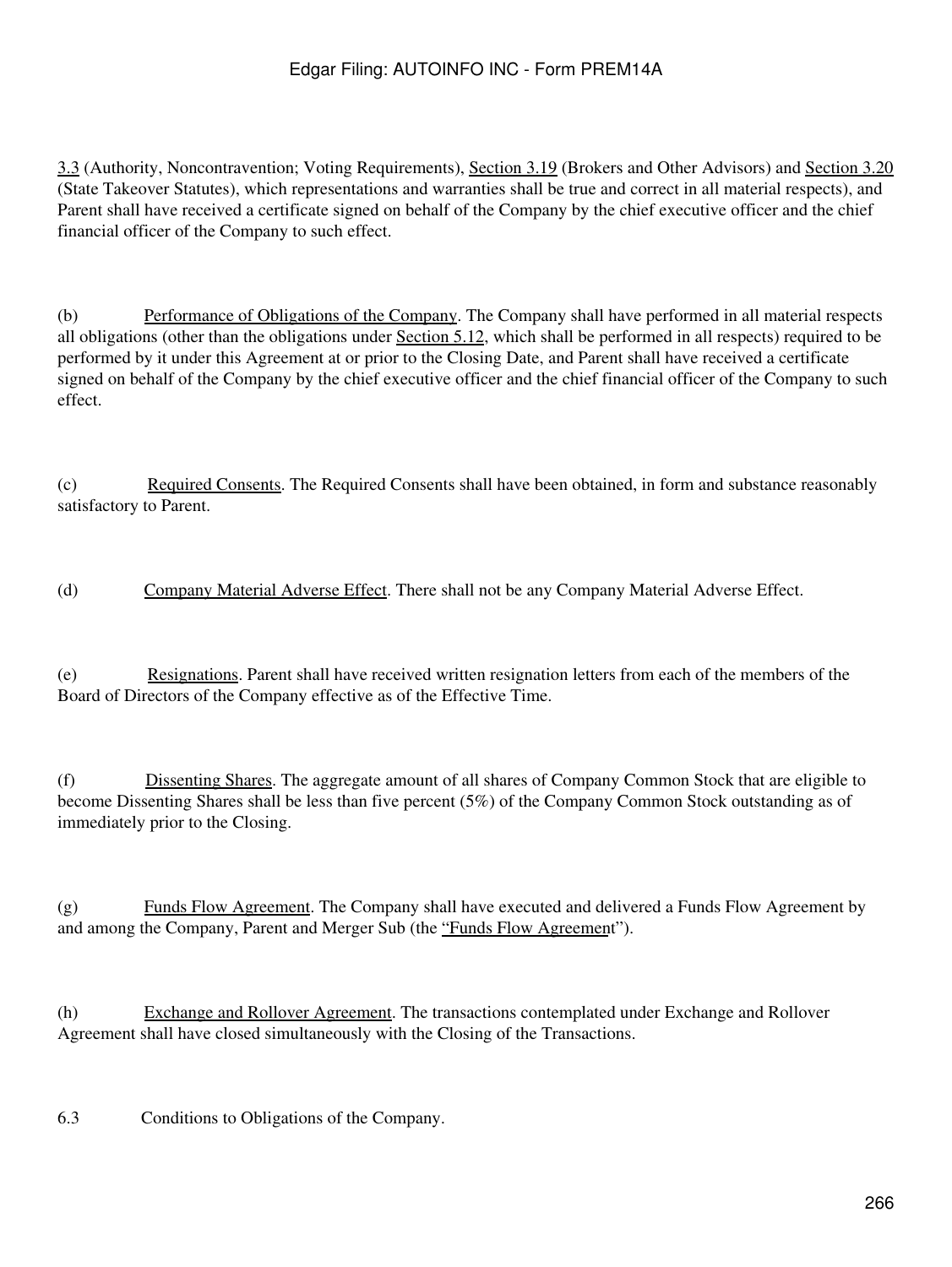The obligations of the Company to effect the Merger is further subject to the satisfaction (or waiver, if permissible under applicable Law) on or prior to the Closing Date of the following conditions:

(a) Representations and Warranties. The representations and warranties of Parent and Merger Sub contained in this Agreement, disregarding all qualifications and exceptions contained therein relating to materiality or Parent Material Adverse Effect, shall be true and correct as of the date hereof and as of the Closing Date as if made on and as of the Closing Date (or, if given as of a specific date, at and as of such date), except for where the failure of any such representations and warranties to be true and correct would not, individually or in the aggregate, have a Parent Material Adverse Effect (other than the representations and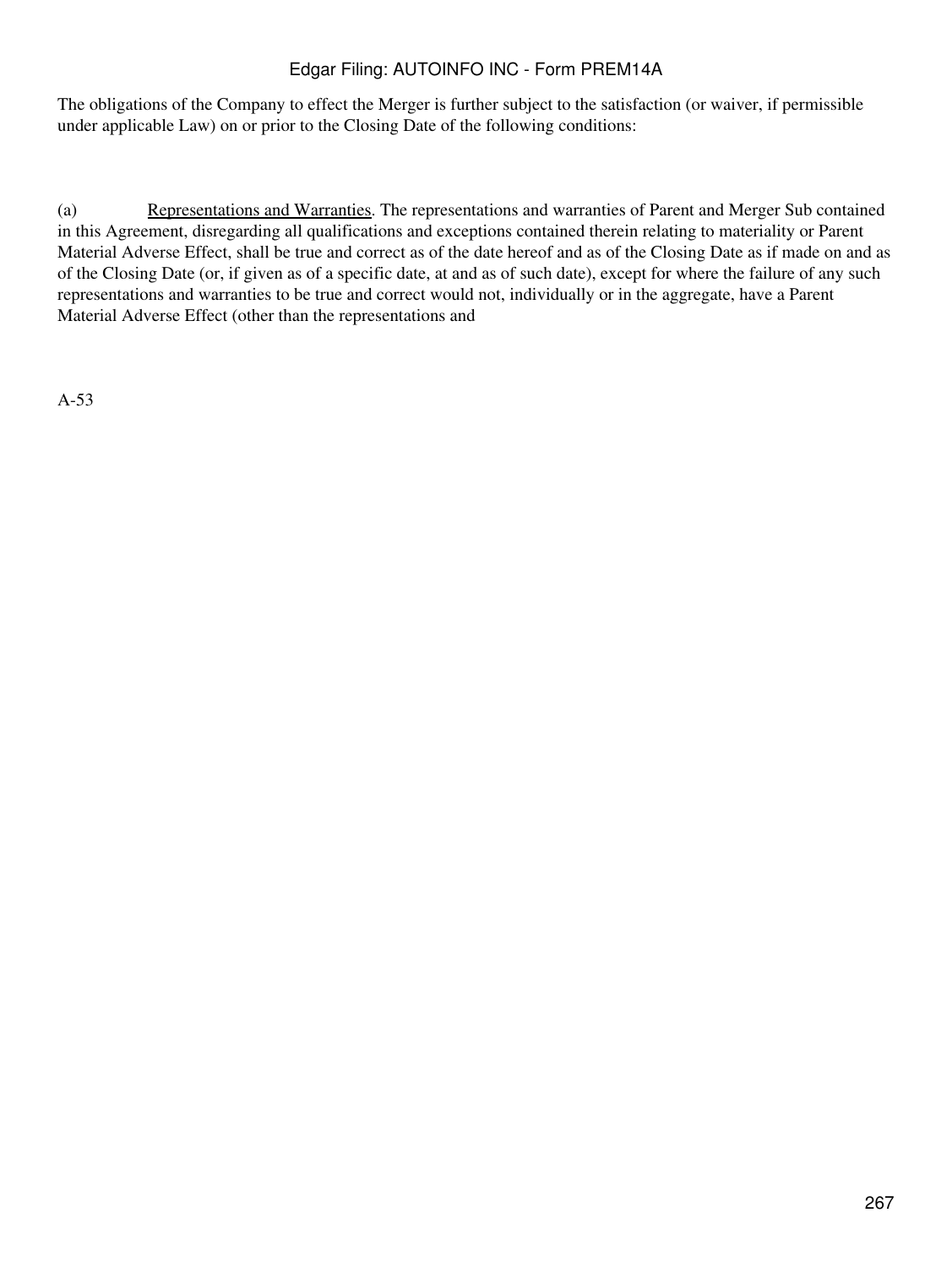warranties contained in Section 4.1(a) (Organization, Standing and Corporate Power), Section 4.2 (Authority; Noncontravention), and Section 4.7 (Brokers and Other Advisors), which representations and warranties shall be true and correct in all material respects), and the Company shall have received a certificate signed on behalf of Parent by an executive officer and of Parent to such effect.

(b) Performance of Obligations of Parent and Merger Sub. Parent and Merger Sub shall have performed in all material respects all obligations required to be performed by them under this Agreement at or prior to the Closing Date, and the Company shall have received a certificate signed on behalf of Parent by an executive officer of Parent to such effect.

(c) Funds Flow Agreement. Parent and Merger Sub shall have executed and delivered a Funds Flow Agreement, whereby the Parent and Merger Sub delivered (i) (A) the payment of the Indebtedness as set forth in the Funds Flow Agreement, (B) the payment of the Company Transaction Expenses as set forth in the Funds Flow Agreement, and (C) the Aggregate Merger Consideration to the Paying Agent, in each case pursuant to and in accordance with the wire instructions set forth in the Funds Flow Agreement, and (ii) the Rollover Shares to Harry Wachtel and Mark Weiss and the Class A Profits Interest Units to Michael P. Williams pursuant to and in accordance with the Exchange and Rollover Agreement.

Article 7 Termination

7.1 Termination.

This Agreement may be terminated and the Transactions abandoned at any time prior to the Effective Time:

(a) by the mutual written consent of the Company and Parent duly authorized by each of their respective Boards of Directors (or similar governing body); or

(b) by either the Company or Parent:

(i) if the Merger shall not have been consummated on or before the date that is one hundred eighty (180) days after the date hereof (the "Walk-Away Date"), provided, however, that the right to terminate this Agreement under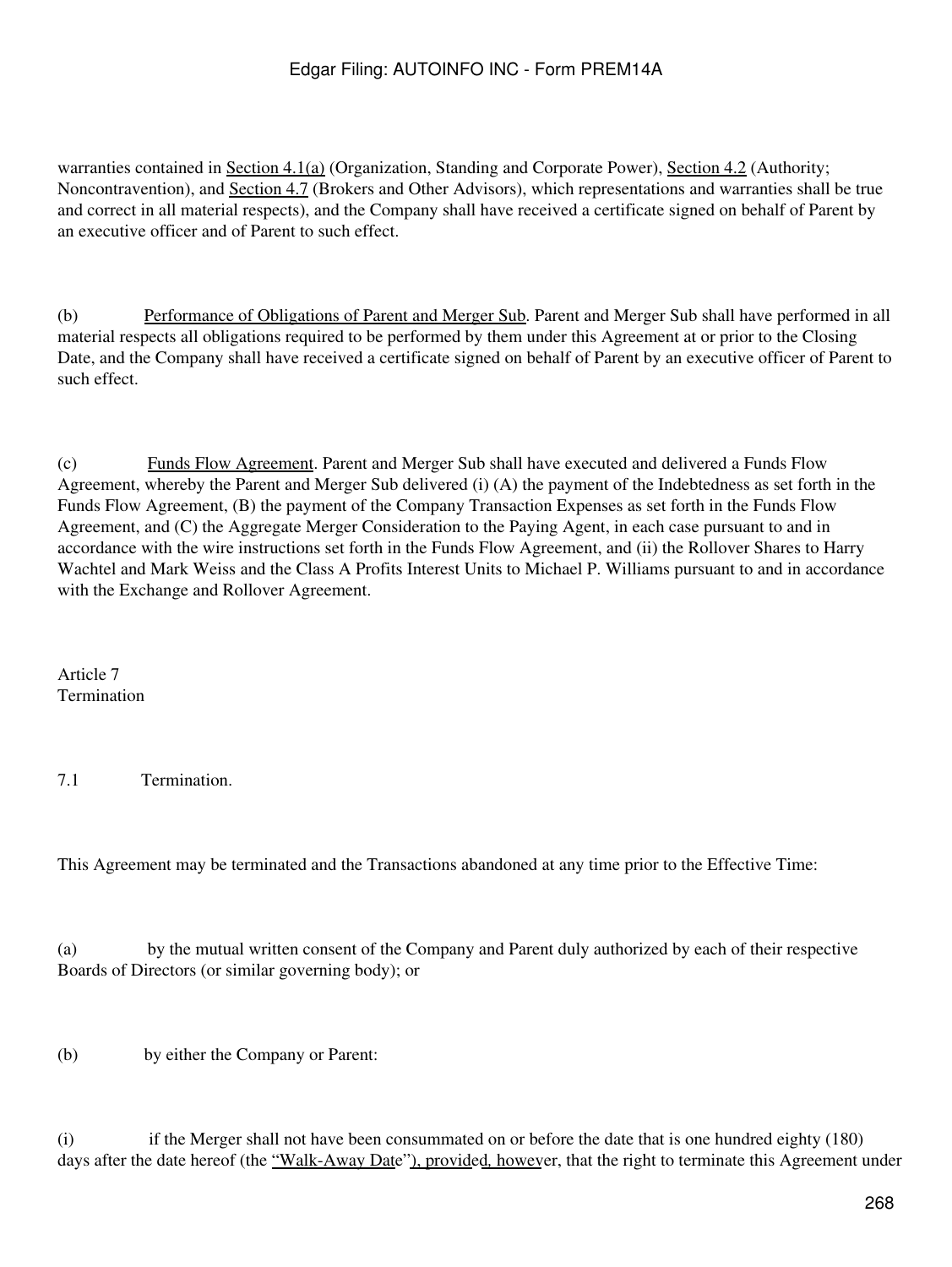this Section 7.1(b)(i) shall not be available to a party (A) if the failure of the Merger to have been consummated on or before the Walk-Away Date was primarily due to a material breach of this Agreement by such party or the failure of such party to perform in any material respects any of its obligations under this Agreement, or (B) if the applicable Walk-Away Date occurs less than three (3) business days following the satisfaction or waiver of all conditions to Closing pursuant to Sections 6.1, 6.2 and 6.3;

(ii) if any Restraint having the effect set forth in Section  $6.1(b)$  is in effect and shall have become final and nonappealable; provided*,* however*,* that the right to terminate this Agreement under this Section 7.1(b)(ii) shall not be available to a party if such Restraint was primarily due to the failure of such party to perform any of its obligations under this Agreement;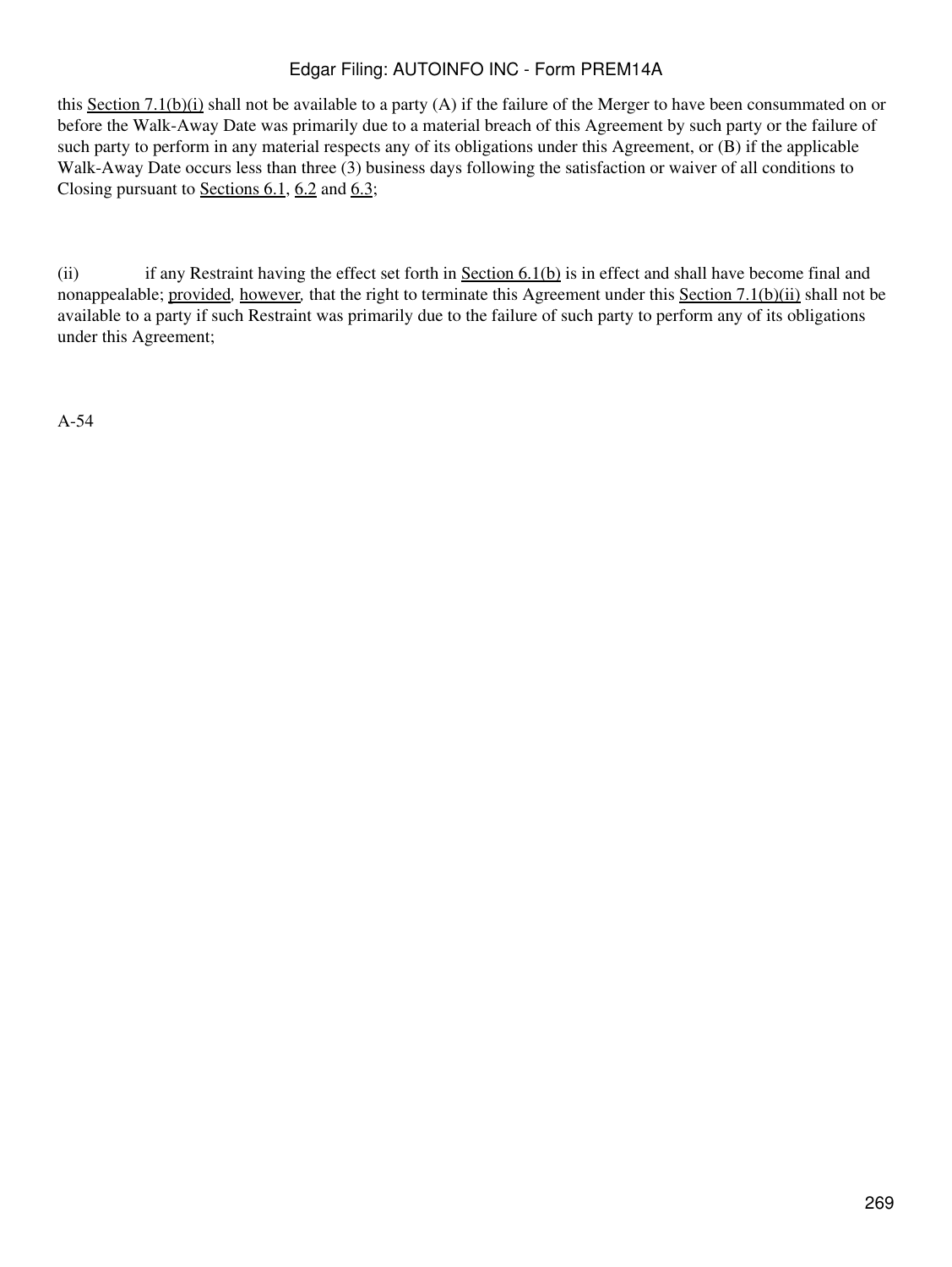(iii) if the Company Stockholder Approval shall not have been obtained at the Company Stockholders Meeting duly convened therefor or at any adjournment or postponement thereof at which a vote on a proposal to approve this Agreement is taken; provided, however, that the right of the Company to terminate this Agreement under this Section 7.1(b)(iii) shall not be available to it if it has failed to comply in all material respects with its obligations under Section 5.1 or 5.3; or

(c) by Parent:

(i) if the Company shall have breached or failed to perform in any material respects any of its covenants or agreements set forth in this Agreement or if any of the representations or warranties of the Company set forth in this Agreement shall fail to be materially true, which breach or failure (A) would (if it occurred or was continuing as of the Closing Date) give rise to the failure of a condition set forth in Section 6.2(a) or Section 6.2(b) and (B) is incapable of being cured, or, if curable, is not cured, by the Company within thirty (30) calendar days following receipt of written notice from Parent of such breach or failure; or

(ii) if a Company Material Adverse Effect shall have occurred, which (A) would give rise to the failure of a condition set forth in Section 6.2(d) and (B) is incapable of being cured, or, if curable, is not cured, by the Company within thirty (30) calendar days following receipt of written notice from Parent of such Company Material Adverse Effect; or

(iii) if (A) a Company Adverse Recommendation Change shall have occurred or (B) the Board of Directors of the Company or any committee thereof shall have failed to publicly reconfirm the Company Board Recommendation at least five (5) days prior to Company Stockholder Meeting after receipt of a written request from Parent that it do so if such request is made following the making by any Person of a publicly announced Takeover Proposal; or

(iv) if there are any actions, lawsuits, litigations, arbitrations, or claims against the Company or any of its Subsidiaries that (A) are not related to the Merger or the Company's business operations, (B) are materially adverse to the Company and its Subsidiaries, taken as a whole, and (C) are not resolved on or before the earlier of (1) sixty (60) days of the commencement of such action, lawsuit, litigation, arbitration, or claim or (2) the Walk-Away Date.

(d) by the Company:

(i) if Parent or Merger Sub shall have breached or failed to perform in any material respects any of its covenants or agreements set forth in this Agreement or if any of the representations or warranties of Parent or Merger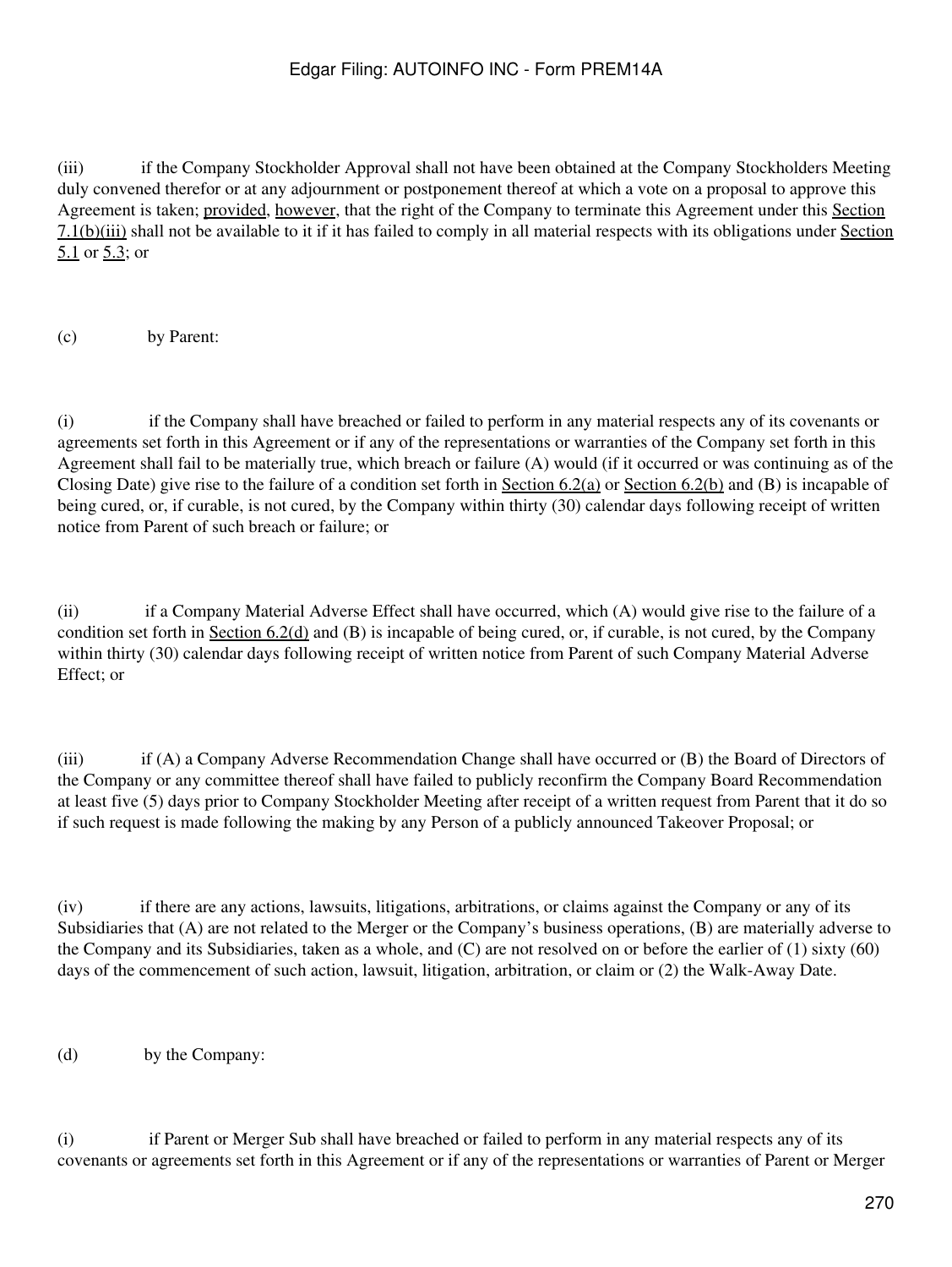Sub set forth in this Agreement shall fail to be materially true, which breach or failure (A) would (if it occurred or was continuing as of the Closing Date) give rise to the failure of a condition set forth in Section 6.3(a) or Section 6.3(b) and (B) is incapable of being cured, or, if curable, is not cured, by Parent within thirty (30) calendar days following receipt of written notice from the Company of such breach or failure;

(ii) subject to compliance with Section 5.3, if the Company enters into a definitive Company Acquisition Agreement providing for a Superior Proposal and, in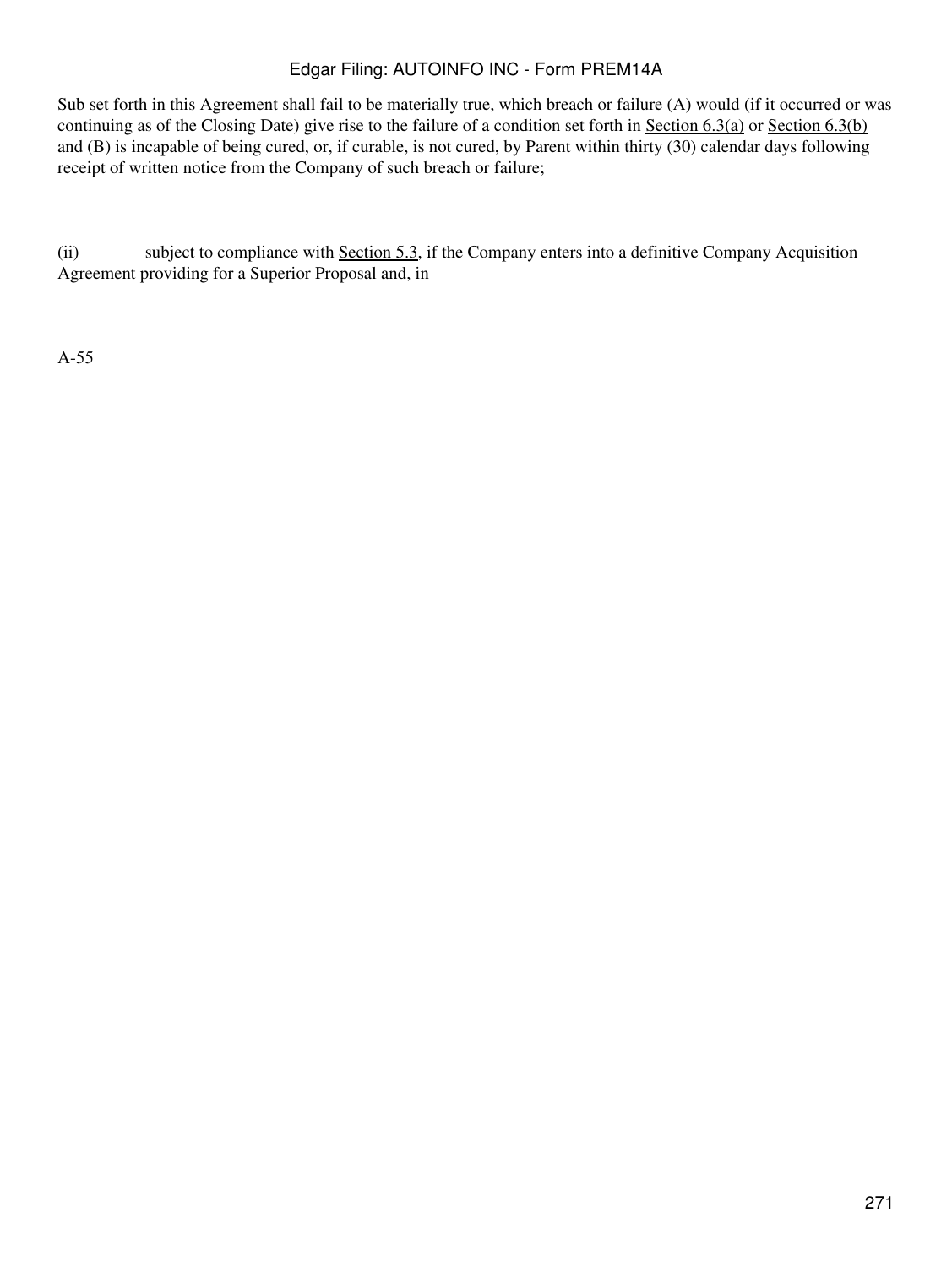accordance with Section 7.3(b), the Company concurrently pays to Parent the Company Termination Fee.

#### 7.2 Effect of Termination.

In the event of the termination of this Agreement as provided in Section 7.1, written notice thereof shall be given to the other party or parties, specifying the provision hereof pursuant to which such termination is made, and this Agreement shall forthwith become null and void (other than the provisions of the Confidentiality Agreement, the Limited Guaranty, Sections 5.5, 5.9, 5.10, 7.2 and 7.3, and Article 8, all of which shall survive termination of this Agreement), and there shall be no liability on the part of Parent, Merger Sub or the Company or their respective directors, officers and Affiliates, except (i) Parent, Merger Sub or the Company may have liability as provided in this Section 7.2 and Section 7.3, which in the event such payment is due shall be the sole and exclusive remedy of Parent, Merger Sub or the Company, as the case may be, and (ii) nothing shall relieve any party from liability for fraud in connection with, or any willful breach of, this Agreement.

7.3 Termination Fees.

(a) In the event that:

(i) (A) this Agreement is terminated by the Company or Parent pursuant to Section 7.1(b)(i) and (B) the Company enters into a definitive agreement with respect to, or consummates, a transaction contemplated by any Takeover Proposal within two hundred seventy (270) days following date this Agreement is terminated;

(ii) (A) a Takeover Proposal shall have been made known to the Company or shall have been made directly to its stockholders generally or any Person shall have publicly announced an intention (whether or not conditional or withdrawn) to make a Takeover Proposal and thereafter, (B) this Agreement is terminated by the Company or Parent pursuant to Section 7.1(b)(iii), and (C) the Company enters into a definitive agreement with respect to, or consummates, a transaction contemplated by any such Takeover Proposal within two hundred seventy (270) days following date this Agreement is terminated;

(iii) this Agreement is terminated by Parent pursuant to <u>Section 7.1(c)(i</u>) or Section 7.1(c)(ii) and the Company's breach triggering such termination shall have been a willful breach of, or willful failure to comply with, the Company's obligations under Section 5.1 or Section 5.3;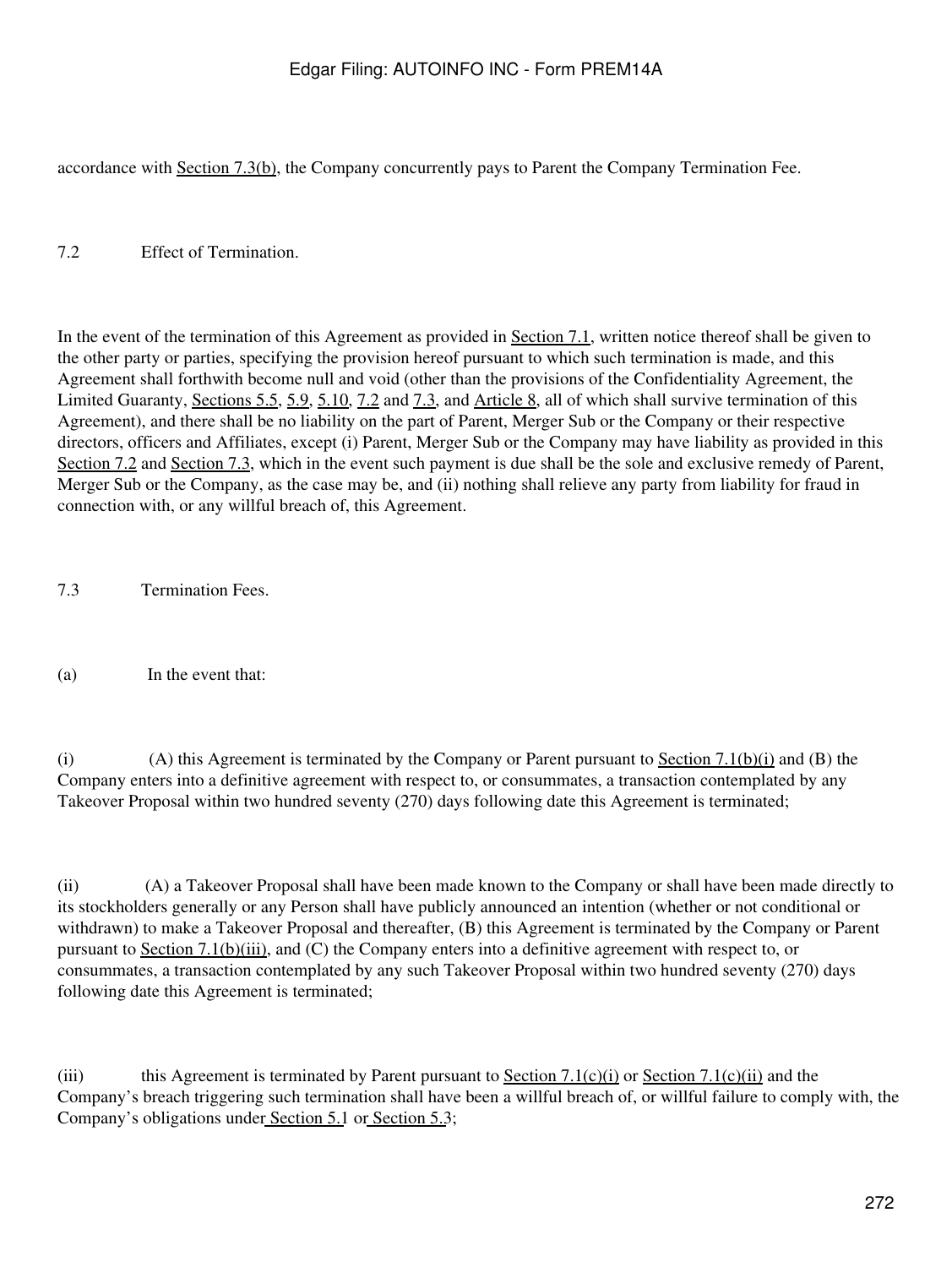(iv) (A) a Takeover Proposal shall have been made known to the Company or shall have been made directly to its stockholders generally or any Person shall have publicly announced an intention (whether or not conditional or withdrawn) to make a Takeover Proposal and thereafter, (B) this Agreement is terminated by Parent pursuant to Section 7.1(c)(i) or Section 7.1(c)(ii) in circumstances not covered by Section 7.3(a)(iii), and the Company's breach or failure triggering such termination shall have been willful, and (C) the Company enters into a definitive agreement with respect to, or consummates, a transaction contemplated by any such Takeover Proposal within two hundred seventy (270) days following date this Agreement is terminated;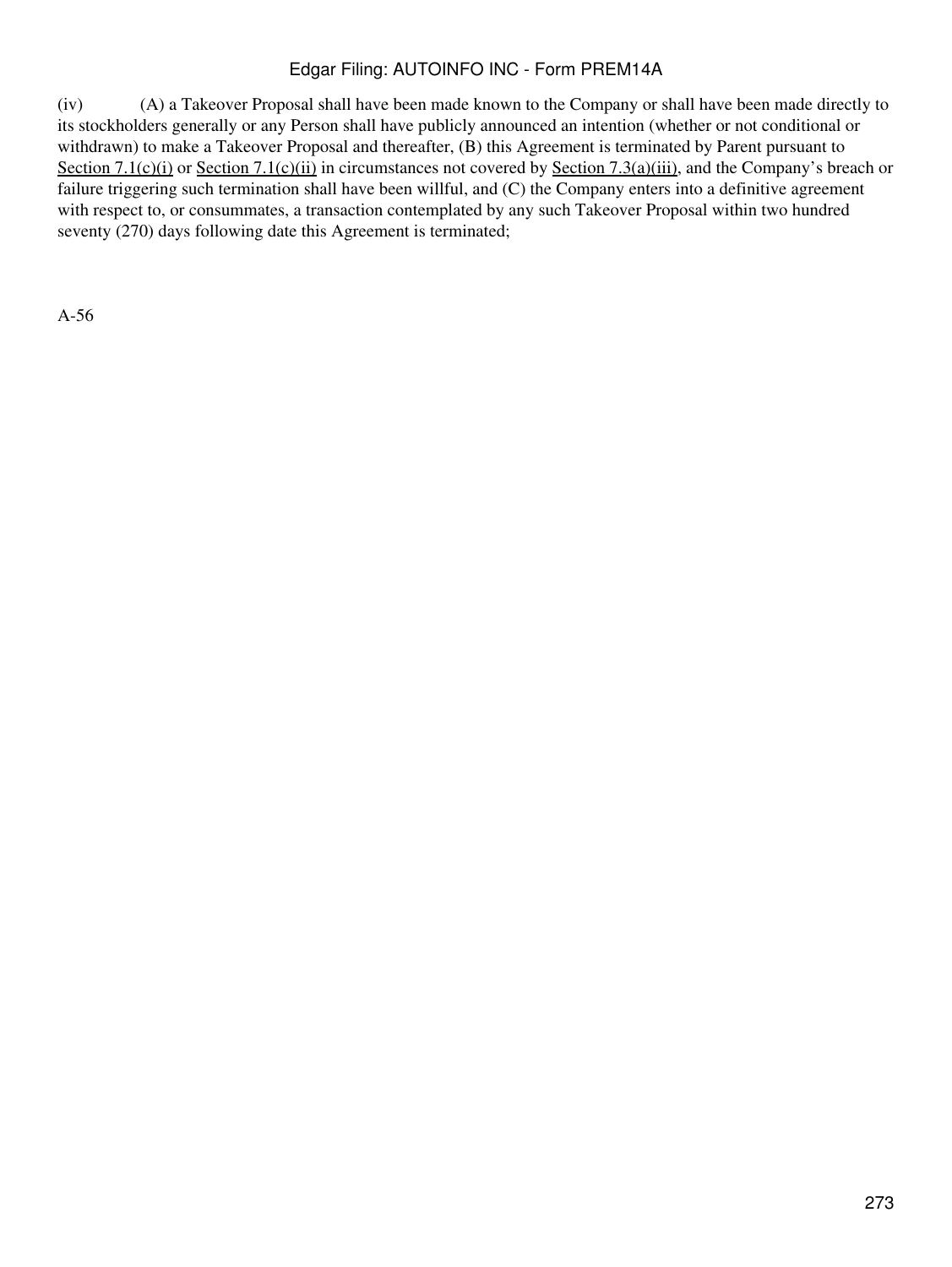#### (v) this Agreement is terminated by Parent pursuant to Section 7.1(c)(iii); or

(vi) this Agreement is terminated by the Company pursuant to Section 7.1(d)(ii),

then in any such event under clause (i), (ii), (iii), (iv), (v), or (vi) of this Section 7.3(a), the Company shall pay to Parent, in cash, a termination fee equal to \$1,500,000 (the "Company Termination Fee") and, other than pursuant to Section 7.4, shall have no further liability with respect to this Agreement or the Transactions to Parent and Merger Sub. In the event Parent or Merger Sub successfully enforces its rights and remedies set forth in this Article 7, Parent and Merger Sub shall not be entitled to an injunction or injunctions to prevent breaches of this Agreement by the Company or to enforce specifically the terms and provisions of this Agreement pursuant to Section 8.8 and Parent's and Merger Sub's sole and exclusive remedy with respect to such breaches shall be the remedies set forth in this Article 7.

(b) Any payment required to be made pursuant to (i) clause (i), (ii) or (iv) of  $S$ ection 7.3(a) shall be made to Parent promptly following the earlier of the execution of a definitive agreement with respect to, or the consummation of, any transaction contemplated by a Takeover Proposal (and in any event not later than two (2) Business Days after delivery to the Company of notice of demand for payment), (ii) clause (v) of Section 7.3(a) shall be made to Parent promptly following termination of this Agreement by Parent pursuant to Section 7.1(c)(iii) (and in any event not later than two (2) Business Days after delivery to the Company of notice of demand for payment), (iii) clause (iii) of Section 7.3(a) shall be made to Parent promptly following termination of this Agreement by Parent pursuant to Section 7.1(c)(i) in the circumstances described in Section 7.3(a)(iii) (and in any event not later than two (2) Business Days after delivery to the Company of notice of demand for payment); and (iv) clause (vi) of Section 7.3(a) shall be made by the Company concurrently with, and as a condition precedent to, the termination of this Agreement by the Company pursuant to Section 7.1(d)(ii). All such payments shall be made by wire transfer of immediately available funds to an account to be designated by Parent.

(c) In the event that this Agreement is terminated by the Company pursuant to Section 7.1(d)(i), Parent and Merger Sub shall pay to the Company, in cash, a termination fee equal to \$1,500,000, and shall have no further liability with respect to this Agreement or the Transactions to the Company. Such payments shall be made to the Company promptly following termination of this Agreement by the Company pursuant Section 7.1(d)(i) (and in any event not later than two (2) Business Days after delivery to Parent or Merger Sub of notice of demand for payment). All such payments shall be made by wire transfer of immediately available funds to an account to be designated by the Company. In the event the Company successfully enforces its rights and remedies set forth in this Article 7, the Company shall not be entitled to an injunction or injunctions to prevent breaches of this Agreement by Parent or Merger Sub or to enforce specifically the terms and provisions of this Agreement pursuant to Section 8.8 and the Company's sole and exclusive remedy with respect to such breaches shall be the remedies set forth in this Article 7.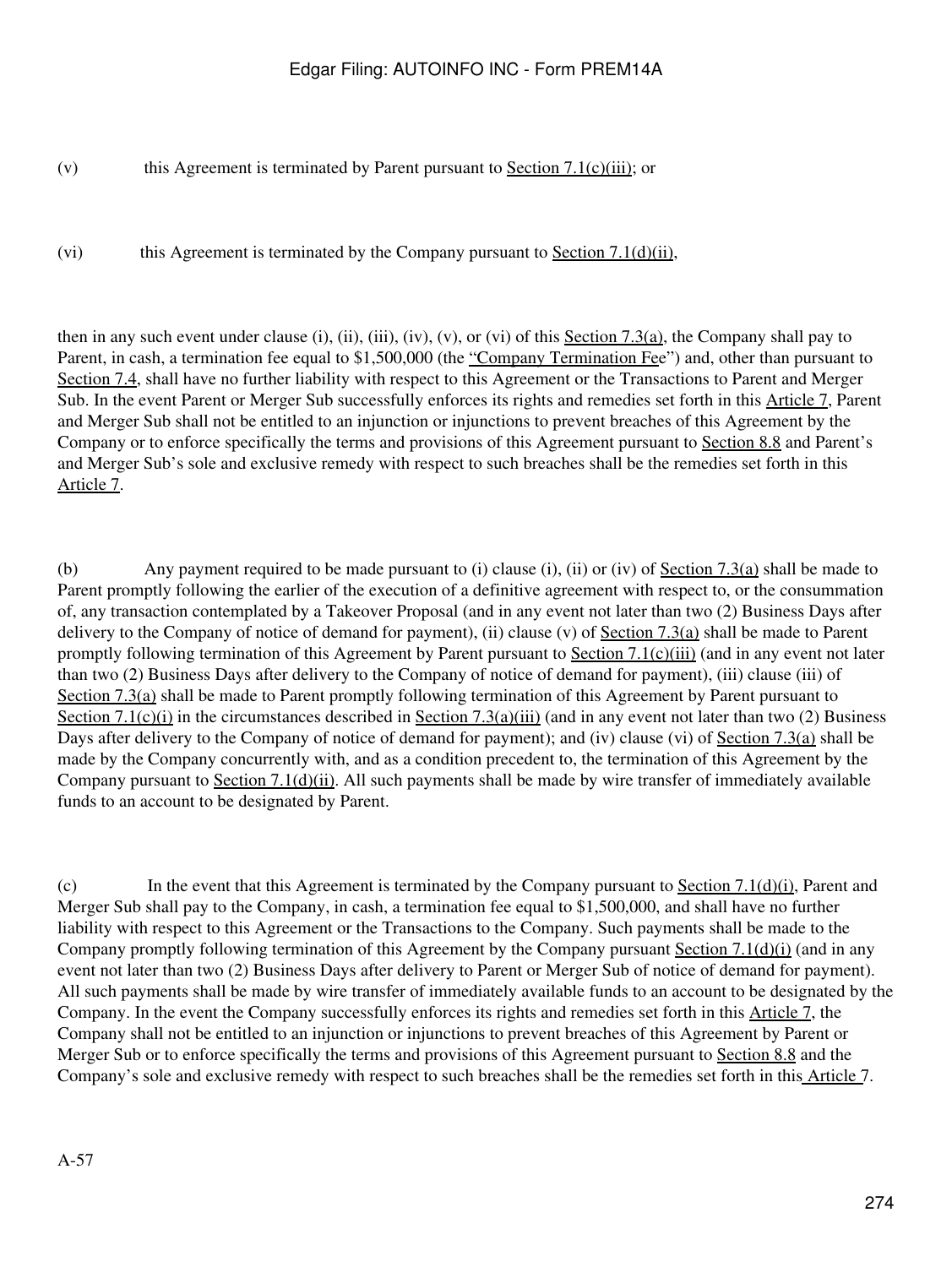(d) The parties acknowledge that the fees and the other provisions of this Section 7.3 are an integral part of the Transactions and that, without these agreements, the parties would not enter into this Agreement.

#### 7.4 Expenses Upon Termination.

If this Agreement is terminated pursuant to and in accordance with Section 7.1(b)(i), Section 7.1(b)(ii) (and the Company's breach triggering such termination shall have been willful), Section 7.1(b)(iii), Section 7.1(c)(i), Section 7.1(c)(ii), Section 7.1(c)(iii), or Section 7.1(d)(ii), the Company shall pay to Parent, within two (2) Business Days after the date of termination all reasonable out-of-pocket fees, costs and expenses, including the reasonable fees and expenses of lawyers, accountants, consultants, financial advisors, and investment bankers, incurred by Parent and/or Merger Sub in connection with the entering into of this Agreement and the carrying out of any and all acts contemplated hereunder, which out-of-pocket fees, costs and expenses shall not exceed \$1,250,000.

Article 8 Miscellaneous

8.1 No Survival, Etc.

Except as otherwise provided in this Agreement, the representations, warranties and agreements of each party hereto shall remain operative and in full force and effect regardless of any investigation made by or on behalf of any other party hereto, any Person controlling any such party or any of their officers, directors or representatives, whether prior to or after the execution of this Agreement, and no information provided or made available shall be deemed to be disclosed in this Agreement or in the Company Disclosure Schedule, except to the extent actually set forth herein or therein. The representations, warranties and agreements in this Agreement shall terminate at the Effective Time or, except as otherwise provided in <u>Section 7.2</u>, upon the termination of this Agreement pursuant to Section 7.1, as the case may be, except that the agreements set forth in Article 2 and Sections 5.8 and 5.10 and any other agreement in this Agreement which contemplates performance after the Effective Time shall survive the Effective Time indefinitely and those set forth in Sections 5.9, 5.10, 7.2 and 7.3 and this Article 8 shall survive termination indefinitely. The Confidentiality Agreement shall terminate as of the Effective Time, provided, however, if this Agreement is terminated prior to the Effective Time the Confidentiality Agreement shall survive termination of this Agreement in accordance with its terms.

8.2 Amendment or Supplement.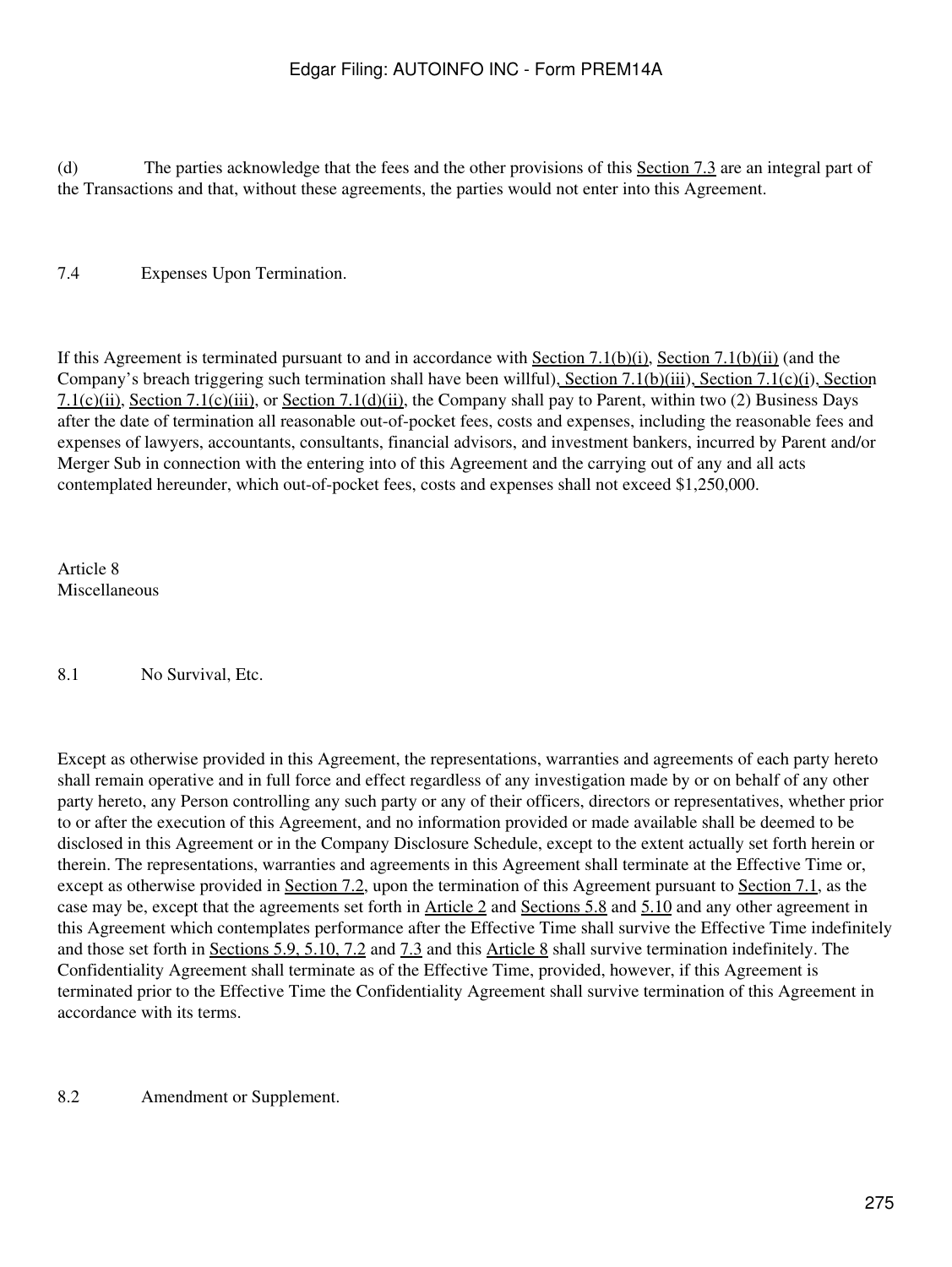At any time prior to the Effective Time, this Agreement may be amended or supplemented in any and all respects, whether before or after receipt of the Company Stockholder Approval, by written agreement of the parties hereto, by action taken by their respective Boards of Directors (or similar governing body); provided*,* however, that following receipt of the Company Stockholder Approval, there shall be no amendment or change to the provisions hereof which by Law would require further approval by the stockholders of the Company without such approval.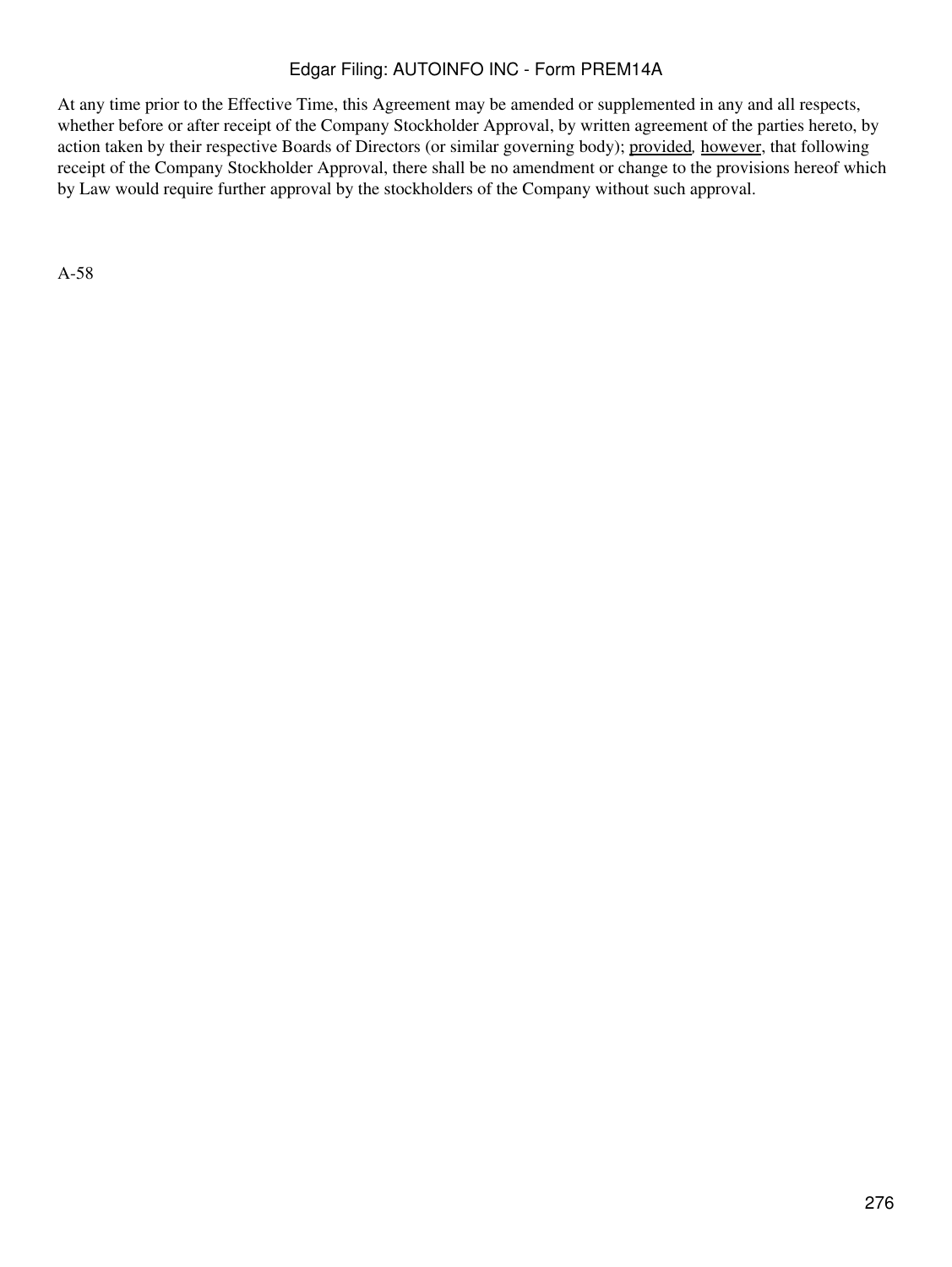#### 8.3 Extension of Time, Waiver, Etc.

At any time prior to the Effective Time, any party may, subject to applicable Law, (a) waive any inaccuracies in the representations and warranties of any other party hereto, (b) extend the time for the performance of any of the obligations or acts of any other party hereto or (c) waive compliance by the other party with any of the agreements contained herein or, except as otherwise provided herein, waive any of such party's conditions. Notwithstanding the foregoing, no failure or delay by the Company, Parent or Merger Sub in exercising any right hereunder shall operate as a waiver thereof nor shall any single or partial exercise thereof preclude any other or further exercise thereof or the exercise of any other right hereunder. No action taken pursuant to this Agreement, including any investigation by or on behalf of any party hereto, constitutes a waiver by the party taking such action of compliance with any provision of this Agreement. Any agreement on the part of a party hereto to any such extension or waiver shall be valid only if set forth in an instrument in writing signed on behalf of such party. The waiver by any party hereto of any provision of this Agreement is effective only in the instance and only for the purpose that it is given and does not operate and is not to be construed as a further or continuing waiver of such provision or as a waiver of any other provision.

8.4 Assignment.

Neither this Agreement nor any of the rights, interests or obligations hereunder shall be assigned, in whole or in part, by operation of Law or otherwise, by any of the parties without the prior written consent of the other parties, except that Merger Sub may assign, in its sole discretion, any of or all its rights, interests and obligations under this Agreement to any wholly owned Subsidiary of Parent, but no such assignment shall relieve Merger Sub of any of its obligations hereunder. Subject to the preceding sentence, this Agreement shall be binding upon, inure to the benefit of, and be enforceable by, the parties hereto and their respective successors and permitted assigns. Any purported assignment not permitted under this Section shall be null and void.

8.5 Counterparts; Facsimile/PDF Execution.

This Agreement may be (a) executed in two (2) or more counterparts, each of which shall be deemed an original, but which together shall constitute one and the same instrument, and (b) executed and delivered by telecopier or portable document format (PDF) transmission with the same force and effect as if the same were a fully executed and delivered original manual counterpart.

8.6 Entire Agreement; No Third-Party Beneficiaries.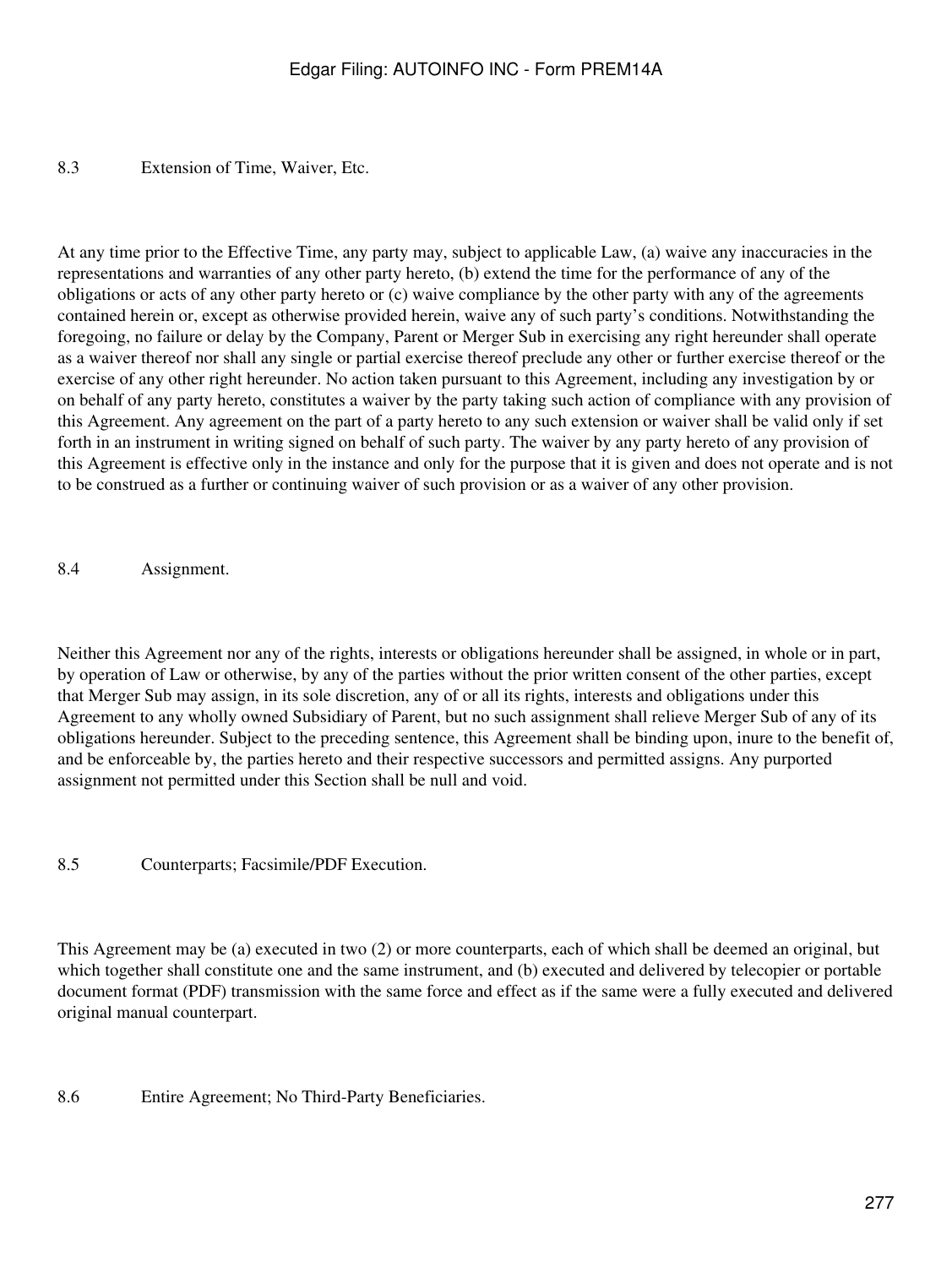Neither this Agreement nor any of the terms or provisions hereof are binding upon or enforceable against any party hereto unless and until the same is executed by all of the parties hereto. This Agreement is binding upon and inures to the benefit of the parties to this Agreement and their respective successors and permitted assigns. This Agreement (including the exhibits and schedules hereto and any other documents and instruments referred to herein or contemplated hereby), the Company Disclosure Schedule, Parent Disclosure Schedule, the Limited Guaranty, and the Confidentiality Agreement (a) constitute the entire agreement, and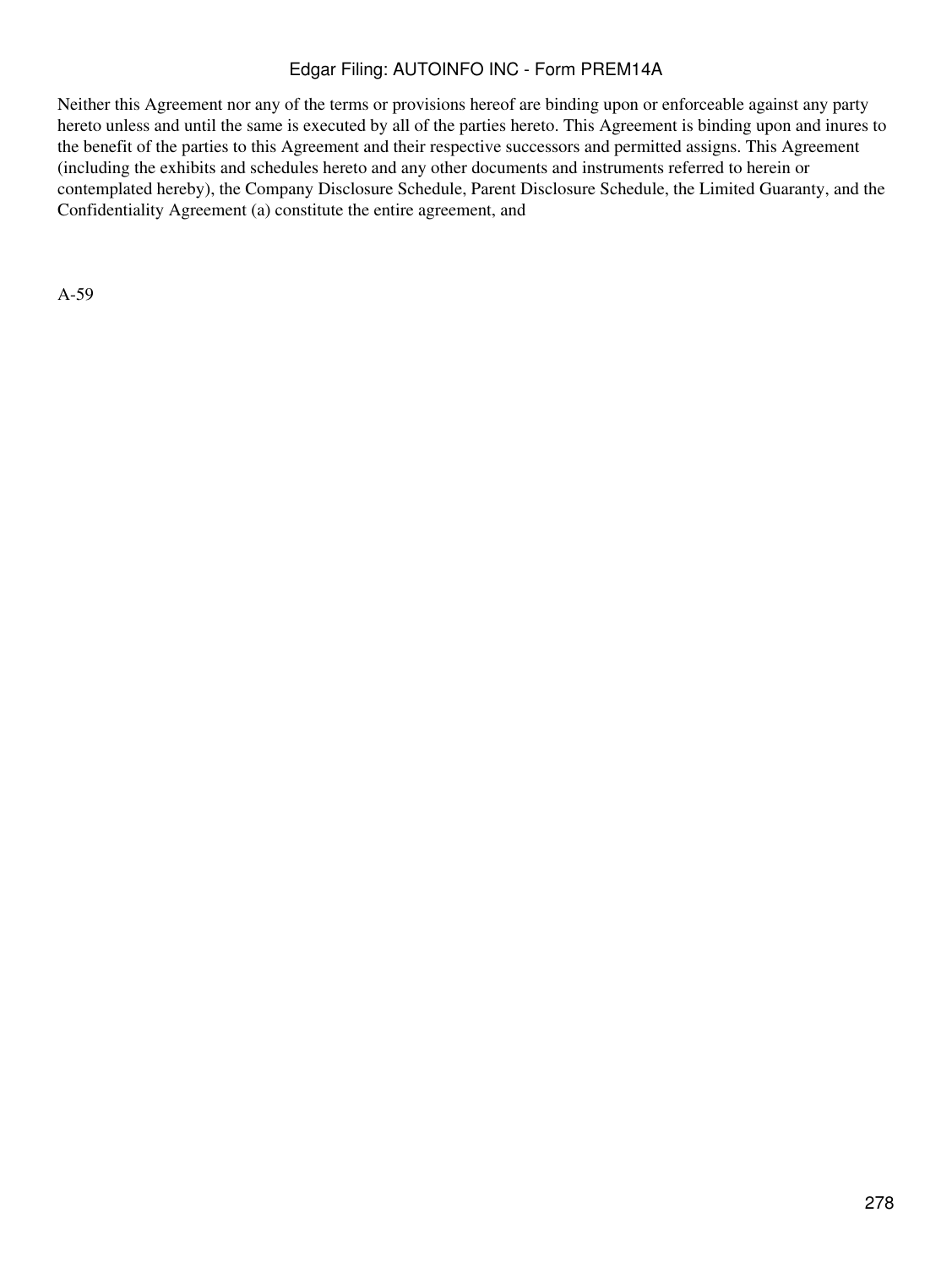supersede all other prior agreements and understandings, both written and oral, among the parties, or any of them, with respect to the subject matter hereof and thereof (including that certain Letter of Intent between the Company and Comvest Investment Partners Holdings, LLC, dated as of November 9, 2012, and any supplements thereto (the "Letter of Intent")) and (b) except for the provisions of Section 5.8 and the rights of the Company's stockholders and option holders to receive the Merger Consideration at the Effective Time in accordance with, and subject to, the terms and conditions of this Agreement, are not intended to and shall not confer upon any Person other than the parties hereto any rights or remedies hereunder. On the date hereof, the Letter of Intent shall terminate and be of no further force and effect.

#### 8.7 Governing Law; Jurisdiction.

(a) The laws of the State of Delaware (without giving effect to its conflicts of law principles) govern this Agreement and all matters arising out of or relating to this Agreement and any of the Transactions, including its negotiation, execution, validity, interpretation, construction, performance and enforcement.

(b) The parties hereto hereby irrevocably submit to the exclusive jurisdiction of the Chancery Court of the State of Delaware over any action or Proceeding arising out of or relating to this Agreement or any of the Transactions and each party hereto hereby irrevocably agrees that all claims in respect of such action or Proceeding may be heard and determined in such courts. The parties hereto hereby irrevocably waive any objection which they may now or hereafter have to the laying of venue of any action or Proceeding brought in such court or any claim that such action or Proceeding brought in such court has been brought in an inconvenient forum. Each of the parties hereto agrees that a judgment in such action or Proceeding may be enforced in other jurisdictions by suit on the judgment or in any other manner provided by Law. Each of the parties hereto hereby irrevocably consents to process being served by any party to this Agreement in any action or Proceeding by delivery of a copy thereof in accordance with the provisions of Section 8.9.

8.8 Specific Performance.

The parties to this Agreement agree that this Agreement is intended to be legally binding and specifically enforceable pursuant to its terms and irreparable damage would occur in the event that any of the provisions of this Agreement were not performed by the parties in accordance with their specific terms or were otherwise breached and that monetary damages would not provide an adequate remedy in such event. It is accordingly agreed by the parties that the Company, Parent and Merger Sub shall be entitled to an injunction or injunctions to prevent breaches of this Agreement and to enforce specifically the terms and provisions of this Agreement in any court of the United States or any state having jurisdiction without bond or security being required; provided, however, in the event the Company, on the one hand, or Parent and/or Merger Sub, on the other hand, successfully enforces their respective rights and remedies set forth in this Section 8.8, such party shall not be entitled to any amounts, fees or damages set forth in Article 7 and that the Company's, Parent's and Merger Sub's, as the case may be, sole and exclusive remedy with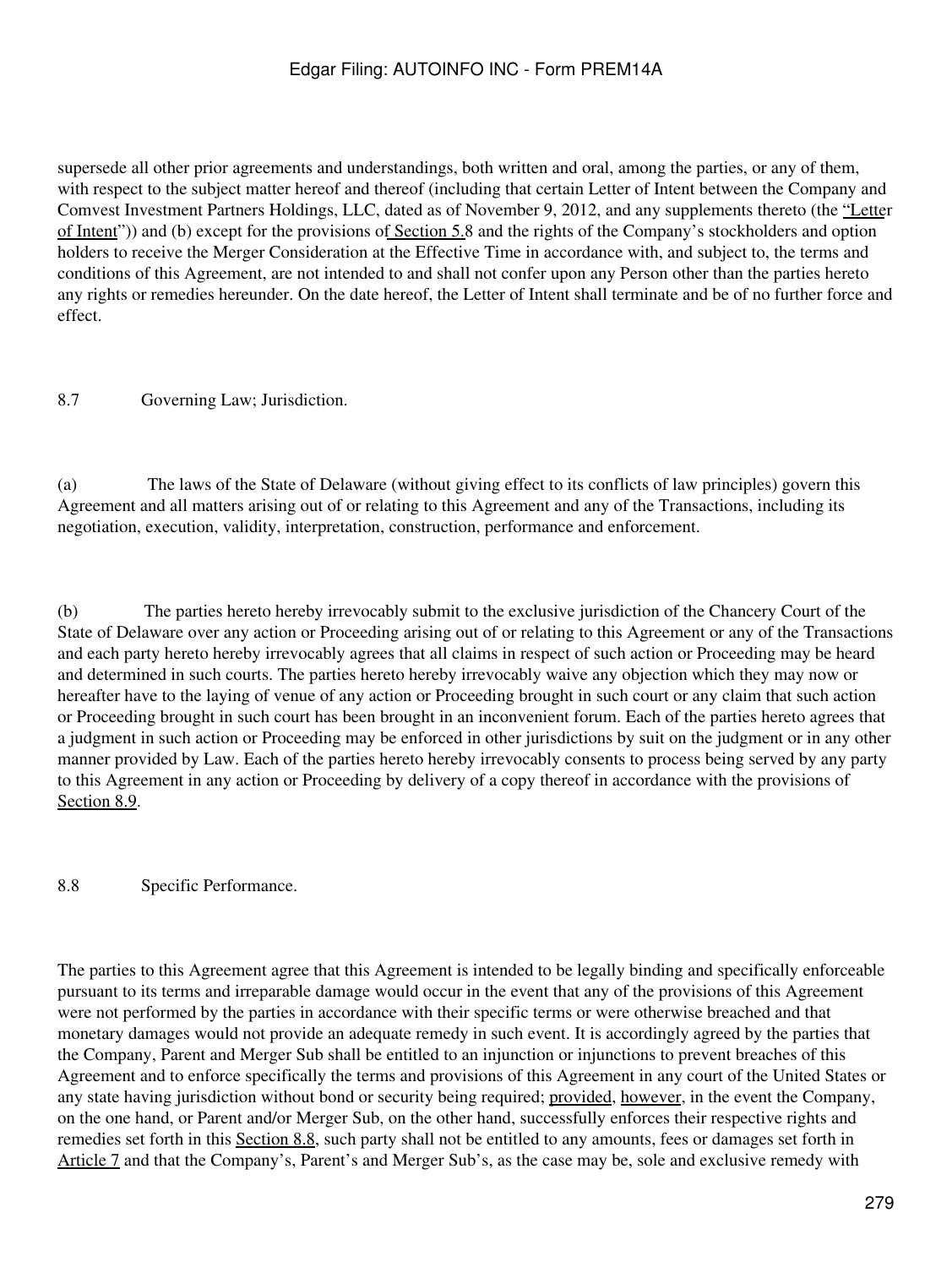respect to such breaches shall be the remedies set forth in this Section 8.8.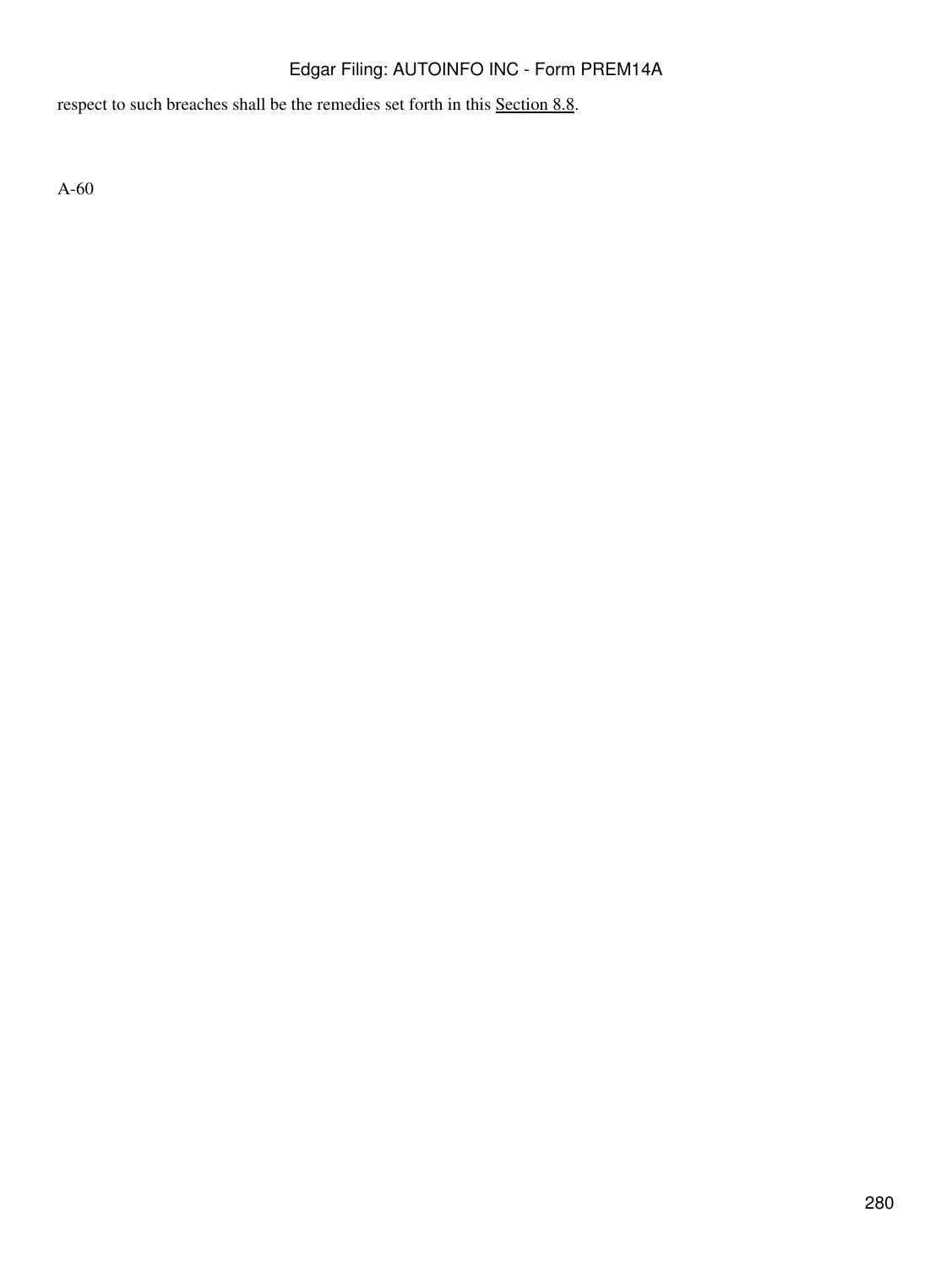#### 8.9 Notices.

All notices, requests and other communications to any party hereunder shall be in writing and shall be deemed given if delivered personally, sent by facsimile (which is confirmed by an acknowledgement or transmission report generated by the machine from which the facsimile was sent indicating that the facsimile was sent in its entirety to the addressee's facsimile number) or sent by overnight courier (providing proof of delivery) to the parties at the following addresses:

If to Parent or Merger Sub, to:

c/o Comvest Investment Partners Holdings LLC 525 Okeechobee Boulevard, Suite 1050 West Palm Beach, FL 33401 Attention: John Caple Facsimile: (561) 727-2100

with a copy (which shall not constitute notice) to:

McDermott Will & Emery LLP 333 Avenue of the Americas, Suite 4500 Miami, Florida 33131 Attention: Frederic L. Levenson, Esq. Facsimile: (305) 347-6500

If to the Company, to:

AutoInfo, Inc. 6314 Congress Avenue, Suite 260 Boca Raton, Florida 33487 Attention: Harry Wachtel, Chief Executive Officer Facsimile: (866) 954-7221

with a copy (which shall not constitute notice) to:

Roetzel & Andress, LPA 350 East Las Olas Boulevard, Suite 1150 Fort Lauderdale, Florida 33301 Attention: Clint J. Gage, Esq. Facsimile: (954) 462-4260

and, with a copy (which shall not constitute notice) to:

Morse Zelnick Rose & Lander, LLP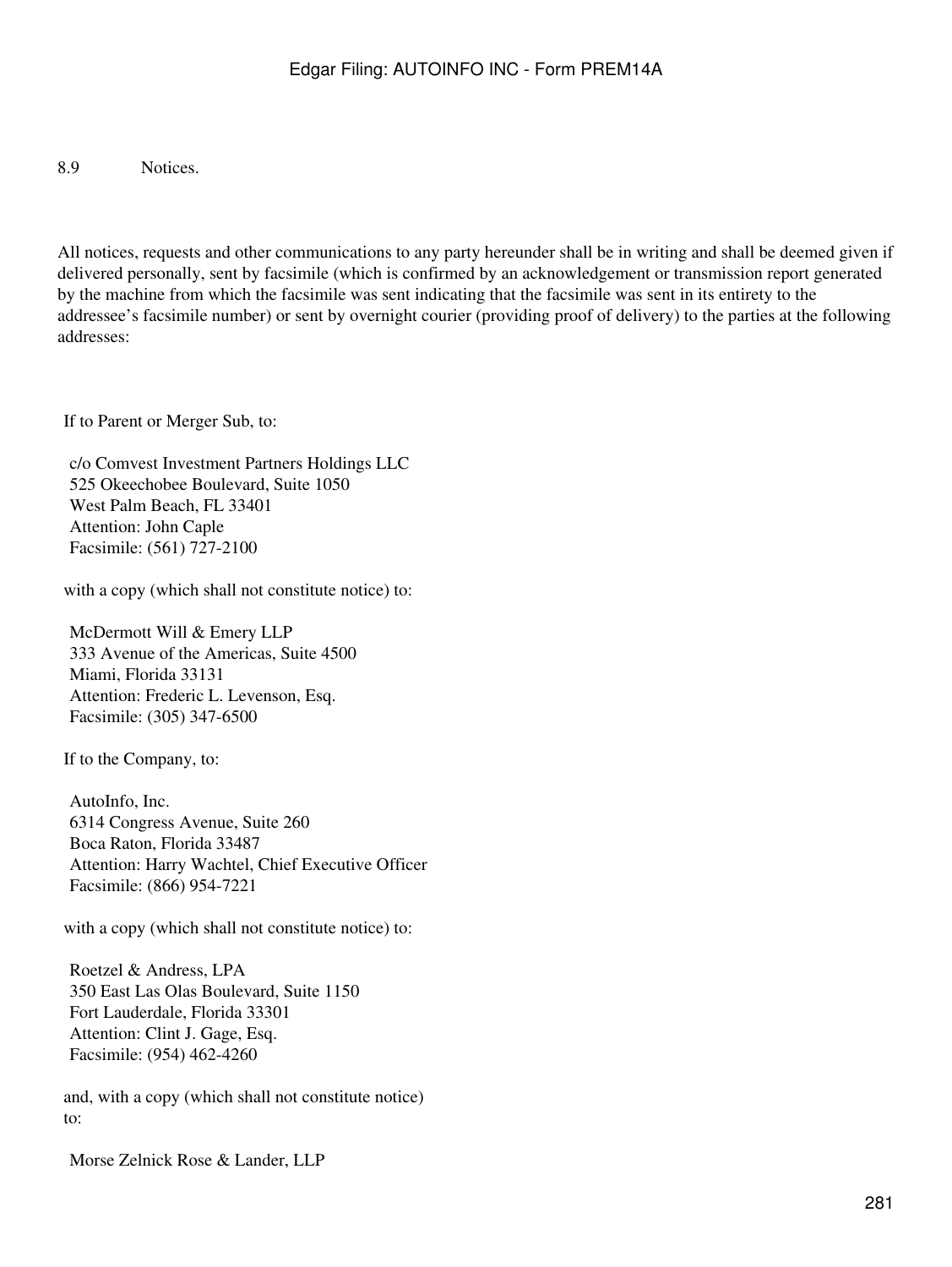405 Park Avenue New York, NY 10022 Attention: Kenneth S. Rose, Esq.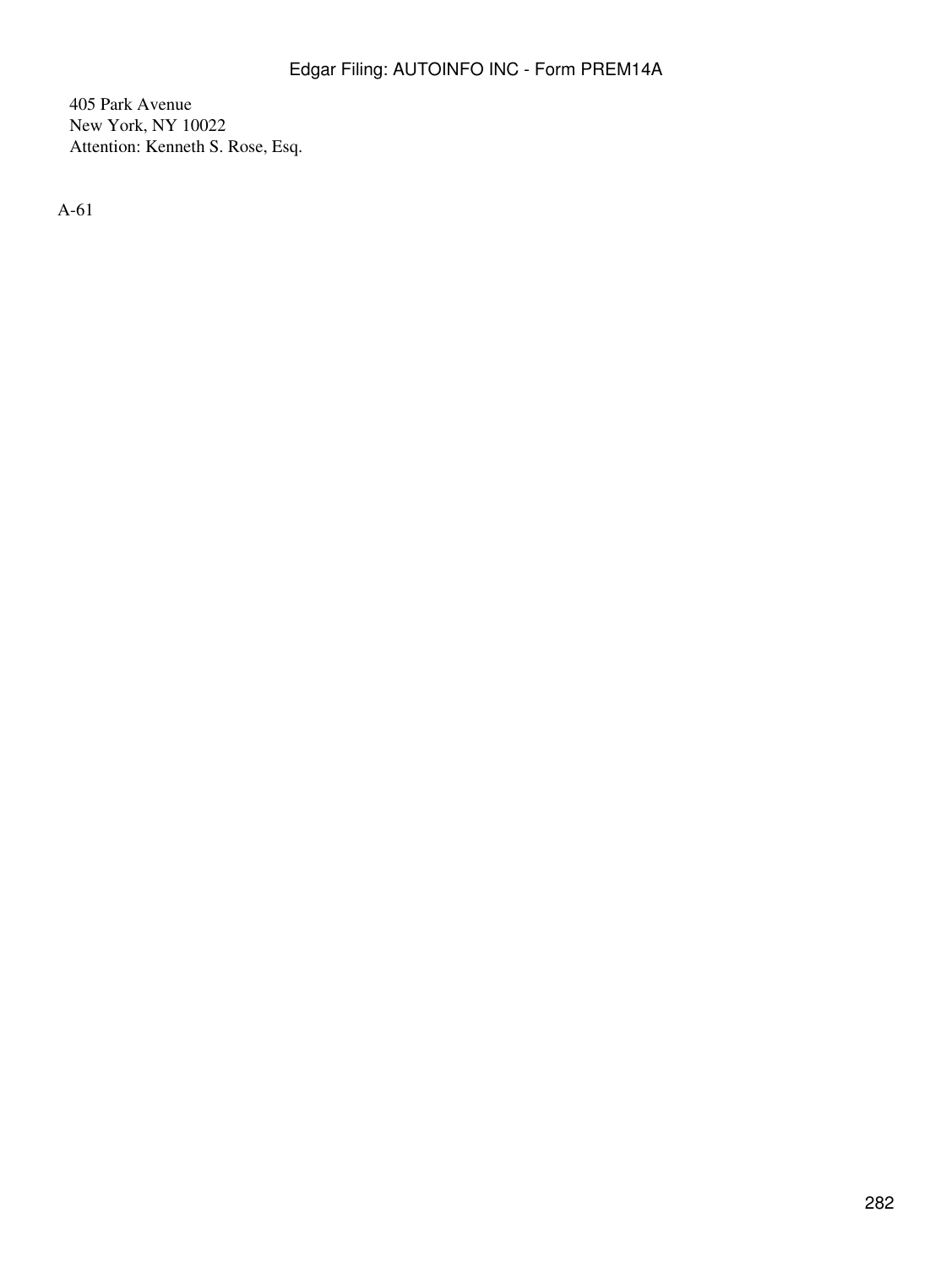#### Facsimile: (212) 208-6809

or such other address or facsimile number as such party may hereafter specify by like notice to the other parties hereto. All such notices, requests and other communications shall be deemed received on the date of receipt by the recipient thereof if received prior to 5 P.M. in the place of receipt and such day is a Business Day in the place of receipt. Otherwise, any such notice, request or communication shall be deemed not to have been received until the next succeeding Business Day in the place of receipt. In the event that an addressee of a notice or communication rejects or otherwise refuses to accept a notice or other communication delivered or sent in accordance with this Section 8.9, or if the notice or other communication cannot be delivered because of a change in address for which no notice was given, then such notice or other communication is deemed to have been received upon such rejection, refusal or inability to deliver.

#### 8.10 Severability.

If any term or other provision of this Agreement is determined by a court of competent jurisdiction to be invalid, illegal or incapable of being enforced by any rule of law or public policy, all other terms, provisions and conditions of this Agreement shall nevertheless remain in full force and effect. Upon such determination that any term or other provision is invalid, illegal or incapable of being enforced, the parties hereto shall negotiate in good faith to modify this Agreement so as to effect the original intent of the parties as closely as possible to the fullest extent permitted by applicable Law in an acceptable manner to the end that the Transactions are fulfilled to the extent possible.

#### 8.11 Interpretation; Other.

(a) When calculating the period of time before which, within which or following which any act is to be done or step taken pursuant to this Agreement, the date that is the reference date in calculating such period is excluded. If the last day of such period is a non-Business Day, the period in question ends on the next succeeding Business Day. Any reference in this Agreement to \$ means U.S. dollars. The Annex, Exhibits and Schedules to this Agreement are hereby incorporated and made a part hereof as if set forth in full in this Agreement and are an integral part of this Agreement. Unless the context otherwise requires, any reference in this Agreement to gender includes all genders, and words imparting the singular number only include the plural and vice versa. The provision of a Table of Contents, the division of this Agreement into Articles, Sections and other subdivisions and the insertion of headings are for convenience of reference only and do not alter the meaning of, or affect the construction or interpretation of, this Agreement. Unless the context otherwise requires, all references in this Agreement to any "Article," "Section," "Schedule" or "Exhibit" are to the corresponding Article, Section, Schedule or Exhibit of this Agreement. Unless the context otherwise requires, the words "hereby," "herein," "hereinafter," "hereof," and "hereunder" refer to this Agreement as a whole and not merely to the provision in which such words appear. The word "including," or any variation thereof, means "including, without limitation" and does not limit any general statement that it follows to the specific or similar items or matters immediately following it. All references in this Agreement to specific Laws or to specific sections or provisions of Laws, apply to the respective federal, state, local, or foreign Laws that bear the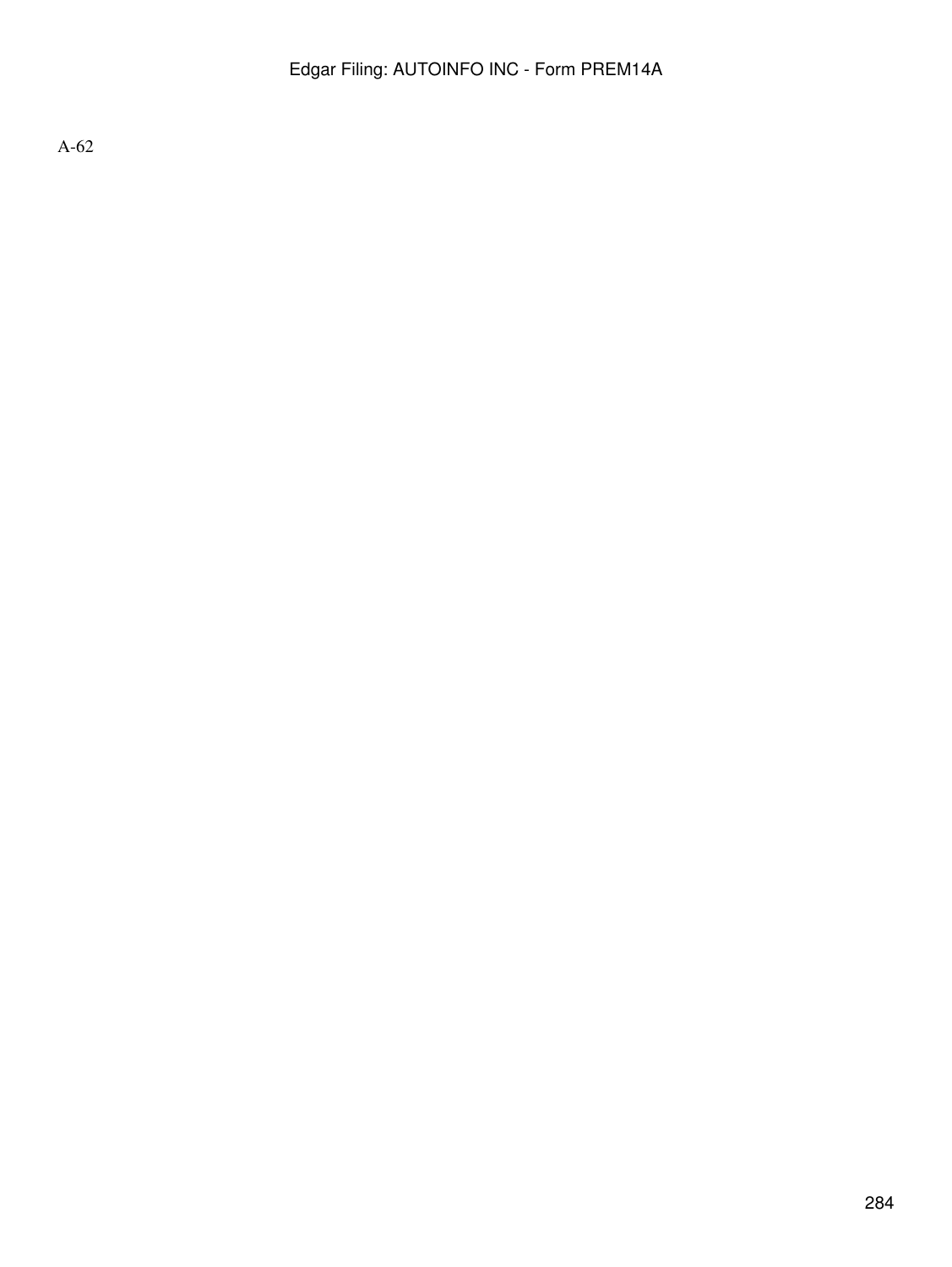names so specified and to any succeeding or amended Law, section, or provision corresponding thereto. Any reference in this Agreement to the "parties" to this Agreement means the signatories to this Agreement and their successors and permitted assigns, and does not include any third party.

(b) The parties hereto have participated jointly in the negotiation and drafting of this Agreement and, in the event an ambiguity or question of intent or interpretation arises, this Agreement shall be construed as jointly drafted by the parties hereto and no presumption or burden of proof shall arise favoring or disfavoring any party by virtue of the authorship of any provision of this Agreement.

(c) This Agreement may only be enforced against the parties hereto. All claims or causes of action (whether in contract, tort or otherwise) arising out of or relating to this Agreement (including the negotiation, execution or performance of this Agreement and any representation or warranty made in or in connection with this Agreement or as an inducement to enter into this Agreement) may be made only against the parties hereto. No past, present or future officer, director, equity holder, employee, incorporator, member, partner, agent, attorney, representative or Affiliate of any party hereto (including any Person negotiating or executing this Agreement on behalf of a party hereto) has any liability or obligation with respect to this Agreement or with respect to any claim or cause of action (whether in contract, tort or otherwise) arising out of or relating to this Agreement (including the negotiation, execution or performance of this Agreement and any representation or warranty made in or in connection with this Agreement or as an inducement to enter into this Agreement).

**[***signature page follows***]**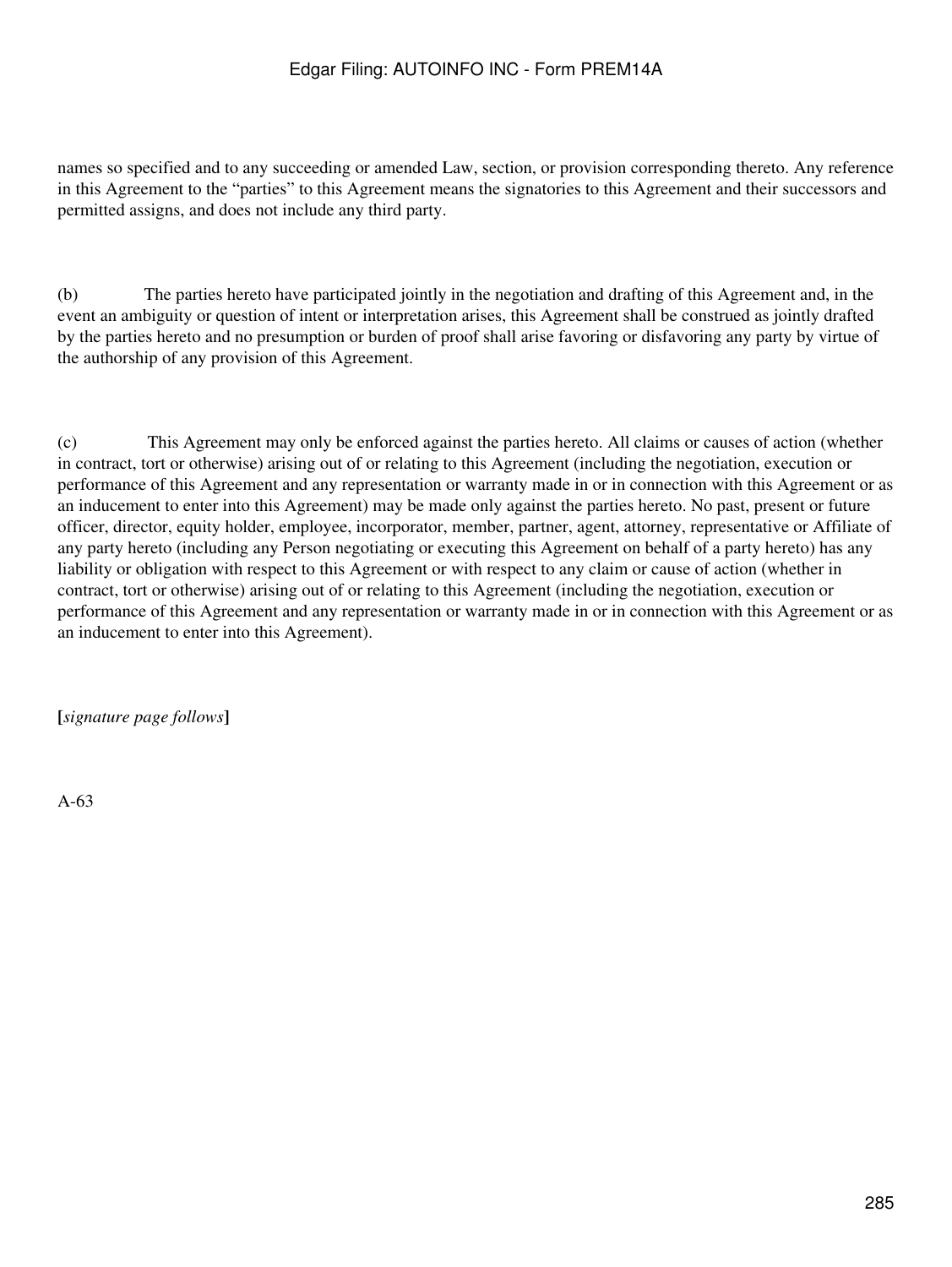IN WITNESS WHEREOF, the parties hereto have caused this Agreement and Plan of Merger to be duly executed and delivered as of the date first above written.

#### **AUTOINFO, INC.**

By:

Name: Title:

### **AUTOINFO HOLDINGS, LLC**

By:

Name: Title:

### **AUTOINFO ACQUISITION CORP.**

By:

Name: Title: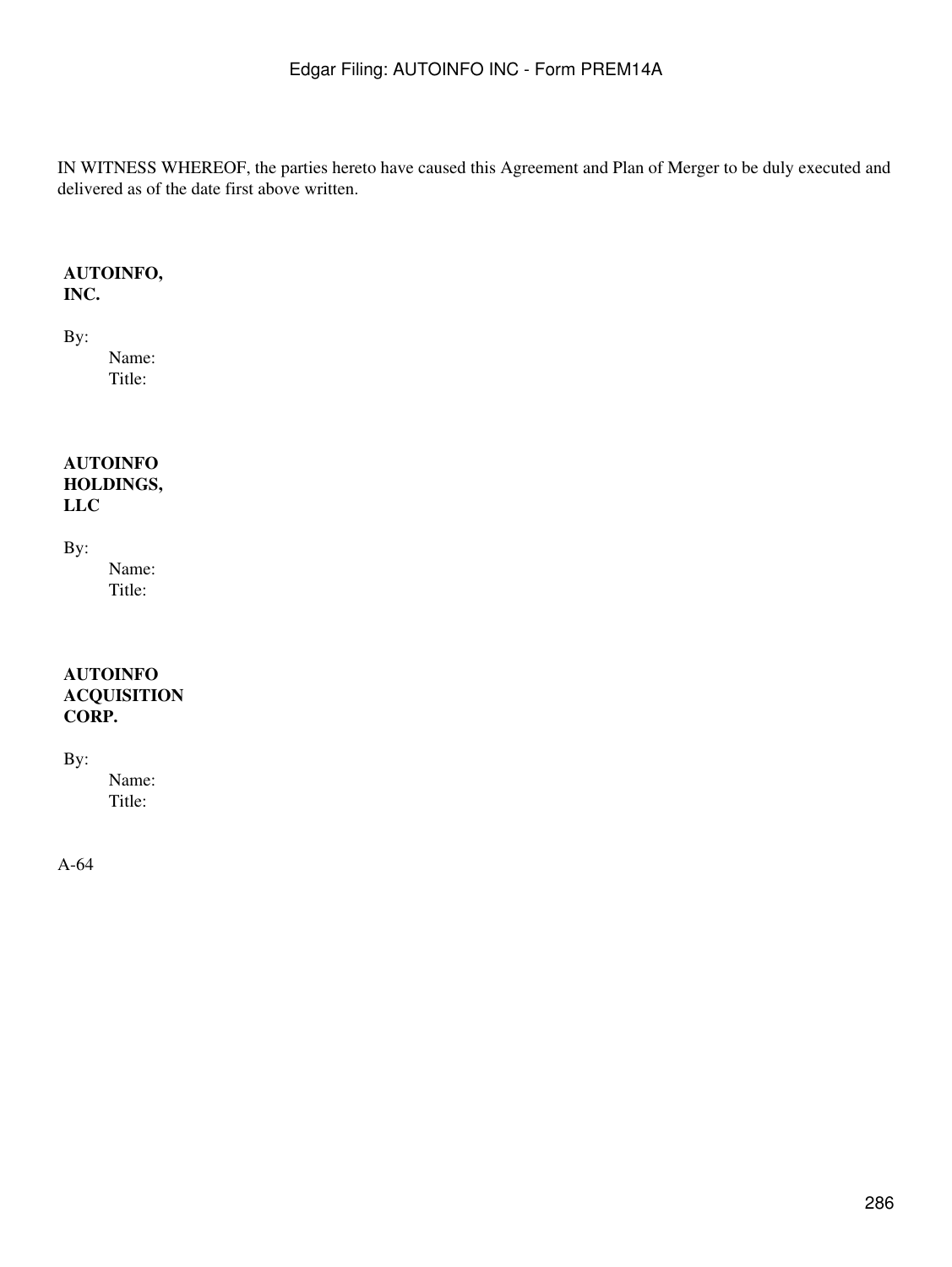# ANNEX A

**Definitions** 

As used in this Agreement, the following terms have the meanings ascribed thereto below:

"Affiliate" means, as to any Person, any other Person that, directly or indirectly, controls, or is controlled by, or is under common control with, such Person. For this purpose, "control" (including, with its correlative meanings, "controlled by" and "under common control with") means the possession, directly or indirectly, of the power to direct or cause the direction of management or policies of a Person, whether through the ownership of securities or partnership or other ownership interests, by contract or otherwise.

"Business Day" means a day except a Saturday, a Sunday or other day on which the SEC or banks in the City of New York or Boca Raton, Florida are authorized or required by Law to be closed.

"Company" shall have the meaning set forth in the Preamble and, unless otherwise indicated herein, shall include its direct and indirect Subsidiaries.

"Company Intellectual Property" means all Intellectual Property Rights used in or necessary for the conduct of the business of the Company or any of its Subsidiaries, or owned or held for use by the Company or any of its Subsidiaries.

"Company Material Adverse Effect" or "Company Material Adverse Change" means, with respect to the Company or any of its Subsidiaries, any change, condition, effect, event, occurrence, state of facts, circumstance, or development that is either individually or in the aggregate with any other any change, condition, effect, event, occurrence, state of facts, circumstance, or development materially adverse to (a) the business, properties, assets, liabilities (contingent or otherwise), operation, condition (financial or otherwise), or results of operations of the Company and its Subsidiaries, taken as a whole, or (b) the Company's or any of its Subsidiary's ability to perform their respective obligations under this Agreement or consummate the Transactions; provided, however, that, in the case of clause (a), none of the following shall be deemed, either alone or in combination, to constitute, and that none of the following shall be taken into account in determining whether there has been or will be, a Company Material Adverse Effect: (i) any change generally affecting the economy, financial markets or political, economic or regulatory conditions in the United States or any other geographic region in which the Company or any of its Subsidiaries conduct business, to the extent the Company and its Subsidiaries are not materially and disproportionately affected thereby; (ii) changes in the industries in which the Company or any of its Subsidiaries operate, to the extent the Company and its Subsidiaries are not materially and disproportionately affected thereby; (iii) any change attributable to the execution, announcement,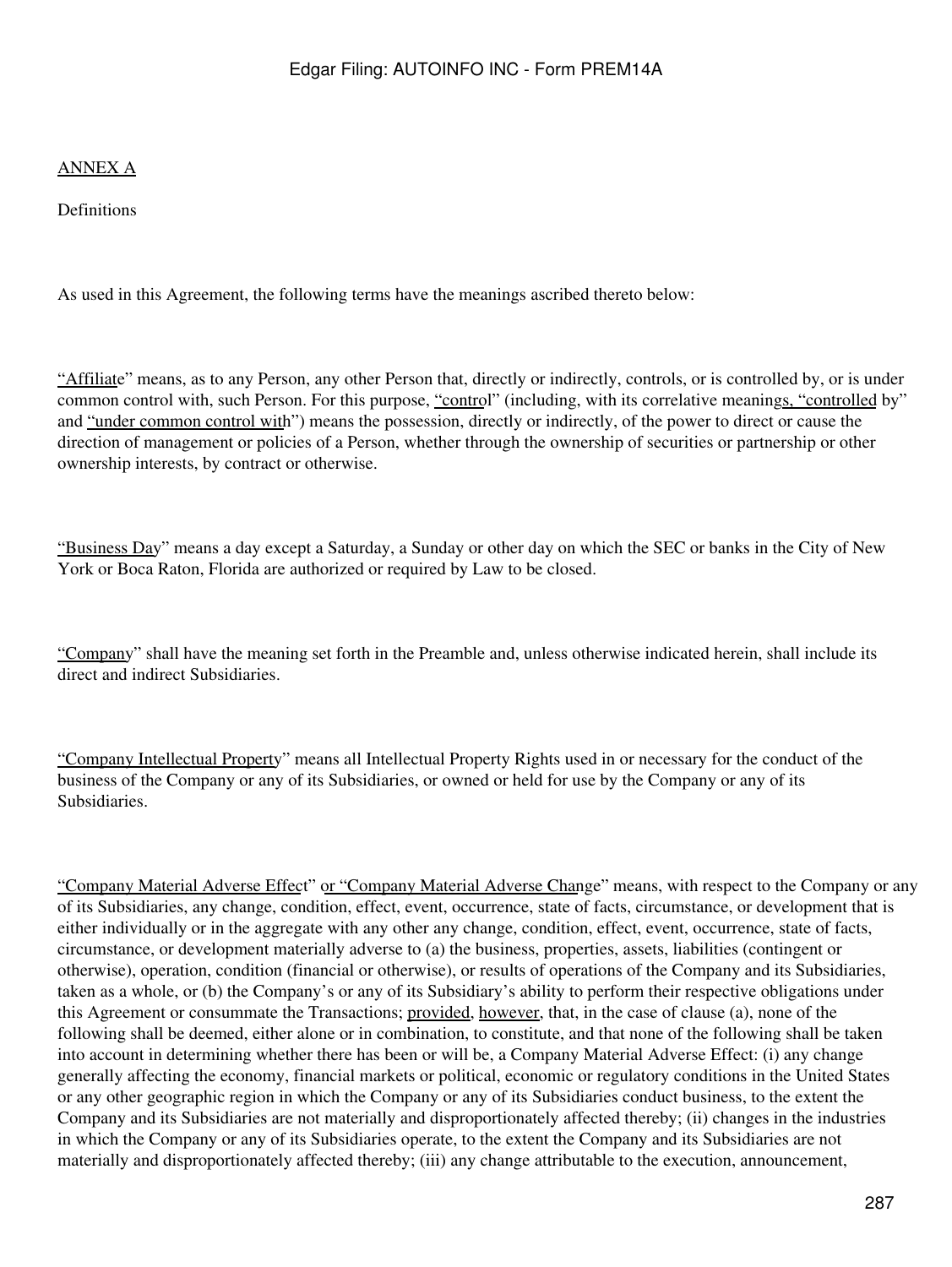pendency or consummation of the Transactions; (iv) any change arising from or relating to compliance with the terms of this Agreement, or action taken, or failure to act, to which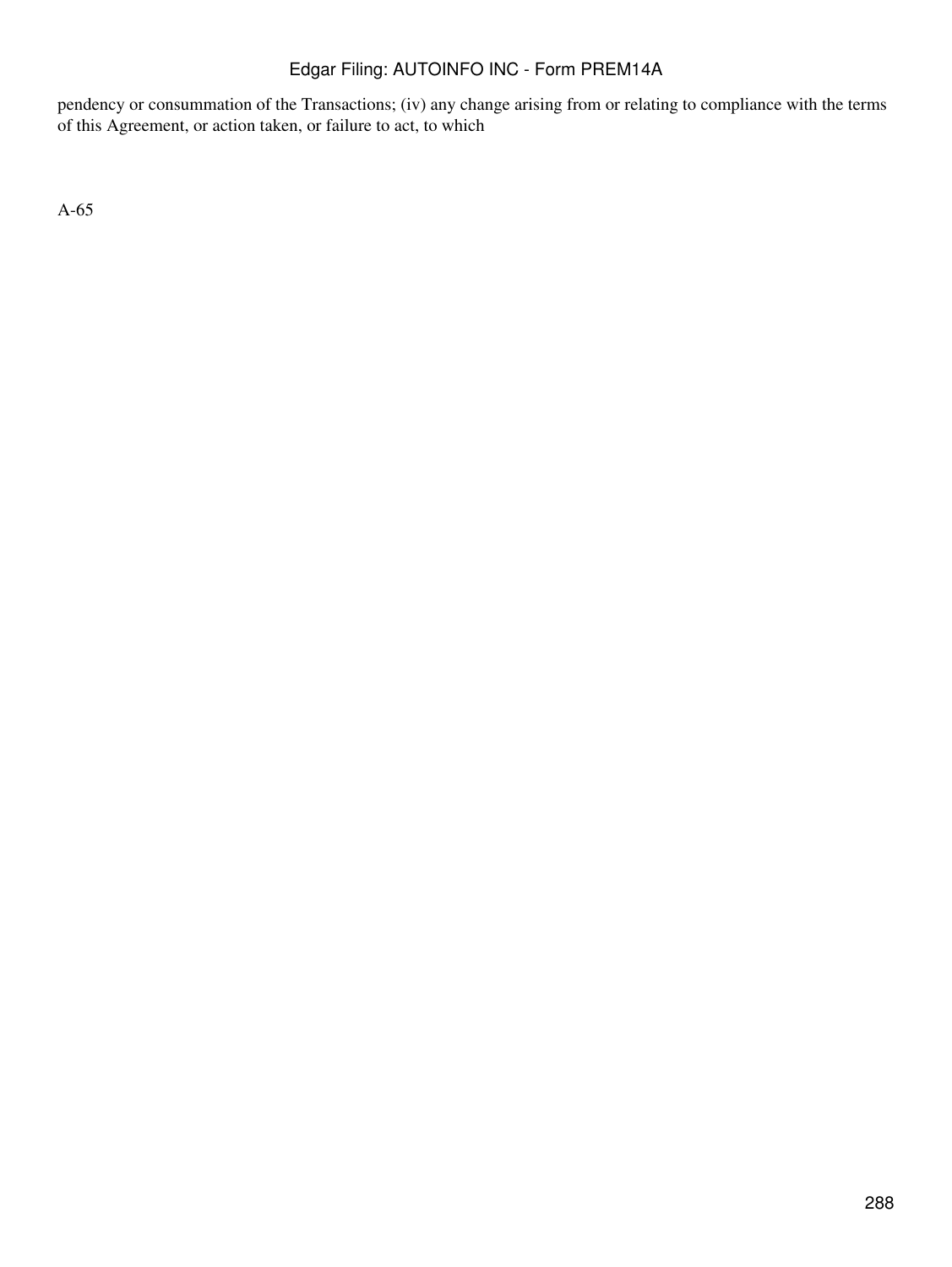Parent has consented; (v) acts of war (whether or not declared), the commencement, continuation or escalation of a war, acts of armed hostility, sabotage or terrorism or other international or national calamity or any material worsening of such conditions threatened or existing as of the date of this Agreement, to the extent the Company and its Subsidiaries are not materially and disproportionately affected thereby; (vi) any changes arising from any action required to be taken under any Law after the date hereof, to the extent the Company and its Subsidiaries are not materially and disproportionately affected thereby; (vii) changes in GAAP after the date hereof; (viii) any failure by the Company to meet any published or internally prepared estimates of revenue or earnings for any period ending on or after the date of this Agreement, or (ix) any change directly related, and attributed, to items 1, 2, 3, and 4 set forth on Section 3.5(a) of the Company Disclosure Schedules.

"Company Stock Plans" means, collectively, the 1992 Stock Option Plan, the 1997 Stock Option Plan, the 1997 Non-Employee Stock Option Plan, the 1999 Stock Option Plan, the 2003 Stock Option Plan, the 2005 Independent Sales Agent Stock Option Plan, the 2006 Stock Option Plan, and the 2006 Independent Sales Agent Stock Option Plan.

"Company Technology" means all Technology used in or necessary for the conduct of the business of the Company or any of its Subsidiaries, or owned or held for use by the Company or any of its Subsidiaries.

"Company Transaction Expenses" means (a) any reasonable out-of-pocket costs and expenses including, the reasonable fees and expenses of attorneys (with the exception of any fees and expenses related to litigation related to or arising out of the Transactions), accountants, consultants, financial advisors, finders, brokers, and investment bankers, incurred by the Company and its Subsidiaries in connection with the entering into of this Agreement, (b) any other costs and expenses directly related to or arising out of the execution, delivery or performance by the Company or its Subsidiaries of this Agreement or the consummation by the Company or its Subsidiaries of the Transactions, including the Merger, (c) costs, expenses and other amounts in connection with the Required Consents and the Permits required pursuant to Section 6.2(d), and (d) change of control bonuses paid to Michael P. Williams, Harry Wachtel, and William Wunderlich.

"Consent" means, with respect to any Person, any consent, approval, authorization, permission or waiver of, or registration, declaration or other action or filing with or exemption by such Person.

"Credit Facility" means the Company's \$35,000,000 line of credit with Regions Bank.

"Equity Interest" means any capital stock, other equity interest, other ownership interest or any securities or other interests convertible into or exchangeable or exercisable for capital stock, other equity interests, or other ownership interests, or any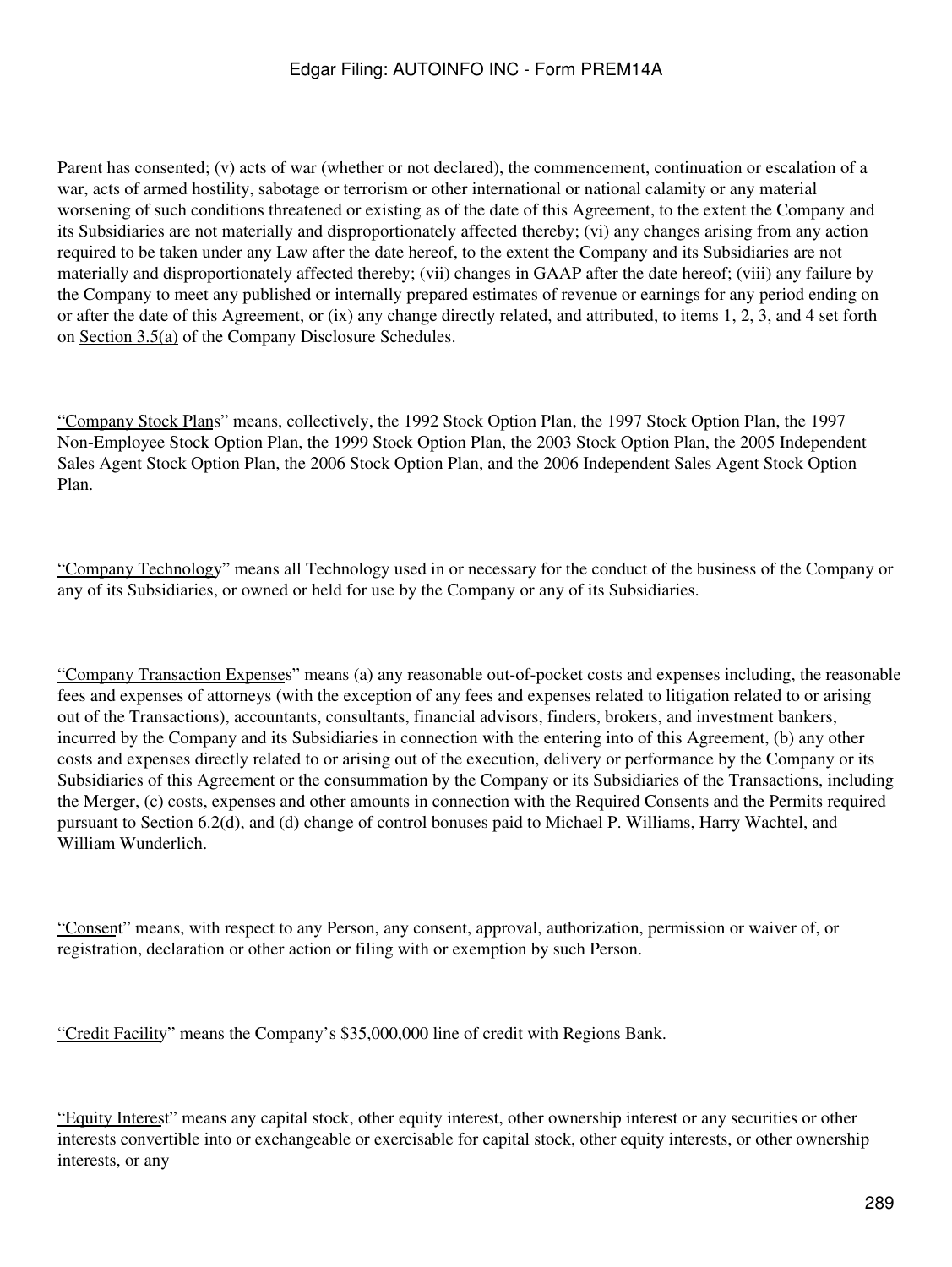A-66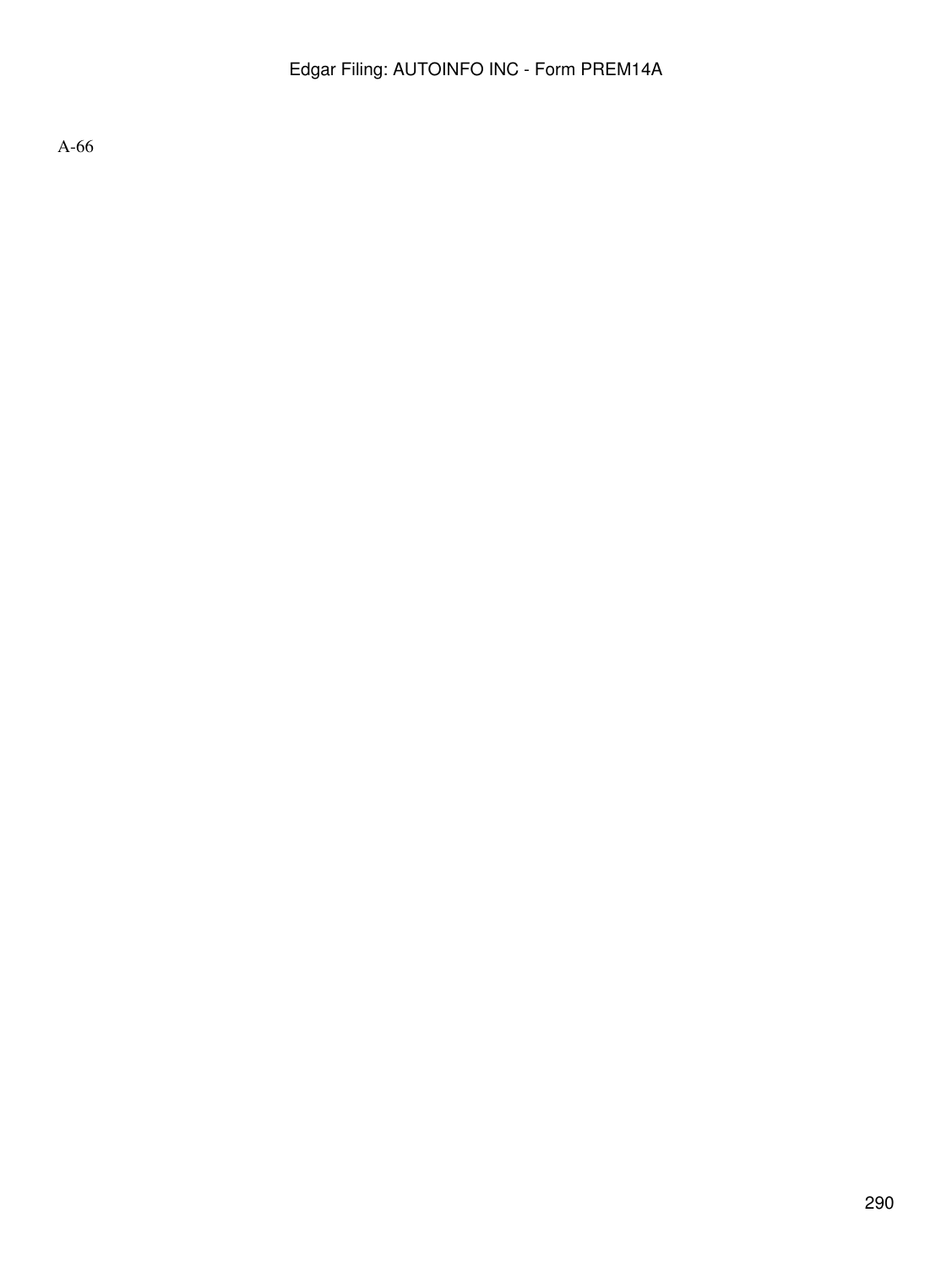other rights, warrants or options to acquire any of the foregoing securities or interests of or in any Person.

"Environmental Condition" means a condition of the soil, surface waters, groundwater, stream sediments, air and/or similar environmental media including any Release or threatened Release of Hazardous Materials, either on or off a property resulting from any activity, inactivity or operations occurring on such property, that (i) by virtue of Environmental Laws,  $(x)$  requires investigatory, corrective or remedial measures,  $(y)$  comprises a basis for claims against, demands of and/or liabilities of the Company or Parent or in respect of the business or the real property, or (z) requires reporting to a Governmental Authority; or (ii) involves the presence of any Hazardous Materials in concentrations or quantities exceeding relevant environmental standards.

"Environmental Costs and Liabilities" means any and all losses, liabilities, obligations, damages, fines, sanctions, penalties, judgments, actions, claims, costs and expenses (including fees, disbursements and expenses of legal counsel, experts, engineers and consultants and the costs of investigation and feasibility studies) under or pursuant to Environmental Law including as a result of (i) a violation of any Environmental Law or Order of a Governmental Authority, (ii) a Remedial Action, (iii) a Release or threatened Release of Hazardous Materials to the environment, or (iv) any environmental health or safety condition.

"Environmental Law" means any federal, state, local or municipal law (including common law), statute, code, ordinance, rule, regulation, order, guideline, policy or other requirement of conduct relating to air, water, solid waste, Hazardous Materials, worker and community right-to-know, hazard communication, noise, resource protection, health protection, worker and occupational safety and health, or other environmental, health and safety concerns as may now or at any time hereafter be in effect and includes, but is not limited to, the Comprehensive Environmental Response, Compensation and Liability Act ("CERCLA"), 42 U.S.C. § 9601 et seq., the Hazardous Materials Transportation Act, 49 U.S.C. § 5101 et seq., the Resource Conservation and Recovery Act, 42 U.S.C. § 6901 et seq., the Clean Water Act, 33 U.S.C. § 1251 et seq., the Clean Air Act, 42 U.S.C. § 7401 et seq., the Toxic Substances Control Act, 15 U.S.C. § 2601 et seq., the Federal Insecticide, Fungicide, and Rodenticide Act, 7 U.S.C. § 136 et seq., and the Occupational Safety and Health Act, 29 U.S.C. § 651 et seq., as such laws have been amended or supplemented, and the regulations promulgated pursuant thereto, and all analogous state or local statutes, and including public environmental transfer of ownership, notification or approval statutes.

"Environmental Lien" means any Lien in favor of any Governmental Authority in connection with any liability under any Environmental Law, or damage arising from, or costs incurred by, such Governmental Authority in response to a Release.

"Environmental Permit" means any Permit that is required under any applicable Environmental Law.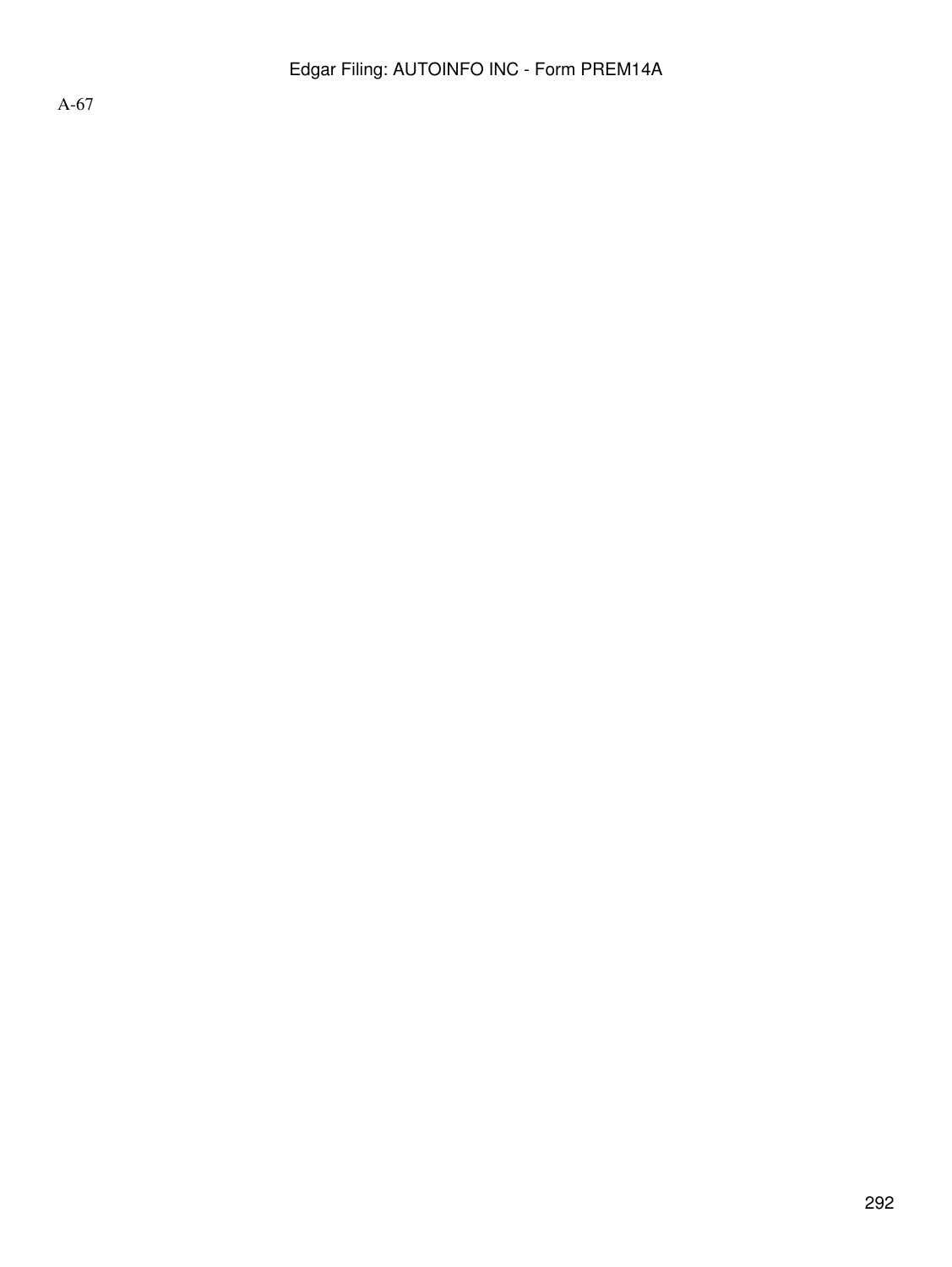"Funded Indebtedness" means any Indebtedness that has been funded or financed by a third party to, or for the benefit of, the Company.

"GAAP" means generally accepted accounting principles in the United States.

"Governmental Authority" means any government, court, arbitrator, regulatory or administrative agency, commission or authority or other governmental instrumentality, whether federal, state or local, domestic, foreign or multinational, and whether executive, legislative or judicial.

"Guarantee" means any guarantee or other contingent liability (other than any endorsement for collection or deposit in the Ordinary Course of Business), direct or indirect with respect to any obligations of another Person, through a Contract or otherwise.

"Guarantor" means ComVest Investment Partners IV, L.P. and its affiliates, successors and transferees.

"Hazardous Material" means any substance, material or waste which is regulated, listed, or defined under any provision of Environmental Law, and including any petroleum, petroleum products, fuel oil, derivatives of petroleum products or fuel oil, explosives, reactive materials, ignitable materials, corrosive materials, asbestos-containing materials, urea formaldehyde foam insulation, transformers or other equipment that contain polychlorinated biphenyls, radon gas, medical waste, biomedical waste, infectious materials, any material, substance or waste which is defined as a "radioactive waste," "radioactive material," "hazardous chemical," "hazardous waste," "mixed waste," "hazardous material," "hazardous substance," "extremely hazardous waste," "extremely hazardous substance," "restricted hazardous waste," "solid waste," "contaminant," "pollutant," "toxic waste," "toxic substance," "toxic chemical," "chemical substance" or words of simil meaning or regulatory effect, and any other element, compound, mixture, solution or substance which may pose a present or potential hazard to human health or safety or to the environment, including any material regulated by or subject to regulation under any Environmental Law.

"Improvements" means all buildings, structures, fixtures, building systems and equipment, and all components thereof (including the roof, foundation and structural elements), included in the Real Property.

"Indebtedness" with respect to any Person means (a) any obligation of such Person for borrowed money, but in any event shall include: (i) any obligation or liabilities incurred for all or any part of the purchase price of property or other assets or for the cost of property or other assets constructed or of improvements thereto, other than accounts payable included in current liabilities and incurred in respect of property purchased in the Ordinary Course of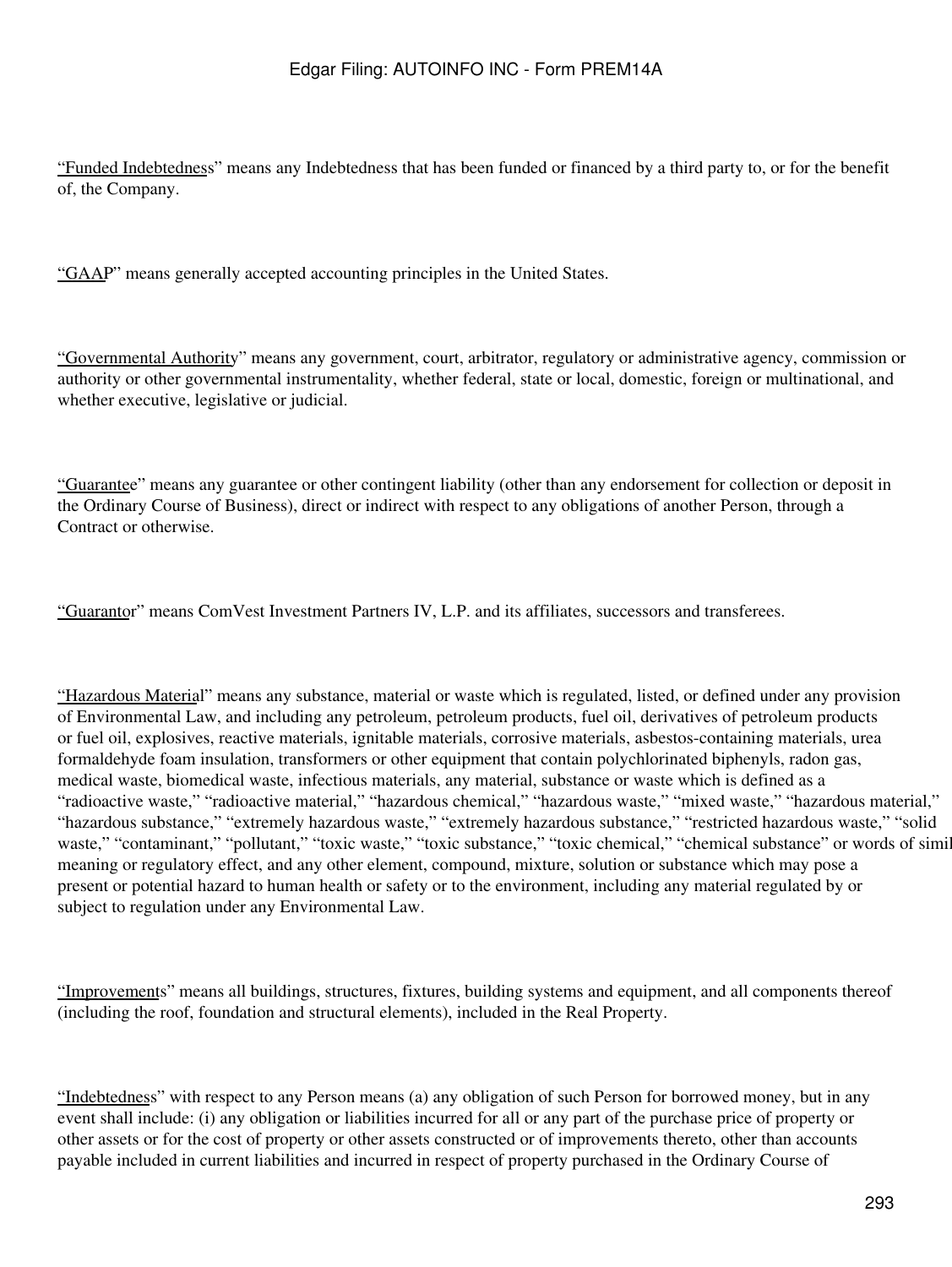Business, (whether or not such Person has assumed or become liable for the payment of such obligation) (whether accrued, absolute, contingent, unliquidated or otherwise, known or unknown, whether due or to become

A-68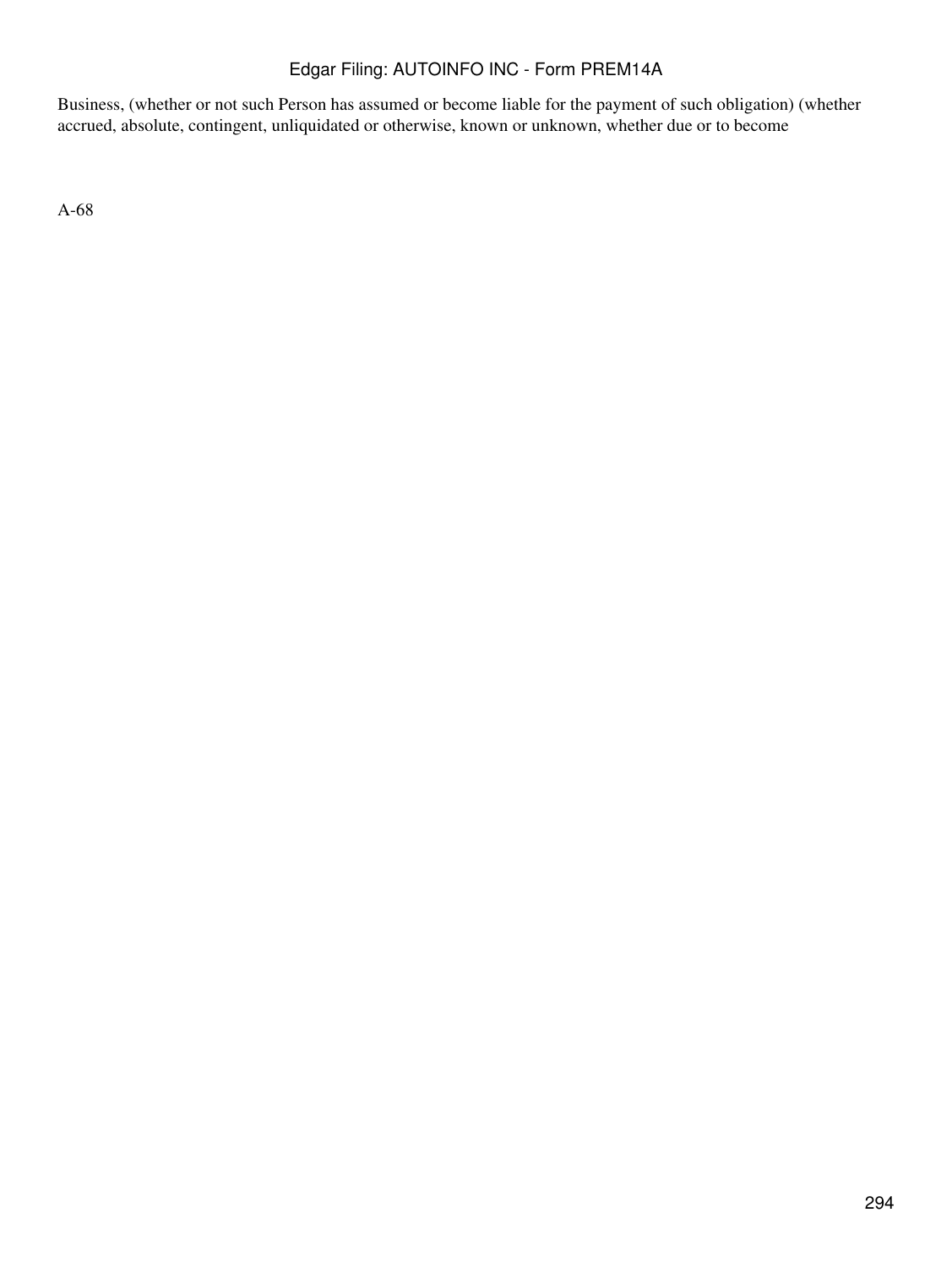due); (ii) the face amount of all letters of credit issued for the account of such Person and all drafts drawn thereunder; (iii) obligations incurred for all or any part of the purchase price of property or other assets or for the cost of property or other assets constructed or of improvements thereto, other than accounts payable included in current liabilities and incurred in respect of property purchased in the Ordinary Course of Business (whether or not such Person has assumed or become liable for the payment of such obligation) secured by Liens; (iv) capitalized lease obligations; and (v) all Guarantees of such Person; (b) accounts payable of such Person that have not been paid within sixty (60) days of their due date and are not being contested; (c) annual employee bonus obligations that are not accrued on the Financial Statements; (d) extraordinary liabilities or obligations (including unpaid accrued annual bonuses, retention bonuses, pension payments not in the Ordinary Course of Business, accrued but unpaid income Taxes, accrued but unpaid legal and other professional fees, and undisclosed or contingent liabilities), and (e) any fees, costs, expenses or obligations incurred in connection with the consummation of the Transactions which are not otherwise treated as or deemed to be Company Transaction Expenses (with the exception of any fees and expenses related to litigation related to or arising out of the Transactions).

"Intellectual Property Rights" means all of the rights arising from or in respect of the following, whether protected, created or arising under the Laws of the United States or any foreign jurisdiction: (A) patents, patent applications, any reissues, reexaminations, divisionals, provisionals, substitutions, renewals, continuations, continuations-in-part and extensions thereof (collectively, "Patents"); (B) registered or unregistered trademarks, service marks, trade dress rights, trade names (including social networking user account names), Internet domain names, identifying symbols, logos, emblems, signs or insignia, and including all goodwill associated with the foregoing (collectively, "Marks"); (C) copyrights, whether registered or unregistered (including copyrights in computer software programs), works of authorship, and all registrations, applications and renewals therefor (collectively, "Copyrights"); (D) confidential and proprietary information, or non-public processes, designs, specifications, technology, know-how, techniques, formulas, invention disclosures, inventions (whether or not patentable and whether or not reduced to practice), concepts, trade secrets, discoveries, ideas, research and development, compositions, manufacturing and production processes, technical data and information, customer lists, supplier lists, sales agent lists, pricing and cost information, and business and marketing plans and proposals, in each case excluding any rights in respect of any of the foregoing that comprise or are protected by Patents (collectively, "Trade Secrets"); and (E) all applications, registrations and permits related to any of the foregoing clauses (A) through (D).

"Knowledge" of any Person that is not an individual means, with respect to any matter in question, the knowledge after reasonable inquiry of such Person's directors and executive officers, and all other officers having responsibility relating to the applicable matter.

"Leased Real Property" means all leasehold or subleasehold estates and other rights to use or occupy any land, buildings, structures, improvements, fixtures, or other interest in real property held by the Company or any of its Subsidiaries.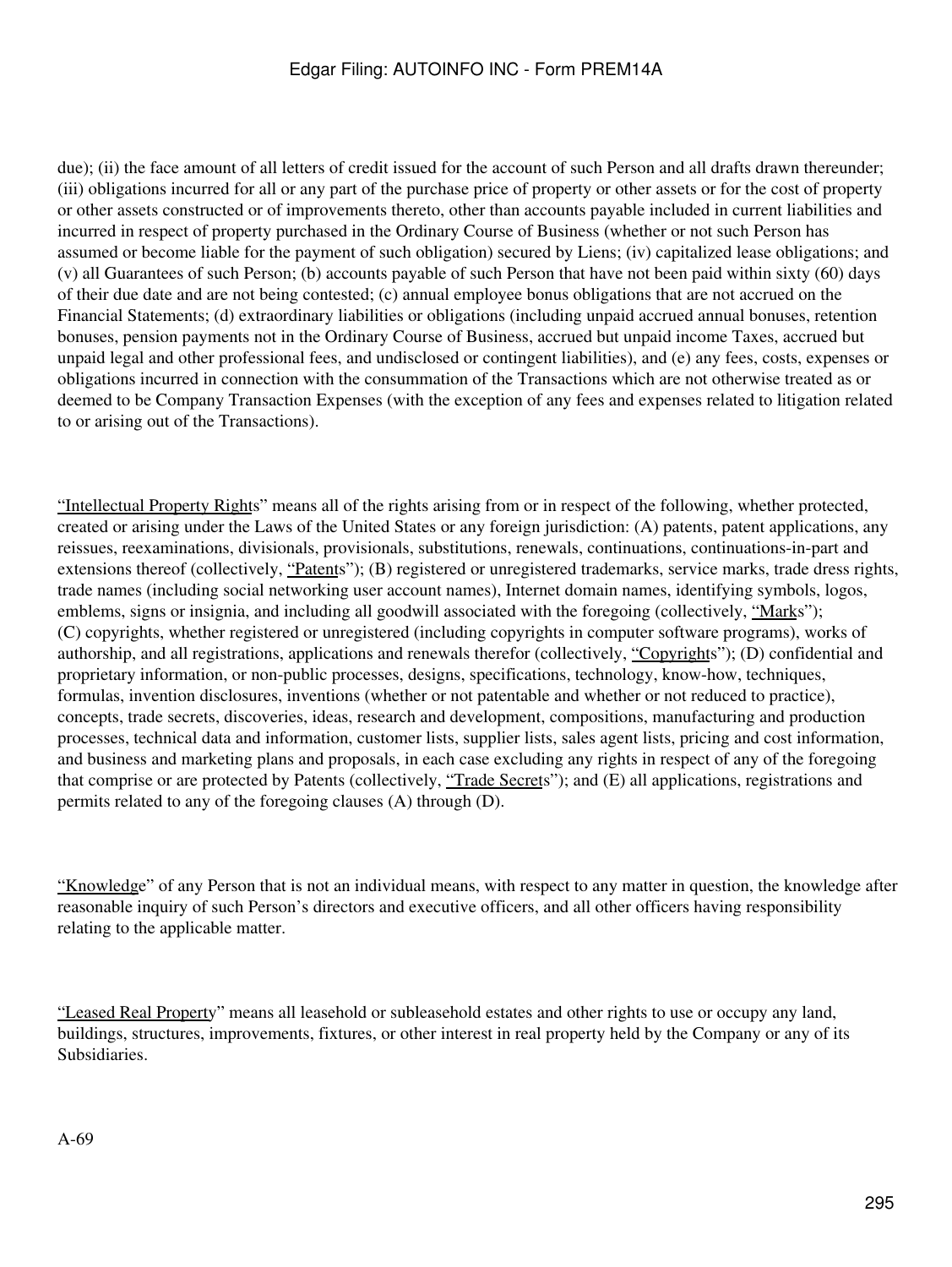"Leases" means all written or oral leases, subleases, licenses, concessions and other agreements, including all amendments, extensions, renewals, Guarantees, and other agreements with respect thereto, pursuant to which the Company or any of its Subsidiaries holds any Leased Real Property.

"Option Consideration" means, with respect to any share of Company Common Stock issuable under a particular Option, an amount equal to the excess, if any, of (i) the Merger Consideration over (ii) the exercise price payable in respect of such share of Company Common Stock issuable under such Option.

"Order" means any order, award, decision, injunction, judgment, ruling, decree, charge, writ, subpoena or verdict entered, issued, made or rendered by any Governmental Body or arbitrator.

"Ordinary Course of Business" means the ordinary course of business consistent with past custom and practice (including with respect to quantity and frequency).

"Organizational Documents" means the Company Charter Documents or the Subsidiary Documents, as applicable.

"Owned Real Property" means all land, together with all buildings, structures, improvements and fixtures located thereon, including all electrical, mechanical, plumbing and other building systems, fire protection, security and surveillance systems, telecommunications, computer, wiring, and cable installations, utility installations, water distribution systems, and landscaping, together with all easements and other rights and interests appurtenant thereto (including air, oil, gas, mineral, and water rights), owned by the Company or any of its Subsidiaries.

"Parent Material Adverse Effect" shall mean with respect to Parent or Merger Sub, any change, condition, effect, event, occurrence, state of facts, circumstance, or development that is either individually or in the aggregate with any other any change, condition, effect, event, occurrence, state of facts, circumstance, or development materially adverse to Parent's or Merger Sub's ability to perform their respective obligations under this Agreement or consummate the Transactions.

"Permit" means any permit, Consent, license, approval, authorization, variance, exemption, registration or permission, franchise, certificate, certificate of occupancy or Order issued by any Person.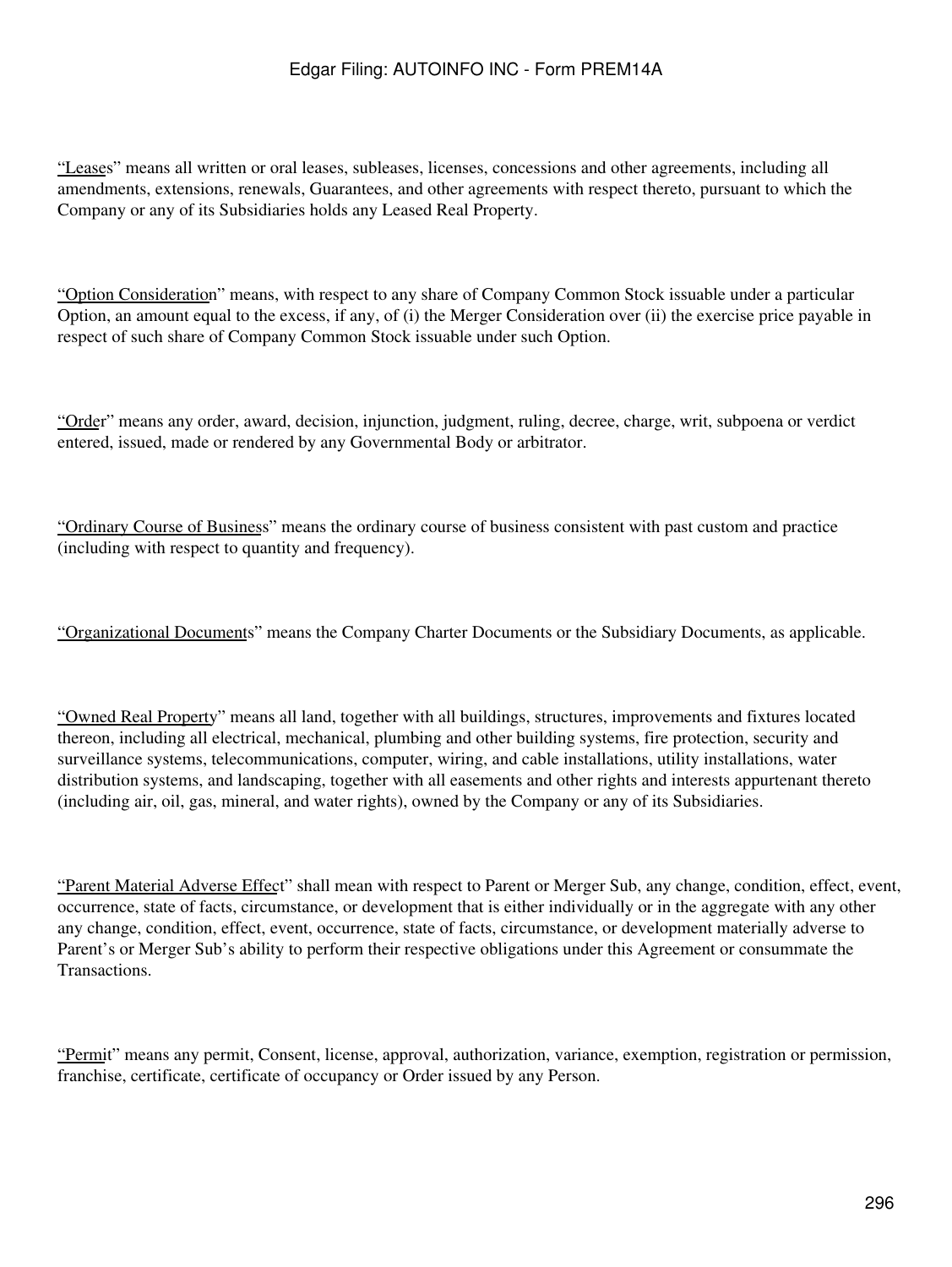"Permitted Liens" means any (i) liens for Taxes not yet due or payable or for Taxes that the Company or its Subsidiaries are contesting in good faith through appropriate Proceedings in a timely manner, in each case for which adequate reserves have been established and shown in the Company's most recent balance sheet set forth in the Filed Company SEC Documents, (b) liens of landlords, carriers, warehousemen, workmen, repairmen, mechanics, materialmen and similar liens arising in the Ordinary Course of Business and not incurred in connection with the borrowing of money, (c) restrictions, easements, covenants, reservations, rights of way or other similar matters of

A-70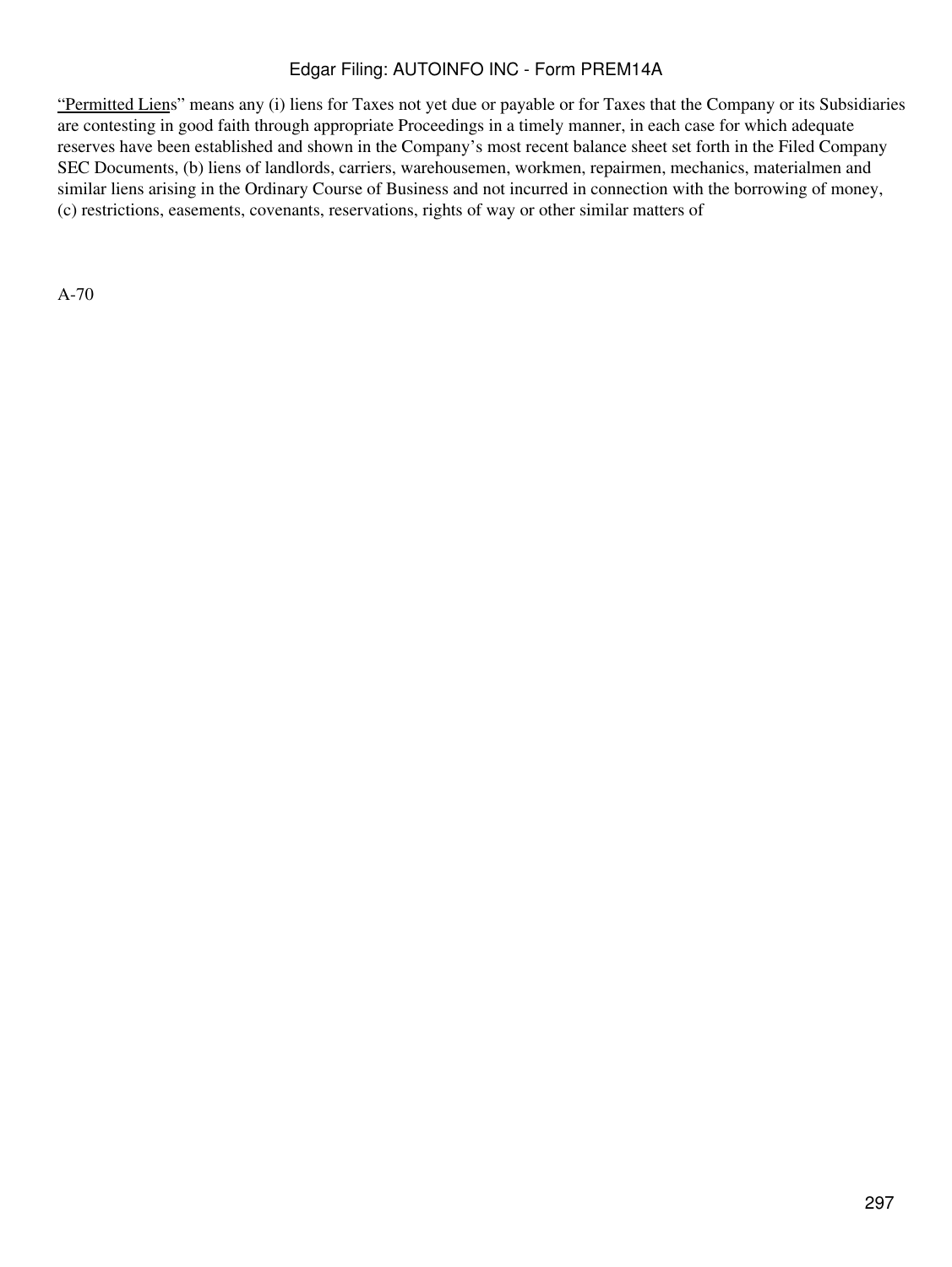title to the Owned Real Property or Leased Real Property of record, and (d) zoning ordinances, restrictions, prohibitions and other requirements imposed by any Governmental Authority, none of which materially interfere with the conduct of the business or affairs of the Company or any of its Subsidiaries.

"Person" means an individual, a corporation, a limited liability company, a partnership, a joint venture, an association, a trust, a Governmental Authority or any other entity.

"Proceeding" means any action, audit, lawsuit, litigation, investigation or arbitration (in each case, whether civil, criminal or administrative) pending by or before any Governmental Body or arbitrator.

"Real Property" means the Leased Real Property and the Owned Real Property.

"Release" means any release, threatened release, spill, emission, leaking, pumping, pouring, dumping, emptying, escape, injection, deposit, disposal, discharge, dispersal, leaching, or migration of Hazardous Material on or into the indoor or outdoor environment, including the movement of Hazardous Material through or in soils, surface water, groundwater, property or the ambient air.

"Remedial Action" means all actions, including any capital expenditures undertaken to (i) clean up, remove, remediate, dispose of, investigate, monitor, repair, treat, or in any other way address any Hazardous Material; (ii) prevent the Release or threat of Release, or minimize the further Release of any Hazardous Material so it does not migrate or endanger or threaten to endanger public health or welfare or the indoor or outdoor environment; (iii) perform pre-remedial studies and investigations or post-remedial monitoring and care; or (iv) bring facilities on any property owned, operated or leased by or for the Company or any of its Subsidiaries and the facilities located and operations conducted thereon into compliance with Environmental Laws.

"Rollover Senior Manager" means Harry Wachtel, Michael P. Williams, and Mark Weis.

"Senior Manager" means Harry Wachtel and Michael P. Williams.

"Software" means computer programs, including any and all software implementations of algorithms, models and methodologies whether in source code, object code or other form, databases and compilations, including any and all data and collections of data, descriptions, flow-charts and other work product used to design, plan, organize and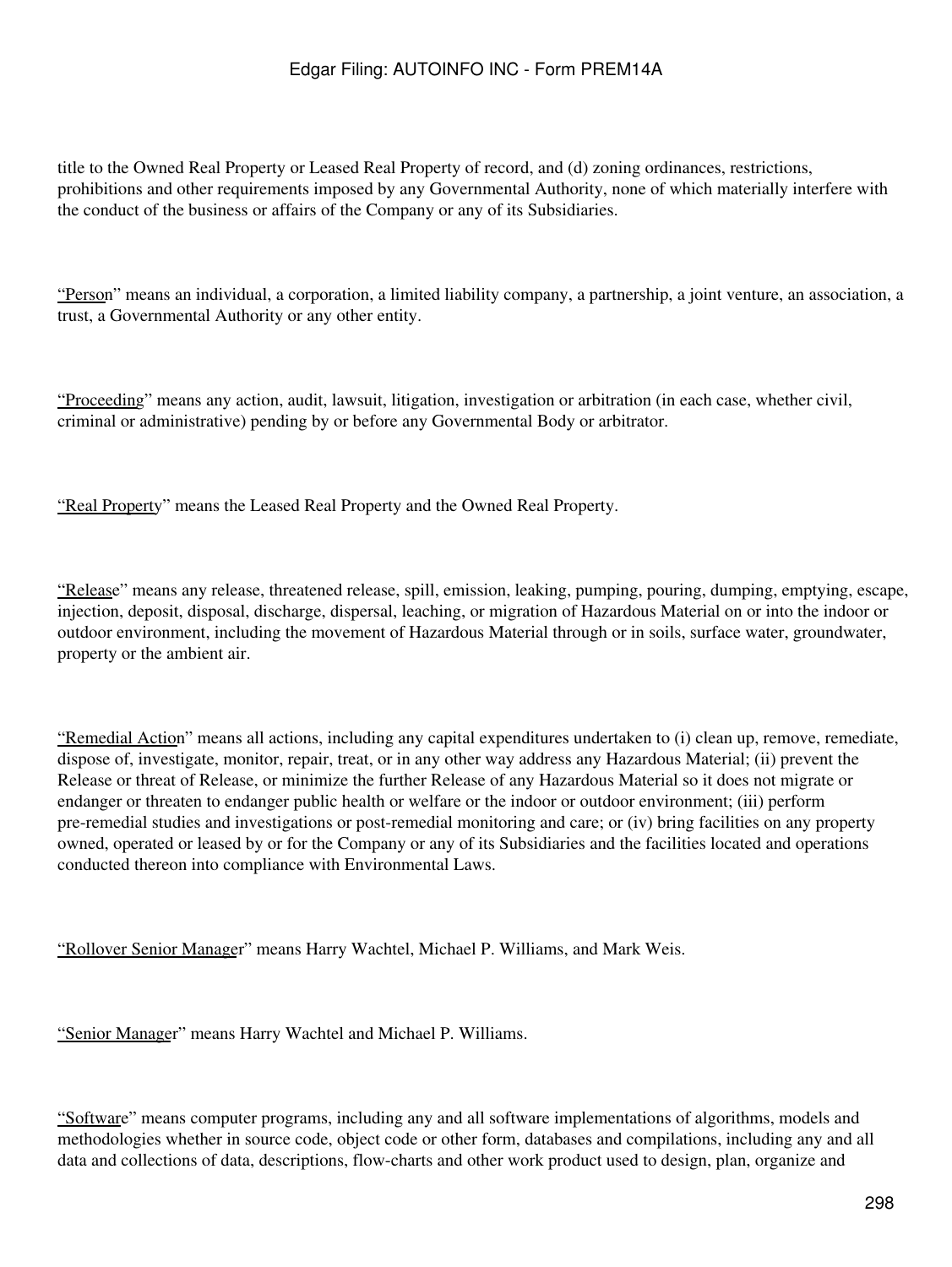develop any of the foregoing and all documentation, including user manuals and training materials, related to any of the foregoing.

"Subsidiary" when used with respect to any Person, means any (a) corporation, limited liability company, partnership, association, trust or other entity the accounts of which would be consolidated with those of such Person in such Person's consolidated financial statements if such financial statements were prepared in

A-71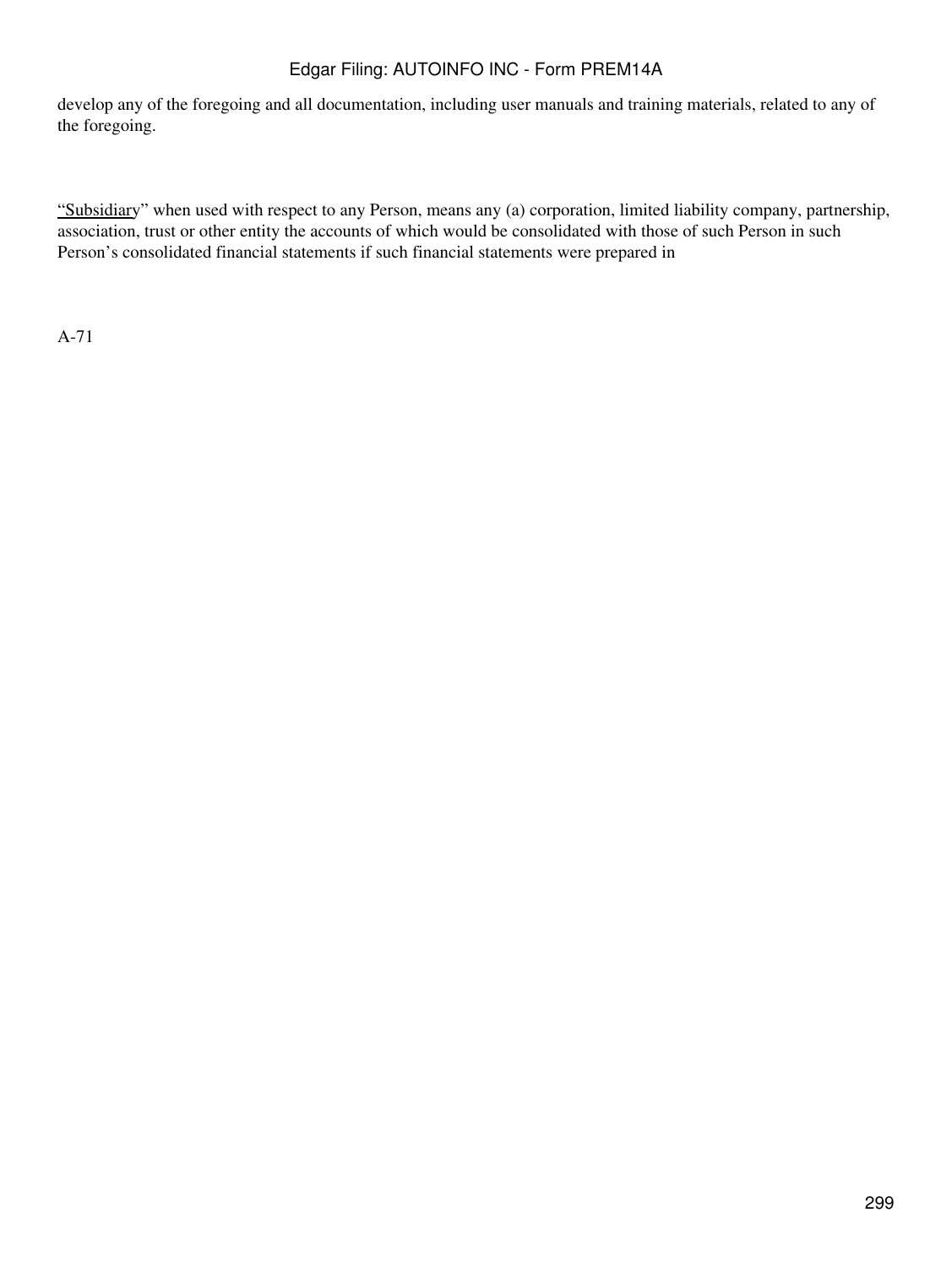accordance with GAAP, (b) any corporation, limited liability company, partnership, association, trust or other entity of which securities or other ownership interests representing more than 50% of the equity or more than 50% of the ordinary voting power (or, in the case of a partnership, more than 50% of the general partnership interests) are, as of such date, owned by such Person or one or more Subsidiaries of such Person, or such Person and/or (c) Person or any of its Subsidiaries controls the business and affairs of any corporation, limited liability company, partnership, association, trust or other entity.

"Superior Proposal" means a bona fide written proposal or offer, obtained after the date hereof and not in breach of this Agreement or any standstill agreement, to acquire, directly or indirectly, for consideration consisting of cash and/or securities, all of the equity securities of the Company or all or substantially all of the assets of the Company and its Subsidiaries on a consolidated basis, made by a third party, and which is otherwise on terms and conditions which the Board of Directors of the Company (acting upon receipt of a recommendation by the Special Committee) determines in its good faith and reasonable judgment (after consultation with a financial advisor of national reputation and the Company's outside counsel) to be more favorable to the Company's stockholders from a financial point of view than the Merger and the other Transactions, taking into account at the time of determination any changes to the terms of this Agreement that as of that time had been proposed by Parent in writing and the ability of the Person making such proposal to consummate the transactions contemplated by such proposal or offer (based upon, among other things, the availability of financing and the expectation of obtaining required approvals).

"Takeover Proposal" means any inquiry, proposal or offer from any Person or "group" (as defined in Section 13(d) of the Exchange Act), other than Parent and its Subsidiaries, relating to any (A) direct or indirect acquisition (whether in a single transaction or a series of related transactions) of assets of the Company and its Subsidiaries (including securities of Subsidiaries) equal to 20% or more of the Company's and its Subsidiaries' consolidated assets or to which 20% or more of the Company's revenues or earnings on a consolidated basis are attributable, (B) direct or indirect acquisition (whether in a single transaction or a series of related transactions) of 20% or more of any class of equity securities of the Company, (C) tender offer or exchange offer that if consummated would result in any Person or "group" (as defined in Section 13(d) of the Exchange Act) beneficially owning 20% or more of any class of equity securities of the Company or (D) merger, consolidation, share exchange, business combination, recapitalization, liquidation, dissolution or similar transaction involving the Company or any of its Subsidiaries; in each case, other than the Transactions.

"Taxes" means (A) all federal, state, local or foreign taxes, charges, fees, imposts, levies or other assessments, including all net income, gross receipts, capital, sales, use, ad valorem, value added, transfer, franchise, profits, inventory, capital stock, license, withholding, payroll, employment, social security, unemployment, excise, severance, stamp, occupation, premium, property, windfall profits and estimated taxes, customs duties, fees, assessments and charges of any kind whatsoever, (B) all interest, penalties, fines, additions to tax or additional amounts imposed by any Governmental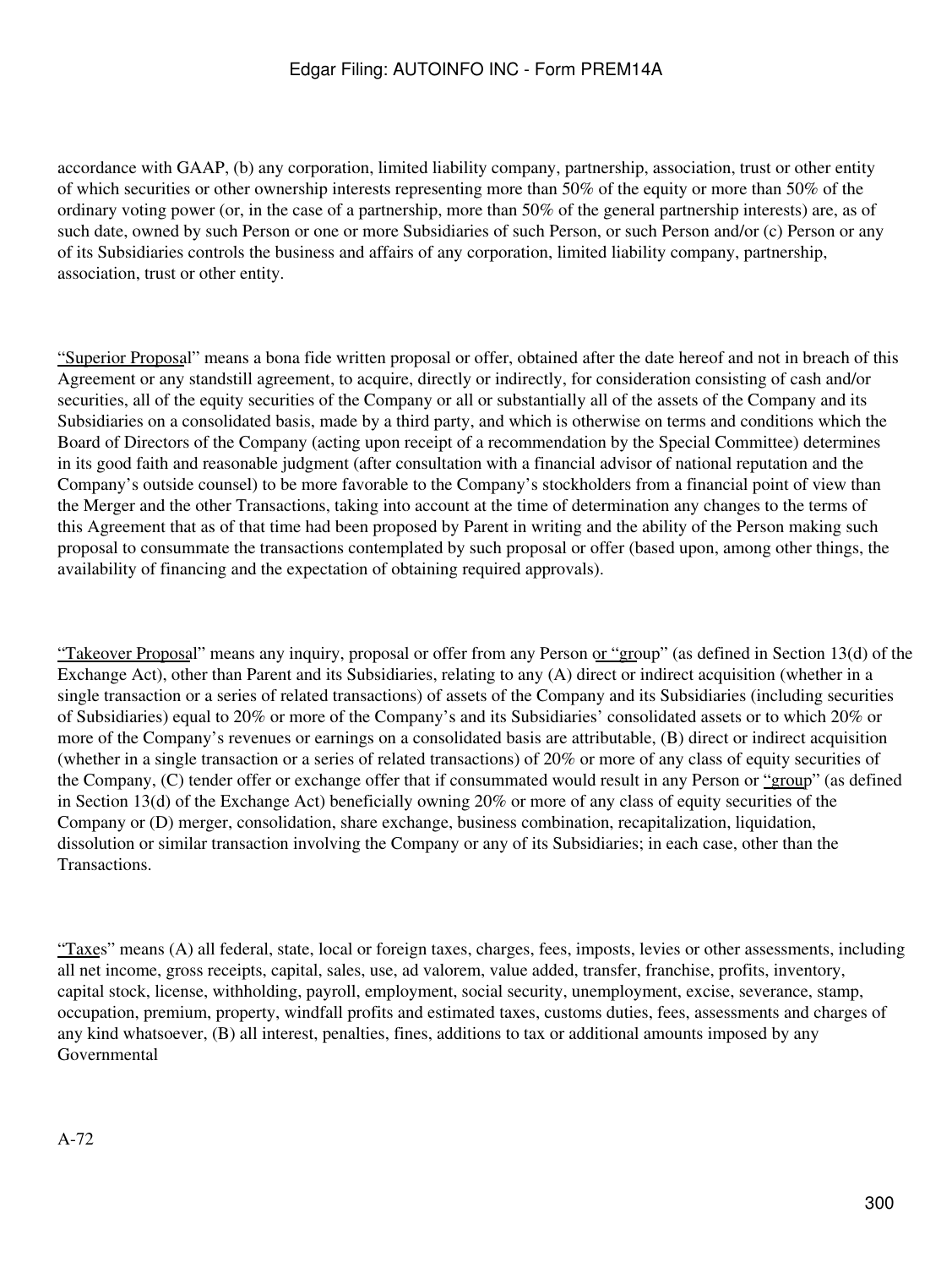Authority in connection with any item described in clause (A), and (C) any transferee liability in respect of any items described in clauses (A) and/or (B) payable by reason of contract, assumption, transferee liability, operation of Law, Treasury Regulation Section 1.1502-6(a) (or any predecessor or successor thereof of any analogous or similar provision under Law) or otherwise.

"Tax Returns" means any return, report, claim for refund, estimate, information return or statement or other similar document relating to or required to be filed with any Governmental Authority with respect to Taxes, including any schedule or attachment thereto, and including any amendment thereof.

"Technology" means, collectively, all designs, formulas, algorithms, procedures, techniques, ideas, know-how, Software, Internet websites and web content, tools, inventions (whether patentable or unpatentable and whether or not reduced to practice), invention disclosures, developments, creations, improvements, works of authorship, other similar materials and all recordings, graphs, drawings, reports, analyses, other writings and any other embodiment of the above, in any form or media, whether or not specifically listed herein, and all related technology, documentation and other materials used in, incorporated in, embodied in or displayed by any of the foregoing, or used or useful in the design, development, reproduction, maintenance or modification of any of the foregoing.

"Transactions" refers collectively to this Agreement and the transactions contemplated hereby, including the Merger.

The following terms are defined in the Section of this Agreement set forth after such term below:

| Term                                         | Section  |
|----------------------------------------------|----------|
| <b>Agent/Employee Obligations</b>            | 3.2(a)   |
| <b>Aggregate Merger Consideration</b>        | 2.2(a)   |
| Agreement                                    | Preamble |
| <b>Balance Sheet Date</b>                    | 3.5(e)   |
| <b>Bankruptcy and Equity Exception</b>       | 3.3(a)   |
| <b>Base Premium</b>                          | 5.8(c)   |
| <b>CERCLA</b>                                | Annex A  |
| Certificate of Merger                        | 1.3      |
| Certificate                                  | 2.1(b)   |
| Closing Date                                 | 1.2      |
| Closing                                      | 1.2      |
| Code                                         | 2.2(g)   |
| Company                                      | Preamble |
| Company Acquisition Agreement                | 5.3(c)   |
| Company Adverse Recommendation Change 5.3(c) |          |
| Company Adverse Recommendation Notice 5.3(c) |          |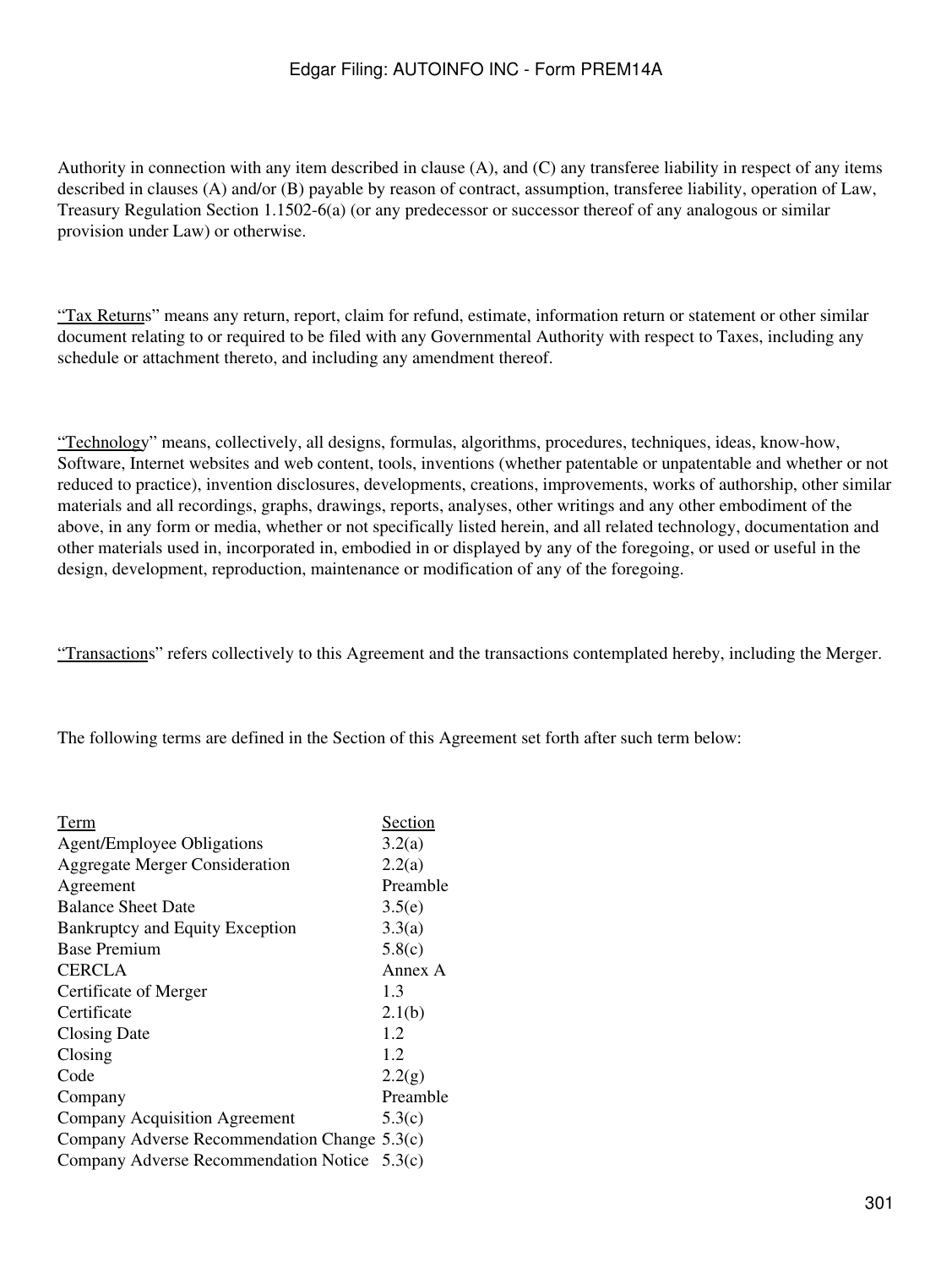| Company Board Recommendation     | 5.1(a) |
|----------------------------------|--------|
| <b>Company Charter Documents</b> | 3.1(c) |

A-73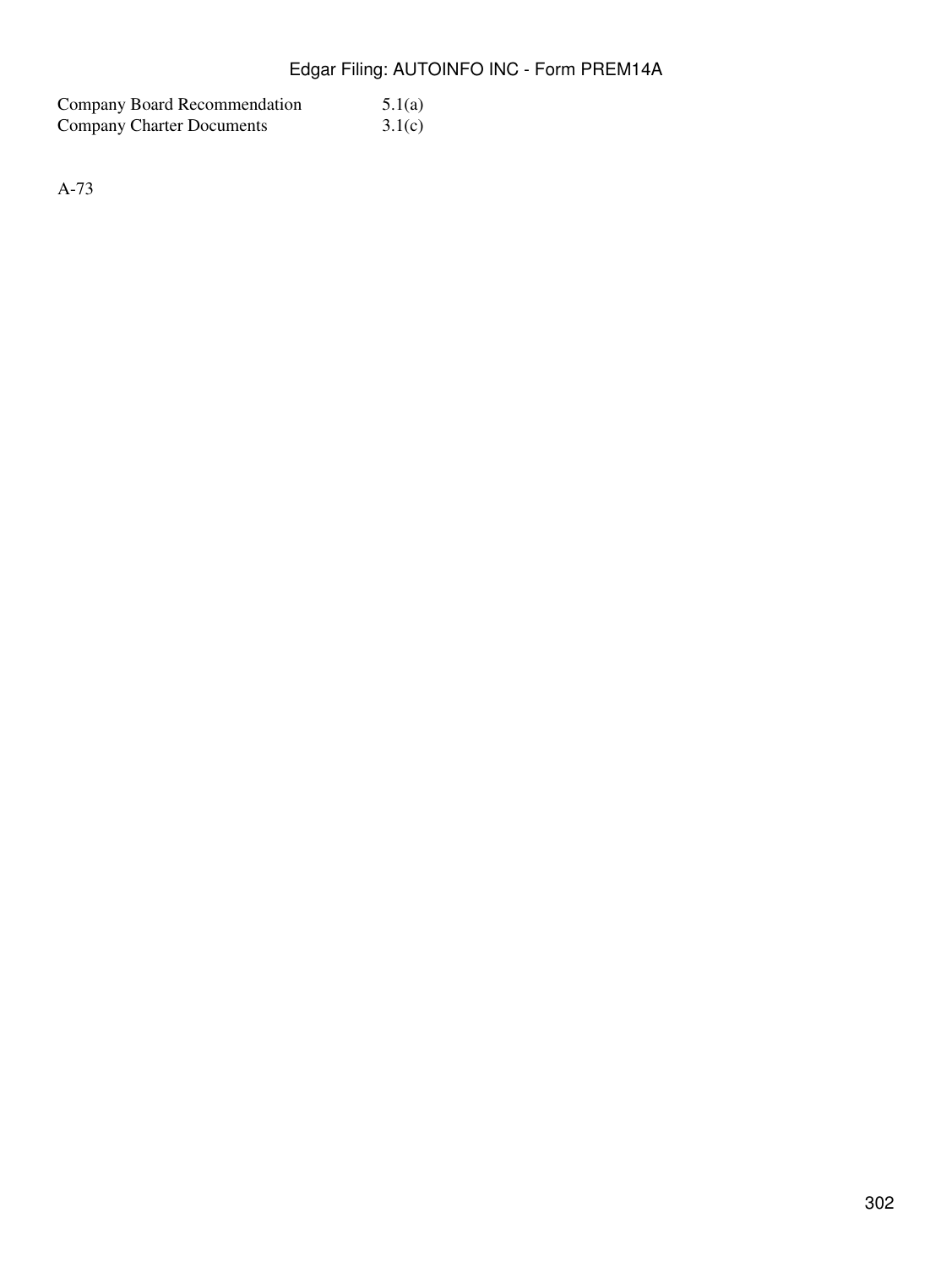| Term                                     | <b>Section</b> |
|------------------------------------------|----------------|
| <b>Company Common Stock</b>              | 2.1            |
| <b>Company Contracts</b>                 | 3.14(b)        |
| Company Disclosure Schedule              | Article 3      |
| <b>Company Employees</b>                 | 5.11(a)        |
| <b>Company Plans</b>                     | 3.11(a)        |
| <b>Company SEC Documents</b>             | 3.5(a)         |
| <b>Company Securities</b>                | 3.2(a)         |
| Company Stockholder Approval             | 3.3(d)         |
| <b>Company Stockholders Meeting</b>      | 5.1(a)         |
| <b>Company Termination Fee</b>           | 7.3(a)         |
| <b>Confidentiality Agreement</b>         | 5.6(a)         |
| Contract                                 | 3.3(c)         |
| Copyrights                               | Annex A        |
| D&O Tail Policy                          | 5.8(c)         |
| Debt Commitment Letter                   | 4.6            |
| <b>DGCL</b>                              | 1.1            |
| <b>Dissenting Shares</b>                 | 2.1(d)         |
| <b>Dissenting Stockholders</b>           | 2.1(d)         |
| <b>Effective Time</b>                    | 1.3            |
| <b>Engagement Letter</b>                 | 3.20           |
| <b>ERISA</b>                             | 3.11(a)        |
| <b>ERISA Affiliate</b>                   | 3.11(a)        |
| <b>Exchange Act</b>                      | 3.4            |
| Exchange and Rollover Agreement Recitals |                |
| <b>Fairness Opinion</b>                  | 3.19           |
| <b>Filed Company SEC Documents</b>       | 3.5(e)         |
| <b>Indemnification Agreement</b>         | Recitals       |
| Indemnitees                              | 5.8(a)         |
| Laws                                     | 3.8            |
| <b>Leased Real Property</b>              | 3.15(b)        |
| Letter of Intent                         | 8.6            |
| Liens                                    | 3.1(b)         |
| <b>Limited Guaranty</b>                  | Recitals       |
| <b>Marks</b>                             | Annex A        |
| <b>Material Contract</b>                 | 3.14(a)        |
| <b>Merger Consideration</b>              | 2.1(b)         |
| Merger Sub                               | Preamble       |
| Merger                                   | Recitals       |
| <b>Other Filings</b>                     | 3.4            |
| Option                                   | 2.3            |
| <b>Owned Real Property</b>               | 3.15(a)        |
| <b>Parent Disclosure Schedule</b>        | Article 4      |
| Parent                                   | Preamble       |
| Patents                                  | Annex A        |
| Paying Agent                             | 2.2(a)         |
|                                          |                |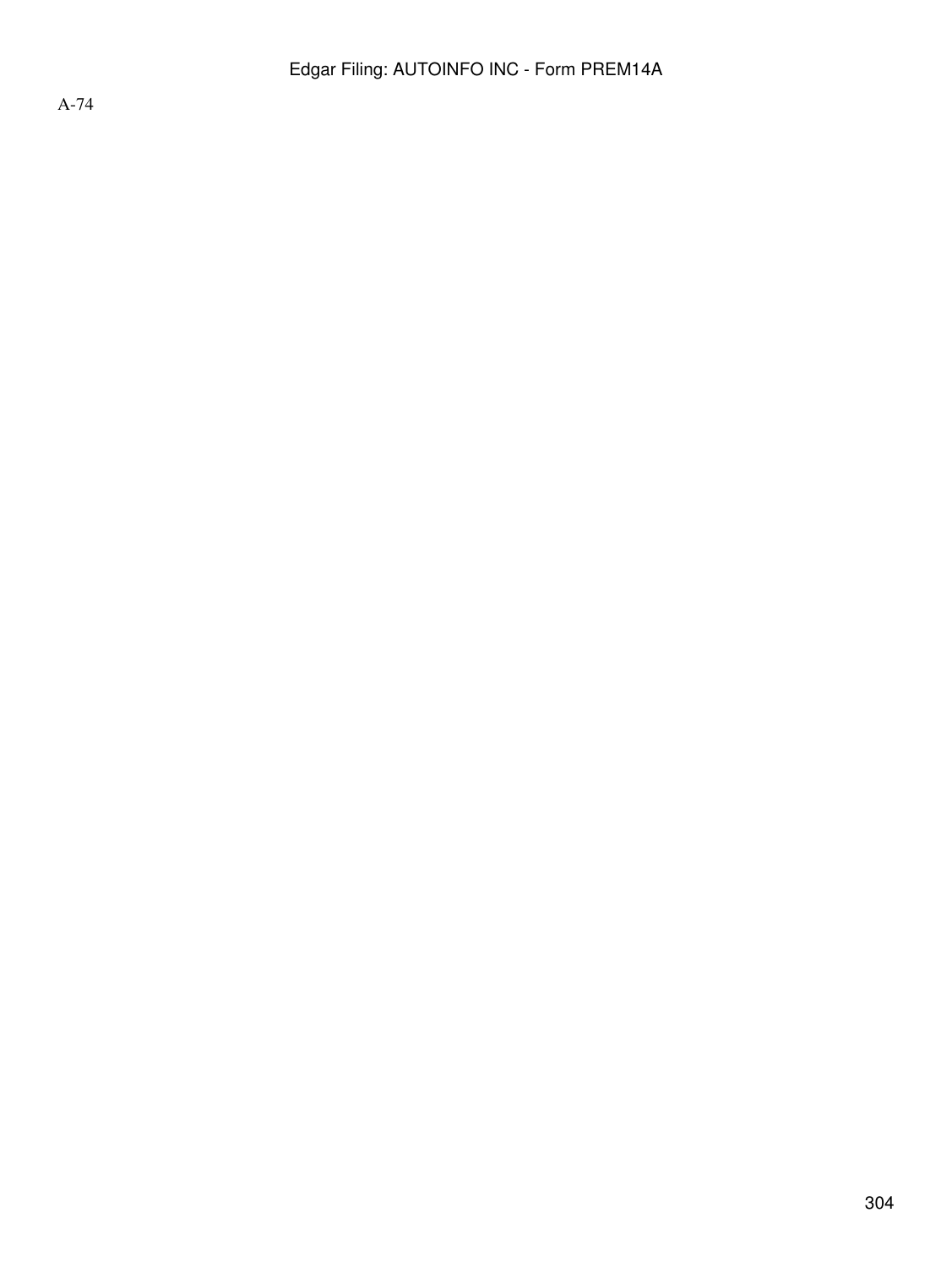| <b>Term</b>                 | <u>Section</u> |
|-----------------------------|----------------|
| Permits                     | 3.22(a)        |
| Policies                    | 3.17           |
| <b>Proxy Statement</b>      | 3.4            |
| <b>Real Property Lease</b>  | 3.15(b)        |
| Reference Date              | 3.2(a)         |
| Representatives             | 5.3(a)         |
| <b>Required Consents</b>    | 5.4(a)         |
| Restraints                  | 6.1(b)         |
| Sarbanes-Oxley Act          | 3.5(c)         |
| SEC                         | 3.4            |
| <b>Securities Act</b>       | 3.1(b)         |
| <b>Share or Shares</b>      | 2.1(b)         |
| Subsidiary Documents 3.1(c) |                |
| Surviving Corporation 1.1   |                |
| <b>Trade Secrets</b>        | Annex A        |
| Voting Agreement            | Recitals       |
| Walk-Away Date              | 7.1(b)(i)      |
| <b>WARN</b>                 | 3.11(i)        |

A-75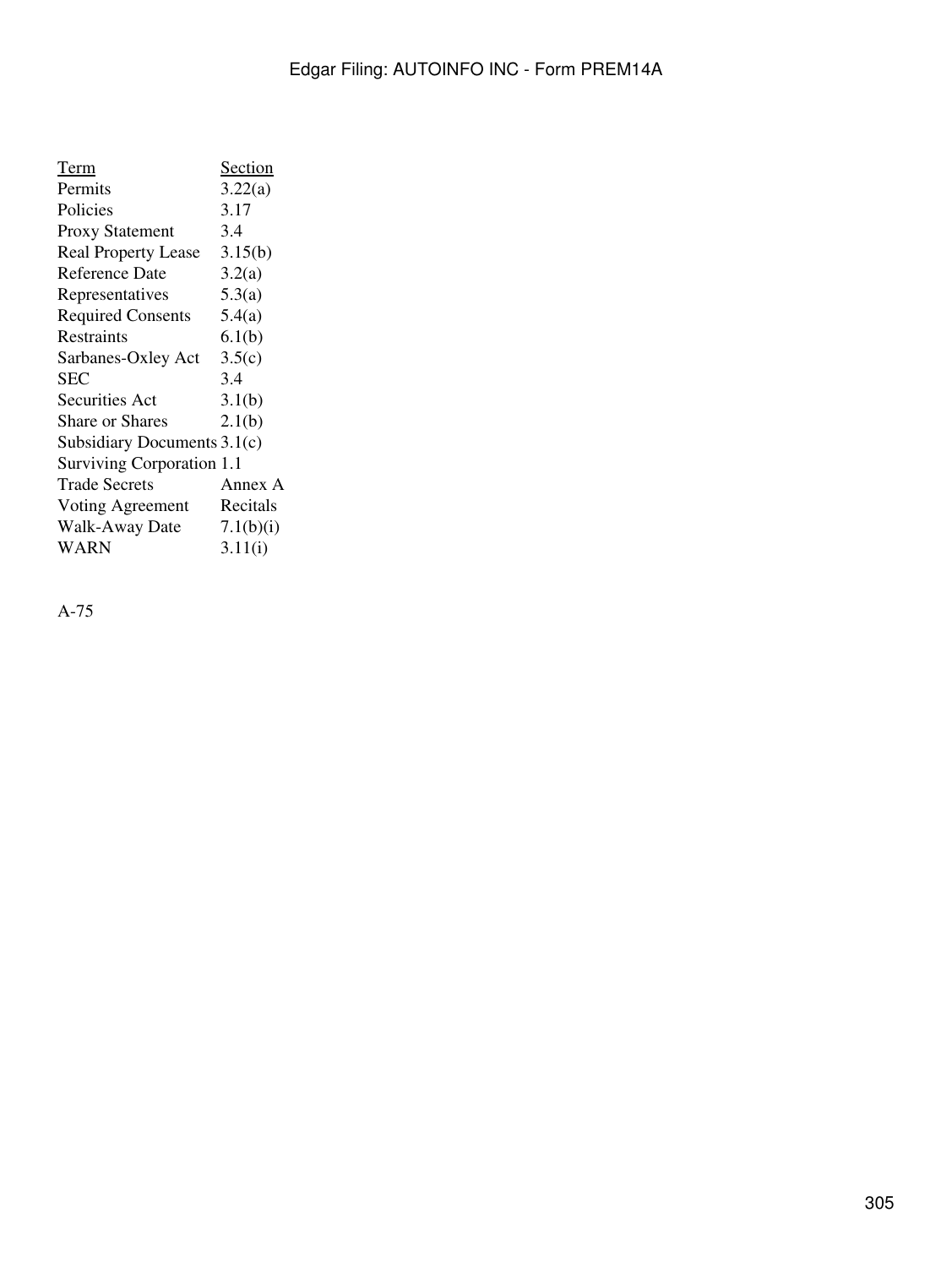#### **ANNEX B**

#### **VOTING AGREEMENT**

This Voting Agreement, dated as of February 28, 2013 (this "Agreement"), is made by and among AutoInfo Holdings, LLC, a Delaware limited liability company ("Parent"), and the undersigned stockholders and option holders (each a "Stockholder" and collectively, the "Stockholders") of AutoInfo, Inc., a Delaware Corporation (the "Company"). Capitalized terms used but not defined herein shall have the meanings ascribed to such terms in the Merger Agreement (as defined below).

#### **RECITALS:**

**WHEREAS**, concurrently with the execution of this Agreement, Parent, AutoInfo Acquisition Corp., a Delaware corporation and a wholly owned Subsidiary of Parent ("Merger Sub"), and the Company have entered into that certain Agreement and Plan of Merger (the "Merger Agreement");

**WHEREAS**, pursuant to the Merger Agreement and subject to the terms and conditions therein, Merger Sub will merge with and into the Company (the "Merger") and the separate corporate existence of Merger Sub shall thereupon cease, and the Company shall be the surviving corporation in the Merger (the "Surviving Corporation");

**WHEREAS**, in connection with the Merger and at the Effective Time, (a) each share of issued and outstanding Company Common Stock (other than shares to be canceled in accordance with Section 2.1(c) of the Merger Agreement and the Dissenting Shares) shall be converted into the right to receive from the Surviving Corporation a cash amount equal to \$1.05 per share, and (b) each share of capital stock of Merger Sub issued and outstanding immediately prior to the Effective Time shall be converted into and become one validly issued, fully paid and nonassessable share of common stock, par value \$0.001 per share, of the Surviving Corporation in accordance with the terms and conditions of the Merger Agreement;

**WHEREAS**, each Stockholder owns, beneficially or of record, and has sole voting power with respect to the outstanding shares of Company Common Stock or options to purchase Company Common Stock identified as being held by such Stockholder on Schedule 1 attached hereto (such shares of Company Common Stock, together with (a) outstanding options, warrants, other derivative securities or Equity Interests exercisable for Company Common Stock, (b) any voting securities or Equity Interests of the Company issued or exchanged with respect to such shares of Company Common Stock upon any recapitalization, reclassification, merger, consolidation, spin-off, partial or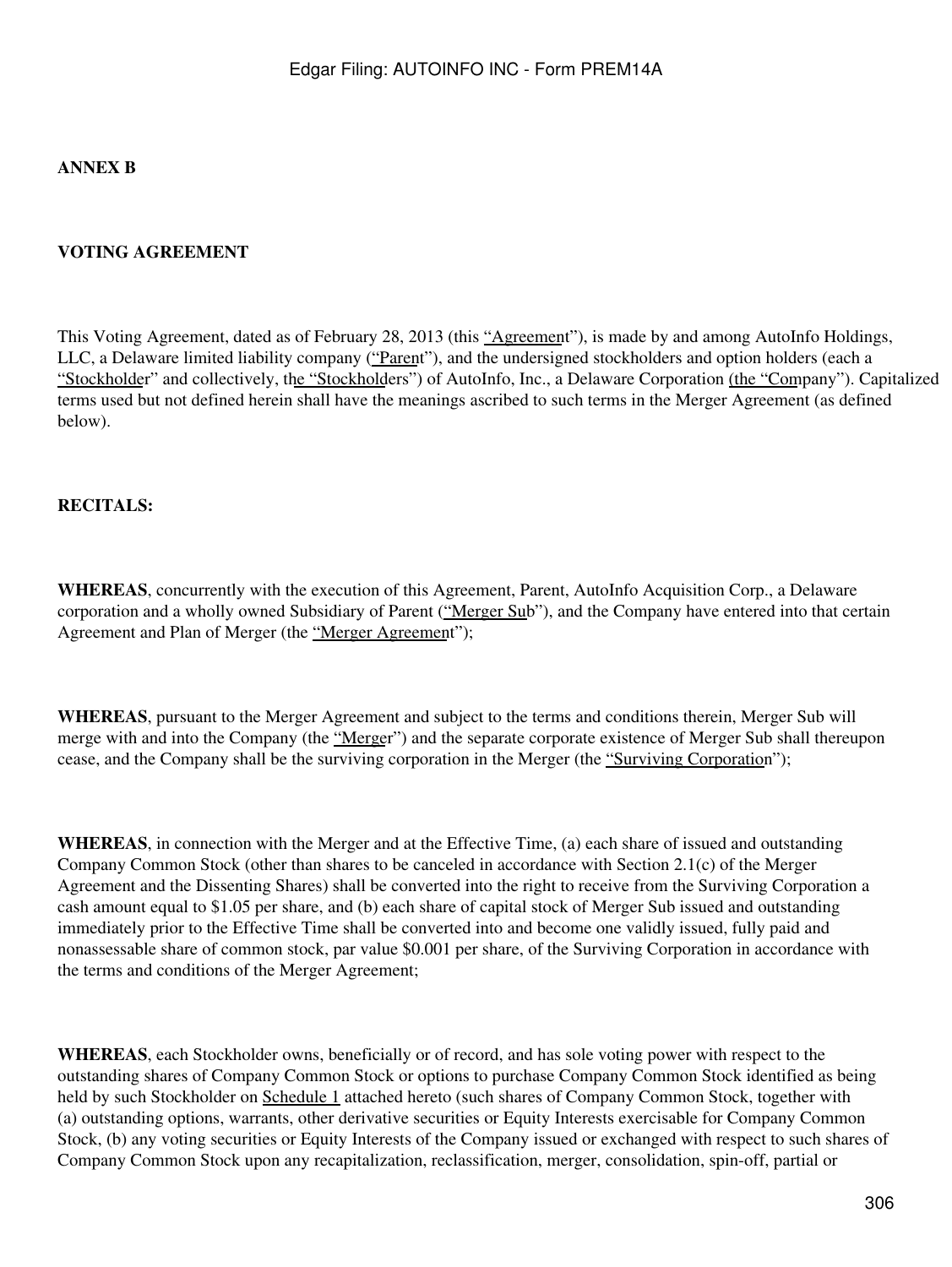complete liquidation, stock dividend, split-up or combination of the securities of the Company or any other change in the Company's capital structure, and (c) any right , voting agreement, power, or irrevocable proxy to vote shares of Company Common Stock or any voting securities or Equity Interests of the Company issued or exchanged with respect to such shares of Company Common Stock with respect to the adoption of the Merger Agreement and in favor of the Merger, the "Covered Shares");

**WHEREAS**, the Board of Directors of the Company, acting upon the recommendation of a special committee formed by the Board of Directors of the Company for the purpose of evaluating and negotiating strategic alternatives and/or transactions for the Company, including, but not limited to, this Agreement and the Transactions contemplated herein, any Superior Proposal, any Takeover Proposal, any Company Acquisition Agreement, and/or any other similar transactions, (a) has approved and declared advisable this Agreement and the Merger Agreement and determined that the Merger Agreement is in the best interests of its stockholders, (b) has approved and declared advisable the Merger, on the terms and subject to the conditions provided for in this Agreement and the Merger Agreement, and determined that the Merger is in the best interests of its stockholders, (c) has reviewed the terms of the Merger and determined that such terms are fair and (d) has recommended adoption by its stockholders of the Merger Agreement and the Merger; and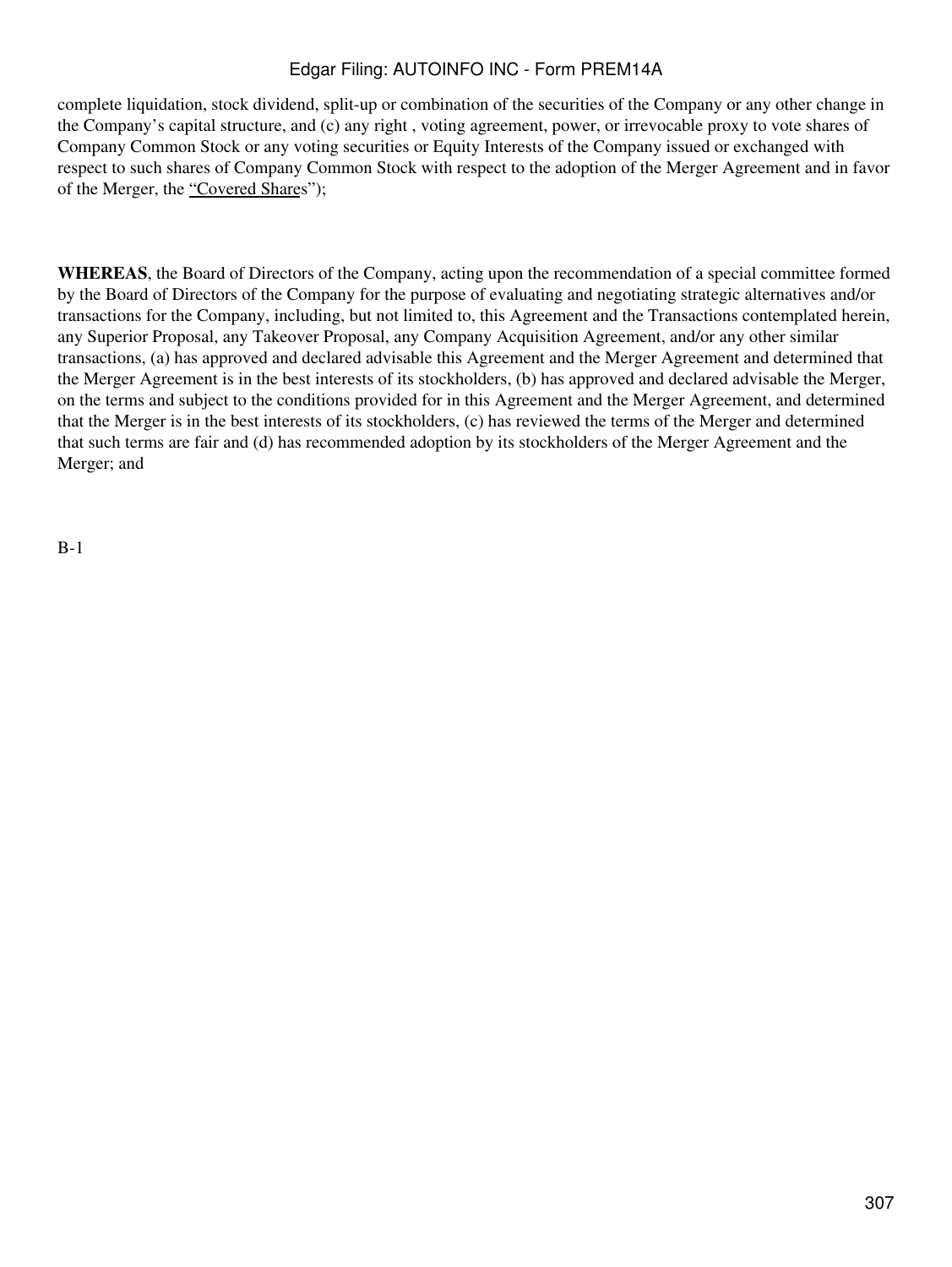**WHEREAS**, each Stockholder desires vote their respective Covered Shares (including, but not limited to, any Covered Shares that such Stockholder has the right to vote due to any agreement, proxy or other similar right) in favor of the adoption of the Merger Agreement and the Merger in accordance with the terms of this Agreement.

**NOW, THEREFORE**, in consideration of the mutual covenants and agreements set forth herein and other good and valuable consideration, the receipt and sufficiency of which is hereby acknowledged, the parties hereto do hereby mutually covenant and agree as follows:

1. Cooperation by Stockholder.

(a) Unless and until this Agreement shall be terminated pursuant to Section 4, each Stockholder agrees that, solely in such Stockholder's capacity as a stockholder of the Company at every meeting of the stockholders of the Company called, and at every postponement or adjournment thereof, and on every action or approval by written consent of the stockholders of the Company, each Stockholder irrevocably agrees to vote all such Stockholder's Covered Shares (including, but not limited to, any Covered Shares that such Stockholder has the right to vote due to any agreement, proxy or other similar right) which are outstanding and owned, beneficially or of record, by such Stockholder on the record date of such meeting (the "Eligible Shares") (i) in favor of adoption of the Merger Agreement and in favor of the Merger, (ii) against (A) any proposal made in opposition to adoption of the Merger Agreement or in competition or inconsistent with the Merger or any other transaction contemplated by the Merger Agreement, (B) any Takeover Proposal, (C) any change in the management or board of directors of the Company (other than as contemplated by the Merger Agreement), and (D) any action or agreement that the Stockholders actually knows, or reasonably expects, would result in a breach of any representation, warranty, covenant or agreement or any other obligation of the Company under the Merger Agreement or of such Stockholder under this Agreement.

(b) Unless and until this Agreement shall be terminated pursuant to Section 4, the obligations of each Stockholder specified in this Section 1 shall apply whether or not (i) the Board of Directors of the Company (or any committee thereof) shall (A) withdraw or modify its recommendation to the holders of Company Common Stock to vote in favor of the adoption of the Merger Agreement or (B) recommend any Takeover Proposal (either action described in clause (A) or (B), a "Change in Company Recommendation"), or (ii) the Company breaches any of its representations, warranties, agreements or covenants set forth in the Merger Agreement.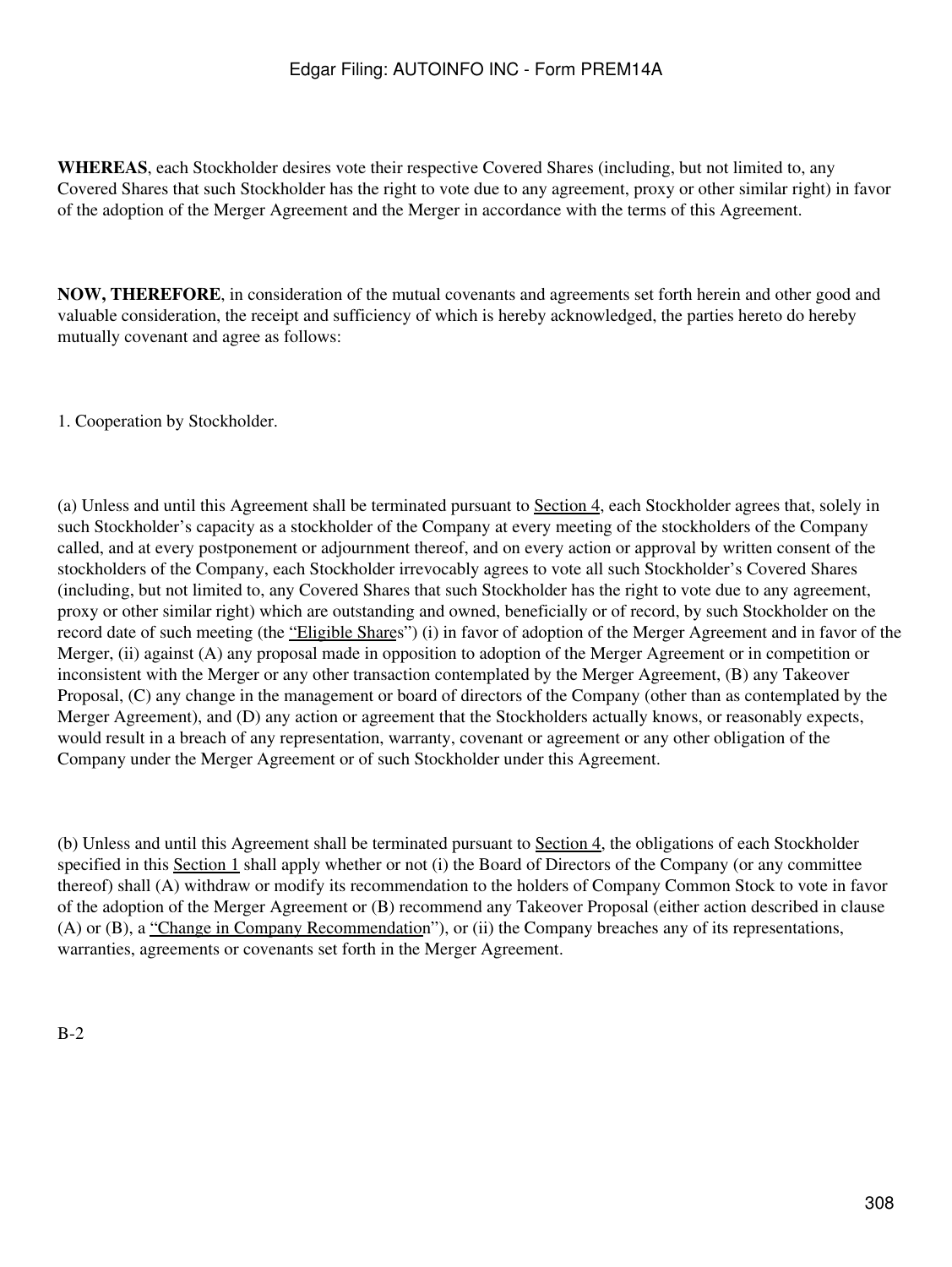(c) Each Stockholder agrees that each of John Caple and Cecilio Rodriguez, in his capacity as an officer of Parent, shall act, and is hereby appointed, as the agent, proxy and attorney-in-fact for such Stockholder, with full power of substitution and resubstitution, solely to cause the Eligible Shares to be counted as present and to vote the Eligible Shares prior to the termination of this Agreement in accordance with Section 1(a); provided, that this proxy and power of attorney shall not be construed to permit such persons to exercise any option held by any Stockholder without such Stockholder's prior written consent. With respect to the proxy and power of attorney granted by such Stockholder under this Section 1(c), (i) such Stockholder shall take such further action or execute such other instruments, at Parent's sole cost and expense, as may be reasonably necessary to effectuate the intent of such proxy; (ii) such proxy and power of attorney shall be irrevocable during the term of this Agreement, shall be deemed to be coupled with an interest sufficient in Law to support an irrevocable proxy and shall revoke any and all prior proxies granted by such Stockholder inconsistent with such proxy; (iii) such power of attorney is a durable power of attorney; and (iv) such proxy and power of attorney shall terminate upon the termination of this Agreement.

2. Agreement to Retain.

Unless and until this Agreement shall be terminated pursuant to Section 4, unless authorized in advance by Parent's Board of Directors, each Stockholder, solely in such Stockholder's capacity as a stockholder of the Company, agrees (a) not to sell or otherwise transfer any of the Covered Shares (including, but not limited to, any Covered Shares that such Stockholder has the right to vote due to any agreement, proxy or other similar right) or any economic, voting or other direct or indirect interest therein and (b) not to grant a proxy or enter into any voting agreement concerning any of the Covered Shares (except, in each case, for the voting agreement and appointment of proxy under Section 1 and the fulfillment of all other agreements and obligations of such Stockholder hereunder).

3. Representations and Warranties.

Each Stockholder hereby represents and warrants to Parent and the Company that (a) such Stockholder has the power and authority to enter into and deliver this Agreement and perform its obligations under this Agreement; (b) this Agreement is binding on such Stockholder and enforceable in accordance with its terms, except as enforceability may be limited by the Bankruptcy and Equity Exception; (c) the execution and delivery of this Agreement and the performance by such Stockholder of its obligations hereunder do not require the authorization, consent, approval, license, exemption or other action by any third party or Governmental Authority, do not violate applicable Law or conflict with or result in a breach of any of such Stockholder's contractual obligations; (d) such Stockholder beneficially owns and has sole voting power or with respect to the Covered Shares (including, but not limited to, any Covered Shares that such Stockholder has the right to vote due to any agreement, proxy or other similar right) identified as being held by such Stockholder on Schedule 1 attached hereto, such shares are free and clear of any liens, claims or encumbrances of any kind other than those arising from such Stockholder's obligations under this Agreement, the Merger Agreement and the transactions contemplated hereby and thereby, and that no proxies heretofore given in respect of any or all of the Covered Shares (including, but not limited to, any Covered Shares that such Stockholder has the right to vote due to any agreement, proxy or other similar right) are irrevocable and that any such proxies have heretofore been revoked; and (e) other than the Covered Shares (including, but not limited to, any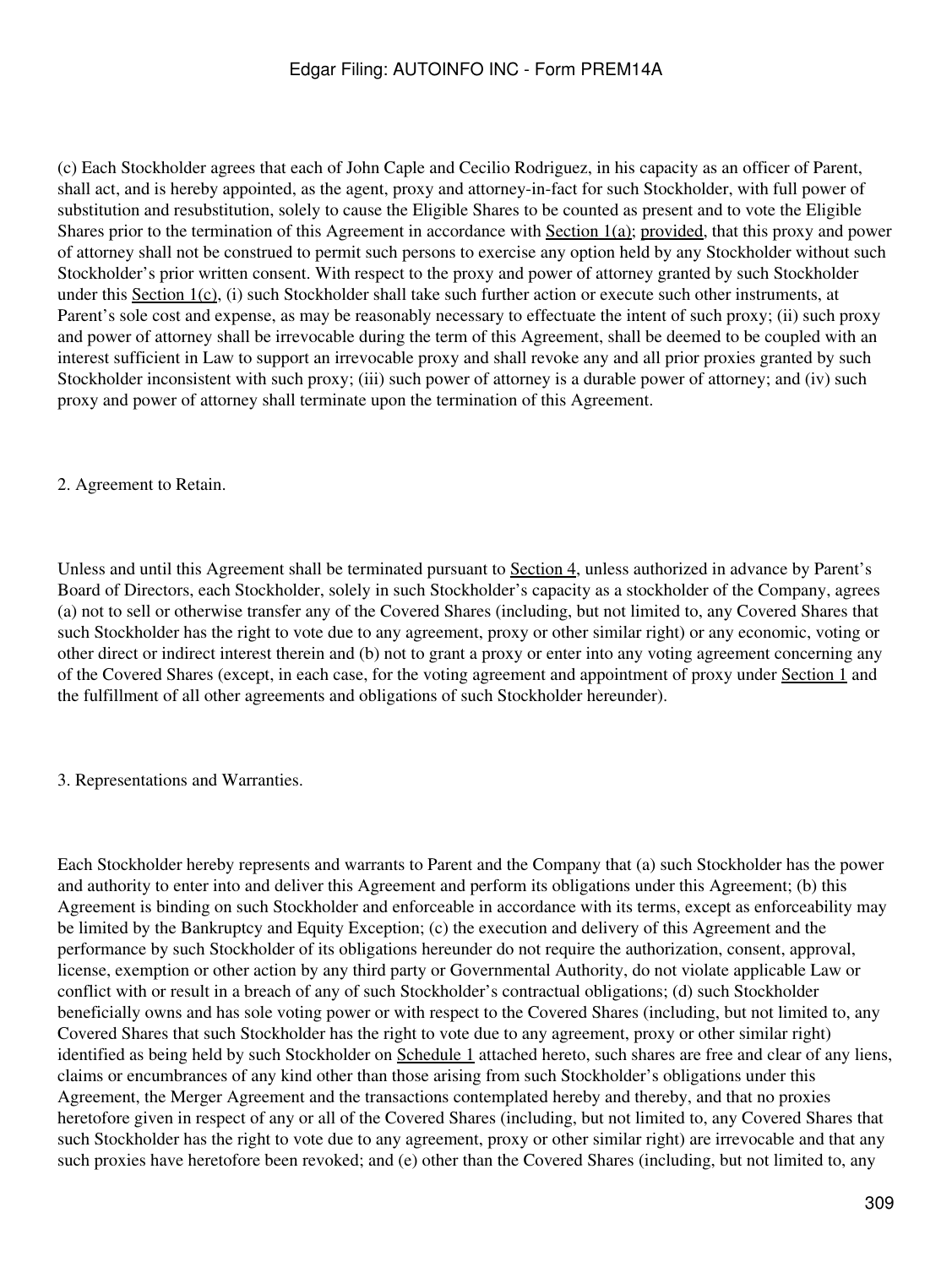Covered Shares that such Stockholder has the right to vote due to any agreement, proxy or other similar right) that are identified as to such Stockholder on Schedule 1 attached hereto, such Stockholder does not own, beneficially or of record, any outstanding voting securities or Equity Interests of the Company.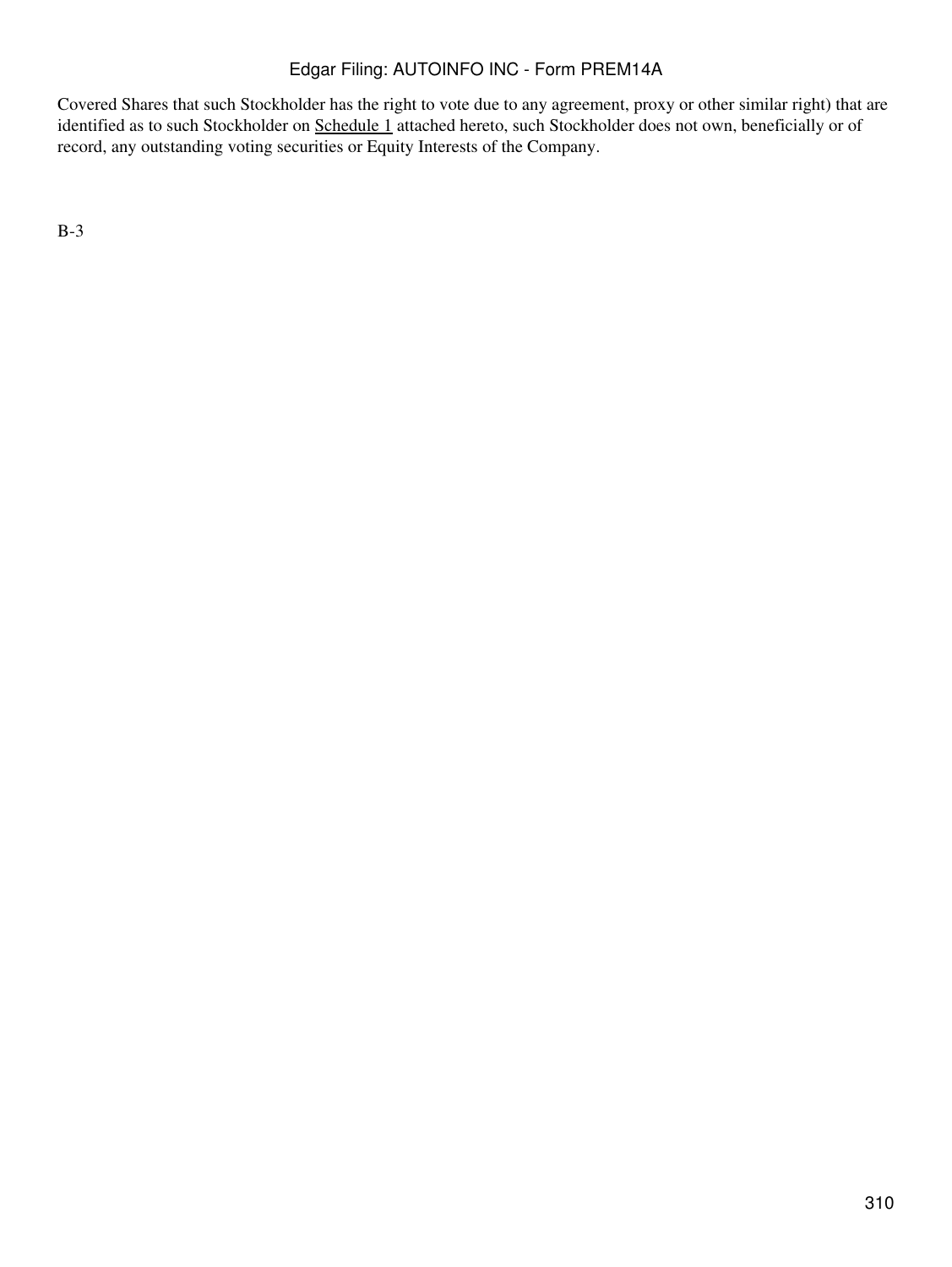#### 4. Termination of Agreement.

This Agreement shall remain in full force and effect until, and the provisions of this Agreement, including, but not limited to, Section 1, Section 2, and Section 3, shall terminate upon, the earliest to occur of any of the following: (a) the Merger Agreement, as it may be amended or modified from time to time, is terminated in accordance with its terms; (b) the Merger is consummated; (c) the parties hereto execute a written agreement to terminate this Agreement; or (d) August 27, 2013, if the Closing has not occurred by such date.

5. Notices.

All notices, requests and other communications to any party hereunder shall be in writing and shall be deemed given if delivered personally, sent by facsimile (which is confirmed by an acknowledgement or transmission report generated by the machine from which the facsimile was sent indicating that the facsimile was sent in its entirety to the addressee's facsimile number) or sent by overnight courier (providing proof of delivery) to the parties at the following addresses:

If to Parent or Merger Sub, to:

c/o Comvest Investment Partners Holdings LLC 525 Okeechobee Boulevard, Suite 1050 West Palm Beach, Florida 33401 Attention: John Caple Facsimile: (561) 727-2100

with a copy (which shall not constitute notice) to:

McDermott Will & Emery LLP 333 Avenue of the Americas, Suite 4500

Miami, Florida 33131 Attention: Frederic L. Levenson, Esq.

Facsimile: (305) 347-6500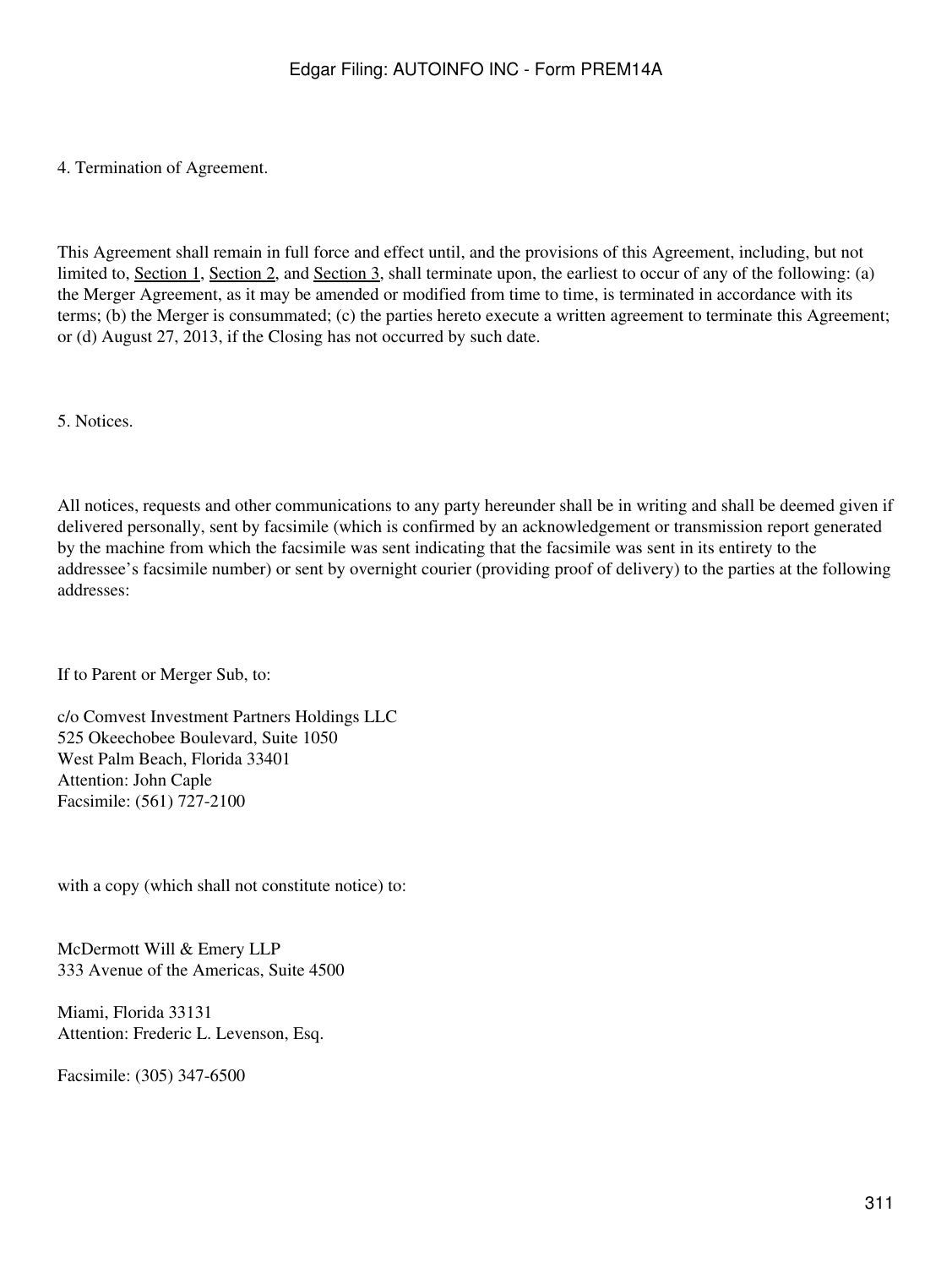If to the Stockholders, to:

AutoInfo, Inc.

6314 Congress Avenue, Suite 260

Boca Raton, Florida 33487

Attention: Harry Wachtel, Chief Executive Officer

Facsimile: (866) 954-7221

with a copy (which shall not constitute notice) to:

The address set forth below such Stockholder names at the signature pages attached hereto;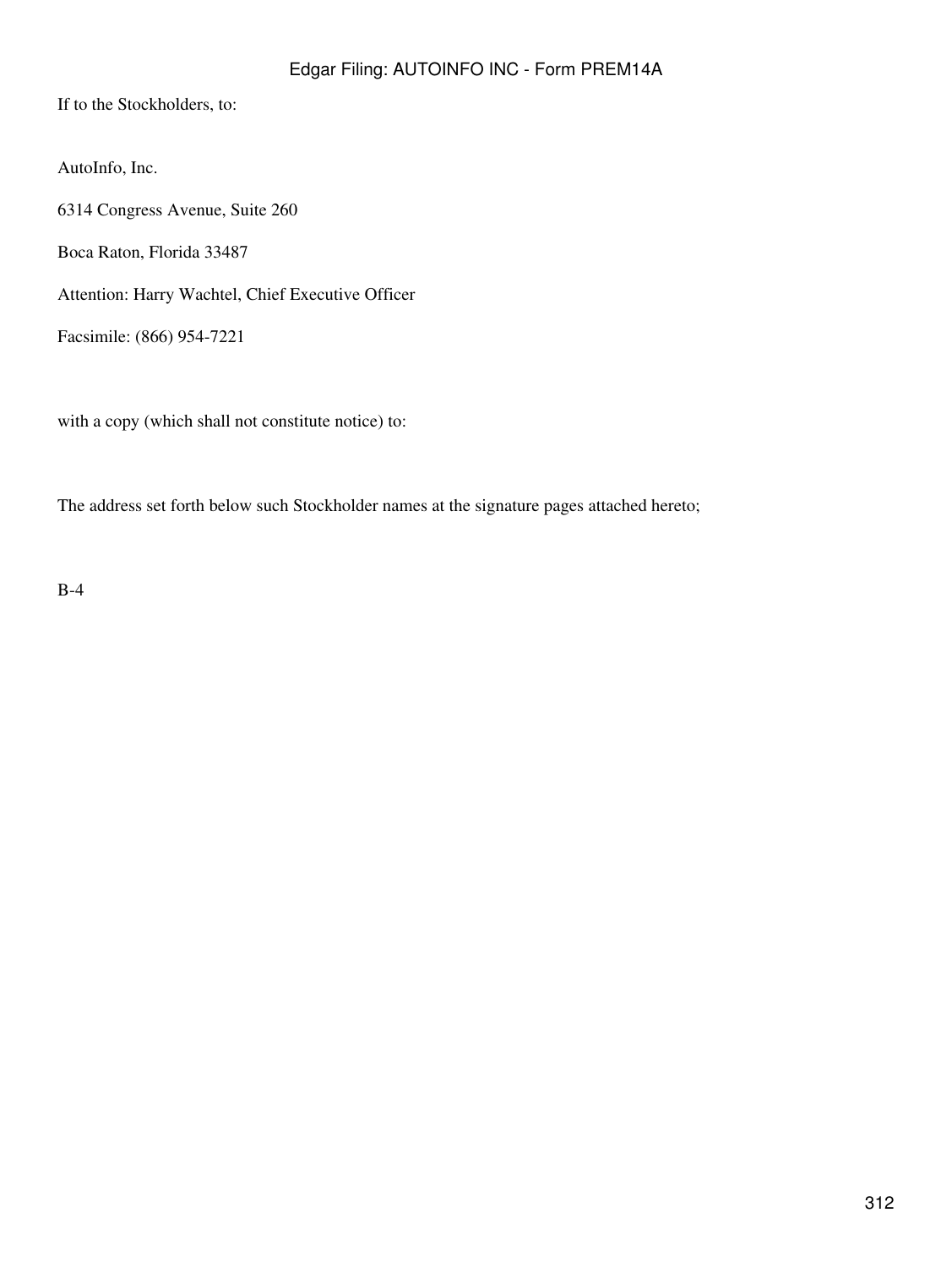#### and

with a copy (which shall not constitute notice) to:

Roetzel & Andress, LPA

350 East Las Olas Boulevard, Suite 1150

Fort Lauderdale, Florida 33301

Attention: Clint J. Gage, Esq.

Facsimile: (954) 462-4260

and, with a copy (which shall not constitute notice) to:

Morse Zelnick Rose & Lander, LLP

405 Park Avenue

New York, New York 10022

Attention: Kenneth S. Rose, Esq.

Facsimile: (212) 208-6809

or such other address or facsimile number as such party may hereafter specify by like notice to the other parties hereto. All such notices, requests and other communications shall be deemed received on the date of receipt by the recipient thereof if received prior to 5 P.M. in the place of receipt and such day is a Business Day in the place of receipt. Otherwise, any such notice, request or communication shall be deemed not to have been received until the next succeeding Business Day in the place of receipt. In the event that an addressee of a notice or communication rejects or otherwise refuses to accept a notice or other communication delivered or sent in accordance with this Section 5, or if the notice or other communication cannot be delivered because of a change in address for which no notice was given, then such notice or other communication is deemed to have been received upon such rejection, refusal or inability to deliver.

6. Entire Agreement; No Third-Party Beneficiaries.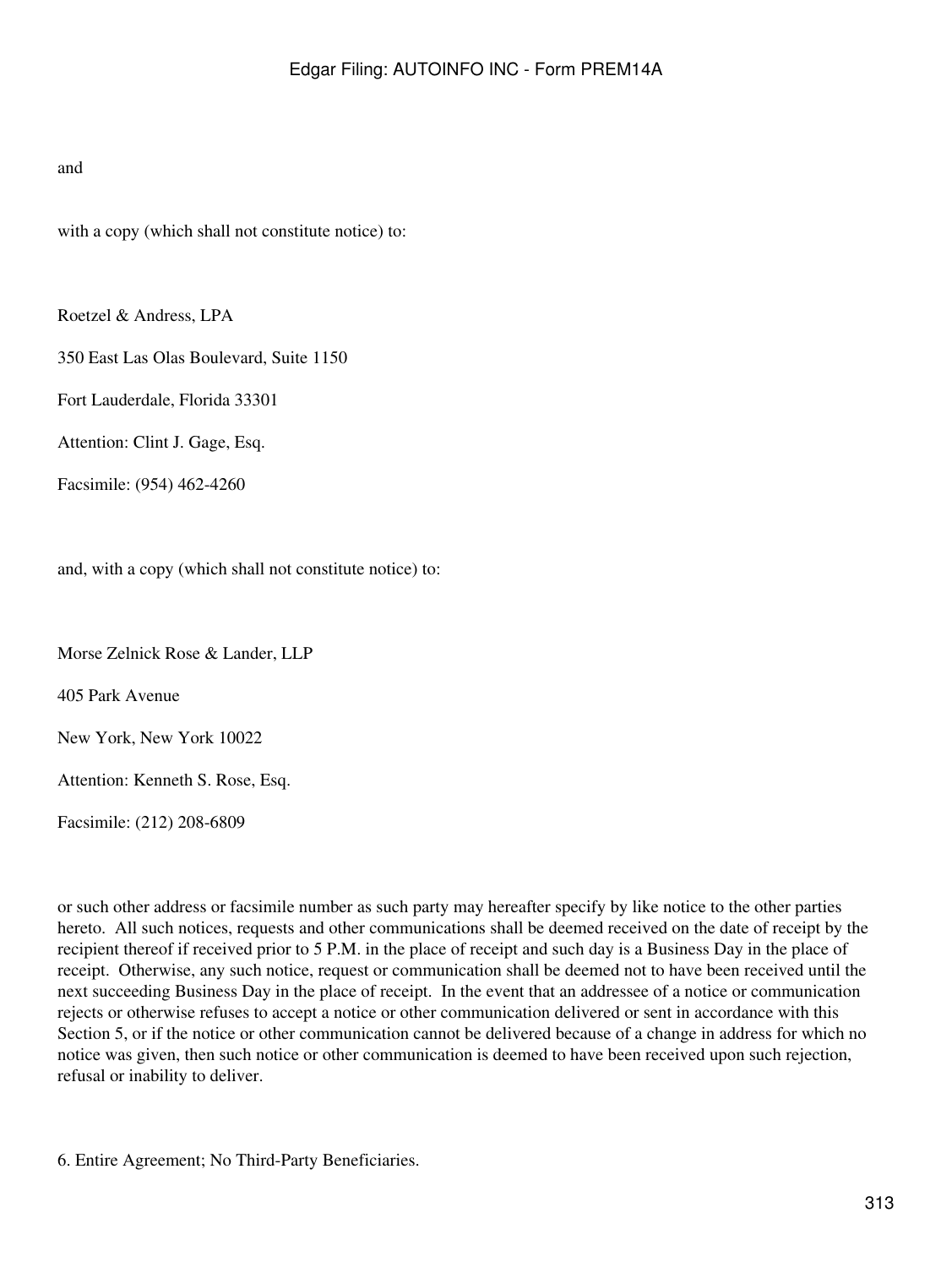This Agreement (including the exhibits and schedules hereto and any other documents and instruments referred to herein or contemplated hereby), constitutes the entire agreement, and supersede all other prior agreements and understandings, both written and oral, among the parties, or any of them, with respect to the subject matter hereof and is not intended to and shall not confer upon any Person other than the parties hereto any rights or remedies hereunder. Nothing in this Agreement shall be considered to give any person other than the parties any legal or equitable right, claim or remedy under or in respect of this Agreement or any provision of this Agreement. This Agreement is binding upon and inures to the benefit of the parties to this Agreement and their respective successors and permitted assigns.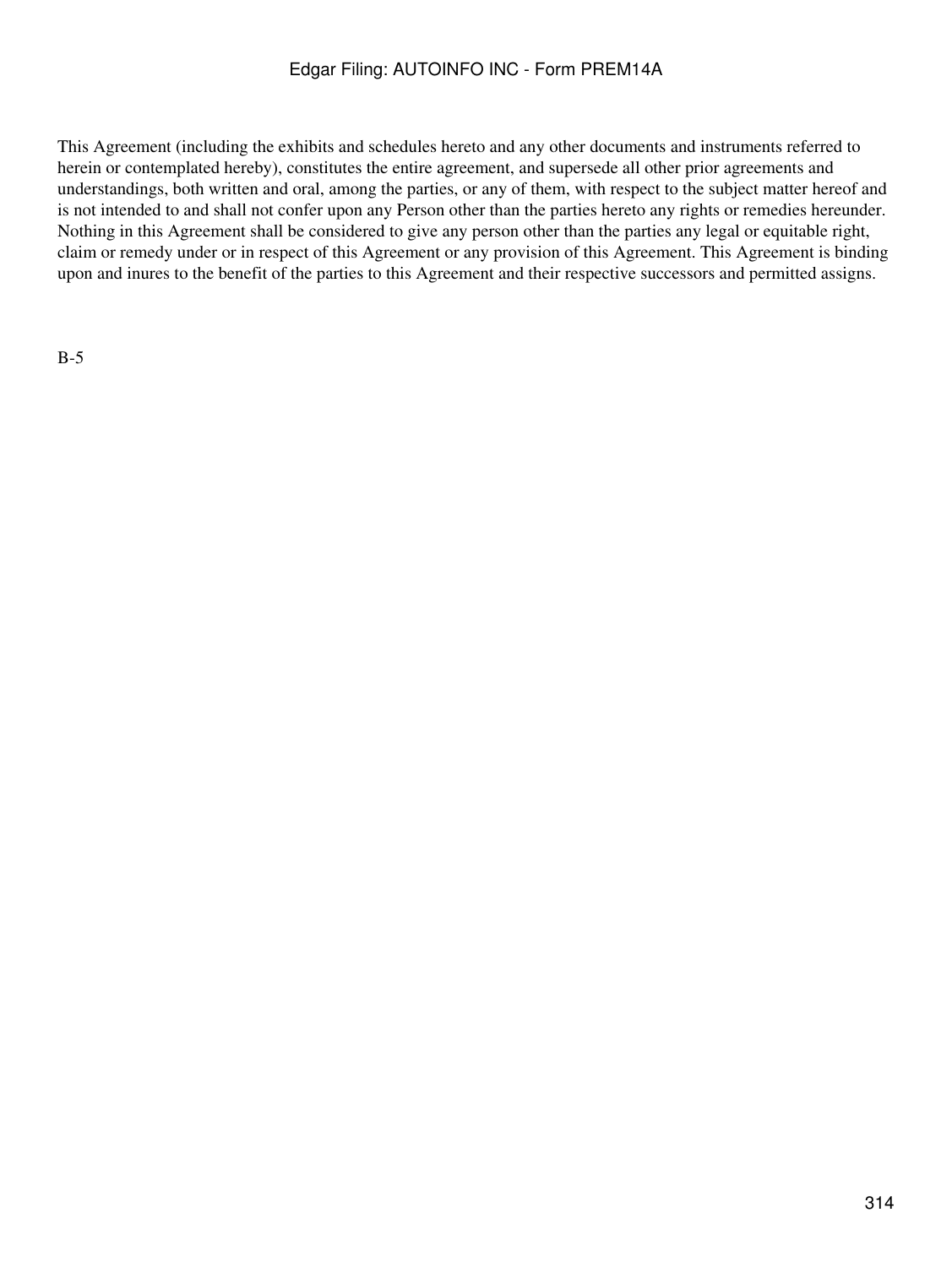7. Specific Performance.

The parties agree that irreparable damage would occur in the event that any of the provisions of this Agreement were not performed prior to termination of this Agreement in accordance with their specific terms or were otherwise breached. It is accordingly agreed that the Parent shall be entitled to an injunction or injunctions to prevent breaches of this Agreement and to enforce specifically the terms and provisions of this Agreement in the Chancery Court of the State of Delaware without bond or other security being required, this being in addition to any other remedy to which they are entitled at law or in equity.

8. Severability.

If any term or other provision of this Agreement is determined by a court of competent jurisdiction to be invalid, illegal or incapable of being enforced by any rule of law or public policy, all other terms, provisions and conditions of this Agreement shall nevertheless remain in full force and effect. Upon such determination that any term or other provision is invalid, illegal or incapable of being enforced, the parties hereto shall negotiate in good faith to modify this Agreement so as to effect the original intent of the parties as closely as possible to the fullest extent permitted by applicable law in an acceptable manner to the end that the transactions contemplated hereby are fulfilled to the extent possible.

9. Headings.

All headings set forth in this Agreement are intended for convenience only and shall not control or affect the meaning, construction or effect of this Agreement or of any of its provisions. All words used in this Agreement shall be construed to be of the appropriate gender or number as the context requires. Unless otherwise expressly provided, the word "including" does not limit the preceding words or terms.

10. Counterparts.

This Agreement may be executed in two or more counterparts (including by means of facsimile or electronically transmitted portable document format (PDF) signature pages), each of which shall be deemed to be an original, but all of which together shall constitute and be one and the same instrument; provided, that fax or electronically transmitted signatures of this Agreement shall be deemed to be originals. Counterpart signatures need not be on the same page and shall be deemed effective upon receipt.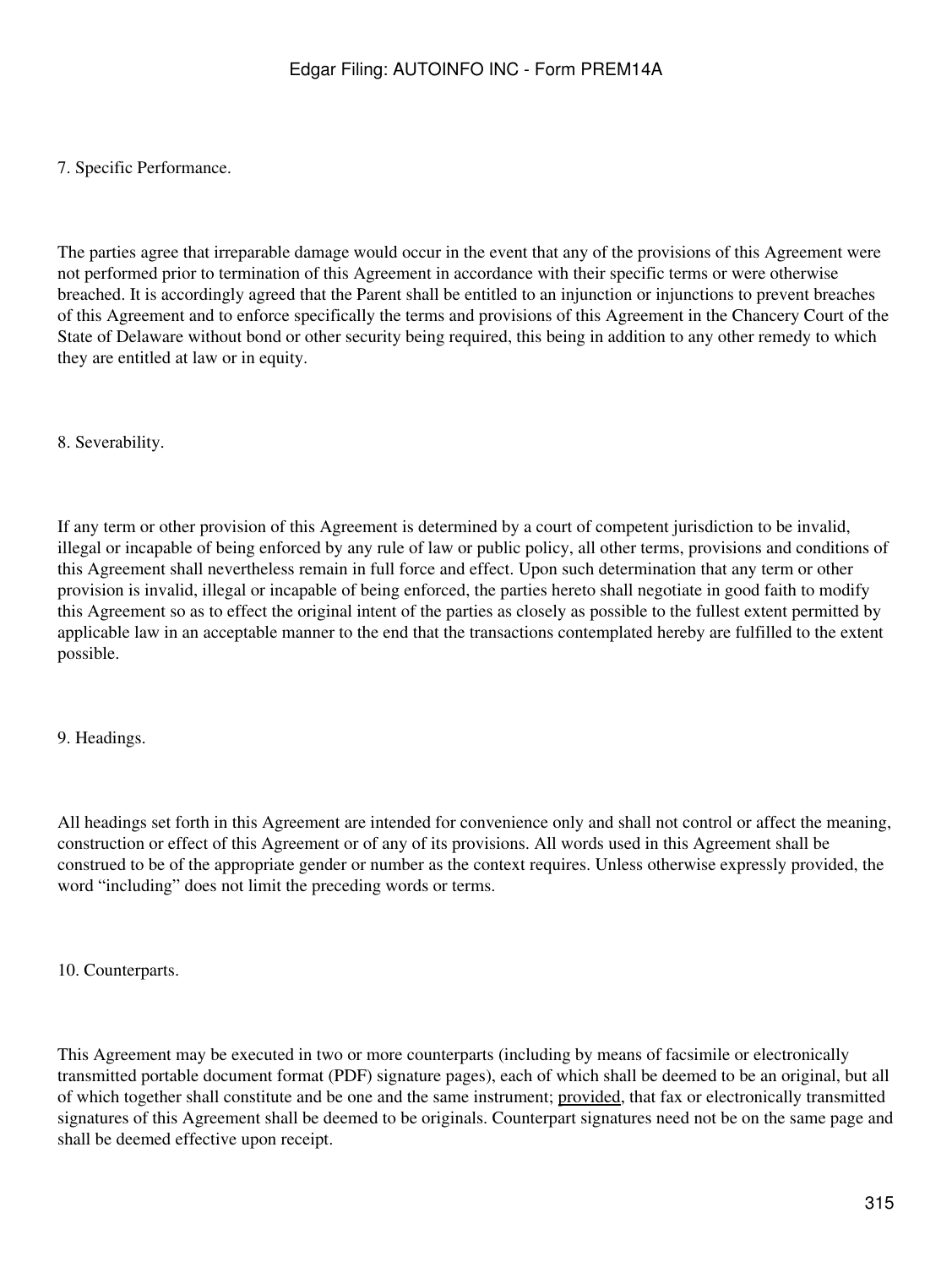#### 11. Governing Law; Jurisdiction.

The laws of the State of Delaware (without giving effect to its conflicts of law principles) govern this Agreement and all matters arising out of or relating to this Agreement and any of the transactions contemplated hereby, including its negotiation, execution, validity, interpretation, construction, performance and enforcement. The parties hereto hereby irrevocably submit to the federal and state courts located in the State of Delaware over any action or proceeding arising out of or relating to this Agreement or any of the transactions contemplated hereby and each party hereto hereby irrevocably agrees that all claims in respect of such action or proceeding may be heard and determined in such courts. The parties hereto hereby irrevocably waive any objection which they may now or hereafter have to the laying of venue of any action or proceeding brought in such court or any claim that such action or proceeding brought in such court has been brought in an inconvenient forum. Each of the parties hereto agrees that a judgment in such action or proceeding may be enforced in other jurisdictions by suit on the judgment or in any other manner provided by Law. Each of the parties hereto hereby irrevocably consents to process being served by any party to this Agreement in any action or proceeding by delivery of a copy thereof in accordance with the provisions of Section 5.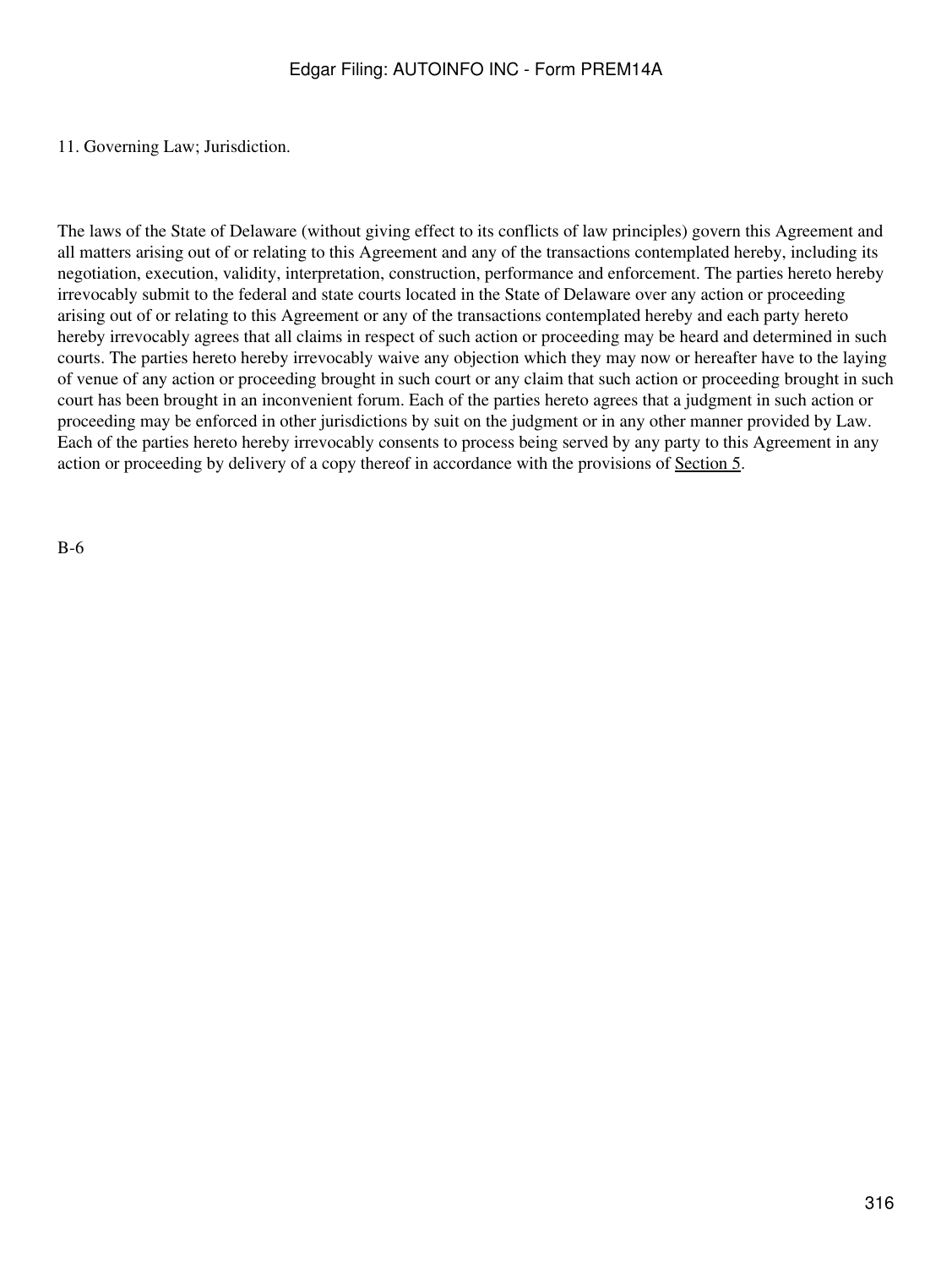12. Amendments; Waivers.

Any amendment or modification of or to any provision of this Agreement, and any consent to any departure of any party from the terms of any provision of this Agreement, shall be effective only if it is made or given in writing and signed by each party hereto. Notwithstanding the foregoing sentence, any failure of any of the parties to comply with any obligation, covenant, agreement or condition herein may be waived by any party entitled to the benefits thereof only by a written instrument signed by such party granting such waiver, but such waiver or failure to insist upon strict compliance with such obligation, covenant, agreement or condition shall not operate as a waiver of, or estoppel with respect to, any subsequent or other failure. The failure of any party to assert any of its rights under this Agreement or otherwise shall not constitute a waiver of those rights.

13. Successors and Assigns.

This Agreement shall apply to, be binding in all respects upon and inure to the benefit of the parties and their respective successors and permitted assigns. No party may assign any of its rights under this Agreement without the prior written consent of each of the other parties.

**[***signature page follows***]**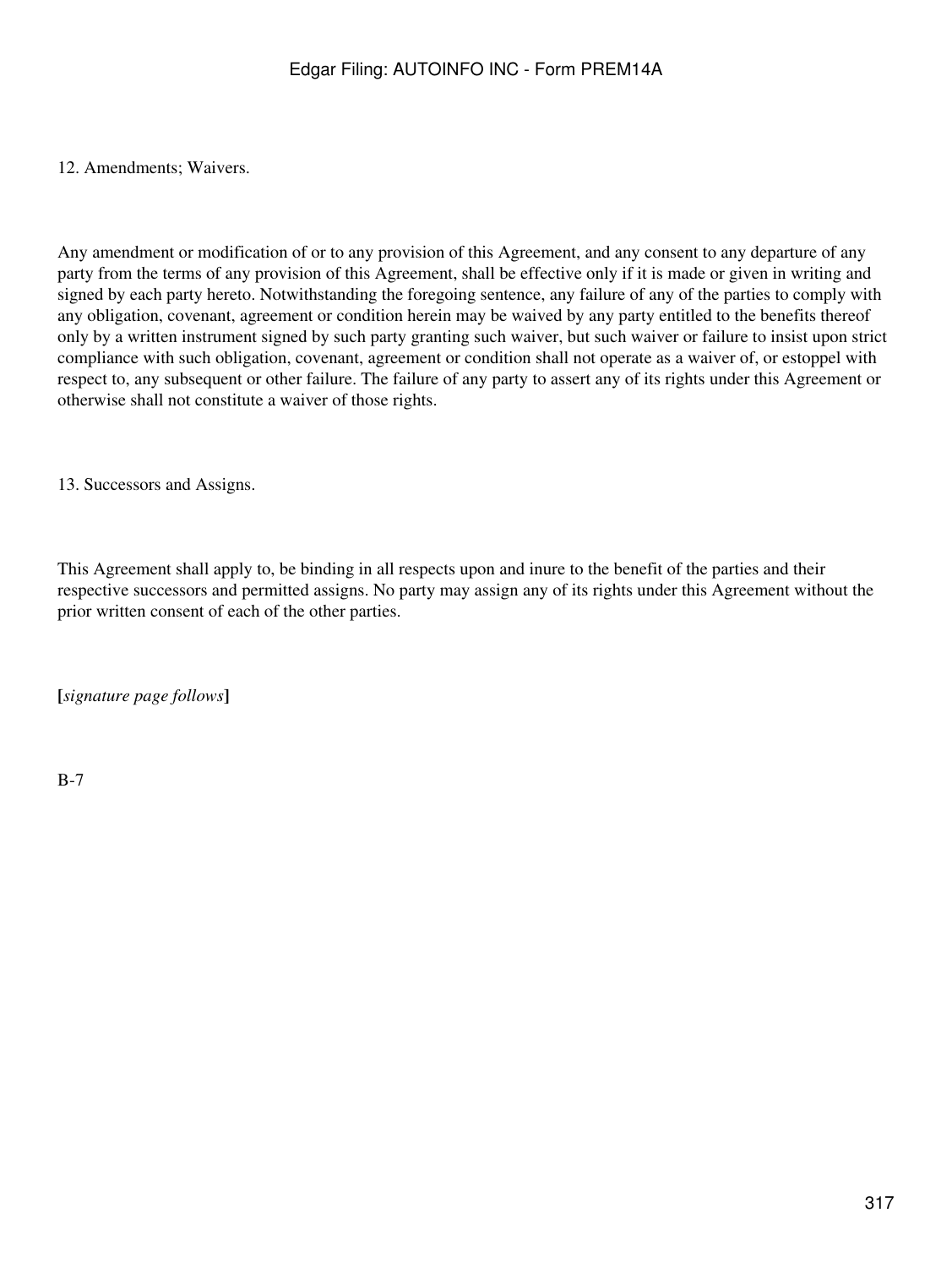IN WITNESS WHEREOF, the parties have caused this Voting Agreement to be duly executed as of the date first above written.

AUTOINFO HOLDINGS, LLC

By: NameJohn Caple Title:President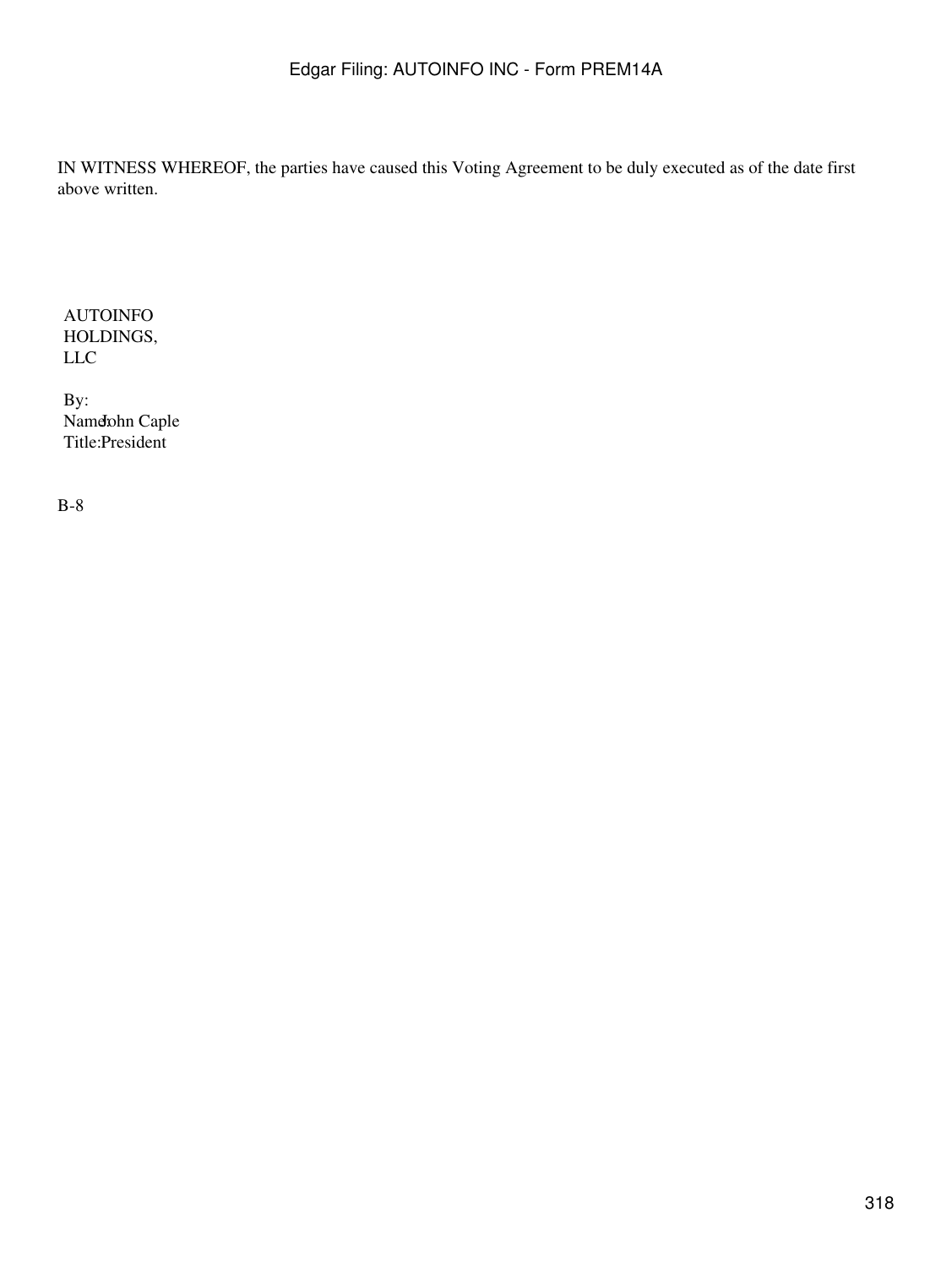IN WITNESS WHEREOF, the parties have caused this Voting Agreement to be duly executed as of the date first above written.

Michael P. Williams

Mark Weiss

Harry Wachtel

William Wunderlich

Peter C. Einselen

Thomas C. Robertson

Mark Patterson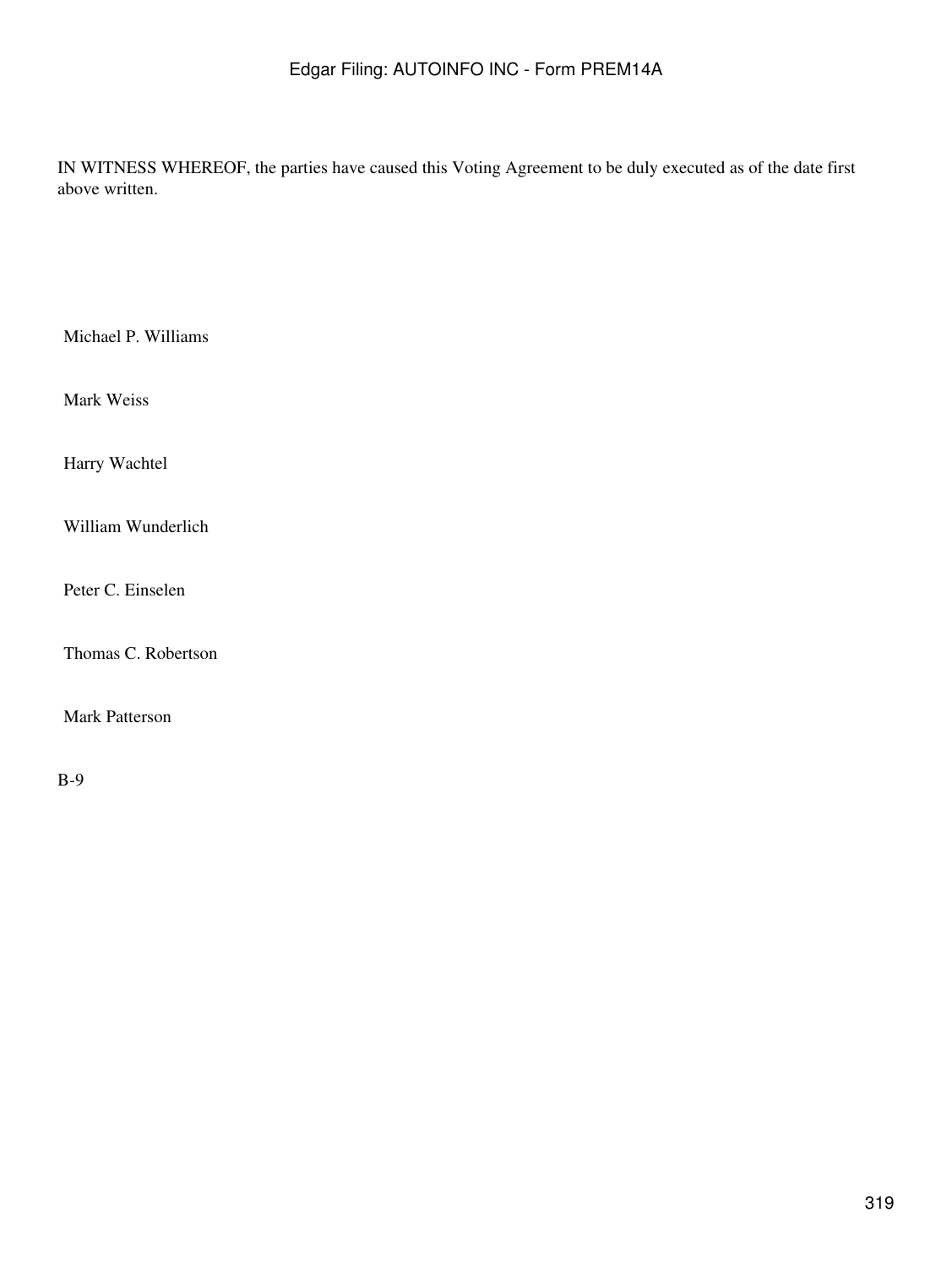# **Schedule 1**

| <b>Name and Address of Stockholder</b>                                       |                                       |         |
|------------------------------------------------------------------------------|---------------------------------------|---------|
| (and controlled affiliates, if applicable)<br>Harry Wachtel                  | <b>Shares of Common Stock Options</b> |         |
| 726 Havana Dr.<br>Boca Raton, FL 33487                                       | 6,186,503(1)                          | 500,000 |
| William I. Wunderlich<br>7565 NW 125 <sup>th</sup> Way<br>Parkland, FL 33076 | 1,322,342(2)                          | 300,000 |
| Mike Williams<br>386 6 <sup>th</sup> Street<br>Atlantic Beach, FL 32233      | 3,000                                 | 850,000 |
| Mark K. Patterson<br>141 Rock Bridge Greens Blvd.<br>Oak Ridge, TN 37830     | $\boldsymbol{0}$                      | 550,000 |
| Mark Weiss<br>12197 Quilting Lane<br>Boca Raton, FL 33428                    | 851,503 (3)                           | 220,000 |
| Peter C. Einselen<br>6800 A Ave.<br>St. Augustine, FL 32080                  | 306,431                               | 622,500 |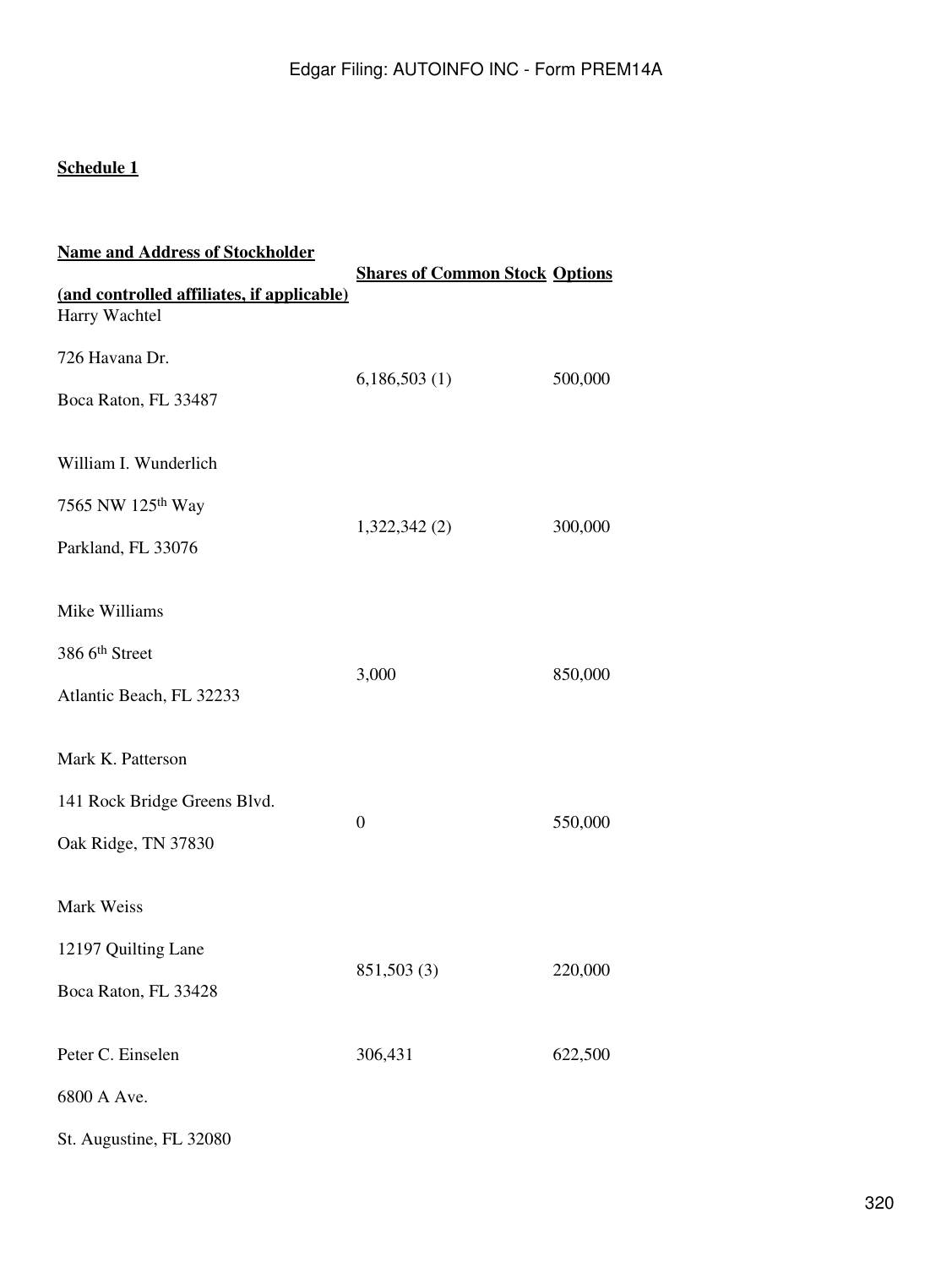Thomas C. Robertson

4337 Wakefield Road

232,431 600,000

Richmond, VA 23235

(1) Includes 1,258,845 shares of common stock with respect to which Mr. Wachtel has been granted voting rights pursuant to a voting proxy dated June 1, 2001.

(2) Includes 407,342 shares of common stock with respect to which Mr. Wunderlich has granted Mr. Wachtel voting rights pursuant to a voting proxy dated June 1, 2001.

(3) Includes 851,503 shares of common stock with respect to which Mr. Weiss has granted Mr. Wachtel voting rights pursuant to a voting proxy dated June 1, 2001.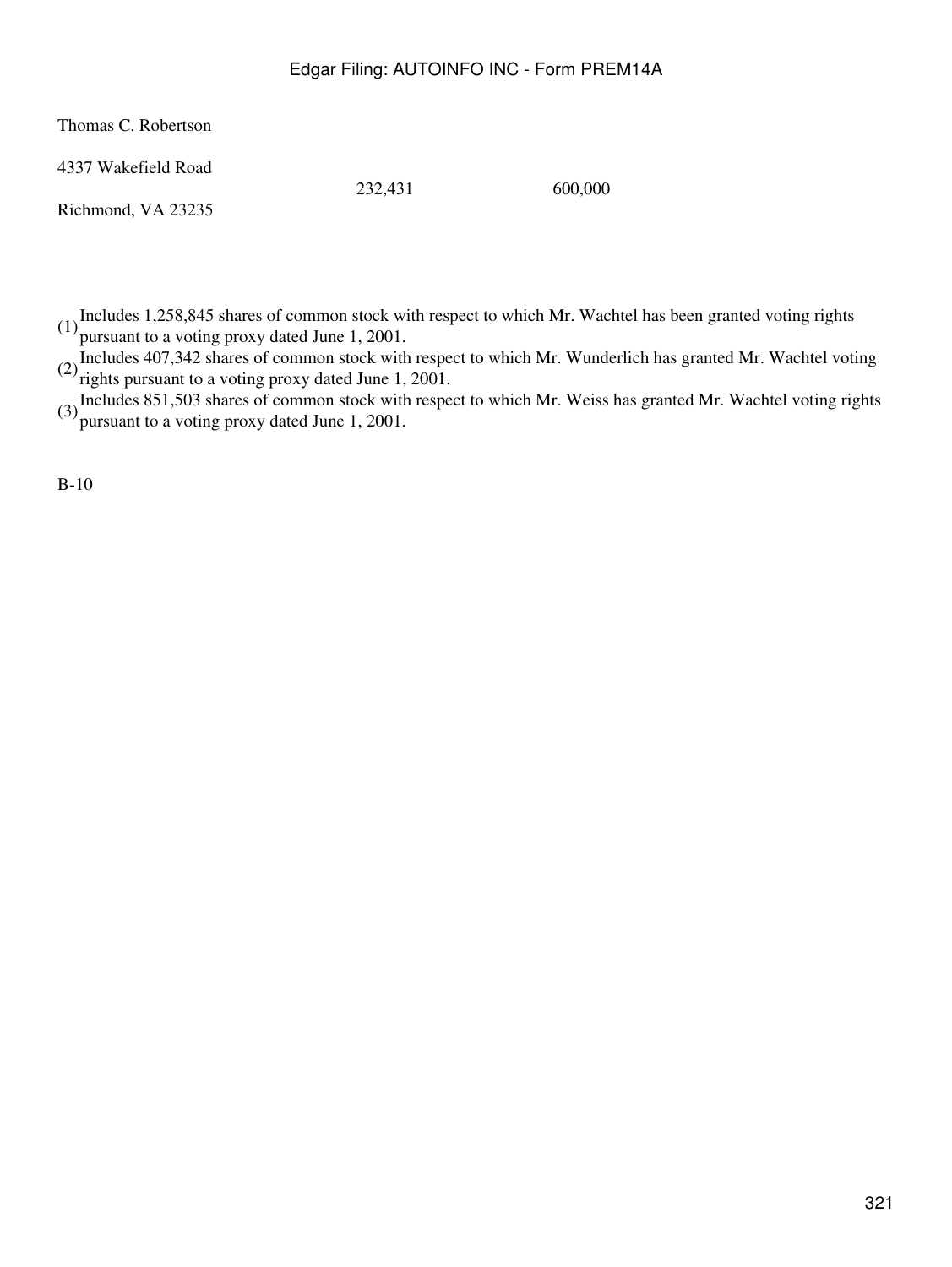#### **ANNEX C**

February 28, 2013

Special Committee of the Board of Directors

AutoInfo, Inc.

6413 Congress Ave., Suite 260

Boca Raton, FL 33487

Gentlemen:

We have acted as your financial advisor in connection with the proposed merger of AutoInfo Acquisition Corp. ("Merger Sub"), an indirect wholly owned subsidiary of AutoInfo Holdings, LLC ("Parent"), an affiliate of Comvest Partners, with and into AutoInfo, Inc. (the "Company") (collectively, the "Merger"). The terms and conditions of the Merger are more fully set forth in the Agreement and Plan of Merger, dated as of February 28, 2013 (the "Agreement"). As a result of all such terms and conditions, we understand that the consideration for each issued and outstanding share of common stock of the Company, par value \$.001 per share (the "Common Stock"), except for canceled and dissenting shares (as described in the Agreement) will be converted into the right to receive \$1.05 per share in cash, without interest.

You have requested our opinion as to whether the Merger is fair to the Company's public shareholders from a financial point of view. For purposes of this letter, the 'public shareholders' of the Company means the holders of outstanding shares of the Company's common stock, other than the Parent and its directors, officers and affiliates and the directors, officers, managers and affiliates of the Company.

In connection with rendering our opinion we have: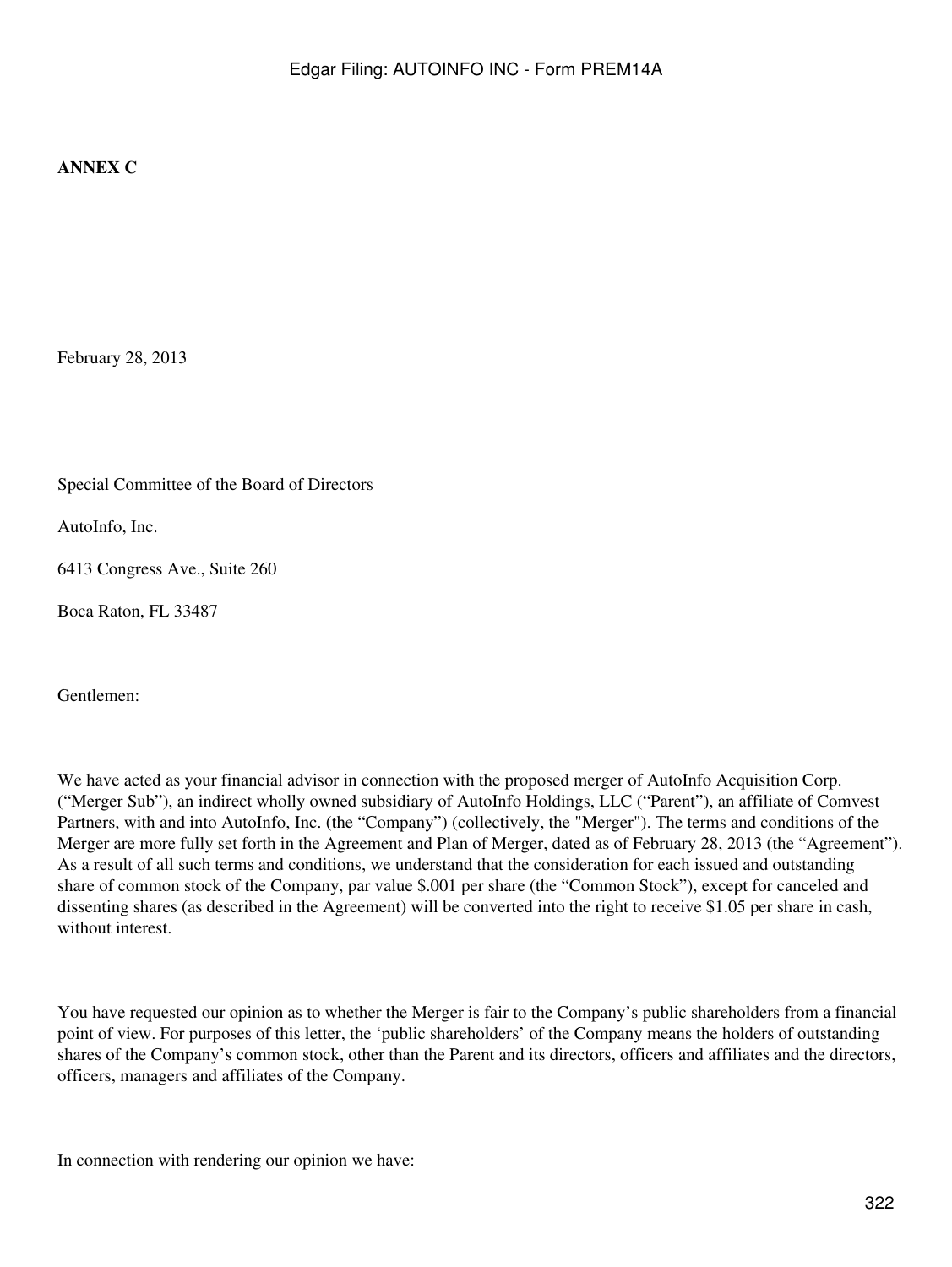(i) reviewed and analyzed certain publicly available financial statements and reports regarding the Company;

(ii) financial forecasts for fiscal years 2012-2016) concerning the Company prepared by the management of the reviewed and analyzed certain internal financial statements and other financial and operating data (including Company;

(iii) reviewed the reported prices and trading activity for the Common Stock of the Company;

(iv) compared the financial performance of the Company and the prices and trading activity of the Common Stock<br>with that of certain other publicly-traded companies that we deemed relevant and their securities;

C-1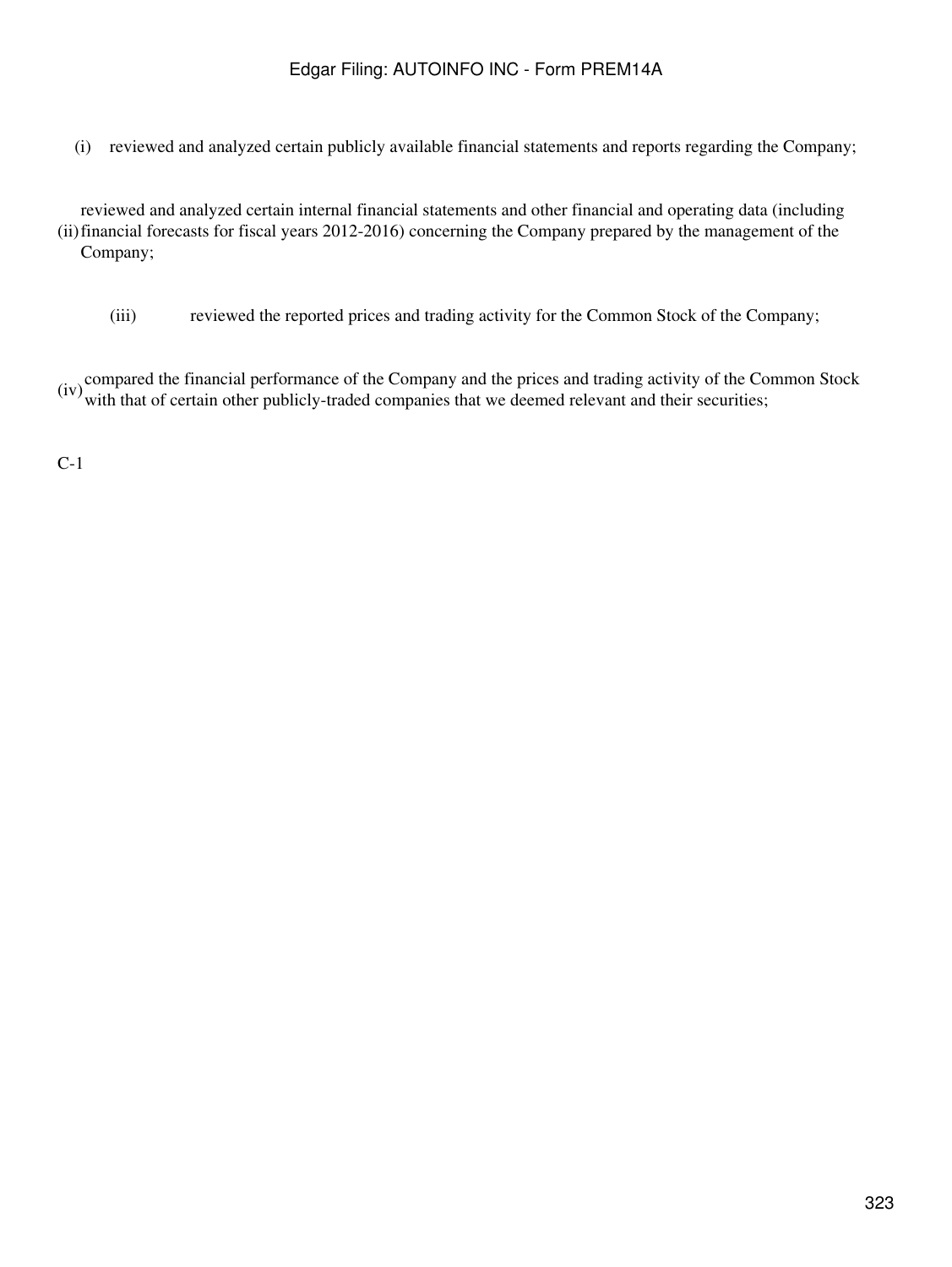(v)reviewed the financial terms, to the extent publicly available, of certain other transactions that we deemed relevant;

- (vi) reviewed the forecasted potential future cash flows of the Company;
- (vii) reviewed the most recent draft provided to us of the Agreement and related documents;

(viii)discussed with management of the Company the operations of and future business prospects for the Company;

 $(ix)$ <sup>assisted in your deliberations regarding the material terms of the Merger and your negotiations with the Parent;</sup> and

(x) performed such other analyses and provided such other services as we have deemed appropriate.

We have relied on the accuracy and completeness of the information and financial data provided to us by the Company and of the other information reviewed by us in connection with the preparation of our opinion, and our opinion is based upon such information. We have not assumed any responsibility for independent verification of the accuracy or completeness of any of such information or financial data. The management of the Company has assured us that they are not aware of any relevant information that has been omitted or remains undisclosed to us. We have not assumed any responsibility for making or undertaking an independent evaluation or appraisal of any of the assets or liabilities of the Company or the Parent, and we have not been furnished with any such evaluations or appraisals; nor have we evaluated the solvency or fair value of the Company or the Parent under any laws relating to bankruptcy, insolvency or similar matters. We have not assumed any obligation to conduct any physical inspection of the properties or facilities of the Company. With respect to the financial forecasts prepared by the management of the Company we have assumed that such financial forecasts have been reasonably prepared and reflect the best currently available estimates and judgments of the management of the Company as to the future financial performance of the Company. We have also assumed that the representations and warranties contained in the Agreement and all related documents are true, correct and complete in all material respects.

C-2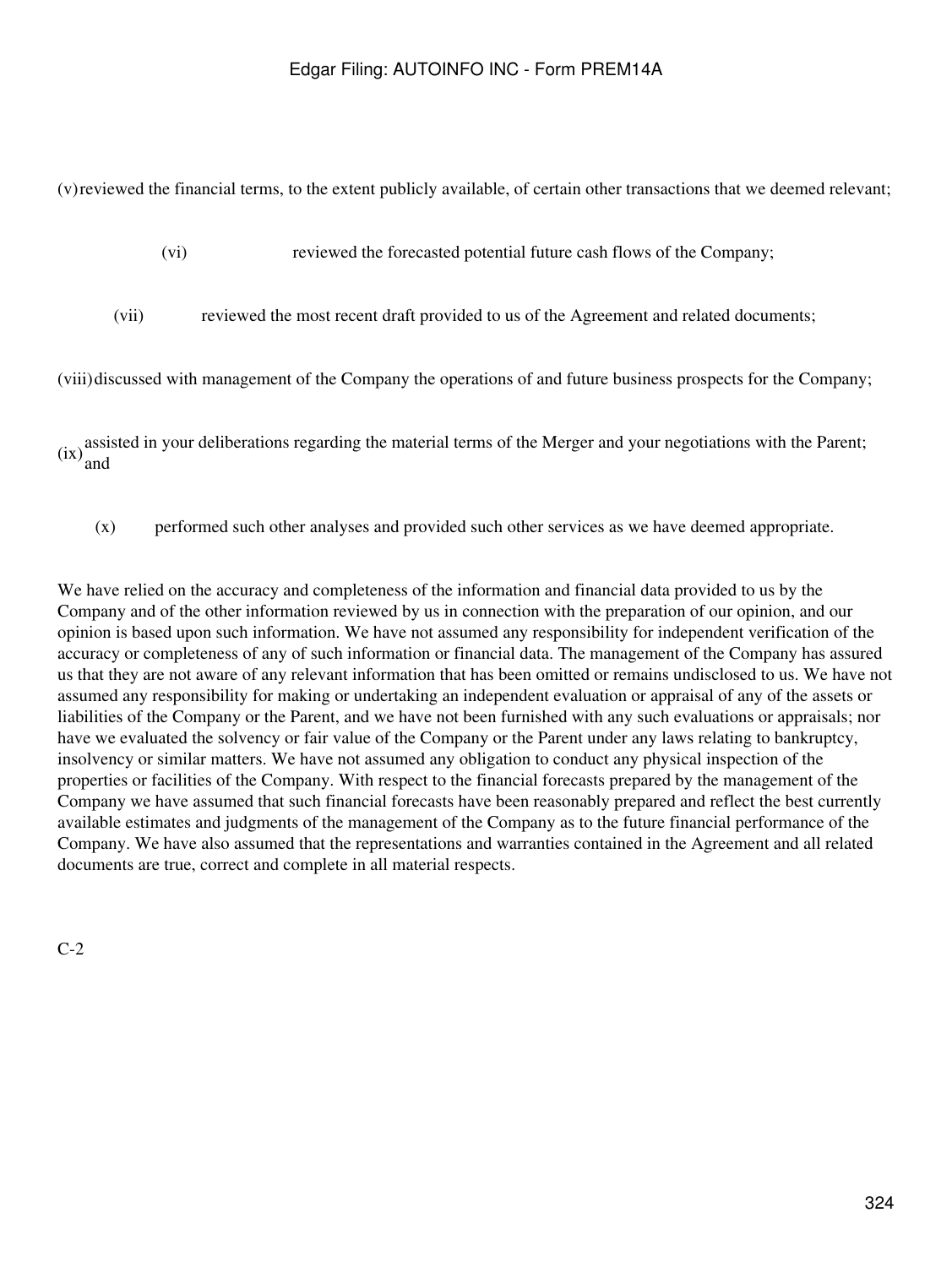February 28, 2013 

PAGE 3

As part of our investment banking business, we regularly issue fairness opinions and are continually engaged in the valuation of companies and their securities in connection with business reorganizations, private placements, negotiated underwritings, mergers and acquisitions and valuations for estate, corporate and other purposes. We serve as financial adviser to the Special Committee of the Board of Directors of the Company in connection with the Merger, and we are entitled to receive from the Company reimbursement of our expenses and a fee for our services as financial adviser to the Company, a significant portion of which is contingent upon the consummation of the Merger. We are also entitled to receive a fee from the Company for providing our fairness opinion to the Company, which fee is not contingent upon consummation of the Merger. The Company has also agreed to indemnify us for certain liabilities arising out of our engagement, including certain liabilities that could arise out of our providing this opinion letter. Stephens expects to pursue future investment banking services assignments from participants in this Merger. In the ordinary course of business, Stephens Inc. and its affiliates at any time may hold long or short positions, and may trade or otherwise effect transactions as principal or for the accounts of customers, in debt or equity securities or options

on securities of the Company or of any other participant in the Merger.

We are not legal, accounting, regulatory or tax experts and have relied solely, and without independent verification, on the assessments of the Company and its other advisors with respect to such matters.

Our opinion is necessarily based upon market, economic and other conditions as they exist and can be evaluated on, and on the information made available to us as of, the date hereof. It should be understood that subsequent developments may affect this opinion and that we do not have any obligation to update, revise or reaffirm this opinion. We have assumed that the Merger will be consummated on the terms of the latest draft of the Agreement provided to us, without material waiver or modification. We have assumed that in the course of obtaining the necessary regulatory, lending or other consents or approvals (contractual or otherwise) for the Merger, no restrictions, including any divestiture requirements or amendments or modifications, will be imposed that would have a material adverse effect on the contemplated benefits of the Merger to the public shareholders of the Company. We are not expressing any opinion herein as to the price at which the Common Stock or any other securities of the Company will trade following the announcement of the Merger.

This opinion is for the use and benefit of the Board of Directors of the Company for the purposes of its evaluation of the Merger. Our opinion does not address the merits of the underlying decision by the Company to engage in the Merger, the merits of the Merger as compared to other alternatives potentially available to the Company or the relative effects of any alternative transaction in which the Company might engage, nor is it intended to be a recommendation to any person as to how to vote in connection with the Merger. This opinion is not intended to confer any rights or remedies upon any other person. In addition, except as explicitly set forth in this letter, you have not asked us to address, and this opinion does not address, the fairness to, or any other consideration of, the holders of any class of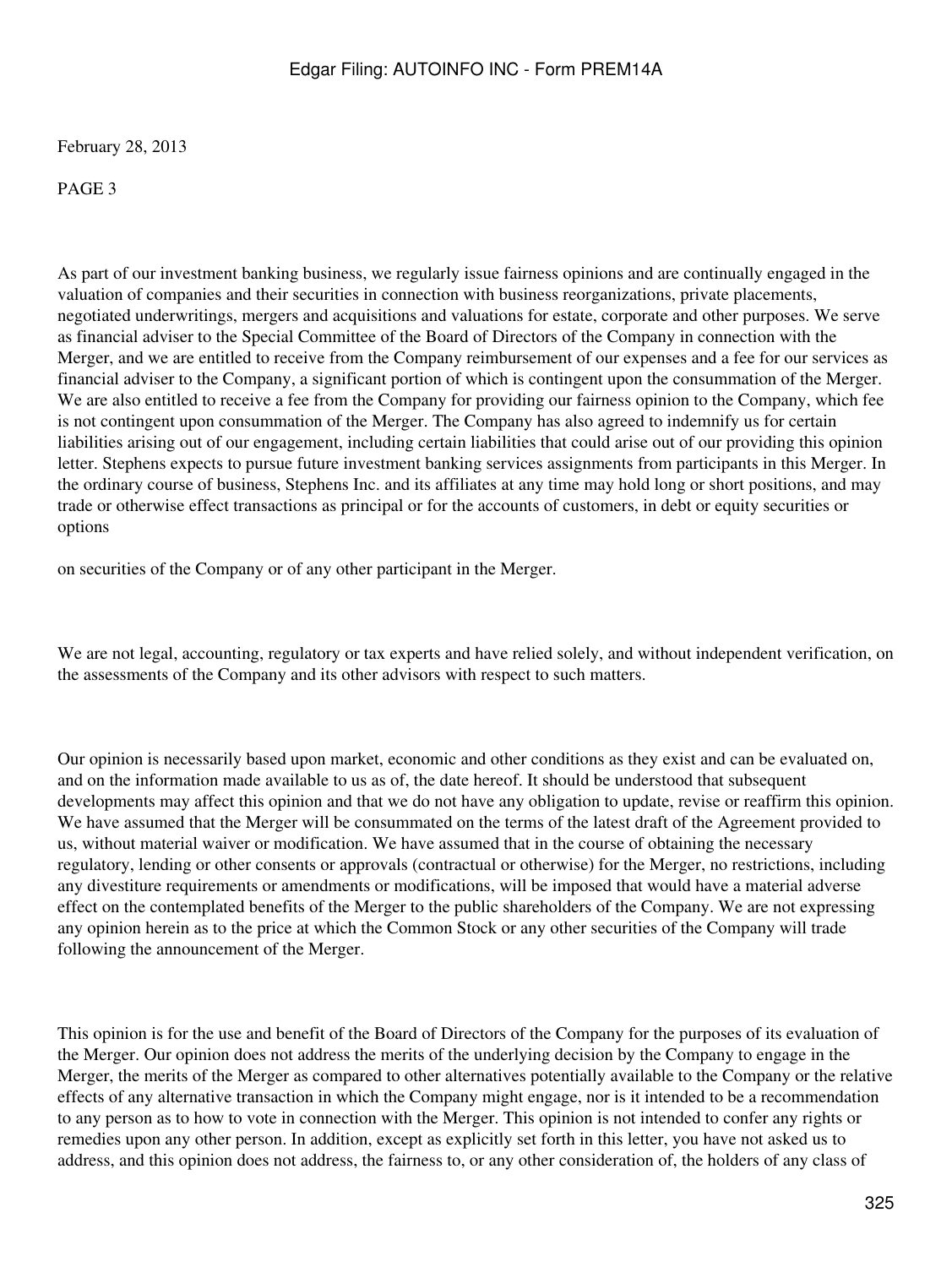securities, creditors or other constituencies of the Company other than the public shareholders of the Common Stock. We have not been asked to express any opinion, and do not express any opinion, as to the fairness of the amount or nature of the compensation to any of the Company's officers, directors or employees, or to any group of such officers, directors or employees, relative to the compensation to other shareholders of the Company. Our fairness opinion committee has approved the opinion set forth in this letter. Neither this opinion nor its substance may be disclosed by you to anyone other than your advisors without our written permission, except that (A) the Company may provide a copy of this opinion to Merger Sub and Parent and their respective advisors and (B) this opinion and a summary discussion of our underlying analyses and role as financial adviser to the Company may be included in communications to shareholders of the Company and in any materials required to be filed by the Company with the Securities and Exchange Commission, provided that we approve of the content of such disclosures prior to any filing or publication of such shareholder communications.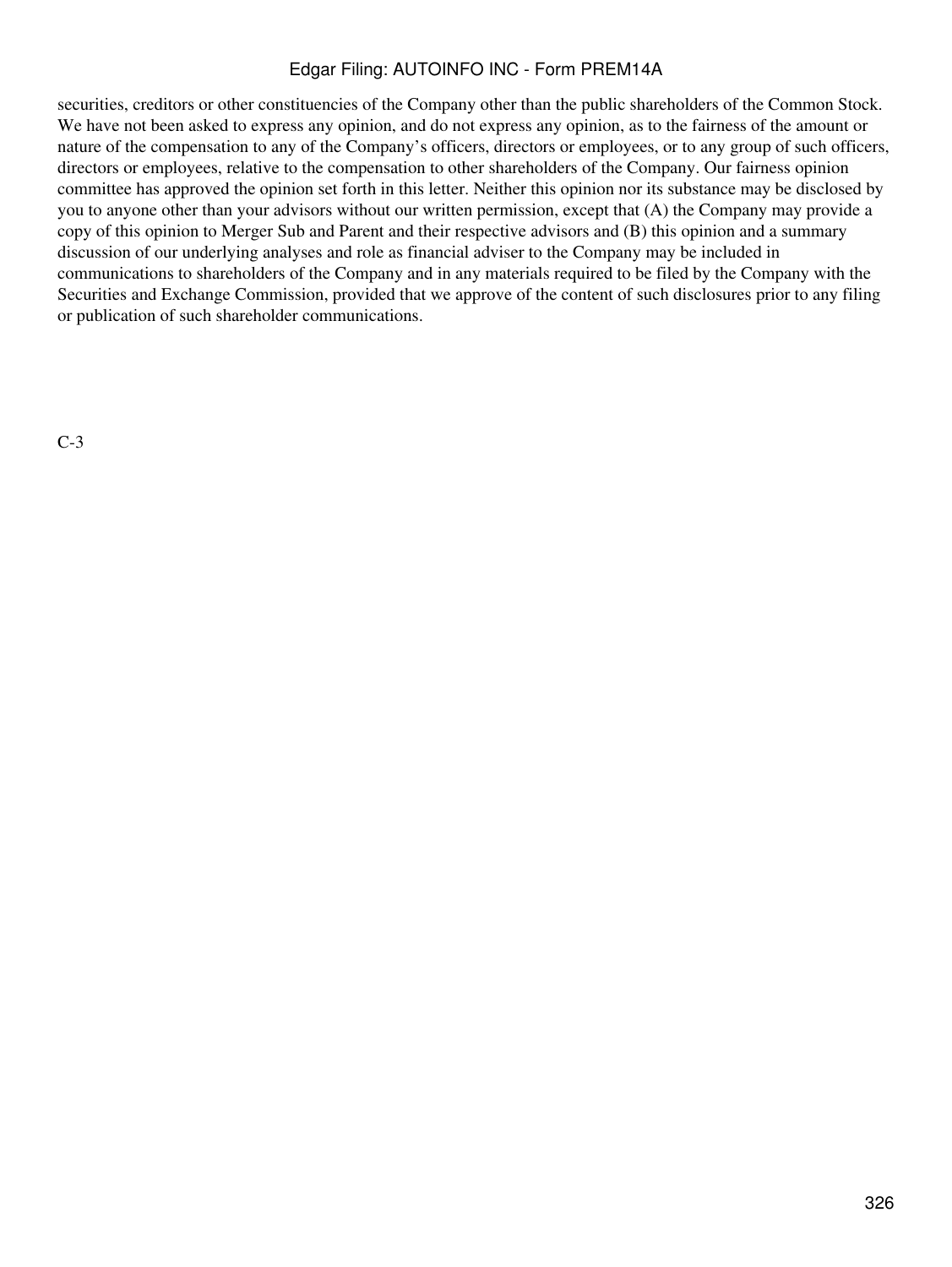February 28, 2013 

PAGE 4

Based on the foregoing and our general experience as investment bankers, and subject to the assumptions and qualifications stated herein, we are of the opinion on the date hereof that the consideration to be received by the public shareholders of the Company in the Merger is fair to them from a financial point of view.

Very truly yours,

/s/ Stephens Inc.

STEPHENS INC.

C-4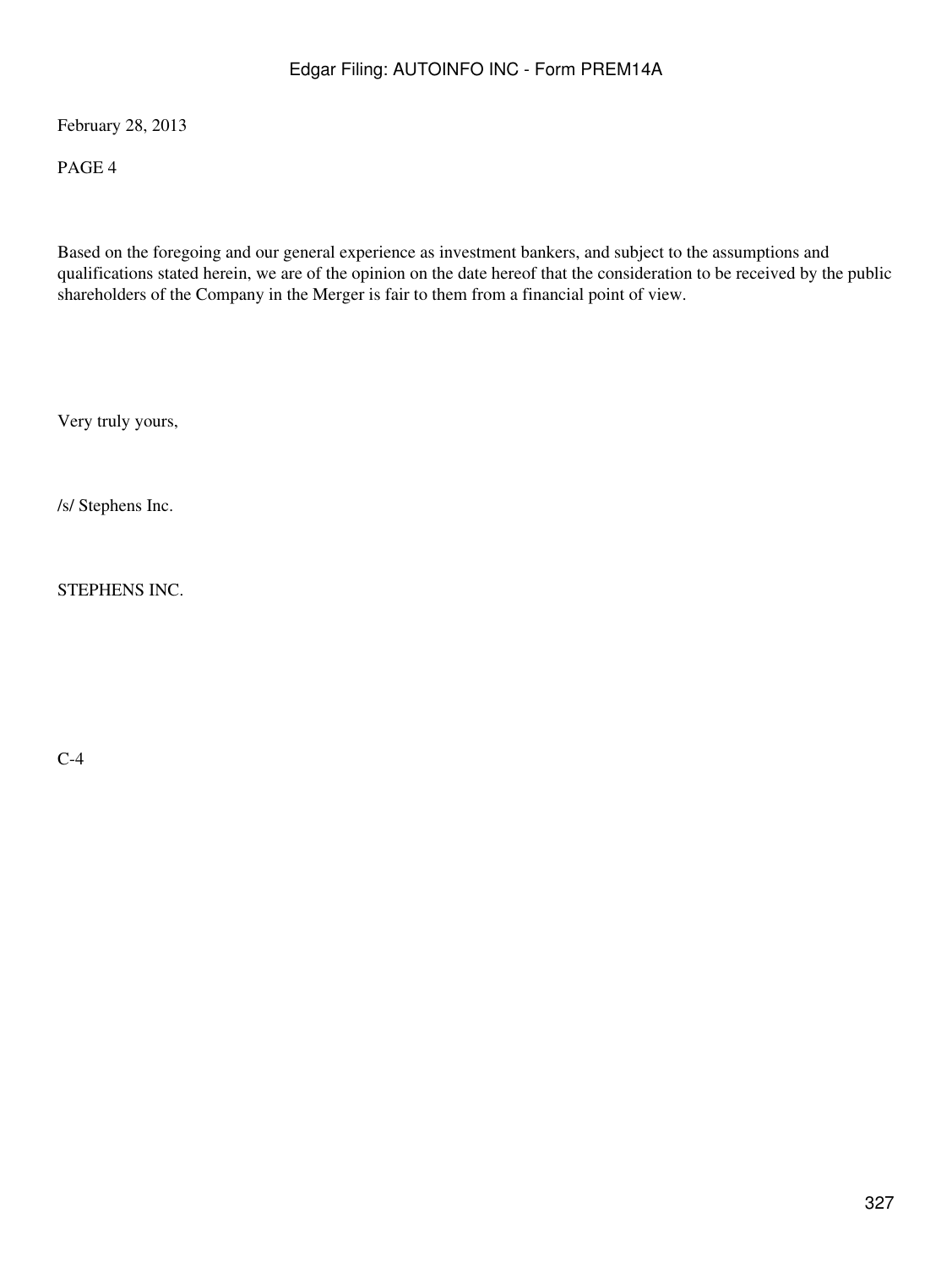#### **ANNEX D**

#### **GENERAL CORPORATION LAW OF THE STATE OF DELAWARE**

#### **§ 262. Appraisal rights**

(a) Any stockholder of a corporation of this State who holds shares of stock on the date of the making of a demand pursuant to subsection (d) of this section with respect to such shares, who continuously holds such shares through the effective date of the merger or consolidation, who has otherwise complied with subsection (d) of this section and who has neither voted in favor of the merger or consolidation nor consented thereto in writing pursuant to § 228 of this title shall be entitled to an appraisal by the Court of Chancery of the fair value of the stockholder's shares of stock under the circumstances described in subsections (b) and (c) of this section. As used in this section, the word "stockholder" means a holder of record of stock in a corporation; the words "stock" and "share" mean and include what is ordinarily meant by those words; and the words "depository receipt" mean a receipt or other instrument issued by a depository representing an interest in 1 or more shares, or fractions thereof, solely of stock of a corporation, which stock is deposited with the depository.

(b) Appraisal rights shall be available for the shares of any class or series of stock of a constituent corporation in a merger or consolidation to be effected pursuant to § 251 (other than a merger effected pursuant to § 251(g) of this title), § 252, § 254, § 255, § 256, § 257, § 258, § 263 or § 264 of this title:

(1) Provided, however, that no appraisal rights under this section shall be available for the shares of any class or series of stock, which stock, or depository receipts in respect thereof, at the record date fixed to determine the stockholders entitled to receive notice of the meeting of stockholders to act upon the agreement of merger or consolidation, were either (i) listed on a national securities exchange or (ii) held of record by more than 2,000 holders; and further provided that no appraisal rights shall be available for any shares of stock of the constituent corporation surviving a merger if the merger did not require for its approval the vote of the stockholders of the surviving corporation as provided in § 251(f) of this title.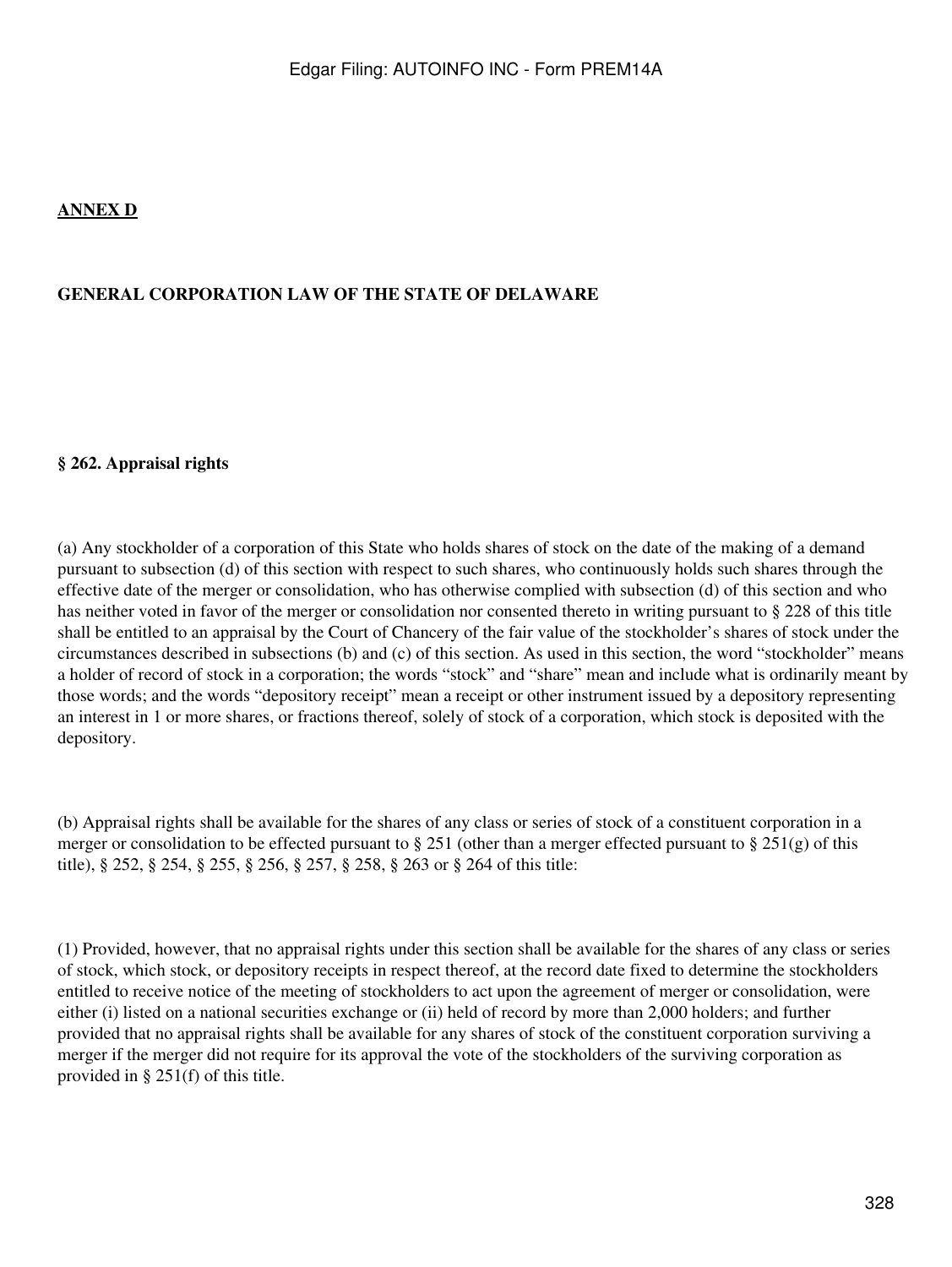(2) Notwithstanding paragraph (1) of this subsection, appraisal rights under this section shall be available for the shares of any class or series of stock of a constituent corporation if the holders thereof are required by the terms of an agreement of merger or consolidation pursuant to §§ 251, 252, 254, 255, 256, 257, 258, 263 and 264 of this title to accept for such stock anything except:

a. Shares of stock of the corporation surviving or resulting from such merger or consolidation, or depository receipts in respect thereof;

b. Shares of stock of any other corporation, or depository receipts in respect thereof, which shares of stock (or depository receipts in respect thereof) or depository receipts at the effective date of the merger or consolidation will be either listed on a national securities exchange or held of record by more than 2,000 holders;

c. Cash in lieu of fractional shares or fractional depository receipts described in the foregoing subparagraphs a. and b. of this paragraph; or

d. Any combination of the shares of stock, depository receipts and cash in lieu of fractional shares or fractional depository receipts described in the foregoing subparagraphs a., b. and c. of this paragraph.

(3) In the event all of the stock of a subsidiary Delaware corporation party to a merger effected under § 253 or § 267 of this title is not owned by the parent immediately prior to the merger, appraisal rights shall be available for the shares of the subsidiary Delaware corporation.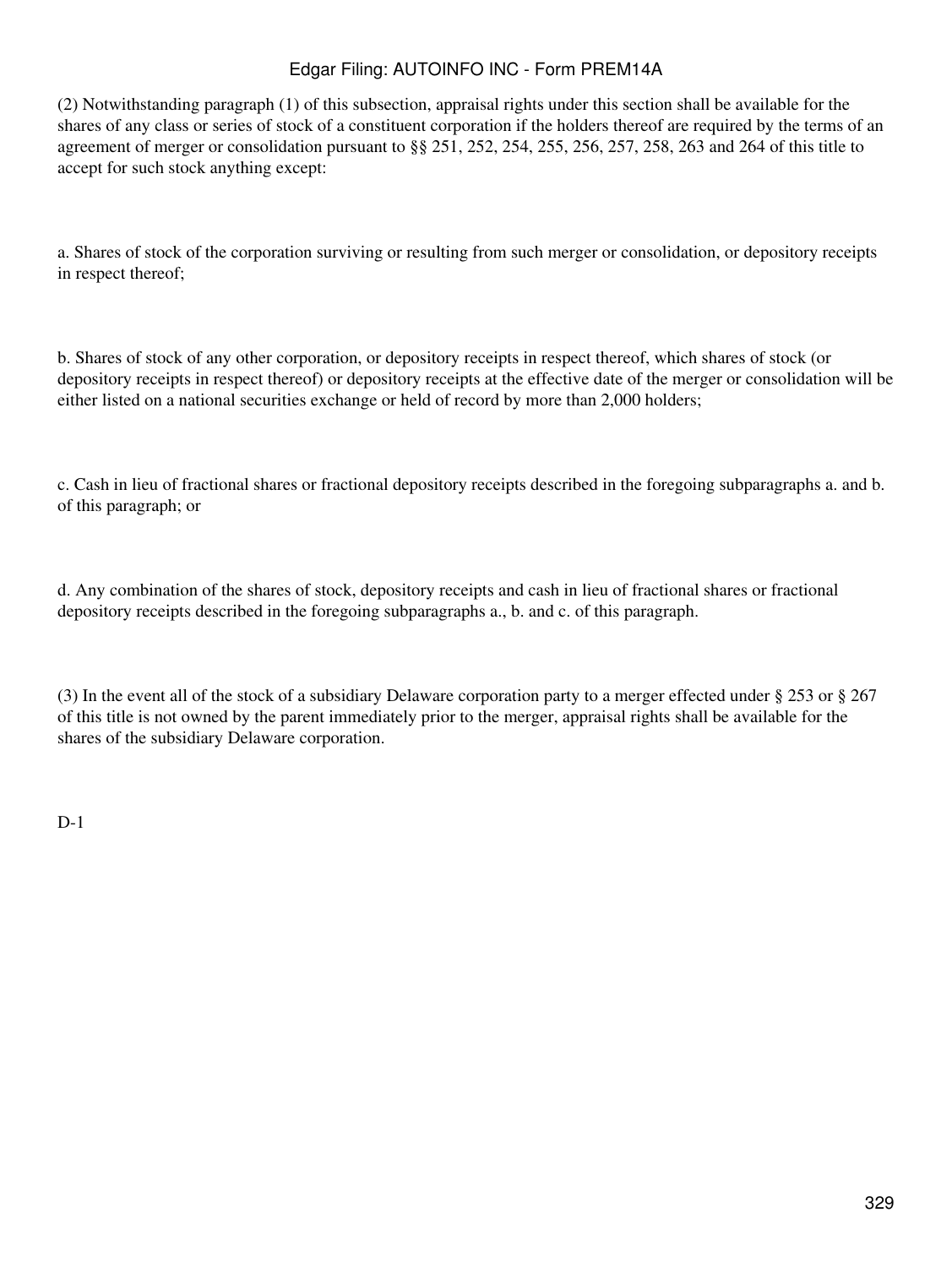(c) Any corporation may provide in its certificate of incorporation that appraisal rights under this section shall be available for the shares of any class or series of its stock as a result of an amendment to its certificate of incorporation, any merger or consolidation in which the corporation is a constituent corporation or the sale of all or substantially all of the assets of the corporation. If the certificate of incorporation contains such a provision, the procedures of this section, including those set forth in subsections (d) and (e) of this section, shall apply as nearly as is practicable.

(d) Appraisal rights shall be perfected as follows:

(1) If a proposed merger or consolidation for which appraisal rights are provided under this section is to be submitted for approval at a meeting of stockholders, the corporation, not less than 20 days prior to the meeting, shall notify each of its stockholders who was such on the record date for notice of such meeting (or such members who received notice in accordance with § 255(c) of this title) with respect to shares for which appraisal rights are available pursuant to subsection (b) or (c) of this section that appraisal rights are available for any or all of the shares of the constituent corporations, and shall include in such notice a copy of this section and, if 1 of the constituent corporations is a nonstock corporation, a copy of § 114 of this title. Each stockholder electing to demand the appraisal of such stockholder's shares shall deliver to the corporation, before the taking of the vote on the merger or consolidation, a written demand for appraisal of such stockholder's shares. Such demand will be sufficient if it reasonably informs the corporation of the identity of the stockholder and that the stockholder intends thereby to demand the appraisal of such stockholder's shares. A proxy or vote against the merger or consolidation shall not constitute such a demand. A stockholder electing to take such action must do so by a separate written demand as herein provided. Within 10 days after the effective date of such merger or consolidation, the surviving or resulting corporation shall notify each stockholder of each constituent corporation who has complied with this subsection and has not voted in favor of or consented to the merger or consolidation of the date that the merger or consolidation has become effective; or

(2) If the merger or consolidation was approved pursuant to § 228, § 253, or § 267 of this title, then either a constituent corporation before the effective date of the merger or consolidation or the surviving or resulting corporation within 10 days thereafter shall notify each of the holders of any class or series of stock of such constituent corporation who are entitled to appraisal rights of the approval of the merger or consolidation and that appraisal rights are available for any or all shares of such class or series of stock of such constituent corporation, and shall include in such notice a copy of this section and, if 1 of the constituent corporations is a nonstock corporation, a copy of § 114 of this title. Such notice may, and, if given on or after the effective date of the merger or consolidation, shall, also notify such stockholders of the effective date of the merger or consolidation. Any stockholder entitled to appraisal rights may, within 20 days after the date of mailing of such notice, demand in writing from the surviving or resulting corporation the appraisal of such holder's shares. Such demand will be sufficient if it reasonably informs the corporation of the identity of the stockholder and that the stockholder intends thereby to demand the appraisal of such holder's shares. If such notice did not notify stockholders of the effective date of the merger or consolidation, either (i) each such constituent corporation shall send a second notice before the effective date of the merger or consolidation notifying each of the holders of any class or series of stock of such constituent corporation that are entitled to appraisal rights of the effective date of the merger or consolidation or (ii) the surviving or resulting corporation shall send such a second notice to all such holders on or within 10 days after such effective date; provided, however, that if such second notice is sent more than 20 days following the sending of the first notice, such second notice need only be sent to each stockholder who is entitled to appraisal rights and who has demanded appraisal of such holder's shares in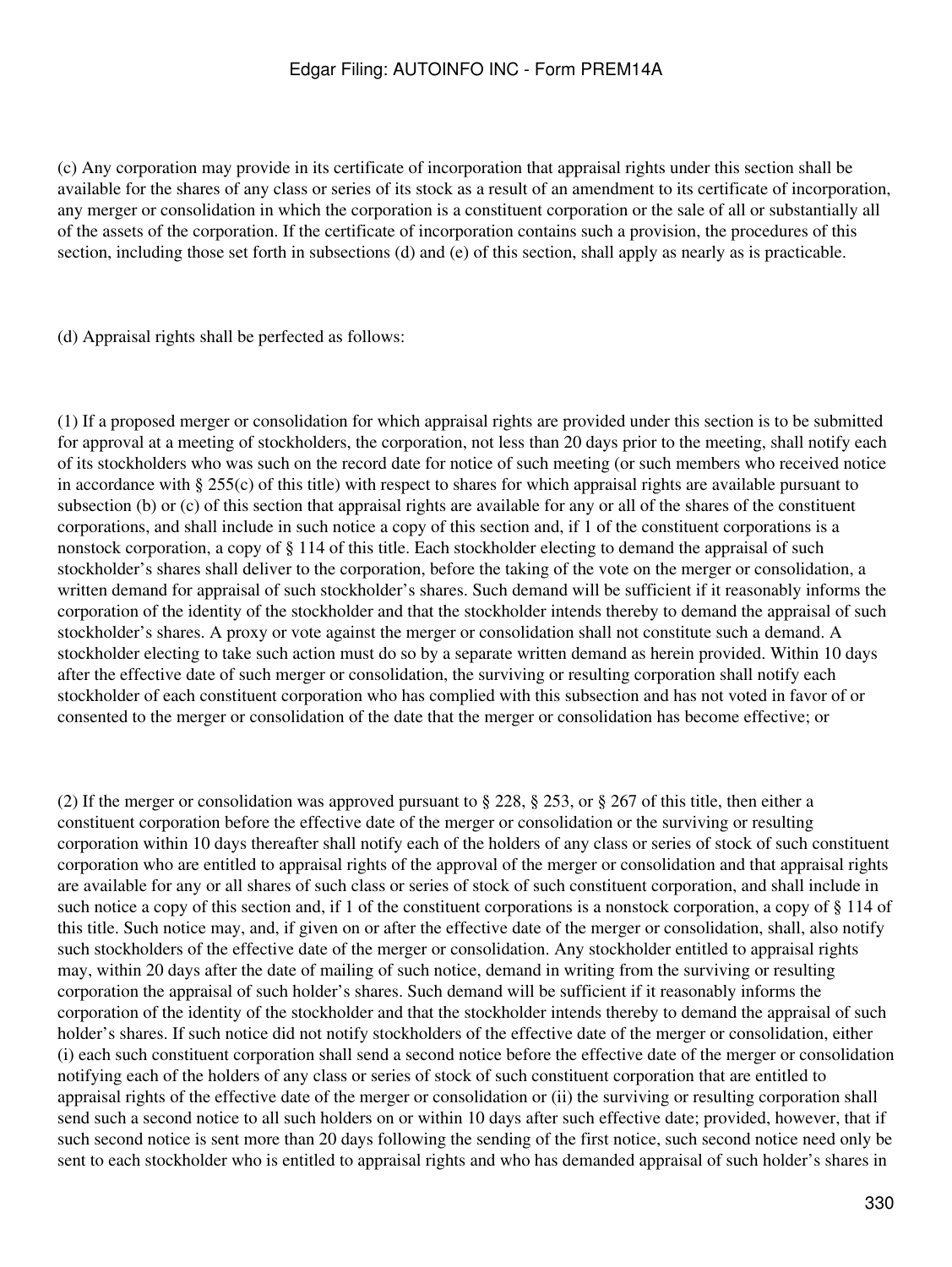accordance with this subsection. An affidavit of the secretary or assistant secretary or of the transfer agent of the corporation that is required to give either notice that such notice has been given shall, in the absence of fraud, be prima facie evidence of the facts stated therein. For purposes of determining the stockholders entitled to receive either notice, each constituent corporation may fix, in advance, a record date that shall be not more than 10 days prior to the date the notice is given, provided, that if the notice is given on or after the effective date of the merger or consolidation, the record date shall be such effective date. If no record date is fixed and the notice is given prior to the effective date, the record date shall be the close of business on the day next preceding the day on which the notice is given.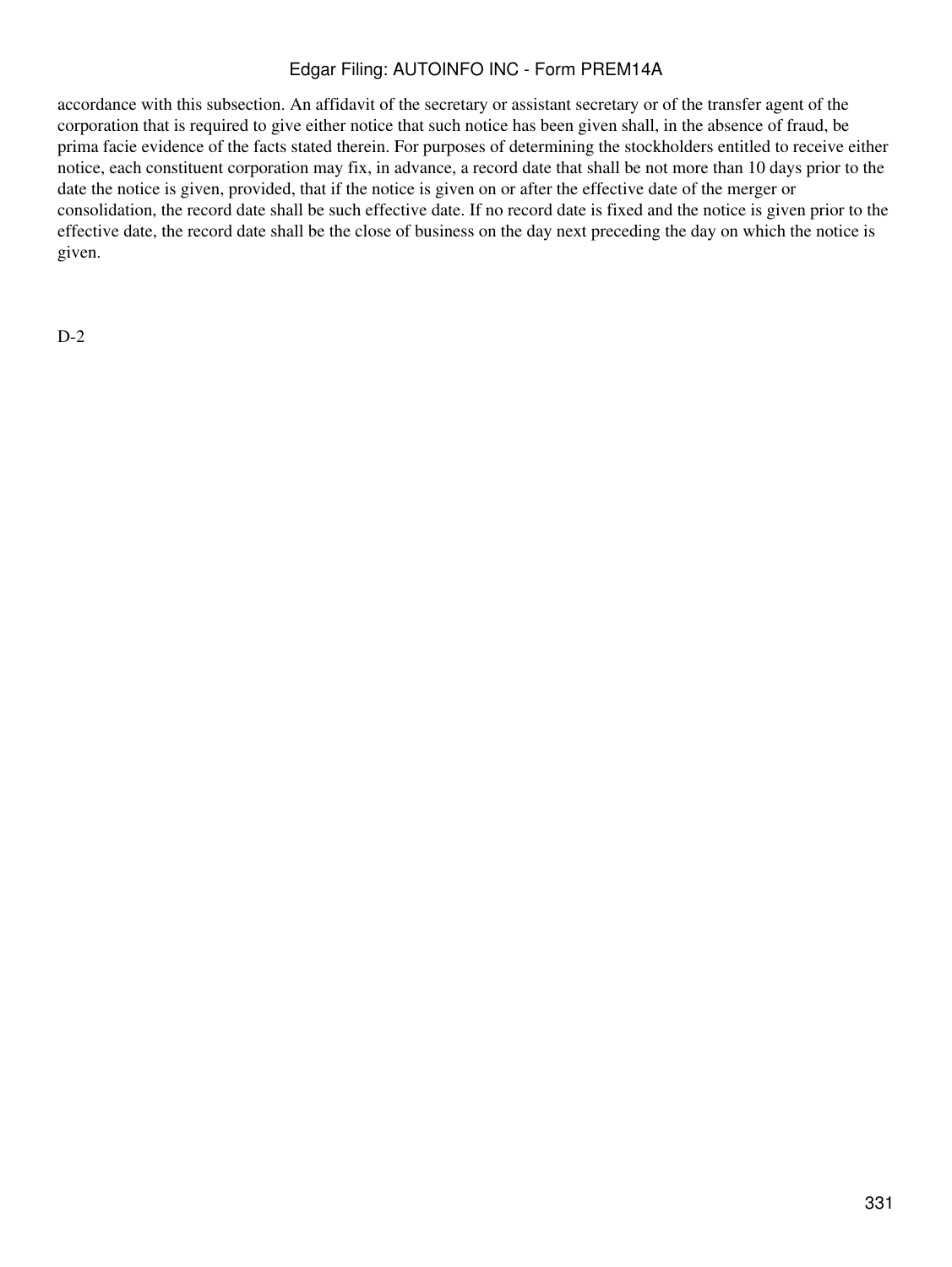(e) Within 120 days after the effective date of the merger or consolidation, the surviving or resulting corporation or any stockholder who has complied with subsections (a) and (d) of this section hereof and who is otherwise entitled to appraisal rights, may commence an appraisal proceeding by filing a petition in the Court of Chancery demanding a determination of the value of the stock of all such stockholders. Notwithstanding the foregoing, at any time within 60 days after the effective date of the merger or consolidation, any stockholder who has not commenced an appraisal proceeding or joined that proceeding as a named party shall have the right to withdraw such stockholder's demand for appraisal and to accept the terms offered upon the merger or consolidation. Within 120 days after the effective date of the merger or consolidation, any stockholder who has complied with the requirements of subsections (a) and (d) of this section hereof, upon written request, shall be entitled to receive from the corporation surviving the merger or resulting from the consolidation a statement setting forth the aggregate number of shares not voted in favor of the merger or consolidation and with respect to which demands for appraisal have been received and the aggregate number of holders of such shares. Such written statement shall be mailed to the stockholder within 10 days after such stockholder's written request for such a statement is received by the surviving or resulting corporation or within 10 days after expiration of the period for delivery of demands for appraisal under subsection (d) of this section hereof, whichever is later. Notwithstanding subsection (a) of this section, a person who is the beneficial owner of shares of such stock held either in a voting trust or by a nominee on behalf of such person may, in such person's own name, file a petition or request from the corporation the statement described in this subsection.

(f) Upon the filing of any such petition by a stockholder, service of a copy thereof shall be made upon the surviving or resulting corporation, which shall within 20 days after such service file in the office of the Register in Chancery in which the petition was filed a duly verified list containing the names and addresses of all stockholders who have demanded payment for their shares and with whom agreements as to the value of their shares have not been reached by the surviving or resulting corporation. If the petition shall be filed by the surviving or resulting corporation, the petition shall be accompanied by such a duly verified list. The Register in Chancery, if so ordered by the Court, shall give notice of the time and place fixed for the hearing of such petition by registered or certified mail to the surviving or resulting corporation and to the stockholders shown on the list at the addresses therein stated. Such notice shall also be given by 1 or more publications at least 1 week before the day of the hearing, in a newspaper of general circulation published in the City of Wilmington, Delaware or such publication as the Court deems advisable. The forms of the notices by mail and by publication shall be approved by the Court, and the costs thereof shall be borne by the surviving or resulting corporation.

(g) At the hearing on such petition, the Court shall determine the stockholders who have complied with this section and who have become entitled to appraisal rights. The Court may require the stockholders who have demanded an appraisal for their shares and who hold stock represented by certificates to submit their certificates of stock to the Register in Chancery for notation thereon of the pendency of the appraisal proceedings; and if any stockholder fails to comply with such direction, the Court may dismiss the proceedings as to such stockholder.

(h) After the Court determines the stockholders entitled to an appraisal, the appraisal proceeding shall be conducted in accordance with the rules of the Court of Chancery, including any rules specifically governing appraisal proceedings. Through such proceeding the Court shall determine the fair value of the shares exclusive of any element of value arising from the accomplishment or expectation of the merger or consolidation, together with interest, if any, to be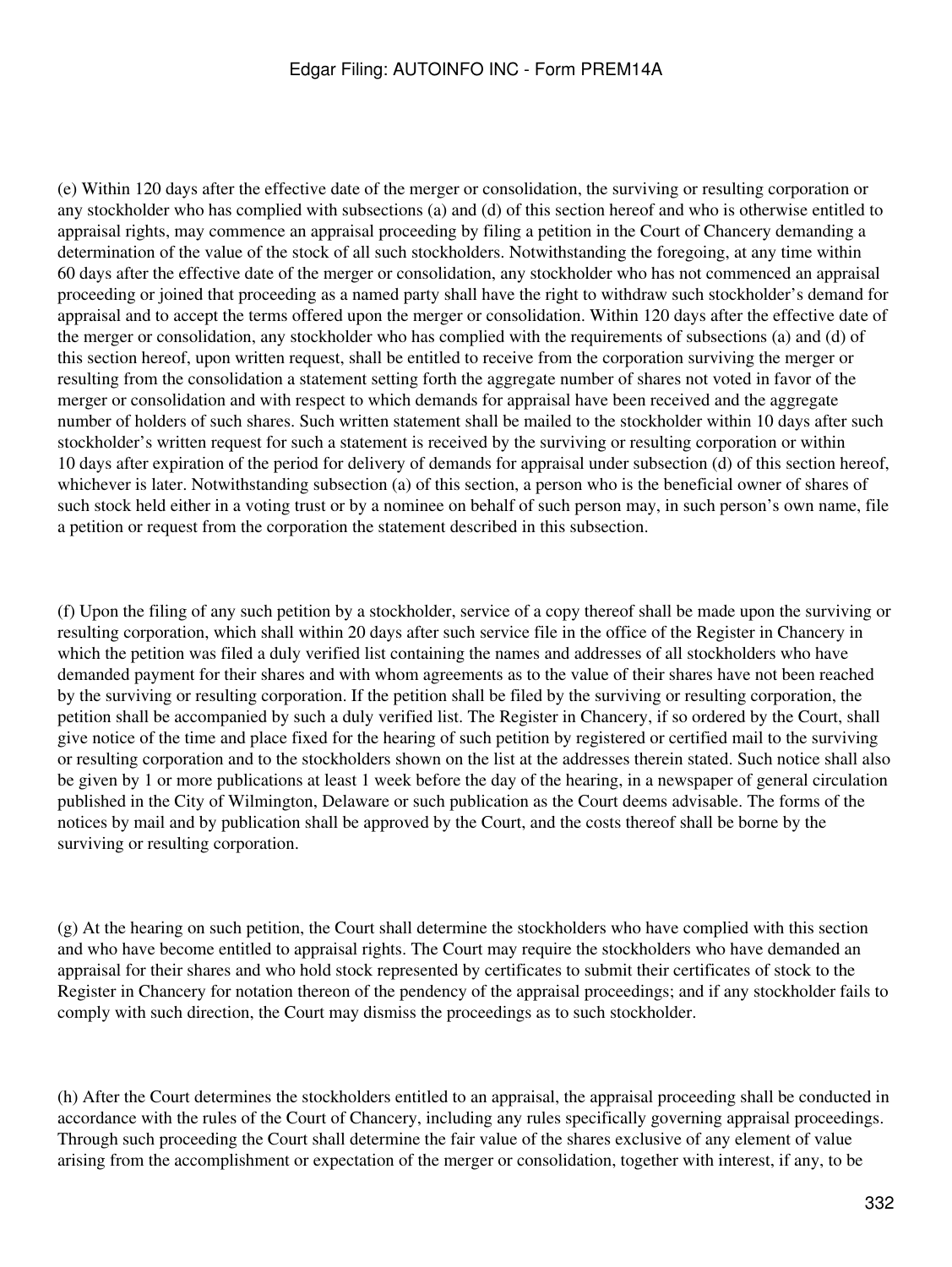paid upon the amount determined to be the fair value. In determining such fair value, the Court shall take into account all relevant factors. Unless the Court in its discretion determines otherwise for good cause shown, interest from the effective date of the merger through the date of payment of the judgment shall be compounded quarterly and shall accrue at 5% over the Federal Reserve discount rate (including any surcharge) as established from time to time during the period between the effective date of the merger and the date of payment of the judgment. Upon application by the surviving or resulting corporation or by any stockholder entitled to participate in the appraisal proceeding, the Court may, in its discretion, proceed to trial upon the appraisal prior to the final determination of the stockholders entitled to an appraisal. Any stockholder whose name appears on the list filed by the surviving or resulting corporation pursuant to subsection (f) of this section and who has submitted such stockholder's certificates of stock to the Register in Chancery, if such is required, may participate fully in all proceedings until it is finally determined that such stockholder is not entitled to appraisal rights under this section.

(i) The Court shall direct the payment of the fair value of the shares, together with interest, if any, by the surviving or resulting corporation to the stockholders entitled thereto. Payment shall be so made to each such stockholder, in the case of holders of uncertificated stock forthwith, and the case of holders of shares represented by certificates upon the surrender to the corporation of the certificates representing such stock. The Court's decree may be enforced as other decrees in the Court of Chancery may be enforced, whether such surviving or resulting corporation be a corporation of this State or of any state.